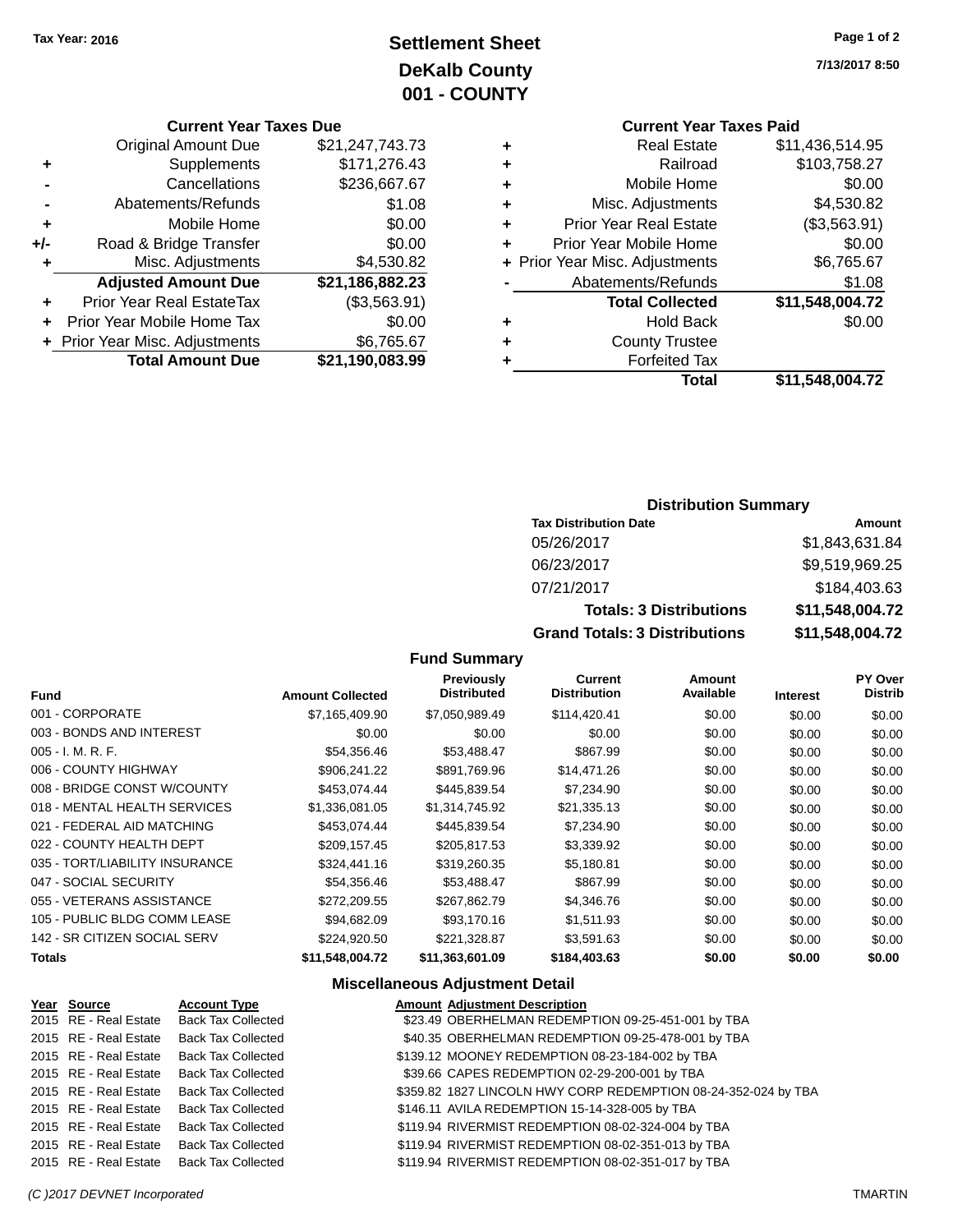# **Settlement Sheet Tax Year: 2016 Page 2 of 2 DeKalb County**

**Miscellaneous Adjustment Detail**

**7/13/2017 8:50**

| Year | <u>Source</u>            | <b>Account Type</b>       | Amount      |
|------|--------------------------|---------------------------|-------------|
| 2015 | <b>RE</b> - Real Estate  | <b>Back Tax Collected</b> | \$119.94    |
| 2015 | <b>RE</b> - Real Estate  | <b>Back Tax Collected</b> | \$119.94    |
| 2015 | <b>RE</b> - Real Estate  | <b>Back Tax Collected</b> | \$119.94    |
| 2015 | <b>RE</b> - Real Estate  | <b>Back Tax Collected</b> | \$119.94    |
| 2015 | <b>RE</b> - Real Estate  | <b>Back Tax Collected</b> | \$119.94    |
| 2015 | <b>RE</b> - Real Estate  | <b>Back Tax Collected</b> | \$119.94    |
| 2015 | <b>RE</b> - Real Estate  | <b>Back Tax Collected</b> | \$119.94    |
| 2015 | <b>RE</b> - Real Estate  | <b>Back Tax Collected</b> | \$119.94    |
| 2015 | <b>RE</b> - Real Estate  | <b>Back Tax Collected</b> | \$119.94    |
| 2015 | <b>RE</b> - Real Estate  | <b>Back Tax Collected</b> | \$76.17     |
| 2015 | RE - Real Estate         | <b>Back Tax Collected</b> | \$51.61     |
| 2015 | RE - Real Estate         | <b>Back Tax Collected</b> | \$14.47     |
| 2015 | <b>RE</b> - Real Estate  | <b>Back Tax Collected</b> | \$6.86      |
| 2015 | <b>RE</b> - Real Estate  | <b>Back Tax Collected</b> | \$119.94    |
| 2015 | <b>RE</b> - Real Estate  | <b>Back Tax Collected</b> | \$348.45    |
| 2015 | <b>RE</b> - Real Estate  | <b>Back Tax Collected</b> | \$19.93     |
| 2015 | <b>RE</b> - Real Estate  | <b>Back Tax Collected</b> | \$123.37    |
| 2015 | <b>RE</b> - Real Estate  | <b>Back Tax Collected</b> | \$20.94     |
| 2015 | <b>RE</b> - Real Estate  | <b>Back Tax Collected</b> | \$20.94     |
| 2015 | <b>RE</b> - Real Estate  | <b>Back Tax Collected</b> | \$367.20    |
| 2015 | <b>RE</b> - Real Estate  | <b>Back Tax Collected</b> | \$39.72     |
| 2015 | <b>RE</b> - Real Estate  | <b>Back Tax Collected</b> | \$74.18     |
| 2015 | <b>RE</b> - Real Estate  | <b>Back Tax Collected</b> | \$820.33    |
| 2015 | <b>RE</b> - Real Estate  | <b>Back Tax Collected</b> | \$1,590.60  |
| 2015 | <b>RE</b> - Real Estate  | <b>Back Tax Collected</b> | \$17.75     |
| 2015 | <b>RE</b> - Real Estate  | <b>Back Tax Collected</b> | \$23.92     |
| 2015 | <b>RE</b> - Real Estate  | <b>Back Tax Collected</b> | \$328.85    |
| 2015 | <b>RE</b> - Real Estate  | <b>Back Tax Collected</b> | \$292.21    |
| 2015 | <b>RE</b> - Real Estate  | <b>Back Tax Collected</b> | \$94.48     |
| 2015 | <b>RE</b> - Real Estate  | <b>Back Tax Collected</b> | \$125.92    |
| 2016 | <b>RE</b> - Real Estate  | <b>Back Tax Collected</b> | \$4.82      |
| 2016 | <b>RE</b> - Real Estate  | <b>Back Tax Collected</b> | \$227.21    |
| 2016 | <b>RE</b> - Real Estate  | <b>Back Tax Collected</b> | \$599.07    |
| 2016 | <b>RE</b> - Real Estate  | <b>Back Tax Collected</b> | \$324.15    |
| 2016 | <b>RE</b> - Real Estate  | <b>Back Tax Collected</b> | \$331.41    |
| 2016 | <b>RE</b> - Real Estate  | Paymt In Lieu of Tax      | \$120.86    |
| 2016 | <b>RE</b> - Real Estate  | Paymt In Lieu of Tax      | \$111.31    |
| 2016 | RE - Real Estate         | Paymt In Lieu of Tax      | \$1,540.66  |
| 2016 | RE - Real Estate         | Paymt In Lieu of Tax      | \$1,271.33  |
|      | <b>Totals 48 entries</b> |                           | \$11,296.49 |

**Totals \$1.08 3 entries**

| Year Source              | <b>Account Type</b>       |             | <b>Amount Adjustment Description</b>                              |
|--------------------------|---------------------------|-------------|-------------------------------------------------------------------|
| 2015 RE - Real Estate    | <b>Back Tax Collected</b> |             | \$119.94 RIVERMIST REDEMPTION 08-02-351-020 by TBA                |
| 2015 RE - Real Estate    | <b>Back Tax Collected</b> |             | \$119.94 RIVERMIST REDEMPTION 08-02-351-022 by TBA                |
| 2015 RE - Real Estate    | <b>Back Tax Collected</b> |             | \$119.94 RIVERMIST REDEMPTION 08-02-354-001 by TBA                |
| 2015 RE - Real Estate    | <b>Back Tax Collected</b> |             | \$119.94 RIVERMIST REDEMPTION 08-02-354-008 by TBA                |
| 2015 RE - Real Estate    | <b>Back Tax Collected</b> |             | \$119.94 RIVERMIST REDEMPTION 08-02-354-012 by TBA                |
| 2015 RE - Real Estate    | <b>Back Tax Collected</b> |             | \$119.94 RIVERMIST REDEMPTION 08-02-370-001 by TBA                |
| 2015 RE - Real Estate    | <b>Back Tax Collected</b> |             | \$119.94 RIVERMIST REDEMPTION 08-02-370-002 by TBA                |
| 2015 RE - Real Estate    | <b>Back Tax Collected</b> |             | \$119.94 RIVERMIST REDEMPTION 08-02-370-003 by TBA                |
| 2015 RE - Real Estate    | <b>Back Tax Collected</b> |             | \$119.94 RIVERMIST REDEMPTION 08-02-370-004 by TBA                |
| 2015 RE - Real Estate    | <b>Back Tax Collected</b> |             | \$76.17 RIVERMIST REDEMPTION 08-02-373-001 by TBA                 |
| 2015 RE - Real Estate    | <b>Back Tax Collected</b> |             | \$51.61 RIVERMIST REDEMPTION 08-02-377-001 by TBA                 |
| 2015 RE - Real Estate    | <b>Back Tax Collected</b> |             | \$14.47 RIVERMIST REDEMPTION 08-11-100-045 by TBA                 |
| 2015 RE - Real Estate    | <b>Back Tax Collected</b> |             | \$6.86 RIVERMIST REDEMPTION 15-15-228-013 by TBA                  |
| 2015 RE - Real Estate    | <b>Back Tax Collected</b> |             | \$119.94 RIVERMIST REDEMPTION 08-02-323-005 by TBA                |
| 2015 RE - Real Estate    | <b>Back Tax Collected</b> |             | \$348.45 NIELSEN REDEMPTION 15-16-151-002 by TBA                  |
| 2015 RE - Real Estate    | <b>Back Tax Collected</b> |             | \$19.93 NIELSEN REDEMPTION 15-16-151-019 by TBA                   |
| 2015 RE - Real Estate    | <b>Back Tax Collected</b> |             | \$123.37 ENGSTROM REDEMPTION 09-29-182-013 by TBA                 |
| 2015 RE - Real Estate    | <b>Back Tax Collected</b> |             | \$20.94 MCFARLAND REDEMPTION 15-15-228-014 by TBA                 |
| 2015 RE - Real Estate    | <b>Back Tax Collected</b> |             | \$20.94 MCFARLAND REDEMPTION 15-15-225-015 by TBA                 |
| 2015 RE - Real Estate    | <b>Back Tax Collected</b> |             | \$367.20 ROBINSON REDEMPTION 14-15-155-002 by TBA                 |
| 2015 RE - Real Estate    | <b>Back Tax Collected</b> |             | \$39.72 DUNCAN REDEMPTION 01-26-252-011 by TBA                    |
| 2015 RE - Real Estate    | <b>Back Tax Collected</b> |             | \$74.18 VOID HEL EXEMPTION 08-14-478-035 by TBA                   |
| 2015 RE - Real Estate    | <b>Back Tax Collected</b> |             | \$820.33 PAN PACIFIC HOLDINGS LLC REDEMPTION 06-33-154-011 by TBA |
| 2015 RE - Real Estate    | <b>Back Tax Collected</b> |             | \$1,590.60 MOONEY REDEMPTION 08-23-184-020 by TBA                 |
| 2015 RE - Real Estate    | <b>Back Tax Collected</b> |             | \$17.75 TRUSTEE SALE 09-29-252-001 by TBA                         |
| 2015 RE - Real Estate    | <b>Back Tax Collected</b> |             | \$23.92 TRUSTEE SALE 02-22-100-004 by TBA                         |
| 2015 RE - Real Estate    | <b>Back Tax Collected</b> |             | \$328.85 MOONEY REDEMPTION 08-23-184-003 by TBA                   |
| 2015 RE - Real Estate    | <b>Back Tax Collected</b> |             | \$292.21 MOONEY REDEMPTION 08-12-184-027 by TBA                   |
| 2015 RE - Real Estate    | <b>Back Tax Collected</b> |             | \$94.48 BOGLE REDEMPTION 14-16-233-001 by TBA                     |
| 2015 RE - Real Estate    | <b>Back Tax Collected</b> |             | \$125.92 CASTLE BANK REDEMPTION 13-15-401-006 by TBA              |
| 2016 RE - Real Estate    | <b>Back Tax Collected</b> |             | \$4.82 TRUSTEE SALE 09-17-385-0110 by TBA                         |
| 2016 RE - Real Estate    | <b>Back Tax Collected</b> |             | \$227.21 MILINAC REDEMPTION 06-05-209-010 by TBA                  |
| 2016 RE - Real Estate    | <b>Back Tax Collected</b> |             | \$599.07 HARRISON REDEMPTION 19-26-408-006 by TBA                 |
| 2016 RE - Real Estate    | <b>Back Tax Collected</b> |             | \$324.15 WEST SUBURBAN BANK REDEMPTION 15-14-304-002 by TBA       |
| 2016 RE - Real Estate    | <b>Back Tax Collected</b> |             | \$331.41 MARSHNER REDEMPTION 19-26-434-001 by TBA                 |
| 2016 RE - Real Estate    | Paymt In Lieu of Tax      |             | \$120.86 HOUSING AUTHORITY SEQUOYA APARTMENTS by TBA              |
| 2016 RE - Real Estate    | Paymt In Lieu of Tax      |             | \$111.31 HOUSING AUTHORITY SUNSET VIEW APARTMENTS by TBA          |
| 2016 RE - Real Estate    | Paymt In Lieu of Tax      |             | \$1,540.66 HOUSING AUTHORITY DEKALB UNITS by TBA                  |
| 2016 RE - Real Estate    | Paymt In Lieu of Tax      |             | \$1,271.33 HOUSING AUTHORITY SYCAMORE UNITS by TBA                |
| <b>Totals 48 entries</b> |                           | \$11,296.49 |                                                                   |

#### **Abatement Detail**

#### **Year** Source **Account Type Account Adjustment Description**

2016 RE - Real Estate RE Abatement \$0.01 PTAB INTEREST REFUND 19-23-300-013 by TBA 2016 RE - Real Estate RE Abatement \$0.39 PTAB INTEREST REFUND 06-28-180-020 by TBA 2016 RE - Real Estate RE Abatement \$0.68 PTAB INTEREST REFUND 02-24-452-014 by TBA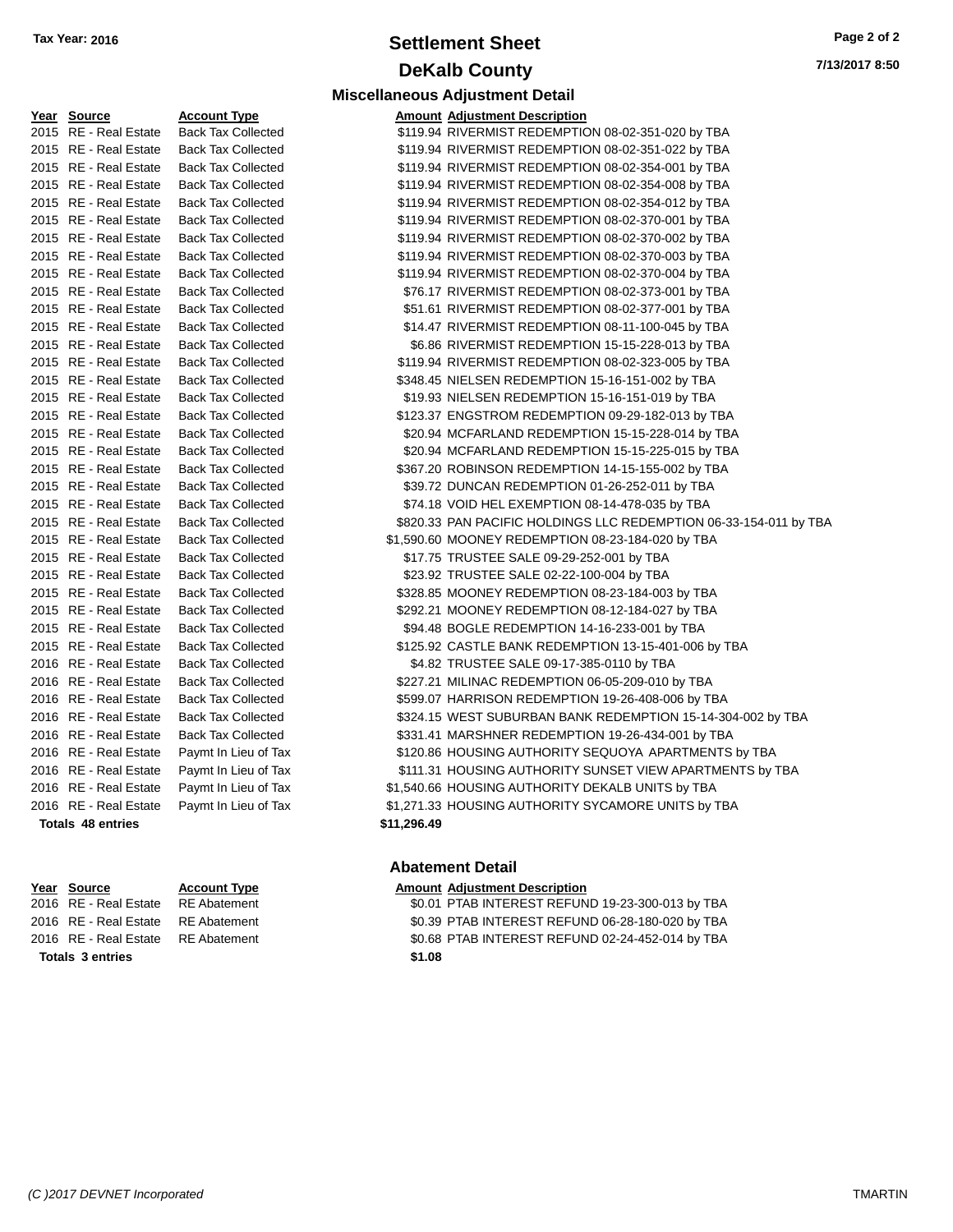# **Settlement Sheet Tax Year: 2016 Page 1 of 2 DeKalb County 002 - FOREST PRESERVE**

**7/13/2017 8:50**

#### **Current Year Taxes Paid**

| ٠ | <b>Real Estate</b>             | \$801,087.66 |
|---|--------------------------------|--------------|
| ٠ | Railroad                       | \$7,253.85   |
| ÷ | Mobile Home                    | \$0.00       |
| ٠ | Misc. Adjustments              | \$316.75     |
| ٠ | Prior Year Real Estate         | (\$256.40)   |
|   | Prior Year Mobile Home         | \$0.00       |
|   | + Prior Year Misc. Adjustments | \$466.83     |
|   | Abatements/Refunds             | \$0.08       |
|   | <b>Total Collected</b>         | \$808,868.61 |
| ٠ | <b>Hold Back</b>               | \$0.00       |
| ٠ | <b>County Trustee</b>          |              |
|   | <b>Forfeited Tax</b>           |              |
|   | Total                          | \$808.868.61 |

|     | <b>Current Year Taxes Due</b>    |                |
|-----|----------------------------------|----------------|
|     | <b>Original Amount Due</b>       | \$1,485,426.90 |
| ٠   | Supplements                      | \$15,105.38    |
|     | Cancellations                    | \$16,545.39    |
|     | Abatements/Refunds               | \$0.08         |
| ٠   | Mobile Home                      | \$0.00         |
| +/- | Road & Bridge Transfer           | \$0.00         |
| ٠   | Misc. Adjustments                | \$316.75       |
|     | <b>Adjusted Amount Due</b>       | \$1,484,303.56 |
| ٠   | <b>Prior Year Real EstateTax</b> | (\$256.40)     |
|     | Prior Year Mobile Home Tax       | \$0.00         |
|     | + Prior Year Misc. Adjustments   | \$466.83       |
|     | <b>Total Amount Due</b>          | \$1,484,513.99 |
|     |                                  |                |

## **Distribution Summary**

| <b>Tax Distribution Date</b>         | Amount       |
|--------------------------------------|--------------|
| 05/26/2017                           | \$130,324.24 |
| 06/23/2017                           | \$665,652.69 |
| 07/21/2017                           | \$12,891.68  |
| <b>Totals: 3 Distributions</b>       | \$808,868.61 |
| <b>Grand Totals: 3 Distributions</b> | \$808,868.61 |

### **Fund Summary**

| <b>Fund</b>                                         | <b>Amount Collected</b> | Previously<br><b>Distributed</b> | Current<br><b>Distribution</b> | Amount<br>Available | <b>Interest</b> | <b>PY Over</b><br><b>Distrib</b> |
|-----------------------------------------------------|-------------------------|----------------------------------|--------------------------------|---------------------|-----------------|----------------------------------|
| 001 - CORPORATE                                     | \$599,007.66            | \$589,460.73                     | \$9,546.93                     | \$0.00              | \$0.00          | \$0.00                           |
| $005 - I. M. R. F.$                                 | \$19,133.78             | \$18,828.83                      | \$304.95                       | \$0.00              | \$0.00          | \$0.00                           |
| 035 - TORT JUDGEMENTS/LIABILITY<br><b>INSURANCE</b> | \$171.593.39            | \$168,858,54                     | \$2.734.85                     | \$0.00              | \$0.00          | \$0.00                           |
| 047 - SOCIAL SECURITY                               | \$19.133.78             | \$18,828.83                      | \$304.95                       | \$0.00              | \$0.00          | \$0.00                           |
| <b>Totals</b>                                       | \$808,868.61            | \$795,976,93                     | \$12,891.68                    | \$0.00              | \$0.00          | \$0.00                           |

# **Miscellaneous Adjustment Detail**

| Year Source           | <b>Account Type</b>       | <b>Amount Adjustment Description</b>                          |
|-----------------------|---------------------------|---------------------------------------------------------------|
| 2015 RE - Real Estate | <b>Back Tax Collected</b> | \$1.62 OBERHELMAN REDEMPTION 09-25-451-001 by TBA             |
| 2015 RE - Real Estate | <b>Back Tax Collected</b> | \$2.78 OBERHELMAN REDEMPTION 09-25-478-001 by TBA             |
| 2015 RE - Real Estate | <b>Back Tax Collected</b> | \$9.60 MOONEY REDEMPTION 08-23-184-002 by TBA                 |
| 2015 RE - Real Estate | <b>Back Tax Collected</b> | \$2.74 CAPES REDEMPTION 02-29-200-001 by TBA                  |
| 2015 RE - Real Estate | <b>Back Tax Collected</b> | \$24.83 1827 LINCOLN HWY CORP REDEMPTION 08-24-352-024 by TBA |
| 2015 RE - Real Estate | <b>Back Tax Collected</b> | \$10.08 AVILA REDEMPTION 15-14-328-005 by TBA                 |
| 2015 RE - Real Estate | <b>Back Tax Collected</b> | \$8.28 RIVERMIST REDEMPTION 08-02-324-004 by TBA              |
| 2015 RE - Real Estate | <b>Back Tax Collected</b> | \$8.28 RIVERMIST REDEMPTION 08-02-351-013 by TBA              |
| 2015 RE - Real Estate | <b>Back Tax Collected</b> | \$8.28 RIVERMIST REDEMPTION 08-02-351-017 by TBA              |
| 2015 RE - Real Estate | <b>Back Tax Collected</b> | \$8.28 RIVERMIST REDEMPTION 08-02-351-020 by TBA              |
| 2015 RE - Real Estate | <b>Back Tax Collected</b> | \$8.28 RIVERMIST REDEMPTION 08-02-351-022 by TBA              |
| 2015 RE - Real Estate | <b>Back Tax Collected</b> | \$8.28 RIVERMIST REDEMPTION 08-02-354-001 by TBA              |
| 2015 RE - Real Estate | <b>Back Tax Collected</b> | \$8.28 RIVERMIST REDEMPTION 08-02-354-008 by TBA              |
| 2015 RE - Real Estate | <b>Back Tax Collected</b> | \$8.28 RIVERMIST REDEMPTION 08-02-354-012 by TBA              |
| 2015 RE - Real Estate | <b>Back Tax Collected</b> | \$8.28 RIVERMIST REDEMPTION 08-02-370-001 by TBA              |
| 2015 RE - Real Estate | <b>Back Tax Collected</b> | \$8.28 RIVERMIST REDEMPTION 08-02-370-002 by TBA              |
| 2015 RE - Real Estate | <b>Back Tax Collected</b> | \$8.28 RIVERMIST REDEMPTION 08-02-370-003 by TBA              |
| 2015 RE - Real Estate | <b>Back Tax Collected</b> | \$8.28 RIVERMIST REDEMPTION 08-02-370-004 by TBA              |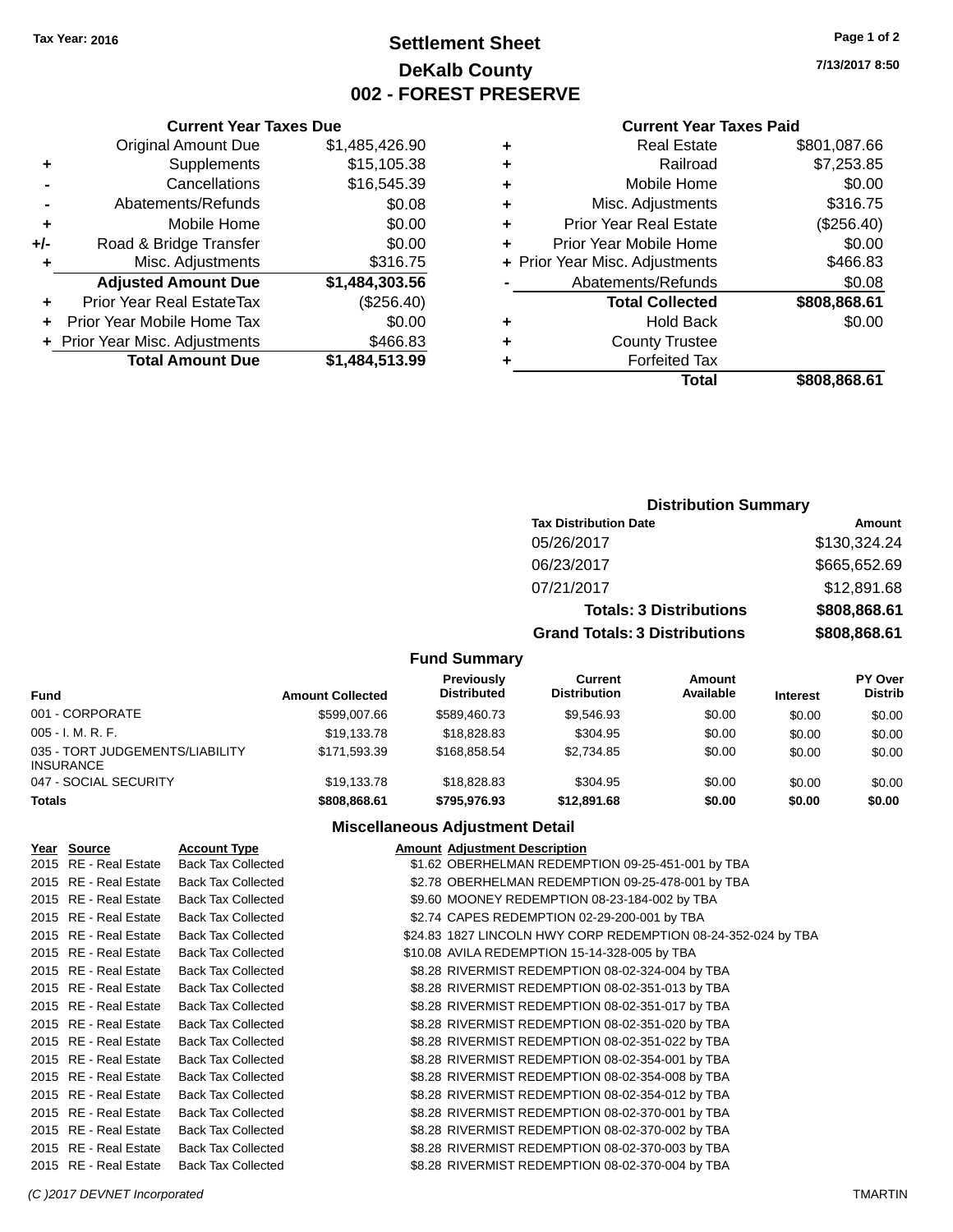# **Settlement Sheet Tax Year: 2016 Page 2 of 2 DeKalb County**

**Miscellaneous Adjustment Detail**

| Y <u>ear</u> | <b>Source</b>            | <u>Account Type</u>       | Amount   |
|--------------|--------------------------|---------------------------|----------|
| 2015         | <b>RE</b> - Real Estate  | <b>Back Tax Collected</b> | \$5.26   |
| 2015         | <b>RE</b> - Real Estate  | <b>Back Tax Collected</b> | \$3.56   |
| 2015         | <b>RE</b> - Real Estate  | <b>Back Tax Collected</b> | \$1.00   |
| 2015         | RE - Real Estate         | <b>Back Tax Collected</b> | \$0.47   |
| 2015         | <b>RE</b> - Real Estate  | <b>Back Tax Collected</b> | \$8.28   |
| 2015         | <b>RE</b> - Real Estate  | <b>Back Tax Collected</b> | \$24.04  |
| 2015         | <b>RE</b> - Real Estate  | <b>Back Tax Collected</b> | \$1.37   |
| 2015         | <b>RE</b> - Real Estate  | <b>Back Tax Collected</b> | \$8.51   |
| 2015         | <b>RE</b> - Real Estate  | <b>Back Tax Collected</b> | \$1.44   |
| 2015         | <b>RE</b> - Real Estate  | <b>Back Tax Collected</b> | \$1.44   |
| 2015         | <b>RE</b> - Real Estate  | <b>Back Tax Collected</b> | \$25.33  |
| 2015         | <b>RE</b> - Real Estate  | <b>Back Tax Collected</b> | \$2.74   |
| 2015         | <b>RE</b> - Real Estate  | <b>Back Tax Collected</b> | \$5.12   |
| 2015         | <b>RE</b> - Real Estate  | <b>Back Tax Collected</b> | \$56.59  |
| 2015         | <b>RE</b> - Real Estate  | <b>Back Tax Collected</b> | \$109.74 |
| 2015         | <b>RE</b> - Real Estate  | <b>Back Tax Collected</b> | \$1.22   |
| 2015         | RE - Real Estate         | <b>Back Tax Collected</b> | \$1.65   |
| 2015         | <b>RE</b> - Real Estate  | <b>Back Tax Collected</b> | \$22.69  |
| 2015         | <b>RE</b> - Real Estate  | <b>Back Tax Collected</b> | \$20.16  |
| 2015         | RE - Real Estate         | <b>Back Tax Collected</b> | \$6.52   |
| 2015         | <b>RE</b> - Real Estate  | <b>Back Tax Collected</b> | \$8.69   |
| 2016         | <b>RE</b> - Real Estate  | <b>Back Tax Collected</b> | \$0.34   |
| 2016         | <b>RE</b> - Real Estate  | <b>Back Tax Collected</b> | \$15.89  |
| 2016         | <b>RE</b> - Real Estate  | <b>Back Tax Collected</b> | \$41.88  |
| 2016         | RE - Real Estate         | <b>Back Tax Collected</b> | \$22.66  |
| 2016         | <b>RE</b> - Real Estate  | <b>Back Tax Collected</b> | \$23.17  |
| 2016         | <b>RE</b> - Real Estate  | Paymt In Lieu of Tax      | \$8.45   |
| 2016         | <b>RE</b> - Real Estate  | Paymt In Lieu of Tax      | \$7.78   |
| 2016         | <b>RE</b> - Real Estate  | Paymt In Lieu of Tax      | \$107.71 |
|              | 2016 RE - Real Estate    | Paymt In Lieu of Tax      | \$88.87  |
|              | <b>Totals 48 entries</b> |                           | \$783.58 |

**Totals \$0.08 3 entries**

| Year Source           | <b>Account Type</b>       | <b>Amount Adjustment Description</b>                             |
|-----------------------|---------------------------|------------------------------------------------------------------|
| 2015 RE - Real Estate | <b>Back Tax Collected</b> | \$5.26 RIVERMIST REDEMPTION 08-02-373-001 by TBA                 |
| 2015 RE - Real Estate | <b>Back Tax Collected</b> | \$3.56 RIVERMIST REDEMPTION 08-02-377-001 by TBA                 |
| 2015 RE - Real Estate | <b>Back Tax Collected</b> | \$1.00 RIVERMIST REDEMPTION 08-11-100-045 by TBA                 |
| 2015 RE - Real Estate | <b>Back Tax Collected</b> | \$0.47 RIVERMIST REDEMPTION 15-15-228-013 by TBA                 |
| 2015 RE - Real Estate | <b>Back Tax Collected</b> | \$8.28 RIVERMIST REDEMPTION 08-02-323-005 by TBA                 |
| 2015 RE - Real Estate | <b>Back Tax Collected</b> | \$24.04 NIELSEN REDEMPTION 15-16-151-002 by TBA                  |
| 2015 RE - Real Estate | <b>Back Tax Collected</b> | \$1.37 NIELSEN REDEMPTION 15-16-151-019 by TBA                   |
| 2015 RE - Real Estate | <b>Back Tax Collected</b> | \$8.51 ENGSTROM REDEMPTION 09-29-182-013 by TBA                  |
| 2015 RE - Real Estate | <b>Back Tax Collected</b> | \$1.44 MCFARLAND REDEMPTION 15-15-228-014 by TBA                 |
| 2015 RE - Real Estate | <b>Back Tax Collected</b> | \$1.44 MCFARLAND REDEMPTION 15-15-225-015 by TBA                 |
| 2015 RE - Real Estate | <b>Back Tax Collected</b> | \$25.33 ROBINSON REDEMPTION 14-15-155-002 by TBA                 |
| 2015 RE - Real Estate | <b>Back Tax Collected</b> | \$2.74 DUNCAN REDEMPTION 01-26-252-011 by TBA                    |
| 2015 RE - Real Estate | <b>Back Tax Collected</b> | \$5.12 VOID HEL EXEMPTION 08-14-478-035 by TBA                   |
| 2015 RE - Real Estate | <b>Back Tax Collected</b> | \$56.59 PAN PACIFIC HOLDINGS LLC REDEMPTION 06-33-154-011 by TBA |
| 2015 RE - Real Estate | <b>Back Tax Collected</b> | \$109.74 MOONEY REDEMPTION 08-23-184-020 by TBA                  |
| 2015 RE - Real Estate | <b>Back Tax Collected</b> | \$1.22 TRUSTEE SALE 09-29-252-001 by TBA                         |
| 2015 RE - Real Estate | <b>Back Tax Collected</b> | \$1.65 TRUSTEE SALE 02-22-100-004 by TBA                         |
| 2015 RE - Real Estate | <b>Back Tax Collected</b> | \$22.69 MOONEY REDEMPTION 08-23-184-003 by TBA                   |
| 2015 RE - Real Estate | <b>Back Tax Collected</b> | \$20.16 MOONEY REDEMPTION 08-12-184-027 by TBA                   |
| 2015 RE - Real Estate | <b>Back Tax Collected</b> | \$6.52 BOGLE REDEMPTION 14-16-233-001 by TBA                     |
| 2015 RE - Real Estate | <b>Back Tax Collected</b> | \$8.69 CASTLE BANK REDEMPTION 13-15-401-006 by TBA               |
| 2016 RE - Real Estate | <b>Back Tax Collected</b> | \$0.34 TRUSTEE SALE 09-17-385-0110 by TBA                        |
| 2016 RE - Real Estate | <b>Back Tax Collected</b> | \$15.89 MILINAC REDEMPTION 06-05-209-010 by TBA                  |
| 2016 RE - Real Estate | <b>Back Tax Collected</b> | \$41.88 HARRISON REDEMPTION 19-26-408-006 by TBA                 |
| 2016 RE - Real Estate | <b>Back Tax Collected</b> | \$22.66 WEST SUBURBAN BANK REDEMPTION 15-14-304-002 by TBA       |
| 2016 RE - Real Estate | <b>Back Tax Collected</b> | \$23.17 MARSHNER REDEMPTION 19-26-434-001 by TBA                 |
| 2016 RE - Real Estate | Paymt In Lieu of Tax      | \$8.45 HOUSING AUTHORITY SEQUOYA APARTMENTS by TBA               |
| 2016 RE - Real Estate | Paymt In Lieu of Tax      | \$7.78 HOUSING AUTHORITY SUNSET VIEW APARTMENTS by TBA           |
| 2016 RE - Real Estate | Paymt In Lieu of Tax      | \$107.71 HOUSING AUTHORITY DEKALB UNITS by TBA                   |
| 2016 RE - Real Estate | Paymt In Lieu of Tax      | \$88.87 HOUSING AUTHORITY SYCAMORE UNITS by TBA                  |
|                       |                           |                                                                  |

### **Abatement Detail**

#### **Year Source Account Type Amount Adjustment Description**

2016 RE - Real Estate RE Abatement **19.23-300-013 and SOLO PTAB INTEREST REFUND 19-23-300-013 by TBA** 2016 RE - Real Estate RE Abatement \$0.03 PTAB INTEREST REFUND 06-28-180-020 by TBA 2016 RE - Real Estate RE Abatement \$0.05 PTAB INTEREST REFUND 02-24-452-014 by TBA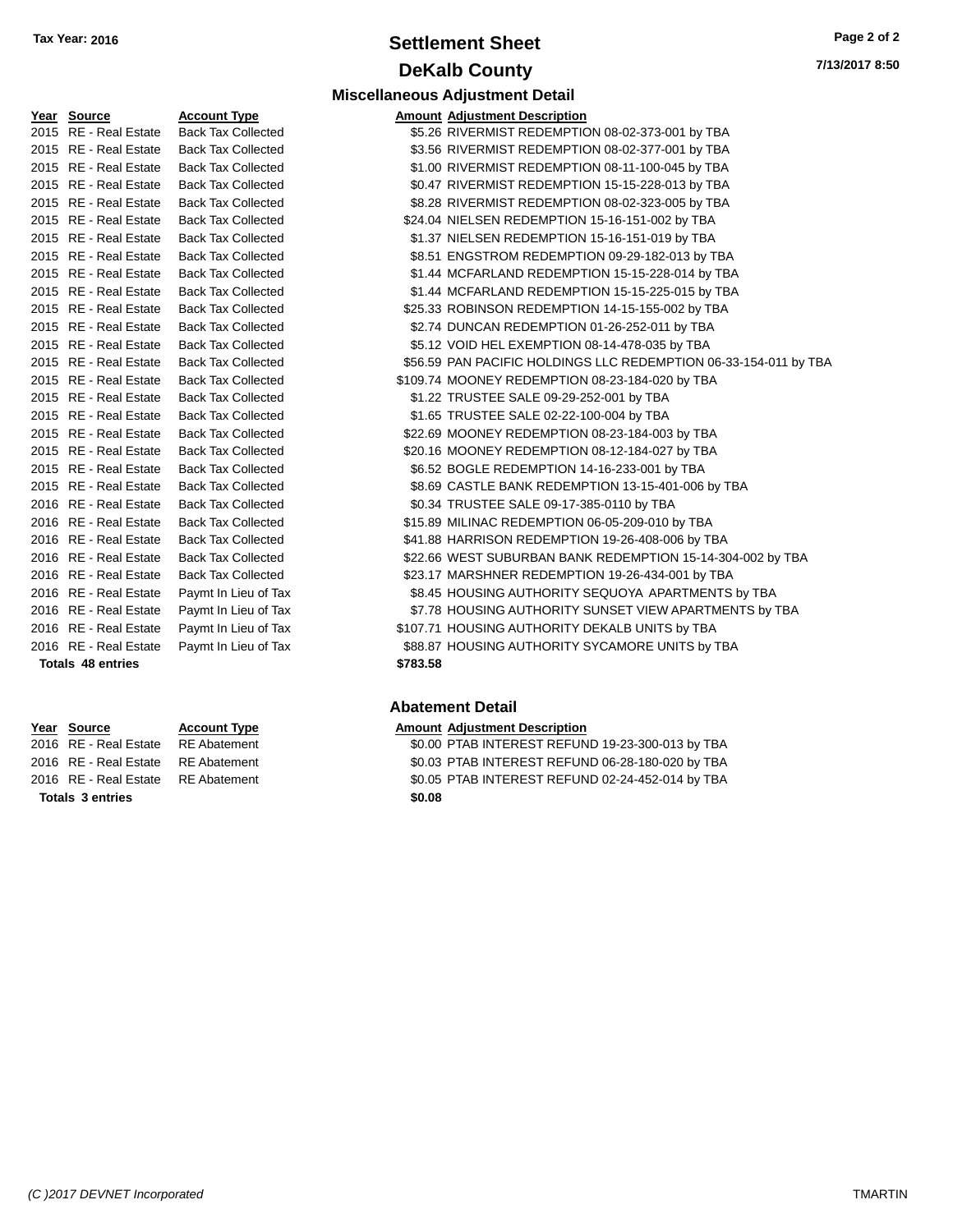# **Settlement Sheet Tax Year: 2016 Page 1 of 1 DeKalb County 003 - AFTON TOWNSHIP**

**7/13/2017 8:50**

# **Current Year Taxes Paid**

| \$76,537.04 |
|-------------|
| \$611.14    |
| \$620.33    |
| \$0.00      |
| \$0.00      |
| \$0.00      |
| \$0.00      |
| \$76,527.85 |
| \$0.00      |
| \$0.00      |
| \$0.00      |
| \$76,527,85 |
|             |

| ٠ | <b>Real Estate</b>             | \$44,417.50 |
|---|--------------------------------|-------------|
| ٠ | Railroad                       | \$901.92    |
| ٠ | Mobile Home                    | \$0.00      |
| ٠ | Misc. Adjustments              | \$0.00      |
| ٠ | <b>Prior Year Real Estate</b>  | \$0.00      |
| ٠ | Prior Year Mobile Home         | \$0.00      |
|   | + Prior Year Misc. Adjustments | \$0.00      |
|   | Abatements/Refunds             | \$0.00      |
|   | <b>Total Collected</b>         | \$45,319.42 |
| ٠ | <b>Hold Back</b>               | \$0.00      |
| ٠ | <b>County Trustee</b>          |             |
| ٠ | <b>Forfeited Tax</b>           |             |
|   | Total                          | \$45,319.42 |
|   |                                |             |

| <b>Distribution Summary</b>          |             |  |  |  |
|--------------------------------------|-------------|--|--|--|
| <b>Tax Distribution Date</b>         | Amount      |  |  |  |
| 05/26/2017                           | \$4,812.23  |  |  |  |
| 06/23/2017                           | \$39,704.74 |  |  |  |
| 07/21/2017                           | \$802.45    |  |  |  |
| <b>Totals: 3 Distributions</b>       | \$45,319.42 |  |  |  |
| <b>Grand Totals: 3 Distributions</b> | \$45,319.42 |  |  |  |

| <b>Fund</b>                                         | <b>Amount Collected</b> | <b>Previously</b><br><b>Distributed</b> | Current<br><b>Distribution</b> | Amount<br>Available | <b>Interest</b> | <b>PY Over</b><br><b>Distrib</b> |
|-----------------------------------------------------|-------------------------|-----------------------------------------|--------------------------------|---------------------|-----------------|----------------------------------|
| 001 - CORPORATE                                     | \$34.685.77             | \$34.071.60                             | \$614.17                       | \$0.00              | \$0.00          | \$0.00                           |
| $005 - I. M. R. F.$                                 | \$3.848.97              | \$3,780.82                              | \$68.15                        | \$0.00              | \$0.00          | \$0.00                           |
| 027 - AUDIT                                         | \$1.037.04              | \$1.018.68                              | \$18.36                        | \$0.00              | \$0.00          | \$0.00                           |
| 035 - TORT JUDGEMENTS/LIABILITY<br><b>INSURANCE</b> | \$1,777.16              | \$1.745.69                              | \$31.47                        | \$0.00              | \$0.00          | \$0.00                           |
| 047 - SOCIAL SECURITY                               | \$3.554.31              | \$3,491.38                              | \$62.93                        | \$0.00              | \$0.00          | \$0.00                           |
| 054 - GENERAL ASSISTANCE                            | \$416.17                | \$408.80                                | \$7.37                         | \$0.00              | \$0.00          | \$0.00                           |
| <b>Totals</b>                                       | \$45,319.42             | \$44,516.97                             | \$802.45                       | \$0.00              | \$0.00          | \$0.00                           |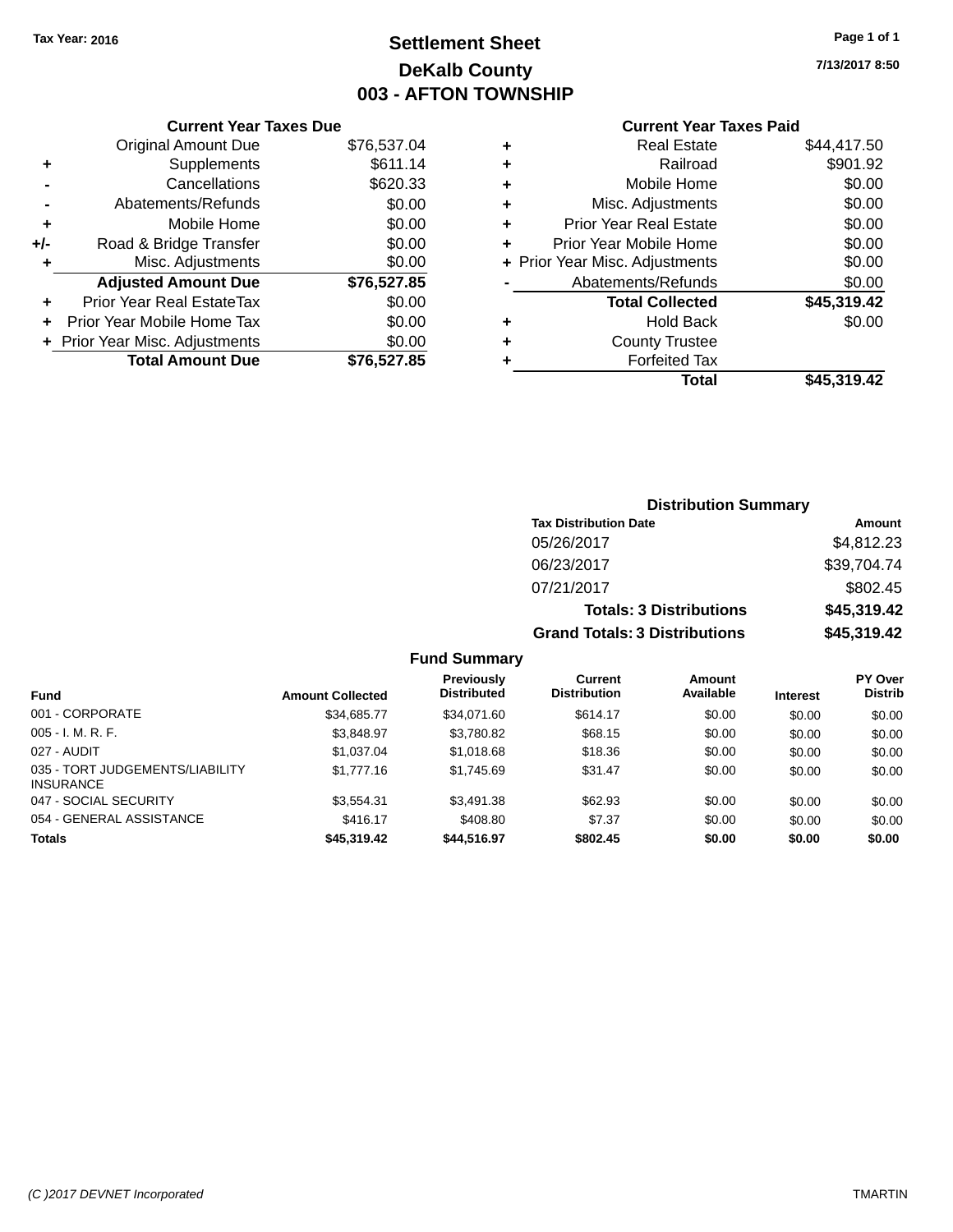# **Settlement Sheet Tax Year: 2016 Page 1 of 1 DeKalb County 004 - AFTON ROAD & BRIDGE**

**7/13/2017 8:50**

#### **Current Year Taxes Paid**

|     | <b>Original Amount Due</b>       | \$293,944.12 |
|-----|----------------------------------|--------------|
| ٠   | Supplements                      | \$2,242.17   |
|     | Cancellations                    | \$2,275.88   |
|     | Abatements/Refunds               | \$0.00       |
| ٠   | Mobile Home                      | \$0.00       |
| +/- | Road & Bridge Transfer           | (\$7,631.03) |
|     | Misc. Adjustments                | \$0.00       |
|     | <b>Adjusted Amount Due</b>       | \$286,279.38 |
| ÷   | <b>Prior Year Real EstateTax</b> | \$0.00       |
| ÷   | Prior Year Mobile Home Tax       | \$0.00       |
|     | + Prior Year Misc. Adjustments   | \$0.00       |
|     | <b>Total Amount Due</b>          | \$286,279.38 |
|     |                                  |              |

**Current Year Taxes Due**

| <b>Real Estate</b>             | \$162,957.20 |
|--------------------------------|--------------|
| Railroad                       | \$3,463.86   |
| Mobile Home                    | \$0.00       |
| Misc. Adjustments              | \$0.00       |
| <b>Prior Year Real Estate</b>  | \$0.00       |
| Prior Year Mobile Home         | \$0.00       |
| + Prior Year Misc. Adjustments | \$0.00       |
| Abatements/Refunds             | \$0.00       |
| <b>Total Collected</b>         | \$166,421.06 |
| <b>Hold Back</b>               | \$0.00       |
| <b>County Trustee</b>          |              |
| <b>Forfeited Tax</b>           |              |
| Total                          | \$166,421.06 |
|                                |              |

**Grand Totals: 3 Distributions \$166,421.06**

| <b>Road and Bridge Summary</b> |             |               | <b>Distribution Summary</b>    |              |  |
|--------------------------------|-------------|---------------|--------------------------------|--------------|--|
| <b>Municipality</b>            | Amt. Due    | Amt. Distrib. | <b>Tax Distribution Date</b>   | Amount       |  |
| CITY OF DEKALB                 | \$12,837.65 | \$7.631.03    | 05/26/2017                     | \$17,654.66  |  |
| Totals                         | \$12,837.65 | \$7,631.03    | 06/23/2017                     | \$145,822.44 |  |
|                                |             |               | 07/21/2017                     | \$2,943.96   |  |
|                                |             |               | <b>Totals: 3 Distributions</b> | \$166,421.06 |  |

**Fund Summary Fund Interest Amount Collected Distributed PY Over Distrib Amount Available Current Distribution Previously** 007 - ROAD AND BRIDGE 60.00 \$83,662.61 \$82,183.99 \$1,478.62 \$0.00 \$0.00 \$0.00 \$0.00 008 - BRIDGE CONST W/COUNTY  $$8,876.65$   $$8,719.48$   $$157.17$   $$0.00$   $$0.00$   $$0.00$ 009 - PERMANENT ROAD \$56,238.67 \$55,242.89 \$995.78 \$0.00 \$0.00 \$0.00 010 - EQUIPMENT AND BUILDING \$17,643.13 \$17,330.74 \$312.39 \$0.00 \$0.00 \$0.00 \$0.00 **Totals \$166,421.06 \$163,477.10 \$2,943.96 \$0.00 \$0.00 \$0.00**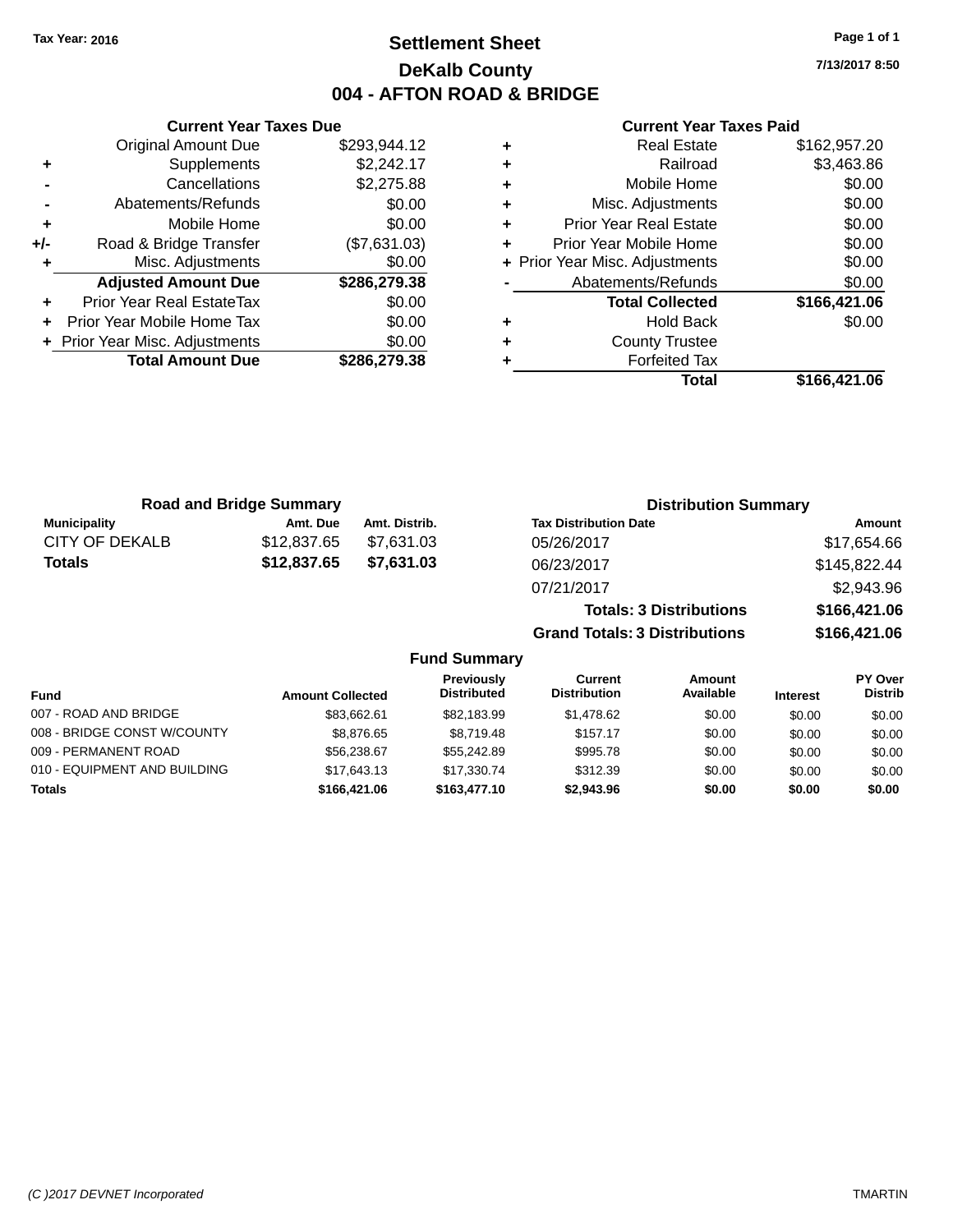# **Settlement Sheet Tax Year: 2016 Page 1 of 1 DeKalb County 005 - CLINTON TOWNSHIP**

**7/13/2017 8:50**

## **Current Year Taxes Paid**

|     | <b>Current Year Taxes Due</b>  |             |
|-----|--------------------------------|-------------|
|     | <b>Original Amount Due</b>     | \$96,693.41 |
| ٠   | Supplements                    | \$406.93    |
|     | Cancellations                  | \$457.91    |
|     | Abatements/Refunds             | \$0.00      |
| ٠   | Mobile Home                    | \$0.00      |
| +/- | Road & Bridge Transfer         | \$0.00      |
|     | Misc. Adjustments              | \$0.00      |
|     | <b>Adjusted Amount Due</b>     | \$96,642.43 |
| ٠   | Prior Year Real EstateTax      | \$0.00      |
|     | Prior Year Mobile Home Tax     | \$0.00      |
|     | + Prior Year Misc. Adjustments | \$79.49     |
|     | <b>Total Amount Due</b>        | \$96,721.92 |
|     |                                |             |

|   | <b>Real Estate</b>             | \$55,661.25 |
|---|--------------------------------|-------------|
| ٠ | Railroad                       | \$1,141.57  |
| ٠ | Mobile Home                    | \$0.00      |
| ٠ | Misc. Adjustments              | \$0.00      |
| ٠ | <b>Prior Year Real Estate</b>  | \$0.00      |
| ٠ | Prior Year Mobile Home         | \$0.00      |
|   | + Prior Year Misc. Adjustments | \$79.49     |
|   | Abatements/Refunds             | \$0.00      |
|   | <b>Total Collected</b>         | \$56,882.31 |
| ٠ | Hold Back                      | \$0.00      |
| ٠ | <b>County Trustee</b>          |             |
| ٠ | <b>Forfeited Tax</b>           |             |
|   | Total                          | \$56,882,31 |
|   |                                |             |

| <b>Distribution Summary</b>          |             |
|--------------------------------------|-------------|
| <b>Tax Distribution Date</b>         | Amount      |
| 05/26/2017                           | \$9,206.92  |
| 06/23/2017                           | \$46,555.87 |
| 07/21/2017                           | \$1,119.52  |
| <b>Totals: 3 Distributions</b>       | \$56,882.31 |
| <b>Grand Totals: 3 Distributions</b> | \$56,882.31 |

### **Fund Summary**

| <b>Fund</b>                                         | <b>Amount Collected</b> | Previously<br><b>Distributed</b> | Current<br><b>Distribution</b> | Amount<br>Available | <b>Interest</b> | <b>PY Over</b><br><b>Distrib</b> |
|-----------------------------------------------------|-------------------------|----------------------------------|--------------------------------|---------------------|-----------------|----------------------------------|
| 001 - CORPORATE                                     | \$47,432.06             | \$46,498.53                      | \$933.53                       | \$0.00              | \$0.00          | \$0.00                           |
| $005 - I. M. R. F.$                                 | \$31.06                 | \$30.45                          | \$0.61                         | \$0.00              | \$0.00          | \$0.00                           |
| 027 - AUDIT                                         | \$296.47                | \$290.63                         | \$5.84                         | \$0.00              | \$0.00          | \$0.00                           |
| 035 - TORT JUDGEMENTS/LIABILITY<br><b>INSURANCE</b> | \$2,354.82              | \$2,308.47                       | \$46.35                        | \$0.00              | \$0.00          | \$0.00                           |
| 047 - SOCIAL SECURITY                               | \$3.825.84              | \$3,750.55                       | \$75.29                        | \$0.00              | \$0.00          | \$0.00                           |
| 054 - GENERAL ASSISTANCE                            | \$2,942.06              | \$2,884.16                       | \$57.90                        | \$0.00              | \$0.00          | \$0.00                           |
| <b>Totals</b>                                       | \$56,882.31             | \$55.762.79                      | \$1,119.52                     | \$0.00              | \$0.00          | \$0.00                           |

## **Miscellaneous Adjustment Detail**

| Year Source             | <b>Account Type</b> | <b>Amount Adiustment Description</b>             |
|-------------------------|---------------------|--------------------------------------------------|
| 2015 RE - Real Estate   | Back Tax Collected  | \$63.22 ROBINSON REDEMPTION 14-15-155-002 by TBA |
| 2015 RE - Real Estate   | Back Tax Collected  | \$16.27 BOGLE REDEMPTION 14-16-233-001 by TBA    |
| <b>Totals 2 entries</b> |                     | \$79.49                                          |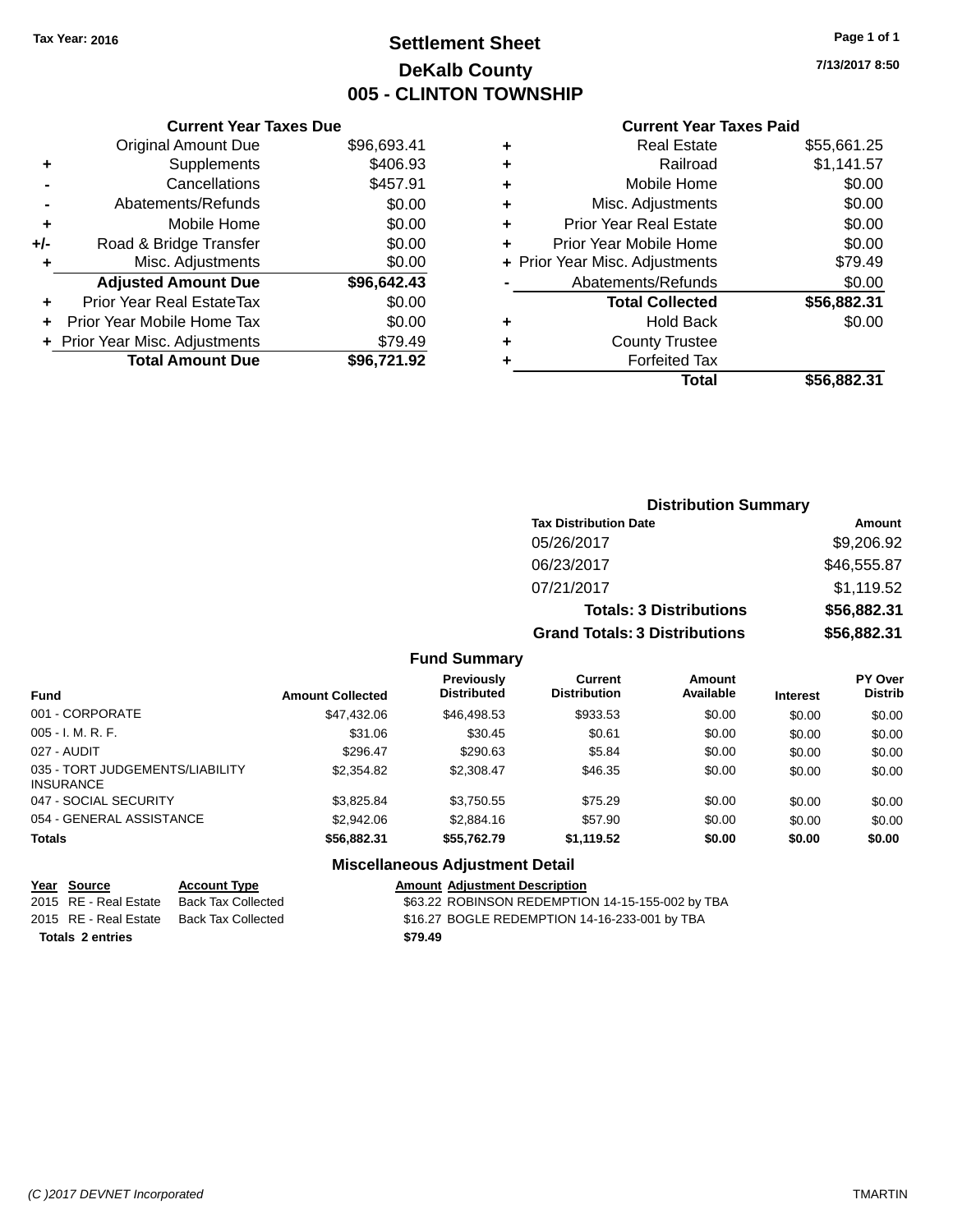# **Settlement Sheet Tax Year: 2016 Page 1 of 1 DeKalb County 006 - CLINTON TWP LIBRARY**

**7/13/2017 8:50**

#### **Current Year Taxes Paid**

|     | <b>Current Year Taxes Due</b> |             |
|-----|-------------------------------|-------------|
|     | <b>Original Amount Due</b>    | \$90,827.80 |
| ÷   | Supplements                   | \$382.25    |
|     | Cancellations                 | \$430.15    |
|     | Abatements/Refunds            | \$0.00      |
| ٠   | Mobile Home                   | \$0.00      |
| +/- | Road & Bridge Transfer        | \$0.00      |
|     | Misc. Adjustments             | \$0.00      |
|     | <b>Adjusted Amount Due</b>    | \$90,779.90 |
| ÷   | Prior Year Real EstateTax     | \$0.00      |
|     | Prior Year Mobile Home Tax    | \$0.00      |
|     | Prior Year Misc. Adjustments  | \$73.88     |
|     | <b>Total Amount Due</b>       | \$90,853.78 |
|     |                               |             |

| <b>Real Estate</b>             | \$52.284.79 |
|--------------------------------|-------------|
| Railroad                       | \$1,072.32  |
| Mobile Home                    | \$0.00      |
| Misc. Adjustments              | \$0.00      |
| <b>Prior Year Real Estate</b>  | \$0.00      |
| Prior Year Mobile Home         | \$0.00      |
| + Prior Year Misc. Adjustments | \$73.88     |
| Abatements/Refunds             | \$0.00      |
| <b>Total Collected</b>         | \$53,430.99 |
| <b>Hold Back</b>               | \$0.00      |
| <b>County Trustee</b>          |             |
| <b>Forfeited Tax</b>           |             |
| Total                          | \$53,430.99 |
|                                |             |

|             |                                      |                                                  |                                               |                                        | <b>Distribution Summary</b>                      |                                |                 |                                  |
|-------------|--------------------------------------|--------------------------------------------------|-----------------------------------------------|----------------------------------------|--------------------------------------------------|--------------------------------|-----------------|----------------------------------|
|             |                                      |                                                  |                                               |                                        | <b>Tax Distribution Date</b>                     |                                |                 | Amount                           |
|             |                                      |                                                  |                                               |                                        | 05/26/2017                                       |                                |                 | \$8,647.79                       |
|             |                                      |                                                  |                                               |                                        | 06/23/2017                                       |                                |                 | \$43,731.64                      |
|             |                                      |                                                  |                                               |                                        | 07/21/2017                                       |                                |                 | \$1,051.56                       |
|             |                                      |                                                  |                                               |                                        |                                                  | <b>Totals: 3 Distributions</b> |                 | \$53,430.99                      |
|             |                                      |                                                  |                                               |                                        | <b>Grand Totals: 3 Distributions</b>             |                                |                 | \$53,430.99                      |
|             |                                      |                                                  |                                               | <b>Fund Summary</b>                    |                                                  |                                |                 |                                  |
| <b>Fund</b> |                                      | <b>Amount Collected</b>                          |                                               | Previously<br><b>Distributed</b>       | <b>Current</b><br><b>Distribution</b>            | <b>Amount</b><br>Available     | <b>Interest</b> | <b>PY Over</b><br><b>Distrib</b> |
|             | 016 - LIBRARY                        | \$53,430.99                                      |                                               | \$52,379.43                            | \$1,051.56                                       | \$0.00                         | \$0.00          | \$0.00                           |
| Totals      |                                      | \$53,430.99                                      |                                               | \$52,379.43                            | \$1,051.56                                       | \$0.00                         | \$0.00          | \$0.00                           |
|             |                                      |                                                  |                                               | <b>Miscellaneous Adjustment Detail</b> |                                                  |                                |                 |                                  |
|             | Year Source<br>2015 RE - Real Estate | <b>Account Type</b><br><b>Back Tax Collected</b> |                                               | <b>Amount Adjustment Description</b>   | \$58.76 ROBINSON REDEMPTION 14-15-155-002 by TBA |                                |                 |                                  |
|             | 2015 RE - Real Estate                | <b>Back Tax Collected</b>                        | \$15.12 BOGLE REDEMPTION 14-16-233-001 by TBA |                                        |                                                  |                                |                 |                                  |

**Totals \$73.88 2 entries**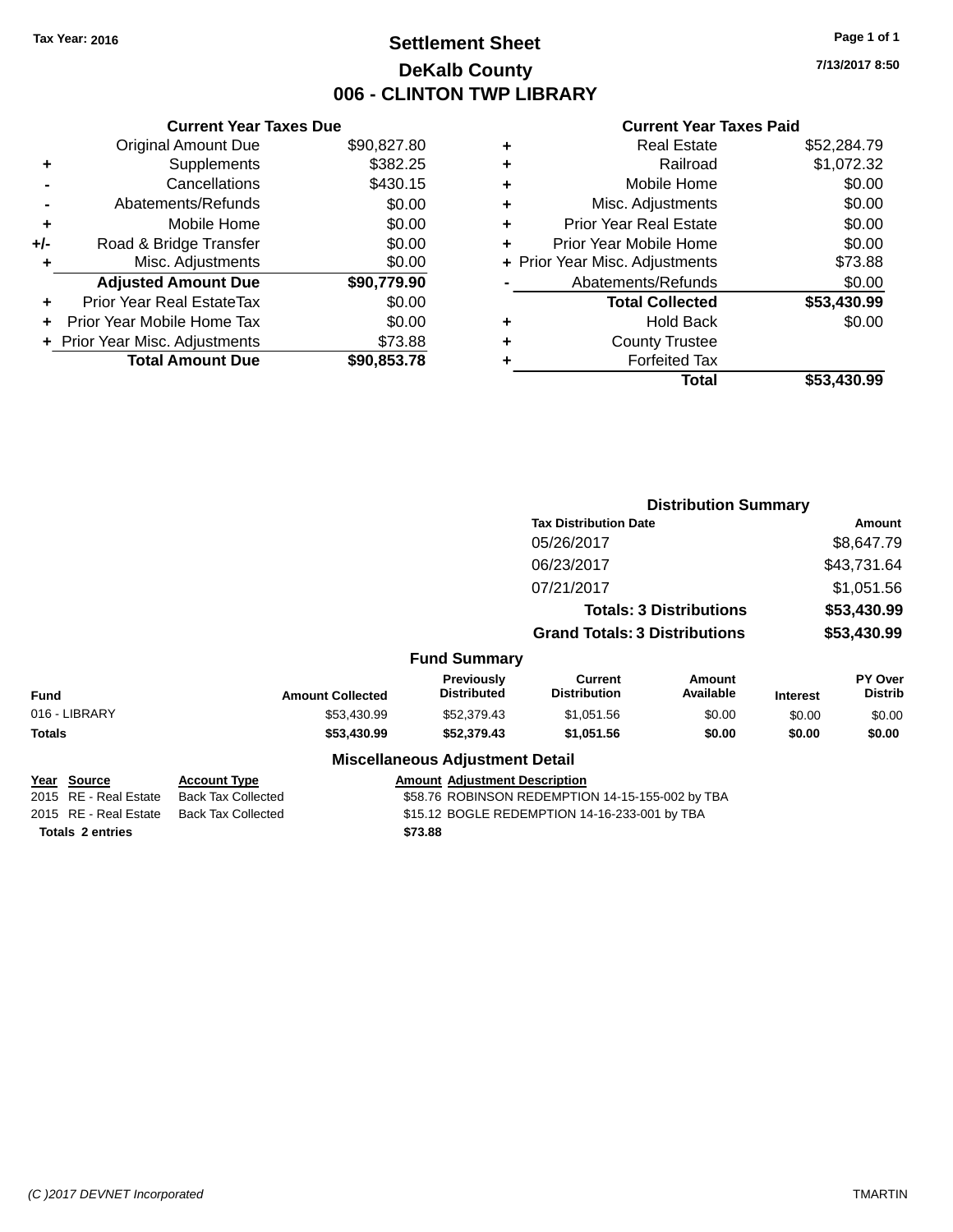# **Settlement Sheet Tax Year: 2016 Page 1 of 1 DeKalb County 007 - CLINTON TWP CEMETERY**

**7/13/2017 8:50**

| <b>Current Year Taxes Due</b> |             |
|-------------------------------|-------------|
| <b>Original Amount Due</b>    | \$22,054.57 |
| Supplements                   | \$92.81     |
| Cancellations                 | \$104.44    |
| Abatements/Refunds            | \$0.00      |
| Mobile Home                   | \$0.00      |
| Road & Bridge Transfer        | \$0.00      |
| Misc. Adjustments             | \$0.00      |
| <b>Adjusted Amount Due</b>    | \$22,042.94 |
| Prior Year Real EstateTax     | \$0.00      |
| Prior Year Mobile Home Tax    | \$0.00      |
| Prior Year Misc. Adjustments  | \$18.13     |
| <b>Total Amount Due</b>       | \$22.061.07 |
|                               |             |

| ٠ | <b>Real Estate</b>             | \$12,695.80 |
|---|--------------------------------|-------------|
| ٠ | Railroad                       | \$260.38    |
| ٠ | Mobile Home                    | \$0.00      |
| ٠ | Misc. Adjustments              | \$0.00      |
| ٠ | <b>Prior Year Real Estate</b>  | \$0.00      |
| ÷ | Prior Year Mobile Home         | \$0.00      |
|   | + Prior Year Misc. Adjustments | \$18.13     |
|   | Abatements/Refunds             | \$0.00      |
|   | <b>Total Collected</b>         | \$12,974.31 |
| ٠ | <b>Hold Back</b>               | \$0.00      |
| ٠ | <b>County Trustee</b>          |             |
| ٠ | <b>Forfeited Tax</b>           |             |
|   | Total                          | \$12,974.31 |
|   |                                |             |

|                                      |                                                  |                                        | <b>Distribution Summary</b>                      |                                |                 |                           |
|--------------------------------------|--------------------------------------------------|----------------------------------------|--------------------------------------------------|--------------------------------|-----------------|---------------------------|
|                                      |                                                  |                                        | <b>Tax Distribution Date</b>                     |                                | Amount          |                           |
|                                      |                                                  |                                        | 05/26/2017                                       |                                |                 | \$2,100.02                |
|                                      |                                                  |                                        | 06/23/2017                                       |                                |                 | \$10,618.99               |
|                                      |                                                  |                                        | 07/21/2017                                       |                                |                 | \$255.30                  |
|                                      |                                                  |                                        |                                                  | <b>Totals: 3 Distributions</b> |                 | \$12,974.31               |
|                                      |                                                  |                                        | <b>Grand Totals: 3 Distributions</b>             |                                |                 | \$12,974.31               |
|                                      |                                                  | <b>Fund Summary</b>                    |                                                  |                                |                 |                           |
| <b>Fund</b>                          | <b>Amount Collected</b>                          | Previously<br><b>Distributed</b>       | Current<br><b>Distribution</b>                   | Amount<br>Available            | <b>Interest</b> | <b>PY Over</b><br>Distrib |
| 017 - CEMETERY                       | \$12,974.31                                      | \$12,719.01                            | \$255.30                                         | \$0.00                         | \$0.00          | \$0.00                    |
| <b>Totals</b>                        | \$12,974.31                                      | \$12,719.01                            | \$255.30                                         | \$0.00                         | \$0.00          | \$0.00                    |
|                                      |                                                  | <b>Miscellaneous Adjustment Detail</b> |                                                  |                                |                 |                           |
| Year Source<br>2015 RE - Real Estate | <b>Account Type</b><br><b>Back Tax Collected</b> | <b>Amount Adjustment Description</b>   | \$14.42 ROBINSON REDEMPTION 14-15-155-002 by TBA |                                |                 |                           |
| 2015 RE - Real Estate                | <b>Back Tax Collected</b>                        |                                        | \$3.71 BOGLE REDEMPTION 14-16-233-001 by TBA     |                                |                 |                           |
| <b>Totals 2 entries</b>              |                                                  | \$18.13                                |                                                  |                                |                 |                           |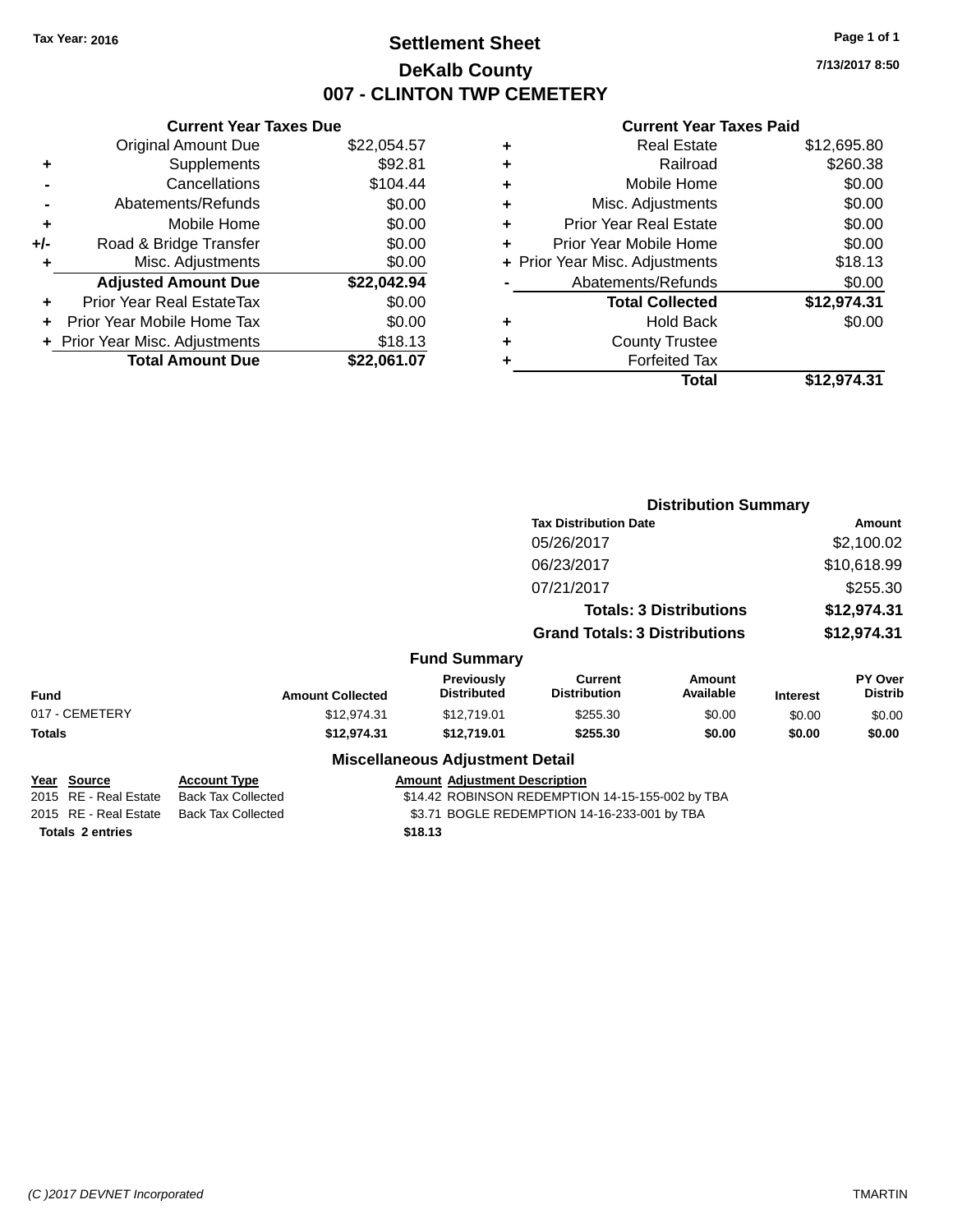# **Settlement Sheet Tax Year: 2016 Page 1 of 1 DeKalb County 008 - CLINTON COMM BLDG**

**7/13/2017 8:50**

### **Current Year Taxes Paid**

|     | <b>Current Year Taxes Due</b>  |            |
|-----|--------------------------------|------------|
|     | <b>Original Amount Due</b>     | \$9,402.82 |
| ٠   | Supplements                    | \$39.58    |
|     | Cancellations                  | \$44.52    |
|     | Abatements/Refunds             | \$0.00     |
| ٠   | Mobile Home                    | \$0.00     |
| +/- | Road & Bridge Transfer         | \$0.00     |
| ٠   | Misc. Adjustments              | \$0.00     |
|     | <b>Adjusted Amount Due</b>     | \$9,397.88 |
| ٠   | Prior Year Real EstateTax      | \$0.00     |
| ÷   | Prior Year Mobile Home Tax     | \$0.00     |
|     | + Prior Year Misc. Adjustments | \$7.64     |
|     | <b>Total Amount Due</b>        | \$9.405.52 |

|   | <b>Real Estate</b>             | \$5,413.01 |
|---|--------------------------------|------------|
| ٠ | Railroad                       | \$111.01   |
| ٠ | Mobile Home                    | \$0.00     |
| ٠ | Misc. Adjustments              | \$0.00     |
| ٠ | <b>Prior Year Real Estate</b>  | \$0.00     |
| ÷ | Prior Year Mobile Home         | \$0.00     |
|   | + Prior Year Misc. Adjustments | \$7.64     |
|   | Abatements/Refunds             | \$0.00     |
|   | <b>Total Collected</b>         | \$5,531.66 |
| ٠ | Hold Back                      | \$0.00     |
| ٠ | <b>County Trustee</b>          |            |
|   | <b>Forfeited Tax</b>           |            |
|   | Total                          | \$5,531.66 |
|   |                                |            |

|               |                                              |                                                  |                                        |                                                 | <b>Distribution Summary</b>    |                 |                           |
|---------------|----------------------------------------------|--------------------------------------------------|----------------------------------------|-------------------------------------------------|--------------------------------|-----------------|---------------------------|
|               |                                              |                                                  |                                        | <b>Tax Distribution Date</b>                    |                                |                 | Amount                    |
|               |                                              |                                                  |                                        | 05/26/2017                                      |                                |                 | \$895.09                  |
|               |                                              |                                                  |                                        | 06/23/2017                                      |                                |                 | \$4,527.70                |
|               |                                              |                                                  |                                        | 07/21/2017                                      |                                |                 | \$108.87                  |
|               |                                              |                                                  |                                        |                                                 | <b>Totals: 3 Distributions</b> |                 | \$5,531.66                |
|               |                                              |                                                  |                                        | <b>Grand Totals: 3 Distributions</b>            |                                |                 | \$5,531.66                |
|               |                                              |                                                  | <b>Fund Summary</b>                    |                                                 |                                |                 |                           |
| <b>Fund</b>   |                                              | <b>Amount Collected</b>                          | Previously<br><b>Distributed</b>       | <b>Current</b><br><b>Distribution</b>           | <b>Amount</b><br>Available     | <b>Interest</b> | PY Over<br><b>Distrib</b> |
|               | 001 - CORPORATE                              | \$5,531.66                                       | \$5,422.79                             | \$108.87                                        | \$0.00                         | \$0.00          | \$0.00                    |
| <b>Totals</b> |                                              | \$5,531.66                                       | \$5,422.79                             | \$108.87                                        | \$0.00                         | \$0.00          | \$0.00                    |
|               |                                              |                                                  | <b>Miscellaneous Adjustment Detail</b> |                                                 |                                |                 |                           |
|               | <u> Year Source</u><br>2015 RE - Real Estate | <u>Account Type</u><br><b>Back Tax Collected</b> | <b>Amount Adjustment Description</b>   | \$6.08 ROBINSON REDEMPTION 14-15-155-002 by TBA |                                |                 |                           |
|               | 2015 RE - Real Estate                        | <b>Back Tax Collected</b>                        |                                        | \$1.56 BOGLE REDEMPTION 14-16-233-001 by TBA    |                                |                 |                           |

**Totals \$7.64 2 entries**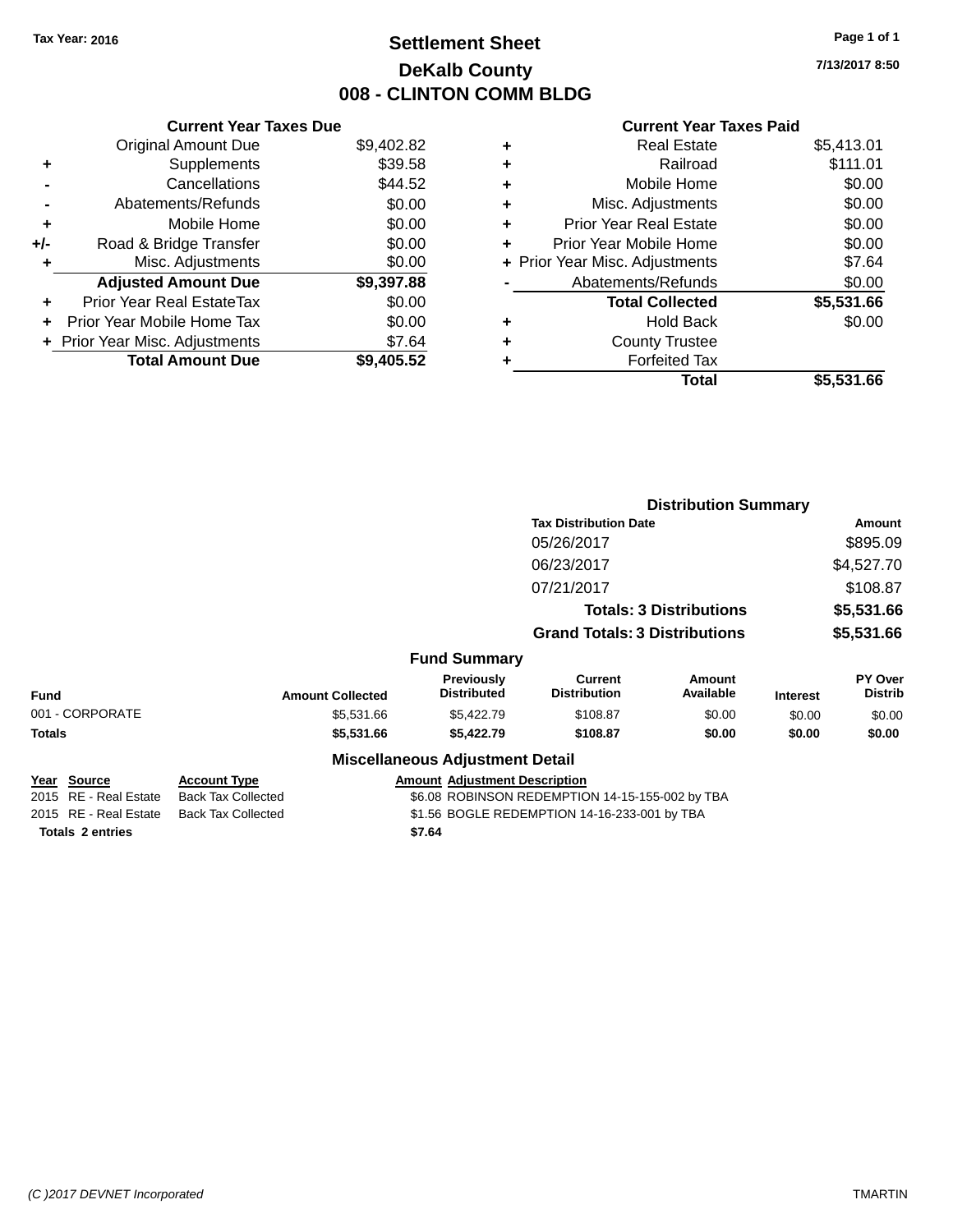# **Settlement Sheet Tax Year: 2016 Page 1 of 1 DeKalb County 009 - CLINTON ROAD & BRIDGE**

**7/13/2017 8:50**

#### **Current Year Taxes Paid**

|     | <b>Original Amount Due</b>       | \$253,012.44  |
|-----|----------------------------------|---------------|
| ٠   | Supplements                      | \$927.32      |
|     | Cancellations                    | \$1,043.47    |
|     | Abatements/Refunds               | \$0.00        |
| ٠   | Mobile Home                      | \$0.00        |
| +/- | Road & Bridge Transfer           | (\$18,967.35) |
|     | Misc. Adjustments                | \$0.00        |
|     | <b>Adjusted Amount Due</b>       | \$233,928.94  |
| ٠   | <b>Prior Year Real EstateTax</b> | (\$26.44)     |
| ÷   | Prior Year Mobile Home Tax       | \$0.00        |
|     | + Prior Year Misc. Adjustments   | \$206.39      |
|     | <b>Total Amount Due</b>          | \$234,108.89  |
|     |                                  |               |

**Current Year Taxes Due**

|   | Total                          | \$129,872.96 |
|---|--------------------------------|--------------|
|   | <b>Forfeited Tax</b>           |              |
| ٠ | <b>County Trustee</b>          |              |
| ٠ | <b>Hold Back</b>               | \$0.00       |
|   | <b>Total Collected</b>         | \$129,872.96 |
|   | Abatements/Refunds             | \$0.00       |
|   | + Prior Year Misc. Adjustments | \$206.39     |
| ٠ | Prior Year Mobile Home         | \$0.00       |
| ٠ | <b>Prior Year Real Estate</b>  | (\$26.44)    |
| ٠ | Misc. Adjustments              | \$0.00       |
| ٠ | Mobile Home                    | \$0.00       |
| ٠ | Railroad                       | \$2,852.92   |
|   | <b>Real Estate</b>             | \$126,840.09 |

| <b>Road and Bridge Summary</b> |             |               | <b>Distribution Summary</b>          |              |  |
|--------------------------------|-------------|---------------|--------------------------------------|--------------|--|
| <b>Municipality</b>            | Amt. Due    | Amt. Distrib. | <b>Tax Distribution Date</b>         | Amount       |  |
| <b>VILLAGE OF WATERMAN</b>     | \$32,176.50 | \$18,967,35   | 05/26/2017                           | \$20,979.42  |  |
| <b>Totals</b>                  | \$32,176.50 | \$18,967.35   | 06/23/2017                           | \$106,342.50 |  |
|                                |             |               | 07/21/2017                           | \$2,551.04   |  |
|                                |             |               | <b>Totals: 3 Distributions</b>       | \$129,872.96 |  |
|                                |             |               | <b>Grand Totals: 3 Distributions</b> | \$129,872.96 |  |

### **Fund Summary**

| <b>Fund</b>                                   | <b>Amount Collected</b> | <b>Previously</b><br><b>Distributed</b> | Current<br><b>Distribution</b> | Amount<br>Available | <b>Interest</b> | <b>PY Over</b><br><b>Distrib</b> |
|-----------------------------------------------|-------------------------|-----------------------------------------|--------------------------------|---------------------|-----------------|----------------------------------|
| 007 - ROAD AND BRIDGE                         | \$49.860.85             | \$48.884.51                             | \$976.34                       | \$0.00              | \$0.00          | \$0.00                           |
| 009 - PERMANENT ROAD                          | \$50.594.10             | \$49.598.37                             | \$995.73                       | \$0.00              | \$0.00          | \$0.00                           |
| 010 - EQUIPMENT AND BUILDING                  | \$25,298.55             | \$24,800.65                             | \$497.90                       | \$0.00              | \$0.00          | \$0.00                           |
| 035 - TORT JUDGEMENTS/LIABILITY<br><b>INS</b> | \$4,119,46              | \$4.038.39                              | \$81.07                        | \$0.00              | \$0.00          | \$0.00                           |
| <b>Totals</b>                                 | \$129,872,96            | \$127.321.92                            | \$2,551.04                     | \$0.00              | \$0.00          | \$0.00                           |

### **Miscellaneous Adjustment Detail**

**Totals \$206.39 2 entries**

**Year Source Account Type Account Type Amount Adjustment Description**<br>2015 RE - Real Estate Back Tax Collected \$164.16 ROBINSON REDEMPTIO \$164.16 ROBINSON REDEMPTION 14-15-155-002 by TBA 2015 RE - Real Estate Back Tax Collected **\$42.23 BOGLE REDEMPTION 14-16-233-001 by TBA**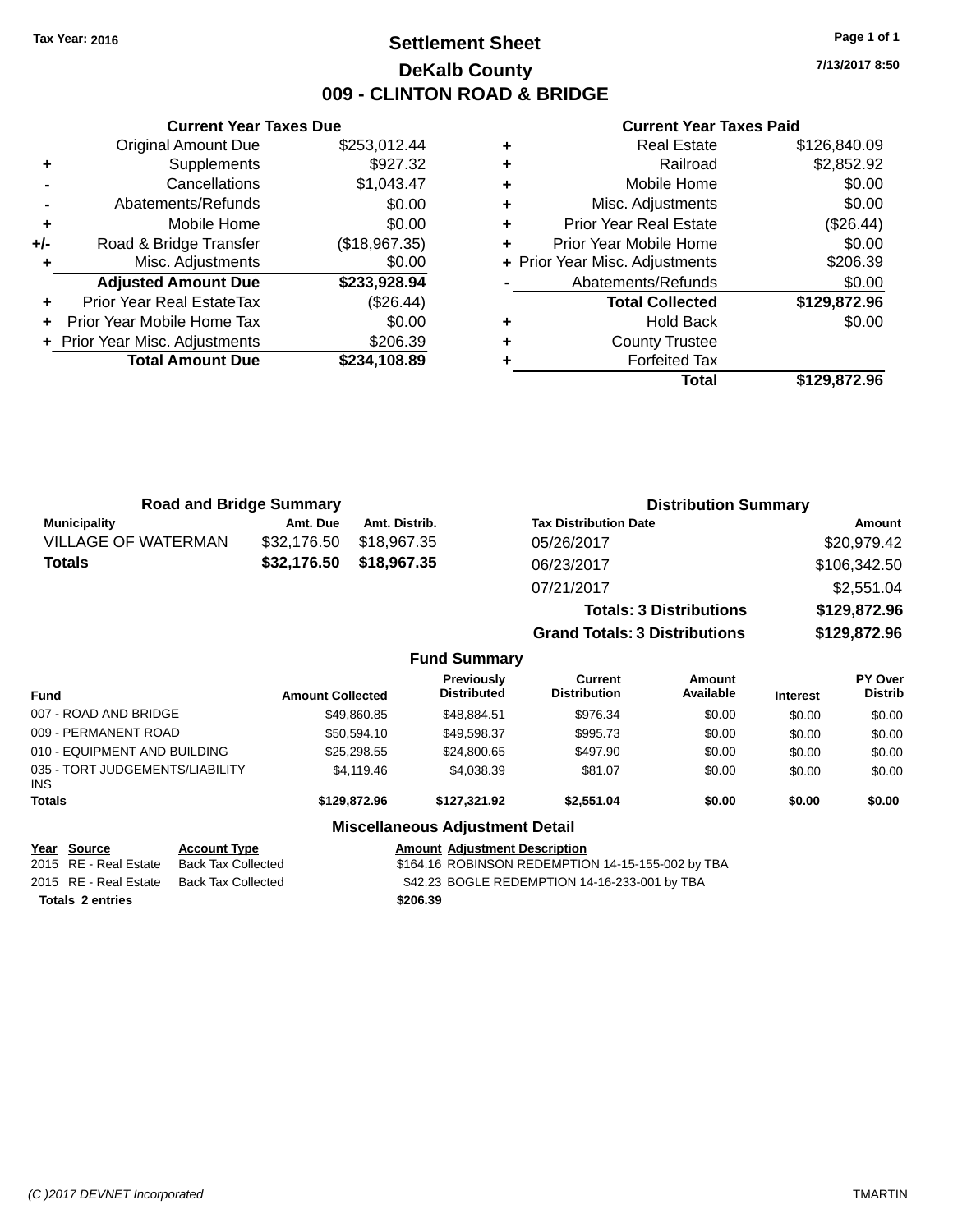# **Settlement Sheet Tax Year: 2016 Page 1 of 1 DeKalb County 010 - CORTLAND TOWNSHIP**

**7/13/2017 8:50**

#### **Current Year Taxes Paid**

| Curr                   |   |              | <b>Current Year Taxes Due</b>    |       |
|------------------------|---|--------------|----------------------------------|-------|
| Re                     | ٠ | \$264,404.25 | Original Amount Due              |       |
|                        |   | \$1,628.03   | Supplements                      |       |
| Mob                    | ٠ | \$2,237.99   | Cancellations                    |       |
| Misc. Adj              | ٠ | \$0.00       | Abatements/Refunds               |       |
| Prior Year Re          | ٠ | \$0.00       | Mobile Home                      |       |
| Prior Year Mob         |   | \$0.00       | Road & Bridge Transfer           | $+/-$ |
| + Prior Year Misc. Adj |   | \$0.50       | Misc. Adjustments                |       |
| Abatements,            |   | \$263,794.79 | <b>Adjusted Amount Due</b>       |       |
| <b>Total C</b>         |   | \$0.01       | <b>Prior Year Real EstateTax</b> |       |
| Н                      | ٠ | \$0.00       | Prior Year Mobile Home Tax       |       |
| Count                  |   | \$20.60      | + Prior Year Misc. Adjustments   |       |
| Forf                   |   | \$263,815.40 | <b>Total Amount Due</b>          |       |
|                        |   |              |                                  |       |

|   | <b>County Trustee</b><br><b>Forfeited Tax</b> |              |
|---|-----------------------------------------------|--------------|
|   | <b>Hold Back</b>                              | \$0.00       |
|   | <b>Total Collected</b>                        | \$140,451.19 |
|   | Abatements/Refunds                            | \$0.00       |
|   | + Prior Year Misc. Adjustments                | \$20.60      |
| ÷ | Prior Year Mobile Home                        | \$0.00       |
|   | <b>Prior Year Real Estate</b>                 | \$0.01       |
| ٠ | Misc. Adjustments                             | \$0.50       |
|   | Mobile Home                                   | \$0.00       |
| ÷ | Railroad                                      | \$966.08     |
| ٠ | <b>Real Estate</b>                            | \$139,464.00 |

# **Distribution Summary Tax Distribution Date Amount** 05/26/2017 \$16,647.50 06/23/2017 \$122,201.52 07/21/2017 \$1,602.17 **Totals: 3 Distributions \$140,451.19 Grand Totals: 3 Distributions \$140,451.19**

### **Fund Summary**

| <b>Fund</b>                                   | <b>Amount Collected</b> | Previously<br><b>Distributed</b> | Current<br><b>Distribution</b> | Amount<br>Available | <b>Interest</b> | <b>PY Over</b><br><b>Distrib</b> |
|-----------------------------------------------|-------------------------|----------------------------------|--------------------------------|---------------------|-----------------|----------------------------------|
| 001 - CORPORATE                               | \$118,381.14            | \$117,030.72                     | \$1,350.42                     | \$0.00              | \$0.00          | \$0.00                           |
| $005 - I. M. R. F.$                           | \$9.565.71              | \$9,456.59                       | \$109.12                       | \$0.00              | \$0.00          | \$0.00                           |
| 027 - AUDIT                                   | \$535.39                | \$529.28                         | \$6.11                         | \$0.00              | \$0.00          | \$0.00                           |
| 035 - TORT JUDGEMENTS/LIABILITY<br><b>INS</b> | \$2,129.65              | \$2,105.36                       | \$24.29                        | \$0.00              | \$0.00          | \$0.00                           |
| 047 - SOCIAL SECURITY                         | \$3,985.72              | \$3,940.26                       | \$45.46                        | \$0.00              | \$0.00          | \$0.00                           |
| 054 - GENERAL ASSISTANCE                      | \$5,853.58              | \$5,786.81                       | \$66.77                        | \$0.00              | \$0.00          | \$0.00                           |
| <b>Totals</b>                                 | \$140,451.19            | \$138,849.02                     | \$1,602.17                     | \$0.00              | \$0.00          | \$0.00                           |

### **Miscellaneous Adjustment Detail**

| Year Source             | <b>Account Type</b>                      | <b>Amount Adjustment Description</b>              |
|-------------------------|------------------------------------------|---------------------------------------------------|
| 2015 RE - Real Estate   | <b>Back Tax Collected</b>                | \$2.36 OBERHELMAN REDEMPTION 09-25-451-001 by TBA |
| 2015 RE - Real Estate   | <b>Back Tax Collected</b>                | \$4.06 OBERHELMAN REDEMPTION 09-25-478-001 by TBA |
| 2015 RE - Real Estate   | Back Tax Collected                       | \$12.40 ENGSTROM REDEMPTION 09-29-182-013 by TBA  |
| 2015 RE - Real Estate   | Back Tax Collected                       | \$1.78 TRUSTEE SALE 09-29-252-001 by TBA          |
|                         | 2016 RE - Real Estate Back Tax Collected | \$0.50 TRUSTEE SALE 09-17-385-0110 by TBA         |
| <b>Totals 5 entries</b> |                                          | \$21.10                                           |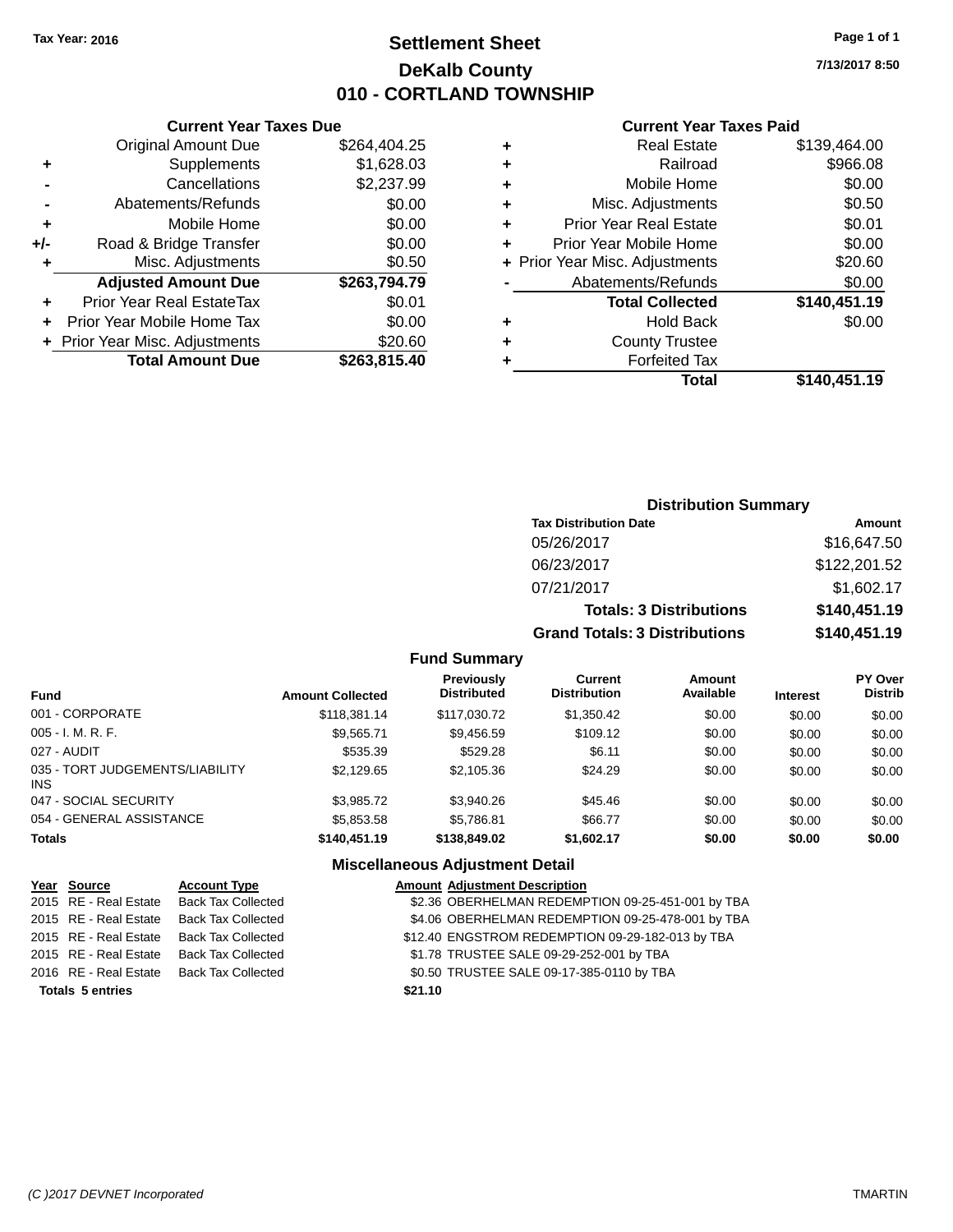# **Settlement Sheet Tax Year: 2016 Page 1 of 1 DeKalb County 011 - CORTLAND ROAD & BRIDGE**

**7/13/2017 8:50**

### **Current Year Taxes Paid**

|       | <b>Current Year Taxes Due</b>              |              |  |  |  |  |  |
|-------|--------------------------------------------|--------------|--|--|--|--|--|
|       | \$479,063.14<br><b>Original Amount Due</b> |              |  |  |  |  |  |
| ٠     | Supplements                                | \$2,390.40   |  |  |  |  |  |
|       | Cancellations                              | \$3,286.19   |  |  |  |  |  |
|       | Abatements/Refunds                         | \$0.00       |  |  |  |  |  |
| ٠     | \$0.00<br>Mobile Home                      |              |  |  |  |  |  |
| $+/-$ | (\$47,952.04)<br>Road & Bridge Transfer    |              |  |  |  |  |  |
|       | \$0.90<br>Misc. Adjustments                |              |  |  |  |  |  |
|       | <b>Adjusted Amount Due</b>                 | \$430,216.21 |  |  |  |  |  |
| ٠     | Prior Year Real EstateTax                  | (\$7.07)     |  |  |  |  |  |
| ÷     | \$0.00<br>Prior Year Mobile Home Tax       |              |  |  |  |  |  |
|       | + Prior Year Misc. Adjustments             | \$37.38      |  |  |  |  |  |
|       | <b>Total Amount Due</b>                    | \$430,246.52 |  |  |  |  |  |
|       |                                            |              |  |  |  |  |  |

|   | <b>Real Estate</b>             | \$204,782.71 |
|---|--------------------------------|--------------|
| ٠ | Railroad                       | \$1,711.61   |
| ٠ | Mobile Home                    | \$0.00       |
| ٠ | Misc. Adjustments              | \$0.90       |
| ٠ | <b>Prior Year Real Estate</b>  | (\$7.07)     |
| ٠ | Prior Year Mobile Home         | \$0.00       |
|   | + Prior Year Misc. Adjustments | \$37.38      |
|   | Abatements/Refunds             | \$0.00       |
|   | <b>Total Collected</b>         | \$206,525.53 |
| ٠ | Hold Back                      | \$0.00       |
| ٠ | <b>County Trustee</b>          |              |
| ٠ | <b>Forfeited Tax</b>           |              |
|   | Total                          | \$206,525.53 |
|   |                                |              |

| <b>Road and Bridge Summary</b> |             |               | <b>Distribution Summary</b>          |              |
|--------------------------------|-------------|---------------|--------------------------------------|--------------|
| <b>Municipality</b>            | Amt. Due    | Amt. Distrib. | <b>Tax Distribution Date</b>         | Amount       |
| TOWN OF CORTLAND               | \$26,410.19 | \$14.064.19   | 05/26/2017                           | \$24,444.63  |
| CITY OF DEKALB                 | \$1,902.49  | \$1.013.30    | 06/23/2017                           | \$179,728.35 |
| <b>VILLAGE OF MAPLE PARK</b>   | \$6,012.65  | \$3,202.54    | 07/21/2017                           | \$2,352.55   |
| <b>CITY OF SYCAMORE</b>        | \$55,709.32 | \$29,672.01   | <b>Totals: 3 Distributions</b>       | \$206,525.53 |
| <b>Totals</b>                  | \$90,034.65 | \$47,952.04   | <b>Grand Totals: 3 Distributions</b> | \$206,525.53 |

### **Fund Summary**

| <b>Fund</b>                             | <b>Amount Collected</b> | Previously<br><b>Distributed</b> | Current<br><b>Distribution</b> | Amount<br>Available | <b>Interest</b> | <b>PY Over</b><br><b>Distrib</b> |
|-----------------------------------------|-------------------------|----------------------------------|--------------------------------|---------------------|-----------------|----------------------------------|
| $005 - I. M. R. F.$                     | \$4,045.18              | \$3,999.05                       | \$46.13                        | \$0.00              | \$0.00          | \$0.00                           |
| 007 - ROAD AND BRIDGE                   | \$59,994.80             | \$59.313.77                      | \$681.03                       | \$0.00              | \$0.00          | \$0.00                           |
| 009 - PERMANENT ROAD                    | \$107.946.84            | \$106,715.46                     | \$1,231.38                     | \$0.00              | \$0.00          | \$0.00                           |
| 010 - EQUIPMENT AND BUILDING            | \$27,887.95             | \$27,569.82                      | \$318.13                       | \$0.00              | \$0.00          | \$0.00                           |
| 027 - AUDIT                             | \$535.41                | \$529.30                         | \$6.11                         | \$0.00              | \$0.00          | \$0.00                           |
| 035 - TORT JUDGEMENTS/LIABILITY<br>INS. | \$5,318,32              | \$5,257.65                       | \$60.67                        | \$0.00              | \$0.00          | \$0.00                           |
| 047 - SOCIAL SECURITY                   | \$797.03                | \$787.93                         | \$9.10                         | \$0.00              | \$0.00          | \$0.00                           |
| <b>Totals</b>                           | \$206,525.53            | \$204.172.98                     | \$2,352.55                     | \$0.00              | \$0.00          | \$0.00                           |

# **Miscellaneous Adjustment Detail**

| Year Source             | <b>Account Type</b>       | <b>Amount Adjustment Description</b>              |
|-------------------------|---------------------------|---------------------------------------------------|
| 2015 RE - Real Estate   | <b>Back Tax Collected</b> | \$4.28 OBERHELMAN REDEMPTION 09-25-451-001 by TBA |
| 2015 RE - Real Estate   | <b>Back Tax Collected</b> | \$7.36 OBERHELMAN REDEMPTION 09-25-478-001 by TBA |
| 2015 RE - Real Estate   | Back Tax Collected        | \$22.50 ENGSTROM REDEMPTION 09-29-182-013 by TBA  |
| 2015 RE - Real Estate   | <b>Back Tax Collected</b> | \$3.24 TRUSTEE SALE 09-29-252-001 by TBA          |
| 2016 RE - Real Estate   | <b>Back Tax Collected</b> | \$0.90 TRUSTEE SALE 09-17-385-0110 by TBA         |
| <b>Totals 5 entries</b> |                           | \$38.28                                           |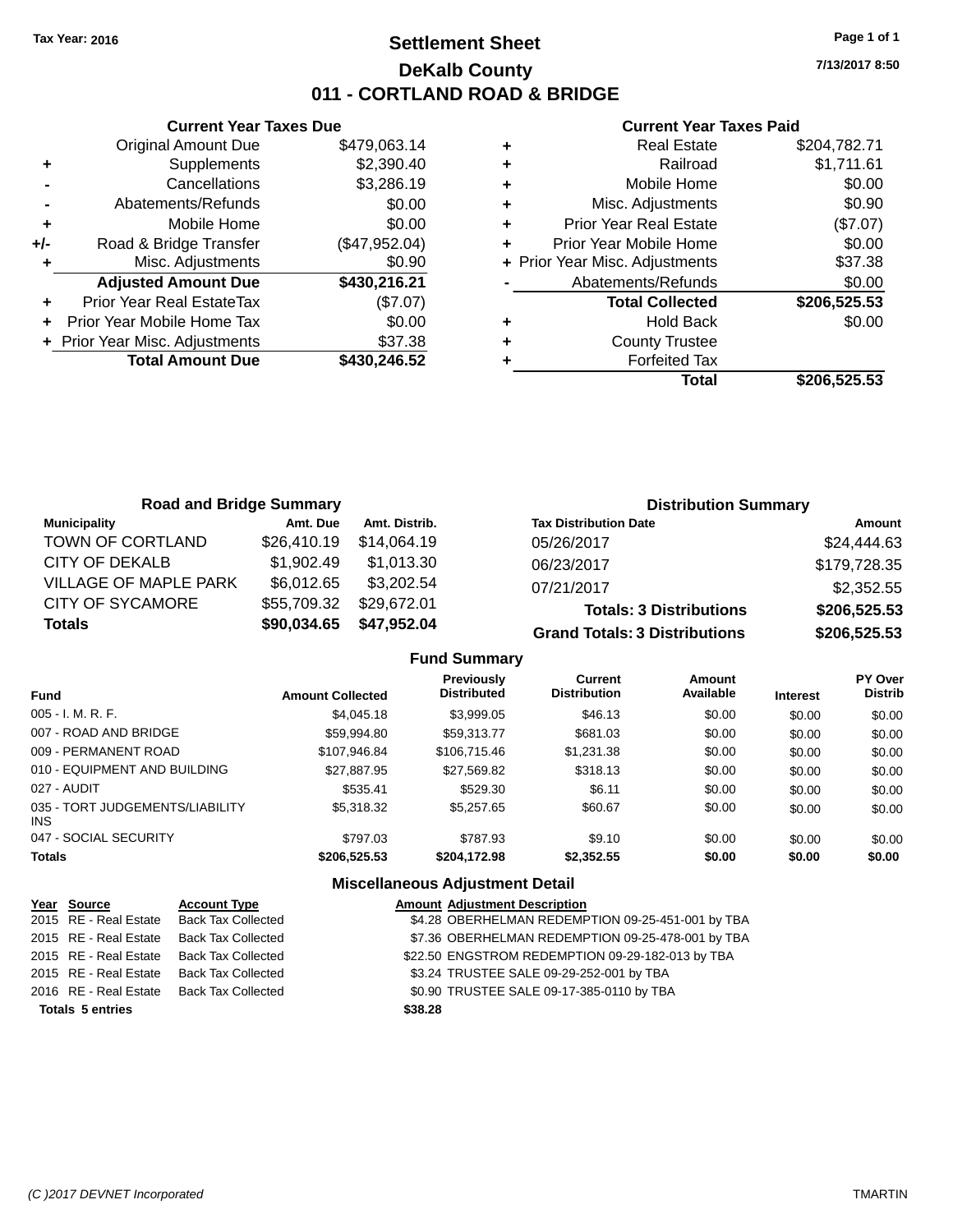# **Settlement Sheet Tax Year: 2016 Page 1 of 2 DeKalb County 012 - DEKALB TOWNSHIP**

**7/13/2017 8:50**

#### **Current Year Taxes Paid**

|       | <b>Current Year Taxes Due</b>  |              |
|-------|--------------------------------|--------------|
|       | <b>Original Amount Due</b>     | \$965,228.16 |
| ٠     | Supplements                    | \$11,695.41  |
|       | Cancellations                  | \$18,951.28  |
|       | Abatements/Refunds             | \$0.00       |
| ٠     | Mobile Home                    | \$0.00       |
| $+/-$ | Road & Bridge Transfer         | \$0.00       |
|       | Misc. Adjustments              | \$232.34     |
|       | <b>Adjusted Amount Due</b>     | \$958,204.63 |
| ÷     | Prior Year Real EstateTax      | (\$211.04)   |
|       | Prior Year Mobile Home Tax     | \$0.00       |
|       | + Prior Year Misc. Adjustments | \$661.31     |
|       | <b>Total Amount Due</b>        | \$958,654.90 |
|       |                                |              |

| ٠ | <b>Real Estate</b>             | \$499,247.08 |
|---|--------------------------------|--------------|
| ٠ | Railroad                       | \$2,401.72   |
| ٠ | Mobile Home                    | \$0.00       |
| ٠ | Misc. Adjustments              | \$232.34     |
| ٠ | Prior Year Real Estate         | (\$211.04)   |
| ÷ | Prior Year Mobile Home         | \$0.00       |
|   | + Prior Year Misc. Adjustments | \$661.31     |
|   | Abatements/Refunds             | \$0.00       |
|   | <b>Total Collected</b>         | \$502,331.41 |
| ٠ | Hold Back                      | \$0.00       |
| ٠ | <b>County Trustee</b>          |              |
| ٠ | <b>Forfeited Tax</b>           |              |
|   | Total                          | \$502,331.41 |
|   |                                |              |

# **Distribution Summary Tax Distribution Date Amount** 05/26/2017 \$93,135.56 06/23/2017 \$400,941.74 07/21/2017 \$8,254.11 **Totals: 3 Distributions \$502,331.41 Grand Totals: 3 Distributions \$502,331.41 Fund Summary**

| Fund                     | <b>Amount Collected</b> | <b>Previously</b><br>Distributed | Current<br><b>Distribution</b> | Amount<br>Available | <b>Interest</b> | <b>PY Over</b><br>Distrib |
|--------------------------|-------------------------|----------------------------------|--------------------------------|---------------------|-----------------|---------------------------|
| 001 - CORPORATE          | \$383,882.15            | \$377.574.36                     | \$6,307.79                     | \$0.00              | \$0.00          | \$0.00                    |
| 054 - GENERAL ASSISTANCE | \$118,449.26            | \$116,502.94                     | \$1,946.32                     | \$0.00              | \$0.00          | \$0.00                    |
| <b>Totals</b>            | \$502,331.41            | \$494,077.30                     | \$8.254.11                     | \$0.00              | \$0.00          | \$0.00                    |

### **Miscellaneous Adjustment Detail**

| Year Source           | <b>Account Type</b>       | <b>Amount Adjustment Description</b>                          |
|-----------------------|---------------------------|---------------------------------------------------------------|
| 2015 RE - Real Estate | <b>Back Tax Collected</b> | \$20.48 MOONEY REDEMPTION 08-23-184-002 by TBA                |
| 2015 RE - Real Estate | <b>Back Tax Collected</b> | \$52.97 1827 LINCOLN HWY CORP REDEMPTION 08-24-352-024 by TBA |
| 2015 RE - Real Estate | <b>Back Tax Collected</b> | \$17.65 RIVERMIST REDEMPTION 08-02-324-004 by TBA             |
| 2015 RE - Real Estate | <b>Back Tax Collected</b> | \$17.65 RIVERMIST REDEMPTION 08-02-351-013 by TBA             |
| 2015 RE - Real Estate | <b>Back Tax Collected</b> | \$17.65 RIVERMIST REDEMPTION 08-02-351-017 by TBA             |
| 2015 RE - Real Estate | <b>Back Tax Collected</b> | \$17.65 RIVERMIST REDEMPTION 08-02-351-020 by TBA             |
| 2015 RE - Real Estate | <b>Back Tax Collected</b> | \$17.65 RIVERMIST REDEMPTION 08-02-351-022 by TBA             |
| 2015 RE - Real Estate | <b>Back Tax Collected</b> | \$17.65 RIVERMIST REDEMPTION 08-02-354-001 by TBA             |
| 2015 RE - Real Estate | <b>Back Tax Collected</b> | \$17.65 RIVERMIST REDEMPTION 08-02-354-008 by TBA             |
| 2015 RE - Real Estate | <b>Back Tax Collected</b> | \$17.65 RIVERMIST REDEMPTION 08-02-354-012 by TBA             |
| 2015 RE - Real Estate | <b>Back Tax Collected</b> | \$17.65 RIVERMIST REDEMPTION 08-02-370-001 by TBA             |
| 2015 RE - Real Estate | <b>Back Tax Collected</b> | \$17.65 RIVERMIST REDEMPTION 08-02-370-002 by TBA             |
| 2015 RE - Real Estate | <b>Back Tax Collected</b> | \$17.65 RIVERMIST REDEMPTION 08-02-370-003 by TBA             |
| 2015 RE - Real Estate | <b>Back Tax Collected</b> | \$17.65 RIVERMIST REDEMPTION 08-02-370-004 by TBA             |
| 2015 RE - Real Estate | <b>Back Tax Collected</b> | \$11.21 RIVERMIST REDEMPTION 08-02-373-001 by TBA             |
| 2015 RE - Real Estate | <b>Back Tax Collected</b> | \$7.60 RIVERMIST REDEMPTION 08-02-377-001 by TBA              |
| 2015 RE - Real Estate | <b>Back Tax Collected</b> | \$2.13 RIVERMIST REDEMPTION 08-11-100-045 by TBA              |
| 2015 RE - Real Estate | <b>Back Tax Collected</b> | \$1.01 RIVERMIST REDEMPTION 15-15-228-013 by TBA              |
| 2015 RE - Real Estate | <b>Back Tax Collected</b> | \$17.65 RIVERMIST REDEMPTION 08-02-323-005 by TBA             |
| 2015 RE - Real Estate | <b>Back Tax Collected</b> | \$10.92 VOID HEL EXEMPTION 08-14-478-035 by TBA               |
| 2015 RE - Real Estate | <b>Back Tax Collected</b> | \$234.13 MOONEY REDEMPTION 08-23-184-020 by TBA               |

#### *(C )2017 DEVNET Incorporated* TMARTIN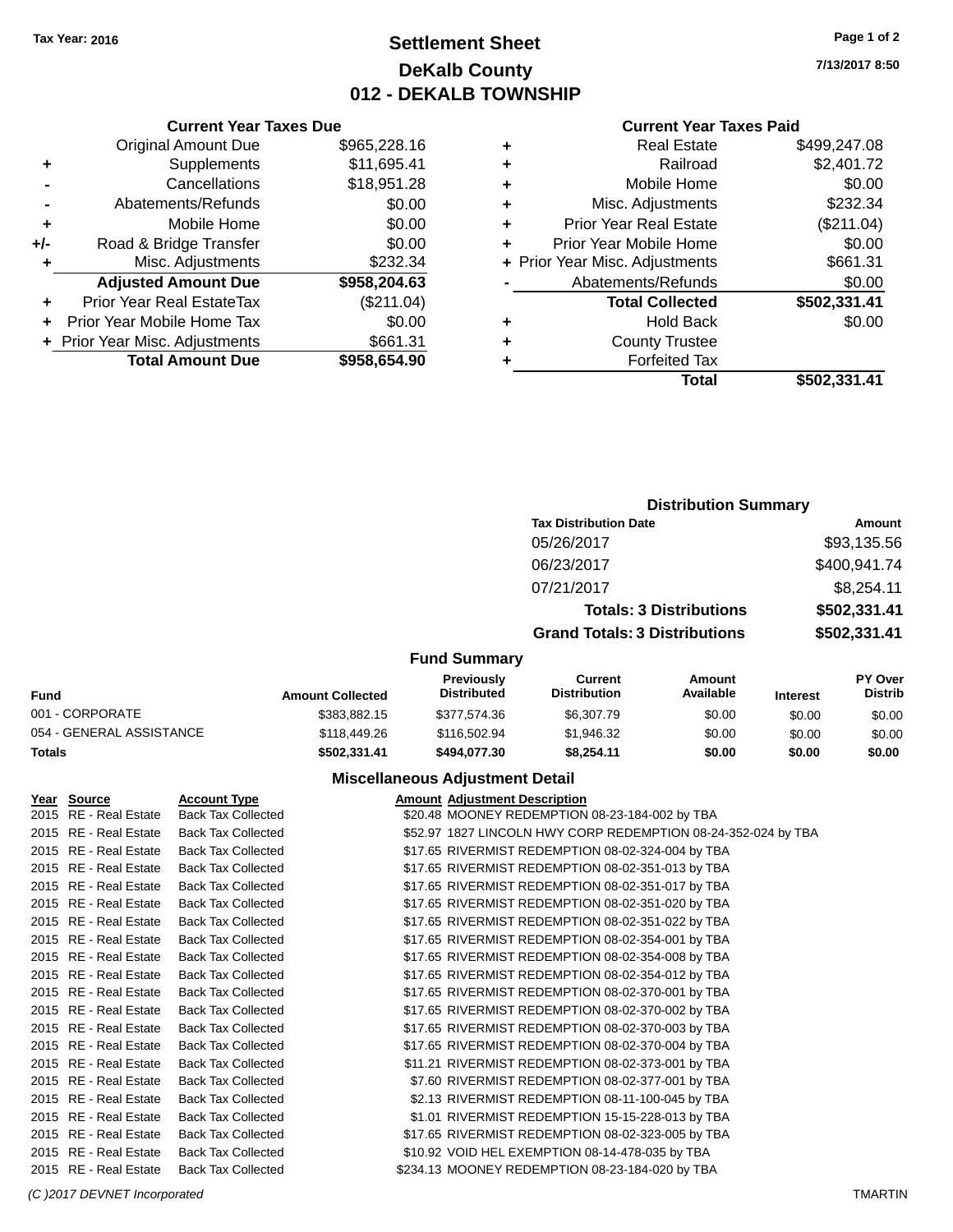# **Settlement Sheet Tax Year: 2016 Page 2 of 2 DeKalb County**

**7/13/2017 8:50**

# **Miscellaneous Adjustment Detail**

**Year** Source **Account Type Account Adjustment Description** 2015 RE - Real Estate Back Tax Collected \$48.40 MOONEY REDEMPTION 08-23-184-003 by TBA 2015 RE - Real Estate Back Tax Collected \$43.01 MOONEY REDEMPTION 08-12-184-027 by TBA 2016 RE - Real Estate Paymt In Lieu of Tax S232.34 HOUSING AUTHORITY DEKALB UNITS by TBA **Totals \$893.65 24 entries**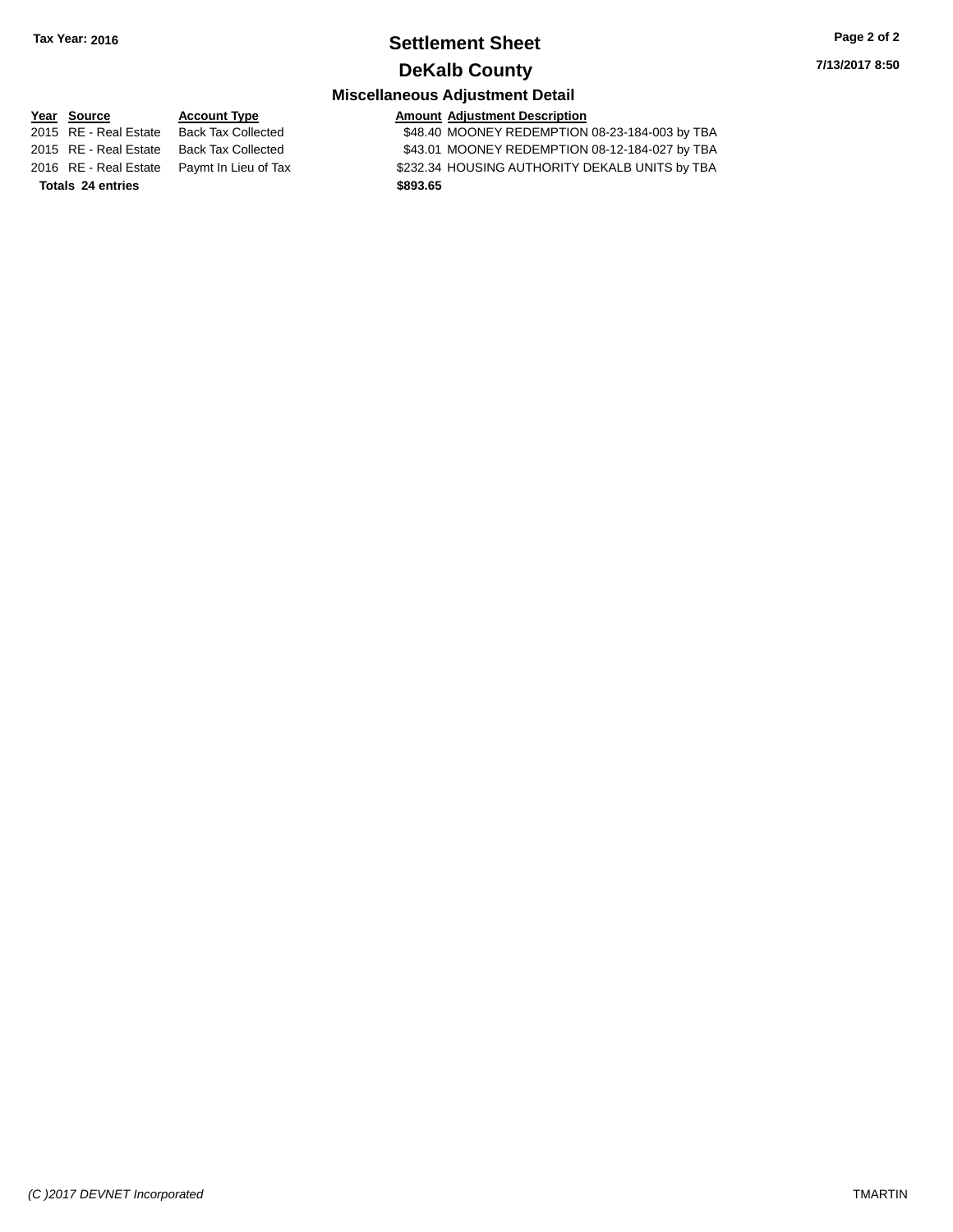# **Settlement Sheet Tax Year: 2016 Page 1 of 2 DeKalb County 013 - DEKALB ROAD & BRIDGE**

**7/13/2017 8:50**

### **Current Year Taxes Paid**

|     | <b>Current Year Taxes Due</b>  |                |  |  |  |  |
|-----|--------------------------------|----------------|--|--|--|--|
|     | <b>Original Amount Due</b>     | \$1,131,278.91 |  |  |  |  |
| ٠   | Supplements                    | \$18,938.60    |  |  |  |  |
|     | Cancellations                  | \$19,487.11    |  |  |  |  |
|     | Abatements/Refunds             | \$0.00         |  |  |  |  |
| ٠   | Mobile Home                    | \$0.00         |  |  |  |  |
| +/- | Road & Bridge Transfer         | (\$72,612.23)  |  |  |  |  |
| ٠   | Misc. Adjustments              | \$272.30       |  |  |  |  |
|     | <b>Adjusted Amount Due</b>     | \$1,058,390.47 |  |  |  |  |
|     | Prior Year Real EstateTax      | (\$312.11)     |  |  |  |  |
|     | Prior Year Mobile Home Tax     | \$0.00         |  |  |  |  |
|     | + Prior Year Misc. Adjustments | \$775.12       |  |  |  |  |
|     | <b>Total Amount Due</b>        | \$1,058,853.48 |  |  |  |  |
|     |                                |                |  |  |  |  |

|   | Total                          | \$520,097.80 |
|---|--------------------------------|--------------|
|   | <b>Forfeited Tax</b>           |              |
| ٠ | <b>County Trustee</b>          |              |
| ٠ | <b>Hold Back</b>               | \$0.00       |
|   | <b>Total Collected</b>         | \$520,097.80 |
|   | Abatements/Refunds             | \$0.00       |
|   | + Prior Year Misc. Adjustments | \$775.12     |
| ٠ | Prior Year Mobile Home         | \$0.00       |
| ٠ | <b>Prior Year Real Estate</b>  | (\$312.11)   |
| ٠ | Misc. Adjustments              | \$272.30     |
| ٠ | Mobile Home                    | \$0.00       |
| ٠ | Railroad                       | \$2,558.00   |
|   | <b>Real Estate</b>             | \$516,804.49 |

| <b>Road and Bridge Summary</b> |              |               | <b>Distribution Summary</b>    |              |
|--------------------------------|--------------|---------------|--------------------------------|--------------|
| Municipality                   | Amt. Due     | Amt. Distrib. | <b>Tax Distribution Date</b>   | Amount       |
| CITY OF DEKALB                 | \$128,685.10 | \$67.412.16   | 05/26/2017                     | \$98,984.85  |
| <b>CITY OF SYCAMORE</b>        | \$9.924.73   | \$5,200,07    | 06/23/2017                     | \$412,625.44 |
| <b>Totals</b>                  | \$138,609.83 | \$72,612.23   | 07/21/2017                     | \$8,487.51   |
|                                |              |               | <b>Totals: 3 Distributions</b> | \$520,097.80 |

**Grand Totals: 3 Distributions \$520,097.80**

#### **Fund Summary**

| Fund                         | <b>Amount Collected</b> | <b>Previously</b><br>Distributed | Current<br><b>Distribution</b> | Amount<br>Available | <b>Interest</b> | <b>PY Over</b><br><b>Distrib</b> |
|------------------------------|-------------------------|----------------------------------|--------------------------------|---------------------|-----------------|----------------------------------|
| 007 - ROAD AND BRIDGE        | \$80,436.19             | \$79.124.76                      | \$1.311.43                     | \$0.00              | \$0.00          | \$0.00                           |
| 009 - PERMANENT ROAD         | \$399.990.94            | \$393,462.36                     | \$6,528,58                     | \$0.00              | \$0.00          | \$0.00                           |
| 010 - EQUIPMENT AND BUILDING | \$39,670.67             | \$39.023.17                      | \$647.50                       | \$0.00              | \$0.00          | \$0.00                           |
| <b>Totals</b>                | \$520.097.80            | \$511.610.29                     | \$8,487.51                     | \$0.00              | \$0.00          | \$0.00                           |

## **Miscellaneous Adjustment Detail**

| Year Source           | <b>Account Type</b>       | <b>Amount Adjustment Description</b>                          |
|-----------------------|---------------------------|---------------------------------------------------------------|
| 2015 RE - Real Estate | <b>Back Tax Collected</b> | \$24.00 MOONEY REDEMPTION 08-23-184-002 by TBA                |
| 2015 RE - Real Estate | <b>Back Tax Collected</b> | \$62.08 1827 LINCOLN HWY CORP REDEMPTION 08-24-352-024 by TBA |
| 2015 RE - Real Estate | <b>Back Tax Collected</b> | \$20.69 RIVERMIST REDEMPTION 08-02-324-004 by TBA             |
| 2015 RE - Real Estate | <b>Back Tax Collected</b> | \$20.69 RIVERMIST REDEMPTION 08-02-351-013 by TBA             |
| 2015 RE - Real Estate | <b>Back Tax Collected</b> | \$20.69 RIVERMIST REDEMPTION 08-02-351-017 by TBA             |
| 2015 RE - Real Estate | <b>Back Tax Collected</b> | \$20.69 RIVERMIST REDEMPTION 08-02-351-020 by TBA             |
| 2015 RE - Real Estate | <b>Back Tax Collected</b> | \$20.69 RIVERMIST REDEMPTION 08-02-351-022 by TBA             |
| 2015 RE - Real Estate | <b>Back Tax Collected</b> | \$20.69 RIVERMIST REDEMPTION 08-02-354-001 by TBA             |
| 2015 RE - Real Estate | <b>Back Tax Collected</b> | \$20.69 RIVERMIST REDEMPTION 08-02-354-008 by TBA             |
| 2015 RE - Real Estate | <b>Back Tax Collected</b> | \$20.69 RIVERMIST REDEMPTION 08-02-354-012 by TBA             |
| 2015 RE - Real Estate | <b>Back Tax Collected</b> | \$20.69 RIVERMIST REDEMPTION 08-02-370-001 by TBA             |
| 2015 RE - Real Estate | <b>Back Tax Collected</b> | \$20.69 RIVERMIST REDEMPTION 08-02-370-002 by TBA             |
| 2015 RE - Real Estate | <b>Back Tax Collected</b> | \$20.69 RIVERMIST REDEMPTION 08-02-370-003 by TBA             |
| 2015 RE - Real Estate | <b>Back Tax Collected</b> | \$20.69 RIVERMIST REDEMPTION 08-02-370-004 by TBA             |
| 2015 RE - Real Estate | <b>Back Tax Collected</b> | \$13.14 RIVERMIST REDEMPTION 08-02-373-001 by TBA             |
| 2015 RE - Real Estate | <b>Back Tax Collected</b> | \$8.90 RIVERMIST REDEMPTION 08-02-377-001 by TBA              |
| 2015 RE - Real Estate | <b>Back Tax Collected</b> | \$2.50 RIVERMIST REDEMPTION 08-11-100-045 by TBA              |
| 2015 RE - Real Estate | <b>Back Tax Collected</b> | \$1.18 RIVERMIST REDEMPTION 15-15-228-013 by TBA              |
| 2015 RE - Real Estate | <b>Back Tax Collected</b> | \$20.69 RIVERMIST REDEMPTION 08-02-323-005 by TBA             |
| 2015 RE - Real Estate | <b>Back Tax Collected</b> | \$12.80 VOID HEL EXEMPTION 08-14-478-035 by TBA               |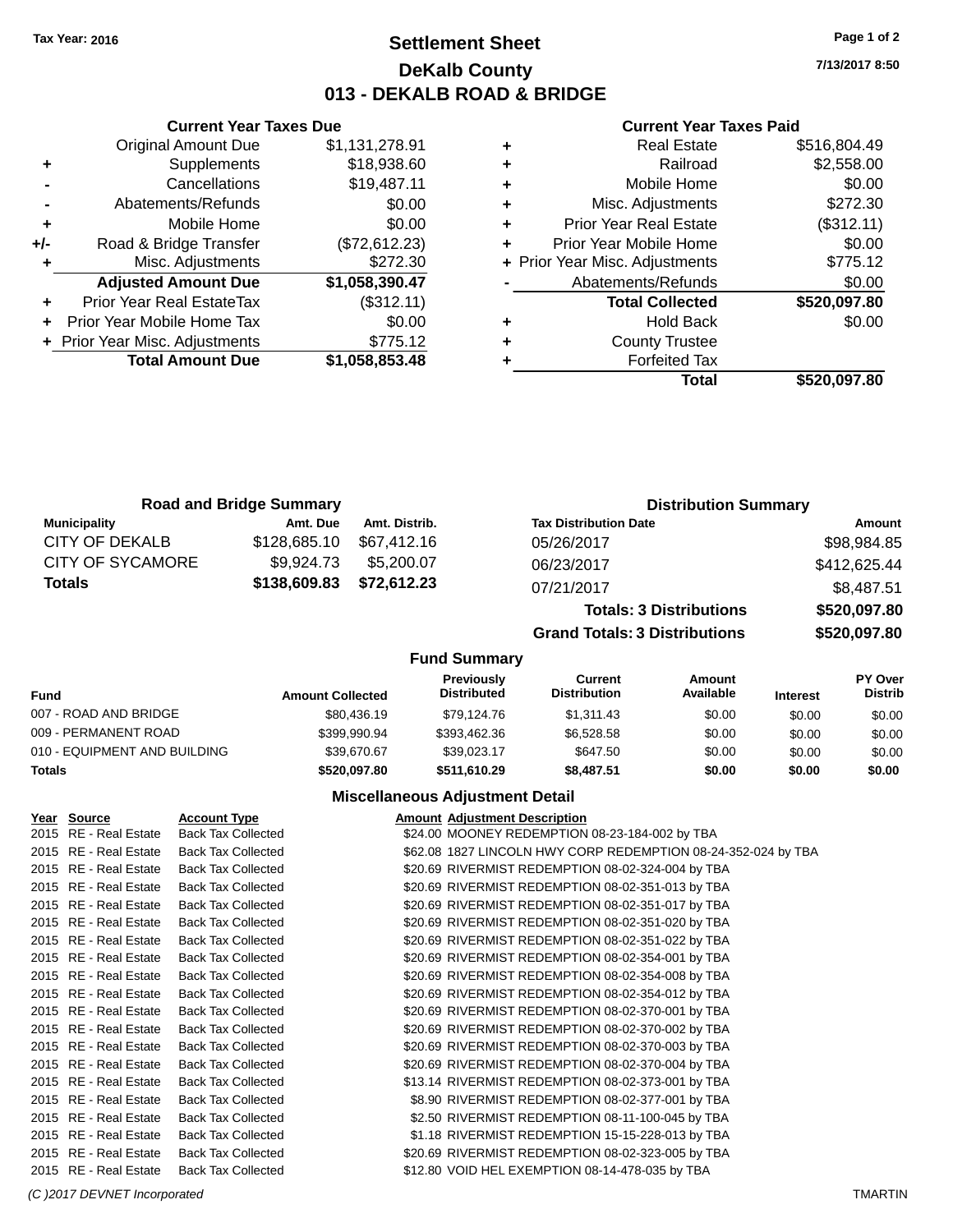# **Settlement Sheet Tax Year: 2016 Page 2 of 2 DeKalb County**

**7/13/2017 8:50**

# **Miscellaneous Adjustment Detail**

**Year** Source **Account Type Account Adjustment Description** 2015 RE - Real Estate Back Tax Collected \$274.41 MOONEY REDEMPTION 08-23-184-020 by TBA

2015 RE - Real Estate Back Tax Collected \$56.73 MOONEY REDEMPTION 08-23-184-003 by TBA 2015 RE - Real Estate Back Tax Collected \$50.41 MOONEY REDEMPTION 08-12-184-027 by TBA

2016 RE - Real Estate Paymt In Lieu of Tax S272.30 HOUSING AUTHORITY DEKALB UNITS by TBA

**Totals \$1,047.42 24 entries**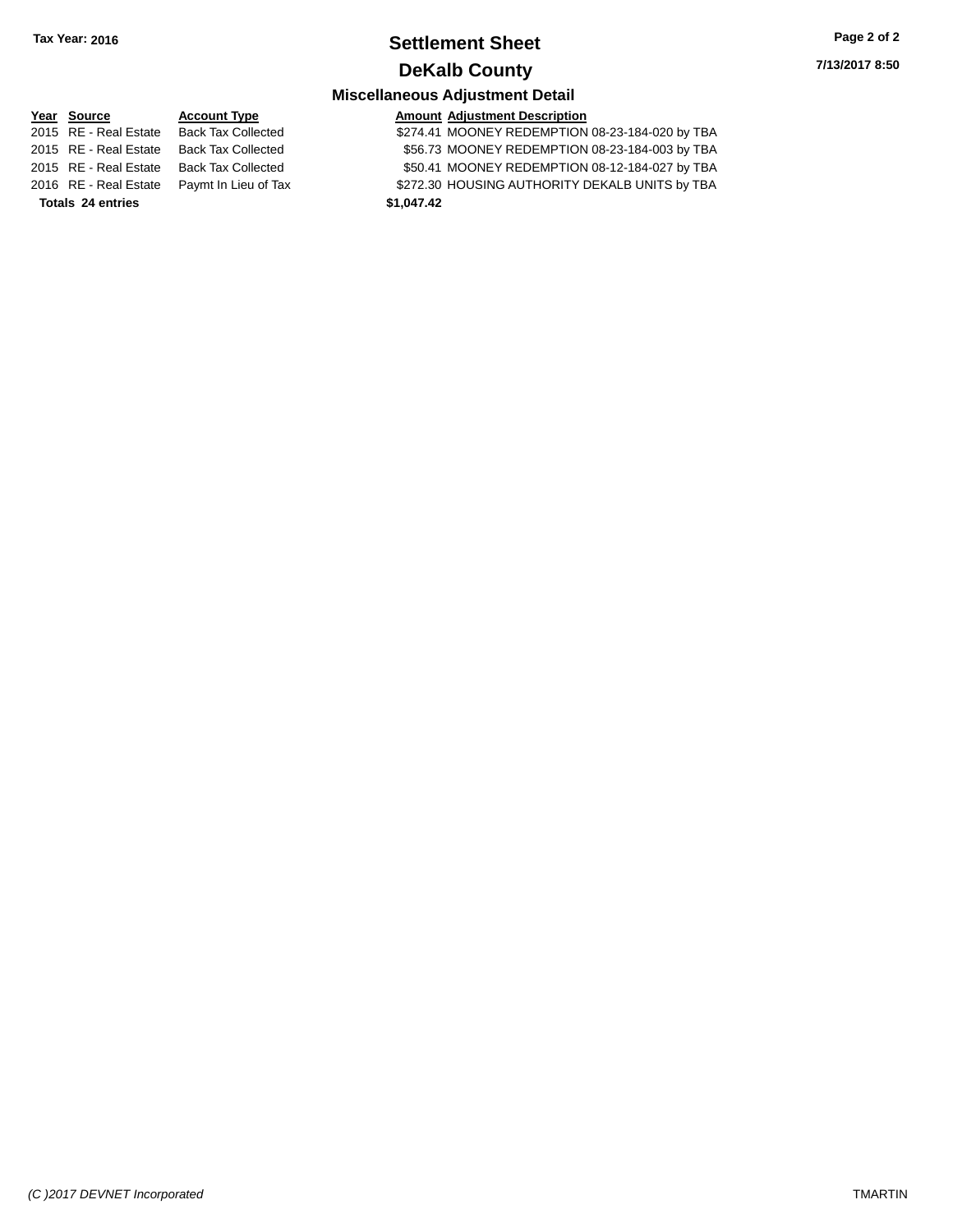# **Settlement Sheet Tax Year: 2016 Page 1 of 1 DeKalb County 014 - FRANKLIN TOWNSHIP**

**7/13/2017 8:50**

### **Current Year Taxes Paid**

|     | <b>Current Year Taxes Due</b>  |              |  |  |  |  |
|-----|--------------------------------|--------------|--|--|--|--|
|     | <b>Original Amount Due</b>     | \$112,439.22 |  |  |  |  |
| ÷   | Supplements                    | \$696.50     |  |  |  |  |
|     | Cancellations                  | \$898.00     |  |  |  |  |
|     | Abatements/Refunds             | \$0.00       |  |  |  |  |
| ٠   | Mobile Home                    | \$0.00       |  |  |  |  |
| +/- | Road & Bridge Transfer         | \$0.00       |  |  |  |  |
| ٠   | Misc. Adjustments              | \$0.00       |  |  |  |  |
|     | <b>Adjusted Amount Due</b>     | \$112,237.72 |  |  |  |  |
| ÷   | Prior Year Real EstateTax      | \$0.00       |  |  |  |  |
|     | Prior Year Mobile Home Tax     | \$0.00       |  |  |  |  |
|     | + Prior Year Misc. Adjustments | \$8.59       |  |  |  |  |
|     | <b>Total Amount Due</b>        | \$112,246.31 |  |  |  |  |
|     |                                |              |  |  |  |  |

|   | <b>Real Estate</b>             | \$60,215.47 |
|---|--------------------------------|-------------|
| ٠ | Railroad                       | \$780.73    |
| ٠ | Mobile Home                    | \$0.00      |
| ٠ | Misc. Adjustments              | \$0.00      |
| ٠ | <b>Prior Year Real Estate</b>  | \$0.00      |
| ٠ | Prior Year Mobile Home         | \$0.00      |
|   | + Prior Year Misc. Adjustments | \$8.59      |
|   | Abatements/Refunds             | \$0.00      |
|   | <b>Total Collected</b>         | \$61,004.79 |
| ٠ | Hold Back                      | \$0.00      |
| ٠ | <b>County Trustee</b>          |             |
| ٠ | <b>Forfeited Tax</b>           |             |
|   | Total                          | \$61,004.79 |
|   |                                |             |

|                          |                         |                                  |                                      |                                | <b>Distribution Summary</b> |                                  |
|--------------------------|-------------------------|----------------------------------|--------------------------------------|--------------------------------|-----------------------------|----------------------------------|
|                          |                         |                                  | <b>Tax Distribution Date</b>         |                                | Amount                      |                                  |
|                          |                         |                                  | 05/26/2017                           |                                |                             | \$7,296.96                       |
|                          |                         |                                  | 06/23/2017                           |                                |                             | \$52,141.68                      |
|                          |                         |                                  | 07/21/2017                           |                                |                             | \$1,566.15                       |
|                          |                         |                                  |                                      | <b>Totals: 3 Distributions</b> |                             | \$61,004.79                      |
|                          |                         |                                  | <b>Grand Totals: 3 Distributions</b> |                                |                             | \$61,004.79                      |
|                          |                         | <b>Fund Summary</b>              |                                      |                                |                             |                                  |
| <b>Fund</b>              | <b>Amount Collected</b> | Previously<br><b>Distributed</b> | Current<br><b>Distribution</b>       | Amount<br>Available            | <b>Interest</b>             | <b>PY Over</b><br><b>Distrib</b> |
| 001 - CORPORATE          | \$54,679.38             | \$53,275.62                      | \$1,403.76                           | \$0.00                         | \$0.00                      | \$0.00                           |
| 005 - I. M. R. F.        | \$3,630.22              | \$3,537.02                       | \$93.20                              | \$0.00                         | \$0.00                      | \$0.00                           |
| 054 - GENERAL ASSISTANCE | \$2,695.19              | \$2,626.00                       | \$69.19                              | \$0.00                         | \$0.00                      | \$0.00                           |
| Totals                   | \$61,004.79             | \$59,438.64                      | \$1,566.15                           | \$0.00                         | \$0.00                      | \$0.00                           |
|                          |                         | Miccollanceus Adjustment Detail  |                                      |                                |                             |                                  |

#### **Miscellaneous Adjustment Detail**

### **Year Source Account Type Account Adjustment Description**

2015 RE - Real Estate Back Tax Collected \$8.59 DUNCAN REDEMPTION 01-26-252-011 by TBA

**Totals \$8.59 1 entries**

*(C )2017 DEVNET Incorporated* TMARTIN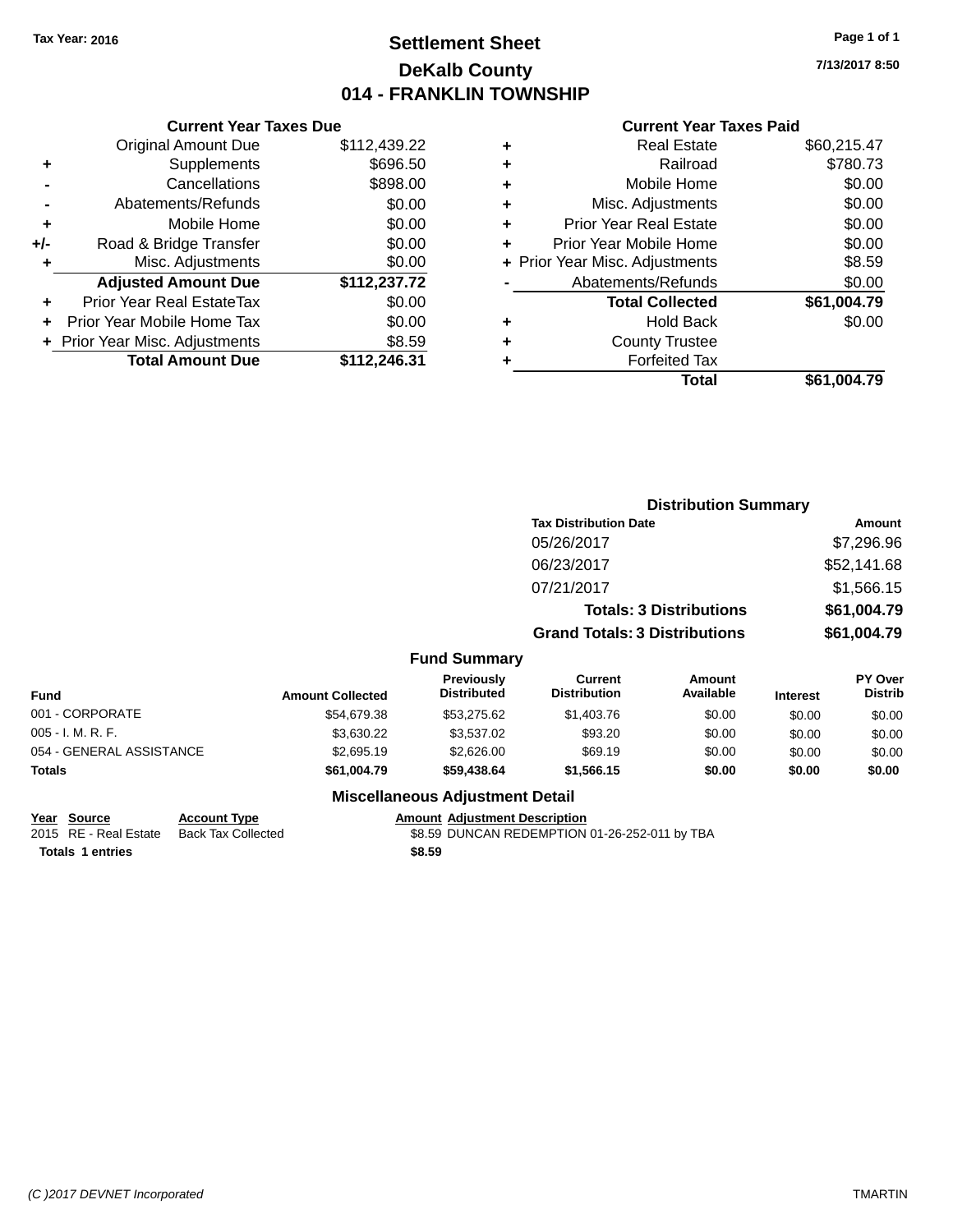# **Settlement Sheet Tax Year: 2016 Page 1 of 1 DeKalb County 015 - FRANKLIN TWP CEMETERY**

**7/13/2017 8:50**

### **Current Year Taxes Paid**

|     | <b>Current Year Taxes Due</b>  |             |  |  |  |
|-----|--------------------------------|-------------|--|--|--|
|     | <b>Original Amount Due</b>     | \$33,730.09 |  |  |  |
| ٠   | Supplements                    | \$208.95    |  |  |  |
|     | Cancellations                  | \$269.39    |  |  |  |
|     | Abatements/Refunds             | \$0.00      |  |  |  |
| ٠   | Mobile Home                    | \$0.00      |  |  |  |
| +/- | Road & Bridge Transfer         | \$0.00      |  |  |  |
| ٠   | Misc. Adjustments              | \$0.00      |  |  |  |
|     | <b>Adjusted Amount Due</b>     | \$33,669.65 |  |  |  |
| ٠   | Prior Year Real EstateTax      | \$0.00      |  |  |  |
|     | Prior Year Mobile Home Tax     | \$0.00      |  |  |  |
|     | + Prior Year Misc. Adjustments | \$2.58      |  |  |  |
|     | <b>Total Amount Due</b>        | \$33,672.23 |  |  |  |
|     |                                |             |  |  |  |

|   | <b>Real Estate</b>             | \$18,063.78 |
|---|--------------------------------|-------------|
| ٠ | Railroad                       | \$234.21    |
| ٠ | Mobile Home                    | \$0.00      |
| ٠ | Misc. Adjustments              | \$0.00      |
| ٠ | <b>Prior Year Real Estate</b>  | \$0.00      |
| ٠ | Prior Year Mobile Home         | \$0.00      |
|   | + Prior Year Misc. Adjustments | \$2.58      |
|   | Abatements/Refunds             | \$0.00      |
|   | <b>Total Collected</b>         | \$18,300.57 |
| ٠ | <b>Hold Back</b>               | \$0.00      |
| ٠ | <b>County Trustee</b>          |             |
| ٠ | <b>Forfeited Tax</b>           |             |
|   | Total                          | \$18.300.57 |
|   |                                |             |

|                                      |                                                  |                                        |                                      |                                               | <b>Distribution Summary</b>    |                 |                           |
|--------------------------------------|--------------------------------------------------|----------------------------------------|--------------------------------------|-----------------------------------------------|--------------------------------|-----------------|---------------------------|
|                                      |                                                  |                                        |                                      | <b>Tax Distribution Date</b>                  |                                | Amount          |                           |
|                                      |                                                  |                                        |                                      | 05/26/2017                                    |                                |                 | \$2,188.93                |
|                                      |                                                  |                                        |                                      | 06/23/2017                                    |                                |                 | \$15,641.82               |
|                                      |                                                  |                                        |                                      | 07/21/2017                                    |                                |                 | \$469.82                  |
|                                      |                                                  |                                        |                                      |                                               | <b>Totals: 3 Distributions</b> |                 | \$18,300.57               |
|                                      |                                                  |                                        |                                      | <b>Grand Totals: 3 Distributions</b>          |                                |                 | \$18,300.57               |
|                                      |                                                  |                                        | <b>Fund Summary</b>                  |                                               |                                |                 |                           |
| <b>Fund</b>                          | <b>Amount Collected</b>                          |                                        | Previously<br><b>Distributed</b>     | <b>Current</b><br><b>Distribution</b>         | <b>Amount</b><br>Available     | <b>Interest</b> | PY Over<br><b>Distrib</b> |
| 017 - CEMETERY                       | \$18,300.57                                      |                                        | \$17,830.75                          | \$469.82                                      | \$0.00                         | \$0.00          | \$0.00                    |
| Totals                               | \$18,300.57                                      |                                        | \$17,830.75                          | \$469.82                                      | \$0.00                         | \$0.00          | \$0.00                    |
|                                      |                                                  | <b>Miscellaneous Adjustment Detail</b> |                                      |                                               |                                |                 |                           |
| Year Source<br>2015 RE - Real Estate | <b>Account Type</b><br><b>Back Tax Collected</b> |                                        | <b>Amount Adjustment Description</b> | \$2.58 DUNCAN REDEMPTION 01-26-252-011 by TBA |                                |                 |                           |
|                                      |                                                  |                                        |                                      |                                               |                                |                 |                           |

**Totals \$2.58 1 entries**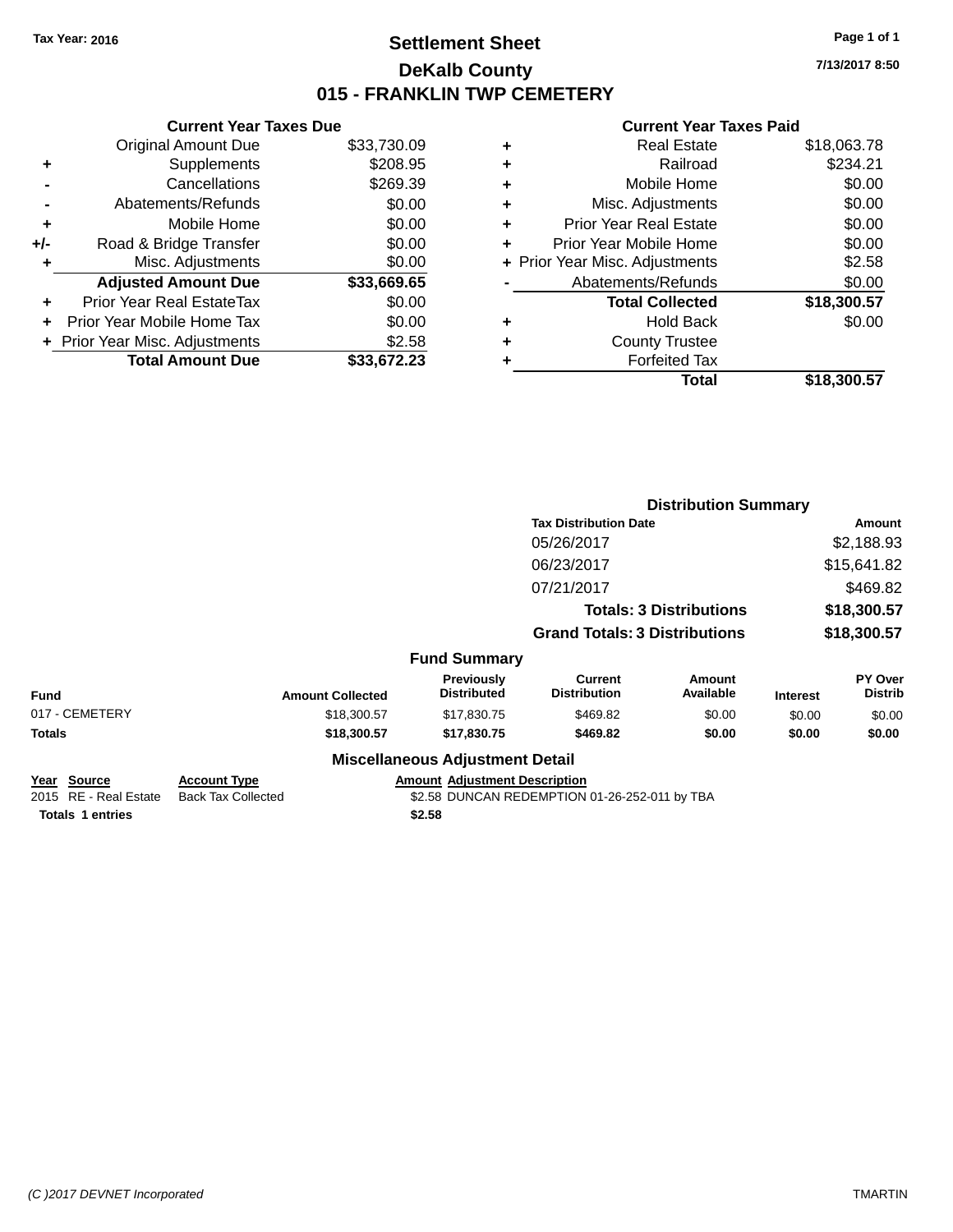# **Settlement Sheet Tax Year: 2016 Page 1 of 1 DeKalb County 016 - FRANKLIN ROAD & BRIDGE**

**7/13/2017 8:50**

#### **Current Year Taxes Paid**

|     | <b>Original Amount Due</b>     | \$197,387.00 |
|-----|--------------------------------|--------------|
| ٠   | Supplements                    | \$1,183.46   |
|     | Cancellations                  | \$1,525.82   |
|     | Abatements/Refunds             | \$0.00       |
| ÷   | Mobile Home                    | \$0.00       |
| +/- | Road & Bridge Transfer         | (\$3,405.55) |
| ٠   | Misc. Adjustments              | \$0.00       |
|     | <b>Adjusted Amount Due</b>     | \$193,639.09 |
| ٠   | Prior Year Real EstateTax      | (\$0.49)     |
|     | Prior Year Mobile Home Tax     | \$0.00       |
|     | + Prior Year Misc. Adjustments | \$15.34      |
|     | <b>Total Amount Due</b>        | \$193,653.94 |
|     |                                |              |

**Current Year Taxes Due**

|   | Total                          | \$103,688.48 |
|---|--------------------------------|--------------|
|   | <b>Forfeited Tax</b>           |              |
| ٠ | <b>County Trustee</b>          |              |
| ٠ | <b>Hold Back</b>               | \$0.00       |
|   | <b>Total Collected</b>         | \$103,688.48 |
|   | Abatements/Refunds             | \$0.00       |
|   | + Prior Year Misc. Adjustments | \$15.34      |
| ÷ | Prior Year Mobile Home         | \$0.00       |
| ٠ | <b>Prior Year Real Estate</b>  | (\$0.49)     |
| ٠ | Misc. Adjustments              | \$0.00       |
| ٠ | Mobile Home                    | \$0.00       |
| ٠ | Railroad                       | \$1,358.25   |
|   | <b>Real Estate</b>             | \$102,315.38 |

**Grand Totals: 3 Distributions \$103,688.48**

| <b>Road and Bridge Summary</b> |            |               | <b>Distribution Summary</b>    |              |  |
|--------------------------------|------------|---------------|--------------------------------|--------------|--|
| <b>Municipality</b>            | Amt. Due   | Amt. Distrib. | <b>Tax Distribution Date</b>   | Amount       |  |
| <b>VILLAGE OF KIRKLAND</b>     | \$6,271.69 | \$3.405.55    | 05/26/2017                     | \$12,398.78  |  |
| Totals                         | \$6,271.69 | \$3,405.55    | 06/23/2017                     | \$88,628.58  |  |
|                                |            |               | 07/21/2017                     | \$2,661.12   |  |
|                                |            |               | <b>Totals: 3 Distributions</b> | \$103,688.48 |  |

**Fund Summary Fund Interest Amount Collected Distributed PY Over Distrib Amount Available Current Distribution Previously** 007 - ROAD AND BRIDGE \$10,159.18 \$9,899.19 \$259.99 \$0.00 \$0.00 \$0.00 \$0.00 008 - BRIDGE CONST W/COUNTY  $$10,853.13$   $$10,74.50$   $$278.63$   $$0.00$   $$0.00$   $$0.00$ 009 - PERMANENT ROAD \$55,499.98 \$0.424.82 \$0.00 \$0.00 \$0.00 \$0.00 \$0.00 010 - EQUIPMENT AND BUILDING \$23,375.30 \$22,775.20 \$600.10 \$0.00 \$0.00 \$0.00 \$0.00 035 - TORT JUDGEMENTS/LIABILITY INS \$2,713.88 \$2,644.21 \$69.67 \$0.00 \$0.00 \$0.00 047 - SOCIAL SECURITY \$1,087.01 \$1,059.10 \$27.91 \$0.00 \$0.00 \$0.00 **Totals \$103,688.48 \$101,027.36 \$2,661.12 \$0.00 \$0.00 \$0.00**

### **Miscellaneous Adjustment Detail**

### **Year Source Account Type Amount Adjustment Description**

2015 RE - Real Estate Back Tax Collected **1988 St.34 DUNCAN REDEMPTION 01-26-252-011 by TBA Totals \$15.34 1 entries**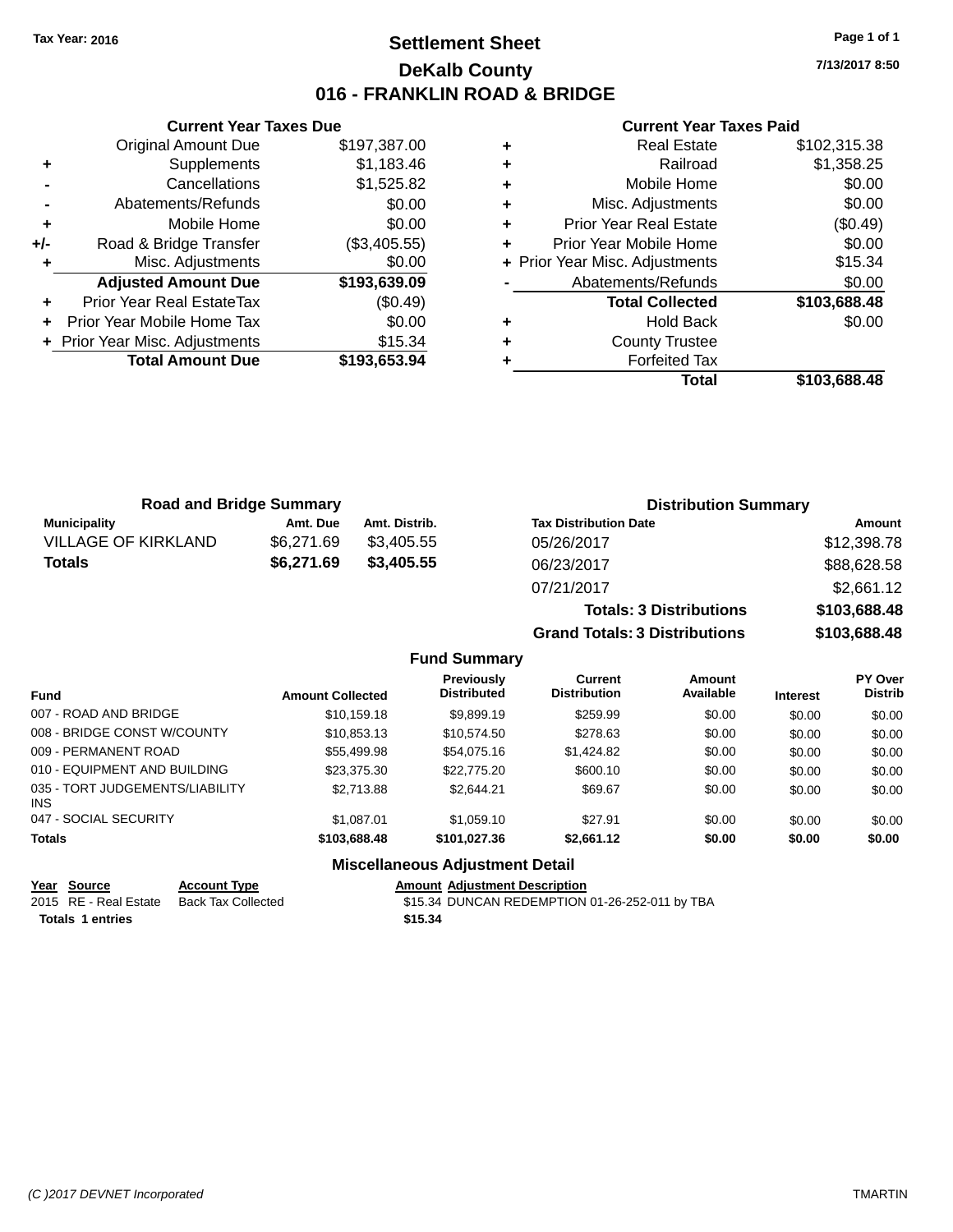# **Settlement Sheet Tax Year: 2016 Page 1 of 1 DeKalb County 017 - GENOA TOWNSHIP**

**7/13/2017 8:50**

### **Current Year Taxes Paid**

|       | <b>Current Year Taxes Due</b>              |              |  |  |  |
|-------|--------------------------------------------|--------------|--|--|--|
|       | \$242.374.94<br><b>Original Amount Due</b> |              |  |  |  |
| ٠     | Supplements                                | \$1,206.11   |  |  |  |
|       | Cancellations                              | \$1,328.06   |  |  |  |
|       | Abatements/Refunds                         | \$0.00       |  |  |  |
| ٠     | Mobile Home                                | \$0.00       |  |  |  |
| $+/-$ | Road & Bridge Transfer                     | \$0.00       |  |  |  |
| ٠     | Misc. Adjustments                          | \$0.00       |  |  |  |
|       | <b>Adjusted Amount Due</b>                 | \$242,252.99 |  |  |  |
| ٠     | Prior Year Real EstateTax                  | \$0.00       |  |  |  |
|       | Prior Year Mobile Home Tax                 | \$0.00       |  |  |  |
|       | Prior Year Misc. Adjustments               | \$0.00       |  |  |  |
|       | <b>Total Amount Due</b>                    | \$242.252.99 |  |  |  |

| ٠ | <b>Real Estate</b>             | \$131,790.00 |
|---|--------------------------------|--------------|
| ٠ | Railroad                       | \$1,743.19   |
| ٠ | Mobile Home                    | \$0.00       |
| ٠ | Misc. Adjustments              | \$0.00       |
| ٠ | <b>Prior Year Real Estate</b>  | \$0.00       |
| ÷ | Prior Year Mobile Home         | \$0.00       |
|   | + Prior Year Misc. Adjustments | \$0.00       |
|   | Abatements/Refunds             | \$0.00       |
|   | <b>Total Collected</b>         | \$133,533.19 |
| ٠ | Hold Back                      | \$0.00       |
| ٠ | <b>County Trustee</b>          |              |
| ٠ | <b>Forfeited Tax</b>           |              |
|   | Total                          | \$133,533.19 |
|   |                                |              |

| <b>Distribution Summary</b>          |              |  |
|--------------------------------------|--------------|--|
| <b>Tax Distribution Date</b>         | Amount       |  |
| 05/26/2017                           | \$24,094.51  |  |
| 06/23/2017                           | \$107,390.10 |  |
| 07/21/2017                           | \$2,048.58   |  |
| <b>Totals: 3 Distributions</b>       | \$133,533.19 |  |
| <b>Grand Totals: 3 Distributions</b> | \$133,533.19 |  |

| <b>Fund</b>                                   | <b>Amount Collected</b> | Previously<br><b>Distributed</b> | Current<br><b>Distribution</b> | Amount<br>Available | <b>Interest</b> | PY Over<br><b>Distrib</b> |
|-----------------------------------------------|-------------------------|----------------------------------|--------------------------------|---------------------|-----------------|---------------------------|
| 001 - CORPORATE                               | \$115,620.39            | \$113,846,61                     | \$1.773.78                     | \$0.00              | \$0.00          | \$0.00                    |
| 035 - TORT JUDGEMENTS/LIABILITY<br><b>INS</b> | \$2,529.38              | \$2,490.58                       | \$38.80                        | \$0.00              | \$0.00          | \$0.00                    |
| 047 - SOCIAL SECURITY                         | \$6.350.71              | \$6.253.28                       | \$97.43                        | \$0.00              | \$0.00          | \$0.00                    |
| 054 - GENERAL ASSISTANCE                      | \$9.032.71              | \$8.894.14                       | \$138.57                       | \$0.00              | \$0.00          | \$0.00                    |
| <b>Totals</b>                                 | \$133,533,19            | \$131,484.61                     | \$2,048.58                     | \$0.00              | \$0.00          | \$0.00                    |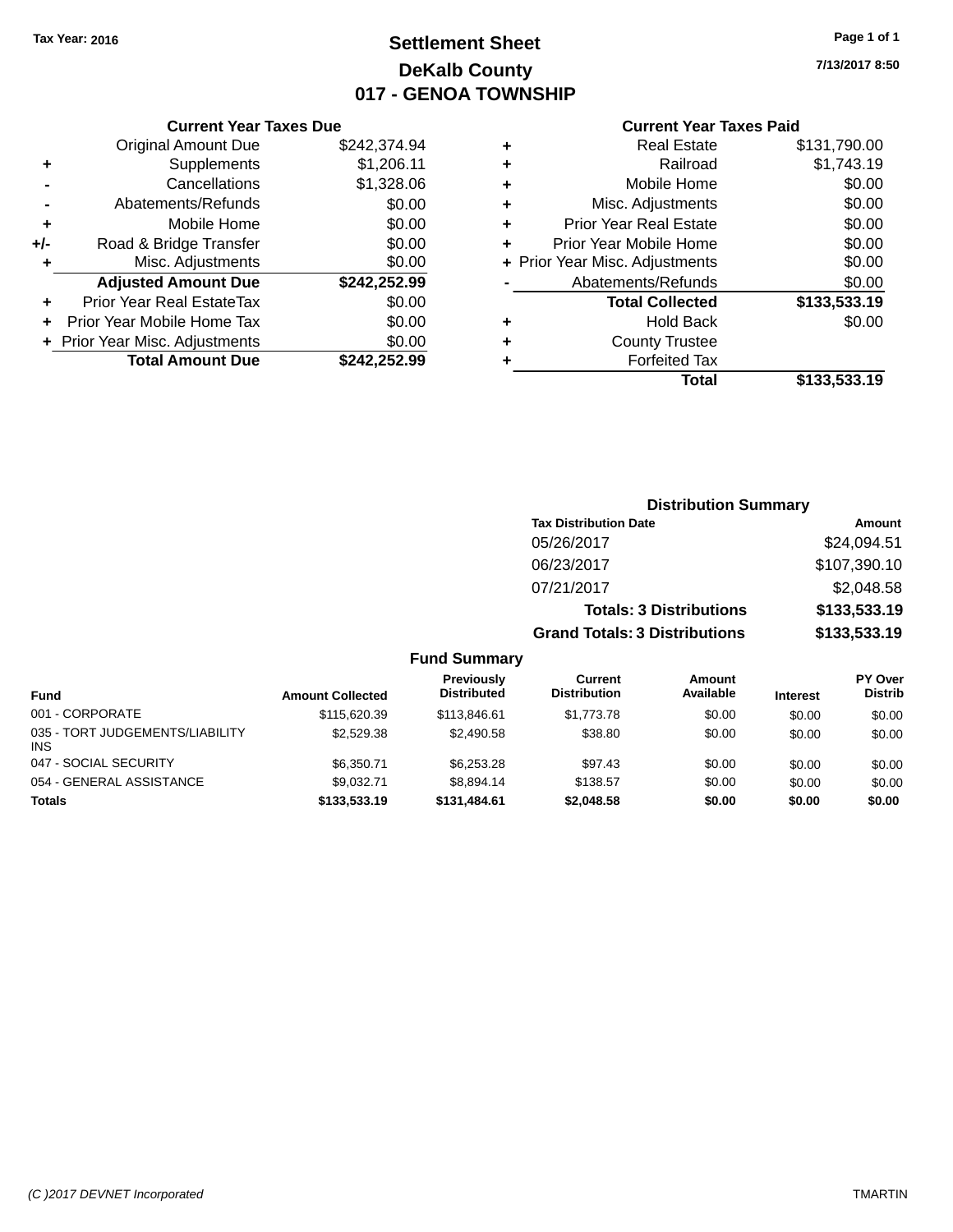# **Settlement Sheet Tax Year: 2016 Page 1 of 1 DeKalb County 018 - GENOA ROAD & BRIDGE**

**7/13/2017 8:50**

#### **Current Year Taxes Paid**

|     | <b>Current Year Taxes Due</b> |               |  |  |
|-----|-------------------------------|---------------|--|--|
|     | <b>Original Amount Due</b>    | \$182,018.85  |  |  |
| ٠   | Supplements                   | \$779.17      |  |  |
|     | Cancellations                 | \$857.97      |  |  |
|     | Abatements/Refunds            | \$0.00        |  |  |
| ÷   | Mobile Home                   | \$0.00        |  |  |
| +/- | Road & Bridge Transfer        | (\$13,903.17) |  |  |
|     | Misc. Adjustments             | \$0.00        |  |  |
|     | <b>Adjusted Amount Due</b>    | \$168,036.88  |  |  |
| ÷   | Prior Year Real EstateTax     | \$0.00        |  |  |
|     | Prior Year Mobile Home Tax    | \$0.00        |  |  |
|     | Prior Year Misc. Adjustments  | \$0.00        |  |  |
|     | <b>Total Amount Due</b>       | \$168,036.88  |  |  |
|     |                               |               |  |  |

|   | <b>Real Estate</b>             | \$85,139.89 |
|---|--------------------------------|-------------|
| ٠ | Railroad                       | \$1,237.84  |
| ٠ | Mobile Home                    | \$0.00      |
| ٠ | Misc. Adjustments              | \$0.00      |
| ٠ | <b>Prior Year Real Estate</b>  | \$0.00      |
| ٠ | Prior Year Mobile Home         | \$0.00      |
|   | + Prior Year Misc. Adjustments | \$0.00      |
|   | Abatements/Refunds             | \$0.00      |
|   | <b>Total Collected</b>         | \$86,377.73 |
| ٠ | Hold Back                      | \$0.00      |
| ٠ | <b>County Trustee</b>          |             |
| ٠ | <b>Forfeited Tax</b>           |             |
|   | Total                          | \$86,377.73 |
|   |                                |             |

**Totals: 3 Distributions \$86,377.73**

**Grand Totals: 3 Distributions \$86,377.73**

| <b>Road and Bridge Summary</b> |          |                         | <b>Distribution Summary</b>  |             |
|--------------------------------|----------|-------------------------|------------------------------|-------------|
| <b>Municipality</b>            | Amt. Due | Amt. Distrib.           | <b>Tax Distribution Date</b> | Amount      |
| CITY OF GENOA                  |          |                         | 05/26/2017                   | \$15,565.73 |
| Totals                         |          | \$25,275.12 \$13,903.17 | 06/23/2017                   | \$69,488.56 |
|                                |          |                         | 07/21/2017                   | \$1,323.44  |

| <b>Fund Summary</b>     |                                  |                                |                     |                 |                    |
|-------------------------|----------------------------------|--------------------------------|---------------------|-----------------|--------------------|
| <b>Amount Collected</b> | Previously<br><b>Distributed</b> | Current<br><b>Distribution</b> | Amount<br>Available | <b>Interest</b> | PY Over<br>Distrib |
| \$30.567.99             | \$30,100.76                      | \$467.23                       | \$0.00              | \$0.00          | \$0.00             |
| \$490.58                | \$483.05                         | \$7.53                         | \$0.00              | \$0.00          | \$0.00             |
| \$43.811.52             | \$43,139.39                      | \$672.13                       | \$0.00              | \$0.00          | \$0.00             |
| \$4,867.93              | \$4,793.25                       | \$74.68                        | \$0.00              | \$0.00          | \$0.00             |
| \$4,873,45              | \$4,798.68                       | \$74.77                        | \$0.00              | \$0.00          | \$0.00             |
| \$1,766.26              | \$1,739.16                       | \$27.10                        | \$0.00              | \$0.00          | \$0.00             |
| \$86,377.73             | \$85,054.29                      | \$1,323.44                     | \$0.00              | \$0.00          | \$0.00             |
|                         |                                  |                                |                     |                 |                    |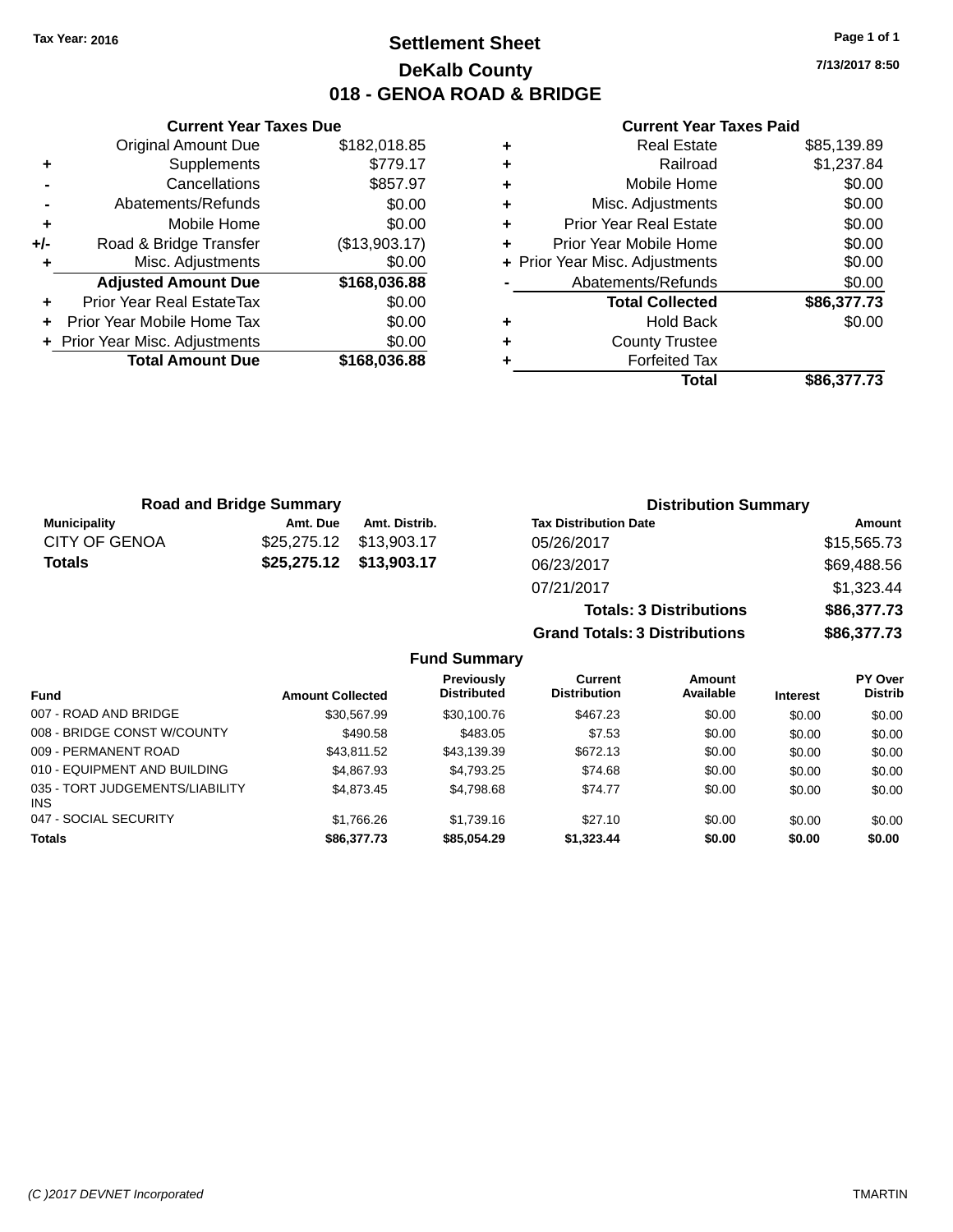# **Settlement Sheet Tax Year: 2016 Page 1 of 1 DeKalb County 019 - KINGSTON TOWNSHIP**

**7/13/2017 8:50**

### **Current Year Taxes Paid**

|     | <b>Current Year Taxes Due</b>  |             |
|-----|--------------------------------|-------------|
|     | <b>Original Amount Due</b>     | \$88,871.02 |
| ٠   | Supplements                    | \$329.46    |
|     | Cancellations                  | \$405.11    |
|     | Abatements/Refunds             | \$0.07      |
| ٠   | Mobile Home                    | \$0.00      |
| +/- | Road & Bridge Transfer         | \$0.00      |
| ٠   | Misc. Adjustments              | \$0.00      |
|     | <b>Adjusted Amount Due</b>     | \$88,795.30 |
| ÷   | Prior Year Real EstateTax      | (\$5.48)    |
|     | Prior Year Mobile Home Tax     | \$0.00      |
|     | + Prior Year Misc. Adjustments | \$6.22      |
|     | <b>Total Amount Due</b>        | \$88.796.04 |
|     |                                |             |

| ٠ | <b>Real Estate</b>             | \$48,633.33 |
|---|--------------------------------|-------------|
| ٠ | Railroad                       | \$1,400.24  |
| ٠ | Mobile Home                    | \$0.00      |
| ٠ | Misc. Adjustments              | \$0.00      |
| ٠ | <b>Prior Year Real Estate</b>  | (\$5.48)    |
| ٠ | Prior Year Mobile Home         | \$0.00      |
|   | + Prior Year Misc. Adjustments | \$6.22      |
|   | Abatements/Refunds             | \$0.07      |
|   | <b>Total Collected</b>         | \$50,034.24 |
| ٠ | Hold Back                      | \$0.00      |
| ٠ | <b>County Trustee</b>          |             |
| ٠ | <b>Forfeited Tax</b>           |             |
|   | Total                          | \$50,034.24 |
|   |                                |             |

|                          |                              |                                  | <b>Distribution Summary</b>           |                                |                 |                           |
|--------------------------|------------------------------|----------------------------------|---------------------------------------|--------------------------------|-----------------|---------------------------|
|                          | <b>Tax Distribution Date</b> |                                  |                                       | Amount                         |                 |                           |
|                          |                              |                                  | 05/26/2017                            |                                |                 | \$7,917.20                |
|                          |                              |                                  | 06/23/2017                            |                                |                 | \$41,476.01               |
|                          |                              |                                  | 07/21/2017                            |                                |                 | \$641.03                  |
|                          |                              |                                  |                                       | <b>Totals: 3 Distributions</b> |                 | \$50,034.24               |
|                          |                              |                                  | <b>Grand Totals: 3 Distributions</b>  |                                |                 | \$50,034.24               |
|                          |                              | <b>Fund Summary</b>              |                                       |                                |                 |                           |
| <b>Fund</b>              | <b>Amount Collected</b>      | Previously<br><b>Distributed</b> | <b>Current</b><br><b>Distribution</b> | <b>Amount</b><br>Available     | <b>Interest</b> | PY Over<br><b>Distrib</b> |
| 001 - CORPORATE          | \$49.681.21                  | \$49,044.70                      | \$636.51                              | \$0.00                         | \$0.00          | \$0.00                    |
| 054 - GENERAL ASSISTANCE | \$353.03                     | \$348.51                         | \$4.52                                | \$0.00                         | \$0.00          | \$0.00                    |
| <b>Totals</b>            | \$50,034.24                  | \$49,393.21                      | \$641.03                              | \$0.00                         | \$0.00          | \$0.00                    |
|                          |                              | Micoollanoous Adjustment Detail  |                                       |                                |                 |                           |

#### **Miscellaneous Adjustment Detail**

| Year Source           | <b>Account Type</b> | <b>Amount Adjustment Description</b>         |
|-----------------------|---------------------|----------------------------------------------|
| 2015 RE - Real Estate | Back Tax Collected  | \$3.88 CAPES REDEMPTION 02-29-200-001 by TBA |
| 2015 RE - Real Estate | Back Tax Collected  | \$2.34 TRUSTEE SALE 02-22-100-004 by TBA     |
| Totals 2 entries      |                     | \$6.22                                       |

**Abatement Detail**

**Year Source Account Type Amount Adjustment Description**<br>2016 RE - Real Estate RE Abatement **Amount Adjustment Description** RE Abatement **2016** 80.07 PTAB INTEREST REFUND 02-24-452-014 by TBA **Totals 1 entries** \$0.07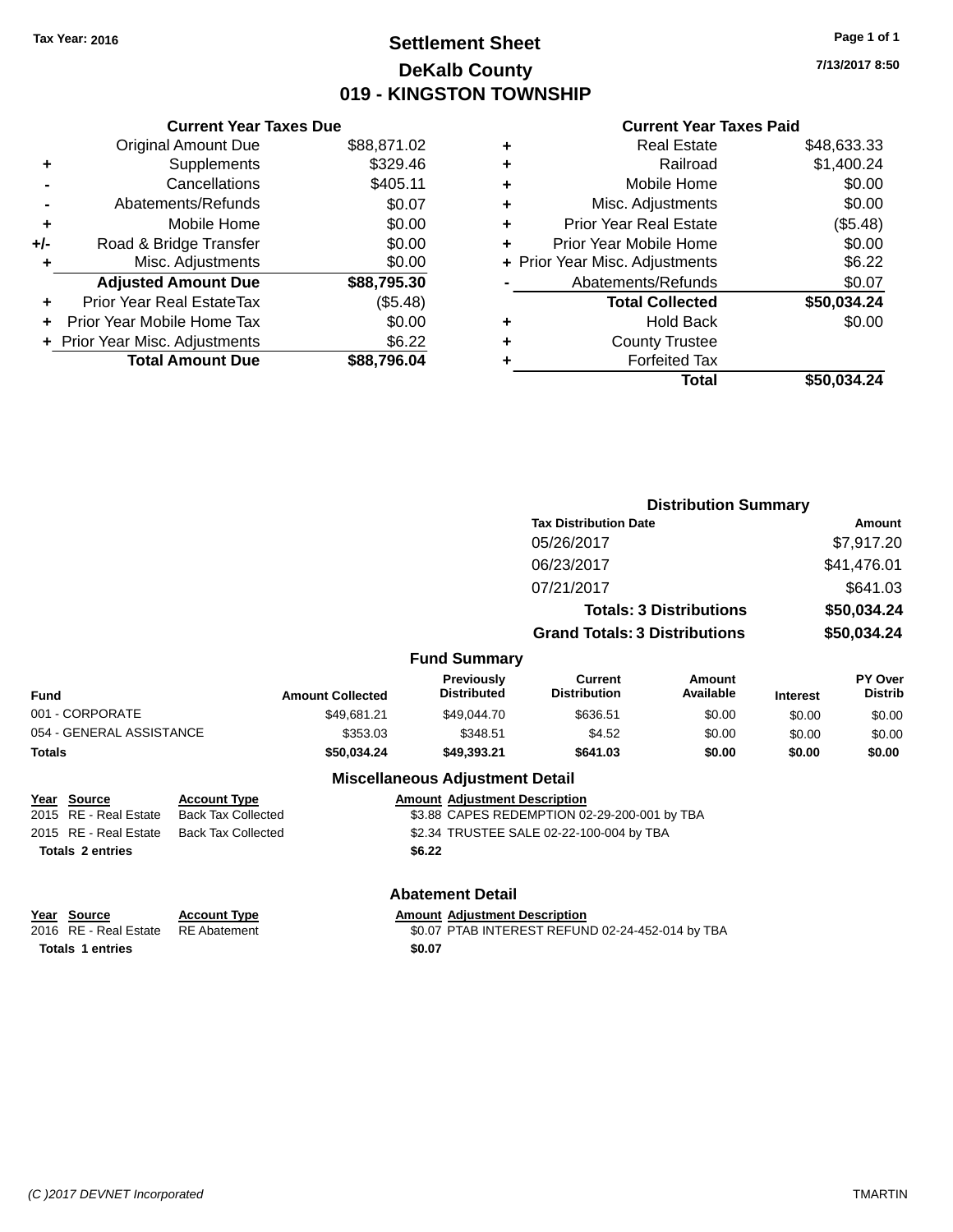# **Settlement Sheet Tax Year: 2016 Page 1 of 1 DeKalb County 020 - KINGSTON ROAD & BRIDGE**

**7/13/2017 8:50**

### **Current Year Taxes Paid**

|       | <b>Original Amount Due</b>     | \$314,904.05 |
|-------|--------------------------------|--------------|
| ٠     | Supplements                    | \$1,102.65   |
|       | Cancellations                  | \$1,355.87   |
|       | Abatements/Refunds             | \$0.23       |
| ٠     | Mobile Home                    | \$0.00       |
| $+/-$ | Road & Bridge Transfer         | (\$9,593.51) |
| ٠     | Misc. Adjustments              | \$0.00       |
|       | <b>Adjusted Amount Due</b>     | \$305,057.09 |
| ٠     | Prior Year Real EstateTax      | $(\$20.29)$  |
|       | Prior Year Mobile Home Tax     | \$0.00       |
|       | + Prior Year Misc. Adjustments | \$22.85      |
|       | <b>Total Amount Due</b>        | \$305,059.65 |
|       |                                |              |

**Current Year Taxes Due**

|   | <b>Real Estate</b>             | \$162,768.08 |
|---|--------------------------------|--------------|
| ٠ | Railroad                       | \$4,927.54   |
| ٠ | Mobile Home                    | \$0.00       |
| ٠ | Misc. Adjustments              | \$0.00       |
| ٠ | <b>Prior Year Real Estate</b>  | (\$20.29)    |
| ٠ | Prior Year Mobile Home         | \$0.00       |
|   | + Prior Year Misc. Adjustments | \$22.85      |
|   | Abatements/Refunds             | \$0.23       |
|   | <b>Total Collected</b>         | \$167,697.95 |
| ٠ | <b>Hold Back</b>               | \$0.00       |
| ٠ | <b>County Trustee</b>          |              |
|   | <b>Forfeited Tax</b>           |              |
|   | Total                          | \$167.697.95 |

| <b>Road and Bridge Summary</b> |             |               | <b>Distribution Summary</b>    |              |  |
|--------------------------------|-------------|---------------|--------------------------------|--------------|--|
| Municipality                   | Amt. Due    | Amt. Distrib. | <b>Tax Distribution Date</b>   | Amount       |  |
| <b>CITY OF GENOA</b>           | \$6.857.11  | \$3.825.38    | 05/26/2017                     | \$26,497.76  |  |
| <b>VILLAGE OF KINGSTON</b>     | \$10,317.87 | \$5.768.13    | 06/23/2017                     | \$139,054.73 |  |
| <b>Totals</b>                  | \$17,174.98 | \$9,593.51    | 07/21/2017                     | \$2,145.46   |  |
|                                |             |               | <b>Totals: 3 Distributions</b> | \$167,697.95 |  |

**Grand Totals: 3 Distributions \$167,697.95**

### **Fund Summary**

| Fund                         | <b>Amount Collected</b> | <b>Previously</b><br><b>Distributed</b> | Current<br><b>Distribution</b> | Amount<br>Available | <b>Interest</b> | <b>PY Over</b><br><b>Distrib</b> |
|------------------------------|-------------------------|-----------------------------------------|--------------------------------|---------------------|-----------------|----------------------------------|
| 007 - ROAD AND BRIDGE        | \$37.734.45             | \$37.254.08                             | \$480.37                       | \$0.00              | \$0.00          | \$0.00                           |
| 008 - BRIDGE CONST W/COUNTY  | \$5,800.98              | \$5.726.66                              | \$74.32                        | \$0.00              | \$0.00          | \$0.00                           |
| 009 - PERMANENT ROAD         | \$108.960.31            | \$107.564.31                            | \$1,396.00                     | \$0.00              | \$0.00          | \$0.00                           |
| 010 - EQUIPMENT AND BUILDING | \$15,202.21             | \$15,007.44                             | \$194.77                       | \$0.00              | \$0.00          | \$0.00                           |
| Totals                       | \$167.697.95            | \$165,552,49                            | \$2,145,46                     | \$0.00              | \$0.00          | \$0.00                           |

### **Miscellaneous Adjustment Detail**

### **Year Source Account Type Amount Adjustment Description** 2015 RE - Real Estate Back Tax Collected \$14.26 CAPES REDEMPTION 02-29-200-001 by TBA 2015 RE - Real Estate Back Tax Collected \$8.59 TRUSTEE SALE 02-22-100-004 by TBA **Totals \$22.85 2 entries**

| Year Source             | <b>Account Type</b>                | Amount |
|-------------------------|------------------------------------|--------|
|                         | 2016 RE - Real Estate RE Abatement | \$0.24 |
| <b>Totals 1 entries</b> |                                    | \$0.24 |

#### **Abatement Detail**

#### **PERETTE ACCOUNT THE SOLUTE ACCOUNT ADDENTIFYING ACCOUNT ADDENTIFYING ACCOUNT ACCOUNT ACCOUNT ACCOUNT ACCOUNT ACCOUNT**

2016 Abatement **Extrach Concernsive Solid Accord For Solid Accord For Solid Accord For Solid Accord For Abatement**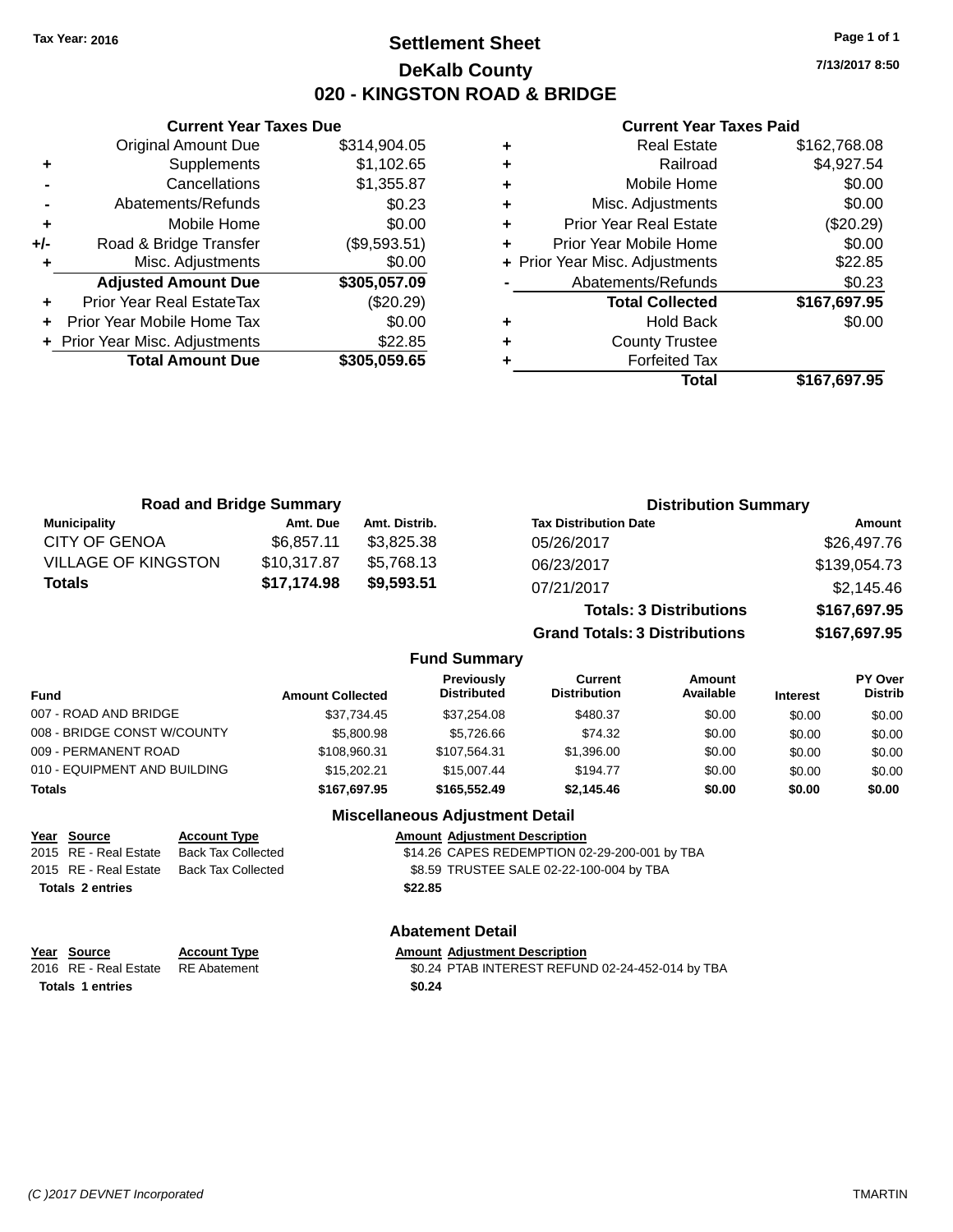# **Settlement Sheet Tax Year: 2016 Page 1 of 1 DeKalb County 021 - KINGSTON TWP CEMETERY**

**7/13/2017 8:50**

|     | <b>Current Year Taxes Due</b>  |             |
|-----|--------------------------------|-------------|
|     | <b>Original Amount Due</b>     | \$15,049.35 |
| ٠   | Supplements                    | \$55.79     |
|     | Cancellations                  | \$68.60     |
|     | Abatements/Refunds             | \$0.01      |
| ٠   | Mobile Home                    | \$0.00      |
| +/- | Road & Bridge Transfer         | \$0.00      |
|     | Misc. Adjustments              | \$0.00      |
|     | <b>Adjusted Amount Due</b>     | \$15,036.53 |
| ÷   | Prior Year Real EstateTax      | (\$0.92)    |
|     | Prior Year Mobile Home Tax     | \$0.00      |
|     | + Prior Year Misc. Adjustments | \$1.04      |
|     | <b>Total Amount Due</b>        | \$15,036.65 |
|     |                                |             |

|   | <b>Real Estate</b>             | \$8,235.61 |
|---|--------------------------------|------------|
| ٠ | Railroad                       | \$237.12   |
| ٠ | Mobile Home                    | \$0.00     |
| ٠ | Misc. Adjustments              | \$0.00     |
| ٠ | <b>Prior Year Real Estate</b>  | (\$0.92)   |
| ٠ | Prior Year Mobile Home         | \$0.00     |
|   | + Prior Year Misc. Adjustments | \$1.04     |
|   | Abatements/Refunds             | \$0.01     |
|   | <b>Total Collected</b>         | \$8,472.84 |
| ٠ | Hold Back                      | \$0.00     |
| ٠ | <b>County Trustee</b>          |            |
|   | <b>Forfeited Tax</b>           |            |
|   | Total                          | \$8.472.84 |
|   |                                |            |

|                                                                 |                                            |                                                |                                                  | <b>Distribution Summary</b>    |                 |                           |
|-----------------------------------------------------------------|--------------------------------------------|------------------------------------------------|--------------------------------------------------|--------------------------------|-----------------|---------------------------|
| <b>Tax Distribution Date</b>                                    |                                            |                                                |                                                  | Amount                         |                 |                           |
|                                                                 |                                            |                                                | 05/26/2017                                       |                                |                 | \$1,340.62                |
|                                                                 |                                            |                                                | 06/23/2017                                       |                                |                 | \$7,023.65                |
|                                                                 |                                            |                                                | 07/21/2017                                       |                                |                 | \$108.57                  |
|                                                                 |                                            |                                                |                                                  | <b>Totals: 3 Distributions</b> |                 | \$8,472.84                |
|                                                                 |                                            |                                                | <b>Grand Totals: 3 Distributions</b>             |                                |                 | \$8,472.84                |
|                                                                 |                                            | <b>Fund Summary</b>                            |                                                  |                                |                 |                           |
| Fund                                                            | <b>Amount Collected</b>                    | <b>Previously</b><br><b>Distributed</b>        | <b>Current</b><br><b>Distribution</b>            | Amount<br>Available            | <b>Interest</b> | PY Over<br><b>Distrib</b> |
| 017 - CEMETERY                                                  | \$8,472.84                                 | \$8,364.27                                     | \$108.57                                         | \$0.00                         | \$0.00          | \$0.00                    |
| <b>Totals</b>                                                   | \$8,472.84                                 | \$8,364.27                                     | \$108.57                                         | \$0.00                         | \$0.00          | \$0.00                    |
|                                                                 |                                            | <b>Miscellaneous Adjustment Detail</b>         |                                                  |                                |                 |                           |
| Year Source                                                     | <b>Account Type</b>                        | <b>Amount Adjustment Description</b>           |                                                  |                                |                 |                           |
| 2015 RE - Real Estate                                           | <b>Back Tax Collected</b>                  |                                                | \$0.65 CAPES REDEMPTION 02-29-200-001 by TBA     |                                |                 |                           |
| 2015 RE - Real Estate                                           | <b>Back Tax Collected</b>                  |                                                | \$0.39 TRUSTEE SALE 02-22-100-004 by TBA         |                                |                 |                           |
| <b>Totals 2 entries</b>                                         |                                            | \$1.04                                         |                                                  |                                |                 |                           |
|                                                                 |                                            | <b>Abatement Detail</b>                        |                                                  |                                |                 |                           |
| Year Source<br>2016 RE - Real Estate<br><b>Totals 1 entries</b> | <b>Account Type</b><br><b>RE</b> Abatement | <b>Amount Adjustment Description</b><br>\$0.01 | \$0.01 PTAB INTEREST REFUND 02-24-452-014 by TBA |                                |                 |                           |
|                                                                 |                                            |                                                |                                                  |                                |                 |                           |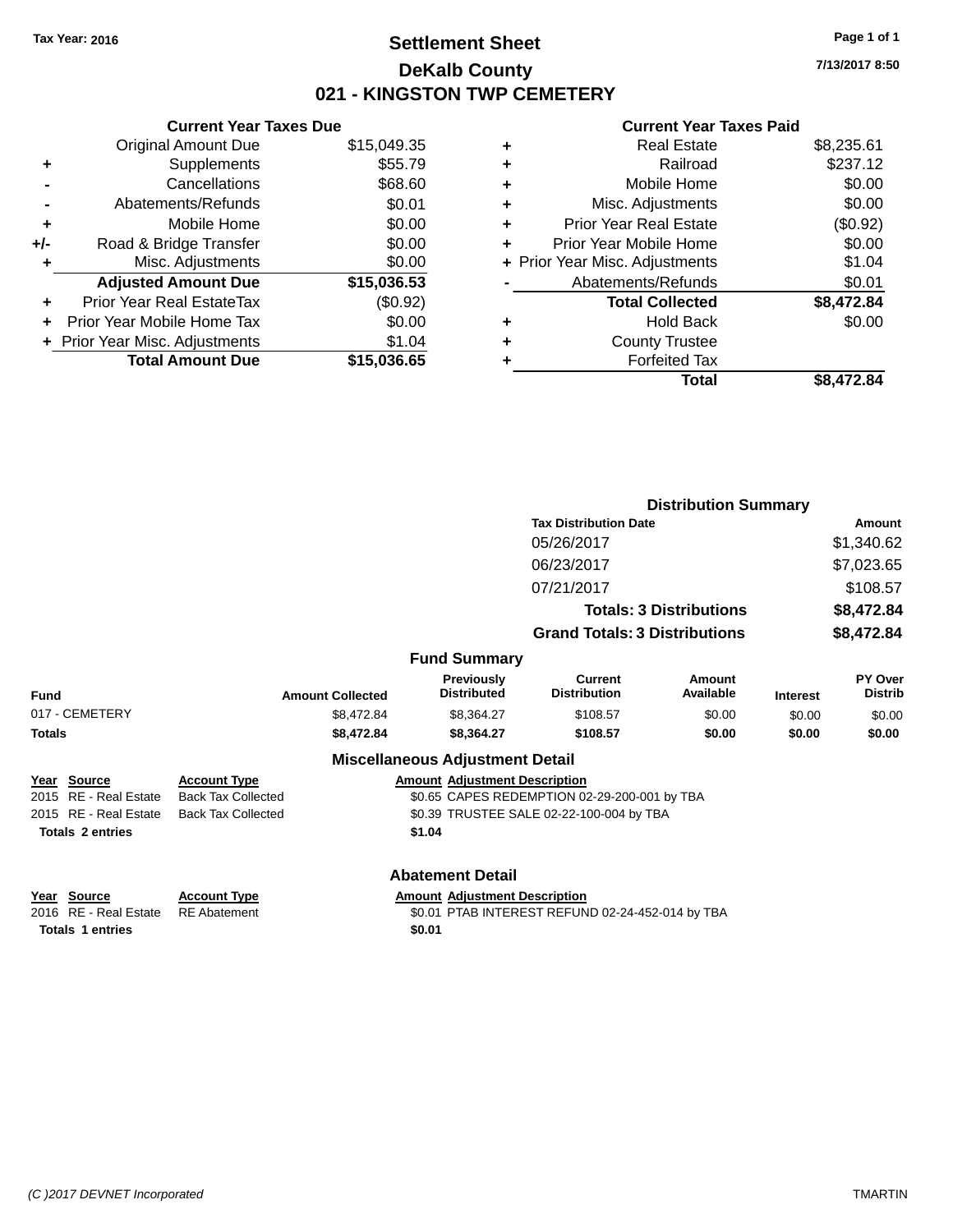# **Settlement Sheet Tax Year: 2016 Page 1 of 1 DeKalb County 022 - MALTA TOWNSHIP**

**7/13/2017 8:50**

| <b>Current Year Taxes Paid</b> |  |
|--------------------------------|--|
|                                |  |

|     | <b>Current Year Taxes Due</b>  |             |
|-----|--------------------------------|-------------|
|     | <b>Original Amount Due</b>     | \$67,113.65 |
| ٠   | Supplements                    | \$432.19    |
|     | Cancellations                  | \$496.75    |
|     | Abatements/Refunds             | \$0.00      |
| ٠   | Mobile Home                    | \$0.00      |
| +/- | Road & Bridge Transfer         | \$0.00      |
| ٠   | Misc. Adjustments              | \$0.00      |
|     | <b>Adjusted Amount Due</b>     | \$67,049.09 |
| ÷   | Prior Year Real EstateTax      | (\$18.48)   |
|     | Prior Year Mobile Home Tax     | \$0.00      |
|     | + Prior Year Misc. Adjustments | \$0.00      |
|     | <b>Total Amount Due</b>        | \$67,030.61 |
|     |                                |             |

| ٠ | <b>Real Estate</b>             | \$35,810.02 |
|---|--------------------------------|-------------|
| ٠ | Railroad                       | \$1,671.36  |
| ٠ | Mobile Home                    | \$0.00      |
| ٠ | Misc. Adjustments              | \$0.00      |
| ٠ | <b>Prior Year Real Estate</b>  | (\$18.48)   |
| ٠ | Prior Year Mobile Home         | \$0.00      |
|   | + Prior Year Misc. Adjustments | \$0.00      |
|   | Abatements/Refunds             | \$0.00      |
|   | <b>Total Collected</b>         | \$37,462.90 |
| ٠ | Hold Back                      | \$0.00      |
|   | <b>County Trustee</b>          |             |
| ٠ | <b>Forfeited Tax</b>           |             |
|   | Total                          | \$37.462.90 |
|   |                                |             |

| <b>Tax Distribution Date</b><br>05/26/2017<br>\$32,522.38<br>06/23/2017<br>07/21/2017<br><b>Totals: 3 Distributions</b><br>\$37,462.90<br>\$37,462.90<br><b>Grand Totals: 3 Distributions</b><br><b>Fund Summary</b><br>Previously<br><b>Current</b><br><b>Amount</b><br><b>Distributed</b><br><b>Distribution</b><br>Available<br><b>Amount Collected</b><br><b>Interest</b><br>\$37,020.73<br>\$302.52<br>\$0.00<br>\$36,718.21<br>\$0.00<br>\$442.17<br>\$438.56<br>\$3.61<br>\$0.00<br>\$0.00<br>\$37,462.90<br>\$37,156.77<br>\$306.13<br>\$0.00<br>\$0.00 |  |  | <b>Distribution Summary</b> |                           |
|-----------------------------------------------------------------------------------------------------------------------------------------------------------------------------------------------------------------------------------------------------------------------------------------------------------------------------------------------------------------------------------------------------------------------------------------------------------------------------------------------------------------------------------------------------------------|--|--|-----------------------------|---------------------------|
| <b>Fund</b><br>001 - CORPORATE<br>054 - GENERAL ASSISTANCE<br>Totals                                                                                                                                                                                                                                                                                                                                                                                                                                                                                            |  |  |                             | Amount                    |
|                                                                                                                                                                                                                                                                                                                                                                                                                                                                                                                                                                 |  |  |                             | \$4,634.39                |
|                                                                                                                                                                                                                                                                                                                                                                                                                                                                                                                                                                 |  |  |                             |                           |
|                                                                                                                                                                                                                                                                                                                                                                                                                                                                                                                                                                 |  |  |                             | \$306.13                  |
|                                                                                                                                                                                                                                                                                                                                                                                                                                                                                                                                                                 |  |  |                             |                           |
|                                                                                                                                                                                                                                                                                                                                                                                                                                                                                                                                                                 |  |  |                             |                           |
|                                                                                                                                                                                                                                                                                                                                                                                                                                                                                                                                                                 |  |  |                             |                           |
|                                                                                                                                                                                                                                                                                                                                                                                                                                                                                                                                                                 |  |  |                             | PY Over<br><b>Distrib</b> |
|                                                                                                                                                                                                                                                                                                                                                                                                                                                                                                                                                                 |  |  |                             | \$0.00                    |
|                                                                                                                                                                                                                                                                                                                                                                                                                                                                                                                                                                 |  |  |                             | \$0.00                    |
|                                                                                                                                                                                                                                                                                                                                                                                                                                                                                                                                                                 |  |  |                             | \$0.00                    |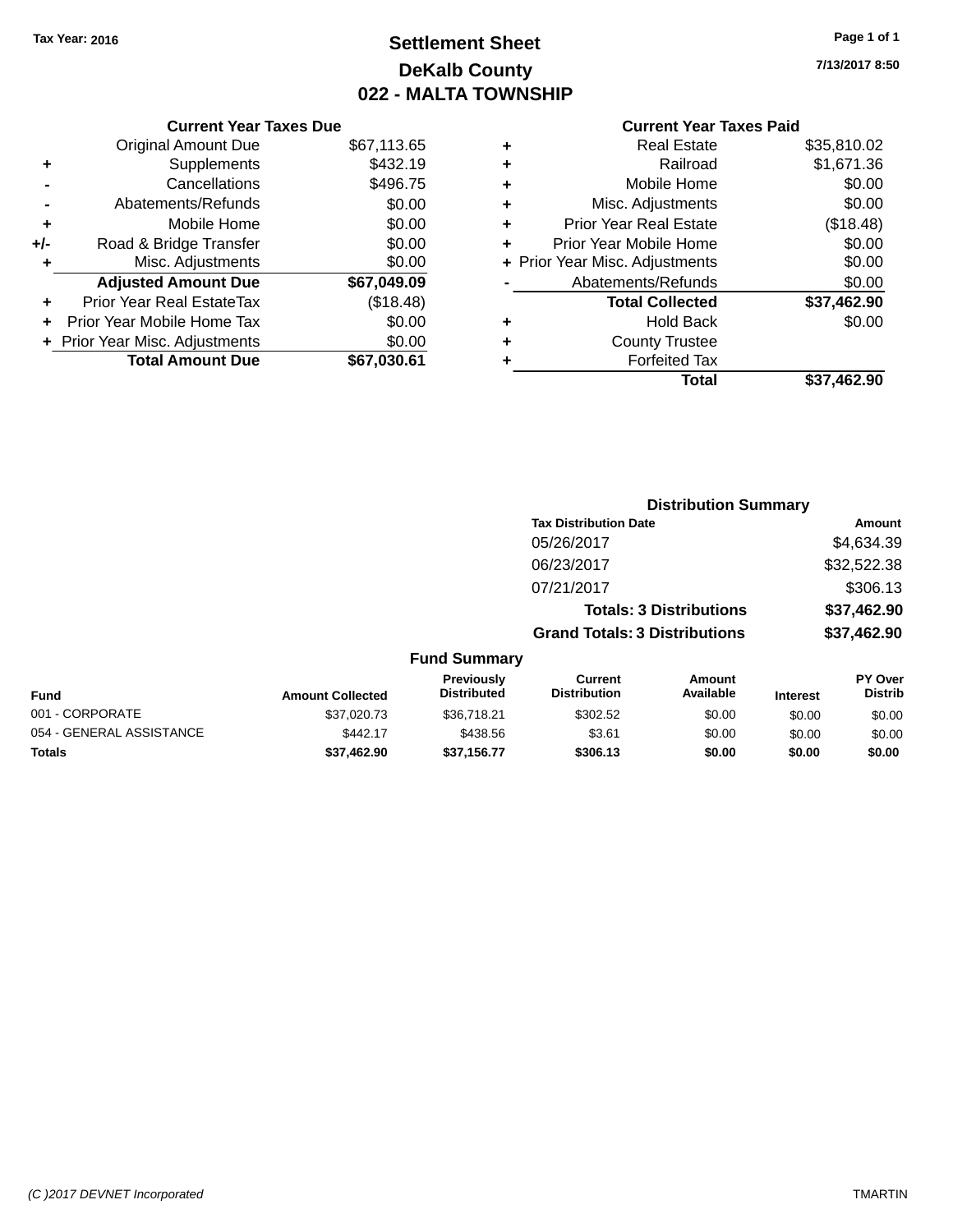# **Settlement Sheet Tax Year: 2016 Page 1 of 1 DeKalb County 023 - MALTA TWP LIBRARY**

**7/13/2017 8:50**

|     | <b>Current Year Taxes Due</b>  |              |  |  |
|-----|--------------------------------|--------------|--|--|
|     | <b>Original Amount Due</b>     | \$129,343.77 |  |  |
| ٠   | Supplements                    | \$832.93     |  |  |
|     | Cancellations                  | \$957.35     |  |  |
|     | Abatements/Refunds             | \$0.00       |  |  |
| ٠   | Mobile Home                    | \$0.00       |  |  |
| +/- | Road & Bridge Transfer         | \$0.00       |  |  |
| ٠   | Misc. Adjustments              | \$0.00       |  |  |
|     | <b>Adjusted Amount Due</b>     | \$129,219.35 |  |  |
| ÷   | Prior Year Real EstateTax      | (\$35.62)    |  |  |
|     | Prior Year Mobile Home Tax     | \$0.00       |  |  |
|     | + Prior Year Misc. Adjustments | \$0.00       |  |  |
|     | <b>Total Amount Due</b>        | \$129,183.73 |  |  |
|     |                                |              |  |  |

| ٠ | <b>Real Estate</b>             | \$69,014.68 |
|---|--------------------------------|-------------|
| ٠ | Railroad                       | \$3,221.12  |
| ٠ | Mobile Home                    | \$0.00      |
| ٠ | Misc. Adjustments              | \$0.00      |
| ٠ | <b>Prior Year Real Estate</b>  | (\$35.62)   |
| ٠ | Prior Year Mobile Home         | \$0.00      |
|   | + Prior Year Misc. Adjustments | \$0.00      |
|   | Abatements/Refunds             | \$0.00      |
|   | <b>Total Collected</b>         | \$72,200.18 |
| ٠ | Hold Back                      | \$0.00      |
| ٠ | <b>County Trustee</b>          |             |
| ٠ | <b>Forfeited Tax</b>           |             |
|   | Total                          | \$72,200.18 |
|   |                                |             |

|                         |                                         |                                       |                     |                                                                                                        | <b>Amount</b>               |
|-------------------------|-----------------------------------------|---------------------------------------|---------------------|--------------------------------------------------------------------------------------------------------|-----------------------------|
|                         |                                         | 05/26/2017                            |                     |                                                                                                        | \$8,931.65                  |
|                         |                                         | 06/23/2017                            |                     |                                                                                                        | \$62,678.53                 |
|                         |                                         | 07/21/2017                            |                     |                                                                                                        | \$590.00                    |
|                         |                                         |                                       |                     |                                                                                                        | \$72,200.18                 |
|                         |                                         |                                       |                     |                                                                                                        | \$72,200.18                 |
|                         |                                         |                                       |                     |                                                                                                        |                             |
| <b>Amount Collected</b> | <b>Previously</b><br><b>Distributed</b> | <b>Current</b><br><b>Distribution</b> | Amount<br>Available | <b>Interest</b>                                                                                        | PY Over<br><b>Distrib</b>   |
| \$72,200.18             | \$71,610.18                             | \$590.00                              | \$0.00              | \$0.00                                                                                                 | \$0.00                      |
| \$72,200,18             | \$71,610.18                             | \$590.00                              | \$0.00              | \$0.00                                                                                                 | \$0.00                      |
|                         |                                         | <b>Fund Summary</b>                   |                     | <b>Tax Distribution Date</b><br><b>Totals: 3 Distributions</b><br><b>Grand Totals: 3 Distributions</b> | <b>Distribution Summary</b> |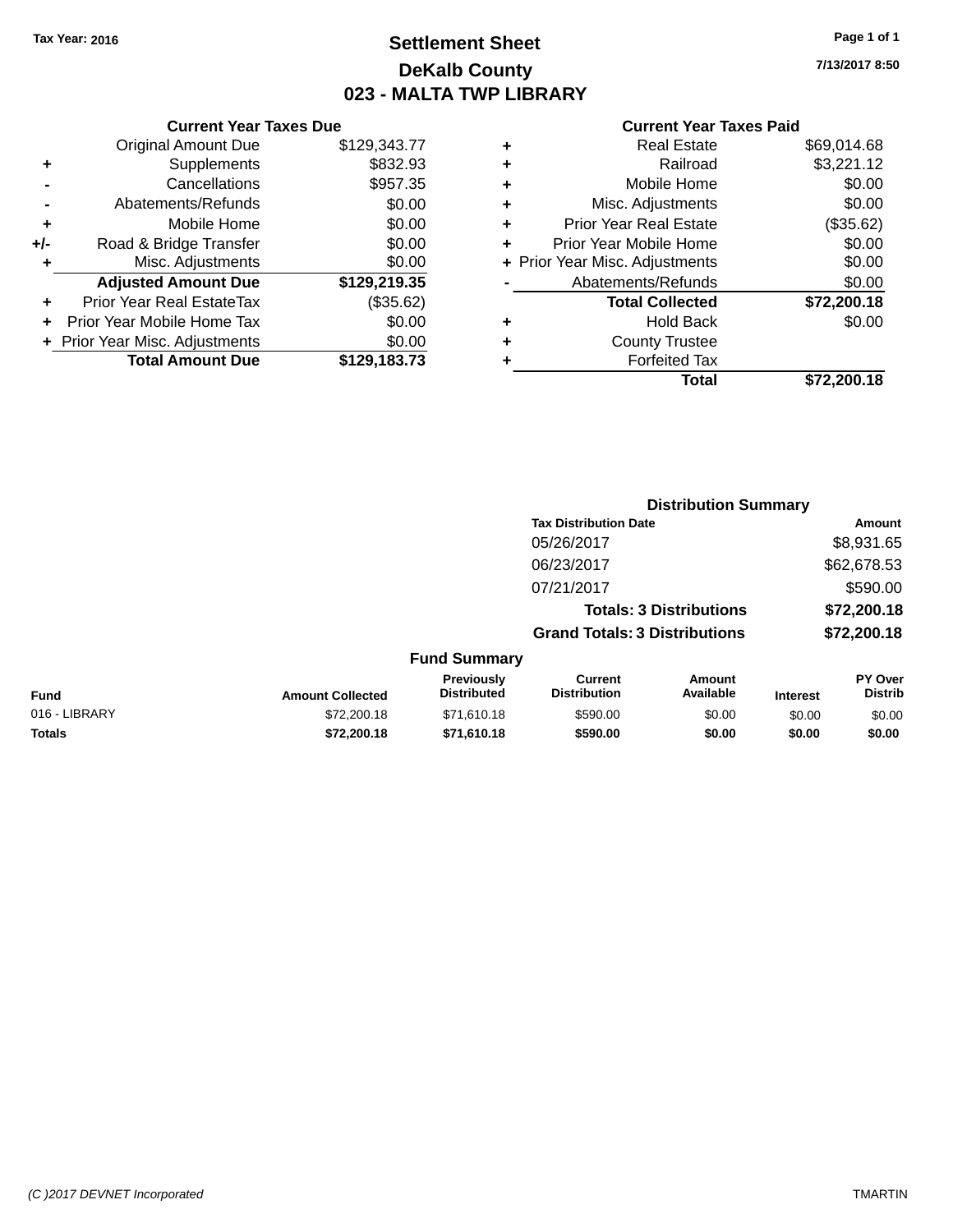# **Settlement Sheet Tax Year: 2016 Page 1 of 1 DeKalb County 024 - MALTA ROAD & BRIDGE**

**7/13/2017 8:50**

|       | <b>Current Year Taxes Due</b>    |              |  |
|-------|----------------------------------|--------------|--|
|       | <b>Original Amount Due</b>       | \$168,835.63 |  |
| ٠     | Supplements                      | \$1,015.01   |  |
|       | Cancellations                    | \$1,166.64   |  |
|       | Abatements/Refunds               | \$0.00       |  |
| ٠     | Mobile Home                      | \$0.00       |  |
| $+/-$ | Road & Bridge Transfer           | (\$6,046.10) |  |
| ٠     | Misc. Adjustments                | \$0.00       |  |
|       | <b>Adjusted Amount Due</b>       | \$162,637.90 |  |
|       | <b>Prior Year Real EstateTax</b> | (\$43.27)    |  |
|       | Prior Year Mobile Home Tax       | \$0.00       |  |
|       | + Prior Year Misc. Adjustments   | \$0.00       |  |
|       | <b>Total Amount Due</b>          | \$162,594.63 |  |
|       |                                  |              |  |

#### **Current Year Taxes Paid**

| ۰ | <b>Real Estate</b>             | \$84,100.68 |
|---|--------------------------------|-------------|
| ٠ | Railroad                       | \$4,140.68  |
| ٠ | Mobile Home                    | \$0.00      |
| ٠ | Misc. Adjustments              | \$0.00      |
| ٠ | <b>Prior Year Real Estate</b>  | (\$43.27)   |
| ٠ | Prior Year Mobile Home         | \$0.00      |
|   | + Prior Year Misc. Adjustments | \$0.00      |
|   | Abatements/Refunds             | \$0.00      |
|   | <b>Total Collected</b>         | \$88,198.09 |
| ٠ | <b>Hold Back</b>               | \$0.00      |
| ٠ | <b>County Trustee</b>          |             |
| ٠ | <b>Forfeited Tax</b>           |             |
|   | Total                          | \$88,198.09 |
|   |                                |             |

**Grand Totals: 3 Distributions \$88,198.09**

| <b>Road and Bridge Summary</b> |             |               | <b>Distribution Summary</b>    |             |  |
|--------------------------------|-------------|---------------|--------------------------------|-------------|--|
| <b>Municipality</b>            | Amt. Due    | Amt. Distrib. | <b>Tax Distribution Date</b>   | Amount      |  |
| <b>VILLAGE OF MALTA</b>        | \$10,772,70 | \$6.046.10    | 05/26/2017                     | \$10,884.16 |  |
| <b>Totals</b>                  | \$10,772.70 | \$6.046.10    | 06/23/2017                     | \$76,594.99 |  |
|                                |             |               | 07/21/2017                     | \$718.94    |  |
|                                |             |               | <b>Totals: 3 Distributions</b> | \$88,198.09 |  |

**Fund Summary Fund Interest Amount Collected Distributed PY Over Distrib Amount Available Current Distribution Previously** 007 - ROAD AND BRIDGE 60.00 \$27,240.29 \$27,019.46 \$220.83 \$0.00 \$0.00 \$0.00 \$0.00 008 - BRIDGE CONST W/COUNTY  $$11,260.01$   $$11,168.00$   $$92.01$   $$0.00$   $$0.00$   $$0.00$ 009 - PERMANENT ROAD \$39,718.08 \$39,718.08 \$39,393.53 \$324.55 \$0.00 \$0.00 \$0.00 \$0.00 010 - EQUIPMENT AND BUILDING \$9,979.71 \$9,898.16 \$81.55 \$0.00 \$0.00 \$0.00 \$0.00 **Totals \$88,198.09 \$87,479.15 \$718.94 \$0.00 \$0.00 \$0.00**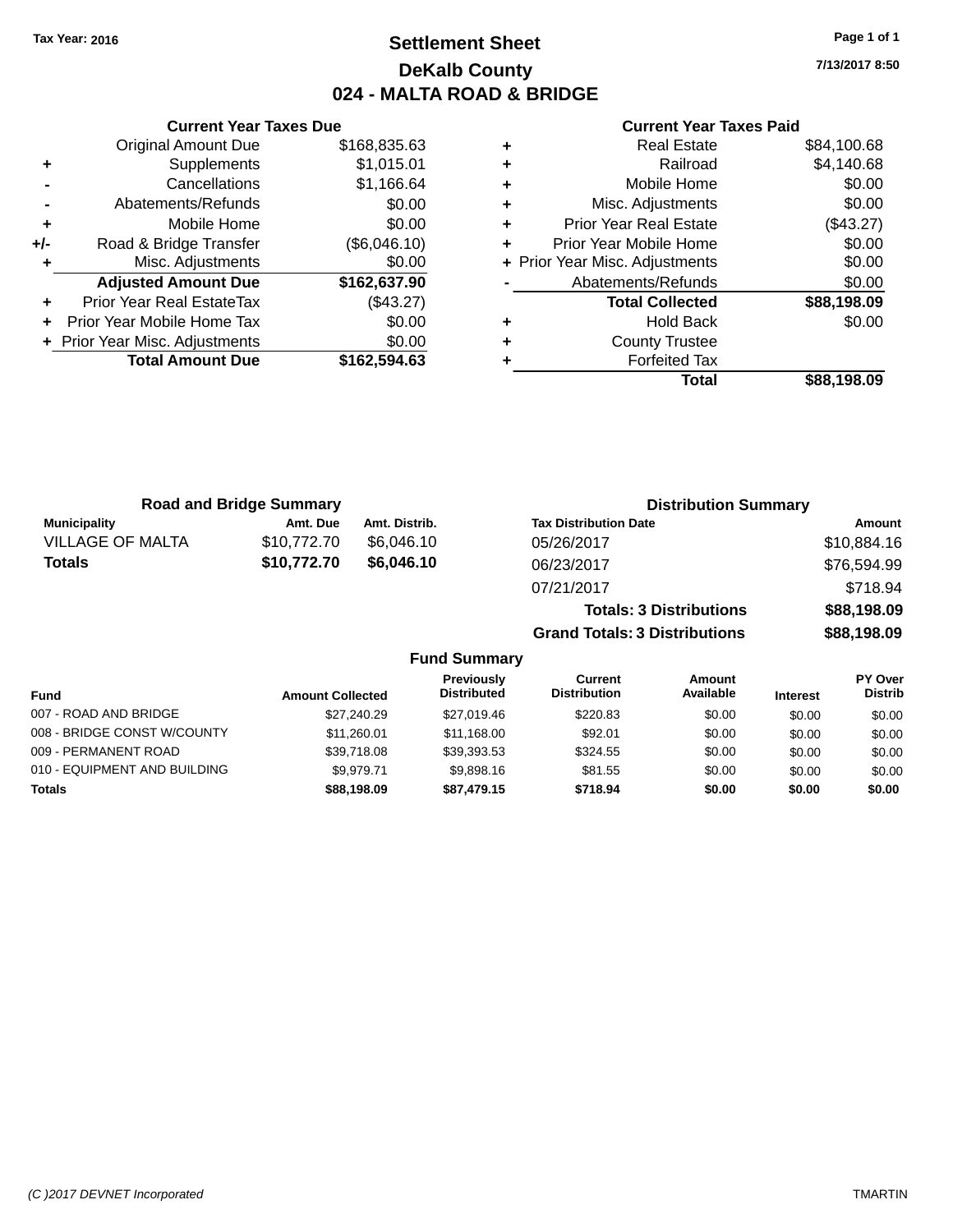# **Settlement Sheet Tax Year: 2016 Page 1 of 1 DeKalb County 025 - MAYFIELD TOWNSHIP**

**7/13/2017 8:50**

|     | <b>Current Year Taxes Due</b>  |             |
|-----|--------------------------------|-------------|
|     | <b>Original Amount Due</b>     | \$98,004.95 |
| ٠   | Supplements                    | \$541.34    |
|     | Cancellations                  | \$577.08    |
|     | Abatements/Refunds             | \$0.00      |
| ٠   | Mobile Home                    | \$0.00      |
| +/- | Road & Bridge Transfer         | \$0.00      |
|     | Misc. Adjustments              | \$0.00      |
|     | <b>Adjusted Amount Due</b>     | \$97,969.21 |
|     | Prior Year Real EstateTax      | \$0.00      |
| ÷   | Prior Year Mobile Home Tax     | \$0.00      |
|     | + Prior Year Misc. Adjustments | \$0.00      |
|     | <b>Total Amount Due</b>        | \$97,969.21 |
|     |                                |             |

|   | Total                          | \$56,130.34 |
|---|--------------------------------|-------------|
| ٠ | <b>Forfeited Tax</b>           |             |
| ٠ | <b>County Trustee</b>          |             |
| ٠ | Hold Back                      | \$0.00      |
|   | <b>Total Collected</b>         | \$56,130.34 |
|   | Abatements/Refunds             | \$0.00      |
|   | + Prior Year Misc. Adjustments | \$0.00      |
| ٠ | Prior Year Mobile Home         | \$0.00      |
| ٠ | <b>Prior Year Real Estate</b>  | \$0.00      |
| ٠ | Misc. Adjustments              | \$0.00      |
| ٠ | Mobile Home                    | \$0.00      |
| ÷ | Railroad                       | \$0.00      |
| ٠ | <b>Real Estate</b>             | \$56,130.34 |

|                         |                                  | <b>Distribution Summary</b>          |                                |                 |                                  |
|-------------------------|----------------------------------|--------------------------------------|--------------------------------|-----------------|----------------------------------|
|                         |                                  | <b>Tax Distribution Date</b>         |                                |                 | Amount                           |
|                         |                                  | 05/26/2017                           |                                |                 | \$6,112.62                       |
|                         |                                  | 06/23/2017                           |                                |                 | \$48,709.33                      |
|                         |                                  | 07/21/2017                           |                                |                 | \$1,308.39                       |
|                         |                                  |                                      | <b>Totals: 3 Distributions</b> |                 | \$56,130.34                      |
|                         |                                  | <b>Grand Totals: 3 Distributions</b> |                                |                 | \$56,130.34                      |
|                         | <b>Fund Summary</b>              |                                      |                                |                 |                                  |
| <b>Amount Collected</b> | Previously<br><b>Distributed</b> | Current<br><b>Distribution</b>       | Amount<br>Available            | <b>Interest</b> | <b>PY Over</b><br><b>Distrib</b> |
| \$52,406.15             | \$51.184.57                      | \$1.221.58                           | \$0.00                         | <b>RO 00</b>    | \$0.00                           |

| Fund                     | <b>Amount Collected</b> | <b>Previously</b><br><b>Distributed</b> | ∪urrent<br><b>Distribution</b> | Amount<br>Available | <b>Interest</b> | <b>PT OVER</b><br><b>Distrib</b> |
|--------------------------|-------------------------|-----------------------------------------|--------------------------------|---------------------|-----------------|----------------------------------|
| 001 - CORPORATE          | \$52,406.15             | \$51.184.57                             | \$1.221.58                     | \$0.00              | \$0.00          | \$0.00                           |
| 054 - GENERAL ASSISTANCE | \$3.724.19              | \$3.637.38                              | \$86.81                        | \$0.00              | \$0.00          | \$0.00                           |
| <b>Totals</b>            | \$56.130.34             | \$54,821.95                             | \$1,308,39                     | \$0.00              | \$0.00          | \$0.00                           |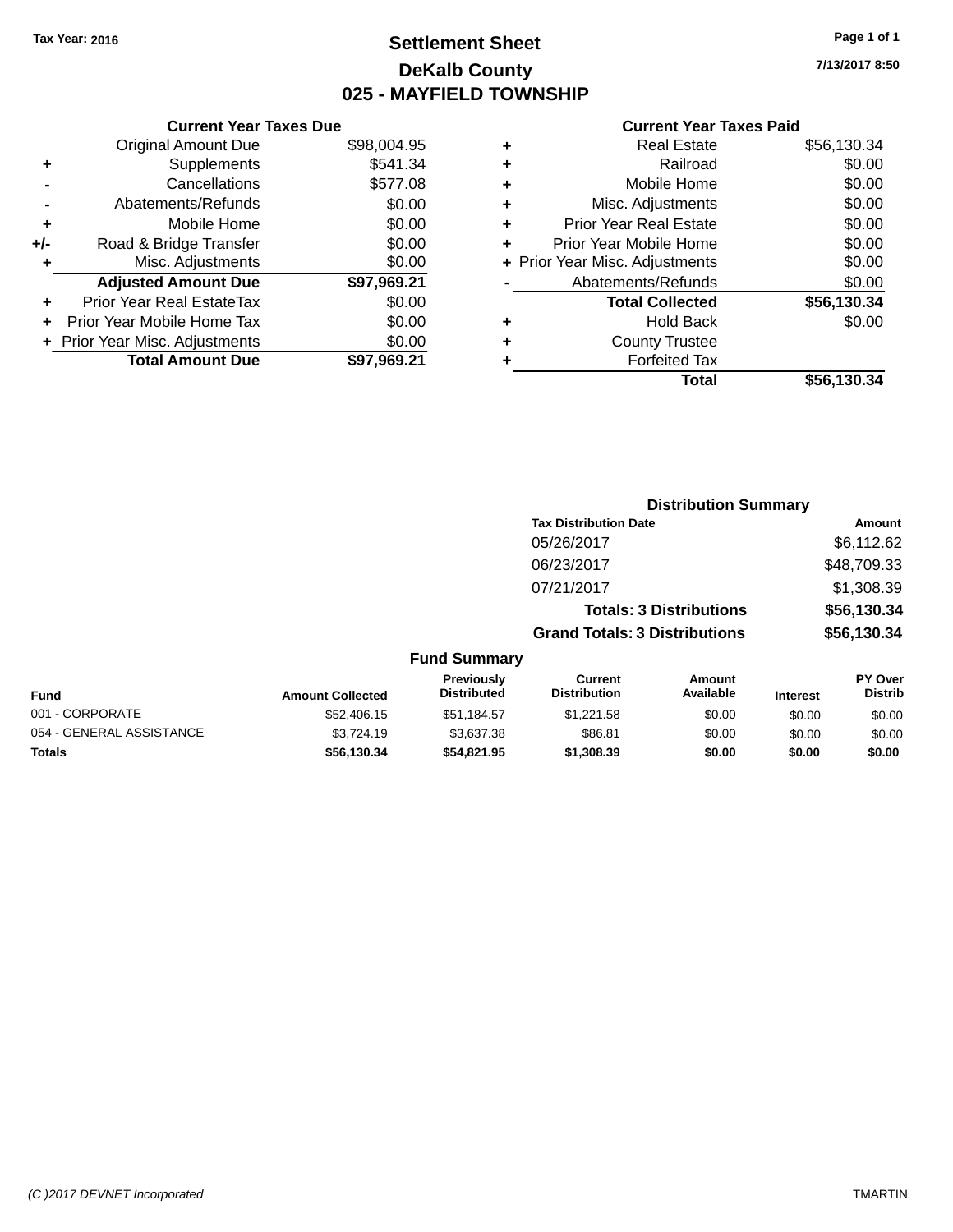# **Settlement Sheet Tax Year: 2016 Page 1 of 1 DeKalb County 026 - MAYFIELD ROAD & BRIDGE**

**7/13/2017 8:50**

#### **Current Year Taxes Paid**

|     | <b>Current Year Taxes Due</b>  |              |  |
|-----|--------------------------------|--------------|--|
|     | <b>Original Amount Due</b>     | \$259,175.96 |  |
| ٠   | Supplements                    | \$1,431.60   |  |
|     | Cancellations                  | \$1,526.12   |  |
|     | Abatements/Refunds             | \$0.00       |  |
| ٠   | Mobile Home                    | \$0.00       |  |
| +/- | Road & Bridge Transfer         | \$0.00       |  |
| ٠   | Misc. Adjustments              | \$0.00       |  |
|     | <b>Adjusted Amount Due</b>     | \$259,081.44 |  |
| ٠   | Prior Year Real EstateTax      | \$0.00       |  |
| ÷   | Prior Year Mobile Home Tax     | \$0.00       |  |
|     | + Prior Year Misc. Adjustments | \$0.00       |  |
|     | <b>Total Amount Due</b>        | \$259.081.44 |  |
|     |                                |              |  |

| ٠ | <b>Real Estate</b>             | \$148,438.17 |
|---|--------------------------------|--------------|
| ٠ | Railroad                       | \$0.00       |
| ÷ | Mobile Home                    | \$0.00       |
| ٠ | Misc. Adjustments              | \$0.00       |
| ٠ | <b>Prior Year Real Estate</b>  | \$0.00       |
| ٠ | Prior Year Mobile Home         | \$0.00       |
|   | + Prior Year Misc. Adjustments | \$0.00       |
|   | Abatements/Refunds             | \$0.00       |
|   | <b>Total Collected</b>         | \$148,438.17 |
| ٠ | Hold Back                      | \$0.00       |
| ٠ | <b>County Trustee</b>          |              |
| ٠ | <b>Forfeited Tax</b>           |              |
|   | Total                          | \$148,438.17 |
|   |                                |              |

# **Distribution Summary Tax Distribution Date Amount** 05/26/2017 \$16,165.00 06/23/2017 \$128,813.12 07/21/2017 \$3,460.05 **Totals: 3 Distributions \$148,438.17 Grand Totals: 3 Distributions \$148,438.17**

|                                                     |                         | <b>Previously</b><br><b>Distributed</b> | Current<br><b>Distribution</b> | <b>Amount</b><br>Available |                 | <b>PY Over</b><br><b>Distrib</b> |
|-----------------------------------------------------|-------------------------|-----------------------------------------|--------------------------------|----------------------------|-----------------|----------------------------------|
| Fund                                                | <b>Amount Collected</b> |                                         |                                |                            | <b>Interest</b> |                                  |
| 007 - ROAD AND BRIDGE                               | \$92,068.33             | \$89.922.25                             | \$2,146.08                     | \$0.00                     | \$0.00          | \$0.00                           |
| 008 - BRIDGE CONST W/COUNTY                         | \$4.743.79              | \$4,633.21                              | \$110.58                       | \$0.00                     | \$0.00          | \$0.00                           |
| 009 - PERMANENT ROAD                                | \$37,388.90             | \$36,517.38                             | \$871.52                       | \$0.00                     | \$0.00          | \$0.00                           |
| 010 - EQUIPMENT AND BUILDING                        | \$6.977.19              | \$6.814.55                              | \$162.64                       | \$0.00                     | \$0.00          | \$0.00                           |
| 035 - TORT JUDGMENTS, LIABILITY<br><b>INSURANCE</b> | \$4,355.62              | \$4.254.09                              | \$101.53                       | \$0.00                     | \$0.00          | \$0.00                           |
| 047 - SOCIAL SECURITY                               | \$2,904.34              | \$2.836.64                              | \$67.70                        | \$0.00                     | \$0.00          | \$0.00                           |
| <b>Totals</b>                                       | \$148,438.17            | \$144.978.12                            | \$3,460.05                     | \$0.00                     | \$0.00          | \$0.00                           |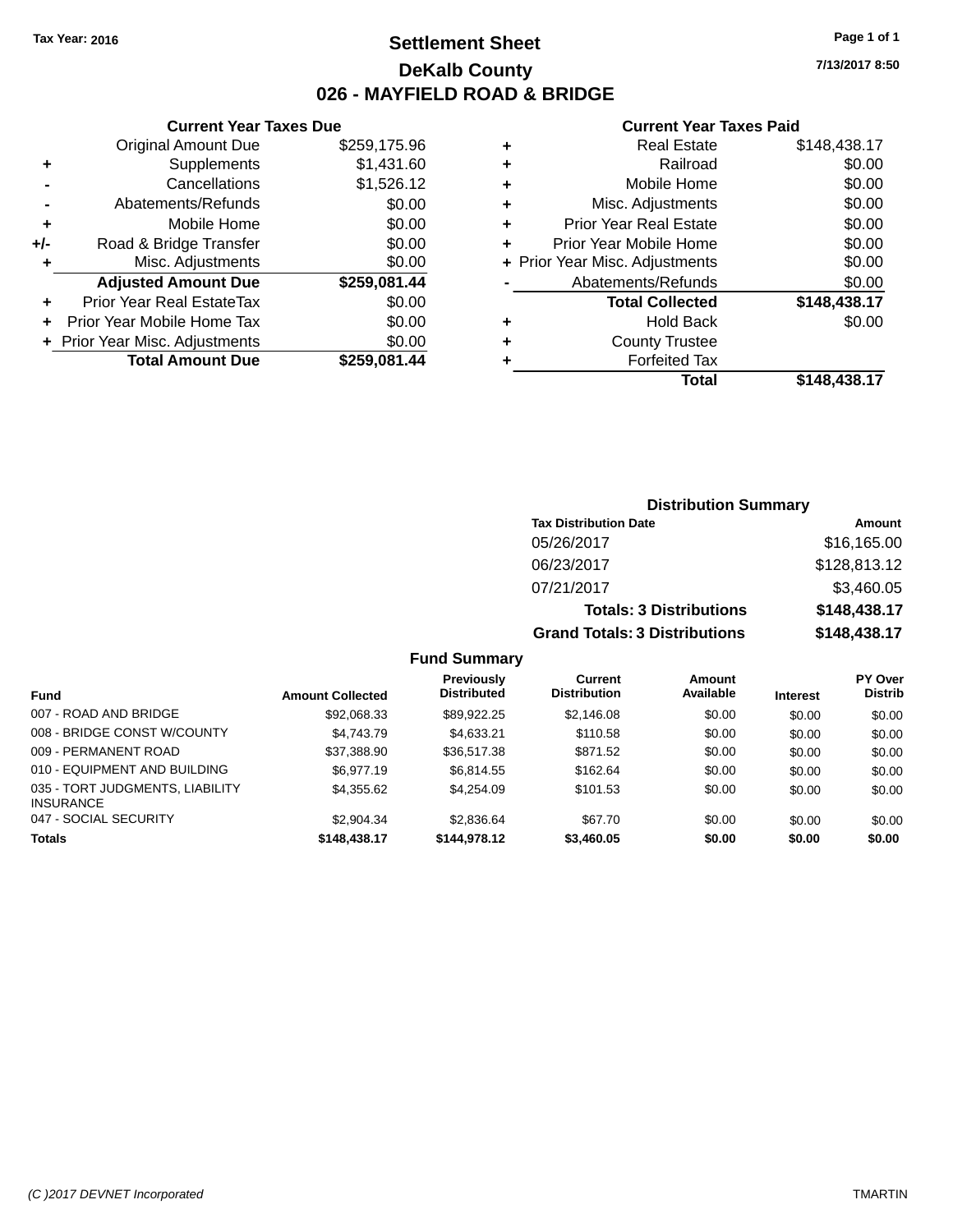# **Settlement Sheet Tax Year: 2016 Page 1 of 1 DeKalb County 027 - MILAN TOWNSHIP**

**7/13/2017 8:50**

|     | <b>Current Year Taxes Due</b>  |             |
|-----|--------------------------------|-------------|
|     | <b>Original Amount Due</b>     | \$40,001.21 |
| ٠   | Supplements                    | \$258.11    |
|     | Cancellations                  | \$273.92    |
|     | Abatements/Refunds             | \$0.00      |
| ٠   | Mobile Home                    | \$0.00      |
| +/- | Road & Bridge Transfer         | \$0.00      |
| ٠   | Misc. Adjustments              | \$0.00      |
|     | <b>Adjusted Amount Due</b>     | \$39,985.40 |
| ÷   | Prior Year Real EstateTax      | \$0.00      |
|     | Prior Year Mobile Home Tax     | \$0.00      |
|     | + Prior Year Misc. Adjustments | \$0.00      |
|     | <b>Total Amount Due</b>        | \$39,985.40 |
|     |                                |             |

|   | <b>Real Estate</b>             | \$23,133.54 |
|---|--------------------------------|-------------|
| ٠ | Railroad                       | \$0.00      |
| ٠ | Mobile Home                    | \$0.00      |
| ٠ | Misc. Adjustments              | \$0.00      |
| ٠ | <b>Prior Year Real Estate</b>  | \$0.00      |
| ÷ | Prior Year Mobile Home         | \$0.00      |
|   | + Prior Year Misc. Adjustments | \$0.00      |
|   | Abatements/Refunds             | \$0.00      |
|   | <b>Total Collected</b>         | \$23,133.54 |
| ٠ | Hold Back                      | \$0.00      |
|   | <b>County Trustee</b>          |             |
| ٠ | <b>Forfeited Tax</b>           |             |
|   | Total                          | \$23,133.54 |
|   |                                |             |

|                 |                         |                                         | <b>Distribution Summary</b>           |                                |                 |                           |
|-----------------|-------------------------|-----------------------------------------|---------------------------------------|--------------------------------|-----------------|---------------------------|
|                 |                         |                                         | <b>Tax Distribution Date</b>          |                                |                 | <b>Amount</b>             |
|                 |                         |                                         | 05/26/2017                            |                                |                 | \$2,159.37                |
|                 |                         |                                         | 06/23/2017                            |                                |                 | \$20,945.03               |
|                 |                         |                                         | 07/21/2017                            |                                |                 | \$29.14                   |
|                 |                         |                                         |                                       | <b>Totals: 3 Distributions</b> |                 | \$23,133.54               |
|                 |                         |                                         | <b>Grand Totals: 3 Distributions</b>  |                                |                 | \$23,133.54               |
|                 |                         | <b>Fund Summary</b>                     |                                       |                                |                 |                           |
| <b>Fund</b>     | <b>Amount Collected</b> | <b>Previously</b><br><b>Distributed</b> | <b>Current</b><br><b>Distribution</b> | Amount<br>Available            | <b>Interest</b> | PY Over<br><b>Distrib</b> |
| 001 - CORPORATE | \$23,133.54             | \$23,104.40                             | \$29.14                               | \$0.00                         | \$0.00          | \$0.00                    |
| <b>Totals</b>   | \$23,133.54             | \$23,104.40                             | \$29.14                               | \$0.00                         | \$0.00          | \$0.00                    |
|                 |                         |                                         |                                       |                                |                 |                           |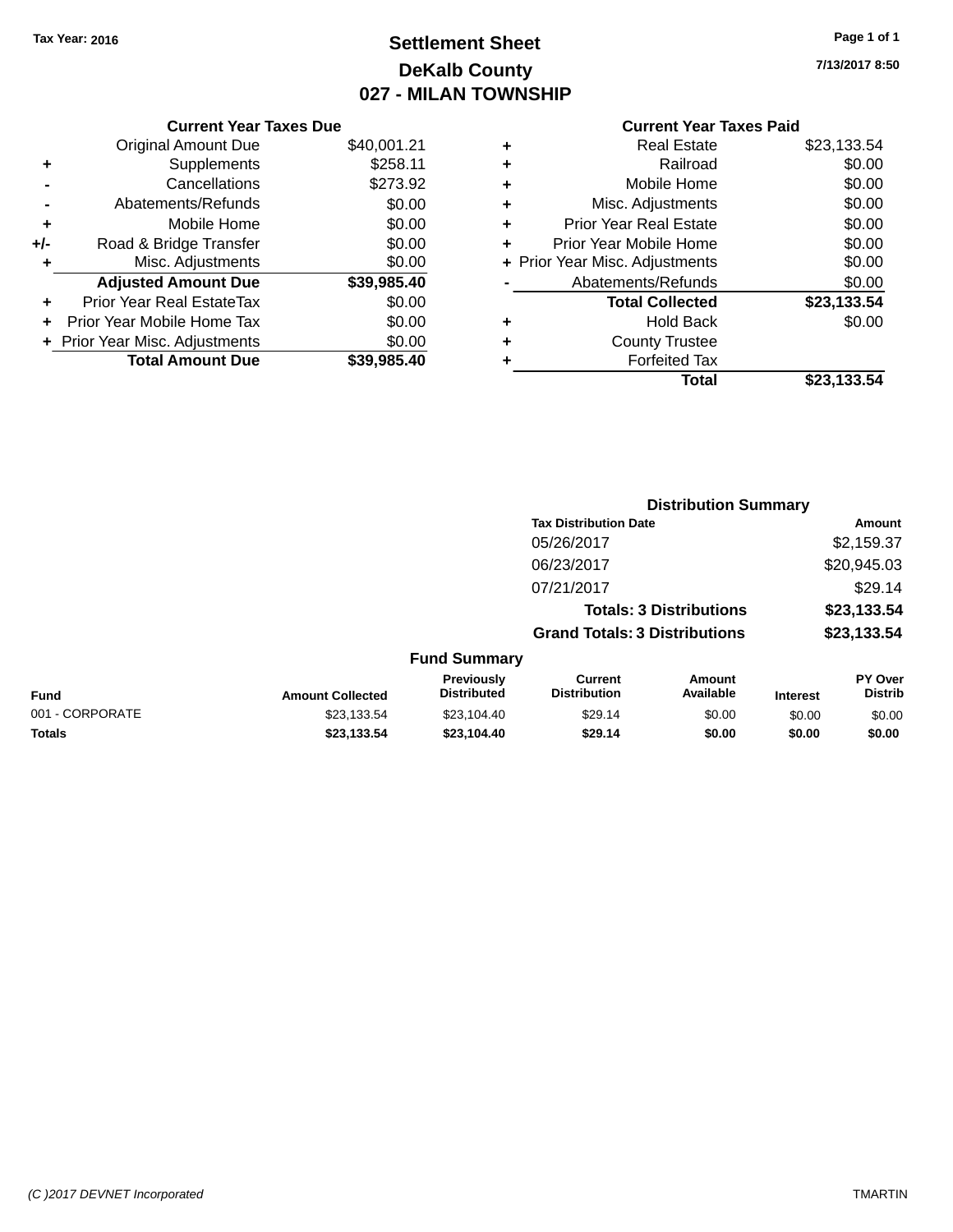# **Settlement Sheet Tax Year: 2016 Page 1 of 1 DeKalb County 028 - MILAN ROAD & BRIDGE**

**7/13/2017 8:50**

|     | <b>Current Year Taxes Due</b>  |             |
|-----|--------------------------------|-------------|
|     | <b>Original Amount Due</b>     | \$65,152.02 |
| ٠   | Supplements                    | \$420.40    |
|     | Cancellations                  | \$446.16    |
|     | Abatements/Refunds             | \$0.00      |
| ٠   | Mobile Home                    | \$0.00      |
| +/- | Road & Bridge Transfer         | \$0.00      |
| ٠   | Misc. Adjustments              | \$0.00      |
|     | <b>Adjusted Amount Due</b>     | \$65,126.26 |
| ÷   | Prior Year Real EstateTax      | \$0.00      |
|     | Prior Year Mobile Home Tax     | \$0.00      |
|     | + Prior Year Misc. Adjustments | \$0.00      |
|     | <b>Total Amount Due</b>        | \$65.126.26 |
|     |                                |             |

|   | <b>Real Estate</b>             | \$37,678.63 |
|---|--------------------------------|-------------|
| ٠ | Railroad                       | \$0.00      |
| ٠ | Mobile Home                    | \$0.00      |
| ٠ | Misc. Adjustments              | \$0.00      |
| ٠ | <b>Prior Year Real Estate</b>  | \$0.00      |
| ٠ | Prior Year Mobile Home         | \$0.00      |
|   | + Prior Year Misc. Adjustments | \$0.00      |
|   | Abatements/Refunds             | \$0.00      |
|   | <b>Total Collected</b>         | \$37,678.63 |
| ٠ | <b>Hold Back</b>               | \$0.00      |
| ٠ | <b>County Trustee</b>          |             |
|   | <b>Forfeited Tax</b>           |             |
|   | Total                          | \$37,678.63 |
|   |                                |             |

|                             |                         |                                  | <b>Distribution Summary</b>           |                                |                 |                                  |
|-----------------------------|-------------------------|----------------------------------|---------------------------------------|--------------------------------|-----------------|----------------------------------|
|                             |                         |                                  | <b>Tax Distribution Date</b>          |                                |                 | Amount                           |
|                             |                         |                                  | 05/26/2017                            |                                |                 | \$3,517.04                       |
|                             |                         |                                  | 06/23/2017                            |                                |                 | \$34,114.12                      |
|                             |                         |                                  | 07/21/2017                            |                                |                 | \$47.47                          |
|                             |                         |                                  |                                       | <b>Totals: 3 Distributions</b> |                 | \$37,678.63                      |
|                             |                         |                                  | <b>Grand Totals: 3 Distributions</b>  |                                |                 | \$37,678.63                      |
|                             |                         | <b>Fund Summary</b>              |                                       |                                |                 |                                  |
| Fund                        | <b>Amount Collected</b> | Previously<br><b>Distributed</b> | <b>Current</b><br><b>Distribution</b> | <b>Amount</b><br>Available     | <b>Interest</b> | <b>PY Over</b><br><b>Distrib</b> |
| 007 - ROAD AND BRIDGE       | \$26,628.51             | \$26,594.96                      | \$33.55                               | \$0.00                         | \$0.00          | \$0.00                           |
| 008 - BRIDGE CONST W/COUNTY | \$2,486.14              | \$2,483.01                       | \$3.13                                | \$0.00                         | \$0.00          | \$0.00                           |
| 009 - PERMANENT ROAD        | \$8,563.98              | \$8,553.19                       | \$10.79                               | \$0.00                         | \$0.00          | \$0.00                           |
| Totals                      | \$37,678.63             | \$37,631.16                      | \$47.47                               | \$0.00                         | \$0.00          | \$0.00                           |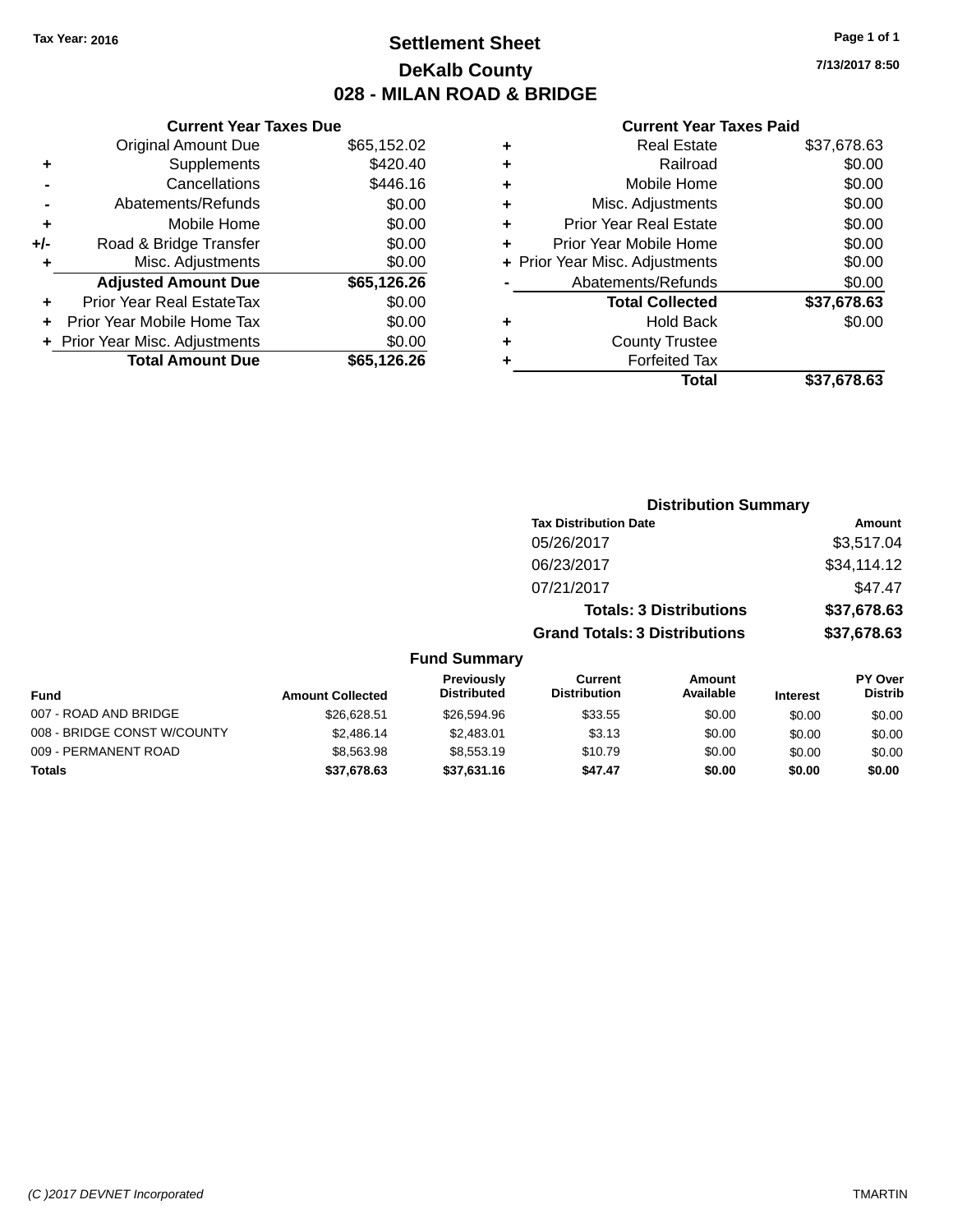# **Settlement Sheet Tax Year: 2016 Page 1 of 1 DeKalb County 029 - PAW PAW TOWNSHIP**

**7/13/2017 8:50**

|       | <b>Current Year Taxes Due</b>  |             |
|-------|--------------------------------|-------------|
|       | <b>Original Amount Due</b>     | \$68,662.71 |
| ÷     | Supplements                    | \$0.00      |
|       | Cancellations                  | \$0.00      |
|       | Abatements/Refunds             | \$0.00      |
| ٠     | Mobile Home                    | \$0.00      |
| $+/-$ | Road & Bridge Transfer         | \$0.00      |
|       | Misc. Adjustments              | \$0.00      |
|       | <b>Adjusted Amount Due</b>     | \$68,662.71 |
| ÷     | Prior Year Real EstateTax      | \$0.00      |
|       | Prior Year Mobile Home Tax     | \$0.00      |
|       | + Prior Year Misc. Adjustments | \$0.00      |
|       | <b>Total Amount Due</b>        | \$68.662.71 |
|       |                                |             |

|   | <b>Real Estate</b>             | \$37,148.79 |
|---|--------------------------------|-------------|
| ٠ | Railroad                       | \$1,764.03  |
| ٠ | Mobile Home                    | \$0.00      |
| ٠ | Misc. Adjustments              | \$0.00      |
| ٠ | <b>Prior Year Real Estate</b>  | \$0.00      |
| ÷ | Prior Year Mobile Home         | \$0.00      |
|   | + Prior Year Misc. Adjustments | \$0.00      |
|   | Abatements/Refunds             | \$0.00      |
|   | <b>Total Collected</b>         | \$38,912.82 |
| ٠ | Hold Back                      | \$0.00      |
| ٠ | <b>County Trustee</b>          |             |
| ٠ | <b>Forfeited Tax</b>           |             |
|   | Total                          | \$38,912.82 |
|   |                                |             |

|              |                                         |                                       | <b>Distribution Summary</b>    |                 |                                  |
|--------------|-----------------------------------------|---------------------------------------|--------------------------------|-----------------|----------------------------------|
|              |                                         | <b>Tax Distribution Date</b>          |                                |                 | Amount                           |
|              |                                         | 05/26/2017                            |                                |                 | \$5,366.07                       |
|              |                                         | 06/23/2017                            |                                |                 | \$33,279.34                      |
|              |                                         | 07/21/2017                            |                                |                 | \$267.41                         |
|              |                                         |                                       | <b>Totals: 3 Distributions</b> |                 | \$38,912.82                      |
|              |                                         | <b>Grand Totals: 3 Distributions</b>  |                                |                 | \$38,912.82                      |
|              | <b>Fund Summary</b>                     |                                       |                                |                 |                                  |
| าt Collected | <b>Previously</b><br><b>Distributed</b> | <b>Current</b><br><b>Distribution</b> | Amount<br>Available            | <b>Interest</b> | <b>PY Over</b><br><b>Distrib</b> |
| $\cdots$     |                                         | $\cdots$                              | $\cdots$                       |                 |                                  |

| <b>Fund</b>              | <b>Amount Collected</b> | יונטשטויט<br><b>Distributed</b> | <u>vuutu</u><br><b>Distribution</b> | auvuu<br>Available | <b>Interest</b> | ו טיש ו<br><b>Distrib</b> |
|--------------------------|-------------------------|---------------------------------|-------------------------------------|--------------------|-----------------|---------------------------|
| 001 - CORPORATE          | \$36,560.55             | \$36,309.30                     | \$251.25                            | \$0.00             | \$0.00          | \$0.00                    |
| 017 - CEMETERY           | \$1.497.71              | \$1.487.42                      | \$10.29                             | \$0.00             | \$0.00          | \$0.00                    |
| 034 - GENERAL ASSISTANCE | \$854.56                | \$848.69                        | \$5.87                              | \$0.00             | \$0.00          | \$0.00                    |
| Totals                   | \$38,912.82             | \$38,645.41                     | \$267.41                            | \$0.00             | \$0.00          | \$0.00                    |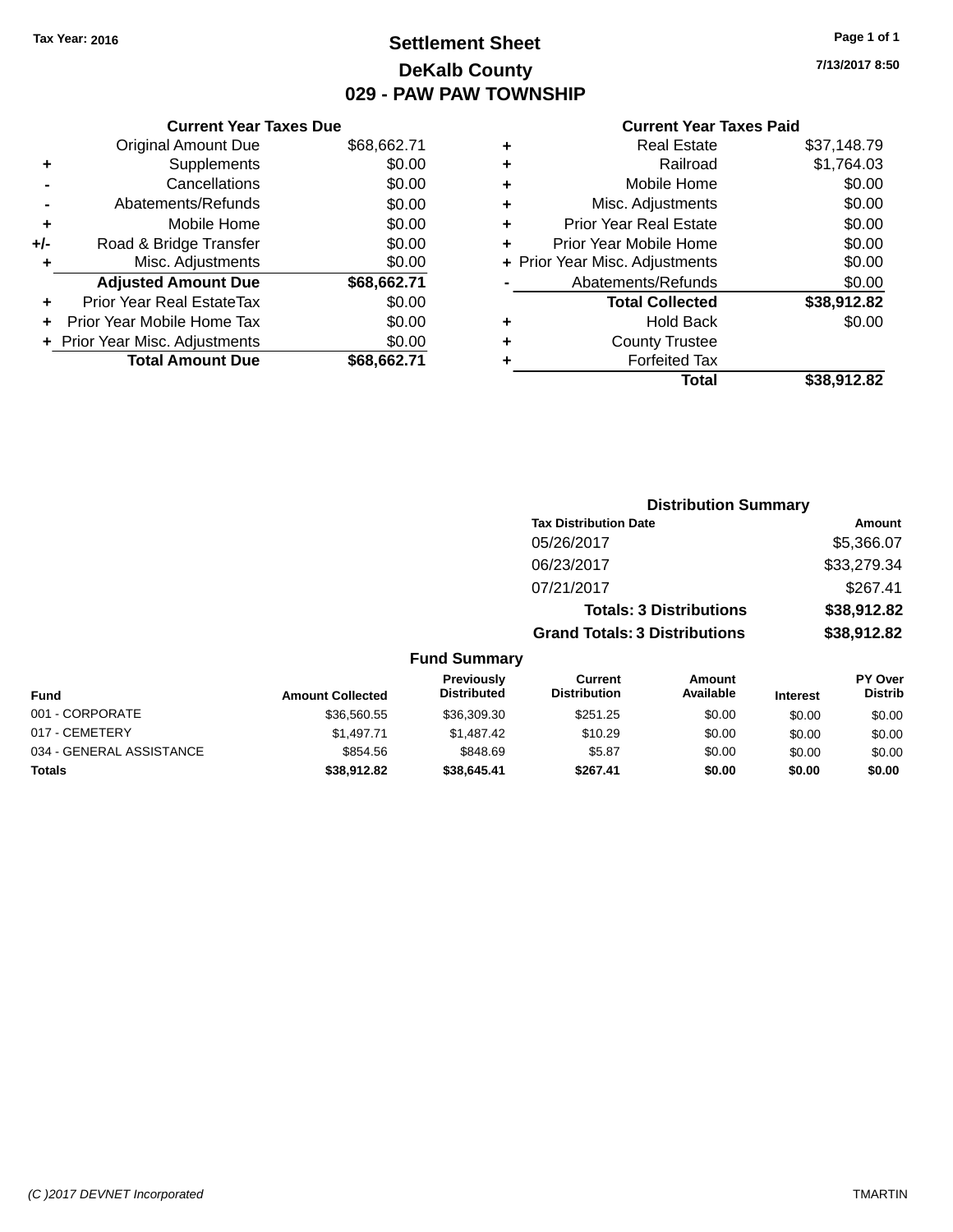# **Settlement Sheet Tax Year: 2016 Page 1 of 1 DeKalb County 030 - PAW PAW ROAD & BRIDGE**

**7/13/2017 8:50**

#### **Current Year Taxes Paid**

|     | <b>Current Year Taxes Due</b>    |             |
|-----|----------------------------------|-------------|
|     | <b>Original Amount Due</b>       | \$94,703.23 |
| ٠   | Supplements                      | \$0.00      |
|     | Cancellations                    | \$0.00      |
|     | Abatements/Refunds               | \$0.00      |
| ٠   | Mobile Home                      | \$0.00      |
| +/- | Road & Bridge Transfer           | \$0.00      |
| ٠   | Misc. Adjustments                | \$0.00      |
|     | <b>Adjusted Amount Due</b>       | \$94,703.23 |
| ÷   | <b>Prior Year Real EstateTax</b> | \$0.00      |
|     | Prior Year Mobile Home Tax       | \$0.00      |
|     | + Prior Year Misc. Adjustments   | \$0.00      |
|     | <b>Total Amount Due</b>          | \$94.703.23 |
|     |                                  |             |

| ٠ | <b>Real Estate</b>             | \$51,237.29 |
|---|--------------------------------|-------------|
| ٠ | Railroad                       | \$2,433.04  |
| ٠ | Mobile Home                    | \$0.00      |
| ٠ | Misc. Adjustments              | \$0.00      |
| ٠ | <b>Prior Year Real Estate</b>  | \$0.00      |
| ٠ | Prior Year Mobile Home         | \$0.00      |
|   | + Prior Year Misc. Adjustments | \$0.00      |
|   | Abatements/Refunds             | \$0.00      |
|   | <b>Total Collected</b>         | \$53,670.33 |
| ٠ | Hold Back                      | \$0.00      |
| ٠ | <b>County Trustee</b>          |             |
| ٠ | <b>Forfeited Tax</b>           |             |
|   | Total                          | \$53,670.33 |
|   |                                |             |

| <b>Distribution Summary</b>          |             |
|--------------------------------------|-------------|
| <b>Tax Distribution Date</b>         | Amount      |
| 05/26/2017                           | \$7,401.19  |
| 06/23/2017                           | \$45,900.32 |
| 07/21/2017                           | \$368.82    |
| <b>Totals: 3 Distributions</b>       | \$53,670.33 |
| <b>Grand Totals: 3 Distributions</b> | \$53,670.33 |

|                                         |                         | Previously         | Current             | Amount    |                 | <b>PY Over</b> |
|-----------------------------------------|-------------------------|--------------------|---------------------|-----------|-----------------|----------------|
| Fund                                    | <b>Amount Collected</b> | <b>Distributed</b> | <b>Distribution</b> | Available | <b>Interest</b> | <b>Distrib</b> |
| 007 - ROAD AND BRIDGE                   | \$26,038.91             | \$25.859.97        | \$178.94            | \$0.00    | \$0.00          | \$0.00         |
| 009 - PERMANENT ROAD                    | \$20,842.40             | \$20.699.17        | \$143.23            | \$0.00    | \$0.00          | \$0.00         |
| 010 - EQUIPMENT AND BUILDING            | \$2,864.98              | \$2,845.29         | \$19.69             | \$0.00    | \$0.00          | \$0.00         |
| 027 - AUDIT                             | \$417.88                | \$415.01           | \$2.87              | \$0.00    | \$0.00          | \$0.00         |
| 035 - TORT JUDGEMENTS/LIABILITY<br>INS. | \$2.766.22              | \$2.747.21         | \$19.01             | \$0.00    | \$0.00          | \$0.00         |
| 047 - SOCIAL SECURITY                   | \$739.94                | \$734.86           | \$5.08              | \$0.00    | \$0.00          | \$0.00         |
| <b>Totals</b>                           | \$53,670.33             | \$53,301.51        | \$368.82            | \$0.00    | \$0.00          | \$0.00         |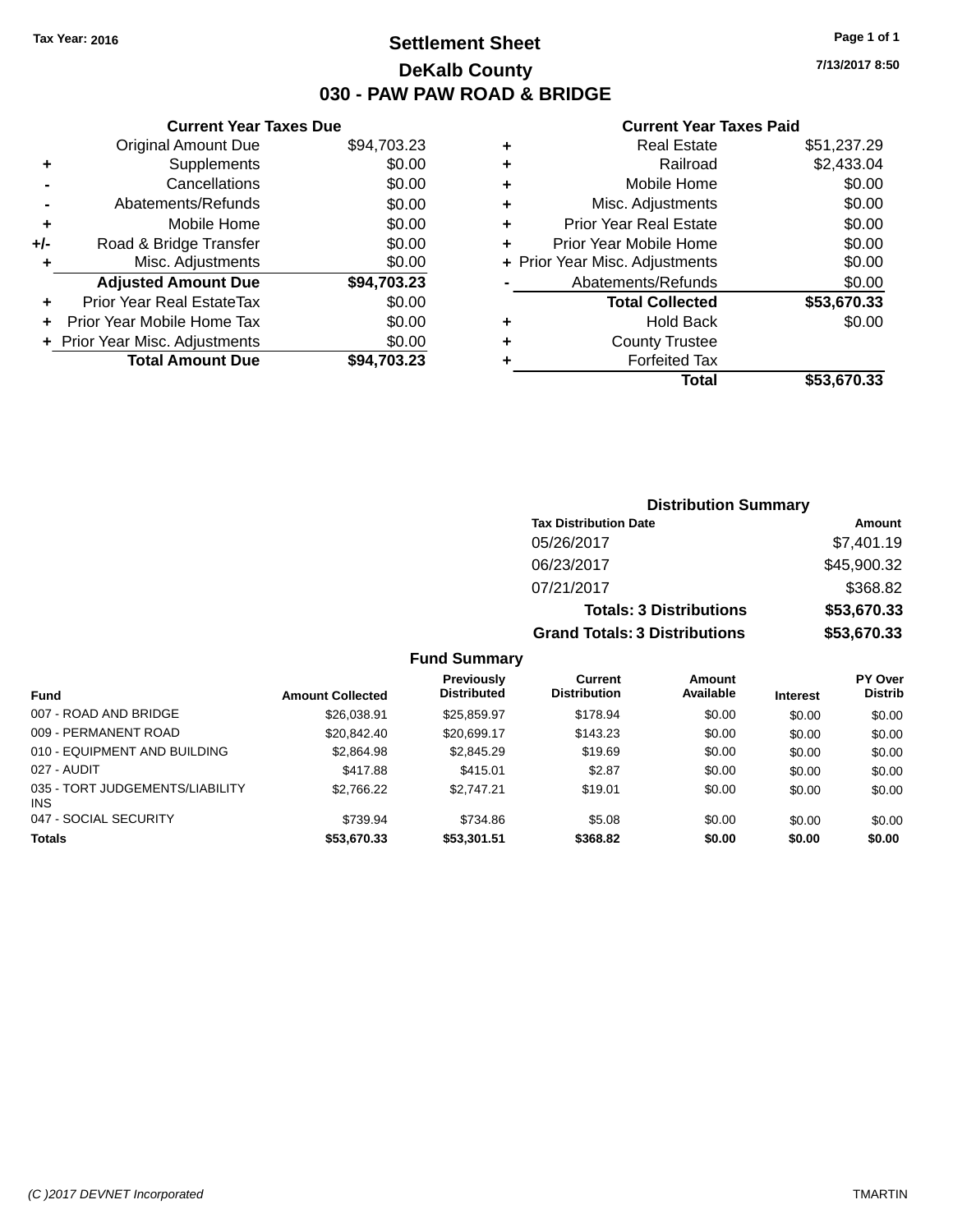# **Settlement Sheet Tax Year: 2016 Page 1 of 1 DeKalb County 031 - PIERCE TOWNSHIP**

**7/13/2017 8:50**

## **Current Year Taxes Paid**

|     | <b>Current Year Taxes Due</b>  |             |
|-----|--------------------------------|-------------|
|     | <b>Original Amount Due</b>     | \$57,669.42 |
| ÷   | Supplements                    | \$281.31    |
|     | Cancellations                  | \$307.19    |
|     | Abatements/Refunds             | \$0.00      |
| ٠   | Mobile Home                    | \$0.00      |
| +/- | Road & Bridge Transfer         | \$0.00      |
|     | Misc. Adjustments              | \$0.00      |
|     | <b>Adjusted Amount Due</b>     | \$57,643.54 |
| ÷   | Prior Year Real EstateTax      | \$0.00      |
|     | Prior Year Mobile Home Tax     | \$0.00      |
|     | + Prior Year Misc. Adjustments | \$0.00      |
|     | <b>Total Amount Due</b>        | \$57.643.54 |
|     |                                |             |

| ٠ | <b>Real Estate</b>             | \$34,469.32 |
|---|--------------------------------|-------------|
| ٠ | Railroad                       | \$0.00      |
| ٠ | Mobile Home                    | \$0.00      |
| ٠ | Misc. Adjustments              | \$0.00      |
| ٠ | <b>Prior Year Real Estate</b>  | \$0.00      |
| ٠ | Prior Year Mobile Home         | \$0.00      |
|   | + Prior Year Misc. Adjustments | \$0.00      |
|   | Abatements/Refunds             | \$0.00      |
|   | <b>Total Collected</b>         | \$34,469.32 |
| ٠ | Hold Back                      | \$0.00      |
| ٠ | <b>County Trustee</b>          |             |
|   | <b>Forfeited Tax</b>           |             |
|   | Total                          | \$34,469.32 |
|   |                                |             |

| <b>Distribution Summary</b>          |             |
|--------------------------------------|-------------|
| <b>Tax Distribution Date</b>         | Amount      |
| 05/26/2017                           | \$8,590.34  |
| 06/23/2017                           | \$24,539.36 |
| 07/21/2017                           | \$1,339.62  |
| <b>Totals: 3 Distributions</b>       | \$34,469.32 |
| <b>Grand Totals: 3 Distributions</b> | \$34,469.32 |

| <b>Fund</b>                            | <b>Amount Collected</b> | <b>Previously</b><br><b>Distributed</b> | Current<br><b>Distribution</b> | Amount<br>Available | <b>Interest</b> | <b>PY Over</b><br><b>Distrib</b> |
|----------------------------------------|-------------------------|-----------------------------------------|--------------------------------|---------------------|-----------------|----------------------------------|
| 001 - CORPORATE                        | \$24.933.75             | \$23.964.72                             | \$969.03                       | \$0.00              | \$0.00          | \$0.00                           |
| $005 - I. M. R. F.$                    | \$2,959.09              | \$2,844.09                              | \$115.00                       | \$0.00              | \$0.00          | \$0.00                           |
| 027 - AUDIT                            | \$597.74                | \$574.51                                | \$23.23                        | \$0.00              | \$0.00          | \$0.00                           |
| 035 - TORT JUDGEMENTS/LIABILITY<br>INS | \$2,451.53              | \$2,356.25                              | \$95.28                        | \$0.00              | \$0.00          | \$0.00                           |
| 047 - SOCIAL SECURITY                  | \$1,733.99              | \$1,666.60                              | \$67.39                        | \$0.00              | \$0.00          | \$0.00                           |
| 054 - GENERAL ASSISTANCE               | \$1,793.22              | \$1,723.53                              | \$69.69                        | \$0.00              | \$0.00          | \$0.00                           |
| <b>Totals</b>                          | \$34,469.32             | \$33,129.70                             | \$1,339.62                     | \$0.00              | \$0.00          | \$0.00                           |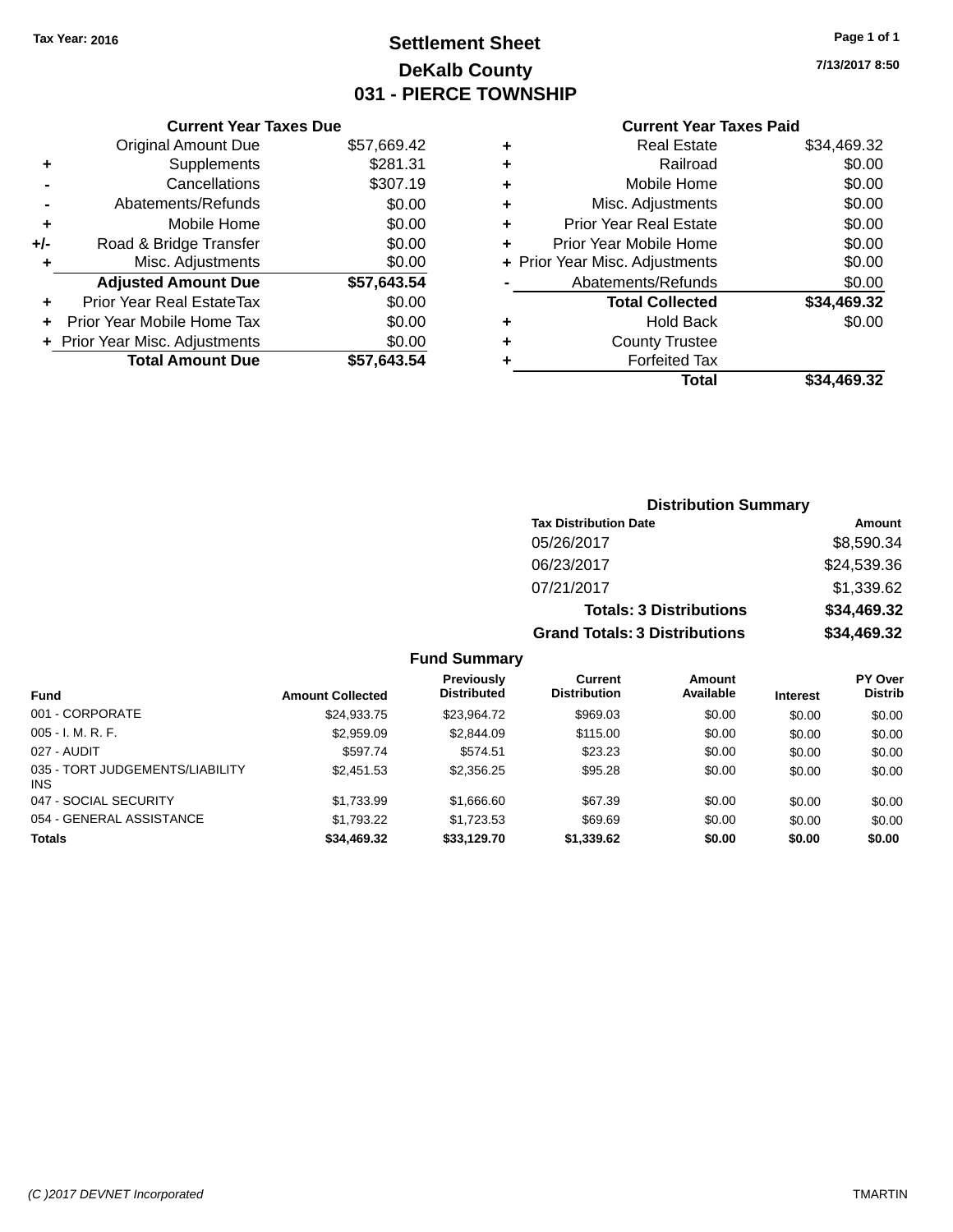# **Settlement Sheet Tax Year: 2016 Page 1 of 1 DeKalb County 032 - PIERCE ROAD & BRIDGE**

**7/13/2017 8:50**

#### **Current Year Taxes Paid**

|     | <b>Original Amount Due</b>     | \$169,764.28 |
|-----|--------------------------------|--------------|
| ٠   | Supplements                    | \$828.10     |
|     | Cancellations                  | \$904.28     |
|     | Abatements/Refunds             | \$0.00       |
| ÷   | Mobile Home                    | \$0.00       |
| +/- | Road & Bridge Transfer         | \$0.00       |
| ٠   | Misc. Adjustments              | \$0.00       |
|     | <b>Adjusted Amount Due</b>     | \$169,688.10 |
| ÷   | Prior Year Real EstateTax      | \$0.00       |
|     | Prior Year Mobile Home Tax     | \$0.00       |
|     | + Prior Year Misc. Adjustments | \$0.00       |
|     | <b>Total Amount Due</b>        | \$169,688.10 |
|     |                                |              |

**Current Year Taxes Due**

|   | <b>Real Estate</b>             | \$101,468.85 |
|---|--------------------------------|--------------|
| ٠ | Railroad                       | \$0.00       |
| ٠ | Mobile Home                    | \$0.00       |
| ٠ | Misc. Adjustments              | \$0.00       |
| ٠ | <b>Prior Year Real Estate</b>  | \$0.00       |
| ٠ | Prior Year Mobile Home         | \$0.00       |
|   | + Prior Year Misc. Adjustments | \$0.00       |
|   | Abatements/Refunds             | \$0.00       |
|   | <b>Total Collected</b>         | \$101,468.85 |
| ٠ | Hold Back                      | \$0.00       |
| ٠ | <b>County Trustee</b>          |              |
| ٠ | <b>Forfeited Tax</b>           |              |
|   | Total                          | \$101,468.85 |
|   |                                |              |

# **Distribution Summary Tax Distribution Date Amount** 05/26/2017 \$25,287.70 06/23/2017 \$72,237.65 07/21/2017 \$3,943.50 **Totals: 3 Distributions \$101,468.85 Grand Totals: 3 Distributions \$101,468.85**

|                              |                         | <b>Previously</b>  | Current             | <b>Amount</b> |                 | <b>PY Over</b> |
|------------------------------|-------------------------|--------------------|---------------------|---------------|-----------------|----------------|
| <b>Fund</b>                  | <b>Amount Collected</b> | <b>Distributed</b> | <b>Distribution</b> | Available     | <b>Interest</b> | <b>Distrib</b> |
| $005 - I. M. R. F.$          | \$72.87                 | \$70.03            | \$2.84              | \$0.00        | \$0.00          | \$0.00         |
| 007 - ROAD AND BRIDGE        | \$72.187.87             | \$69.382.35        | \$2,805.52          | \$0.00        | \$0.00          | \$0.00         |
| 008 - BRIDGE CONST W/COUNTY  | \$5,732.88              | \$5,510.08         | \$222.80            | \$0.00        | \$0.00          | \$0.00         |
| 009 - PERMANENT ROAD         | \$18,726.59             | \$17,998.80        | \$727.79            | \$0.00        | \$0.00          | \$0.00         |
| 010 - EQUIPMENT AND BUILDING | \$4,015.02              | \$3,858.98         | \$156.04            | \$0.00        | \$0.00          | \$0.00         |
| 047 - SOCIAL SECURITY        | \$733.62                | \$705.11           | \$28.51             | \$0.00        | \$0.00          | \$0.00         |
| <b>Totals</b>                | \$101,468.85            | \$97,525.35        | \$3,943.50          | \$0.00        | \$0.00          | \$0.00         |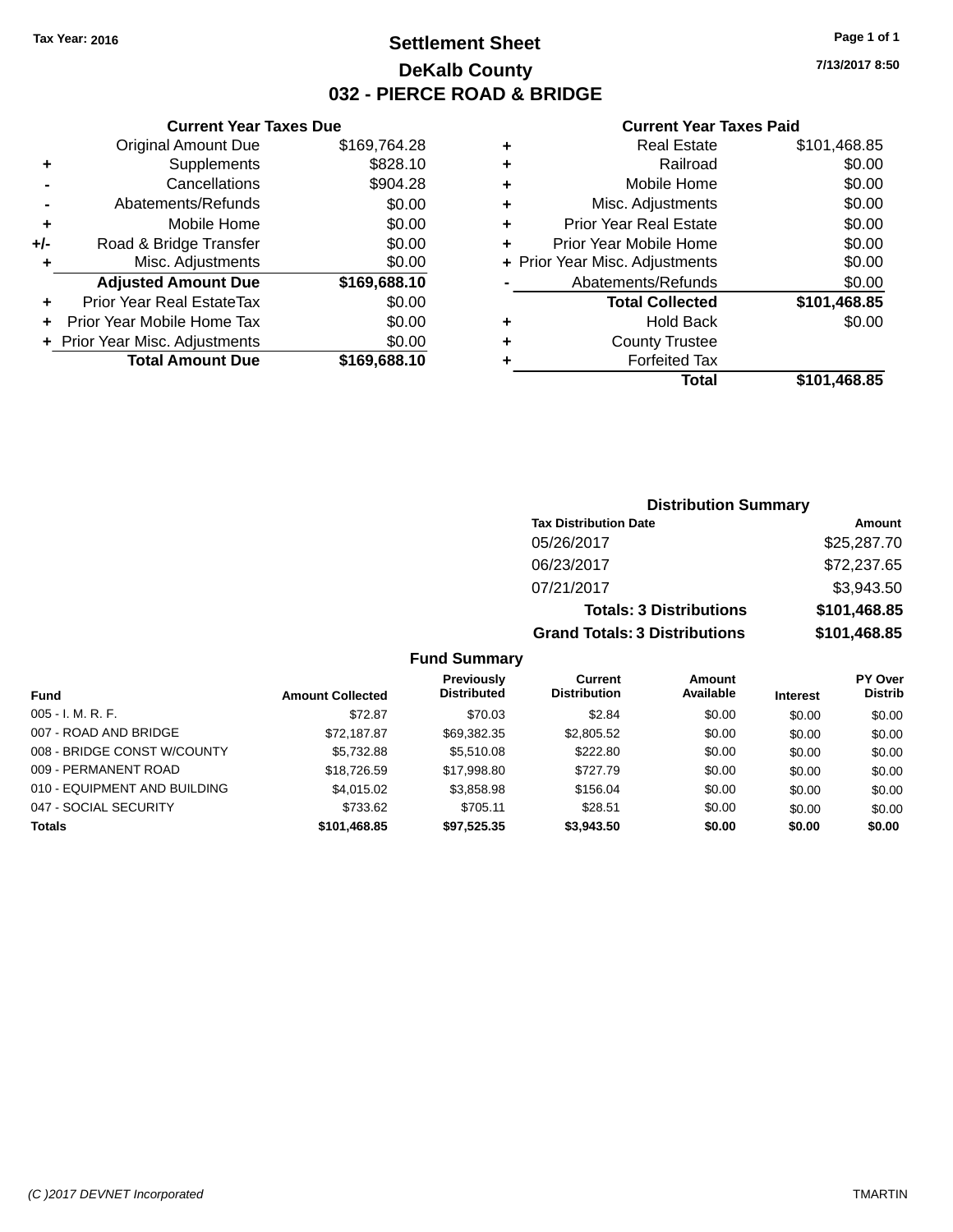### **Settlement Sheet Tax Year: 2016 Page 1 of 1 DeKalb County 033 - SANDWICH TOWNSHIP**

**7/13/2017 8:50**

#### **Current Year Taxes Paid**

|     | OGNON, I GAL TANGO DAG           |              |   |                    |
|-----|----------------------------------|--------------|---|--------------------|
|     | <b>Original Amount Due</b>       | \$250,865.61 | ٠ |                    |
| ٠   | Supplements                      | \$2,002.31   | ٠ |                    |
|     | Cancellations                    | \$2,280.42   | ٠ |                    |
|     | Abatements/Refunds               | \$0.00       | ٠ |                    |
|     | Mobile Home                      | \$0.00       | ٠ | Prio               |
| +/- | Road & Bridge Transfer           | \$0.00       |   | Prior <sup>'</sup> |
| ٠   | Misc. Adjustments                | \$144.79     |   | + Prior Year       |
|     | <b>Adjusted Amount Due</b>       | \$250,732.29 |   | Ab                 |
|     | <b>Prior Year Real EstateTax</b> | (\$70.91)    |   |                    |
|     | Prior Year Mobile Home Tax       | \$0.00       | ٠ |                    |
|     | + Prior Year Misc. Adjustments   | \$2.98       | ٠ |                    |
|     | <b>Total Amount Due</b>          | \$250,664.36 |   |                    |
|     |                                  |              |   |                    |

**Current Year Taxes Due**

|   | <b>Real Estate</b>             | \$137,463.80 |
|---|--------------------------------|--------------|
| ٠ | Railroad                       | \$555.93     |
| ٠ | Mobile Home                    | \$0.00       |
| ٠ | Misc. Adjustments              | \$144.79     |
| ٠ | <b>Prior Year Real Estate</b>  | (\$70.91)    |
| ٠ | Prior Year Mobile Home         | \$0.00       |
|   | + Prior Year Misc. Adjustments | \$2.98       |
|   | Abatements/Refunds             | \$0.00       |
|   | <b>Total Collected</b>         | \$138,096.59 |
| ٠ | <b>Hold Back</b>               | \$0.00       |
| ٠ | <b>County Trustee</b>          |              |
|   | <b>Forfeited Tax</b>           |              |
|   | Total                          | \$138,096.59 |
|   |                                |              |

### **Distribution Summary Tax Distribution Date Amount** 05/26/2017 \$24,776.30 06/23/2017 \$110,706.42 07/21/2017 \$2,613.87 **Totals: 3 Distributions \$138,096.59 Grand Totals: 3 Distributions \$138,096.59**

#### **Fund Summary**

| Fund                     | <b>Amount Collected</b> | <b>Previously</b><br><b>Distributed</b> | Current<br><b>Distribution</b> | Amount<br>Available | <b>Interest</b> | <b>PY Over</b><br><b>Distrib</b> |
|--------------------------|-------------------------|-----------------------------------------|--------------------------------|---------------------|-----------------|----------------------------------|
| 001 - CORPORATE          | \$71,187.42             | \$69.839.99                             | \$1,347.43                     | \$0.00              | \$0.00          | \$0.00                           |
| 005 - I. M. R. F.        | \$7,982.25              | \$7,831.17                              | \$151.08                       | \$0.00              | \$0.00          | \$0.00                           |
| 017 - CEMETERY           | \$44.919.22             | \$44.069.00                             | \$850.22                       | \$0.00              | \$0.00          | \$0.00                           |
| 047 - SOCIAL SECURITY    | \$4.262.91              | \$4.182.22                              | \$80.69                        | \$0.00              | \$0.00          | \$0.00                           |
| 054 - GENERAL ASSISTANCE | \$9.744.79              | \$9.560.34                              | \$184.45                       | \$0.00              | \$0.00          | \$0.00                           |
| Totals                   | \$138,096.59            | \$135,482.72                            | \$2.613.87                     | \$0.00              | \$0.00          | \$0.00                           |

#### **Miscellaneous Adjustment Detail**

| Year Source             | <b>Account Type</b>       | <b>Amount Adjustment Description</b>             |
|-------------------------|---------------------------|--------------------------------------------------|
| 2015 RE - Real Estate   | <b>Back Tax Collected</b> | \$2.98 NIELSEN REDEMPTION 15-16-151-019 by TBA   |
| 2016 RE - Real Estate   | <b>Back Tax Collected</b> | \$93.22 HARRISON REDEMPTION 19-26-408-006 by TBA |
| 2016 RE - Real Estate   | Back Tax Collected        | \$51.57 MARSHNER REDEMPTION 19-26-434-001 by TBA |
| <b>Totals 3 entries</b> |                           | \$147.77                                         |
|                         |                           |                                                  |

#### **Abatement Detail**

## **Year Source Account Type Amount Adjustment Description**

2016 RE - Real Estate RE Abatement \$0.00 PTAB INTEREST REFUND 19-23-300-013 by TBA **Totals 1 entries** \$0.00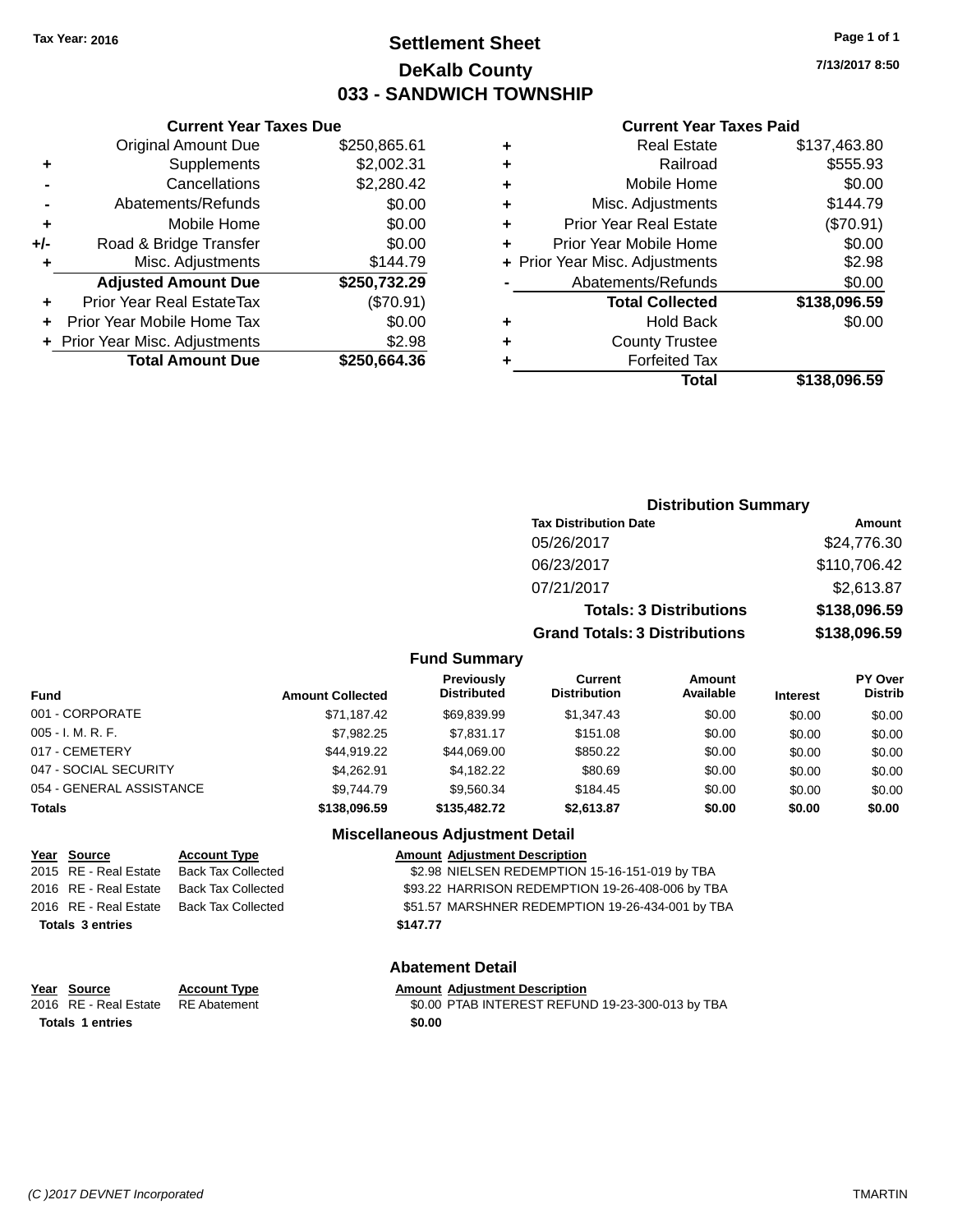### **Settlement Sheet Tax Year: 2016 Page 1 of 1 DeKalb County 034 - SANDWICH PUBLIC LIBRARY DISTRICT**

**7/13/2017 8:50**

#### **Current Year Taxes Paid**

| Gurrent rear Taxes Due           |              |
|----------------------------------|--------------|
| <b>Original Amount Due</b>       | \$561,059.80 |
| Supplements                      | \$4,478.20   |
| Cancellations                    | \$5,100.22   |
| Abatements/Refunds               | \$0.00       |
| Mobile Home                      | \$0.00       |
| Road & Bridge Transfer           | \$0.00       |
| Misc. Adjustments                | \$323.83     |
| <b>Adjusted Amount Due</b>       | \$560,761.61 |
| <b>Prior Year Real EstateTax</b> | (\$159.48)   |
| Prior Year Mobile Home Tax       | \$0.00       |
| + Prior Year Misc. Adjustments   | \$6.70       |
| <b>Total Amount Due</b>          | \$560,608.83 |
|                                  |              |

**Current Year Taxes Due**

|   | <b>Real Estate</b>             | \$307.435.85 |
|---|--------------------------------|--------------|
| ٠ | Railroad                       | \$1,243.33   |
| ٠ | Mobile Home                    | \$0.00       |
| ٠ | Misc. Adjustments              | \$323.83     |
| ٠ | <b>Prior Year Real Estate</b>  | (\$159.48)   |
| ÷ | Prior Year Mobile Home         | \$0.00       |
|   | + Prior Year Misc. Adjustments | \$6.70       |
|   | Abatements/Refunds             | \$0.00       |
|   | <b>Total Collected</b>         | \$308,850.23 |
| ٠ | <b>Hold Back</b>               | \$0.00       |
| ٠ | <b>County Trustee</b>          |              |
| ٠ | <b>Forfeited Tax</b>           |              |
|   | Total                          | \$308,850.23 |
|   |                                |              |

### **Distribution Summary Tax Distribution Date Amount** 05/26/2017 \$55,410.85 06/23/2017 \$247,593.48 07/21/2017 \$5,845.90 **Totals: 3 Distributions \$308,850.23 Grand Totals: 3 Distributions \$308,850.23**

#### **Fund Summary**

| <b>Fund</b>                             | <b>Amount Collected</b> | <b>Previously</b><br><b>Distributed</b> | Current<br><b>Distribution</b> | Amount<br>Available | <b>Interest</b> | <b>PY Over</b><br><b>Distrib</b> |
|-----------------------------------------|-------------------------|-----------------------------------------|--------------------------------|---------------------|-----------------|----------------------------------|
| 001 - CORPORATE                         | \$157,150.40            | \$154,175.87                            | \$2,974.53                     | \$0.00              | \$0.00          | \$0.00                           |
| 003 - BONDS AND INTEREST                | \$113,139.85            | \$110,998.35                            | \$2,141.50                     | \$0.00              | \$0.00          | \$0.00                           |
| 004 - OPERATIONS & MAINTENANCE          | \$14,698.80             | \$14,420.58                             | \$278.22                       | \$0.00              | \$0.00          | \$0.00                           |
| $005 - I. M. R. F.$                     | \$7,609.46              | \$7,465.42                              | \$144.04                       | \$0.00              | \$0.00          | \$0.00                           |
| 027 - AUDIT                             | \$1,421.03              | \$1,394.13                              | \$26.90                        | \$0.00              | \$0.00          | \$0.00                           |
| 035 - TORT JUDGEMENTS/LIABILITY<br>INS. | \$8,238,27              | \$8.082.34                              | \$155.93                       | \$0.00              | \$0.00          | \$0.00                           |
| 047 - SOCIAL SECURITY                   | \$6,592.42              | \$6,467.64                              | \$124.78                       | \$0.00              | \$0.00          | \$0.00                           |
| <b>Totals</b>                           | \$308,850,23            | \$303,004.33                            | \$5,845.90                     | \$0.00              | \$0.00          | \$0.00                           |

#### **Miscellaneous Adjustment Detail**

| Year Source             | <b>Account Type</b> |          | <b>Amount Adjustment Description</b>              |
|-------------------------|---------------------|----------|---------------------------------------------------|
| 2015 RE - Real Estate   | Back Tax Collected  |          | \$6.70 NIELSEN REDEMPTION 15-16-151-019 by TBA    |
| 2016 RE - Real Estate   | Back Tax Collected  |          | \$208.49 HARRISON REDEMPTION 19-26-408-006 by TBA |
| 2016 RE - Real Estate   | Back Tax Collected  |          | \$115.34 MARSHNER REDEMPTION 19-26-434-001 by TBA |
| <b>Totals 3 entries</b> |                     | \$330.53 |                                                   |
|                         |                     |          |                                                   |

#### **Abatement Detail**

| Year Source                        | <b>Account Type</b> | <b>Amount Adjustment Description</b> |
|------------------------------------|---------------------|--------------------------------------|
| 2016 RE - Real Estate RE Abatement |                     | \$0.00 PTAB INTEREST REFUN           |
| <b>Totals 1 entries</b>            |                     | \$0.00                               |

\$0.00 PTAB INTEREST REFUND 19-23-300-013 by TBA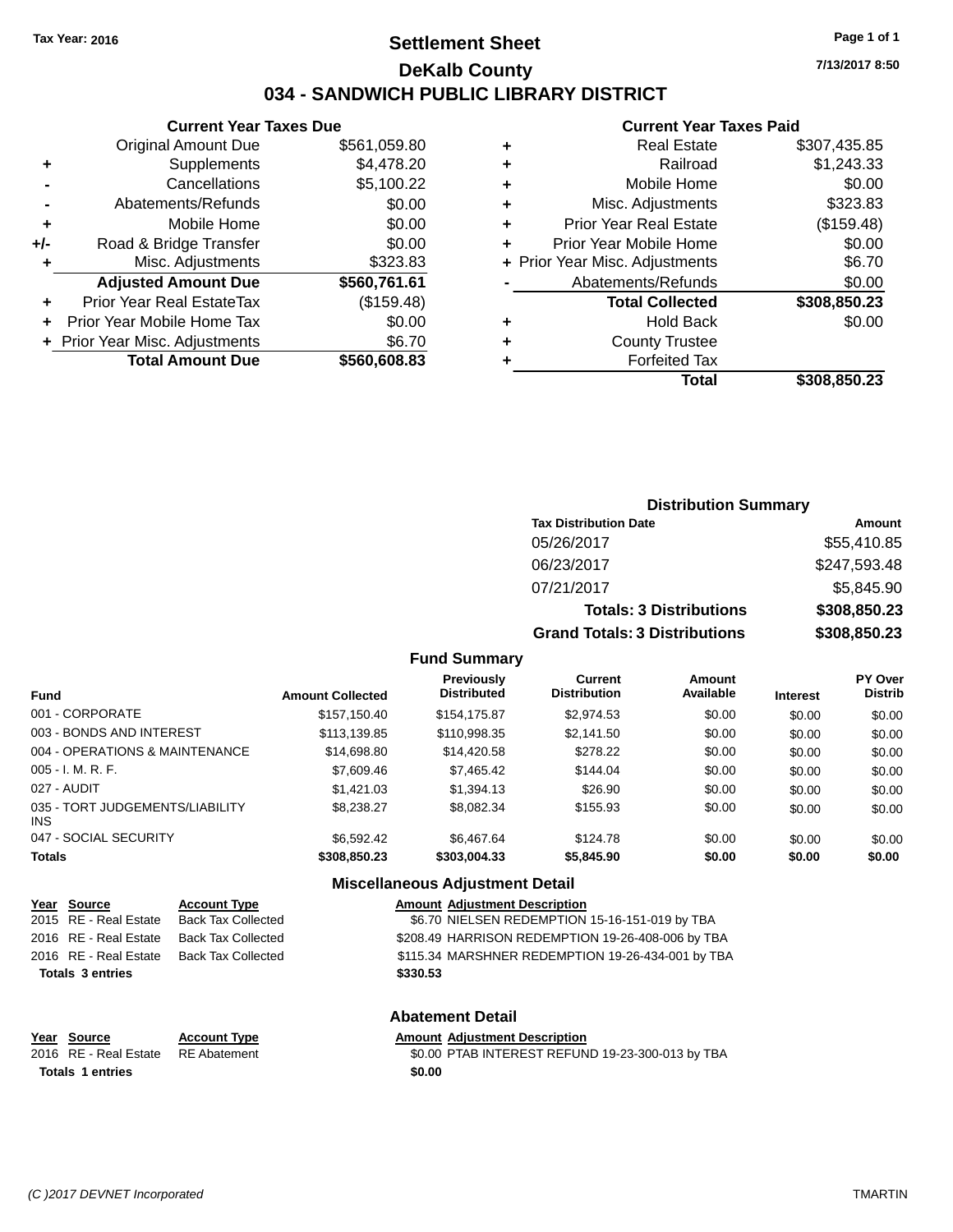### **Settlement Sheet Tax Year: 2016 Page 1 of 1 DeKalb County 035 - SANDWICH ROAD & BRIDGE**

**7/13/2017 8:50**

#### **Current Year Taxes Paid**

|     | <b>Original Amount Due</b>     | \$242,205.43  |
|-----|--------------------------------|---------------|
| ٠   | Supplements                    | \$1,752.43    |
|     | Cancellations                  | \$2,009.75    |
|     | Abatements/Refunds             | \$0.00        |
| ٠   | Mobile Home                    | \$0.00        |
| +/- | Road & Bridge Transfer         | (\$11,608.47) |
|     | Misc. Adjustments              | \$139.80      |
|     | <b>Adjusted Amount Due</b>     | \$230,479.44  |
| ÷   | Prior Year Real EstateTax      | (\$62.79)     |
|     | Prior Year Mobile Home Tax     | \$0.00        |
|     | + Prior Year Misc. Adjustments | \$2.88        |
|     | <b>Total Amount Due</b>        | \$230,419.53  |
|     |                                |               |

**Current Year Taxes Due**

| ٠ | <b>Real Estate</b>             | \$121,132.79 |
|---|--------------------------------|--------------|
| ٠ | Railroad                       | \$508.35     |
| ٠ | Mobile Home                    | \$0.00       |
| ٠ | Misc. Adjustments              | \$139.80     |
| ٠ | <b>Prior Year Real Estate</b>  | (\$62.79)    |
| ٠ | Prior Year Mobile Home         | \$0.00       |
|   | + Prior Year Misc. Adjustments | \$2.88       |
|   | Abatements/Refunds             | \$0.00       |
|   | <b>Total Collected</b>         | \$121,721.03 |
| ٠ | <b>Hold Back</b>               | \$0.00       |
| ٠ | <b>County Trustee</b>          |              |
|   | <b>Forfeited Tax</b>           |              |
|   | Total                          | \$121,721.03 |

|                         | <b>Road and Bridge Summary</b> |               | <b>Distribution Summary</b>    |              |  |
|-------------------------|--------------------------------|---------------|--------------------------------|--------------|--|
| <b>Municipality</b>     | Amt. Due                       | Amt. Distrib. | <b>Tax Distribution Date</b>   | Amount       |  |
| <b>CITY OF SANDWICH</b> | \$21,067.53                    | \$11,608.47   | 05/26/2017                     | \$21,834.83  |  |
| <b>Totals</b>           | \$21,067.53                    | \$11,608.47   | 06/23/2017                     | \$97,582.60  |  |
|                         |                                |               | 07/21/2017                     | \$2,303.60   |  |
|                         |                                |               | <b>Totals: 3 Distributions</b> | \$121,721.03 |  |

**Grand Totals: 3 Distributions \$121,721.03**

#### **Fund Summary**

| Fund                         | <b>Amount Collected</b> | <b>Previously</b><br><b>Distributed</b> | Current<br><b>Distribution</b> | Amount<br>Available | <b>Interest</b> | <b>PY Over</b><br><b>Distrib</b> |
|------------------------------|-------------------------|-----------------------------------------|--------------------------------|---------------------|-----------------|----------------------------------|
| 007 - ROAD AND BRIDGE        | \$14.970.39             | \$14,687,37                             | \$283.02                       | \$0.00              | \$0.00          | \$0.00                           |
| 009 - PERMANENT ROAD         | \$76,258.20             | \$74.814.78                             | \$1,443.42                     | \$0.00              | \$0.00          | \$0.00                           |
| 010 - EQUIPMENT AND BUILDING | \$29.257.82             | \$28,704.02                             | \$553.80                       | \$0.00              | \$0.00          | \$0.00                           |
| 047 - SOCIAL SECURITY        | \$1.234.62              | \$1,211,26                              | \$23.36                        | \$0.00              | \$0.00          | \$0.00                           |
| Totals                       | \$121.721.03            | \$119,417,43                            | \$2,303,60                     | \$0.00              | \$0.00          | \$0.00                           |

#### **Miscellaneous Adjustment Detail**

| Year Source             | <b>Account Type</b>       |          | <b>Amount Adjustment Description</b>             |
|-------------------------|---------------------------|----------|--------------------------------------------------|
| 2015 RE - Real Estate   | <b>Back Tax Collected</b> |          | \$2.88 NIELSEN REDEMPTION 15-16-151-019 by TBA   |
| 2016 RE - Real Estate   | <b>Back Tax Collected</b> |          | \$90.01 HARRISON REDEMPTION 19-26-408-006 by TBA |
| 2016 RE - Real Estate   | Back Tax Collected        |          | \$49.79 MARSHNER REDEMPTION 19-26-434-001 by TBA |
| <b>Totals 3 entries</b> |                           | \$142.68 |                                                  |
|                         |                           |          |                                                  |
|                         |                           |          |                                                  |

#### **Abatement Detail**

#### **Account Type Allergie Amount Adjustment Description**

| Year Source                        | <b>Account Type</b> | <b>Amount Adiustment Description</b>             |
|------------------------------------|---------------------|--------------------------------------------------|
| 2016 RE - Real Estate RE Abatement |                     | \$0.00 PTAB INTEREST REFUND 19-23-300-013 by TBA |
| <b>Totals 1 entries</b>            |                     | \$0.00                                           |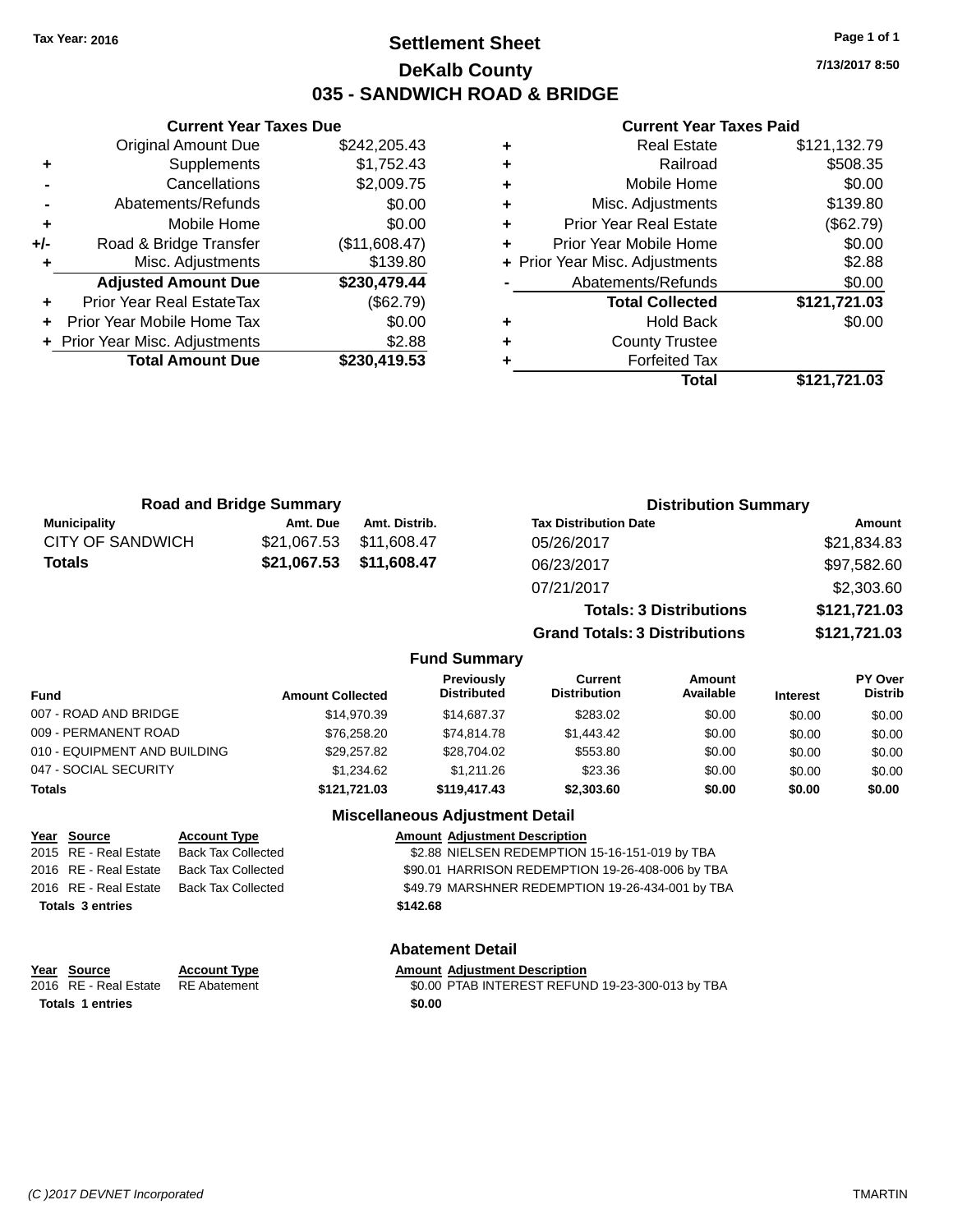### **Settlement Sheet Tax Year: 2016 Page 1 of 1 DeKalb County 036 - SHABBONA TOWNSHIP**

**7/13/2017 8:50**

#### **Current Year Taxes Paid**

|     | <b>Original Amount Due</b>       | \$94,506.57 |
|-----|----------------------------------|-------------|
| ٠   | Supplements                      | \$599.10    |
|     | Cancellations                    | \$677.20    |
|     | Abatements/Refunds               | \$0.00      |
| ÷   | Mobile Home                      | \$0.00      |
| +/- | Road & Bridge Transfer           | \$0.00      |
|     | Misc. Adjustments                | \$25.59     |
|     | <b>Adjusted Amount Due</b>       | \$94,454.06 |
| ٠   | <b>Prior Year Real EstateTax</b> | (\$255.18)  |
|     | Prior Year Mobile Home Tax       | \$0.00      |
|     | + Prior Year Misc. Adjustments   | \$25.53     |
|     | <b>Total Amount Due</b>          | \$94,224.41 |
|     |                                  |             |

**Current Year Taxes Due**

| ٠ | <b>Real Estate</b>             | \$51,183.21 |
|---|--------------------------------|-------------|
| ÷ | Railroad                       | \$1,985.78  |
| ÷ | Mobile Home                    | \$0.00      |
| ٠ | Misc. Adjustments              | \$25.59     |
| ٠ | <b>Prior Year Real Estate</b>  | (\$255.18)  |
| ٠ | Prior Year Mobile Home         | \$0.00      |
|   | + Prior Year Misc. Adjustments | \$25.53     |
|   | Abatements/Refunds             | \$0.00      |
|   | <b>Total Collected</b>         | \$52,964.93 |
| ٠ | Hold Back                      | \$0.00      |
| ٠ | <b>County Trustee</b>          |             |
| ٠ | <b>Forfeited Tax</b>           |             |
|   | Total                          | \$52,964.93 |
|   |                                |             |

|                          |                         |                                         | <b>Distribution Summary</b>           |                                |                 |                           |
|--------------------------|-------------------------|-----------------------------------------|---------------------------------------|--------------------------------|-----------------|---------------------------|
|                          |                         |                                         | <b>Tax Distribution Date</b>          |                                |                 | <b>Amount</b>             |
|                          |                         |                                         | 05/26/2017                            |                                |                 | \$7,604.04                |
|                          |                         |                                         | 06/23/2017                            |                                |                 | \$44,706.18               |
|                          |                         |                                         | 07/21/2017                            |                                |                 | \$654.71                  |
|                          |                         |                                         |                                       | <b>Totals: 3 Distributions</b> |                 | \$52,964.93               |
|                          |                         |                                         | <b>Grand Totals: 3 Distributions</b>  |                                |                 | \$52,964.93               |
|                          |                         | <b>Fund Summary</b>                     |                                       |                                |                 |                           |
| <b>Fund</b>              | <b>Amount Collected</b> | <b>Previously</b><br><b>Distributed</b> | <b>Current</b><br><b>Distribution</b> | Amount<br>Available            | <b>Interest</b> | PY Over<br><b>Distrib</b> |
| 001 - CORPORATE          | \$35,533.23             | \$35,093.99                             | \$439.24                              | \$0.00                         | \$0.00          | \$0.00                    |
| 017 - CEMETERY           | \$17,374.82             | \$17,160.05                             | \$214.77                              | \$0.00                         | \$0.00          | \$0.00                    |
| 054 - GENERAL ASSISTANCE | \$56.88                 | \$56.18                                 | \$0.70                                | \$0.00                         | \$0.00          | \$0.00                    |
| Totals                   | \$52,964.93             | \$52,310.22                             | \$654.71                              | \$0.00                         | \$0.00          | \$0.00                    |
|                          |                         | <b>Miscellaneous Adjustment Detail</b>  |                                       |                                |                 |                           |

# **Totals \$51.12 2 entries**

### **Year** Source **Account Type Account Adjustment Description**

2015 RE - Real Estate Back Tax Collected \$25.53 CASTLE BANK REDEMPTION 13-15-401-006 by TBA 2016 RE - Real Estate Paymt In Lieu of Tax S25.59 HOUSING AUTHORITY SEQUOYA APARTMENTS by TBA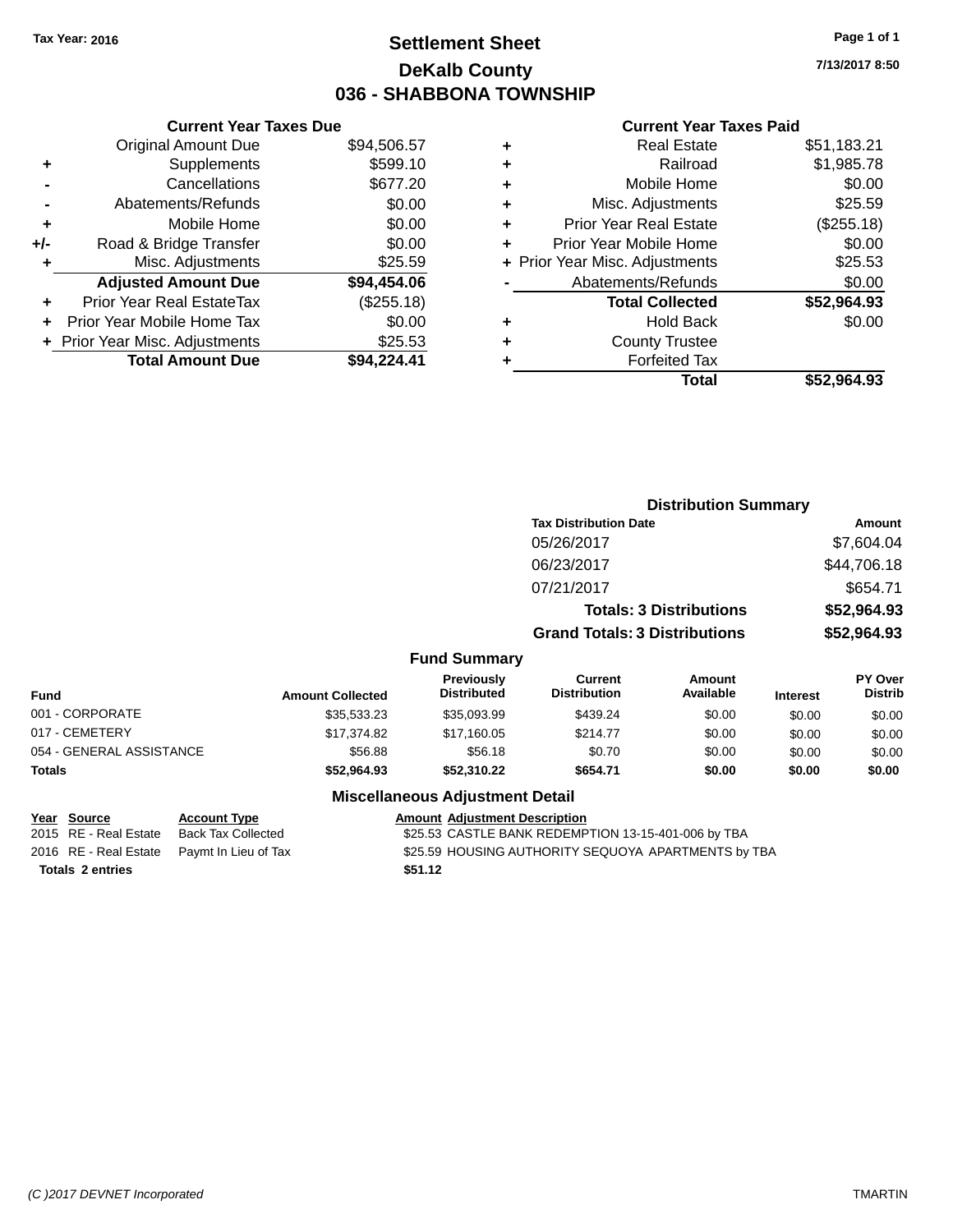### **Settlement Sheet Tax Year: 2016 Page 1 of 1 DeKalb County 037 - SHABBONA ROAD & BRIDGE**

**7/13/2017 8:50**

#### **Current Year Taxes Paid**

|     | <b>Original Amount Due</b>       | \$173,347.52 |
|-----|----------------------------------|--------------|
| ٠   | Supplements                      | \$1,013.23   |
|     | Cancellations                    | \$1,149.28   |
|     | Abatements/Refunds               | \$0.00       |
| ÷   | Mobile Home                      | \$0.00       |
| +/- | Road & Bridge Transfer           | (\$7,143.25) |
| ٠   | Misc. Adjustments                | \$46.94      |
|     | <b>Adjusted Amount Due</b>       | \$166,115.16 |
| ÷   | <b>Prior Year Real EstateTax</b> | (\$371.90)   |
|     | Prior Year Mobile Home Tax       | \$0.00       |
|     | + Prior Year Misc. Adjustments   | \$46.82      |
|     | <b>Total Amount Due</b>          | \$165,790.08 |
|     |                                  |              |

**Current Year Taxes Due**

| <b>Real Estate</b>             | \$86,859.12 |
|--------------------------------|-------------|
| Railroad                       | \$3,489.79  |
| Mobile Home                    | \$0.00      |
| Misc. Adjustments              | \$46.94     |
| <b>Prior Year Real Estate</b>  | (\$371.90)  |
| Prior Year Mobile Home         | \$0.00      |
| + Prior Year Misc. Adjustments | \$46.82     |
| Abatements/Refunds             | \$0.00      |
| <b>Total Collected</b>         | \$90,070.77 |
| <b>Hold Back</b>               | \$0.00      |
| <b>County Trustee</b>          |             |
| <b>Forfeited Tax</b>           |             |
| Total                          | \$90,070.77 |
|                                |             |

| <b>Road and Bridge Summary</b> |             |               | <b>Distribution Summary</b>    |             |
|--------------------------------|-------------|---------------|--------------------------------|-------------|
| <b>Municipality</b>            | Amt. Due    | Amt. Distrib. | <b>Tax Distribution Date</b>   | Amount      |
| VILLAGE OF LEE                 | \$1,602.16  | \$901.14      | 05/26/2017                     | \$12,969.28 |
| <b>VILLAGE OF SHABBONA</b>     | \$11,079.87 | \$6,242.11    | 06/23/2017                     | \$75,990.39 |
| <b>Totals</b>                  | \$12,682.03 | \$7.143.25    | 07/21/2017                     | \$1,111.10  |
|                                |             |               | <b>Totals: 3 Distributions</b> | \$90,070.77 |

**Grand Totals: 3 Distributions \$90,070.77**

#### **Fund Summary**

| Fund                         | <b>Amount Collected</b> | <b>Previously</b><br><b>Distributed</b> | Current<br><b>Distribution</b> | Amount<br>Available | <b>Interest</b> | PY Over<br><b>Distrib</b> |
|------------------------------|-------------------------|-----------------------------------------|--------------------------------|---------------------|-----------------|---------------------------|
| 007 - ROAD AND BRIDGE        | \$26,472.57             | \$26.147.11                             | \$325.46                       | \$0.00              | \$0.00          | \$0.00                    |
| 008 - BRIDGE CONST W/COUNTY  | \$5,604.88              | \$5,535,64                              | \$69.24                        | \$0.00              | \$0.00          | \$0.00                    |
| 009 - PERMANENT ROAD         | \$41.183.16             | \$40.674.42                             | \$508.74                       | \$0.00              | \$0.00          | \$0.00                    |
| 010 - EQUIPMENT AND BUILDING | \$16,810.16             | \$16,602.50                             | \$207.66                       | \$0.00              | \$0.00          | \$0.00                    |
| <b>Totals</b>                | \$90,070.77             | \$88,959.67                             | \$1,111.10                     | \$0.00              | \$0.00          | \$0.00                    |

#### **Miscellaneous Adjustment Detail**

#### **Year Source Account Type Account Type Amount Adjustment Description**<br>2015 RE - Real Estate Back Tax Collected \$46.82 CASTLE BANK REDEMP \$46.82 CASTLE BANK REDEMPTION 13-15-401-006 by TBA 2016 RE - Real Estate Paymt In Lieu of Tax \$46.94 HOUSING AUTHORITY SEQUOYA APARTMENTS by TBA **Totals \$93.76 2 entries**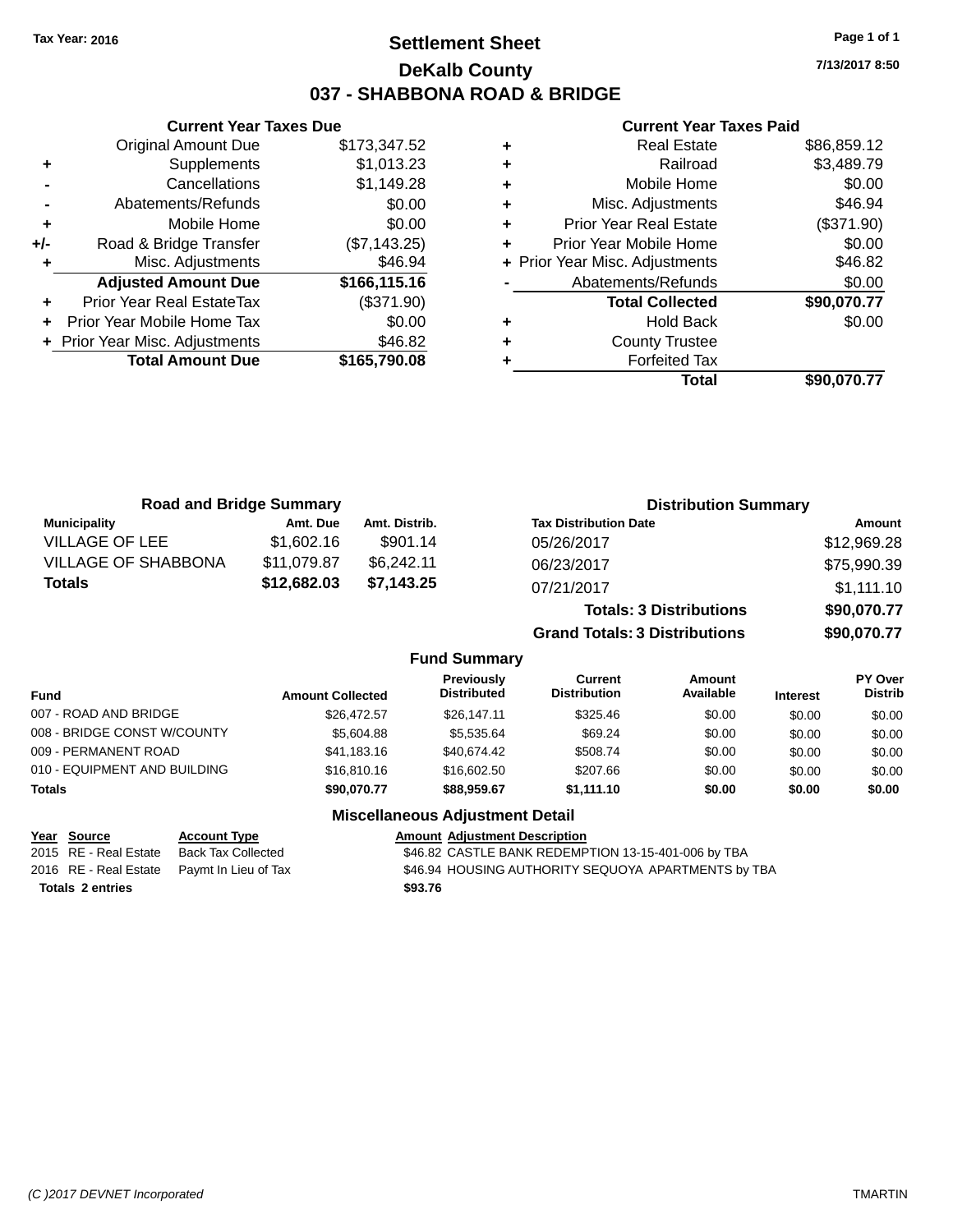### **Settlement Sheet Tax Year: 2016 Page 1 of 1 DeKalb County 038 - SOMONAUK TOWNSHIP**

**7/13/2017 8:50**

#### **Current Year Taxes Paid**

|     | <b>Current Year Taxes Due</b>  |             |  |  |  |  |
|-----|--------------------------------|-------------|--|--|--|--|
|     | <b>Original Amount Due</b>     | \$83,165.76 |  |  |  |  |
| ٠   | Supplements                    | \$838.51    |  |  |  |  |
|     | \$1,098.28<br>Cancellations    |             |  |  |  |  |
|     | Abatements/Refunds             | \$0.00      |  |  |  |  |
| ٠   | Mobile Home                    | \$0.00      |  |  |  |  |
| +/- | Road & Bridge Transfer         | \$0.00      |  |  |  |  |
|     | Misc. Adjustments              | \$0.00      |  |  |  |  |
|     | <b>Adjusted Amount Due</b>     | \$82,905.99 |  |  |  |  |
| ÷   | Prior Year Real EstateTax      | \$0.00      |  |  |  |  |
|     | Prior Year Mobile Home Tax     | \$0.00      |  |  |  |  |
|     | + Prior Year Misc. Adjustments | \$0.00      |  |  |  |  |
|     | <b>Total Amount Due</b>        | \$82,905.99 |  |  |  |  |
|     |                                |             |  |  |  |  |

| ٠ | <b>Real Estate</b>             | \$46,743.18 |
|---|--------------------------------|-------------|
| ٠ | Railroad                       | \$864.14    |
| ٠ | Mobile Home                    | \$0.00      |
| ٠ | Misc. Adjustments              | \$0.00      |
| ٠ | Prior Year Real Estate         | \$0.00      |
| ٠ | Prior Year Mobile Home         | \$0.00      |
|   | + Prior Year Misc. Adjustments | \$0.00      |
|   | Abatements/Refunds             | \$0.00      |
|   | <b>Total Collected</b>         | \$47,607.32 |
| ٠ | <b>Hold Back</b>               | \$0.00      |
| ٠ | <b>County Trustee</b>          |             |
| ٠ | <b>Forfeited Tax</b>           |             |
|   | Total                          | \$47,607.32 |
|   |                                |             |

|                          |                         |                                  | <b>Distribution Summary</b>           |                                |                 |                           |
|--------------------------|-------------------------|----------------------------------|---------------------------------------|--------------------------------|-----------------|---------------------------|
|                          |                         |                                  | <b>Tax Distribution Date</b>          |                                |                 | Amount                    |
|                          |                         |                                  | 05/26/2017                            |                                |                 | \$7,529.13                |
|                          |                         |                                  | 06/23/2017                            |                                |                 | \$39,366.28               |
|                          |                         |                                  | 07/21/2017                            |                                |                 | \$711.91                  |
|                          |                         |                                  |                                       | <b>Totals: 3 Distributions</b> |                 | \$47,607.32               |
|                          |                         |                                  | <b>Grand Totals: 3 Distributions</b>  |                                |                 | \$47,607.32               |
|                          |                         | <b>Fund Summary</b>              |                                       |                                |                 |                           |
| <b>Fund</b>              | <b>Amount Collected</b> | Previously<br><b>Distributed</b> | <b>Current</b><br><b>Distribution</b> | <b>Amount</b><br>Available     | <b>Interest</b> | PY Over<br><b>Distrib</b> |
| 001 - CORPORATE          | \$47,444.75             | \$46,735.27                      | \$709.48                              | \$0.00                         | \$0.00          | \$0.00                    |
| 054 - GENERAL ASSISTANCE | \$162.57                | \$160.14                         | \$2.43                                | \$0.00                         | \$0.00          | \$0.00                    |
| <b>Totals</b>            | \$47,607.32             | \$46,895.41                      | \$711.91                              | \$0.00                         | \$0.00          | \$0.00                    |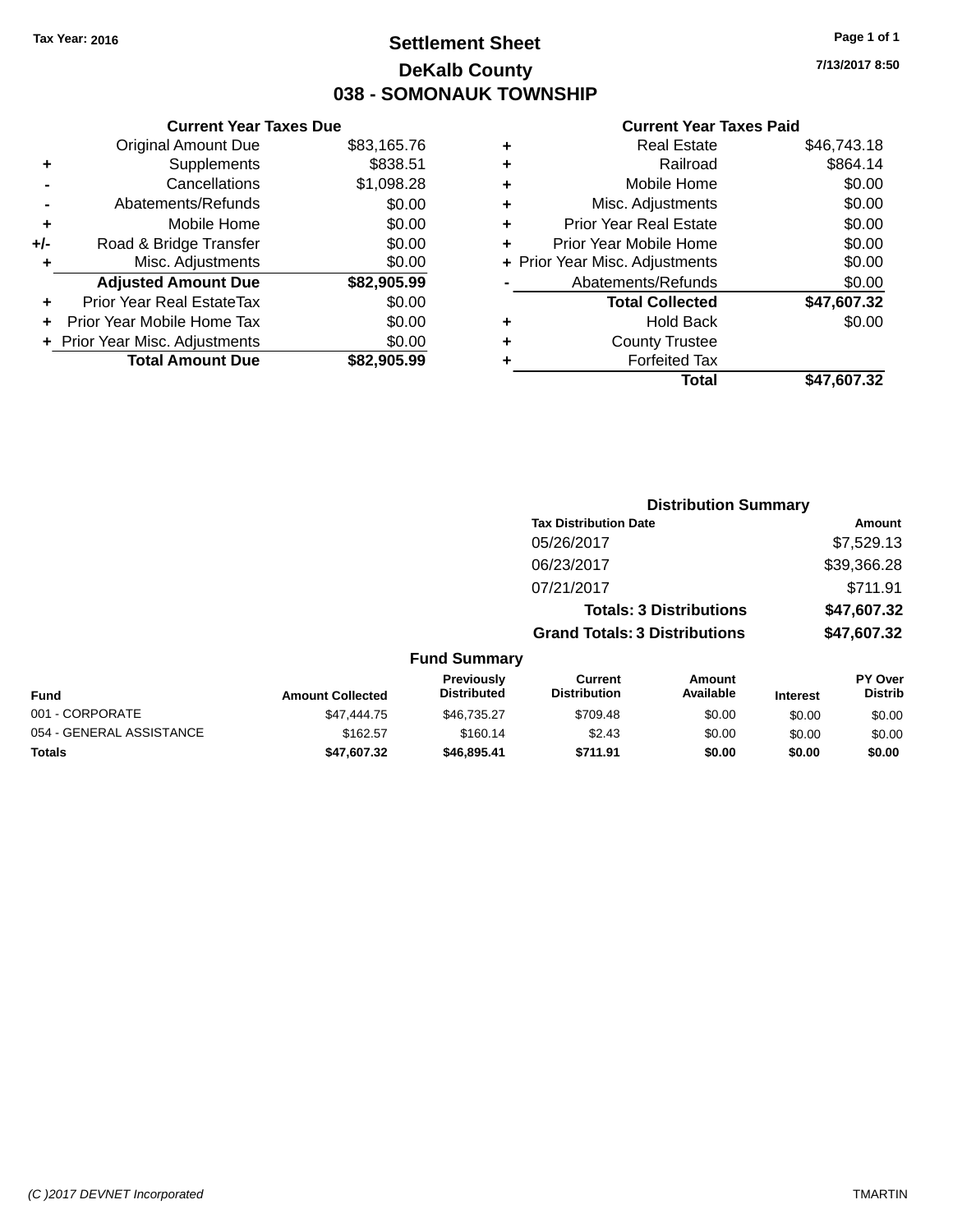### **Settlement Sheet Tax Year: 2016 Page 1 of 1 DeKalb County 039 - SOMONAUK ROAD & BRIDGE**

**7/13/2017 8:50**

#### **Current Year Taxes Paid**

|     | <b>Current Year Taxes Due</b>  |               |
|-----|--------------------------------|---------------|
|     | <b>Original Amount Due</b>     | \$258,254.03  |
| ÷   | Supplements                    | \$2,027.07    |
|     | Cancellations                  | \$2,655.08    |
|     | Abatements/Refunds             | \$0.00        |
| ٠   | Mobile Home                    | \$0.00        |
| +/- | Road & Bridge Transfer         | (\$32,445.04) |
|     | Misc. Adjustments              | \$0.00        |
|     | <b>Adjusted Amount Due</b>     | \$225,180.98  |
| ÷   | Prior Year Real EstateTax      | \$0.00        |
|     | Prior Year Mobile Home Tax     | \$0.00        |
|     | + Prior Year Misc. Adjustments | \$0.00        |
|     | <b>Total Amount Due</b>        | \$225,180,98  |
|     |                                |               |

| ٠ | <b>Real Estate</b>             | \$113,001.67 |
|---|--------------------------------|--------------|
| ٠ | Railroad                       | \$2,387.88   |
| ٠ | Mobile Home                    | \$0.00       |
| ٠ | Misc. Adjustments              | \$0.00       |
| ٠ | <b>Prior Year Real Estate</b>  | \$0.00       |
| ٠ | Prior Year Mobile Home         | \$0.00       |
|   | + Prior Year Misc. Adjustments | \$0.00       |
|   | Abatements/Refunds             | \$0.00       |
|   | <b>Total Collected</b>         | \$115,389.55 |
| ٠ | <b>Hold Back</b>               | \$0.00       |
| ٠ | <b>County Trustee</b>          |              |
|   | <b>Forfeited Tax</b>           |              |
|   | Total                          | \$115.389.55 |

| <b>Road and Bridge Summary</b> |             |               | <b>Distribution Summary</b>    |              |  |
|--------------------------------|-------------|---------------|--------------------------------|--------------|--|
| <b>Municipality</b>            | Amt. Due    | Amt. Distrib. | <b>Tax Distribution Date</b>   | Amount       |  |
| CITY OF SANDWICH               | \$1.068.44  | \$615.24      | 05/26/2017                     | \$18,201.45  |  |
| <b>VILLAGE OF SOMONAUK</b>     | \$55,355.83 | \$31,829.80   | 06/23/2017                     | \$95,467.09  |  |
| Totals                         | \$56,424.27 | \$32,445.04   | 07/21/2017                     | \$1,721.01   |  |
|                                |             |               | <b>Totals: 3 Distributions</b> | \$115,389.55 |  |

**Grand Totals: 3 Distributions \$115,389.55**

#### **Fund Summary**

| <b>Fund</b>                  | <b>Amount Collected</b> | Previously<br><b>Distributed</b> | Current<br><b>Distribution</b> | Amount<br>Available | <b>Interest</b> | PY Over<br><b>Distrib</b> |
|------------------------------|-------------------------|----------------------------------|--------------------------------|---------------------|-----------------|---------------------------|
|                              |                         |                                  |                                |                     |                 |                           |
| 007 - ROAD AND BRIDGE        | \$67,159.08             | \$66,159.29                      | \$999.79                       | \$0.00              | \$0.00          | \$0.00                    |
| 008 - BRIDGE CONST W/COUNTY  | \$34.47                 | \$33.95                          | \$0.52                         | \$0.00              | \$0.00          | \$0.00                    |
| 009 - PERMANENT ROAD         | \$37.980.92             | \$37.412.97                      | \$567.95                       | \$0.00              | \$0.00          | \$0.00                    |
| 010 - EQUIPMENT AND BUILDING | \$10.215.08             | \$10,062.33                      | \$152.75                       | \$0.00              | \$0.00          | \$0.00                    |
| Totals                       | \$115,389.55            | \$113,668.54                     | \$1.721.01                     | \$0.00              | \$0.00          | \$0.00                    |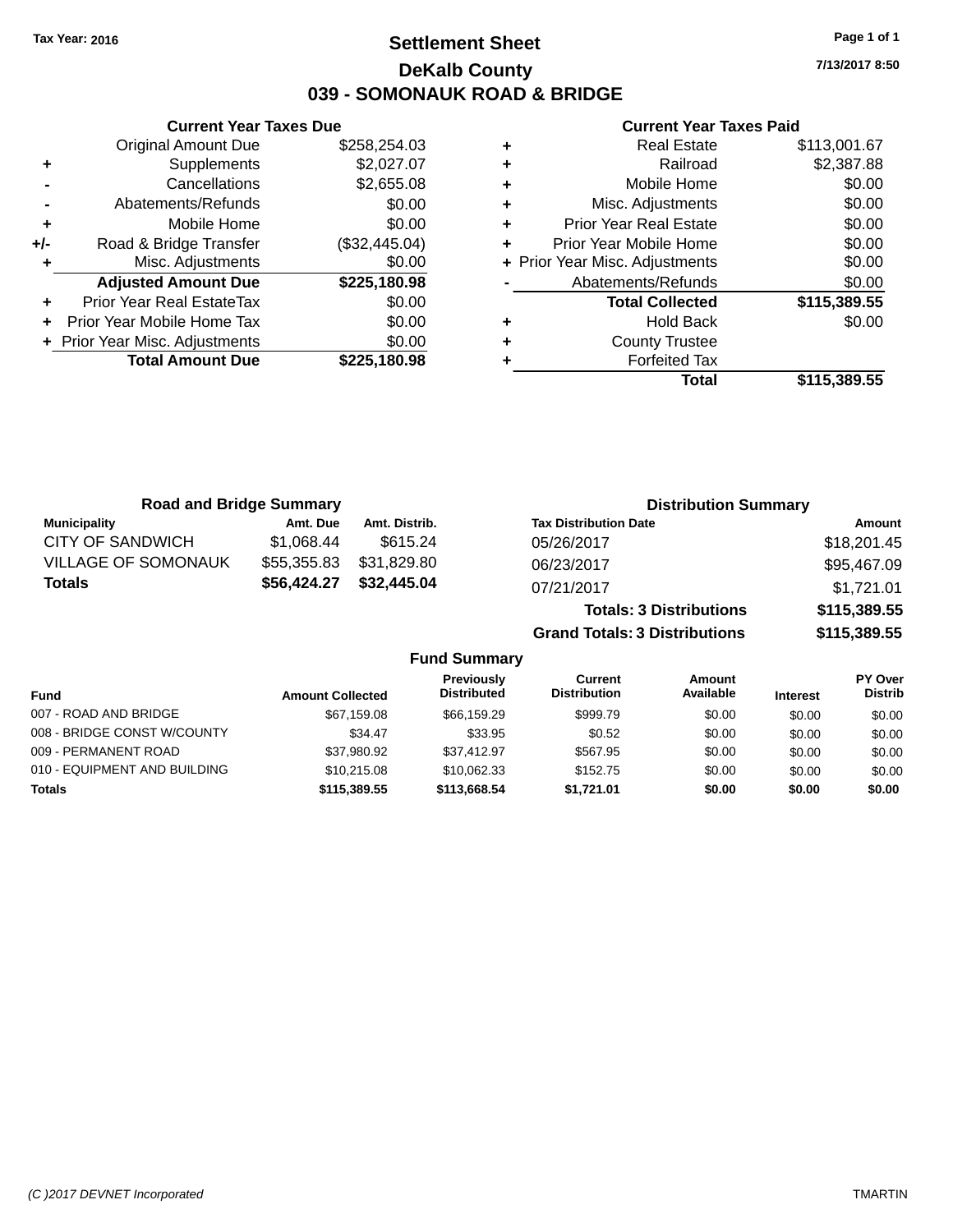### **Settlement Sheet Tax Year: 2016 Page 1 of 1 DeKalb County 040 - SOUTH GROVE TOWNSHIP**

**7/13/2017 8:50**

#### **Current Year Taxes Paid**

|     | <b>Current Year Taxes Due</b> |             |  |  |  |  |  |
|-----|-------------------------------|-------------|--|--|--|--|--|
|     | <b>Original Amount Due</b>    | \$83,712.59 |  |  |  |  |  |
| ٠   | Supplements                   | \$389.32    |  |  |  |  |  |
|     | Cancellations                 | \$446.99    |  |  |  |  |  |
|     | Abatements/Refunds            | \$0.00      |  |  |  |  |  |
| ٠   | Mobile Home                   | \$0.00      |  |  |  |  |  |
| +/- | Road & Bridge Transfer        | \$0.00      |  |  |  |  |  |
| ٠   | Misc. Adjustments             | \$0.00      |  |  |  |  |  |
|     | <b>Adjusted Amount Due</b>    | \$83,654.92 |  |  |  |  |  |
| ٠   | Prior Year Real EstateTax     | \$0.00      |  |  |  |  |  |
| ÷   | Prior Year Mobile Home Tax    | \$0.00      |  |  |  |  |  |
|     | Prior Year Misc. Adjustments  | \$0.00      |  |  |  |  |  |
|     | <b>Total Amount Due</b>       | \$83.654.92 |  |  |  |  |  |

|   | <b>Real Estate</b>             | \$46,981.33 |
|---|--------------------------------|-------------|
| ٠ | Railroad                       | \$0.00      |
| ٠ | Mobile Home                    | \$0.00      |
| ٠ | Misc. Adjustments              | \$0.00      |
| ٠ | <b>Prior Year Real Estate</b>  | \$0.00      |
| ÷ | Prior Year Mobile Home         | \$0.00      |
|   | + Prior Year Misc. Adjustments | \$0.00      |
|   | Abatements/Refunds             | \$0.00      |
|   | <b>Total Collected</b>         | \$46,981.33 |
| ٠ | <b>Hold Back</b>               | \$0.00      |
| ٠ | <b>County Trustee</b>          |             |
| ٠ | <b>Forfeited Tax</b>           |             |
|   | Total                          | \$46,981.33 |
|   |                                |             |

|     |                                         |                                       | <b>Distribution Summary</b>    |                 |                                  |
|-----|-----------------------------------------|---------------------------------------|--------------------------------|-----------------|----------------------------------|
|     |                                         | <b>Tax Distribution Date</b>          |                                |                 | Amount                           |
|     |                                         | 05/26/2017                            |                                |                 | \$7,047.57                       |
|     |                                         | 06/23/2017                            |                                |                 | \$39,583.15                      |
|     |                                         | 07/21/2017                            |                                |                 | \$350.61                         |
|     |                                         |                                       | <b>Totals: 3 Distributions</b> |                 | \$46,981.33                      |
|     |                                         | <b>Grand Totals: 3 Distributions</b>  |                                |                 | \$46,981.33                      |
|     | <b>Fund Summary</b>                     |                                       |                                |                 |                                  |
| ted | <b>Previously</b><br><b>Distributed</b> | <b>Current</b><br><b>Distribution</b> | Amount<br>Available            | <b>Interest</b> | <b>PY Over</b><br><b>Distrib</b> |

| <b>Amount Collected</b> | ι ι σνιυμειν<br><b>Distributed</b> | <b>VULLEN</b><br><b>Distribution</b> | anvun<br>Available | <b>Interest</b> | וטערו<br><b>Distrib</b> |
|-------------------------|------------------------------------|--------------------------------------|--------------------|-----------------|-------------------------|
| \$34.795.91             | \$34.536.24                        | \$259.67                             | \$0.00             | \$0.00          | \$0.00                  |
| \$538.64                | \$534.62                           | \$4.02                               | \$0.00             | \$0.00          | \$0.00                  |
| \$4,490.19              | \$4,456.68                         | \$33.51                              | \$0.00             | \$0.00          | \$0.00                  |
| \$3,788.92              | \$3.760.64                         | \$28.28                              | \$0.00             | \$0.00          | \$0.00                  |
| \$3,367.67              | \$3.342.54                         | \$25.13                              | \$0.00             | \$0.00          | \$0.00                  |
| \$46,981,33             | \$46,630.72                        | \$350.61                             | \$0.00             | \$0.00          | \$0.00                  |
|                         |                                    |                                      |                    |                 |                         |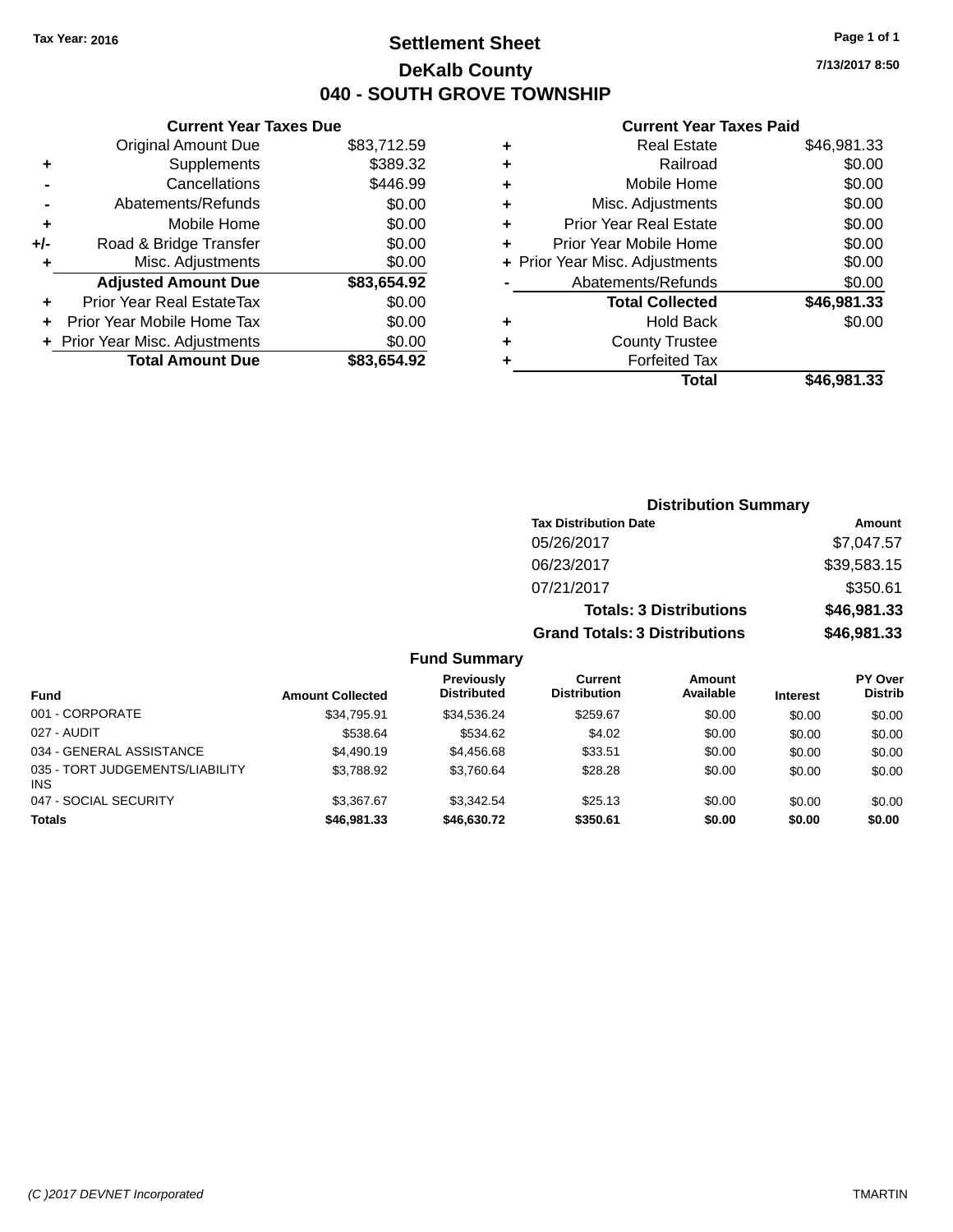### **Settlement Sheet Tax Year: 2016 Page 1 of 1 DeKalb County 041 - SOUTH GROVE ROAD & BRIDGE**

**7/13/2017 8:50**

#### **Current Year Taxes Paid**

| <b>Original Amount Due</b> | \$119,524.13                                                    |
|----------------------------|-----------------------------------------------------------------|
| Supplements                | \$555.86                                                        |
| Cancellations              | \$638.20                                                        |
| Abatements/Refunds         | \$0.00                                                          |
| Mobile Home                | \$0.00                                                          |
| Road & Bridge Transfer     | \$0.00                                                          |
| Misc. Adjustments          | \$0.00                                                          |
| <b>Adjusted Amount Due</b> | \$119,441.79                                                    |
| Prior Year Real EstateTax  | \$0.00                                                          |
| Prior Year Mobile Home Tax | \$0.00                                                          |
|                            | \$0.00                                                          |
| <b>Total Amount Due</b>    | \$119,441.79                                                    |
|                            | <b>Current Year Taxes Due</b><br>+ Prior Year Misc. Adjustments |

|   | <b>Real Estate</b>             | \$67,079.78 |
|---|--------------------------------|-------------|
| ٠ | Railroad                       | \$0.00      |
| ٠ | Mobile Home                    | \$0.00      |
| ٠ | Misc. Adjustments              | \$0.00      |
| ٠ | <b>Prior Year Real Estate</b>  | \$0.00      |
| ÷ | Prior Year Mobile Home         | \$0.00      |
|   | + Prior Year Misc. Adjustments | \$0.00      |
|   | Abatements/Refunds             | \$0.00      |
|   | <b>Total Collected</b>         | \$67,079.78 |
| ٠ | Hold Back                      | \$0.00      |
| ٠ | <b>County Trustee</b>          |             |
| ٠ | <b>Forfeited Tax</b>           |             |
|   | Total                          | \$67,079.78 |
|   |                                |             |

| <b>Distribution Summary</b>          |             |
|--------------------------------------|-------------|
| <b>Tax Distribution Date</b>         | Amount      |
| 05/26/2017                           | \$10,062.44 |
| 06/23/2017                           | \$56,516.76 |
| 07/21/2017                           | \$500.58    |
| <b>Totals: 3 Distributions</b>       | \$67,079.78 |
| <b>Grand Totals: 3 Distributions</b> | \$67,079.78 |
|                                      |             |

#### **Fund Summary**

| <b>Fund</b>                  | <b>Amount Collected</b> | Previously<br><b>Distributed</b> | Current<br><b>Distribution</b> | Amount<br>Available | <b>Interest</b> | PY Over<br><b>Distrib</b> |
|------------------------------|-------------------------|----------------------------------|--------------------------------|---------------------|-----------------|---------------------------|
| 007 - ROAD AND BRIDGE        | \$39.016.94             | \$38,725.79                      | \$291.15                       | \$0.00              | \$0.00          | \$0.00                    |
| 008 - BRIDGE CONST W/COUNTY  | \$5.612.77              | \$5.570.88                       | \$41.89                        | \$0.00              | \$0.00          | \$0.00                    |
| 009 - PERMANENT ROAD         | \$16,837,30             | \$16,711,65                      | \$125.65                       | \$0.00              | \$0.00          | \$0.00                    |
| 010 - EQUIPMENT AND BUILDING | \$5.612.77              | \$5.570.88                       | \$41.89                        | \$0.00              | \$0.00          | \$0.00                    |
| Totals                       | \$67,079.78             | \$66,579.20                      | \$500.58                       | \$0.00              | \$0.00          | \$0.00                    |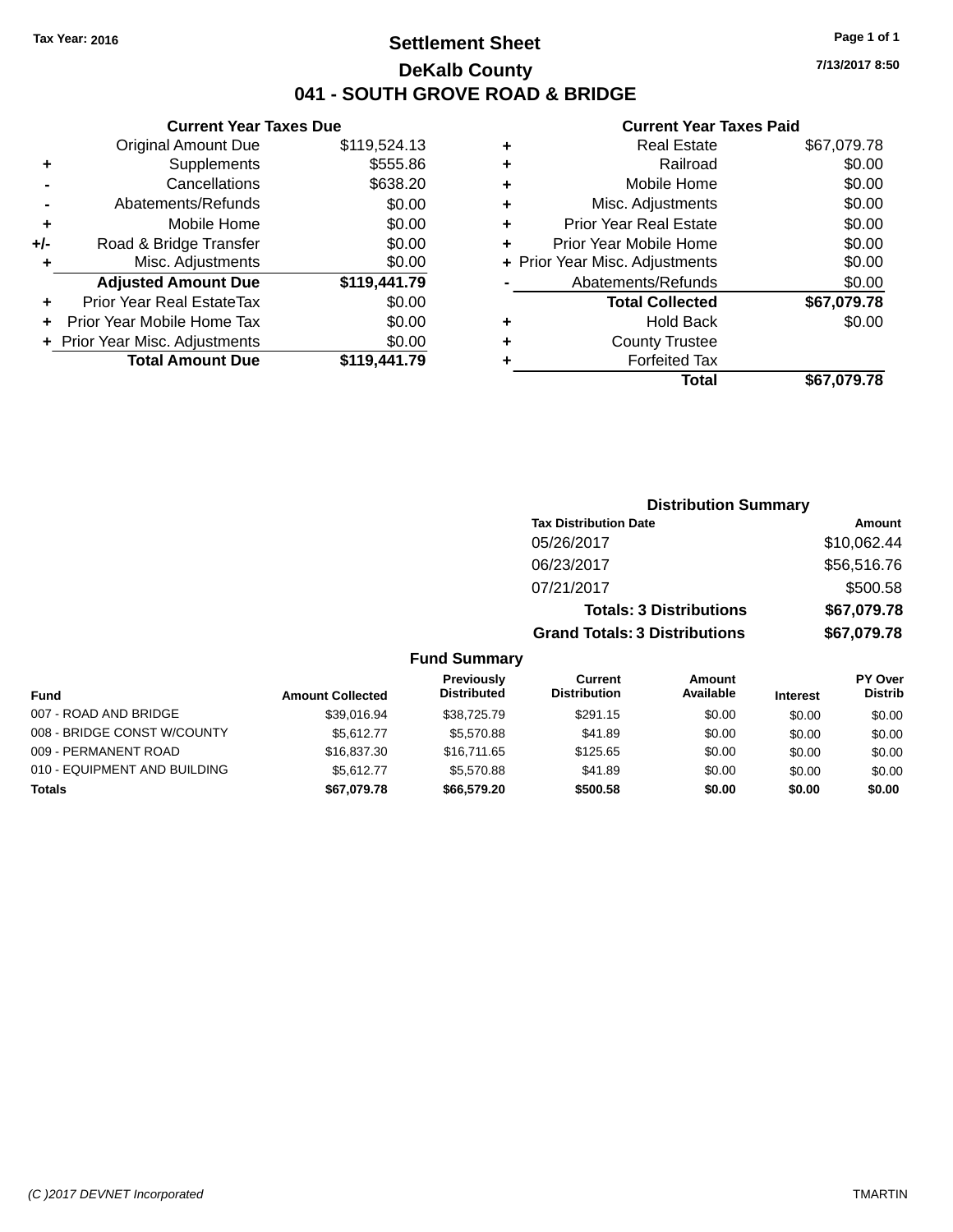### **Settlement Sheet Tax Year: 2016 Page 1 of 1 DeKalb County 042 - SQUAW GROVE TOWNSHIP**

**7/13/2017 8:50**

#### **Current Year Taxes Paid**

| <b>Current Year Taxes Due</b>  |              |  |  |  |  |  |
|--------------------------------|--------------|--|--|--|--|--|
| <b>Original Amount Due</b>     | \$122,216.62 |  |  |  |  |  |
| Supplements                    | \$845.17     |  |  |  |  |  |
| Cancellations                  | \$939.13     |  |  |  |  |  |
| Abatements/Refunds             | \$0.00       |  |  |  |  |  |
| Mobile Home                    | \$0.00       |  |  |  |  |  |
| Road & Bridge Transfer         | \$0.00       |  |  |  |  |  |
| Misc. Adjustments              | \$64.83      |  |  |  |  |  |
| <b>Adjusted Amount Due</b>     | \$122,187.49 |  |  |  |  |  |
| Prior Year Real EstateTax      | \$0.00       |  |  |  |  |  |
| Prior Year Mobile Home Tax     | \$0.00       |  |  |  |  |  |
| + Prior Year Misc. Adjustments | \$78.87      |  |  |  |  |  |
| <b>Total Amount Due</b>        | \$122,266.36 |  |  |  |  |  |
|                                |              |  |  |  |  |  |

| ٠ | <b>Real Estate</b>             | \$66,927.61 |
|---|--------------------------------|-------------|
| ٠ | Railroad                       | \$860.31    |
| ٠ | Mobile Home                    | \$0.00      |
| ٠ | Misc. Adjustments              | \$64.83     |
| ٠ | <b>Prior Year Real Estate</b>  | \$0.00      |
| ٠ | Prior Year Mobile Home         | \$0.00      |
|   | + Prior Year Misc. Adjustments | \$78.87     |
|   | Abatements/Refunds             | \$0.00      |
|   | <b>Total Collected</b>         | \$67,931.62 |
| ٠ | Hold Back                      | \$0.00      |
| ٠ | <b>County Trustee</b>          |             |
| ٠ | <b>Forfeited Tax</b>           |             |
|   | Total                          | \$67,931.62 |
|   |                                |             |

|       | <b>Distribution Summary</b>          |             |
|-------|--------------------------------------|-------------|
|       | <b>Tax Distribution Date</b>         | Amount      |
|       | 05/26/2017                           | \$8,570.61  |
|       | 06/23/2017                           | \$57,615.88 |
|       | 07/21/2017                           | \$1,745.13  |
|       | <b>Totals: 3 Distributions</b>       | \$67,931.62 |
|       | <b>Grand Totals: 3 Distributions</b> | \$67,931.62 |
| าหาวพ |                                      |             |

#### **Fund Summary**

| <b>Fund</b>              | <b>Amount Collected</b> | <b>Previously</b><br><b>Distributed</b> | Current<br><b>Distribution</b> | Amount<br>Available | <b>Interest</b> | <b>PY Over</b><br><b>Distrib</b> |
|--------------------------|-------------------------|-----------------------------------------|--------------------------------|---------------------|-----------------|----------------------------------|
| 001 - CORPORATE          | \$44,209.84             | \$43.074.11                             | \$1,135.73                     | \$0.00              | \$0.00          | \$0.00                           |
| 017 - CEMETERY           | \$7.197.97              | \$7,013,06                              | \$184.91                       | \$0.00              | \$0.00          | \$0.00                           |
| 019 - COMMUNITY BUILDING | \$14,611,55             | \$14,236,18                             | \$375.37                       | \$0.00              | \$0.00          | \$0.00                           |
| 054 - GENERAL ASSISTANCE | \$1.912.26              | \$1,863.14                              | \$49.12                        | \$0.00              | \$0.00          | \$0.00                           |
| <b>Totals</b>            | \$67,931.62             | \$66,186.49                             | \$1,745.13                     | \$0.00              | \$0.00          | \$0.00                           |

### **Miscellaneous Adjustment Detail**

| Year Source             | <b>Account Type</b>                        | <b>Amount Adjustment Description</b>                       |
|-------------------------|--------------------------------------------|------------------------------------------------------------|
|                         | 2015 RE - Real Estate Back Tax Collected   | \$21.48 AVILA REDEMPTION 15-14-328-005 by TBA              |
| 2015 RE - Real Estate   | Back Tax Collected                         | \$51.23 NIELSEN REDEMPTION 15-16-151-002 by TBA            |
|                         | 2015 RE - Real Estate Back Tax Collected   | \$3.08 MCFARLAND REDEMPTION 15-15-228-014 by TBA           |
|                         | 2015 RE - Real Estate Back Tax Collected   | \$3.08 MCFARLAND REDEMPTION 15-15-225-015 by TBA           |
|                         | 2016 RE - Real Estate Back Tax Collected   | \$48.26 WEST SUBURBAN BANK REDEMPTION 15-14-304-002 by TBA |
|                         | 2016 RE - Real Estate Paymt In Lieu of Tax | \$16.57 HOUSING AUTHORITY SUNSET VIEW APARTMENTS by TBA    |
| <b>Totals 6 entries</b> |                                            | \$143.70                                                   |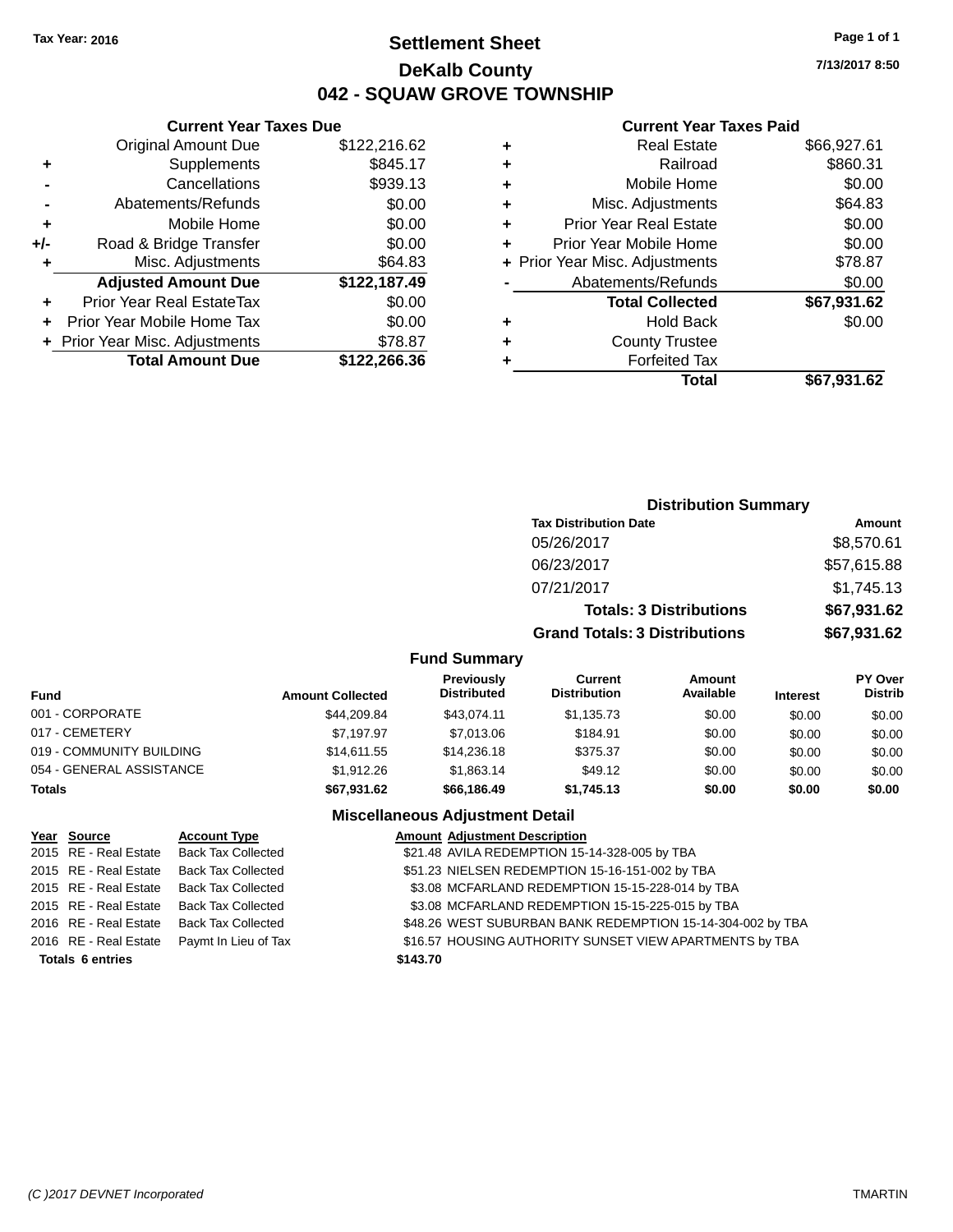### **Settlement Sheet Tax Year: 2016 Page 1 of 1 DeKalb County 043 - HINCKLEY PUBLIC LIBRARY DISTRICT**

**7/13/2017 8:50**

### **Current Year Taxes Paid**

|       | <b>Current Year Taxes Due</b>  |              |  |  |  |  |
|-------|--------------------------------|--------------|--|--|--|--|
|       | <b>Original Amount Due</b>     | \$178,713.58 |  |  |  |  |
| ٠     | Supplements                    | \$1,235.84   |  |  |  |  |
|       | Cancellations                  | \$1,373.27   |  |  |  |  |
|       | Abatements/Refunds             | \$0.00       |  |  |  |  |
| ٠     | Mobile Home                    | \$0.00       |  |  |  |  |
| $+/-$ | Road & Bridge Transfer         | \$0.00       |  |  |  |  |
| ٠     | Misc. Adjustments              | \$94.80      |  |  |  |  |
|       | <b>Adjusted Amount Due</b>     | \$178,670.95 |  |  |  |  |
|       | Prior Year Real EstateTax      | \$0.01       |  |  |  |  |
|       | Prior Year Mobile Home Tax     | \$0.00       |  |  |  |  |
|       | + Prior Year Misc. Adjustments | \$115.32     |  |  |  |  |
|       | <b>Total Amount Due</b>        | \$178,786.28 |  |  |  |  |
|       |                                |              |  |  |  |  |

|   | Total                          | \$99,334,36 |
|---|--------------------------------|-------------|
| ٠ | <b>Forfeited Tax</b>           |             |
| ٠ | <b>County Trustee</b>          |             |
| ٠ | <b>Hold Back</b>               | \$0.00      |
|   | <b>Total Collected</b>         | \$99,334.36 |
|   | Abatements/Refunds             | \$0.00      |
|   | + Prior Year Misc. Adjustments | \$115.32    |
| ٠ | Prior Year Mobile Home         | \$0.00      |
| ٠ | <b>Prior Year Real Estate</b>  | \$0.01      |
| ٠ | Misc. Adjustments              | \$94.80     |
| ٠ | Mobile Home                    | \$0.00      |
| ٠ | Railroad                       | \$1,258.00  |
| ٠ | <b>Real Estate</b>             | \$97,866.23 |
|   |                                |             |

| <b>Distribution Summary</b>          |             |  |  |  |  |
|--------------------------------------|-------------|--|--|--|--|
| <b>Tax Distribution Date</b>         | Amount      |  |  |  |  |
| 05/26/2017                           | \$12,532.61 |  |  |  |  |
| 06/23/2017                           | \$84,249.91 |  |  |  |  |
| 07/21/2017                           | \$2,551.84  |  |  |  |  |
| <b>Totals: 3 Distributions</b>       | \$99,334.36 |  |  |  |  |
| <b>Grand Totals: 3 Distributions</b> | \$99,334.36 |  |  |  |  |

#### **Fund Summary**

| <b>Fund</b>                                   | <b>Amount Collected</b> | Previously<br><b>Distributed</b> | Current<br><b>Distribution</b> | Amount<br>Available | <b>Interest</b> | <b>PY Over</b><br><b>Distrib</b> |
|-----------------------------------------------|-------------------------|----------------------------------|--------------------------------|---------------------|-----------------|----------------------------------|
| 001 - CORPORATE                               | \$85,337.61             | \$83,145.35                      | \$2,192.26                     | \$0.00              | \$0.00          | \$0.00                           |
| 004 - OPERATIONS & MAINTENANCE                | \$6,982.43              | \$6,803,05                       | \$179.38                       | \$0.00              | \$0.00          | \$0.00                           |
| $005 - I. M. R. F.$                           | \$3,225.70              | \$3,142.83                       | \$82.87                        | \$0.00              | \$0.00          | \$0.00                           |
| 027 - AUDIT                                   | \$19.96                 | \$19.45                          | \$0.51                         | \$0.00              | \$0.00          | \$0.00                           |
| 035 - TORT JUDGEMENTS/LIABILITY<br><b>INS</b> | \$542.96                | \$529.01                         | \$13.95                        | \$0.00              | \$0.00          | \$0.00                           |
| 047 - SOCIAL SECURITY                         | \$3,225.70              | \$3.142.83                       | \$82.87                        | \$0.00              | \$0.00          | \$0.00                           |
| <b>Totals</b>                                 | \$99,334.36             | \$96,782.52                      | \$2,551.84                     | \$0.00              | \$0.00          | \$0.00                           |

#### **Miscellaneous Adjustment Detail**

| Year Source             | <b>Account Type</b>                        | <b>Amount Adjustment Description</b>                       |
|-------------------------|--------------------------------------------|------------------------------------------------------------|
|                         | 2015 RE - Real Estate Back Tax Collected   | \$31.41 AVILA REDEMPTION 15-14-328-005 by TBA              |
|                         | 2015 RE - Real Estate Back Tax Collected   | \$74.91 NIELSEN REDEMPTION 15-16-151-002 by TBA            |
|                         | 2015 RE - Real Estate Back Tax Collected   | \$4.50 MCFARLAND REDEMPTION 15-15-228-014 by TBA           |
|                         | 2015 RE - Real Estate Back Tax Collected   | \$4.50 MCFARLAND REDEMPTION 15-15-225-015 by TBA           |
|                         | 2016 RE - Real Estate Back Tax Collected   | \$70.57 WEST SUBURBAN BANK REDEMPTION 15-14-304-002 by TBA |
|                         | 2016 RE - Real Estate Paymt In Lieu of Tax | \$24.23 HOUSING AUTHORITY SUNSET VIEW APARTMENTS by TBA    |
| <b>Totals 6 entries</b> |                                            | \$210.12                                                   |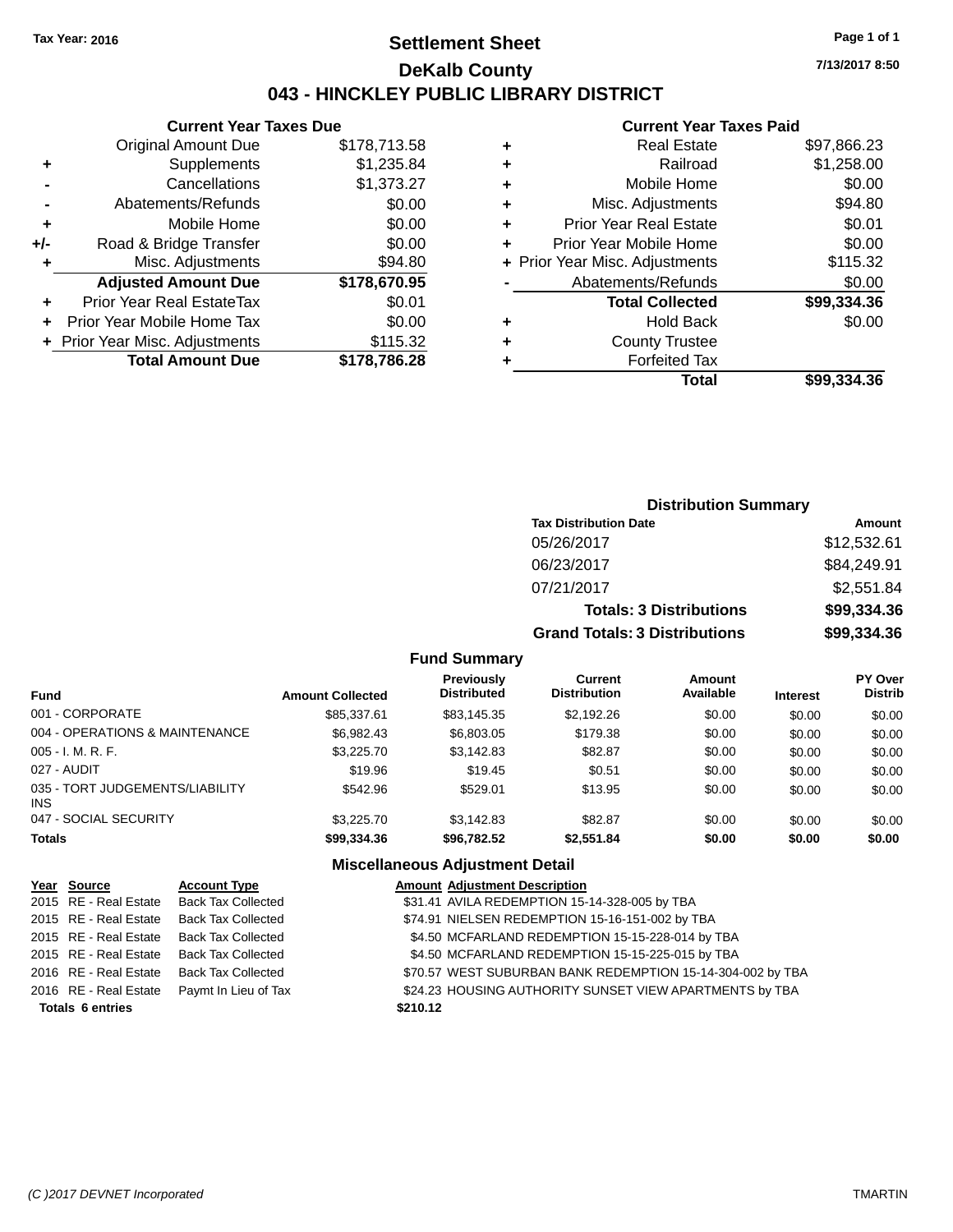### **Settlement Sheet Tax Year: 2016 Page 1 of 1 DeKalb County 044 - SQUAW GROVE ROAD & BRIDGE**

**7/13/2017 8:50**

#### **Current Year Taxes Paid**

|     | <b>Current Year Taxes Due</b>  |               |  |  |  |
|-----|--------------------------------|---------------|--|--|--|
|     | <b>Original Amount Due</b>     | \$293,208.97  |  |  |  |
| ٠   | Supplements                    | \$1,790.17    |  |  |  |
|     | Cancellations                  | \$2,008.04    |  |  |  |
|     | Abatements/Refunds             | \$0.00        |  |  |  |
| ٠   | Mobile Home                    | \$0.00        |  |  |  |
| +/- | Road & Bridge Transfer         | (\$17,598.62) |  |  |  |
|     | Misc. Adjustments              | \$155.54      |  |  |  |
|     | <b>Adjusted Amount Due</b>     | \$275,548.02  |  |  |  |
|     | Prior Year Real EstateTax      | $(\$20.41)$   |  |  |  |
|     | Prior Year Mobile Home Tax     | \$0.00        |  |  |  |
|     | + Prior Year Misc. Adjustments | \$189.21      |  |  |  |
|     | <b>Total Amount Due</b>        | \$275,716.82  |  |  |  |
|     |                                |               |  |  |  |

| <b>Real Estate</b>             | \$143,084.95 |
|--------------------------------|--------------|
| Railroad                       | \$1,966.30   |
| Mobile Home                    | \$0.00       |
| Misc. Adjustments              | \$155.54     |
| <b>Prior Year Real Estate</b>  | (\$20.41)    |
| Prior Year Mobile Home         | \$0.00       |
| + Prior Year Misc. Adjustments | \$189.21     |
| Abatements/Refunds             | \$0.00       |
| <b>Total Collected</b>         | \$145,375.59 |
| <b>Hold Back</b>               | \$0.00       |
| <b>County Trustee</b>          |              |
| <b>Forfeited Tax</b>           |              |
| Total                          | \$145,375.59 |
|                                |              |

**Grand Totals: 3 Distributions \$145,375.59**

| <b>Road and Bridge Summary</b> |             |                         | <b>Distribution Summary</b>    |              |  |
|--------------------------------|-------------|-------------------------|--------------------------------|--------------|--|
| <b>Municipality</b>            | Amt. Due    | Amt. Distrib.           | <b>Tax Distribution Date</b>   | Amount       |  |
| <b>VILLAGE OF HINCKLEY</b>     | \$31.649.55 | \$17.598.62             | 05/26/2017                     | \$18,325.56  |  |
| <b>Totals</b>                  |             | \$31,649.55 \$17,598.62 | 06/23/2017                     | \$123,318.66 |  |
|                                |             |                         | 07/21/2017                     | \$3,731.37   |  |
|                                |             |                         | <b>Totals: 3 Distributions</b> | \$145,375.59 |  |

**Fund Summary Fund Interest Amount Collected Distributed PY Over Distrib Amount Available Current Distribution Previously** 007 - ROAD AND BRIDGE \$46,256.79 \$45,071.73 \$1,185.06 \$0.00 \$0.00 \$0.00 \$0.00 008 - BRIDGE CONST W/COUNTY  $$8,211.94$   $$8,000.98$   $$210.96$  \$0.00 \$0.00 \$0.00 \$0.00 009 - PERMANENT ROAD \$65,113.08 \$63,440.36 \$1,672.72 \$0.00 \$0.00 \$0.00 010 - EQUIPMENT AND BUILDING \$21,989.14 \$21,424.25 \$564.89 \$0.00 \$0.00 \$0.00 \$0.00 035 - TORT JUDGEMENTS/LIABILITY INS \$3,804.64 \$3,706.90 \$97.74 \$0.00 \$0.00 \$0.00 **Totals \$145,375.59 \$141,644.22 \$3,731.37 \$0.00 \$0.00 \$0.00 Miscellaneous Adjustment Detail**

| Year Source             | <b>Account Type</b>                      | <b>Amount Adjustment Description</b>                        |
|-------------------------|------------------------------------------|-------------------------------------------------------------|
| 2015 RE - Real Estate   | <b>Back Tax Collected</b>                | \$51.53 AVILA REDEMPTION 15-14-328-005 by TBA               |
| 2015 RE - Real Estate   | <b>Back Tax Collected</b>                | \$122.90 NIELSEN REDEMPTION 15-16-151-002 by TBA            |
| 2015 RE - Real Estate   | <b>Back Tax Collected</b>                | \$7.39 MCFARLAND REDEMPTION 15-15-228-014 by TBA            |
|                         | 2015 RE - Real Estate Back Tax Collected | \$7.39 MCFARLAND REDEMPTION 15-15-225-015 by TBA            |
| 2016 RE - Real Estate   | <b>Back Tax Collected</b>                | \$115.78 WEST SUBURBAN BANK REDEMPTION 15-14-304-002 by TBA |
| 2016 RE - Real Estate   | Paymt In Lieu of Tax                     | \$39.76 HOUSING AUTHORITY SUNSET VIEW APARTMENTS by TBA     |
| <b>Totals 6 entries</b> |                                          | \$344.75                                                    |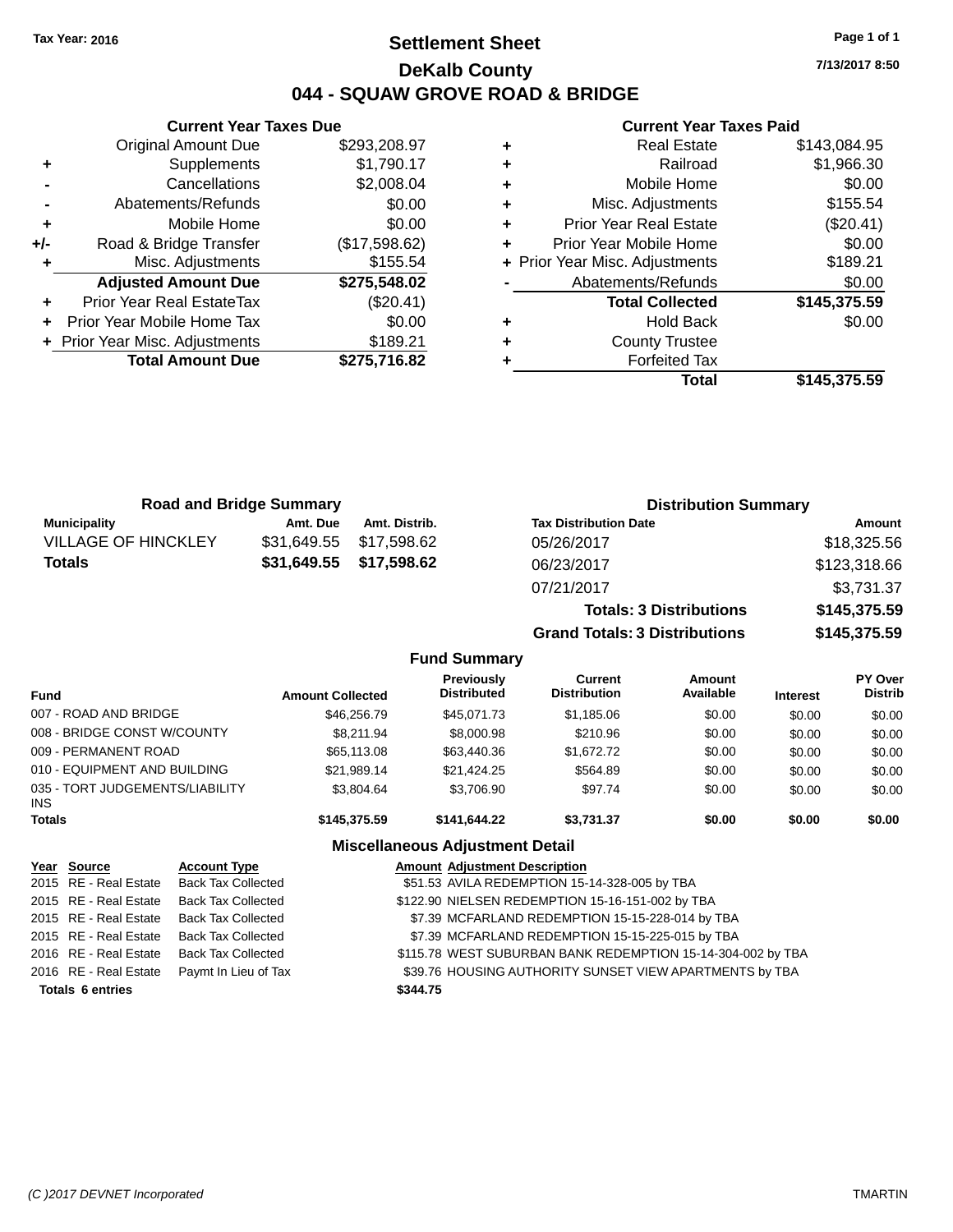### **Settlement Sheet Tax Year: 2016 Page 1 of 1 DeKalb County 045 - SYCAMORE TOWNSHIP**

**7/13/2017 8:50**

#### **Current Year Taxes Paid**

|       | <b>Current Year Taxes Due</b>  |              |
|-------|--------------------------------|--------------|
|       | <b>Original Amount Due</b>     | \$417,054.18 |
| ٠     | Supplements                    | \$2,828.10   |
|       | Cancellations                  | \$3,237.81   |
|       | Abatements/Refunds             | \$0.05       |
| ٠     | Mobile Home                    | \$0.00       |
| $+/-$ | Road & Bridge Transfer         | \$0.00       |
| ٠     | Misc. Adjustments              | \$178.52     |
|       | <b>Adjusted Amount Due</b>     | \$416,822.94 |
| ٠     | Prior Year Real EstateTax      | (\$49.50)    |
|       | Prior Year Mobile Home Tax     | \$0.00       |
|       | + Prior Year Misc. Adjustments | \$95.73      |
|       | <b>Total Amount Due</b>        | \$416,869.17 |
|       |                                |              |

| ٠ | <b>Real Estate</b>             | \$226,278.30 |
|---|--------------------------------|--------------|
| ٠ | Railroad                       | \$397.02     |
| ٠ | Mobile Home                    | \$0.00       |
| ٠ | Misc. Adjustments              | \$178.52     |
| ٠ | <b>Prior Year Real Estate</b>  | (\$49.50)    |
| ٠ | Prior Year Mobile Home         | \$0.00       |
|   | + Prior Year Misc. Adjustments | \$95.73      |
|   | Abatements/Refunds             | \$0.05       |
|   | <b>Total Collected</b>         | \$226,900.02 |
| ٠ | <b>Hold Back</b>               | \$0.00       |
| ٠ | <b>County Trustee</b>          |              |
| ٠ | <b>Forfeited Tax</b>           |              |
|   | Total                          | \$226,900.02 |
|   |                                |              |

|                          |                         |                                   | <b>Distribution Summary</b>           |                                |                 |                           |
|--------------------------|-------------------------|-----------------------------------|---------------------------------------|--------------------------------|-----------------|---------------------------|
|                          |                         |                                   | <b>Tax Distribution Date</b>          |                                |                 | <b>Amount</b>             |
|                          |                         |                                   | 05/26/2017                            |                                |                 | \$36,270.38               |
|                          |                         |                                   | 06/23/2017                            |                                |                 | \$187,221.33              |
|                          |                         |                                   | 07/21/2017                            |                                |                 | \$3,408.31                |
|                          |                         |                                   |                                       | <b>Totals: 3 Distributions</b> |                 | \$226,900.02              |
|                          |                         |                                   | <b>Grand Totals: 3 Distributions</b>  |                                |                 | \$226,900.02              |
|                          |                         | <b>Fund Summary</b>               |                                       |                                |                 |                           |
| <b>Fund</b>              | <b>Amount Collected</b> | Previously<br><b>Distributed</b>  | <b>Current</b><br><b>Distribution</b> | Amount<br>Available            | <b>Interest</b> | PY Over<br><b>Distrib</b> |
| 001 - CORPORATE          | \$204,070.02            | \$201,004.64                      | \$3,065.38                            | \$0.00                         | \$0.00          | \$0.00                    |
| 005 - I. M. R. F.        | \$17,380.78             | \$17,119.70                       | \$261.08                              | \$0.00                         | \$0.00          | \$0.00                    |
| 054 - GENERAL ASSISTANCE | \$5,449.22              | \$5,367.37                        | \$81.85                               | \$0.00                         | \$0.00          | \$0.00                    |
| Totals                   | \$226,900.02            | \$223,491.71                      | \$3,408.31                            | \$0.00                         | \$0.00          | \$0.00                    |
|                          |                         | Missellenserie Adiristment Detail |                                       |                                |                 |                           |

#### **Miscellaneous Adjustment Detail**

| Year Source             | <b>Account Type</b>                        |          | <b>Amount Adjustment Description</b>                             |
|-------------------------|--------------------------------------------|----------|------------------------------------------------------------------|
| 2015 RE - Real Estate   | Back Tax Collected                         |          | \$95.73 PAN PACIFIC HOLDINGS LLC REDEMPTION 06-33-154-011 by TBA |
| 2016 RE - Real Estate   | Back Tax Collected                         |          | \$27.07 MILINAC REDEMPTION 06-05-209-010 by TBA                  |
|                         | 2016 RE - Real Estate Paymt In Lieu of Tax |          | \$151.45 HOUSING AUTHORITY SYCAMORE UNITS by TBA                 |
| <b>Totals 3 entries</b> |                                            | \$274.25 |                                                                  |

| Year Source             | <b>Account Type</b> | Amount |
|-------------------------|---------------------|--------|
| 2016 RE - Real Estate   | RE Abatement        | \$0.05 |
| <b>Totals 1 entries</b> |                     | \$0.05 |

**Account Type**<br>RE Abatement **Adjustment Description**<br>\$0.05 PTAB INTEREST REFUN

#### **Abatement Detail**

2016 RE Abatement Table Table Table & S0.05 PTAB INTEREST REFUND 06-28-180-020 by TBA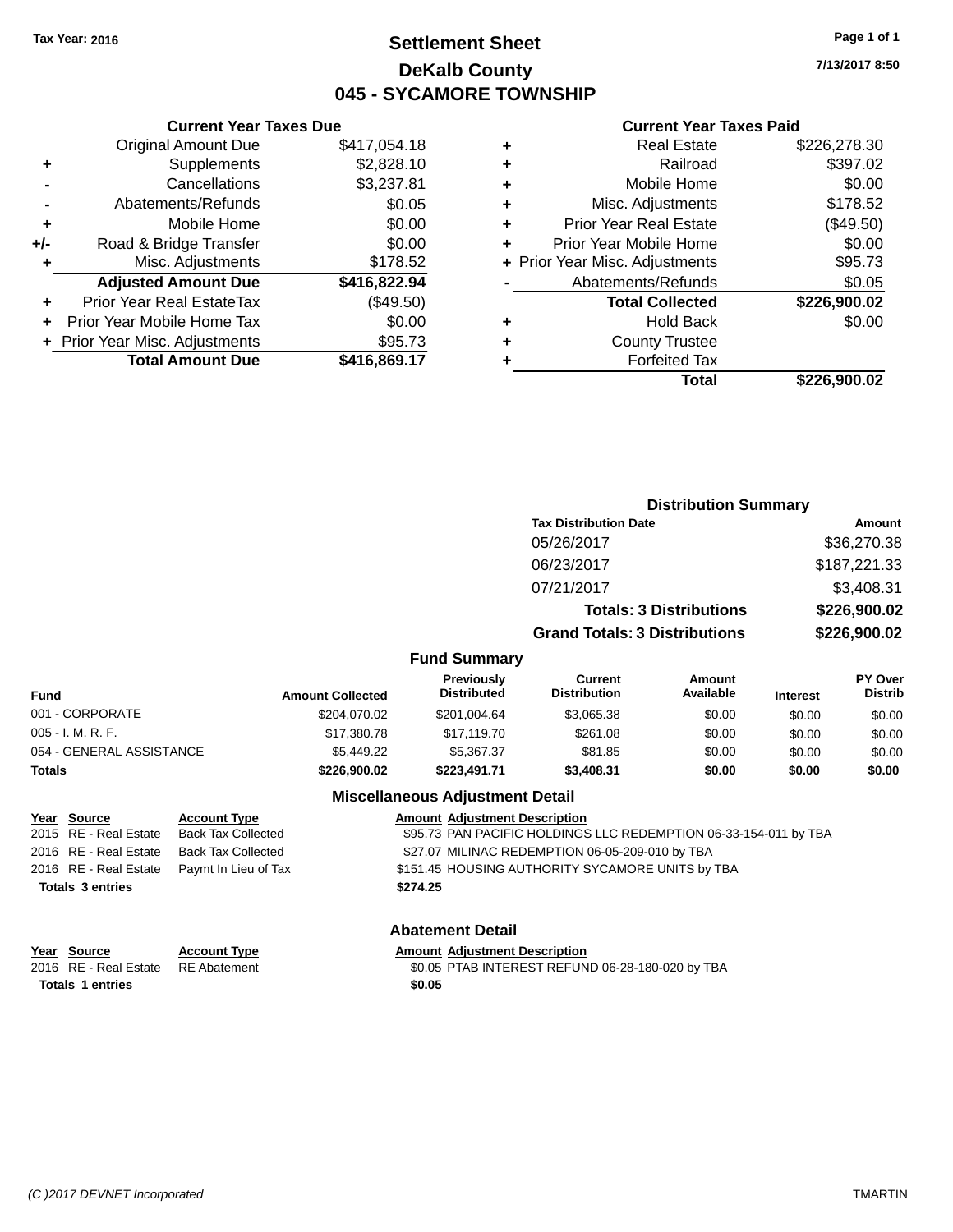### **Settlement Sheet Tax Year: 2016 Page 1 of 1 DeKalb County 046 - SYCAMORE ROAD & BRIDGE**

**7/13/2017 8:50**

## **Current Year Taxes Paid**

| Curr                   |   | <b>Current Year Taxes Due</b> |                                  |       |  |
|------------------------|---|-------------------------------|----------------------------------|-------|--|
| Re                     |   | \$844,613.37                  | <b>Original Amount Due</b>       |       |  |
|                        | ٠ | \$5,673.65                    | Supplements                      | ٠     |  |
| Mob                    | ٠ | \$6,499.36                    | Cancellations                    |       |  |
| Misc. Adj              | ٠ | \$0.09                        | Abatements/Refunds               |       |  |
| Prior Year Re          |   | \$0.00                        | Mobile Home                      |       |  |
| <b>Prior Year Mob</b>  |   | (\$4,051.43)                  | Road & Bridge Transfer           | $+/-$ |  |
| + Prior Year Misc. Adj |   | \$361.56                      | Misc. Adjustments                |       |  |
| Abatements             |   | \$840,097.70                  | <b>Adjusted Amount Due</b>       |       |  |
| <b>Total C</b>         |   | (\$101.07)                    | <b>Prior Year Real EstateTax</b> |       |  |
| ۲                      | ÷ | \$0.00                        | Prior Year Mobile Home Tax       | ÷     |  |
| Count                  | ٠ | \$193.87                      | + Prior Year Misc. Adjustments   |       |  |
| Forf                   |   | \$840,190.50                  | <b>Total Amount Due</b>          |       |  |
|                        |   |                               |                                  |       |  |

|   | Total                          | \$455,465.49 |
|---|--------------------------------|--------------|
|   | <b>Forfeited Tax</b>           |              |
|   | <b>County Trustee</b>          |              |
| ÷ | Hold Back                      | \$0.00       |
|   | <b>Total Collected</b>         | \$455,465.49 |
|   | Abatements/Refunds             | \$0.09       |
|   | + Prior Year Misc. Adjustments | \$193.87     |
| ÷ | Prior Year Mobile Home         | \$0.00       |
| ÷ | <b>Prior Year Real Estate</b>  | (\$101.07)   |
| ٠ | Misc. Adjustments              | \$361.56     |
| ÷ | Mobile Home                    | \$0.00       |
| ÷ | Railroad                       | \$804.03     |
| ÷ | <b>Real Estate</b>             | \$454,207.19 |

**Totals: 3 Distributions \$455,465.49**

**Grand Totals: 3 Distributions \$455,465.49**

| <b>Road and Bridge Summary</b> |            |               | <b>Distribution Summary</b>  |              |  |
|--------------------------------|------------|---------------|------------------------------|--------------|--|
| Municipality                   | Amt. Due   | Amt. Distrib. | <b>Tax Distribution Date</b> | Amount       |  |
| CITY OF SYCAMORE               | \$7.449.36 | \$4.051.43    | 05/26/2017                   | \$72,805.89  |  |
| <b>Totals</b>                  | \$7,449.36 | \$4,051.43    | 06/23/2017                   | \$375,818.10 |  |
|                                |            |               | 07/21/2017                   | \$6,841.50   |  |

|                                               |                         | <b>Fund Summary</b>              |                                       |                     |                 |                                  |
|-----------------------------------------------|-------------------------|----------------------------------|---------------------------------------|---------------------|-----------------|----------------------------------|
| <b>Fund</b>                                   | <b>Amount Collected</b> | Previously<br><b>Distributed</b> | <b>Current</b><br><b>Distribution</b> | Amount<br>Available | <b>Interest</b> | <b>PY Over</b><br><b>Distrib</b> |
| $005 - I. M. R. F.$                           | \$10.798.21             | \$10.636.01                      | \$162.20                              | \$0.00              | \$0.00          | \$0.00                           |
| 007 - ROAD AND BRIDGE                         | \$6.813.84              | \$6.711.59                       | \$102.25                              | \$0.00              | \$0.00          | \$0.00                           |
| 008 - BRIDGE CONST W/COUNTY                   | \$21.730.08             | \$21.403.67                      | \$326.41                              | \$0.00              | \$0.00          | \$0.00                           |
| 009 - PERMANENT ROAD                          | \$334,618,36            | \$329.592.02                     | \$5,026.34                            | \$0.00              | \$0.00          | \$0.00                           |
| 010 - EQUIPMENT AND BUILDING                  | \$65,173.76             | \$64.194.78                      | \$978.98                              | \$0.00              | \$0.00          | \$0.00                           |
| 035 - TORT JUDGEMENTS/LIABILITY<br><b>INS</b> | \$8,165.62              | \$8.042.96                       | \$122.66                              | \$0.00              | \$0.00          | \$0.00                           |
| 047 - SOCIAL SECURITY                         | \$8,165.62              | \$8.042.96                       | \$122.66                              | \$0.00              | \$0.00          | \$0.00                           |
| <b>Totals</b>                                 | \$455,465,49            | \$448,623,99                     | \$6,841.50                            | \$0.00              | \$0.00          | \$0.00                           |

#### **Miscellaneous Adjustment Detail**

|                         | Year Source           | <b>Account Type</b>                        | <b>Amount Adjustment Description</b>                              |
|-------------------------|-----------------------|--------------------------------------------|-------------------------------------------------------------------|
|                         | 2015 RE - Real Estate | Back Tax Collected                         | \$193.87 PAN PACIFIC HOLDINGS LLC REDEMPTION 06-33-154-011 by TBA |
|                         | 2016 RE - Real Estate | <b>Back Tax Collected</b>                  | \$54.82 MILINAC REDEMPTION 06-05-209-010 by TBA                   |
|                         |                       | 2016 RE - Real Estate Paymt In Lieu of Tax | \$306.74 HOUSING AUTHORITY SYCAMORE UNITS by TBA                  |
| <b>Totals 3 entries</b> |                       |                                            | \$555.43                                                          |
|                         |                       |                                            |                                                                   |
|                         |                       |                                            |                                                                   |

**Year Source Account Type Amount Adjustment Description**

**Abatement Detail**

\$0.09 PTAB INTEREST REFUND 06-28-180-020 by TBA **Totals 1 entries** \$0.09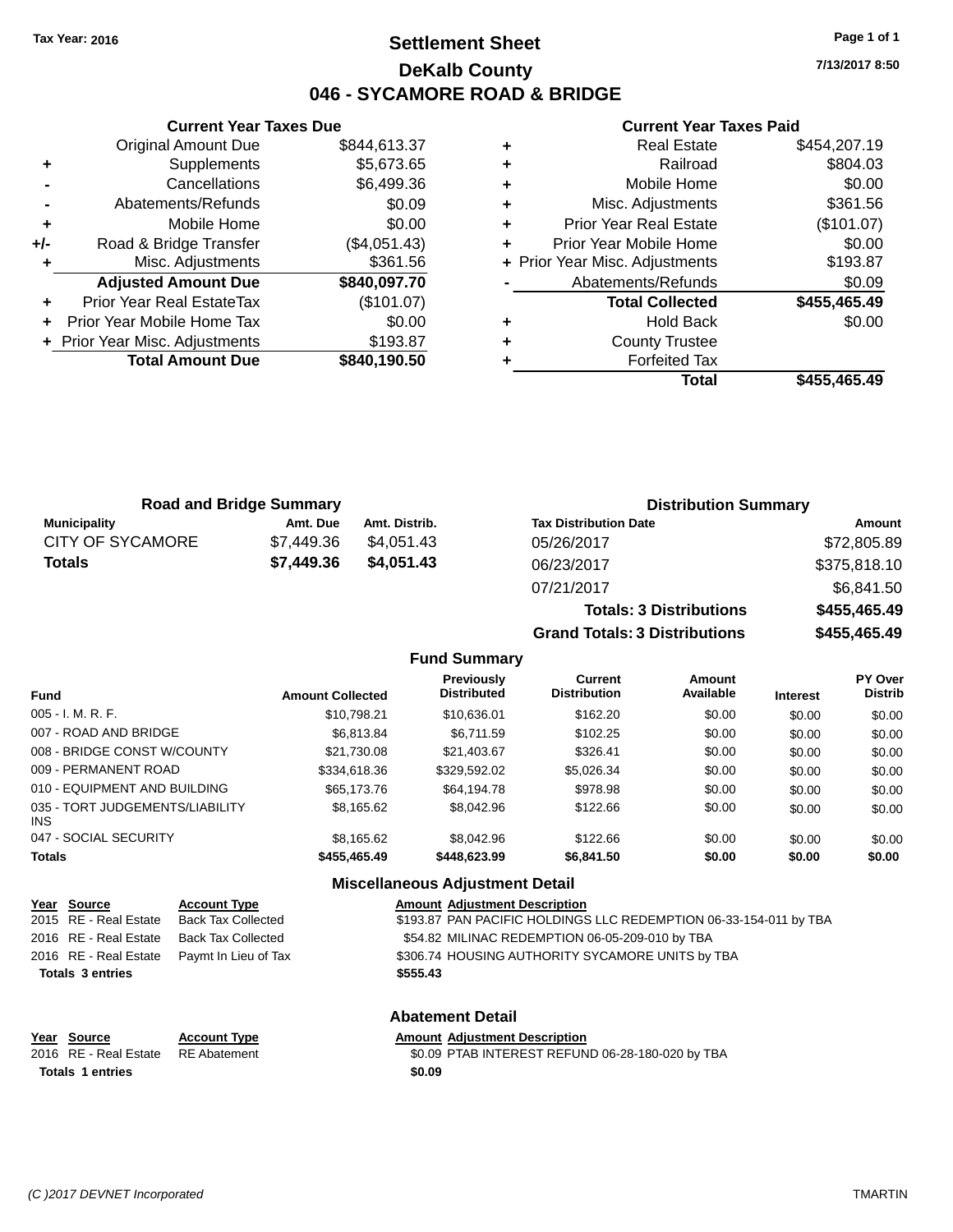### **Settlement Sheet Tax Year: 2016 Page 1 of 1 DeKalb County 047 - VICTOR TOWNSHIP**

**7/13/2017 8:50**

### **Current Year Taxes Paid**

|       | <b>Current Year Taxes Due</b>             |             |  |  |  |
|-------|-------------------------------------------|-------------|--|--|--|
|       | <b>Original Amount Due</b><br>\$55,163.92 |             |  |  |  |
| ٠     | \$393.15<br>Supplements                   |             |  |  |  |
|       | \$443.24<br>Cancellations                 |             |  |  |  |
|       | Abatements/Refunds                        | \$0.00      |  |  |  |
| ٠     | Mobile Home                               | \$0.00      |  |  |  |
| $+/-$ | Road & Bridge Transfer                    | \$0.00      |  |  |  |
| ٠     | Misc. Adjustments                         | \$0.00      |  |  |  |
|       | <b>Adjusted Amount Due</b>                | \$55,113.83 |  |  |  |
| ٠     | Prior Year Real EstateTax                 | \$0.00      |  |  |  |
|       | Prior Year Mobile Home Tax                | \$0.00      |  |  |  |
|       | + Prior Year Misc. Adjustments            | \$0.00      |  |  |  |
|       | <b>Total Amount Due</b>                   | \$55,113,83 |  |  |  |
|       |                                           |             |  |  |  |

|   | Total                          | \$33,619.90 |
|---|--------------------------------|-------------|
| ٠ | <b>Forfeited Tax</b>           |             |
| ٠ | <b>County Trustee</b>          |             |
| ٠ | Hold Back                      | \$0.00      |
|   | <b>Total Collected</b>         | \$33,619.90 |
|   | Abatements/Refunds             | \$0.00      |
|   | + Prior Year Misc. Adjustments | \$0.00      |
| ٠ | Prior Year Mobile Home         | \$0.00      |
| ÷ | <b>Prior Year Real Estate</b>  | \$0.00      |
| ٠ | Misc. Adjustments              | \$0.00      |
| ٠ | Mobile Home                    | \$0.00      |
| ٠ | Railroad                       | \$12.80     |
| ٠ | <b>Real Estate</b>             | \$33,607.10 |
|   |                                |             |

|                                        |                         |                                  | <b>Distribution Summary</b>           |                                |                 |                                  |
|----------------------------------------|-------------------------|----------------------------------|---------------------------------------|--------------------------------|-----------------|----------------------------------|
|                                        |                         |                                  | <b>Tax Distribution Date</b>          |                                |                 | Amount                           |
|                                        |                         |                                  | 05/26/2017                            |                                |                 | \$6,571.91                       |
|                                        |                         |                                  | 06/23/2017                            |                                |                 | \$26,545.39                      |
|                                        |                         |                                  | 07/21/2017                            |                                |                 | \$502.60                         |
|                                        |                         |                                  |                                       | <b>Totals: 3 Distributions</b> |                 | \$33,619.90                      |
|                                        |                         |                                  | <b>Grand Totals: 3 Distributions</b>  |                                |                 | \$33,619.90                      |
|                                        |                         | <b>Fund Summary</b>              |                                       |                                |                 |                                  |
| <b>Fund</b>                            | <b>Amount Collected</b> | Previously<br><b>Distributed</b> | <b>Current</b><br><b>Distribution</b> | <b>Amount</b><br>Available     | <b>Interest</b> | <b>PY Over</b><br><b>Distrib</b> |
| 001 - CORPORATE                        | \$28,507.49             | \$28,081.32                      | \$426.17                              | \$0.00                         | \$0.00          | \$0.00                           |
| 034 - GENERAL ASSISTANCE               | \$3,892.58              | \$3,834.39                       | \$58.19                               | \$0.00                         | \$0.00          | \$0.00                           |
| 035 - TORT JUDGEMENTS/LIABILITY<br>INS | \$1,219.83              | \$1,201.59                       | \$18.24                               | \$0.00                         | \$0.00          | \$0.00                           |

**Totals \$33,619.90 \$33,117.30 \$502.60 \$0.00 \$0.00 \$0.00**

**INS**<br>Totals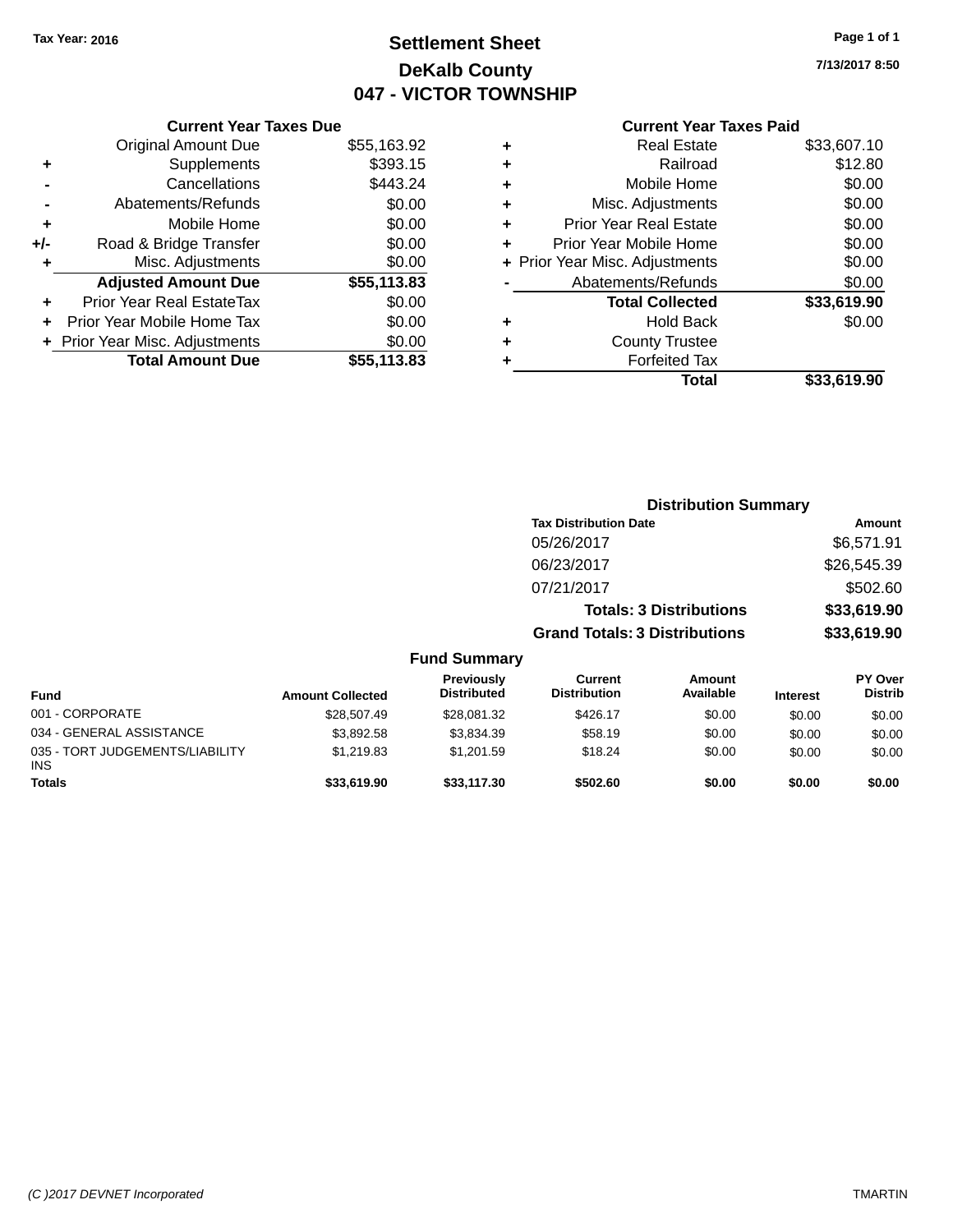### **Settlement Sheet Tax Year: 2016 Page 1 of 1 DeKalb County 048 - VICTOR ROAD & BRIDGE**

**7/13/2017 8:50**

#### **Current Year Taxes Paid**

|       | <b>Current Year Taxes Due</b>  |              |  |  |  |
|-------|--------------------------------|--------------|--|--|--|
|       | <b>Original Amount Due</b>     | \$106,350.88 |  |  |  |
| ٠     | \$757.95<br>Supplements        |              |  |  |  |
|       | \$854.52<br>Cancellations      |              |  |  |  |
|       | Abatements/Refunds             | \$0.00       |  |  |  |
| ٠     | Mobile Home                    | \$0.00       |  |  |  |
| $+/-$ | Road & Bridge Transfer         | \$0.00       |  |  |  |
| ٠     | Misc. Adjustments              | \$0.00       |  |  |  |
|       | <b>Adjusted Amount Due</b>     | \$106,254.31 |  |  |  |
| ٠     | Prior Year Real EstateTax      | \$0.00       |  |  |  |
|       | Prior Year Mobile Home Tax     | \$0.00       |  |  |  |
|       | + Prior Year Misc. Adjustments | \$0.00       |  |  |  |
|       | <b>Total Amount Due</b>        | \$106.254.31 |  |  |  |
|       |                                |              |  |  |  |

|   | <b>Real Estate</b>             | \$64,791.45 |
|---|--------------------------------|-------------|
| ٠ | Railroad                       | \$24.68     |
| ٠ | Mobile Home                    | \$0.00      |
| ٠ | Misc. Adjustments              | \$0.00      |
| ٠ | <b>Prior Year Real Estate</b>  | \$0.00      |
|   | Prior Year Mobile Home         | \$0.00      |
|   | + Prior Year Misc. Adjustments | \$0.00      |
|   | Abatements/Refunds             | \$0.00      |
|   | <b>Total Collected</b>         | \$64,816.13 |
| ٠ | <b>Hold Back</b>               | \$0.00      |
| ٠ | <b>County Trustee</b>          |             |
| ٠ | <b>Forfeited Tax</b>           |             |
|   | <b>Total</b>                   | \$64,816.13 |
|   |                                |             |

|                     |                                      | <b>Distribution Summary</b>    |                |  |
|---------------------|--------------------------------------|--------------------------------|----------------|--|
|                     | <b>Tax Distribution Date</b>         |                                | Amount         |  |
|                     | 05/26/2017                           |                                |                |  |
|                     | 06/23/2017                           |                                | \$51,177.12    |  |
|                     | 07/21/2017                           |                                | \$968.95       |  |
|                     |                                      | <b>Totals: 3 Distributions</b> | \$64,816.13    |  |
|                     | <b>Grand Totals: 3 Distributions</b> |                                | \$64,816.13    |  |
| <b>Fund Summary</b> |                                      |                                |                |  |
| <b>Previously</b>   | Current                              | Amount                         | <b>PY Over</b> |  |

| Fund                                          | <b>Amount Collected</b> | <b>Previously</b><br><b>Distributed</b> | Current<br><b>Distribution</b> | Amount<br>Available | <b>Interest</b> | <b>PY Over</b><br><b>Distrib</b> |
|-----------------------------------------------|-------------------------|-----------------------------------------|--------------------------------|---------------------|-----------------|----------------------------------|
| 007 - ROAD AND BRIDGE                         | \$36,109.45             | \$35.569.64                             | \$539.81                       | \$0.00              | \$0.00          | \$0.00                           |
| 008 - BRIDGE CONST W/COUNTY                   | \$1,297.88              | \$1,278.48                              | \$19.40                        | \$0.00              | \$0.00          | \$0.00                           |
| 009 - PERMANENT ROAD                          | \$18,793,05             | \$18.512.11                             | \$280.94                       | \$0.00              | \$0.00          | \$0.00                           |
| 010 - EQUIPMENT AND BUILDING                  | \$7,382,36              | \$7,272,00                              | \$110.36                       | \$0.00              | \$0.00          | \$0.00                           |
| 035 - TORT JUDGEMENTS/LIABILITY<br><b>INS</b> | \$1.233.39              | \$1.214.95                              | \$18.44                        | \$0.00              | \$0.00          | \$0.00                           |
| <b>Totals</b>                                 | \$64,816,13             | \$63,847.18                             | \$968.95                       | \$0.00              | \$0.00          | \$0.00                           |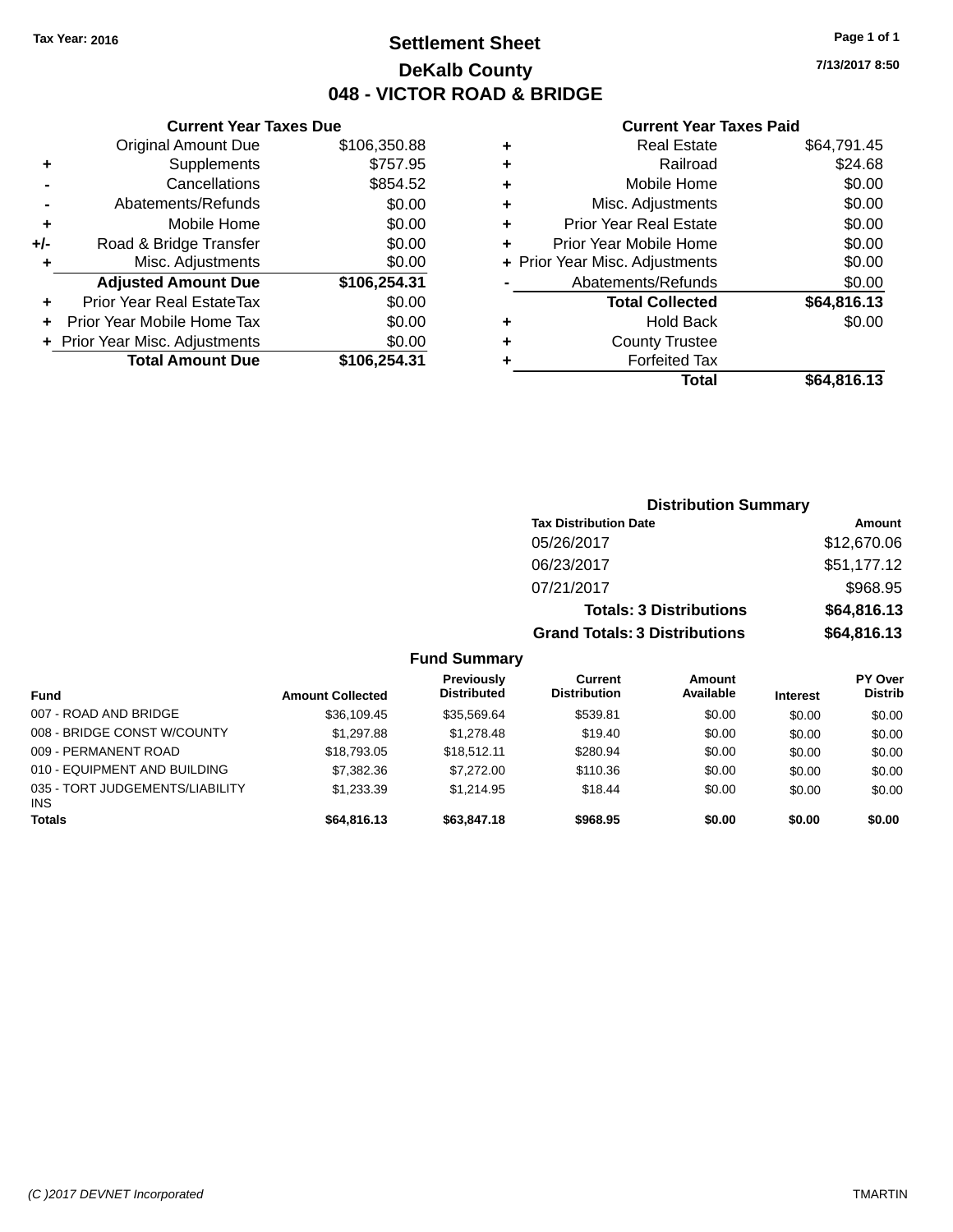### **Settlement Sheet Tax Year: 2016 Page 1 of 1 DeKalb County 056 - TOWN OF CORTLAND**

**7/13/2017 8:50**

#### **Current Year Taxes Paid**

|     | <b>Original Amount Due</b>     | \$635,929.05 |
|-----|--------------------------------|--------------|
| ٠   | Supplements                    | \$4,095.11   |
|     | Cancellations                  | \$7,980.36   |
|     | Abatements/Refunds             | \$0.00       |
| ÷   | Mobile Home                    | \$0.00       |
| +/- | Road & Bridge Transfer         | \$14,064.19  |
| ٠   | Misc. Adjustments              | \$4.60       |
|     | <b>Adjusted Amount Due</b>     | \$646,112.59 |
|     |                                |              |
| ÷   | Prior Year Real EstateTax      | \$2.15       |
| ÷   | Prior Year Mobile Home Tax     | \$0.00       |
|     | + Prior Year Misc. Adjustments | \$129.21     |
|     | <b>Total Amount Due</b>        | \$646,243.95 |

**Current Year Taxes Due**

|   | <b>Real Estate</b>             | \$339,724.49 |
|---|--------------------------------|--------------|
| ٠ | Railroad                       | \$970.77     |
| ٠ | Mobile Home                    | \$0.00       |
| ٠ | Misc. Adjustments              | \$4.60       |
| ٠ | <b>Prior Year Real Estate</b>  | \$2.15       |
| ٠ | Prior Year Mobile Home         | \$0.00       |
|   | + Prior Year Misc. Adjustments | \$129.21     |
|   | Abatements/Refunds             | \$0.00       |
|   | <b>Total Collected</b>         | \$340,831.22 |
| ٠ | <b>Hold Back</b>               | \$0.00       |
| ٠ | <b>County Trustee</b>          |              |
| ٠ | <b>Forfeited Tax</b>           |              |
|   | Total                          | \$340,831.22 |
|   |                                |              |

**Grand Totals: 3 Distributions \$340,831.22**

| <b>Road and Bridge Summary</b> |             |                         | <b>Distribution Summary</b>    |              |  |
|--------------------------------|-------------|-------------------------|--------------------------------|--------------|--|
| <b>Rd./Br. District</b>        | Amt. Due    | Amt. Distrib.           | <b>Tax Distribution Date</b>   | Amount       |  |
| CORTLAND ROAD & BRIDG          | \$26,410.19 | \$14.064.19             | 05/26/2017                     | \$27,453.08  |  |
| Totals                         |             | \$26,410.19 \$14,064.19 | 06/23/2017                     | \$310,019.78 |  |
|                                |             |                         | 07/21/2017                     | \$3,358.36   |  |
|                                |             |                         | <b>Totals: 3 Distributions</b> | \$340,831.22 |  |

**Fund Summary Fund Interest Amount Collected Distributed PY Over Distrib Amount Available Current Distribution Previously** 001 - CORPORATE \$234,293.92 \$232,001.47 \$2,292.45 \$0.00 \$0.00 \$0.00 005 - I. M. R. F. \$28,473.18 \$28,194.58 \$278.60 \$0.00 \$0.00 \$0.00 007 - ROAD AND BRIDGE 60.00 \$14,064.19 \$13,903.09 \$161.10 \$0.00 \$0.00 \$0.00 \$0.00 014 - POLICE PROTECTION \$37,793.22 \$37,423.43 \$369.79 \$0.00 \$0.00 \$0.00 \$0.00 047 - SOCIAL SECURITY \$26,206.71 \$25,950.29 \$256.42 \$0.00 \$0.00 \$0.00 **Totals \$340,831.22 \$337,472.86 \$3,358.36 \$0.00 \$0.00 \$0.00 Miscellaneous Adjustment Detail**

| Year Source             | <b>Account Type</b>       | <b>Amount Adjustment Description</b>              |
|-------------------------|---------------------------|---------------------------------------------------|
| 2015 RE - Real Estate   | <b>Back Tax Collected</b> | \$112.96 ENGSTROM REDEMPTION 09-29-182-013 by TBA |
| 2015 RE - Real Estate   | Back Tax Collected        | \$16.25 TRUSTEE SALE 09-29-252-001 by TBA         |
| 2016 RE - Real Estate   | Back Tax Collected        | \$4.60 TRUSTEE SALE 09-17-385-0110 by TBA         |
| <b>Totals 3 entries</b> |                           | \$133.81                                          |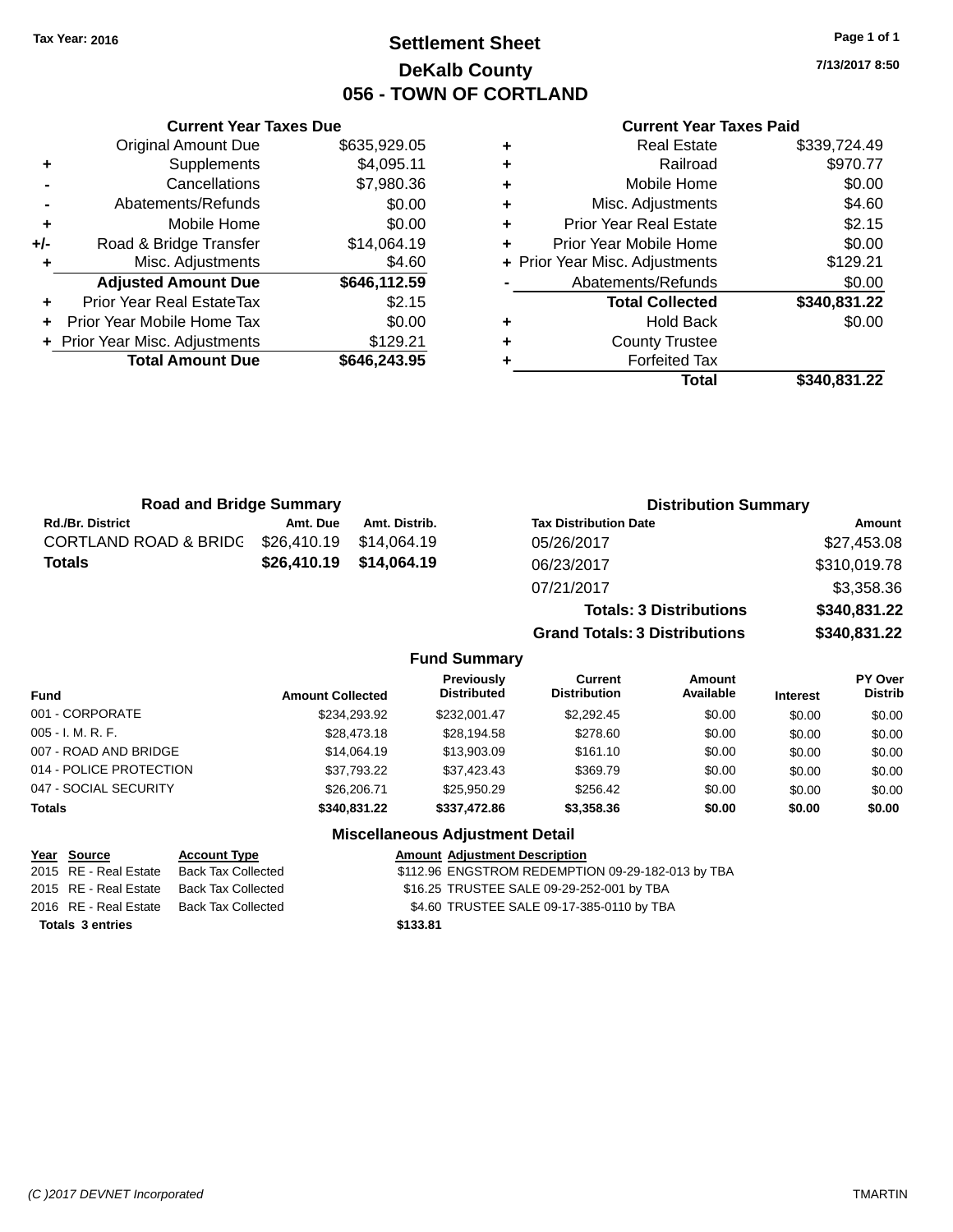### **Settlement Sheet Tax Year: 2016 Page 1 of 1 DeKalb County 057 - CORTLAND LIBRARY**

**7/13/2017 8:50**

#### **Current Year Taxes Paid**

|       | <b>Current Year Taxes Due</b>  |              |
|-------|--------------------------------|--------------|
|       | <b>Original Amount Due</b>     | \$222,162.55 |
| ٠     | Supplements                    | \$1,373.41   |
|       | Cancellations                  | \$2,709.46   |
|       | Abatements/Refunds             | \$0.00       |
| ٠     | Mobile Home                    | \$0.00       |
| $+/-$ | Road & Bridge Transfer         | \$0.00       |
|       | Misc. Adjustments              | \$1.61       |
|       | <b>Adjusted Amount Due</b>     | \$220,828.11 |
| ٠     | Prior Year Real EstateTax      | \$0.00       |
|       | Prior Year Mobile Home Tax     | \$0.00       |
|       | + Prior Year Misc. Adjustments | \$45.14      |
|       | <b>Total Amount Due</b>        | \$220,873.25 |
|       |                                |              |

| ٠ | <b>Real Estate</b>             | \$113,784.22 |
|---|--------------------------------|--------------|
| ٠ | Railroad                       | \$325.59     |
| ٠ | Mobile Home                    | \$0.00       |
| ٠ | Misc. Adjustments              | \$1.61       |
| ٠ | <b>Prior Year Real Estate</b>  | \$0.00       |
|   | Prior Year Mobile Home         | \$0.00       |
|   | + Prior Year Misc. Adjustments | \$45.14      |
|   | Abatements/Refunds             | \$0.00       |
|   | <b>Total Collected</b>         | \$114,156.56 |
| ٠ | <b>Hold Back</b>               | \$0.00       |
|   | <b>County Trustee</b>          |              |
| ٠ | <b>Forfeited Tax</b>           |              |
|   | Total                          | \$114,156.56 |
|   |                                |              |

### **Distribution Summary Tax Distribution Date Amount** 05/26/2017 \$9,005.99 06/23/2017 \$104,033.62 07/21/2017 \$1,116.95 **Totals: 3 Distributions \$114,156.56 Grand Totals: 3 Distributions \$114,156.56**

#### **Fund Summary**

| <b>Fund</b>                                         | <b>Amount Collected</b> | <b>Previously</b><br><b>Distributed</b> | Current<br><b>Distribution</b> | Amount<br>Available | <b>Interest</b> | <b>PY Over</b><br><b>Distrib</b> |
|-----------------------------------------------------|-------------------------|-----------------------------------------|--------------------------------|---------------------|-----------------|----------------------------------|
| 004 - OPERATIONS & MAINTENANCE                      | \$488.62                | \$483.83                                | \$4.79                         | \$0.00              | \$0.00          | \$0.00                           |
| $005 - I. M. R. F.$                                 | \$992.25                | \$982.54                                | \$9.71                         | \$0.00              | \$0.00          | \$0.00                           |
| 016 - LIBRARY (township, municipalities)            | \$109,698.85            | \$108.625.52                            | \$1,073.33                     | \$0.00              | \$0.00          | \$0.00                           |
| 027 - AUDIT                                         | \$248.85                | \$246.42                                | \$2.43                         | \$0.00              | \$0.00          | \$0.00                           |
| 035 - TORT JUDGMENTS, LIABILITY<br><b>INSURANCE</b> | \$746.46                | \$739.16                                | \$7.30                         | \$0.00              | \$0.00          | \$0.00                           |
| 047 - SOCIAL SECURITY                               | \$1,981.53              | \$1.962.14                              | \$19.39                        | \$0.00              | \$0.00          | \$0.00                           |
| <b>Totals</b>                                       | \$114,156.56            | \$113,039.61                            | \$1,116.95                     | \$0.00              | \$0.00          | \$0.00                           |

#### **Miscellaneous Adjustment Detail**

#### **Year** Source **Account Type A**ccount Adjustment Description

|  | 2015 RE - Real Estate Back Tax Collected | \$39.46 ENGSTROM REDEMPTION 09-29-182-013 by TBA |
|--|------------------------------------------|--------------------------------------------------|

- 2015 RE Real Estate Back Tax Collected \$5.68 TRUSTEE SALE 09-29-252-001 by TBA
- 2016 RE Real Estate Back Tax Collected \$1.61 TRUSTEE SALE 09-17-385-0110 by TBA
- **Totals \$46.75 3 entries**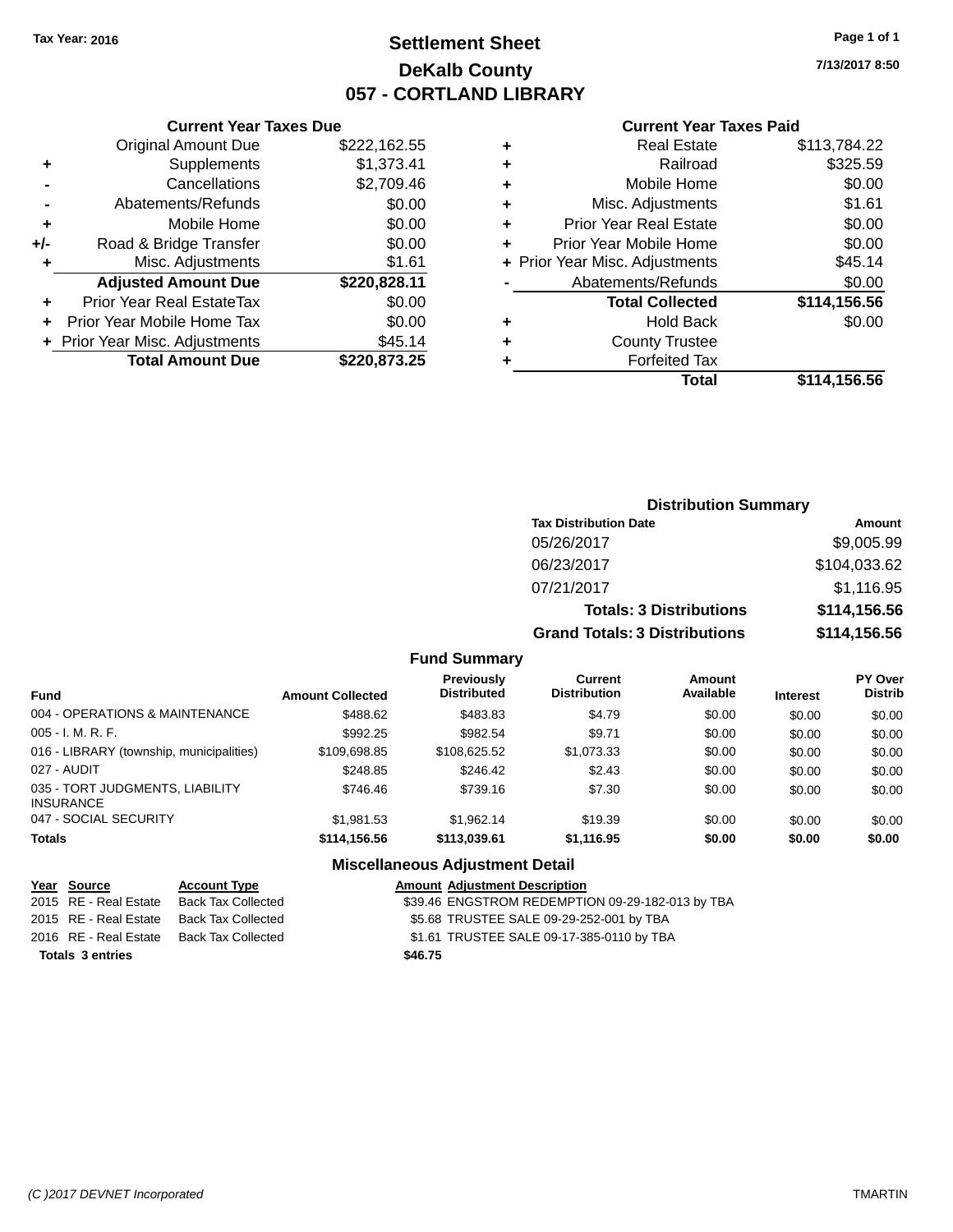**Original Amount Due** 

**Adjusted Amount Due** 

**Total Amount Due** 

**+** Supplements **-** Cancellations **-** Abatements/Refunds  $+$  Mobile Home **+/-** Road & Bridge Transfer **+** Misc. Adjustments

**+** Prior Year Real EstateTax **+** Prior Year Mobile Home Tax **+ Prior Year Misc. Adjustments** 

### **Settlement Sheet Tax Year: 2016 Page 1 of 2 DeKalb County 058 - CITY OF DEKALB**

**7/13/2017 8:50**

#### **Current Year Taxes Paid**

| <b>Current Year Taxes Due</b> |                |   | <b>Current Year Taxes Paid</b> |                |  |
|-------------------------------|----------------|---|--------------------------------|----------------|--|
| ่<br>เl Amount Due            | \$6,056,973.01 | ٠ | <b>Real Estate</b>             | \$3,201,501.02 |  |
| Supplements                   | \$83,266.20    | ٠ | Railroad                       | \$12,097.77    |  |
| Cancellations                 | \$133,342.04   | ٠ | Mobile Home                    | \$0.00         |  |
| าents/Refunds                 | \$0.00         | ٠ | Misc. Adjustments              | \$1,620.49     |  |
| Mobile Home                   | \$0.00         | ÷ | <b>Prior Year Real Estate</b>  | (\$1,160.84)   |  |
| ridge Transfer                | \$76,056.49    | ÷ | Prior Year Mobile Home         | \$0.00         |  |
| :. Adjustments                | \$1,620.49     |   | + Prior Year Misc. Adjustments | \$4,339.65     |  |
| <b>Amount Due</b>             | \$6,084,574.15 |   | Abatements/Refunds             | \$0.00         |  |
| leal EstateTax≀               | (\$1,160.84)   |   | <b>Total Collected</b>         | \$3,218,398.09 |  |
| bile Home Tax                 | \$0.00         | ٠ | <b>Hold Back</b>               | \$0.00         |  |
| . Adjustments                 | \$4,339.65     | ÷ | <b>County Trustee</b>          |                |  |
| <b>Amount Due</b>             | \$6,087,752.96 |   | <b>Forfeited Tax</b>           |                |  |
|                               |                |   | Total                          | \$3,218,398,09 |  |

| sc. Adjustments        | \$4,339.65     |
|------------------------|----------------|
| ements/Refunds         | \$0.00         |
| <b>Total Collected</b> | \$3,218,398.09 |
| <b>Hold Back</b>       | \$0.00         |
| <b>County Trustee</b>  |                |
| <b>Forfeited Tax</b>   |                |

**Total \$3,218,398.09**

| <b>Road and Bridge Summary</b> |              |               | <b>Distribution Summary</b>          |                |  |
|--------------------------------|--------------|---------------|--------------------------------------|----------------|--|
| <b>Rd./Br. District</b>        | Amt. Due     | Amt. Distrib. | <b>Tax Distribution Date</b>         | Amount         |  |
| AFTON ROAD & BRIDGE            | \$12,837.65  | \$7,631.03    | 05/26/2017                           | \$593,383.27   |  |
| CORTLAND ROAD & BRIDC          | \$1,902.49   | \$1,013.30    | 06/23/2017                           | \$2,580,370.05 |  |
| DEKALB ROAD & BRIDGE           | \$128,685.10 | \$67.412.16   | 07/21/2017                           | \$44,644.77    |  |
| Totals                         | \$143,425.24 | \$76,056.49   | <b>Totals: 3 Distributions</b>       | \$3,218,398.09 |  |
|                                |              |               | <b>Grand Totals: 3 Distributions</b> | \$3,218,398.09 |  |

**Fund Summary**

| <b>Fund</b>                 | <b>Amount Collected</b> | Previously<br><b>Distributed</b> | <b>Current</b><br><b>Distribution</b> | Amount<br>Available | <b>Interest</b> | <b>PY Over</b><br><b>Distrib</b> |
|-----------------------------|-------------------------|----------------------------------|---------------------------------------|---------------------|-----------------|----------------------------------|
| 001 - CORPORATE             | \$427,550.12            | \$421,645.89                     | \$5,904.23                            | \$0.00              | \$0.00          | \$0.00                           |
| 003 - BONDS AND INTEREST    | \$254,997.88            | \$251,476.51                     | \$3,521.37                            | \$0.00              | \$0.00          | \$0.00                           |
| $005 - I. M. R. F.$         | \$37,616.97             | \$37,097.51                      | \$519.46                              | \$0.00              | \$0.00          | \$0.00                           |
| 007 - ROAD AND BRIDGE       | \$76,056.49             | \$74,805.66                      | \$1,250.83                            | \$0.00              | \$0.00          | \$0.00                           |
| 013 - FIREFIGHTER'S PENSION | \$1,365,903.63          | \$1,347,041.28                   | \$18,862.35                           | \$0.00              | \$0.00          | \$0.00                           |
| 015 - POLICE PENSION        | \$1,056,273.00          | \$1.041.686.47                   | \$14.586.53                           | \$0.00              | \$0.00          | \$0.00                           |
| 047 - SOCIAL SECURITY       | \$0.00                  | \$0.00                           | \$0.00                                | \$0.00              | \$0.00          | \$0.00                           |
| <b>Totals</b>               | \$3,218,398.09          | \$3,173,753.32                   | \$44.644.77                           | \$0.00              | \$0.00          | \$0.00                           |

#### **Miscellaneous Adjustment Detail**

| Year Source                  | <b>Account Type</b>       | <b>Amount Adjustment Description</b>                           |         |
|------------------------------|---------------------------|----------------------------------------------------------------|---------|
| 2015 RE - Real Estate        | <b>Back Tax Collected</b> | \$134.37 MOONEY REDEMPTION 08-23-184-002 by TBA                |         |
| 2015 RE - Real Estate        | <b>Back Tax Collected</b> | \$347.55 1827 LINCOLN HWY CORP REDEMPTION 08-24-352-024 by TBA |         |
| 2015 RE - Real Estate        | <b>Back Tax Collected</b> | \$115.84 RIVERMIST REDEMPTION 08-02-324-004 by TBA             |         |
| 2015 RE - Real Estate        | <b>Back Tax Collected</b> | \$115.84 RIVERMIST REDEMPTION 08-02-351-013 by TBA             |         |
| 2015 RE - Real Estate        | <b>Back Tax Collected</b> | \$115.84 RIVERMIST REDEMPTION 08-02-351-017 by TBA             |         |
| 2015 RE - Real Estate        | <b>Back Tax Collected</b> | \$115.84 RIVERMIST REDEMPTION 08-02-351-020 by TBA             |         |
| 2015 RE - Real Estate        | <b>Back Tax Collected</b> | \$115.84 RIVERMIST REDEMPTION 08-02-351-022 by TBA             |         |
| 2015 RE - Real Estate        | <b>Back Tax Collected</b> | \$115.84 RIVERMIST REDEMPTION 08-02-354-001 by TBA             |         |
| 2015 RE - Real Estate        | <b>Back Tax Collected</b> | \$115.84 RIVERMIST REDEMPTION 08-02-354-008 by TBA             |         |
| 2015 RE - Real Estate        | <b>Back Tax Collected</b> | \$115.84 RIVERMIST REDEMPTION 08-02-354-012 by TBA             |         |
| 2015 RE - Real Estate        | <b>Back Tax Collected</b> | \$115.84 RIVERMIST REDEMPTION 08-02-370-001 by TBA             |         |
| 2015 RE - Real Estate        | <b>Back Tax Collected</b> | \$115.84 RIVERMIST REDEMPTION 08-02-370-002 by TBA             |         |
| 2015 RE - Real Estate        | <b>Back Tax Collected</b> | \$115.84 RIVERMIST REDEMPTION 08-02-370-003 by TBA             |         |
| 2015 RE - Real Estate        | <b>Back Tax Collected</b> | \$115.84 RIVERMIST REDEMPTION 08-02-370-004 by TBA             |         |
| 2015 RE - Real Estate        | <b>Back Tax Collected</b> | \$73.57 RIVERMIST REDEMPTION 08-02-373-001 by TBA              |         |
| 2015 RE - Real Estate        | <b>Back Tax Collected</b> | \$49.84 RIVERMIST REDEMPTION 08-02-377-001 by TBA              |         |
| (C) 2017 DEVNET Incorporated |                           |                                                                | TMARTIN |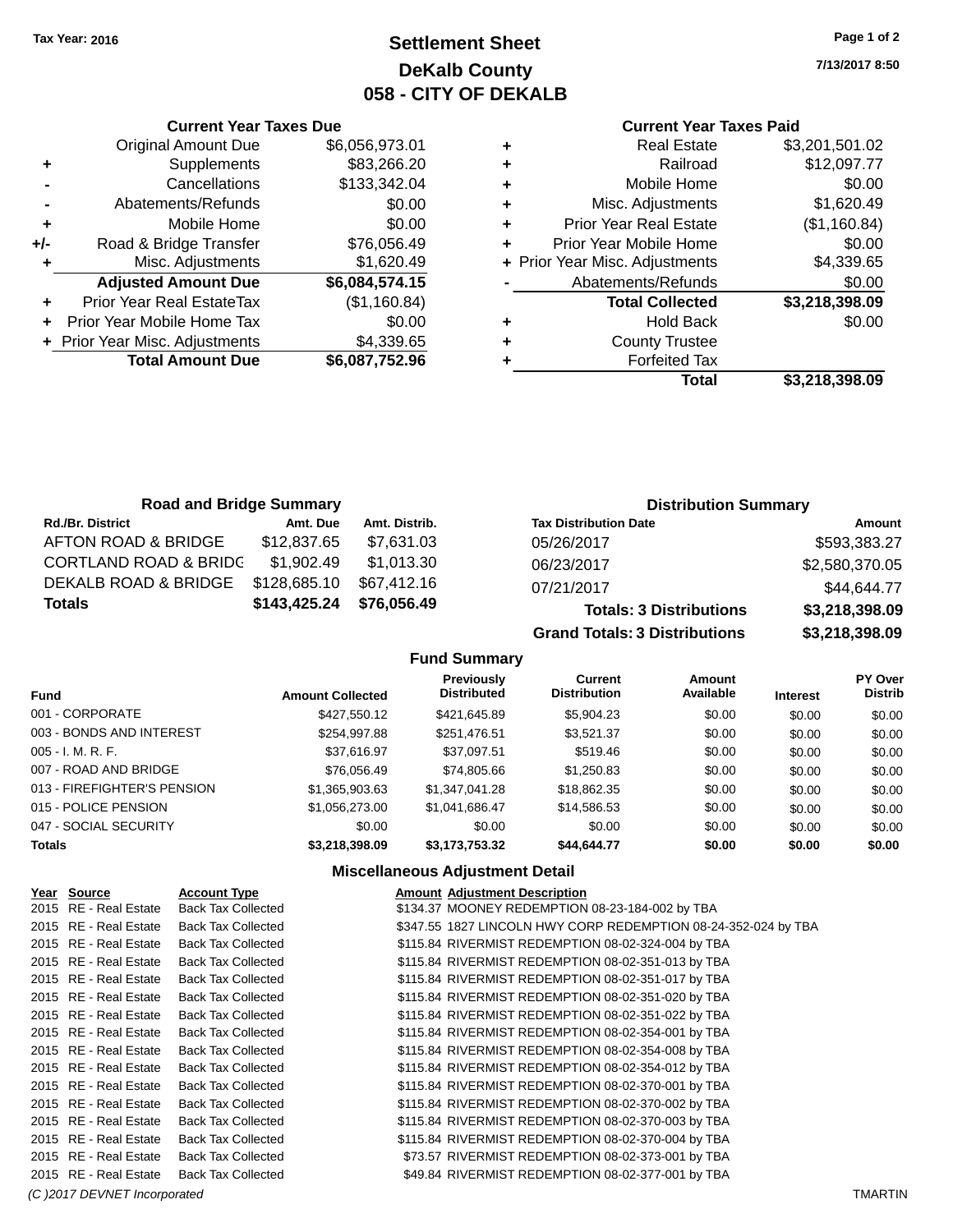### **Settlement Sheet Tax Year: 2016 Page 2 of 2 DeKalb County**

**Miscellaneous Adjustment Detail**

**7/13/2017 8:50**

### **Year Source Account Type** 2015 RE - Real Estate Back Tax Collected 2015 RE - Real Estate Back Tax Collected 2015 RE - Real Estate Back Tax Collected 2015 RE - Real Estate Back Tax Collected 2015 RE - Real Estate Back Tax Collected 2016 RE - Real Estate Paymt In Lieu of Tax **Totals \$5,960.14 24 entries**

| Year Source              | <b>Account Type</b>       | <b>Amount Adjustment Description</b>               |
|--------------------------|---------------------------|----------------------------------------------------|
| 2015 RE - Real Estate    | <b>Back Tax Collected</b> | \$13.98 RIVERMIST REDEMPTION 08-11-100-045 by TBA  |
| 2015 RE - Real Estate    | <b>Back Tax Collected</b> | \$6.62 RIVERMIST REDEMPTION 15-15-228-013 by TBA   |
| 2015 RE - Real Estate    | <b>Back Tax Collected</b> | \$115.84 RIVERMIST REDEMPTION 08-02-323-005 by TBA |
| 2015 RE - Real Estate    | <b>Back Tax Collected</b> | \$71.65 VOID HEL EXEMPTION 08-14-478-035 by TBA    |
| 2015 RE - Real Estate    | <b>Back Tax Collected</b> | \$1,536.31 MOONEY REDEMPTION 08-23-184-020 by TBA  |
| 2015 RE - Real Estate    | <b>Back Tax Collected</b> | \$317.62 MOONEY REDEMPTION 08-23-184-003 by TBA    |
| 2015 RE - Real Estate    | <b>Back Tax Collected</b> | \$282.22 MOONEY REDEMPTION 08-12-184-027 by TBA    |
| 2016 RE - Real Estate    | Paymt In Lieu of Tax      | \$1,620.49 HOUSING AUTHORITY DEKALB UNITS by TBA   |
| <b>Totals 24 entries</b> |                           | \$5,960.14                                         |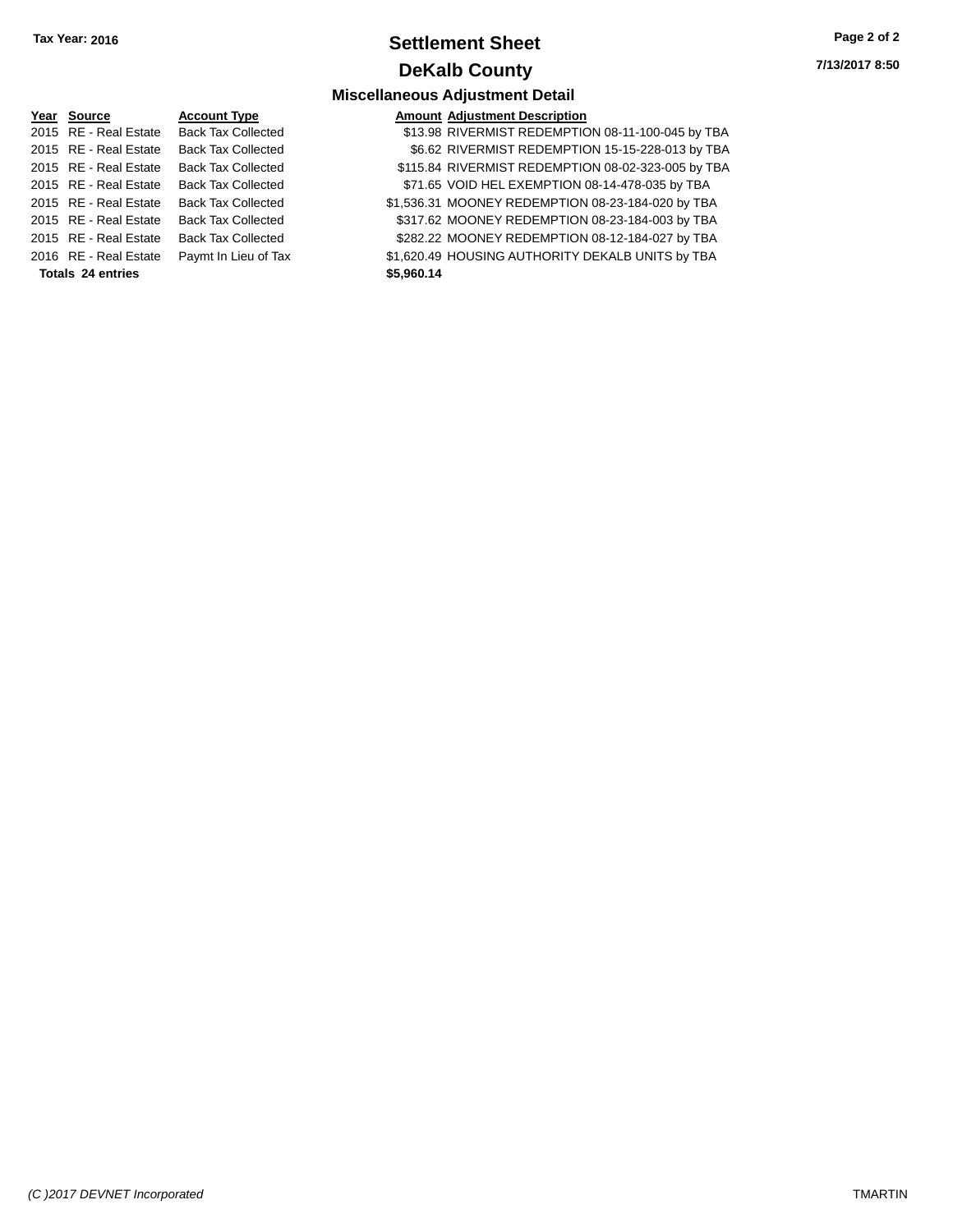### **Settlement Sheet Tax Year: 2016 Page 1 of 2 DeKalb County 059 - DE KALB LIBRARY**

**7/13/2017 8:50**

|     | <b>Current Year Taxes Due</b>  |                |
|-----|--------------------------------|----------------|
|     | <b>Original Amount Due</b>     | \$2,298,567.18 |
| ٠   | Supplements                    | \$30,608.49    |
|     | Cancellations                  | \$49,595.95    |
|     | Abatements/Refunds             | \$0.00         |
| ٠   | Mobile Home                    | \$0.00         |
| +/- | Road & Bridge Transfer         | \$0.00         |
| ٠   | Misc. Adjustments              | \$614.96       |
|     | <b>Adjusted Amount Due</b>     | \$2,280,194.68 |
| ÷   | Prior Year Real EstateTax      | (\$460.84)     |
| ÷   | Prior Year Mobile Home Tax     | \$0.00         |
|     | + Prior Year Misc. Adjustments | \$1,784.59     |
|     | <b>Total Amount Due</b>        | \$2,281,518.43 |
|     |                                |                |

### **Current Year Taxes Paid +** Real Estate \$1,186,200.34 **+** Railroad \$4,493.51 **+** Mobile Home \$0.00

| ٠ | Misc. Adjustments              | \$614.96       |
|---|--------------------------------|----------------|
| ÷ | <b>Prior Year Real Estate</b>  | (\$460.84)     |
|   | Prior Year Mobile Home         | \$0.00         |
|   | + Prior Year Misc. Adjustments | \$1,784.59     |
|   | Abatements/Refunds             | \$0.00         |
|   | <b>Total Collected</b>         | \$1,192,632.56 |
|   | <b>Hold Back</b>               | \$0.00         |
|   | <b>County Trustee</b>          |                |
|   | <b>Forfeited Tax</b>           |                |
|   | Total                          | \$1,192,632.56 |
|   |                                |                |

### **Distribution Summary Tax Distribution Date Amount** 05/26/2017 \$220,090.32 06/23/2017 \$956,074.61 07/21/2017 \$16,467.63 **Totals: 3 Distributions \$1,192,632.56 Grand Totals: 3 Distributions \$1,192,632.56**

#### **Fund Summary**

| Fund                                     | <b>Amount Collected</b> | <b>Previously</b><br><b>Distributed</b> | Current<br><b>Distribution</b> | Amount<br>Available | <b>Interest</b> | <b>PY Over</b><br><b>Distrib</b> |
|------------------------------------------|-------------------------|-----------------------------------------|--------------------------------|---------------------|-----------------|----------------------------------|
| 016 - LIBRARY (township, municipalities) | \$1.192.632.56          | \$1,176,164,93                          | \$16,467.63                    | \$0.00              | \$0.00          | \$0.00                           |
| Totals                                   | \$1.192.632.56          | \$1.176.164.93                          | \$16,467.63                    | \$0.00              | \$0.00          | \$0.00                           |

#### **Miscellaneous Adjustment Detail**

#### **Year Source Account Type Amount Adjustment Description**

| 2015 RE - Real Estate | <b>Back Tax Collected</b> | \$55.26 MOONEY REDEMPTION 08-23-184-002 by TBA                 |
|-----------------------|---------------------------|----------------------------------------------------------------|
| 2015 RE - Real Estate | <b>Back Tax Collected</b> | \$142.92 1827 LINCOLN HWY CORP REDEMPTION 08-24-352-024 by TBA |
| 2015 RE - Real Estate | <b>Back Tax Collected</b> | \$47.64 RIVERMIST REDEMPTION 08-02-324-004 by TBA              |
| 2015 RE - Real Estate | <b>Back Tax Collected</b> | \$47.64 RIVERMIST REDEMPTION 08-02-351-013 by TBA              |
| 2015 RE - Real Estate | <b>Back Tax Collected</b> | \$47.64 RIVERMIST REDEMPTION 08-02-351-017 by TBA              |
| 2015 RE - Real Estate | <b>Back Tax Collected</b> | \$47.64 RIVERMIST REDEMPTION 08-02-351-020 by TBA              |
| 2015 RE - Real Estate | <b>Back Tax Collected</b> | \$47.64 RIVERMIST REDEMPTION 08-02-351-022 by TBA              |
| 2015 RE - Real Estate | <b>Back Tax Collected</b> | \$47.64 RIVERMIST REDEMPTION 08-02-354-001 by TBA              |
| 2015 RE - Real Estate | <b>Back Tax Collected</b> | \$47.64 RIVERMIST REDEMPTION 08-02-354-008 by TBA              |
| 2015 RE - Real Estate | <b>Back Tax Collected</b> | \$47.64 RIVERMIST REDEMPTION 08-02-354-012 by TBA              |
| 2015 RE - Real Estate | <b>Back Tax Collected</b> | \$47.64 RIVERMIST REDEMPTION 08-02-370-001 by TBA              |
| 2015 RE - Real Estate | <b>Back Tax Collected</b> | \$47.64 RIVERMIST REDEMPTION 08-02-370-002 by TBA              |
| 2015 RE - Real Estate | <b>Back Tax Collected</b> | \$47.64 RIVERMIST REDEMPTION 08-02-370-003 by TBA              |
| 2015 RE - Real Estate | <b>Back Tax Collected</b> | \$47.64 RIVERMIST REDEMPTION 08-02-370-004 by TBA              |
| 2015 RE - Real Estate | <b>Back Tax Collected</b> | \$30.25 RIVERMIST REDEMPTION 08-02-373-001 by TBA              |
| 2015 RE - Real Estate | <b>Back Tax Collected</b> | \$20.50 RIVERMIST REDEMPTION 08-02-377-001 by TBA              |
| 2015 RE - Real Estate | <b>Back Tax Collected</b> | \$5.75 RIVERMIST REDEMPTION 08-11-100-045 by TBA               |
| 2015 RE - Real Estate | <b>Back Tax Collected</b> | \$2.72 RIVERMIST REDEMPTION 15-15-228-013 by TBA               |
| 2015 RE - Real Estate | <b>Back Tax Collected</b> | \$47.64 RIVERMIST REDEMPTION 08-02-323-005 by TBA              |
| 2015 RE - Real Estate | <b>Back Tax Collected</b> | \$29.46 VOID HEL EXEMPTION 08-14-478-035 by TBA                |
| 2015 RE - Real Estate | <b>Back Tax Collected</b> | \$631.75 MOONEY REDEMPTION 08-23-184-020 by TBA                |
| 2015 RE - Real Estate | <b>Back Tax Collected</b> | \$130.61 MOONEY REDEMPTION 08-23-184-003 by TBA                |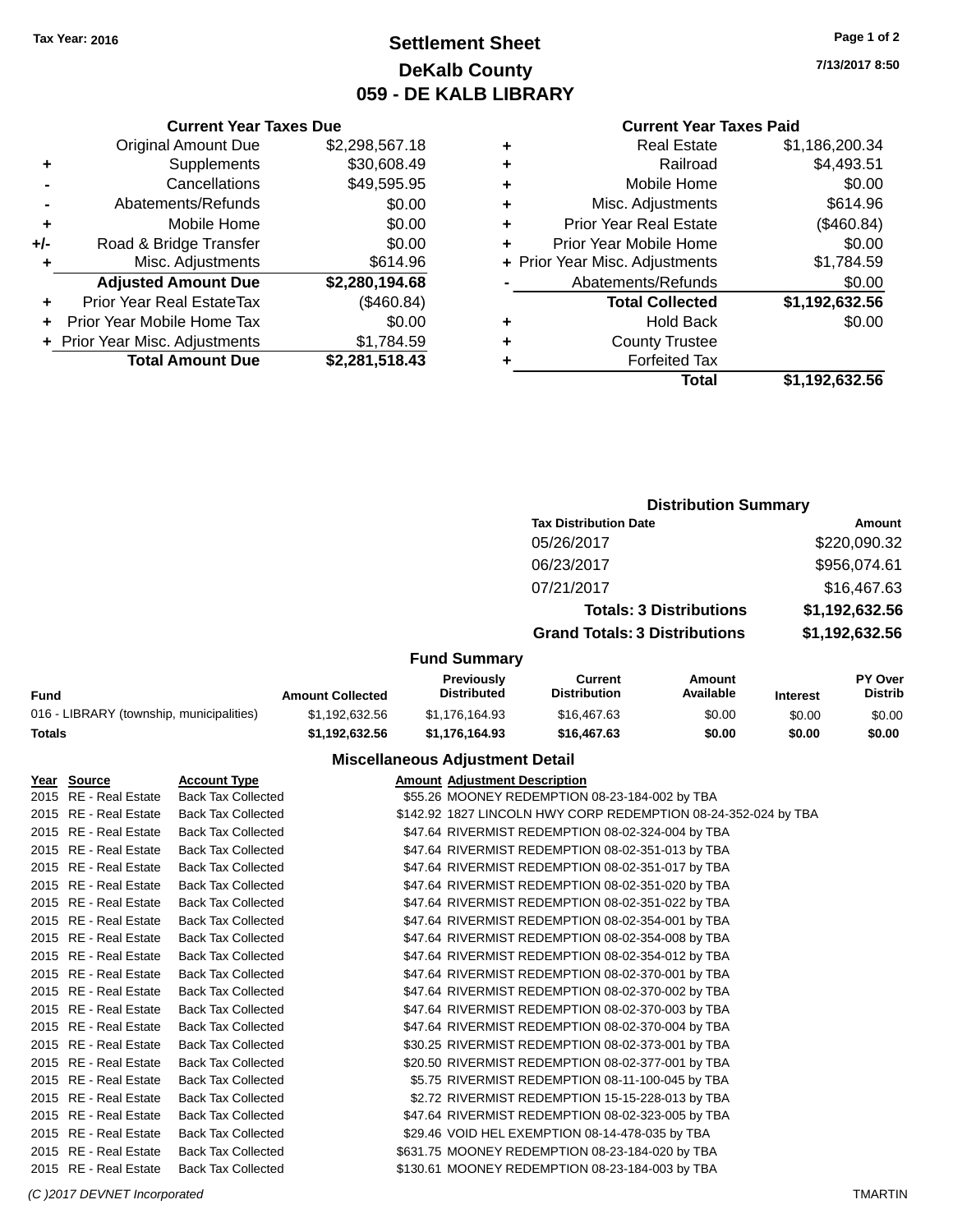### **Settlement Sheet Tax Year: 2016 Page 2 of 2 DeKalb County**

**7/13/2017 8:50**

## **Miscellaneous Adjustment Detail**

**Year Source Account Type Amount Adjustment Description** \$116.05 MOONEY REDEMPTION 08-12-184-027 by TBA 2016 RE - Real Estate Paymt In Lieu of Tax S614.96 HOUSING AUTHORITY DEKALB UNITS by TBA **Totals \$2,399.55 24 entries**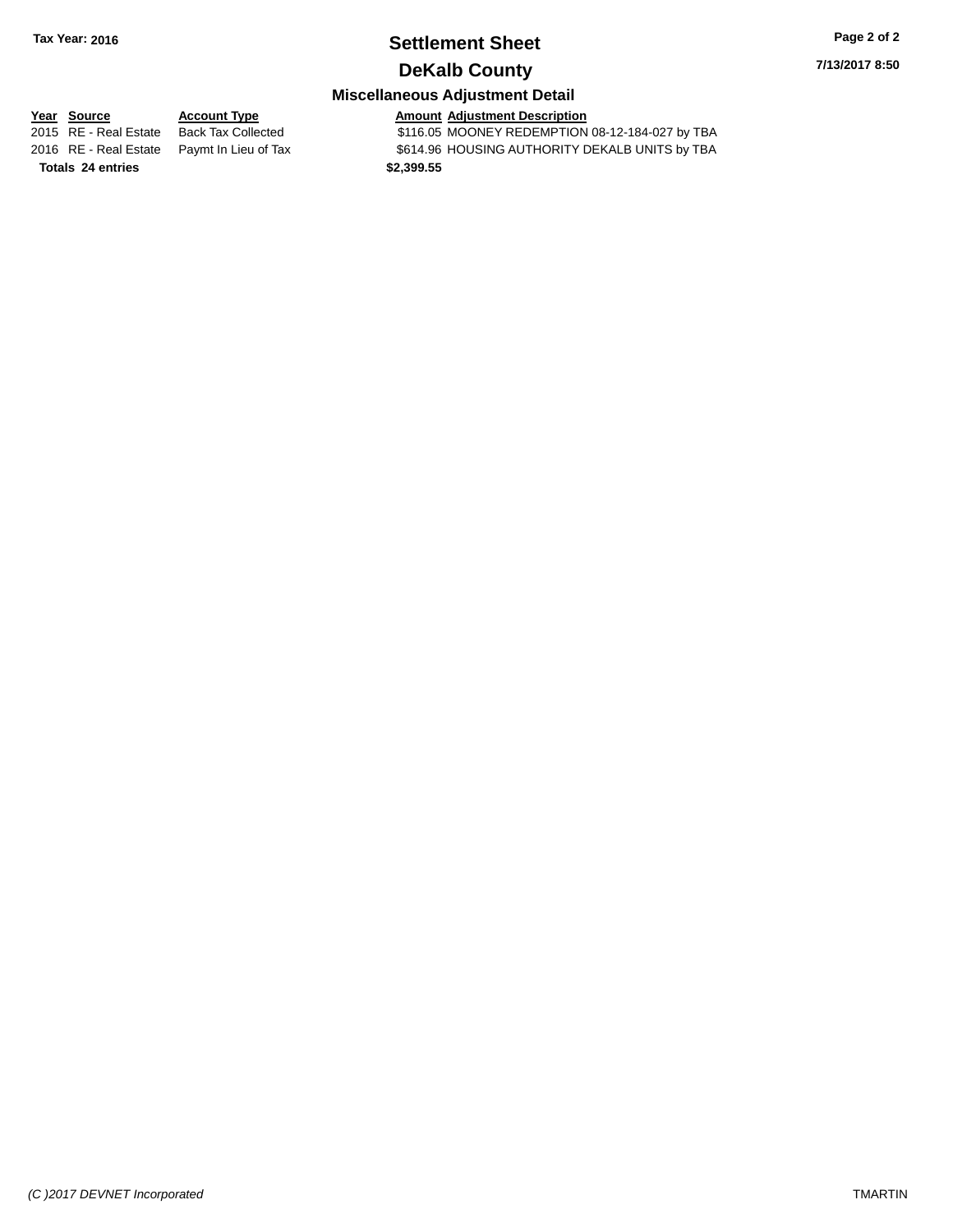### **Settlement Sheet Tax Year: 2016 Page 1 of 1 DeKalb County 060 - DEKALB SSA #3**

**7/13/2017 8:50**

| <b>Current Year Taxes Due</b> |                                |            |  |  |  |
|-------------------------------|--------------------------------|------------|--|--|--|
|                               | <b>Original Amount Due</b>     | \$1,000.10 |  |  |  |
| ٠                             | Supplements                    | \$0.00     |  |  |  |
|                               | Cancellations<br>\$0.00        |            |  |  |  |
|                               | Abatements/Refunds             | \$0.00     |  |  |  |
| ٠                             | Mobile Home                    | \$0.00     |  |  |  |
| +/-                           | Road & Bridge Transfer         | \$0.00     |  |  |  |
| ٠                             | Misc. Adjustments              | \$0.00     |  |  |  |
|                               | <b>Adjusted Amount Due</b>     | \$1,000.10 |  |  |  |
| ٠                             | Prior Year Real EstateTax      | \$0.00     |  |  |  |
|                               | Prior Year Mobile Home Tax     | \$0.00     |  |  |  |
|                               | + Prior Year Misc. Adjustments | \$0.00     |  |  |  |
|                               | <b>Total Amount Due</b>        | \$1.000.10 |  |  |  |

|   | <b>Current Year Taxes Paid</b> |          |
|---|--------------------------------|----------|
|   | <b>Real Estate</b>             | \$530.39 |
| ٠ | Railroad                       | \$0.00   |
| ٠ | Mobile Home                    | \$0.00   |
|   | Misc. Adjustments              | \$0.00   |
| ٠ | <b>Prior Year Real Estate</b>  | \$0.00   |
| ٠ | Prior Year Mobile Home         | \$0.00   |
|   | + Prior Year Misc. Adjustments | \$0.00   |
|   | Abatements/Refunds             | \$0.00   |
|   | <b>Total Collected</b>         | \$530.39 |
|   | <b>Hold Back</b>               | \$0.00   |
|   | <b>County Trustee</b>          |          |
|   | <b>Forfeited Tax</b>           |          |
|   | Total                          | \$530.39 |
|   |                                |          |

|                            |                         |                                  | <b>Distribution Summary</b>           |                                |                 |                           |
|----------------------------|-------------------------|----------------------------------|---------------------------------------|--------------------------------|-----------------|---------------------------|
|                            |                         |                                  | <b>Tax Distribution Date</b>          |                                |                 | Amount                    |
|                            |                         |                                  | 05/26/2017                            |                                |                 | \$75.15                   |
|                            |                         |                                  | 06/23/2017                            |                                |                 | \$437.56                  |
|                            |                         |                                  | 07/21/2017                            |                                |                 | \$17.68                   |
|                            |                         |                                  |                                       | <b>Totals: 3 Distributions</b> |                 | \$530.39                  |
|                            |                         |                                  | <b>Grand Totals: 3 Distributions</b>  |                                |                 | \$530.39                  |
|                            |                         | <b>Fund Summary</b>              |                                       |                                |                 |                           |
| <b>Fund</b>                | <b>Amount Collected</b> | Previously<br><b>Distributed</b> | <b>Current</b><br><b>Distribution</b> | Amount<br>Available            | <b>Interest</b> | PY Over<br><b>Distrib</b> |
| 023 - SPECIAL SERVICE AREA | \$530.39                | \$512.71                         | \$17.68                               | \$0.00                         | \$0.00          | \$0.00                    |
| <b>Totals</b>              | \$530.39                | \$512.71                         | \$17.68                               | \$0.00                         | \$0.00          | \$0.00                    |
|                            |                         |                                  |                                       |                                |                 |                           |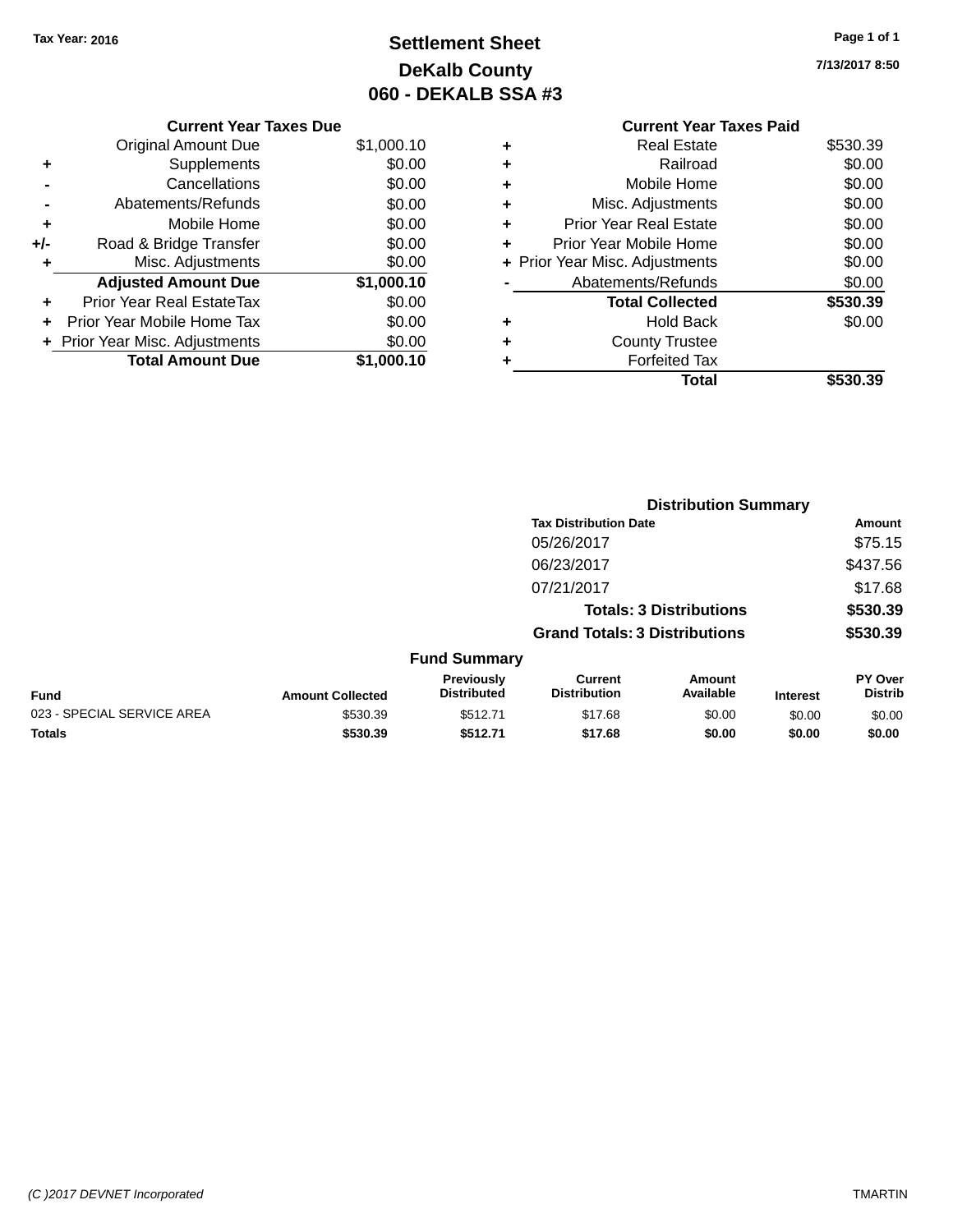### **Settlement Sheet Tax Year: 2016 Page 1 of 1 DeKalb County 061 - DEKALB SSA #4**

**7/13/2017 8:50**

| <b>Current Year Taxes Paid</b> |            |
|--------------------------------|------------|
| <b>Real Estate</b>             | \$2,841.42 |
| Railroad                       | \$0.00     |
| Mobile Home                    | \$0.00     |
| Misc. Adjustments              | \$0.00     |
| <b>Prior Year Real Estate</b>  | \$0.00     |
| Prior Year Mobile Home         | \$0.00     |
| + Prior Year Misc. Adjustments | \$0.00     |
| Abatements/Refunds             | \$0.00     |
| <b>Total Collected</b>         | \$2,841.42 |
| <b>Hold Back</b>               | \$0.00     |
| <b>County Trustee</b>          |            |
| <b>Forfeited Tax</b>           |            |
| Total                          | \$2.841.42 |
|                                |            |

|     | <b>Current Year Taxes Due</b>    |            |
|-----|----------------------------------|------------|
|     | <b>Original Amount Due</b>       | \$5,500.60 |
| ٠   | Supplements                      | \$11.52    |
|     | Cancellations                    | \$12.12    |
|     | Abatements/Refunds               | \$0.00     |
| ٠   | Mobile Home                      | \$0.00     |
| +/- | Road & Bridge Transfer           | \$0.00     |
| ٠   | Misc. Adjustments                | \$0.00     |
|     | <b>Adjusted Amount Due</b>       | \$5,500.00 |
|     | <b>Prior Year Real EstateTax</b> | \$0.00     |
|     | Prior Year Mobile Home Tax       | \$0.00     |
|     | + Prior Year Misc. Adjustments   | \$0.00     |
|     | <b>Total Amount Due</b>          | \$5,500,00 |
|     |                                  |            |

|                            |                         |                                  | <b>Distribution Summary</b>           |                                |                 |                           |
|----------------------------|-------------------------|----------------------------------|---------------------------------------|--------------------------------|-----------------|---------------------------|
|                            |                         |                                  | <b>Tax Distribution Date</b>          |                                |                 | <b>Amount</b>             |
|                            |                         |                                  | 05/26/2017                            |                                |                 | \$289.01                  |
|                            |                         |                                  | 06/23/2017                            |                                |                 | \$2,545.71                |
|                            |                         |                                  | 07/21/2017                            |                                |                 | \$6.70                    |
|                            |                         |                                  |                                       | <b>Totals: 3 Distributions</b> |                 | \$2,841.42                |
|                            |                         |                                  | <b>Grand Totals: 3 Distributions</b>  |                                |                 | \$2,841.42                |
|                            |                         | <b>Fund Summary</b>              |                                       |                                |                 |                           |
| <b>Fund</b>                | <b>Amount Collected</b> | Previously<br><b>Distributed</b> | <b>Current</b><br><b>Distribution</b> | Amount<br>Available            | <b>Interest</b> | PY Over<br><b>Distrib</b> |
| 023 - SPECIAL SERVICE AREA | \$2,841.42              | \$2,834.72                       | \$6.70                                | \$0.00                         | \$0.00          | \$0.00                    |
| <b>Totals</b>              | \$2,841.42              | \$2,834.72                       | \$6.70                                | \$0.00                         | \$0.00          | \$0.00                    |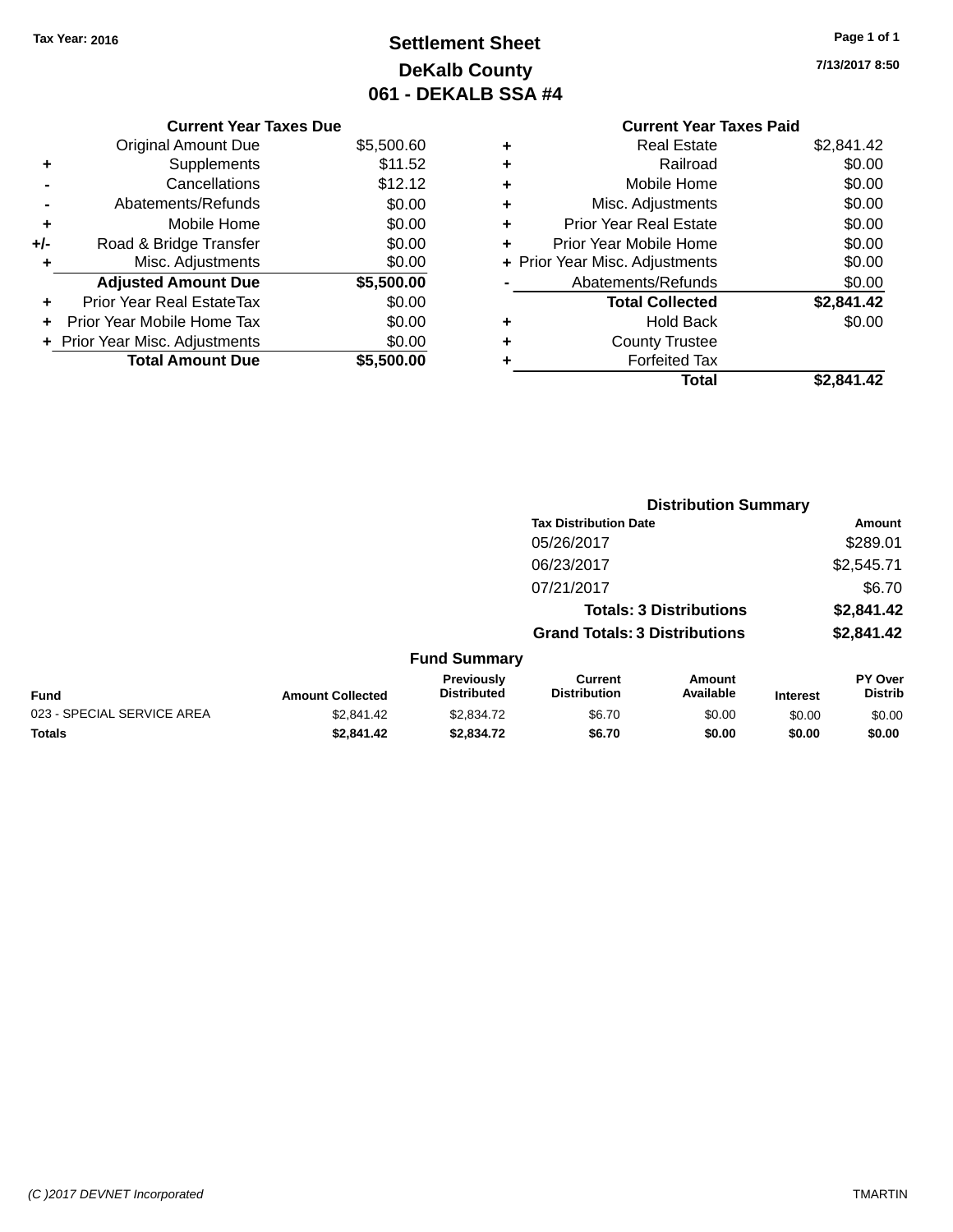### **Settlement Sheet Tax Year: 2016 Page 1 of 1 DeKalb County 062 - CITY OF GENOA**

**7/13/2017 8:50**

### **Current Year Taxes Paid**

|     | <b>Original Amount Due</b>     | \$698,794.32 |
|-----|--------------------------------|--------------|
| ٠   | Supplements                    | \$3,660.20   |
|     | Cancellations                  | \$4,101.44   |
|     | Abatements/Refunds             | \$0.55       |
| ٠   | Mobile Home                    | \$0.00       |
| +/- | Road & Bridge Transfer         | \$17,728.55  |
|     | Misc. Adjustments              | \$0.00       |
|     | <b>Adjusted Amount Due</b>     | \$716,081.08 |
| ÷   | Prior Year Real EstateTax      | (\$43.56)    |
|     | Prior Year Mobile Home Tax     | \$0.00       |
|     | + Prior Year Misc. Adjustments | \$0.00       |
|     | <b>Total Amount Due</b>        | \$716,037.52 |
|     |                                |              |

**Current Year Taxes Due**

| ٠ | <b>Real Estate</b>             | \$386,800.23 |
|---|--------------------------------|--------------|
| ٠ | Railroad                       | \$1,843.40   |
| ٠ | Mobile Home                    | \$0.00       |
| ٠ | Misc. Adjustments              | \$0.00       |
| ٠ | <b>Prior Year Real Estate</b>  | (\$43.56)    |
| ٠ | Prior Year Mobile Home         | \$0.00       |
|   | + Prior Year Misc. Adjustments | \$0.00       |
|   | Abatements/Refunds             | \$0.55       |
|   | <b>Total Collected</b>         | \$388,599.52 |
| ٠ | <b>Hold Back</b>               | \$0.00       |
| ٠ | <b>County Trustee</b>          |              |
| ٠ | <b>Forfeited Tax</b>           |              |
|   | Total                          | \$388,599.52 |
|   |                                |              |

**Grand Totals: 3 Distributions \$388,599.52**

| <b>Road and Bridge Summary</b> |            |                         | <b>Distribution Summary</b>    |              |  |
|--------------------------------|------------|-------------------------|--------------------------------|--------------|--|
| <b>Rd./Br. District</b>        | Amt. Due   | Amt. Distrib.           | <b>Tax Distribution Date</b>   | Amount       |  |
| <b>GENOA ROAD &amp; BRIDGE</b> |            | \$25,275.12 \$13,903.17 | 05/26/2017                     | \$59,187.40  |  |
| KINGSTON ROAD & BRIDG          | \$6.857.11 | \$3.825.38              | 06/23/2017                     | \$322,406.11 |  |
| Totals                         |            | \$32,132.23 \$17,728.55 | 07/21/2017                     | \$7,006.01   |  |
|                                |            |                         | <b>Totals: 3 Distributions</b> | \$388,599.52 |  |

**Fund Summary Fund Interest Amount Collected Distributed PY Over Distrib Amount Available Current Distribution Previously** 001 - CORPORATE \$161,588.12 \$158,651.25 \$2,936.87 \$0.00 \$0.00 \$0.00 003 - BONDS AND INTEREST  $$0.00$   $$0.00$   $$0.00$   $$0.00$   $$0.00$   $$0.00$   $$0.00$   $$0.00$ 007 - ROAD AND BRIDGE 60.00 \$17,728.55 \$17,728.55 \$17,463.13 \$265.42 \$0.00 \$0.00 \$0.00 014 - POLICE PROTECTION \$198,683.37 \$195,072.29 \$3,611.08 \$0.00 \$0.00 \$0.00 \$0.00 047 - SOCIAL SECURITY \$5,299.74 \$5,203.42 \$0.00 \$0.00 \$0.00 \$0.00 143 - MEDICARE \$5,299.74 \$5,203.42 \$96.32 \$0.00 \$0.00 \$0.00 **Totals \$388,599.52 \$381,593.51 \$7,006.01 \$0.00 \$0.00 \$0.00 Abatement Detail Year Source Account Type Amount Adjustment Description**

**Totals \$0.55 1 entries**

2016 RE - Real Estate RE Abatement \$0.55 PTAB INTEREST REFUND 02-24-452-014 by TBA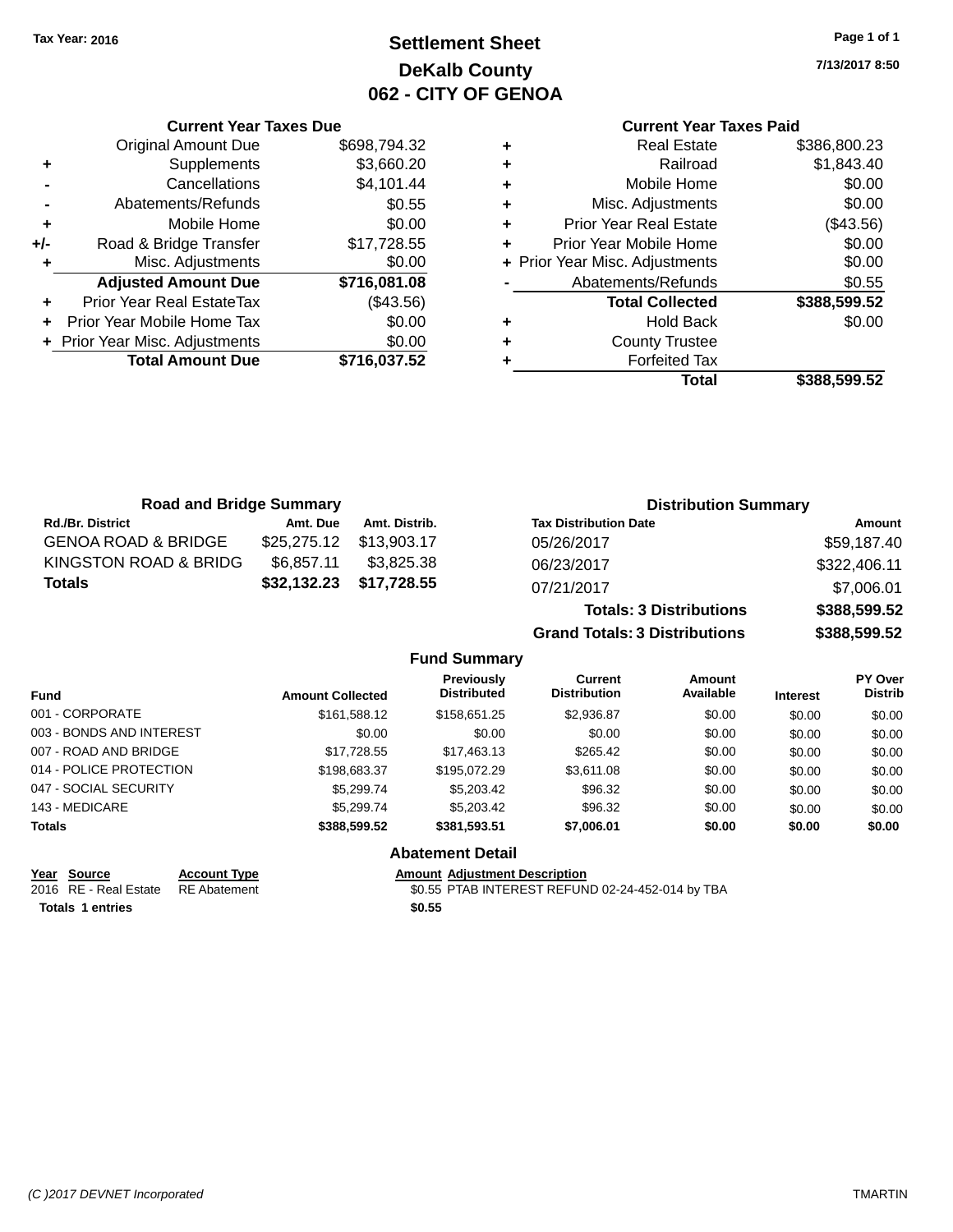### **Settlement Sheet Tax Year: 2016 Page 1 of 1 DeKalb County 063 - VILLAGE OF HINCKLEY**

**7/13/2017 8:50**

#### **Current Year Taxes Paid**

|       | <b>Current Year Taxes Due</b>  |              |  |  |  |  |  |
|-------|--------------------------------|--------------|--|--|--|--|--|
|       | <b>Original Amount Due</b>     | \$274,596.47 |  |  |  |  |  |
| ٠     | Supplements                    | \$2,711.03   |  |  |  |  |  |
|       | Cancellations                  | \$3,025.62   |  |  |  |  |  |
|       | Abatements/Refunds             | \$0.00       |  |  |  |  |  |
| ٠     | Mobile Home                    | \$0.00       |  |  |  |  |  |
| $+/-$ | Road & Bridge Transfer         | \$17,598.62  |  |  |  |  |  |
|       | Misc. Adjustments              | \$264.50     |  |  |  |  |  |
|       | <b>Adjusted Amount Due</b>     | \$292,145.00 |  |  |  |  |  |
| ٠     | Prior Year Real EstateTax      | \$20.41      |  |  |  |  |  |
|       | Prior Year Mobile Home Tax     | \$0.00       |  |  |  |  |  |
|       | + Prior Year Misc. Adjustments | \$113.92     |  |  |  |  |  |
|       | <b>Total Amount Due</b>        | \$292,279.33 |  |  |  |  |  |
|       |                                |              |  |  |  |  |  |

| ٠ | <b>Real Estate</b>             | \$162,940.86 |
|---|--------------------------------|--------------|
| ٠ | Railroad                       | \$945.25     |
| ٠ | Mobile Home                    | \$0.00       |
| ٠ | Misc. Adjustments              | \$264.50     |
| ٠ | <b>Prior Year Real Estate</b>  | \$20.41      |
| ٠ | Prior Year Mobile Home         | \$0.00       |
|   | + Prior Year Misc. Adjustments | \$113.92     |
|   | Abatements/Refunds             | \$0.00       |
|   | <b>Total Collected</b>         | \$164,284.94 |
| ٠ | <b>Hold Back</b>               | \$0.00       |
| ٠ | <b>County Trustee</b>          |              |
| ٠ | <b>Forfeited Tax</b>           |              |
|   | Total                          | \$164,284.94 |
|   |                                |              |

**Totals: 3 Distributions \$164,284.94**

**Grand Totals: 3 Distributions \$164,284.94**

| <b>Road and Bridge Summary</b> |                         |                         | <b>Distribution Summary</b>  |              |  |
|--------------------------------|-------------------------|-------------------------|------------------------------|--------------|--|
| <b>Rd./Br. District</b>        | Amt. Due                | Amt. Distrib.           | <b>Tax Distribution Date</b> | Amount       |  |
| SQUAW GROVE ROAD & B           | \$31,649.55 \$17,598.62 |                         | 05/26/2017                   | \$17,481.10  |  |
| Totals                         |                         | \$31,649.55 \$17,598.62 | 06/23/2017                   | \$143,223.77 |  |
|                                |                         |                         | 07/21/2017                   | \$3,580.07   |  |

**Fund Summary**

| <b>Fund</b>                             | <b>Amount Collected</b> | <b>Previously</b><br><b>Distributed</b> | Current<br><b>Distribution</b> | Amount<br>Available | <b>Interest</b> | <b>PY Over</b><br><b>Distrib</b> |
|-----------------------------------------|-------------------------|-----------------------------------------|--------------------------------|---------------------|-----------------|----------------------------------|
| 001 - CORPORATE                         | \$70.851.80             | \$69,342.53                             | \$1,509.27                     | \$0.00              | \$0.00          | \$0.00                           |
| $005 - I. M. R. F.$                     | \$16.012.58             | \$15,671.48                             | \$341.10                       | \$0.00              | \$0.00          | \$0.00                           |
| 007 - ROAD AND BRIDGE                   | \$17.598.62             | \$17,143.26                             | \$455.36                       | \$0.00              | \$0.00          | \$0.00                           |
| 014 - POLICE PROTECTION                 | \$23,243.32             | \$22,748.19                             | \$495.13                       | \$0.00              | \$0.00          | \$0.00                           |
| 027 - AUDIT                             | \$5.168.50              | \$5,058.40                              | \$110.10                       | \$0.00              | \$0.00          | \$0.00                           |
| 035 - TORT JUDGEMENTS/LIABILITY<br>INS. | \$5,269.86              | \$5,157.60                              | \$112.26                       | \$0.00              | \$0.00          | \$0.00                           |
| 047 - SOCIAL SECURITY                   | \$15,496.98             | \$15,166.86                             | \$330.12                       | \$0.00              | \$0.00          | \$0.00                           |
| 048 - SCHOOL CROSSING GUARDS            | \$3.617.43              | \$3.540.37                              | \$77.06                        | \$0.00              | \$0.00          | \$0.00                           |
| 062 - WORKERS COMPENSATION              | \$7,025.85              | \$6,876.18                              | \$149.67                       | \$0.00              | \$0.00          | \$0.00                           |
| <b>Totals</b>                           | \$164,284,94            | \$160,704.87                            | \$3,580.07                     | \$0.00              | \$0.00          | \$0.00                           |

#### **Miscellaneous Adjustment Detail**

| Year Source             | <b>Account Type</b>                        | <b>Amount Adjustment Description</b>                        |
|-------------------------|--------------------------------------------|-------------------------------------------------------------|
| 2015 RE - Real Estate   | <b>Back Tax Collected</b>                  | \$88.54 AVILA REDEMPTION 15-14-328-005 by TBA               |
| 2015 RE - Real Estate   | <b>Back Tax Collected</b>                  | \$12.69 MCFARLAND REDEMPTION 15-15-228-014 by TBA           |
| 2015 RE - Real Estate   | Back Tax Collected                         | \$12.69 MCFARLAND REDEMPTION 15-15-225-015 by TBA           |
| 2016 RE - Real Estate   | <b>Back Tax Collected</b>                  | \$196.89 WEST SUBURBAN BANK REDEMPTION 15-14-304-002 by TBA |
|                         | 2016 RE - Real Estate Paymt In Lieu of Tax | \$67.61 HOUSING AUTHORITY SUNSET VIEW APARTMENTS by TBA     |
| <b>Totals 5 entries</b> |                                            | \$378.42                                                    |
|                         |                                            |                                                             |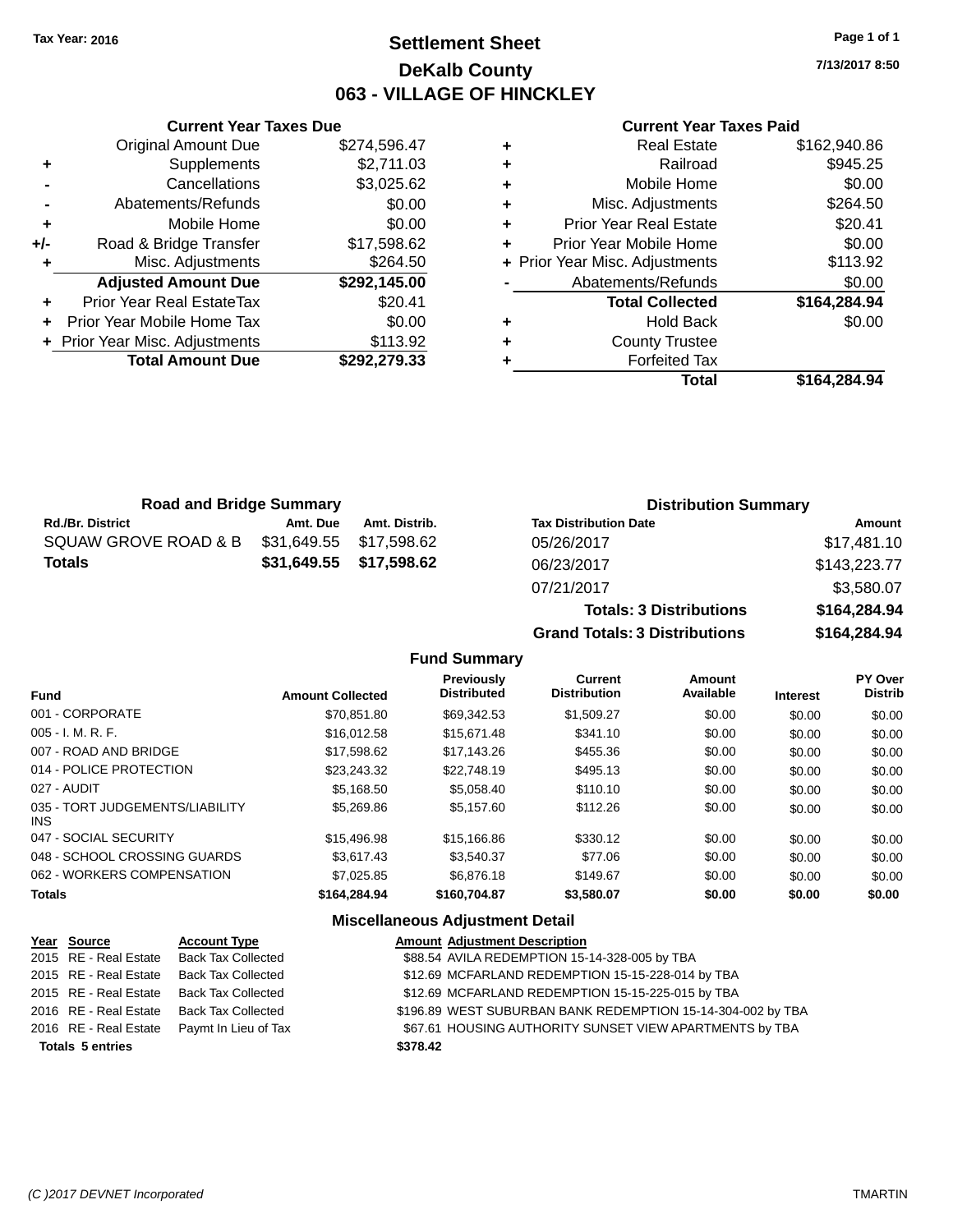### **Settlement Sheet Tax Year: 2016 Page 1 of 1 DeKalb County 064 - VILLAGE OF KINGSTON**

**7/13/2017 8:50**

|     | <b>Current Year Taxes Due</b>  |              |
|-----|--------------------------------|--------------|
|     | <b>Original Amount Due</b>     | \$150,804.19 |
| ٠   | Supplements                    | \$945.22     |
|     | Cancellations                  | \$1,121.43   |
|     | Abatements/Refunds             | \$0.01       |
| ٠   | Mobile Home                    | \$0.00       |
| +/- | Road & Bridge Transfer         | \$5,768.13   |
|     | Misc. Adjustments              | \$0.00       |
|     | <b>Adjusted Amount Due</b>     | \$156,396.10 |
|     | Prior Year Real EstateTax      | \$0.09       |
|     | Prior Year Mobile Home Tax     | \$0.00       |
|     | + Prior Year Misc. Adjustments | \$0.00       |
|     | <b>Total Amount Due</b>        | \$156,396.19 |
|     |                                |              |

#### **Current Year Taxes Paid**

|   | Total                          | \$86,747.15 |
|---|--------------------------------|-------------|
| ٠ | <b>Forfeited Tax</b>           |             |
| ٠ | <b>County Trustee</b>          |             |
| ٠ | <b>Hold Back</b>               | \$0.00      |
|   | <b>Total Collected</b>         | \$86,747.15 |
|   | Abatements/Refunds             | \$0.01      |
|   | + Prior Year Misc. Adjustments | \$0.00      |
| ٠ | Prior Year Mobile Home         | \$0.00      |
| ٠ | <b>Prior Year Real Estate</b>  | \$0.09      |
| ٠ | Misc. Adjustments              | \$0.00      |
| ٠ | Mobile Home                    | \$0.00      |
| ٠ | Railroad                       | \$321.02    |
|   | <b>Real Estate</b>             | \$86,426.05 |

| <b>Road and Bridge Summary</b> |             |               | <b>Distribution Summary</b>  |             |  |
|--------------------------------|-------------|---------------|------------------------------|-------------|--|
| <b>Rd./Br. District</b>        | Amt. Due    | Amt. Distrib. | <b>Tax Distribution Date</b> | Amount      |  |
| KINGSTON ROAD & BRIDG          | \$10,317.87 | \$5.768.13    | 05/26/2017                   | \$11,887.89 |  |
| Totals                         | \$10,317.87 | \$5.768.13    | 06/23/2017                   | \$73,413.84 |  |
|                                |             |               | 07/21/2017                   | 4111512     |  |

| UU/∠U/∠U I <i>I</i>                  | VU, T10.0T  |
|--------------------------------------|-------------|
| 07/21/2017                           | \$1,445.42  |
| <b>Totals: 3 Distributions</b>       | \$86,747.15 |
| <b>Grand Totals: 3 Distributions</b> | \$86,747.15 |
|                                      |             |

#### **Fund Summary**

|                                               |                         | Previously         | Current             | <b>Amount</b> |                 | <b>PY Over</b> |
|-----------------------------------------------|-------------------------|--------------------|---------------------|---------------|-----------------|----------------|
| <b>Fund</b>                                   | <b>Amount Collected</b> | <b>Distributed</b> | <b>Distribution</b> | Available     | <b>Interest</b> | <b>Distrib</b> |
| 001 - CORPORATE                               | \$28.621.91             | \$28,137.73        | \$484.18            | \$0.00        | \$0.00          | \$0.00         |
| $005 - I. M. R. F.$                           | \$7,232.30              | \$7,109.96         | \$122.34            | \$0.00        | \$0.00          | \$0.00         |
| 007 - ROAD AND BRIDGE                         | \$5,768.13              | \$5,692.55         | \$75.58             | \$0.00        | \$0.00          | \$0.00         |
| 014 - POLICE PROTECTION                       | \$9,630.18              | \$9,467.28         | \$162.90            | \$0.00        | \$0.00          | \$0.00         |
| 025 - GARBAGE DISPOSAL                        | \$3.761.15              | \$3,697.53         | \$63.62             | \$0.00        | \$0.00          | \$0.00         |
| 027 - AUDIT                                   | \$5,156.18              | \$5,068.96         | \$87.22             | \$0.00        | \$0.00          | \$0.00         |
| 031 - WORKING CASH                            | \$267.55                | \$263.02           | \$4.53              | \$0.00        | \$0.00          | \$0.00         |
| 035 - TORT JUDGEMENTS/LIABILITY<br><b>INS</b> | \$22.180.96             | \$21,805.75        | \$375.21            | \$0.00        | \$0.00          | \$0.00         |
| 047 - SOCIAL SECURITY                         | \$4.128.79              | \$4.058.95         | \$69.84             | \$0.00        | \$0.00          | \$0.00         |
| <b>Totals</b>                                 | \$86,747.15             | \$85,301.73        | \$1,445.42          | \$0.00        | \$0.00          | \$0.00         |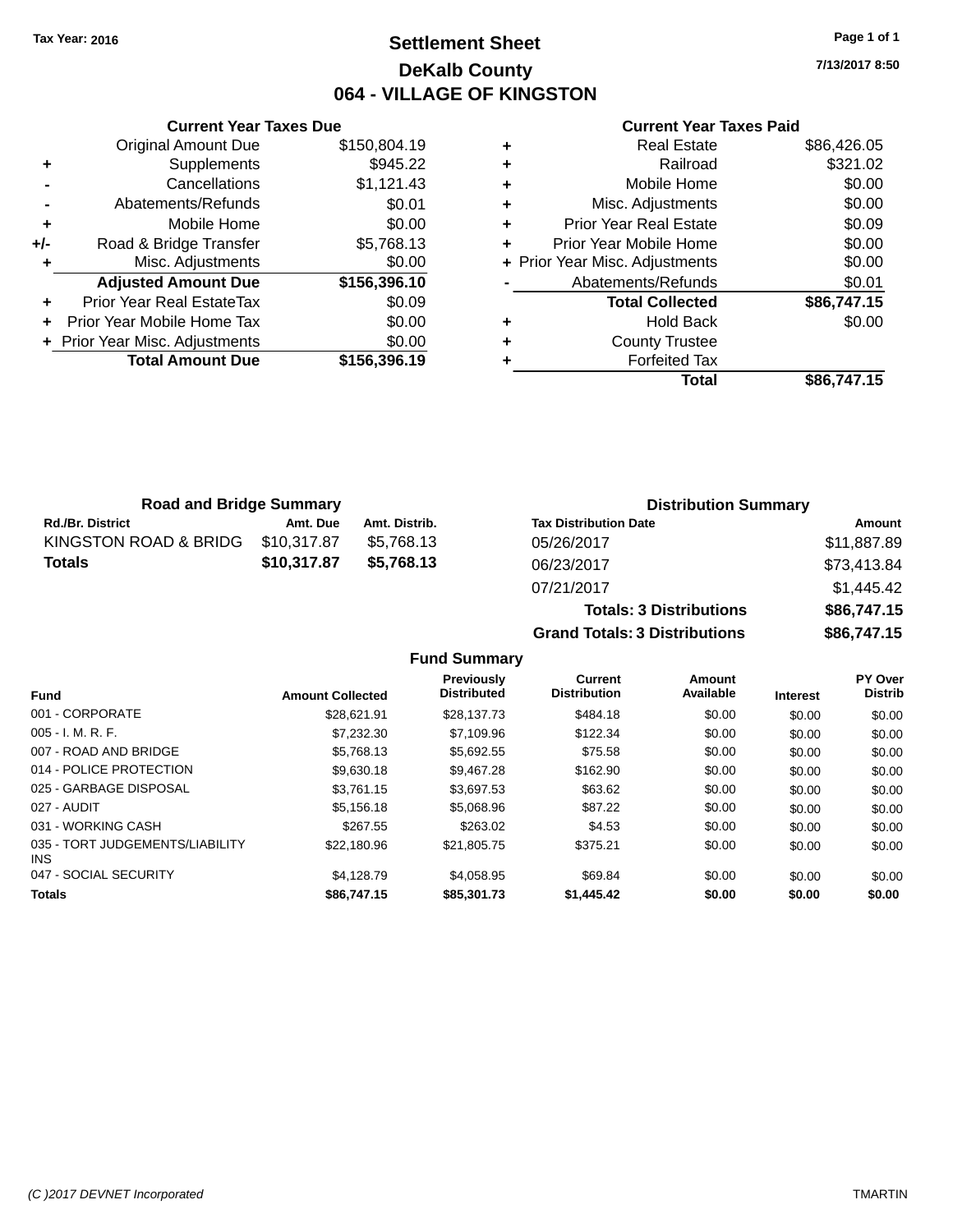### **Settlement Sheet Tax Year: 2016 Page 1 of 1 DeKalb County 065 - VILLAGE OF KIRKLAND**

**7/13/2017 8:50**

#### **Current Year Taxes Paid**

|     | <b>Original Amount Due</b>     | \$199,132.06 |
|-----|--------------------------------|--------------|
| ٠   | Supplements                    | \$872.27     |
|     | Cancellations                  | \$1,025.08   |
|     | Abatements/Refunds             | \$0.00       |
| ٠   | Mobile Home                    | \$0.00       |
| +/- | Road & Bridge Transfer         | \$3,405.55   |
|     | Misc. Adjustments              | \$0.00       |
|     | <b>Adjusted Amount Due</b>     | \$202,384.80 |
| ÷   | Prior Year Real EstateTax      | \$0.49       |
| ÷   | Prior Year Mobile Home Tax     | \$0.00       |
|     | + Prior Year Misc. Adjustments | \$30.92      |
|     | <b>Total Amount Due</b>        | \$202,416.21 |
|     |                                |              |

**Current Year Taxes Due**

| ٠ | <b>Real Estate</b>             | \$106,375.25 |
|---|--------------------------------|--------------|
| ٠ | Railroad                       | \$337.08     |
| ٠ | Mobile Home                    | \$0.00       |
| ٠ | Misc. Adjustments              | \$0.00       |
| ٠ | <b>Prior Year Real Estate</b>  | \$0.49       |
| ٠ | Prior Year Mobile Home         | \$0.00       |
|   | + Prior Year Misc. Adjustments | \$30.92      |
|   | Abatements/Refunds             | \$0.00       |
|   | <b>Total Collected</b>         | \$106,743.74 |
| ٠ | <b>Hold Back</b>               | \$0.00       |
| ٠ | <b>County Trustee</b>          |              |
|   | <b>Forfeited Tax</b>           |              |
|   | Total                          | \$106,743.74 |

**Grand Totals: 3 Distributions \$106,743.74**

| <b>Road and Bridge Summary</b>    |            |               | <b>Distribution Summary</b>    |              |  |
|-----------------------------------|------------|---------------|--------------------------------|--------------|--|
| <b>Rd./Br. District</b>           | Amt. Due   | Amt. Distrib. | <b>Tax Distribution Date</b>   | Amount       |  |
| <b>FRANKLIN ROAD &amp; BRIDGE</b> | \$6,271.69 | \$3.405.55    | 05/26/2017                     | \$14,307.02  |  |
| Totals                            | \$6,271.69 | \$3,405.55    | 06/23/2017                     | \$89,840.01  |  |
|                                   |            |               | 07/21/2017                     | \$2,596.71   |  |
|                                   |            |               | <b>Totals: 3 Distributions</b> | \$106,743.74 |  |

**Fund Summary Fund Interest Amount Collected Distributed PY Over Distrib Amount Available Current Distribution Previously** 001 - CORPORATE \$38,750.38 \$37,809.74 \$940.64 \$0.00 \$0.00 \$0.00 007 - ROAD AND BRIDGE \$3,405.55 \$3,317.31 \$88.24 \$0.00 \$0.00 \$0.00 \$0.00 014 - POLICE PROTECTION \$51,669.10 \$50,414.86 \$1,254.24 \$0.00 \$0.00 \$0.00 \$0.00 027 - AUDIT \$2,583.96 \$2,521.24 \$62.72 \$0.00 \$0.00 \$0.00 035 - TORT JUDGEMENTS/LIABILITY INS \$10,334.75 \$10,083.88 \$250.87 \$0.00 \$0.00 \$0.00 **Totals \$106,743.74 \$104,147.03 \$2,596.71 \$0.00 \$0.00 \$0.00 Miscellaneous Adjustment Detail**

**Year Source Account Type Amount Adjustment Description**

**Totals 1 entries** \$30.92

2015 RE - Real Estate Back Tax Collected \$30.92 DUNCAN REDEMPTION 01-26-252-011 by TBA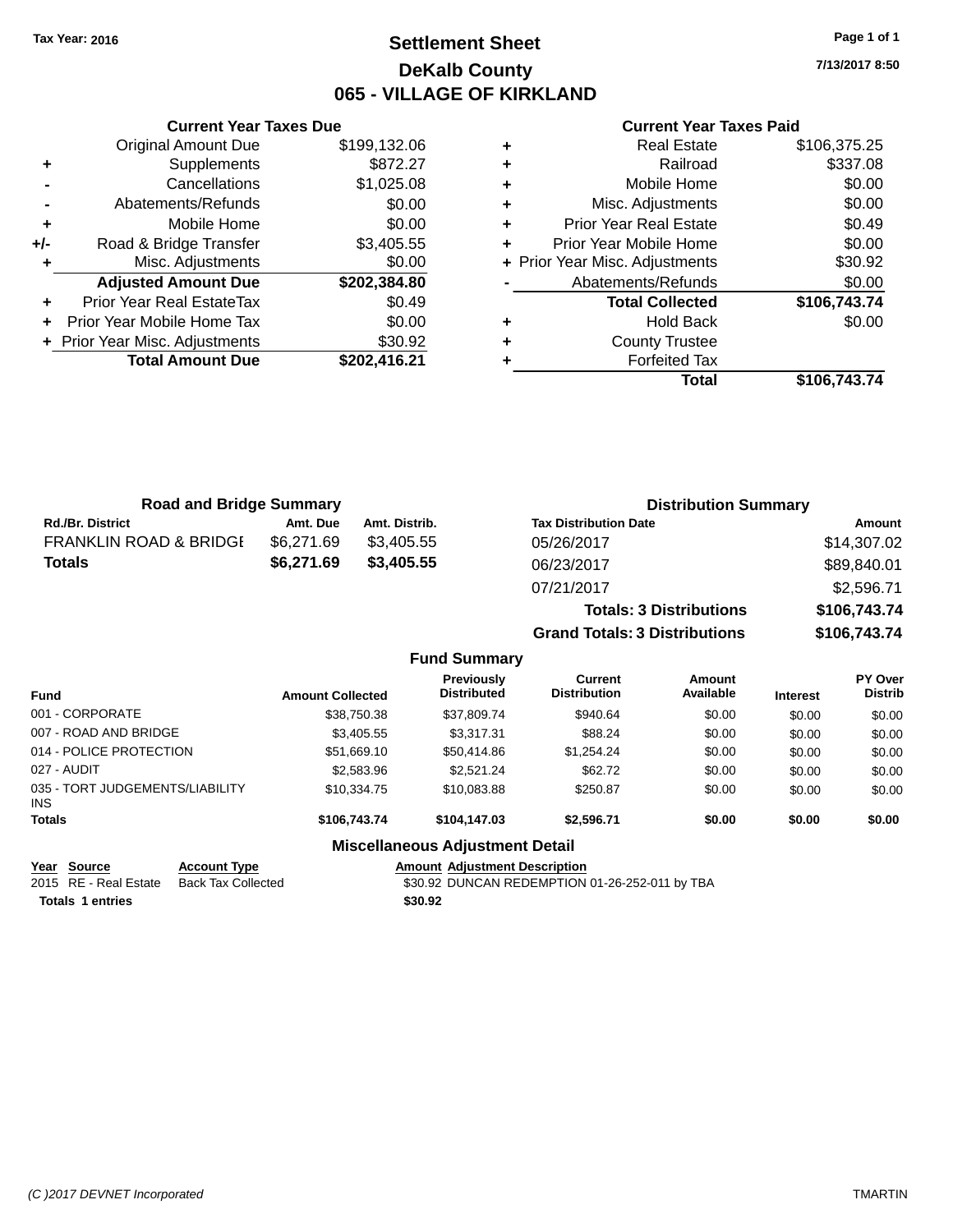### **Settlement Sheet Tax Year: 2016 Page 1 of 1 DeKalb County 066 - KIRKLAND LIBRARY**

**7/13/2017 8:50**

### **Current Year Taxes Paid**

| <b>Current Year Taxes Due</b> |             |
|-------------------------------|-------------|
| <b>Original Amount Due</b>    | \$48,833.76 |
| Supplements                   | \$204.29    |
| Cancellations                 | \$238.97    |
| Abatements/Refunds            | \$0.00      |
| Mobile Home                   | \$0.00      |
| Road & Bridge Transfer        | \$0.00      |
| Misc. Adjustments             | \$0.00      |
| <b>Adjusted Amount Due</b>    | \$48,799.08 |
| Prior Year Real EstateTax     | \$0.00      |
| Prior Year Mobile Home Tax    | \$0.00      |
| Prior Year Misc. Adjustments  | \$7.58      |
| <b>Total Amount Due</b>       | \$48.806.66 |
|                               |             |

|   | <b>Real Estate</b>             | \$25,254.72 |
|---|--------------------------------|-------------|
| ٠ | Railroad                       | \$79.64     |
| ٠ | Mobile Home                    | \$0.00      |
| ٠ | Misc. Adjustments              | \$0.00      |
| ٠ | <b>Prior Year Real Estate</b>  | \$0.00      |
| ÷ | Prior Year Mobile Home         | \$0.00      |
|   | + Prior Year Misc. Adjustments | \$7.58      |
|   | Abatements/Refunds             | \$0.00      |
|   | <b>Total Collected</b>         | \$25,341.94 |
| ٠ | <b>Hold Back</b>               | \$0.00      |
| ٠ | <b>County Trustee</b>          |             |
| ٠ | <b>Forfeited Tax</b>           |             |
|   | Total                          | \$25,341,94 |
|   |                                |             |

|                                          |                         |                                  |                                       | <b>Distribution Summary</b>    |                 |                                  |
|------------------------------------------|-------------------------|----------------------------------|---------------------------------------|--------------------------------|-----------------|----------------------------------|
|                                          |                         |                                  | <b>Tax Distribution Date</b>          |                                |                 | <b>Amount</b>                    |
|                                          |                         |                                  | 05/26/2017                            |                                |                 | \$3,407.74                       |
|                                          |                         |                                  | 06/23/2017                            |                                |                 | \$21,319.03                      |
|                                          |                         |                                  | 07/21/2017                            |                                |                 | \$615.17                         |
|                                          |                         |                                  |                                       | <b>Totals: 3 Distributions</b> |                 | \$25,341.94                      |
|                                          |                         |                                  | <b>Grand Totals: 3 Distributions</b>  |                                |                 | \$25,341.94                      |
|                                          |                         | <b>Fund Summary</b>              |                                       |                                |                 |                                  |
| <b>Fund</b>                              | <b>Amount Collected</b> | Previously<br><b>Distributed</b> | <b>Current</b><br><b>Distribution</b> | Amount<br>Available            | <b>Interest</b> | <b>PY Over</b><br><b>Distrib</b> |
| 005 - I. M. R. F.                        | \$4.51                  | \$4.40                           | \$0.11                                | \$0.00                         | \$0.00          | \$0.00                           |
| 016 - LIBRARY (township, municipalities) | \$24,175.78             | \$23,588.92                      | \$586.86                              | \$0.00                         | \$0.00          | \$0.00                           |
| 047 - SOCIAL SECURITY                    | \$1,161.65              | \$1,133.45                       | \$28.20                               | \$0.00                         | \$0.00          | \$0.00                           |
| Totals                                   | \$25,341.94             | \$24,726.77                      | \$615.17                              | \$0.00                         | \$0.00          | \$0.00                           |
|                                          |                         |                                  |                                       |                                |                 |                                  |

#### **Miscellaneous Adjustment Detail**

#### **Year** Source **Account Type Account Adjustment Description**

2015 RE - Real Estate Back Tax Collected \$7.58 DUNCAN REDEMPTION 01-26-252-011 by TBA **Totals \$7.58 1 entries**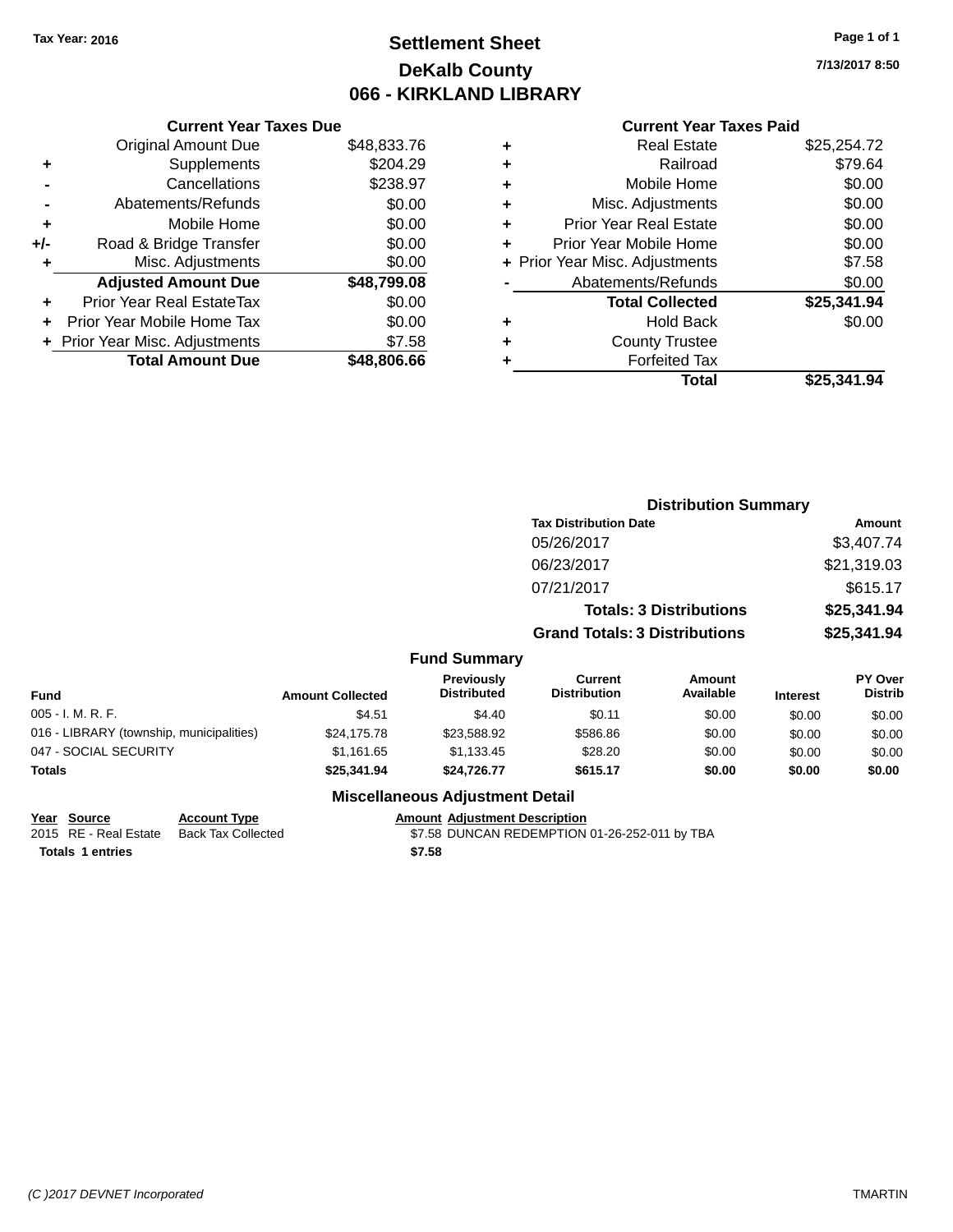### **Settlement Sheet Tax Year: 2016 Page 1 of 1 DeKalb County 067 - VILLAGE OF LEE**

**7/13/2017 8:50**

|     | <b>Current Year Taxes Due</b>  |             |  |
|-----|--------------------------------|-------------|--|
|     | <b>Original Amount Due</b>     | \$10,381.82 |  |
| ٠   | \$249.24<br>Supplements        |             |  |
|     | Cancellations                  | \$286.23    |  |
|     | Abatements/Refunds             | \$0.00      |  |
| ٠   | \$0.00<br>Mobile Home          |             |  |
| +/- | Road & Bridge Transfer         | \$901.14    |  |
| ٠   | Misc. Adjustments              | \$0.00      |  |
|     | <b>Adjusted Amount Due</b>     | \$11,245.97 |  |
| ٠   | Prior Year Real EstateTax      | (\$444.40)  |  |
| ÷   | Prior Year Mobile Home Tax     | \$0.00      |  |
|     | + Prior Year Misc. Adjustments | \$0.00      |  |
|     | <b>Total Amount Due</b>        | \$10,801.57 |  |
|     |                                |             |  |

#### **Current Year Taxes Paid +** Real Estate \$5,660.95 **+** Railroad \$219.88 **+** Mobile Home \$0.00 **+** Misc. Adjustments \$0.00 **+** Prior Year Real Estate (\$444.40)

|   | Total                          | \$5,436.43 |
|---|--------------------------------|------------|
| ÷ | <b>Forfeited Tax</b>           |            |
| ÷ | <b>County Trustee</b>          |            |
| ÷ | <b>Hold Back</b>               | \$0.00     |
|   | <b>Total Collected</b>         | \$5,436.43 |
|   | Abatements/Refunds             | \$0.00     |
|   | + Prior Year Misc. Adjustments | \$0.00     |
|   | Prior Year Mobile Home         | \$0.00     |

**Totals: 3 Distributions \$5,436.43**

**Grand Totals: 3 Distributions \$5,436.43**

| <b>Road and Bridge Summary</b> |            | <b>Distribution Summary</b> |                              |            |
|--------------------------------|------------|-----------------------------|------------------------------|------------|
| <b>Rd./Br. District</b>        | Amt. Due   | Amt. Distrib.               | <b>Tax Distribution Date</b> | Amount     |
| SHABBONA ROAD & BRIDC          | \$1,602.16 | \$901.14                    | 05/26/2017                   | \$203.49   |
| Totals                         | \$1,602.16 | \$901.14                    | 06/23/2017                   | \$5.074.23 |
|                                |            |                             | 07/21/2017                   | \$158.71   |

#### **Fund Summary Fund Interest Amount Collected Distributed PY Over Distrib Amount Available Current Distribution Previously** 001 - CORPORATE 6 \$1,390.64 \$1,345.41 \$45.23 \$0.00 \$0.00 \$0.00 \$0.00 \$0.00 \$0.00 \$0.00 \$0.00 \$0.00 \$0.00 \$0.00 \$0.00 007 - ROAD AND BRIDGE 60.00 \$901.14 \$889.94 \$11.20 \$0.00 \$0.00 \$0.00 \$0.00 025 - GARBAGE DISPOSAL \$494.47 \$478.39 \$16.08 \$0.00 \$0.00 \$0.00 027 - AUDIT \$553.29 \$535.29 \$18.00 \$0.00 \$0.00 \$0.00 035 - TORT JUDGEMENTS/LIABILITY INS \$1,144.01 \$1,106.80 \$37.21 \$0.00 \$0.00 \$0.00 072 - WATERWORKS SYSTEM \$952.88 \$921.89 \$30.99 \$0.00 \$0.00 \$0.00 \$0.00 **Totals \$5,436.43 \$5,277.72 \$158.71 \$0.00 \$0.00 \$0.00**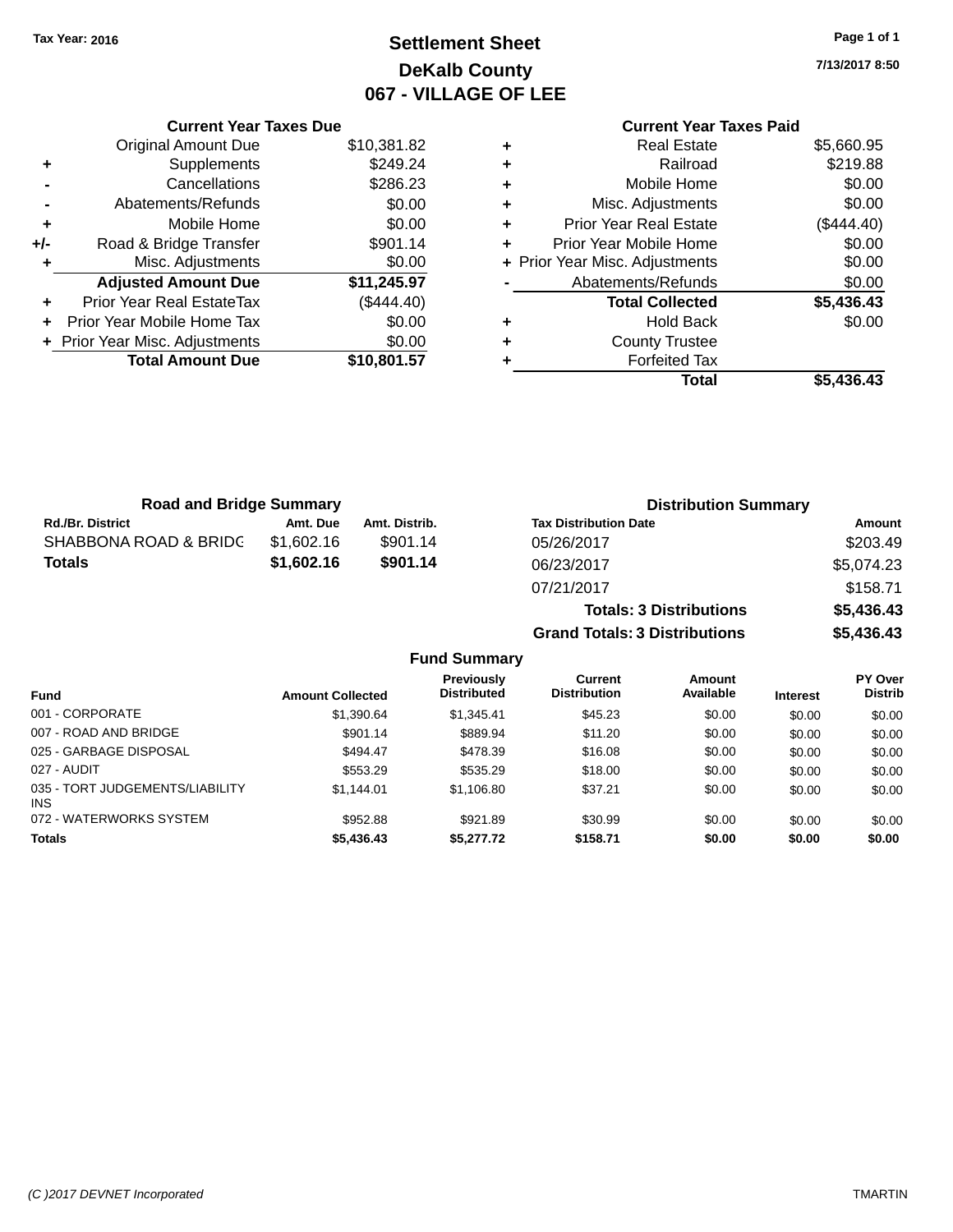### **Settlement Sheet Tax Year: 2016 Page 1 of 1 DeKalb County 068 - VILLAGE OF MALTA**

**7/13/2017 8:50**

#### **Current Year Taxes Paid**

|     | <b>Current Year Taxes Due</b>    |              |
|-----|----------------------------------|--------------|
|     | <b>Original Amount Due</b>       | \$108,253.73 |
| ٠   | Supplements                      | \$930.98     |
|     | Cancellations                    | \$1,079.13   |
|     | Abatements/Refunds               | \$0.00       |
| ٠   | Mobile Home                      | \$0.00       |
| +/- | Road & Bridge Transfer           | \$6,046.10   |
|     | Misc. Adjustments                | \$0.00       |
|     | <b>Adjusted Amount Due</b>       | \$114,151.68 |
|     | <b>Prior Year Real EstateTax</b> | (\$84.90)    |
|     | Prior Year Mobile Home Tax       | \$0.00       |
|     | + Prior Year Misc. Adjustments   | \$0.00       |
|     | <b>Total Amount Due</b>          | \$114,066.78 |
|     |                                  |              |

|   | <b>Real Estate</b>             | \$62,852.50 |
|---|--------------------------------|-------------|
| ٠ | Railroad                       | \$705.33    |
| ٠ | Mobile Home                    | \$0.00      |
| ٠ | Misc. Adjustments              | \$0.00      |
| ٠ | <b>Prior Year Real Estate</b>  | (\$84.90)   |
| ٠ | Prior Year Mobile Home         | \$0.00      |
|   | + Prior Year Misc. Adjustments | \$0.00      |
|   | Abatements/Refunds             | \$0.00      |
|   | <b>Total Collected</b>         | \$63,472.93 |
| ٠ | <b>Hold Back</b>               | \$0.00      |
|   | <b>County Trustee</b>          |             |
| ٠ | <b>Forfeited Tax</b>           |             |
|   | Total                          | \$63,472.93 |
|   |                                |             |

| <b>Road and Bridge Summary</b> |             |               | <b>Distribution Summary</b>  |             |
|--------------------------------|-------------|---------------|------------------------------|-------------|
| <b>Rd./Br. District</b>        | Amt. Due    | Amt. Distrib. | <b>Tax Distribution Date</b> | Amount      |
| MALTA ROAD & BRIDGE            | \$10.772.70 | \$6.046.10    | 05/26/2017                   | \$7,734.00  |
| <b>Totals</b>                  | \$10,772.70 | \$6,046.10    | 06/23/2017                   | \$55,101.13 |
|                                |             |               | 07/21/2017                   | \$637.80    |

| 07/21/2017                           | \$637.80    |
|--------------------------------------|-------------|
| <b>Totals: 3 Distributions</b>       | \$63,472.93 |
| <b>Grand Totals: 3 Distributions</b> | \$63,472.93 |
|                                      |             |

**Fund Summary**

|                                         |                         | Previously         | <b>Current</b>      | Amount    |                 | PY Over        |
|-----------------------------------------|-------------------------|--------------------|---------------------|-----------|-----------------|----------------|
| <b>Fund</b>                             | <b>Amount Collected</b> | <b>Distributed</b> | <b>Distribution</b> | Available | <b>Interest</b> | <b>Distrib</b> |
| 001 - CORPORATE                         | \$15,384.46             | \$15,227.29        | \$157.17            | \$0.00    | \$0.00          | \$0.00         |
| 003 - BONDS AND INTEREST                | \$0.00                  | \$0.00             | \$0.00              | \$0.00    | \$0.00          | \$0.00         |
| $005 - I. M. R. F.$                     | \$6,366.23              | \$6,301.20         | \$65.03             | \$0.00    | \$0.00          | \$0.00         |
| 007 - ROAD AND BRIDGE                   | \$6,046.10              | \$5,994.93         | \$51.17             | \$0.00    | \$0.00          | \$0.00         |
| 014 - POLICE PROTECTION                 | \$4,774.69              | \$4,725.92         | \$48.77             | \$0.00    | \$0.00          | \$0.00         |
| 025 - GARBAGE DISPOSAL                  | \$530.52                | \$525.10           | \$5.42              | \$0.00    | \$0.00          | \$0.00         |
| 027 - AUDIT                             | \$4,509.10              | \$4,463,04         | \$46.06             | \$0.00    | \$0.00          | \$0.00         |
| 035 - TORT JUDGEMENTS/LIABILITY<br>INS. | \$15,118.94             | \$14.964.50        | \$154.44            | \$0.00    | \$0.00          | \$0.00         |
| 041 - STREET LIGHTING                   | \$2.785.09              | \$2,756.64         | \$28.45             | \$0.00    | \$0.00          | \$0.00         |
| 047 - SOCIAL SECURITY                   | \$7.957.80              | \$7.876.51         | \$81.29             | \$0.00    | \$0.00          | \$0.00         |
| <b>Totals</b>                           | \$63,472.93             | \$62,835.13        | \$637.80            | \$0.00    | \$0.00          | \$0.00         |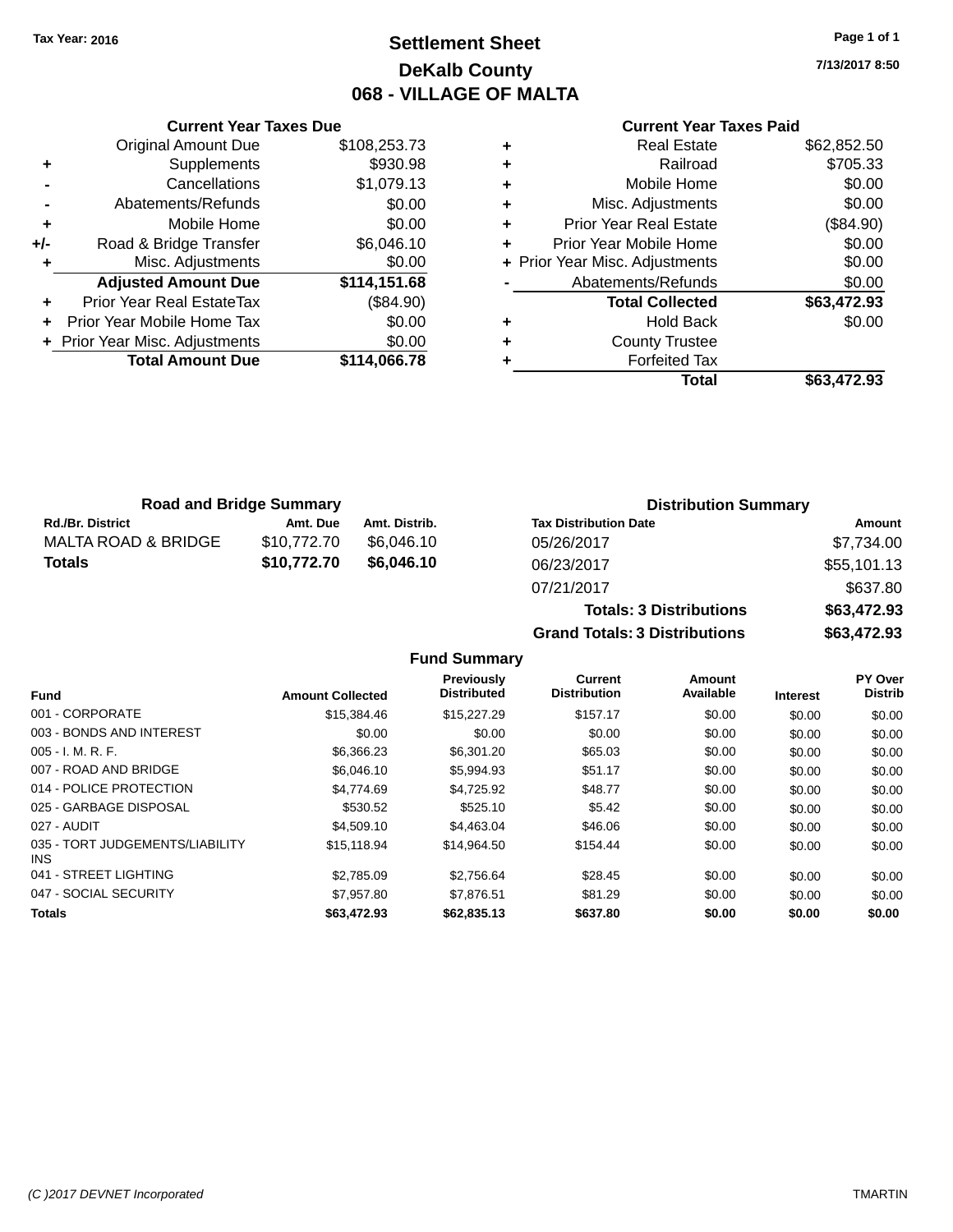### **Settlement Sheet Tax Year: 2016 Page 1 of 1 DeKalb County 069 - VILLAGE OF MAPLE PARK**

**7/13/2017 8:50**

#### **Current Year Taxes Paid**

|                | <b>Total Amount Due</b>        | \$111,403.09 |
|----------------|--------------------------------|--------------|
|                | + Prior Year Misc. Adjustments | \$0.00       |
| ÷              | Prior Year Mobile Home Tax     | \$0.00       |
| ÷              | Prior Year Real EstateTax      | \$0.49       |
|                | <b>Adjusted Amount Due</b>     | \$111,402.60 |
|                | Misc. Adjustments              | \$0.00       |
| +/-            | Road & Bridge Transfer         | \$3,202.54   |
| ÷              | Mobile Home                    | \$0.00       |
| $\blacksquare$ | Abatements/Refunds             | \$0.00       |
|                | Cancellations                  | \$921.10     |
| ٠              | Supplements                    | \$817.55     |
|                | <b>Original Amount Due</b>     | \$108,303.61 |
|                |                                |              |

**Current Year Taxes Due**

| ٠ | <b>Real Estate</b>             | \$60,767.61 |
|---|--------------------------------|-------------|
| ٠ | Railroad                       | \$0.00      |
| ٠ | Mobile Home                    | \$0.00      |
| ٠ | Misc. Adjustments              | \$0.00      |
| ٠ | <b>Prior Year Real Estate</b>  | \$0.49      |
| ٠ | Prior Year Mobile Home         | \$0.00      |
|   | + Prior Year Misc. Adjustments | \$0.00      |
|   | Abatements/Refunds             | \$0.00      |
|   | <b>Total Collected</b>         | \$60,768.10 |
| ٠ | <b>Hold Back</b>               | \$0.00      |
| ٠ | <b>County Trustee</b>          |             |
|   | <b>Forfeited Tax</b>           |             |
|   | Total                          | \$60.768.10 |

**Grand Totals: 3 Distributions \$60,768.10**

| <b>Road and Bridge Summary</b>   |            |               | <b>Distribution Summary</b>    |             |  |
|----------------------------------|------------|---------------|--------------------------------|-------------|--|
| <b>Rd./Br. District</b>          | Amt. Due   | Amt. Distrib. | <b>Tax Distribution Date</b>   | Amount      |  |
| <b>CORTLAND ROAD &amp; BRIDC</b> | \$6.012.65 | \$3,202.54    | 05/26/2017                     | \$6,213.59  |  |
| <b>Totals</b>                    | \$6,012.65 | \$3,202.54    | 06/23/2017                     | \$53,587.06 |  |
|                                  |            |               | 07/21/2017                     | \$967.45    |  |
|                                  |            |               | <b>Totals: 3 Distributions</b> | \$60,768.10 |  |

**Fund Summary Fund Interest Amount Collected Distributed PY Over Distrib Amount Available Current Distribution Previously** 001 - CORPORATE \$29,386.75 \$28,911.66 \$475.09 \$0.00 \$0.00 \$0.00 003 - BONDS AND INTEREST  $$0.00$   $$0.00$   $$0.00$   $$0.00$   $$0.00$   $$0.00$   $$0.00$   $$0.00$ 007 - ROAD AND BRIDGE \$3,202.54 \$3,165.75 \$36.79 \$0.00 \$0.00 \$0.00 \$0.00 014 - POLICE PROTECTION \$20,127.00 \$19,801.60 \$325.40 \$0.00 \$0.00 \$0.00 \$0.00 027 - AUDIT \$2,683.94 \$2,640.55 \$43.39 \$0.00 \$0.00 \$0.00 035 - TORT JUDGEMENTS/LIABILITY INS \$5,367.87 \$5,281.09 \$86.78 \$0.00 \$0.00 \$0.00 **Totals \$60,768.10 \$59,800.65 \$967.45 \$0.00 \$0.00 \$0.00**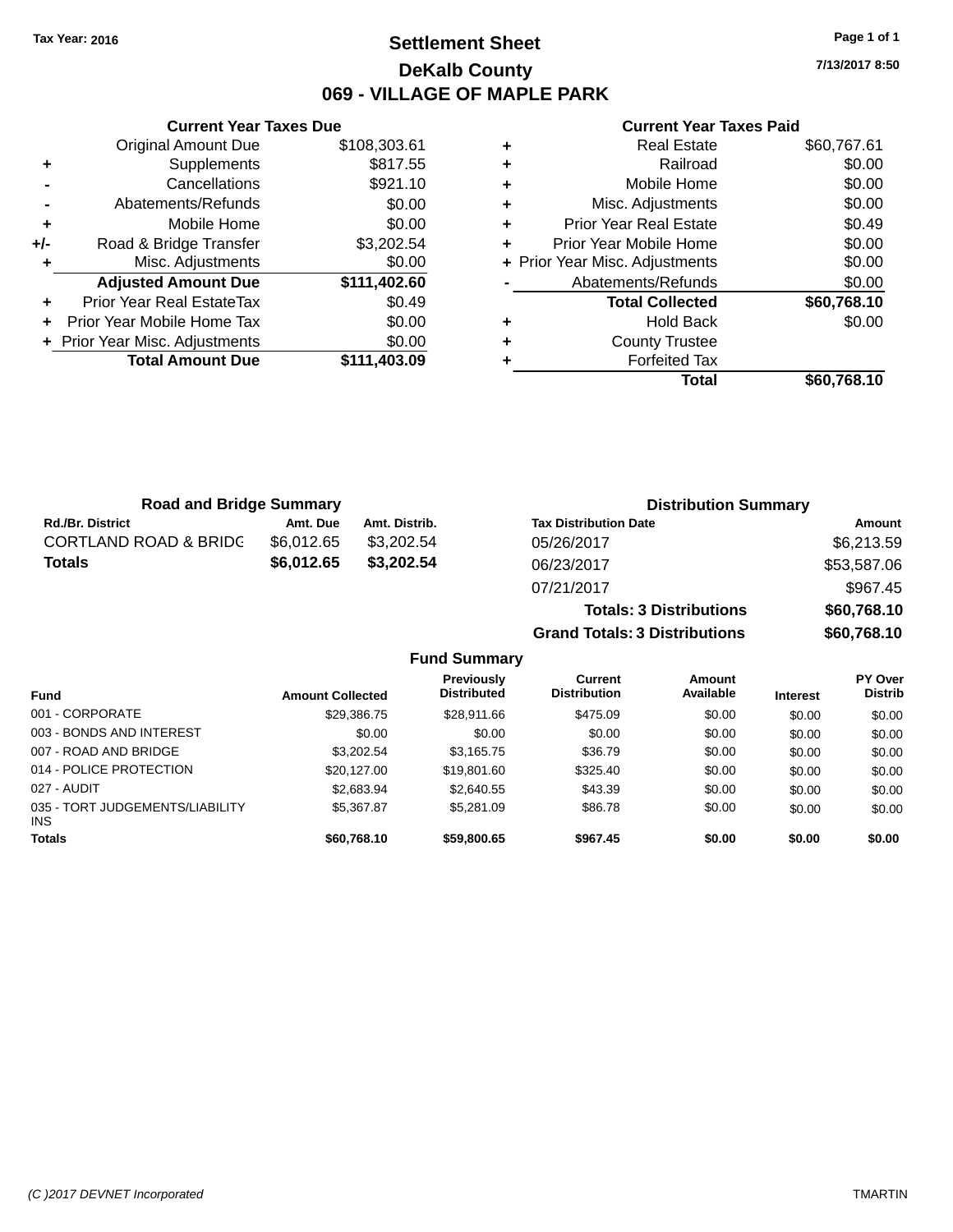### **Settlement Sheet Tax Year: 2016 Page 1 of 1 DeKalb County 070 - MAPLE PARK LIBRARY**

**7/13/2017 8:50**

#### **Current Year Taxes Paid**

|     | <b>Current Year Taxes Due</b>  |             |  |  |  |
|-----|--------------------------------|-------------|--|--|--|
|     | <b>Original Amount Due</b>     | \$10,062.05 |  |  |  |
| ÷   | Supplements                    | \$75.05     |  |  |  |
|     | Cancellations                  | \$83.66     |  |  |  |
|     | Abatements/Refunds             | \$0.00      |  |  |  |
| ٠   | Mobile Home                    | \$0.00      |  |  |  |
| +/- | Road & Bridge Transfer         | \$0.00      |  |  |  |
| ٠   | Misc. Adjustments              | \$0.00      |  |  |  |
|     | <b>Adjusted Amount Due</b>     | \$10,053.44 |  |  |  |
| ÷   | Prior Year Real EstateTax      | \$0.00      |  |  |  |
|     | Prior Year Mobile Home Tax     | \$0.00      |  |  |  |
|     | + Prior Year Misc. Adjustments | \$0.00      |  |  |  |
|     | <b>Total Amount Due</b>        | \$10,053,44 |  |  |  |
|     |                                |             |  |  |  |

| ٠ | <b>Real Estate</b>             | \$5,284.99 |
|---|--------------------------------|------------|
| ٠ | Railroad                       | \$0.00     |
| ٠ | Mobile Home                    | \$0.00     |
| ٠ | Misc. Adjustments              | \$0.00     |
| ٠ | <b>Prior Year Real Estate</b>  | \$0.00     |
| ٠ | Prior Year Mobile Home         | \$0.00     |
|   | + Prior Year Misc. Adjustments | \$0.00     |
|   | Abatements/Refunds             | \$0.00     |
|   | <b>Total Collected</b>         | \$5,284.99 |
| ٠ | <b>Hold Back</b>               | \$0.00     |
| ٠ | <b>County Trustee</b>          |            |
|   | <b>Forfeited Tax</b>           |            |
|   | Total                          | \$5,284.99 |
|   |                                |            |

|                 |                         |                                  | <b>Distribution Summary</b>           |                                |                 |                           |
|-----------------|-------------------------|----------------------------------|---------------------------------------|--------------------------------|-----------------|---------------------------|
|                 |                         |                                  | <b>Tax Distribution Date</b>          |                                |                 | <b>Amount</b>             |
|                 |                         |                                  | 05/26/2017                            |                                |                 | \$459.30                  |
|                 |                         |                                  | 06/23/2017                            |                                |                 | \$4,736.15                |
|                 |                         |                                  | 07/21/2017                            |                                |                 | \$89.54                   |
|                 |                         |                                  |                                       | <b>Totals: 3 Distributions</b> |                 | \$5,284.99                |
|                 |                         |                                  | <b>Grand Totals: 3 Distributions</b>  |                                |                 | \$5,284.99                |
|                 |                         | <b>Fund Summary</b>              |                                       |                                |                 |                           |
| Fund            | <b>Amount Collected</b> | Previously<br><b>Distributed</b> | <b>Current</b><br><b>Distribution</b> | Amount<br>Available            | <b>Interest</b> | PY Over<br><b>Distrib</b> |
| 001 - CORPORATE | \$5,284.99              | \$5,195.45                       | \$89.54                               | \$0.00                         | \$0.00          | \$0.00                    |
| <b>Totals</b>   | \$5,284.99              | \$5,195.45                       | \$89.54                               | \$0.00                         | \$0.00          | \$0.00                    |
|                 |                         |                                  |                                       |                                |                 |                           |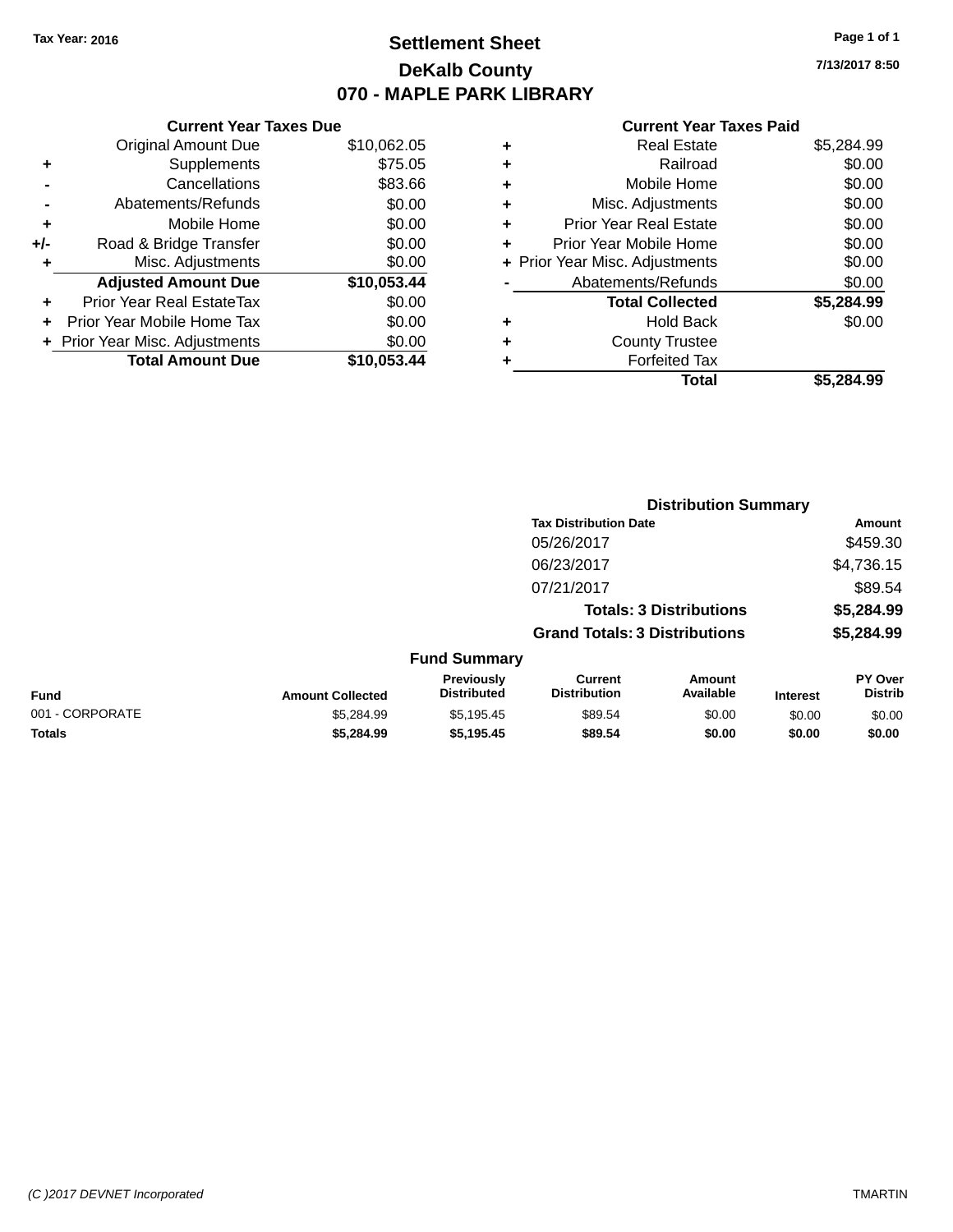### **Settlement Sheet Tax Year: 2016 Page 1 of 1 DeKalb County 071 - CITY OF SANDWICH**

**7/13/2017 8:50**

|       | <b>Current Year Taxes Due</b>  |                |  |  |  |
|-------|--------------------------------|----------------|--|--|--|
|       | <b>Original Amount Due</b>     | \$1,312,172.51 |  |  |  |
| ٠     | Supplements                    | \$10,480.93    |  |  |  |
|       | Cancellations                  | \$11,977.09    |  |  |  |
|       | Abatements/Refunds             | \$0.00         |  |  |  |
| ٠     | Mobile Home                    | \$0.00         |  |  |  |
| $+/-$ | Road & Bridge Transfer         | \$12,223.71    |  |  |  |
|       | Misc. Adjustments              | \$863.70       |  |  |  |
|       | <b>Adjusted Amount Due</b>     | \$1,323,763.76 |  |  |  |
|       | Prior Year Real EstateTax      | (\$428.95)     |  |  |  |
|       | Prior Year Mobile Home Tax     | \$0.00         |  |  |  |
|       | + Prior Year Misc. Adjustments | \$0.00         |  |  |  |
|       | <b>Total Amount Due</b>        | \$1,323,334.81 |  |  |  |
|       |                                |                |  |  |  |

|   | <b>Real Estate</b>             | \$724,356.58 |
|---|--------------------------------|--------------|
| ٠ | Railroad                       | \$1,787.71   |
| ٠ | Mobile Home                    | \$0.00       |
| ٠ | Misc. Adjustments              | \$863.70     |
| ٠ | <b>Prior Year Real Estate</b>  | (\$428.95)   |
| ٠ | Prior Year Mobile Home         | \$0.00       |
|   | + Prior Year Misc. Adjustments | \$0.00       |
|   | Abatements/Refunds             | \$0.00       |
|   | <b>Total Collected</b>         | \$726,579.04 |
| ٠ | <b>Hold Back</b>               | \$0.00       |
| ٠ | <b>County Trustee</b>          |              |
| ٠ | <b>Forfeited Tax</b>           |              |
|   | Total                          | \$726,579.04 |
|   |                                |              |

| <b>Road and Bridge Summary</b> |             |               | <b>Distribution Summary</b>  |              |  |
|--------------------------------|-------------|---------------|------------------------------|--------------|--|
| <b>Rd./Br. District</b>        | Amt. Due    | Amt. Distrib. | <b>Tax Distribution Date</b> | Amount       |  |
| SANDWICH ROAD & BRIDG          | \$21,067.53 | \$11.608.47   | 05/26/2017                   | \$126,653.68 |  |
| SOMONAUK ROAD & BRIDI          | \$1.068.44  | \$615.24      | 06/23/2017                   | \$586,555.84 |  |
| <b>Totals</b>                  | \$22,135.97 | \$12,223.71   | 07/21/2017                   | \$13,369.52  |  |

| 07/21/2017                           | \$13,369.52  |  |
|--------------------------------------|--------------|--|
| <b>Totals: 3 Distributions</b>       | \$726,579.04 |  |
| <b>Grand Totals: 3 Distributions</b> | \$726,579.04 |  |

**Fund Summary**

| <b>Fund</b>                                         | <b>Amount Collected</b> | <b>Previously</b><br><b>Distributed</b> | <b>Current</b><br><b>Distribution</b> | <b>Amount</b><br>Available | <b>Interest</b> | PY Over<br><b>Distrib</b> |
|-----------------------------------------------------|-------------------------|-----------------------------------------|---------------------------------------|----------------------------|-----------------|---------------------------|
| 001 - CORPORATE                                     | \$225,904.13            | \$221,748.80                            | \$4,155.33                            | \$0.00                     | \$0.00          | \$0.00                    |
| 003 - BONDS AND INTEREST                            | \$0.00                  | \$0.00                                  | \$0.00                                | \$0.00                     | \$0.00          | \$0.00                    |
| 005 - I. M. R. F.                                   | \$52,327.25             | \$51,364.72                             | \$962.53                              | \$0.00                     | \$0.00          | \$0.00                    |
| 007 - ROAD AND BRIDGE                               | \$12,223.71             | \$11,994.26                             | \$229.45                              | \$0.00                     | \$0.00          | \$0.00                    |
| 014 - POLICE PROTECTION                             | \$90,385.25             | \$88,722.67                             | \$1,662.58                            | \$0.00                     | \$0.00          | \$0.00                    |
| 015 - POLICE PENSION                                | \$132,477.21            | \$130,040.38                            | \$2,436.83                            | \$0.00                     | \$0.00          | \$0.00                    |
| 027 - AUDIT                                         | \$9,521.64              | \$9,346.50                              | \$175.14                              | \$0.00                     | \$0.00          | \$0.00                    |
| 035 - TORT JUDGMENTS, LIABILITY<br><b>INSURANCE</b> | \$19,028.99             | \$18,678.97                             | \$350.02                              | \$0.00                     | \$0.00          | \$0.00                    |
| 040 - STREET AND BRIDGE                             | \$7,548.60              | \$7,409.75                              | \$138.85                              | \$0.00                     | \$0.00          | \$0.00                    |
| 041 - STREET LIGHTING                               | \$32,045.25             | \$31,455.80                             | \$589.45                              | \$0.00                     | \$0.00          | \$0.00                    |
| 045 - PUBLIC BENEFIT                                | \$0.00                  | \$0.00                                  | \$0.00                                | \$0.00                     | \$0.00          | \$0.00                    |
| 046 - EMERGENCY SERV & DISASTER<br><b>OPER</b>      | \$2,383.80              | \$2,339.95                              | \$43.85                               | \$0.00                     | \$0.00          | \$0.00                    |
| 047 - SOCIAL SECURITY                               | \$52,327.25             | \$51,364.72                             | \$962.53                              | \$0.00                     | \$0.00          | \$0.00                    |
| 048 - SCHOOL CROSSING GUARDS                        | \$7,144.26              | \$7,012.85                              | \$131.41                              | \$0.00                     | \$0.00          | \$0.00                    |
| 060 - UNEMPLOYMENT INSURANCE                        | \$11,898.30             | \$11,679.44                             | \$218.86                              | \$0.00                     | \$0.00          | \$0.00                    |
| 062 - WORKERS COMPENSATION                          | \$47,573.21             | \$46,698.13                             | \$875.08                              | \$0.00                     | \$0.00          | \$0.00                    |
| 065 - FORESTRY PROGRAM                              | \$23,790.19             | \$23,352.58                             | \$437.61                              | \$0.00                     | \$0.00          | \$0.00                    |
| <b>Totals</b>                                       | \$726,579.04            | \$713,209.52                            | \$13,369.52                           | \$0.00                     | \$0.00          | \$0.00                    |

#### **Miscellaneous Adjustment Detail**

| Year Source             | <b>Account Type</b>       | Amount   |
|-------------------------|---------------------------|----------|
| 2016 RE - Real Estate   | <b>Back Tax Collected</b> | \$556.08 |
| 2016 RE - Real Estate   | Back Tax Collected        | \$307.62 |
| <b>Totals 2 entries</b> |                           | \$863.70 |

**PERETTE ACCOUNTED ACCOUNT ADDETERT ACCOUNT ADDETERTATION ACCOUNT ACCOUNT ACCOUNT** ACCOUNT ACCOUNT ACCOUNT ACCOUNT A  $\overline{3556.08}$  HARRISON REDEMPTION 19-26-408-006 by TBA 2016 REAL ESTATE REAL ESTATE REDEMPTION 19-26-434-001 by TBA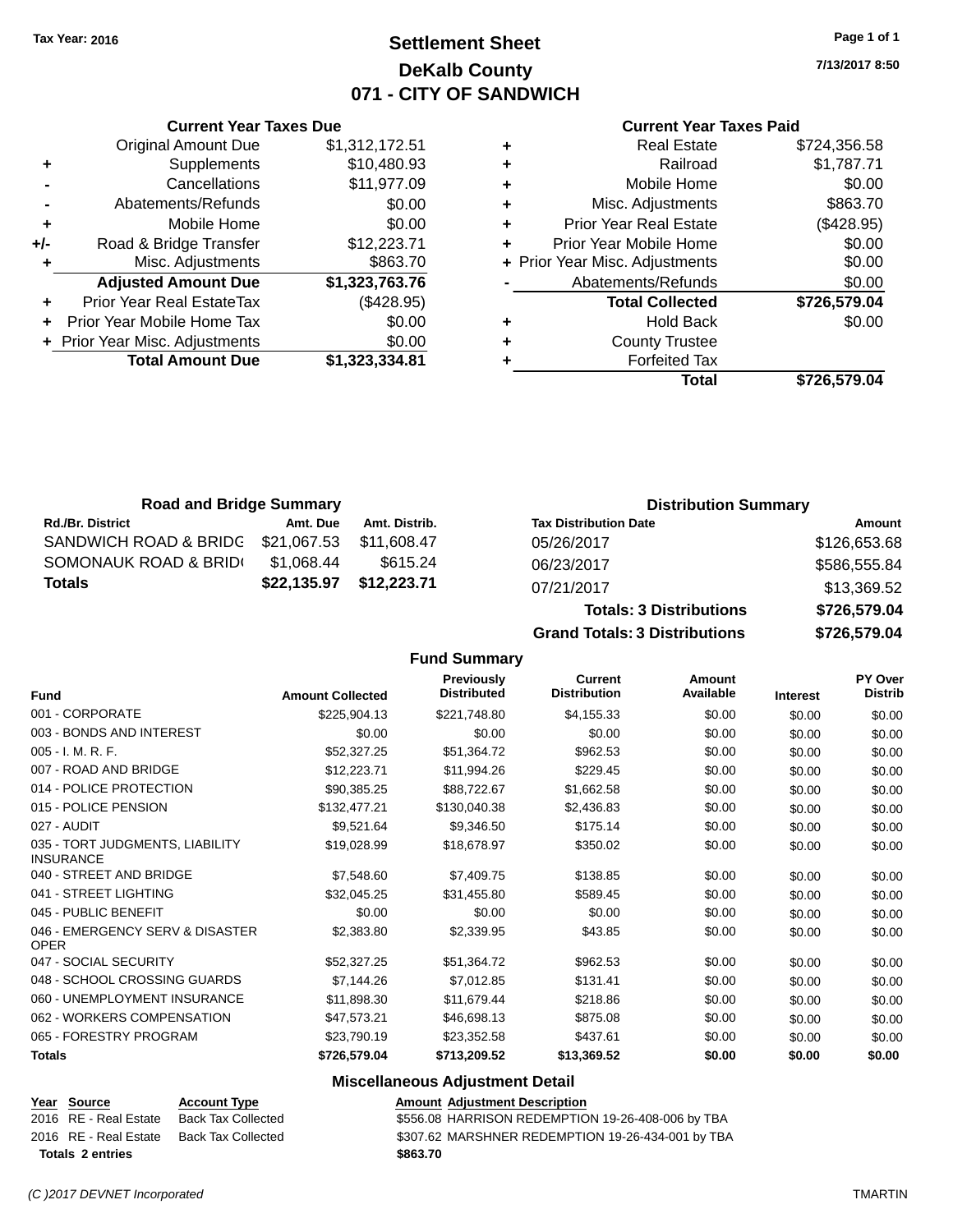### **Settlement Sheet Tax Year: 2016 Page 1 of 1 DeKalb County 072 - VILLAGE OF SHABBONA**

**7/13/2017 8:50**

#### **Current Year Taxes Paid**

|       | <b>Original Amount Due</b>     | \$98,692.88  |
|-------|--------------------------------|--------------|
| ٠     | Supplements                    | \$761.55     |
|       | Cancellations                  | \$870.06     |
|       | Abatements/Refunds             | \$0.00       |
| ٠     | Mobile Home                    | \$0.00       |
| $+/-$ | Road & Bridge Transfer         | \$6,242.11   |
|       | Misc. Adjustments              | \$72.07      |
|       | <b>Adjusted Amount Due</b>     | \$104,898.55 |
|       | Prior Year Real EstateTax      | (\$28.40)    |
|       | Prior Year Mobile Home Tax     | \$0.00       |
|       | + Prior Year Misc. Adjustments | \$72.89      |
|       | <b>Total Amount Due</b>        | \$104,943.04 |
|       |                                |              |

**Current Year Taxes Due**

|   | <b>Real Estate</b>             | \$60,964.11 |
|---|--------------------------------|-------------|
| ٠ | Railroad                       | \$1,216.51  |
| ٠ | Mobile Home                    | \$0.00      |
| ٠ | Misc. Adjustments              | \$72.07     |
| ٠ | <b>Prior Year Real Estate</b>  | (\$28.40)   |
| ٠ | Prior Year Mobile Home         | \$0.00      |
|   | + Prior Year Misc. Adjustments | \$72.89     |
|   | Abatements/Refunds             | \$0.00      |
|   | <b>Total Collected</b>         | \$62,297.18 |
| ٠ | <b>Hold Back</b>               | \$0.00      |
| ٠ | <b>County Trustee</b>          |             |
| ٠ | <b>Forfeited Tax</b>           |             |
|   | Total                          | \$62,297.18 |
|   |                                |             |

**Totals: 3 Distributions \$62,297.18**

**Grand Totals: 3 Distributions \$62,297.18**

| <b>Road and Bridge Summary</b> |             |               | <b>Distribution Summary</b>  |             |  |
|--------------------------------|-------------|---------------|------------------------------|-------------|--|
| <b>Rd./Br. District</b>        | Amt. Due    | Amt. Distrib. | <b>Tax Distribution Date</b> | Amount      |  |
| SHABBONA ROAD & BRIDG          | \$11,079.87 | \$6.242.11    | 05/26/2017                   | \$7,601.22  |  |
| <b>Totals</b>                  | \$11,079.87 | \$6,242.11    | 06/23/2017                   | \$54,005.62 |  |
|                                |             |               | 07/21/2017                   | \$690.34    |  |

#### **Fund Summary Fund Interest Amount Collected Distributed PY Over Distrib Amount Available Current Distribution Previously** 001 - CORPORATE \$29,430.98 \$29,109.79 \$321.19 \$0.00 \$0.00 \$0.00 005 - I. M. R. F. \$908.14 \$898.23 \$9.91 \$0.00 \$0.00 \$0.00 007 - ROAD AND BRIDGE 60.00 \$6,242.11 \$6,163.52 \$78.59 \$0.00 \$0.00 \$0.00 \$0.00 014 - POLICE PROTECTION \$17,177.96 \$16,990.49 \$187.47 \$0.00 \$0.00 \$0.00 \$0.00 047 - SOCIAL SECURITY \$6,403.29 \$6,333.41 \$6.9.88 \$0.00 \$0.00 \$0.00 \$0.00 060 - UNEMPLOYMENT INSURANCE  $$650.69$   $$643.59$   $$7.10$   $$0.00$   $$0.00$   $$0.00$ 062 - WORKERS COMPENSATION \$1,484.01 \$1,467.81 \$16.20 \$0.00 \$0.00 \$0.00 \$0.00 **Totals \$62,297.18 \$61,606.84 \$690.34 \$0.00 \$0.00 \$0.00 Miscellaneous Adjustment Detail**

## **Year** Source **Account Type A** Amount Adjustment Description

| $169$ 000100            | AUGUULI TYPU                               | <u>AIIVUIL</u> |
|-------------------------|--------------------------------------------|----------------|
| 2015 RE - Real Estate   | Back Tax Collected                         | \$72.89        |
|                         | 2016 RE - Real Estate Paymt In Lieu of Tax | \$72.07        |
| <b>Totals 2 entries</b> |                                            | \$144.96       |

2015 k Tax Collected **2015 REAL ESTATE BANK REDEMPTION 13-15-401-006 by TBA** <sup>2</sup> mt In Lieu of Tax **Authority State State State State State State State State State State State State State State State State State State State State State State State State State State State State State State State Sta**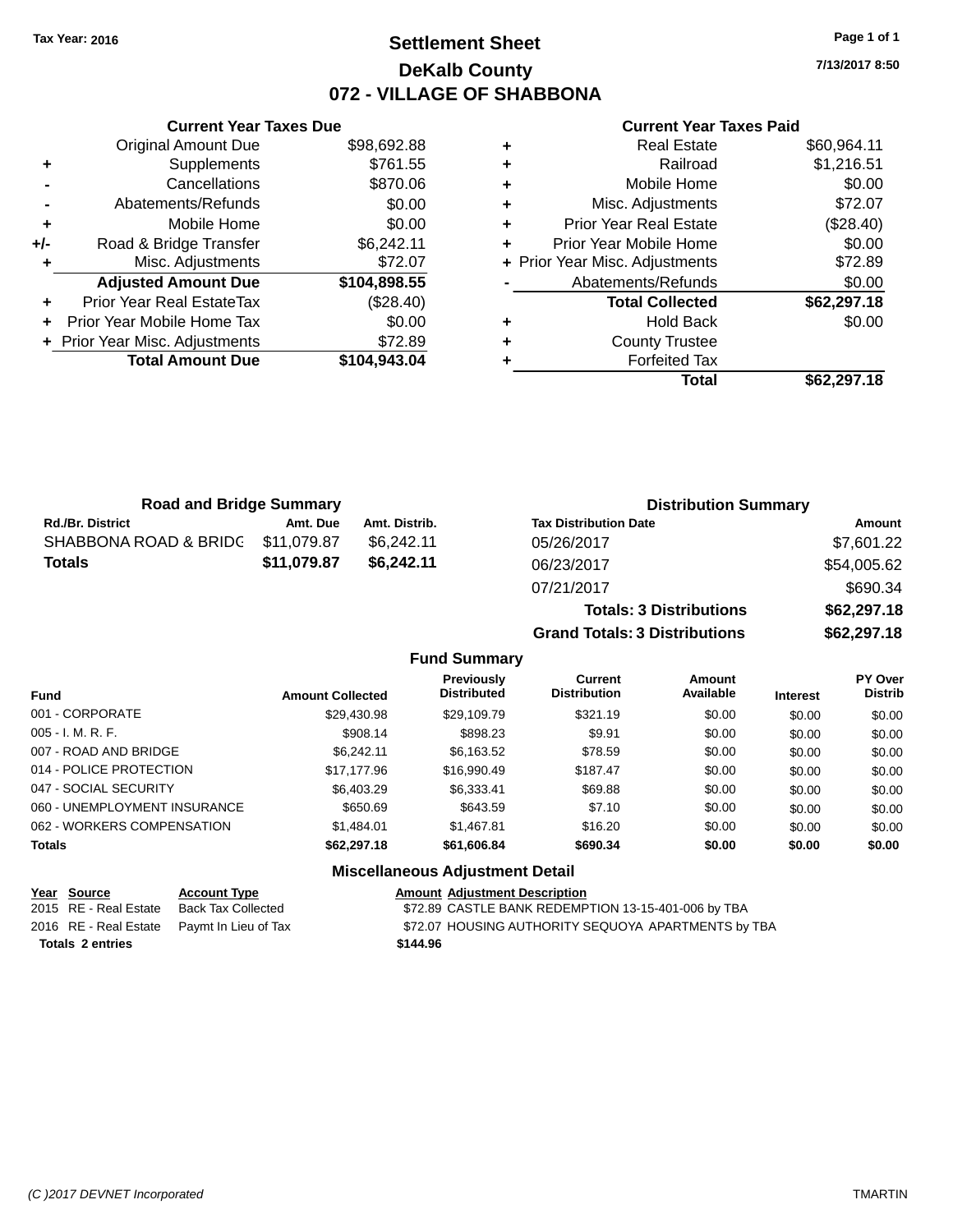### **Settlement Sheet Tax Year: 2016 Page 1 of 1 DeKalb County 073 - FLEWELLIN MEMORIAL LIBRARY**

**7/13/2017 8:50**

#### **Current Year Taxes Paid**

|     | <b>Current Year Taxes Due</b>  |             |  |  |  |
|-----|--------------------------------|-------------|--|--|--|
|     | <b>Original Amount Due</b>     | \$26,510.32 |  |  |  |
| ٠   | Supplements                    | \$184.42    |  |  |  |
|     | Cancellations                  | \$211.89    |  |  |  |
|     | Abatements/Refunds             | \$0.00      |  |  |  |
| ٠   | Mobile Home                    | \$0.00      |  |  |  |
| +/- | Road & Bridge Transfer         | \$0.00      |  |  |  |
|     | Misc. Adjustments              | \$19.36     |  |  |  |
|     | <b>Adjusted Amount Due</b>     | \$26,502.21 |  |  |  |
| ٠   | Prior Year Real EstateTax      | \$0.00      |  |  |  |
|     | Prior Year Mobile Home Tax     | \$0.00      |  |  |  |
|     | + Prior Year Misc. Adjustments | \$19.58     |  |  |  |
|     | <b>Total Amount Due</b>        | \$26,521.79 |  |  |  |
|     |                                |             |  |  |  |

| ٠ | <b>Real Estate</b>             | \$14,724.62 |
|---|--------------------------------|-------------|
| ٠ | Railroad                       | \$293.70    |
| ٠ | Mobile Home                    | \$0.00      |
| ٠ | Misc. Adjustments              | \$19.36     |
| ٠ | <b>Prior Year Real Estate</b>  | \$0.00      |
| ٠ | Prior Year Mobile Home         | \$0.00      |
|   | + Prior Year Misc. Adjustments | \$19.58     |
|   | Abatements/Refunds             | \$0.00      |
|   | <b>Total Collected</b>         | \$15,057.26 |
| ٠ | <b>Hold Back</b>               | \$0.00      |
| ٠ | <b>County Trustee</b>          |             |
| ٠ | <b>Forfeited Tax</b>           |             |
|   | Total                          | \$15,057.26 |
|   |                                |             |

|                                      |                                                  |                                         | <b>Distribution Summary</b>                         |                            |                 |                                  |
|--------------------------------------|--------------------------------------------------|-----------------------------------------|-----------------------------------------------------|----------------------------|-----------------|----------------------------------|
|                                      |                                                  |                                         | <b>Tax Distribution Date</b>                        |                            |                 | Amount                           |
|                                      |                                                  |                                         | 05/26/2017                                          |                            |                 | \$1,796.82                       |
|                                      |                                                  |                                         | 06/23/2017                                          |                            |                 | \$13,096.11                      |
|                                      |                                                  |                                         | 07/21/2017                                          |                            |                 | \$164.33                         |
|                                      |                                                  |                                         | <b>Totals: 3 Distributions</b>                      |                            | \$15,057.26     |                                  |
|                                      |                                                  |                                         | <b>Grand Totals: 3 Distributions</b>                |                            | \$15,057.26     |                                  |
|                                      |                                                  | <b>Fund Summary</b>                     |                                                     |                            |                 |                                  |
| <b>Fund</b>                          | <b>Amount Collected</b>                          | <b>Previously</b><br><b>Distributed</b> | <b>Current</b><br><b>Distribution</b>               | <b>Amount</b><br>Available | <b>Interest</b> | <b>PY Over</b><br><b>Distrib</b> |
| 001 - CORPORATE                      | \$15,057.26                                      | \$14,892.93                             | \$164.33                                            | \$0.00                     | \$0.00          | \$0.00                           |
| <b>Totals</b>                        | \$15,057.26                                      | \$14,892.93                             | \$164.33                                            | \$0.00                     | \$0.00          | \$0.00                           |
|                                      |                                                  | <b>Miscellaneous Adjustment Detail</b>  |                                                     |                            |                 |                                  |
| Year Source<br>2015 RE - Real Estate | <b>Account Type</b><br><b>Back Tax Collected</b> | <b>Amount Adjustment Description</b>    | \$19.58 CASTLE BANK REDEMPTION 13-15-401-006 by TBA |                            |                 |                                  |
| 2016 RE - Real Estate                | Paymt In Lieu of Tax                             |                                         | \$19.36 HOUSING AUTHORITY SEQUOYA APARTMENTS by TBA |                            |                 |                                  |

**Totals \$38.94 2 entries**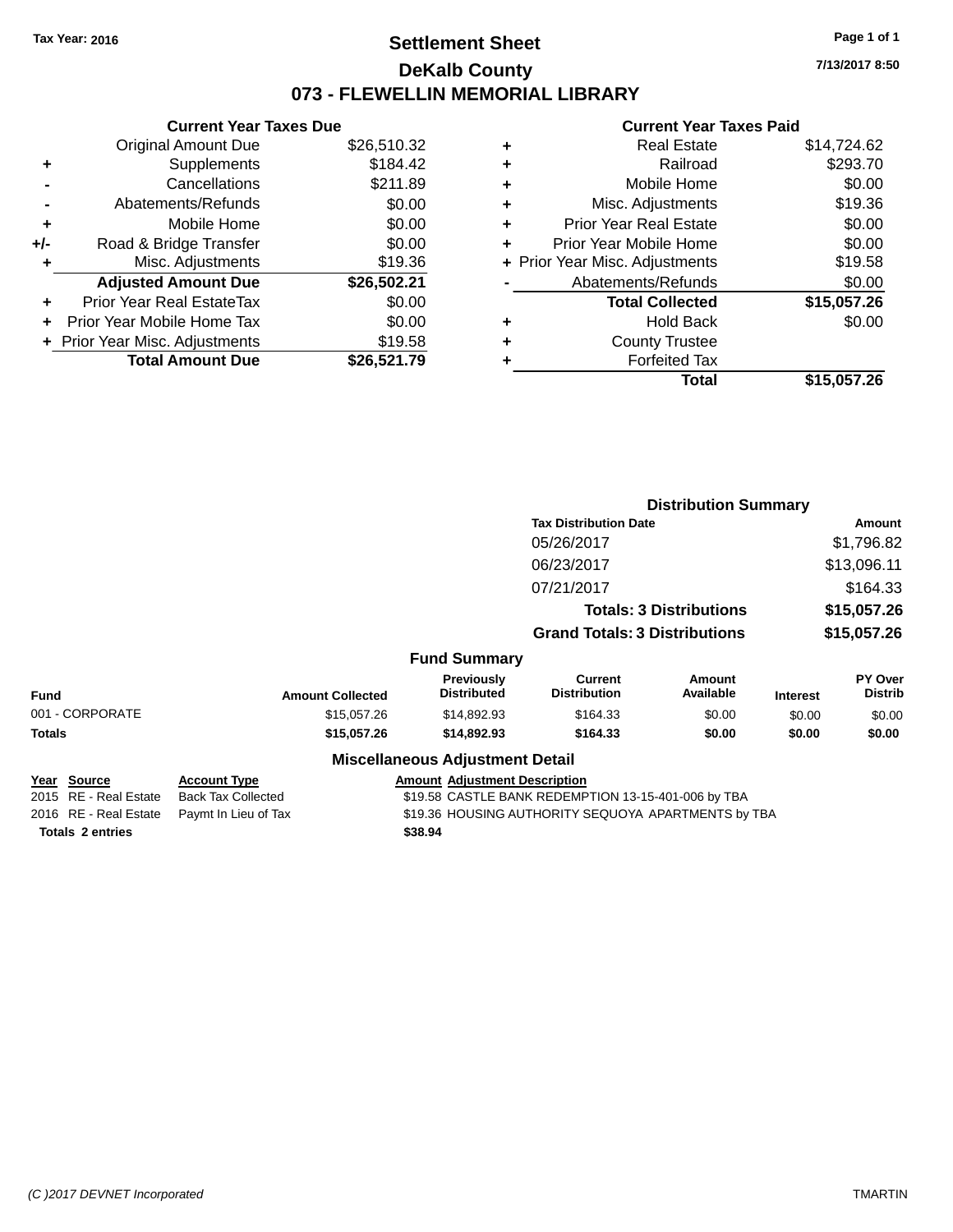# **Settlement Sheet Tax Year: 2016 Page 1 of 1 DeKalb County 074 - VILLAGE OF SOMONAUK**

**7/13/2017 8:50**

### **Current Year Taxes Paid**

|     | <b>Original Amount Due</b>     | \$421,174.37 |
|-----|--------------------------------|--------------|
| ٠   | Supplements                    | \$5,732.19   |
|     | Cancellations                  | \$6,962.01   |
|     | Abatements/Refunds             | \$0.00       |
| ٠   | Mobile Home                    | \$0.00       |
| +/- | Road & Bridge Transfer         | \$31,829.80  |
|     | Misc. Adjustments              | \$0.00       |
|     | <b>Adjusted Amount Due</b>     | \$451,774.35 |
| ÷   | Prior Year Real EstateTax      | \$0.00       |
|     | Prior Year Mobile Home Tax     | \$0.00       |
|     | + Prior Year Misc. Adjustments | \$0.00       |
|     | <b>Total Amount Due</b>        | \$451,774.35 |
|     |                                |              |

**Current Year Taxes Due**

| ٠ | <b>Real Estate</b>             | \$267,917.04 |
|---|--------------------------------|--------------|
| ٠ | Railroad                       | \$2,536.99   |
| ٠ | Mobile Home                    | \$0.00       |
| ٠ | Misc. Adjustments              | \$0.00       |
| ٠ | <b>Prior Year Real Estate</b>  | \$0.00       |
| ٠ | Prior Year Mobile Home         | \$0.00       |
|   | + Prior Year Misc. Adjustments | \$0.00       |
|   | Abatements/Refunds             | \$0.00       |
|   | <b>Total Collected</b>         | \$270,454.03 |
| ٠ | <b>Hold Back</b>               | \$0.00       |
| ٠ | <b>County Trustee</b>          |              |
|   | <b>Forfeited Tax</b>           |              |
|   | Total                          | \$270.454.03 |

| <b>Road and Bridge Summary</b> |             |               | <b>Distribution Summary</b>    |              |  |
|--------------------------------|-------------|---------------|--------------------------------|--------------|--|
| <b>Rd./Br. District</b>        | Amt. Due    | Amt. Distrib. | <b>Tax Distribution Date</b>   | Amount       |  |
| SOMONAUK ROAD & BRIDI          | \$55,355.83 | \$31.829.80   | 05/26/2017                     | \$44,221.15  |  |
| <b>Totals</b>                  | \$55,355.83 | \$31,829.80   | 06/23/2017                     | \$220,569.57 |  |
|                                |             |               | 07/21/2017                     | \$5,663.31   |  |
|                                |             |               | <b>Totals: 3 Distributions</b> | \$270,454.03 |  |

**Grand Totals: 3 Distributions \$270,454.03 Fund Summary Fund Interest Amount Collected Distributed PY Over Distrib Amount Available Current Distribution Previously** 001 - CORPORATE \$66,253.09 \$64,814.02 \$1,439.07 \$0.00 \$0.00 \$0.00 003 - BONDS AND INTEREST 6 \$92,369.76 \$90,363.44 \$2,006.32 \$0.00 \$0.00 \$0.00 \$0.00 007 - ROAD AND BRIDGE 60.00 \$31,829.80 \$31,349.54 \$480.26 \$0.00 \$0.00 \$0.00 \$0.00

| <b>Totals</b>                                 | \$270,454.03 | \$264,790.72 | \$5,663.31 | \$0.00 | \$0.00 | \$0.00 |
|-----------------------------------------------|--------------|--------------|------------|--------|--------|--------|
| 047 - SOCIAL SECURITY                         | \$21.510.54  | \$21.043.32  | \$467.22   | \$0.00 | \$0.00 | \$0.00 |
| 035 - TORT JUDGEMENTS/LIABILITY<br><b>INS</b> | \$23,686.08  | \$23.171.61  | \$514.47   | \$0.00 | \$0.00 | \$0.00 |
| 027 - AUDIT                                   | \$10.634.76  | \$10,403.77  | \$230.99   | \$0.00 | \$0.00 | \$0.00 |
| 025 - GARBAGE DISPOSAL                        | \$9.668.33   | \$9.458.33   | \$210.00   | \$0.00 | \$0.00 | \$0.00 |
| 014 - POLICE PROTECTION                       | \$14,501.67  | \$14,186.69  | \$314.98   | \$0.00 | \$0.00 | \$0.00 |
|                                               |              |              |            |        |        |        |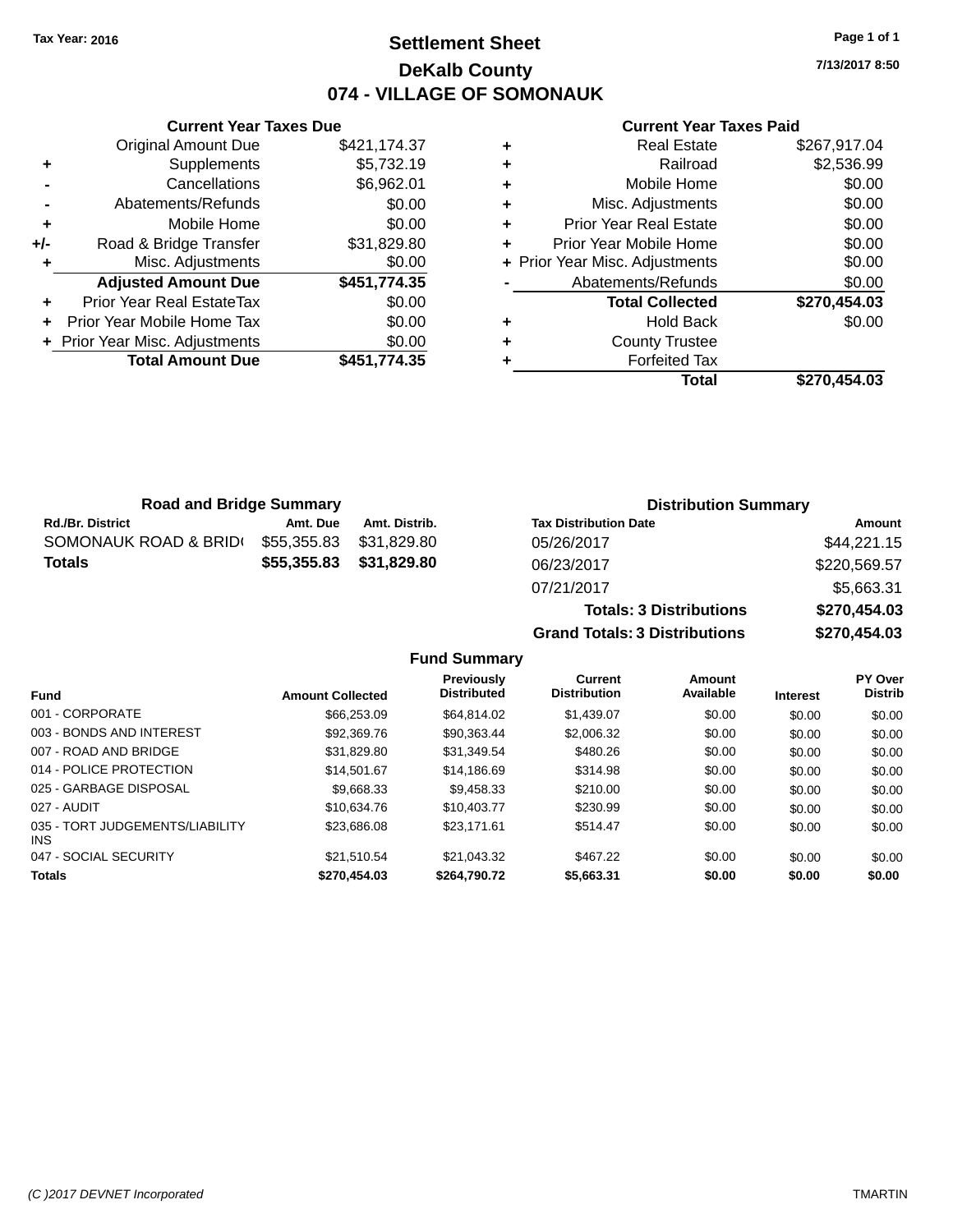# **Settlement Sheet Tax Year: 2016 Page 1 of 1 DeKalb County 075 - SOMONAUK LIBRARY**

**7/13/2017 8:50**

### **Current Year Taxes Paid**

|     | <b>Current Year Taxes Due</b>  |              |  |  |  |  |
|-----|--------------------------------|--------------|--|--|--|--|
|     | <b>Original Amount Due</b>     | \$144,989.24 |  |  |  |  |
| ٠   | Supplements                    | \$1,707.30   |  |  |  |  |
|     | Cancellations                  | \$2,236.29   |  |  |  |  |
|     | Abatements/Refunds             | \$0.00       |  |  |  |  |
| ٠   | Mobile Home                    | \$0.00       |  |  |  |  |
| +/- | Road & Bridge Transfer         | \$0.00       |  |  |  |  |
| ٠   | Misc. Adjustments              | \$0.00       |  |  |  |  |
|     | <b>Adjusted Amount Due</b>     | \$144,460.25 |  |  |  |  |
| ÷   | Prior Year Real EstateTax      | \$0.00       |  |  |  |  |
| ÷   | Prior Year Mobile Home Tax     | \$0.00       |  |  |  |  |
|     | + Prior Year Misc. Adjustments | \$0.00       |  |  |  |  |
|     | <b>Total Amount Due</b>        | \$144,460.25 |  |  |  |  |
|     |                                |              |  |  |  |  |

|   | <b>Real Estate</b>             | \$81,415.65 |
|---|--------------------------------|-------------|
| ٠ | Railroad                       | \$848.19    |
| ٠ | Mobile Home                    | \$0.00      |
| ٠ | Misc. Adjustments              | \$0.00      |
| ٠ | <b>Prior Year Real Estate</b>  | \$0.00      |
| ٠ | Prior Year Mobile Home         | \$0.00      |
|   | + Prior Year Misc. Adjustments | \$0.00      |
|   | Abatements/Refunds             | \$0.00      |
|   | <b>Total Collected</b>         | \$82,263.84 |
| ٠ | <b>Hold Back</b>               | \$0.00      |
| ٠ | <b>County Trustee</b>          |             |
| ٠ | <b>Forfeited Tax</b>           |             |
|   | Total                          | \$82.263.84 |
|   |                                |             |

# **Distribution Summary Tax Distribution Date Amount** 05/26/2017 \$13,807.13 06/23/2017 \$67,007.18 07/21/2017 \$1,449.53 **Totals: 3 Distributions \$82,263.84 Grand Totals: 3 Distributions \$82,263.84**

### **Fund Summary**

| <b>Fund</b>                             | <b>Amount Collected</b> | Previously<br><b>Distributed</b> | Current<br><b>Distribution</b> | Amount<br>Available | <b>Interest</b> | PY Over<br><b>Distrib</b> |
|-----------------------------------------|-------------------------|----------------------------------|--------------------------------|---------------------|-----------------|---------------------------|
| 001 - CORPORATE                         | \$31.356.24             | \$30,803.73                      | \$552.51                       | \$0.00              | \$0.00          | \$0.00                    |
| 003 - BONDS AND INTEREST                | \$34,610.86             | \$34,001.00                      | \$609.86                       | \$0.00              | \$0.00          | \$0.00                    |
| 004 - OPERATIONS & MAINTENANCE          | \$4,180.82              | \$4,107.15                       | \$73.67                        | \$0.00              | \$0.00          | \$0.00                    |
| $005 - I. M. R. F.$                     | \$4.981.41              | \$4,893.64                       | \$87.77                        | \$0.00              | \$0.00          | \$0.00                    |
| 027 - AUDIT                             | \$1.045.17              | \$1,026.75                       | \$18.42                        | \$0.00              | \$0.00          | \$0.00                    |
| 035 - TORT JUDGEMENTS/LIABILITY<br>INS. | \$3.321.65              | \$3,263.12                       | \$58.53                        | \$0.00              | \$0.00          | \$0.00                    |
| 047 - SOCIAL SECURITY                   | \$2.767.69              | \$2,718.92                       | \$48.77                        | \$0.00              | \$0.00          | \$0.00                    |
| <b>Totals</b>                           | \$82,263.84             | \$80,814.31                      | \$1,449.53                     | \$0.00              | \$0.00          | \$0.00                    |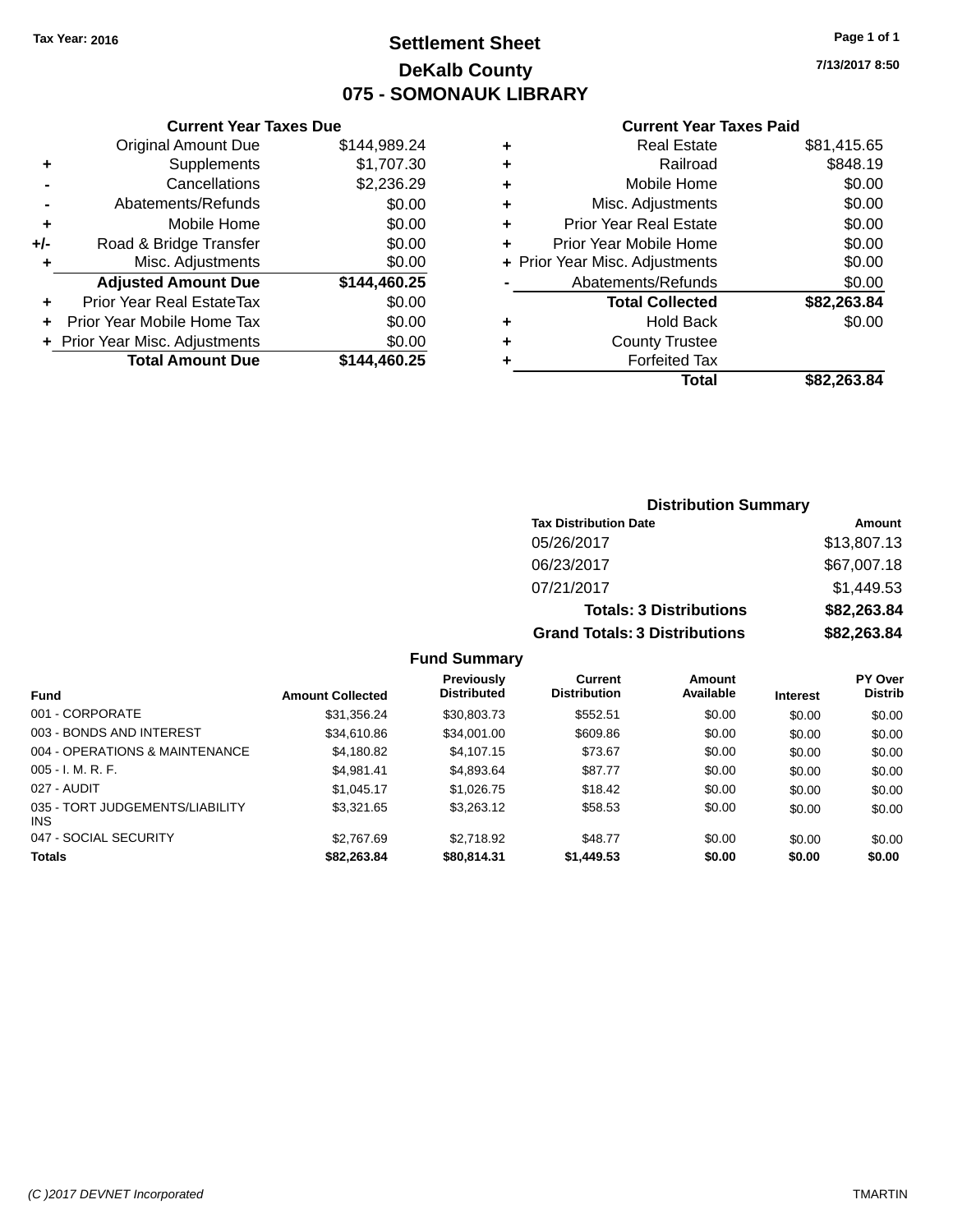# **Settlement Sheet Tax Year: 2016 Page 1 of 1 DeKalb County 076 - CITY OF SYCAMORE**

**7/13/2017 8:50**

### **Current Year Taxes Paid**

|     | <b>Current Year Taxes Due</b>  |                |
|-----|--------------------------------|----------------|
|     | <b>Original Amount Due</b>     | \$2,890,649.44 |
| ٠   | Supplements                    | \$15,934.11    |
|     | Cancellations                  | \$18,725.48    |
|     | Abatements/Refunds             | \$0.00         |
| ٠   | Mobile Home                    | \$0.00         |
| +/- | Road & Bridge Transfer         | \$38,923.51    |
|     | Misc. Adjustments              | \$825.05       |
|     | <b>Adjusted Amount Due</b>     | \$2,927,606.63 |
| ٠   | Prior Year Real EstateTax      | (\$229.90)     |
|     | Prior Year Mobile Home Tax     | \$0.00         |
|     | + Prior Year Misc. Adjustments | \$0.00         |
|     | <b>Total Amount Due</b>        | \$2,927,376.73 |
|     |                                |                |

|   | <b>Real Estate</b>             | \$1,577,662.31 |
|---|--------------------------------|----------------|
| ٠ | Railroad                       | \$0.18         |
| ٠ | Mobile Home                    | \$0.00         |
| ٠ | Misc. Adjustments              | \$825.05       |
| ٠ | <b>Prior Year Real Estate</b>  | (\$229.90)     |
| ٠ | Prior Year Mobile Home         | \$0.00         |
|   | + Prior Year Misc. Adjustments | \$0.00         |
|   | Abatements/Refunds             | \$0.00         |
|   | <b>Total Collected</b>         | \$1,578,257.64 |
| ٠ | <b>Hold Back</b>               | \$0.00         |
| ٠ | <b>County Trustee</b>          |                |
| ٠ | <b>Forfeited Tax</b>           |                |
|   | Total                          | \$1,578,257.64 |
|   |                                |                |

| <b>Road and Bridge Summary</b>   |             |               | <b>Distribution Summary</b>    |                |  |
|----------------------------------|-------------|---------------|--------------------------------|----------------|--|
| <b>Rd./Br. District</b>          | Amt. Due    | Amt. Distrib. | <b>Tax Distribution Date</b>   | Amount         |  |
| <b>CORTLAND ROAD &amp; BRIDG</b> | \$55,709.32 | \$29.672.01   | 05/26/2017                     | \$239,067.17   |  |
| DEKALB ROAD & BRIDGE             | \$9.924.73  | \$5.200.07    | 06/23/2017                     | \$1,313,976.79 |  |
| SYCAMORE ROAD & BRID(            | \$7,449.36  | \$4.051.43    | 07/21/2017                     | \$25,213.68    |  |
| <b>Totals</b>                    | \$73,083.41 | \$38,923.51   | <b>Totals: 3 Distributions</b> | \$1,578,257.64 |  |

**Grand Totals: 3 Distributions \$1,578,257.64**

**Fund Summary**

| <b>Fund</b>                  | <b>Amount Collected</b> | Previously<br><b>Distributed</b> | <b>Current</b><br><b>Distribution</b> | Amount<br>Available | <b>Interest</b> | PY Over<br><b>Distrib</b> |
|------------------------------|-------------------------|----------------------------------|---------------------------------------|---------------------|-----------------|---------------------------|
| 001 - CORPORATE              | \$666.894.95            | \$656,182,50                     | \$10.712.45                           | \$0.00              | \$0.00          | \$0.00                    |
| 003 - BONDS AND INTEREST     | \$83,387,28             | \$82.047.81                      | \$1,339.47                            | \$0.00              | \$0.00          | \$0.00                    |
| $005 - I. M. R. F.$          | \$83.180.99             | \$81.844.84                      | \$1,336.15                            | \$0.00              | \$0.00          | \$0.00                    |
| 007 - ROAD AND BRIDGE        | \$38.923.51             | \$38.436.45                      | \$487.06                              | \$0.00              | \$0.00          | \$0.00                    |
| 013 - FIREFIGHTER'S PENSION  | \$317.362.98            | \$312,265.12                     | \$5,097.86                            | \$0.00              | \$0.00          | \$0.00                    |
| 015 - POLICE PENSION         | \$281.439.54            | \$276.918.72                     | \$4,520.82                            | \$0.00              | \$0.00          | \$0.00                    |
| 047 - SOCIAL SECURITY        | \$49.621.97             | \$48.824.88                      | \$797.09                              | \$0.00              | \$0.00          | \$0.00                    |
| 048 - SCHOOL CROSSING GUARDS | \$10,667.60             | \$10.496.24                      | \$171.36                              | \$0.00              | \$0.00          | \$0.00                    |
| 143 - MEDICARE               | \$46,778.82             | \$46,027.40                      | \$751.42                              | \$0.00              | \$0.00          | \$0.00                    |
| <b>Totals</b>                | \$1,578,257.64          | \$1,553,043.96                   | \$25,213.68                           | \$0.00              | \$0.00          | \$0.00                    |

# **Miscellaneous Adjustment Detail**

| Year Source             | <b>Account Type</b>                        | <b>Amount Adjustment Description</b>             |
|-------------------------|--------------------------------------------|--------------------------------------------------|
|                         | 2016 RE - Real Estate Paymt In Lieu of Tax | \$825.05 HOUSING AUTHORITY SYCAMORE UNITS by TBA |
| <b>Totals 1 entries</b> |                                            | \$825.05                                         |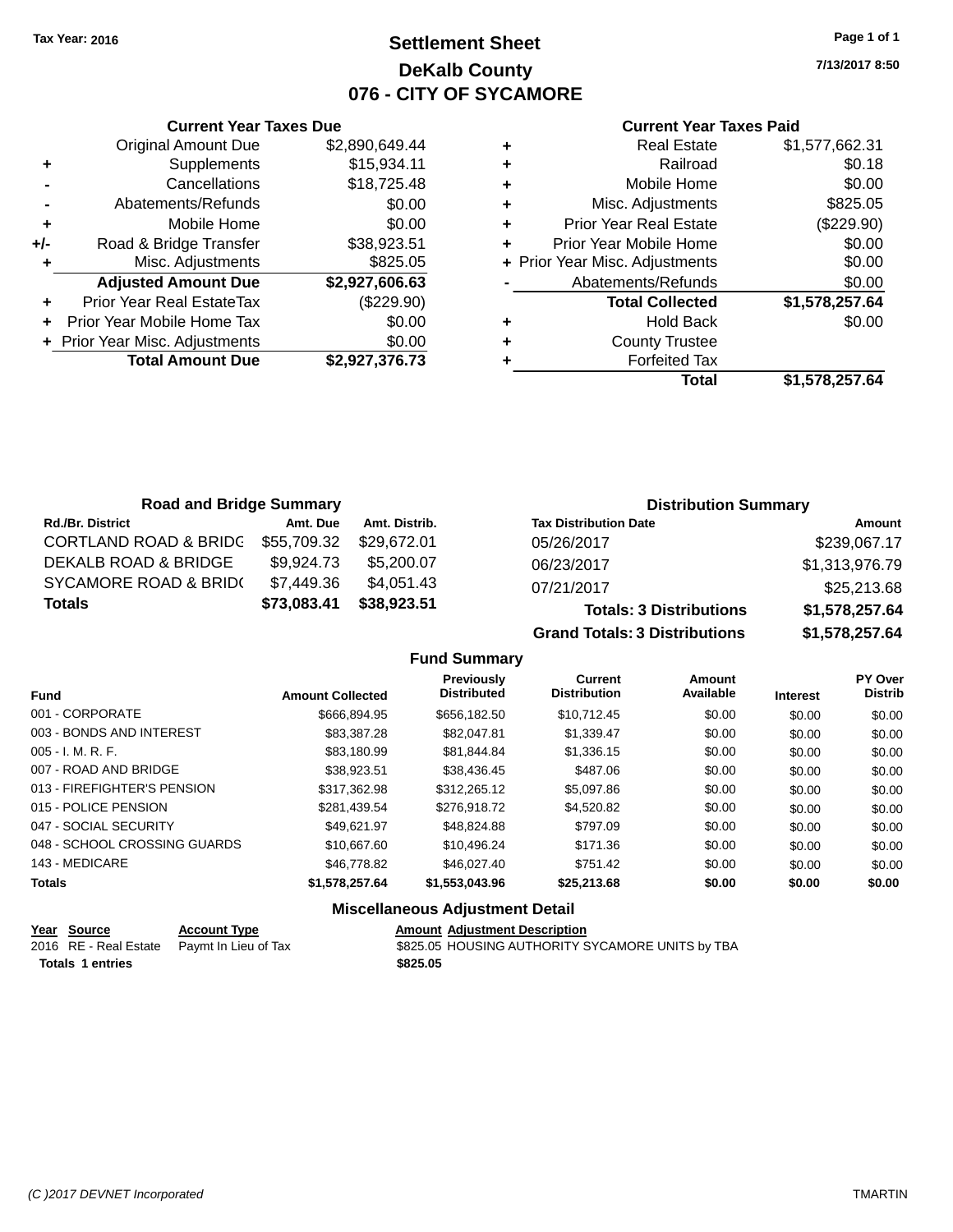# **Settlement Sheet Tax Year: 2016 Page 1 of 1 DeKalb County 077 - SYCAMORE LIBRARY**

**7/13/2017 8:50**

# **Current Year Taxes Paid**

|   | Total                          | \$567.840.90 |
|---|--------------------------------|--------------|
|   | <b>Forfeited Tax</b>           |              |
| ٠ | <b>County Trustee</b>          |              |
| ٠ | <b>Hold Back</b>               | \$0.00       |
|   | <b>Total Collected</b>         | \$567,840.90 |
|   | Abatements/Refunds             | \$0.00       |
|   | + Prior Year Misc. Adjustments | \$0.00       |
|   | Prior Year Mobile Home         | \$0.00       |
| ٠ | <b>Prior Year Real Estate</b>  | (\$88.01)    |
| ٠ | Misc. Adjustments              | \$304.35     |
| ٠ | Mobile Home                    | \$0.00       |
| ٠ | Railroad                       | \$0.07       |
| ٠ | <b>Real Estate</b>             | \$567,624.49 |
|   |                                |              |

### Original Amount Due \$1,066,319.76 **+** Supplements \$5,659.05 **-** Cancellations \$6,638.34 **-** Abatements/Refunds \$0.00 **+** Mobile Home \$0.00 **+/-** Road & Bridge Transfer \$0.00 **+** Misc. Adjustments \$304.35 **Adjusted Amount Due \$1,065,644.82 +** Prior Year Real EstateTax (\$88.01) **+** Prior Year Mobile Home Tax \$0.00 **+ Prior Year Misc. Adjustments**  $$0.00$ **Total Amount Due \$1,065,556.81**

**Current Year Taxes Due**

| <b>Tax Distribution Date</b> | Amount                                                                                                              |
|------------------------------|---------------------------------------------------------------------------------------------------------------------|
| 05/26/2017                   | \$86,276.39                                                                                                         |
| 06/23/2017                   | \$472,443.24                                                                                                        |
| 07/21/2017                   | \$9,121.27                                                                                                          |
|                              | \$567,840.90                                                                                                        |
|                              | \$567,840.90                                                                                                        |
|                              | <b>BY A.L.</b>                                                                                                      |
|                              | <b>Distribution Summary</b><br><b>Totals: 3 Distributions</b><br><b>Grand Totals: 3 Distributions</b><br><b>A</b> 4 |

| <b>Fund</b>                              | <b>Amount Collected</b> | <b>Previously</b><br><b>Distributed</b> | Current<br><b>Distribution</b> | Amount<br>Available | <b>Interest</b> | PY Over<br><b>Distrib</b> |
|------------------------------------------|-------------------------|-----------------------------------------|--------------------------------|---------------------|-----------------|---------------------------|
| $005 - I. M. R. F.$                      | \$0.00                  | \$0.00                                  | \$0.00                         | \$0.00              | \$0.00          | \$0.00                    |
| 016 - LIBRARY (township, municipalities) | \$567,840.90            | \$558,719.63                            | \$9.121.27                     | \$0.00              | \$0.00          | \$0.00                    |
| 027 - AUDIT                              | \$0.00                  | \$0.00                                  | \$0.00                         | \$0.00              | \$0.00          | \$0.00                    |
| 047 - SOCIAL SECURITY                    | \$0.00                  | \$0.00                                  | \$0.00                         | \$0.00              | \$0.00          | \$0.00                    |
| <b>Totals</b>                            | \$567,840,90            | \$558,719.63                            | \$9,121.27                     | \$0.00              | \$0.00          | \$0.00                    |

# **Miscellaneous Adjustment Detail**

### **Year Source Account Type Amount Adjustment Description**

**Totals \$304.35 1 entries**

2016 RE - Real Estate Paymt In Lieu of Tax \$304.35 HOUSING AUTHORITY SYCAMORE UNITS by TBA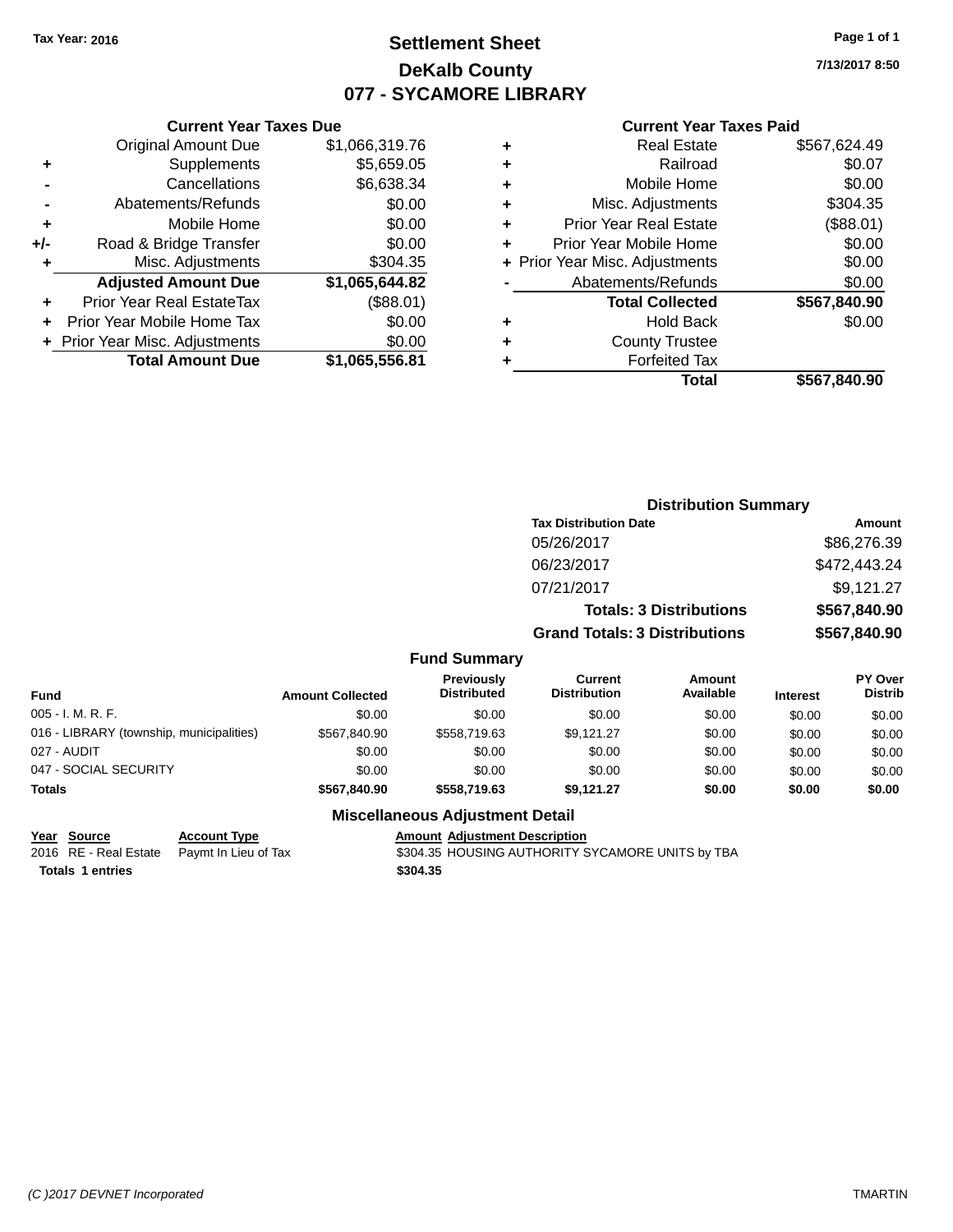# **Settlement Sheet Tax Year: 2016 Page 1 of 1 DeKalb County 078 - VILLAGE OF WATERMAN**

**7/13/2017 8:50**

### **Current Year Taxes Paid**

|     | <b>Total Amount Due</b>        | \$199,345.39 |
|-----|--------------------------------|--------------|
|     | + Prior Year Misc. Adjustments | \$268.38     |
| ÷   | Prior Year Mobile Home Tax     | \$0.00       |
| ÷   | Prior Year Real EstateTax      | \$26.44      |
|     | <b>Adjusted Amount Due</b>     | \$199,050.57 |
|     | Misc. Adjustments              | \$0.00       |
| +/- | Road & Bridge Transfer         | \$18,967.35  |
| ٠   | Mobile Home                    | \$0.00       |
|     | Abatements/Refunds             | \$0.00       |
|     | Cancellations                  | \$1,707.41   |
| ٠   | Supplements                    | \$1,517.33   |
|     | <b>Original Amount Due</b>     | \$180,273.30 |
|     |                                |              |

**Current Year Taxes Due**

|   | <b>Real Estate</b>             | \$125,330.25 |
|---|--------------------------------|--------------|
| ٠ | Railroad                       | \$885.97     |
| ٠ | Mobile Home                    | \$0.00       |
| ٠ | Misc. Adjustments              | \$0.00       |
| ٠ | <b>Prior Year Real Estate</b>  | \$26.44      |
| ٠ | Prior Year Mobile Home         | \$0.00       |
|   | + Prior Year Misc. Adjustments | \$268.38     |
|   | Abatements/Refunds             | \$0.00       |
|   | <b>Total Collected</b>         | \$126,511.04 |
| ٠ | <b>Hold Back</b>               | \$0.00       |
| ٠ | <b>County Trustee</b>          |              |
|   | <b>Forfeited Tax</b>           |              |
|   | Total                          | \$126,511.04 |

**Grand Totals: 3 Distributions \$126,511.04**

| <b>Road and Bridge Summary</b>   |             |               | <b>Distribution Summary</b>    |              |  |
|----------------------------------|-------------|---------------|--------------------------------|--------------|--|
| <b>Rd./Br. District</b>          | Amt. Due    | Amt. Distrib. | <b>Tax Distribution Date</b>   | Amount       |  |
| <b>CLINTON ROAD &amp; BRIDGE</b> | \$32,176.50 | \$18.967.35   | 05/26/2017                     | \$17,044.79  |  |
| <b>Totals</b>                    | \$32,176.50 | \$18,967.35   | 06/23/2017                     | \$106,593.62 |  |
|                                  |             |               | 07/21/2017                     | \$2,872.63   |  |
|                                  |             |               | <b>Totals: 3 Distributions</b> | \$126,511.04 |  |

**Fund Summary Fund Interest Amount Collected Distributed PY Over Distrib Amount Available Current Distribution Previously** 001 - CORPORATE \$59,634.68 \$58,251.51 \$1,383.17 \$0.00 \$0.00 \$0.00 007 - ROAD AND BRIDGE \$18,967.35 \$18,589.10 \$378.25 \$0.00 \$0.00 \$0.00 \$0.00 014 - POLICE PROTECTION \$17,692.55 \$17,282.19 \$410.36 \$0.00 \$0.00 \$0.00 \$0.00 027 - AUDIT \$9,014.75 \$8,805.66 \$209.09 \$0.00 \$0.00 \$0.00 035 - TORT JUDGEMENTS/LIABILITY INS \$19,178.71 \$18,733.87 \$444.84 \$0.00 \$0.00 \$0.00 047 - SOCIAL SECURITY \$1,758.56 \$1,717.77 \$40.79 \$0.00 \$0.00 \$0.00 073 - CHLORINATION OF SEWAGE \$264.44 \$258.31 \$6.13 \$0.00 \$0.00 \$0.00 \$0.00 **Totals \$126,511.04 \$123,638.41 \$2,872.63 \$0.00 \$0.00 \$0.00**

### **Miscellaneous Adjustment Detail**

| Year Source             | <b>Account Type</b> | <b>Amount Adjustment Description</b>              |
|-------------------------|---------------------|---------------------------------------------------|
| 2015 RE - Real Estate   | Back Tax Collected  | \$213.46 ROBINSON REDEMPTION 14-15-155-002 by TBA |
| 2015 RE - Real Estate   | Back Tax Collected  | \$54.92 BOGLE REDEMPTION 14-16-233-001 by TBA     |
| <b>Totals 2 entries</b> |                     | \$268.38                                          |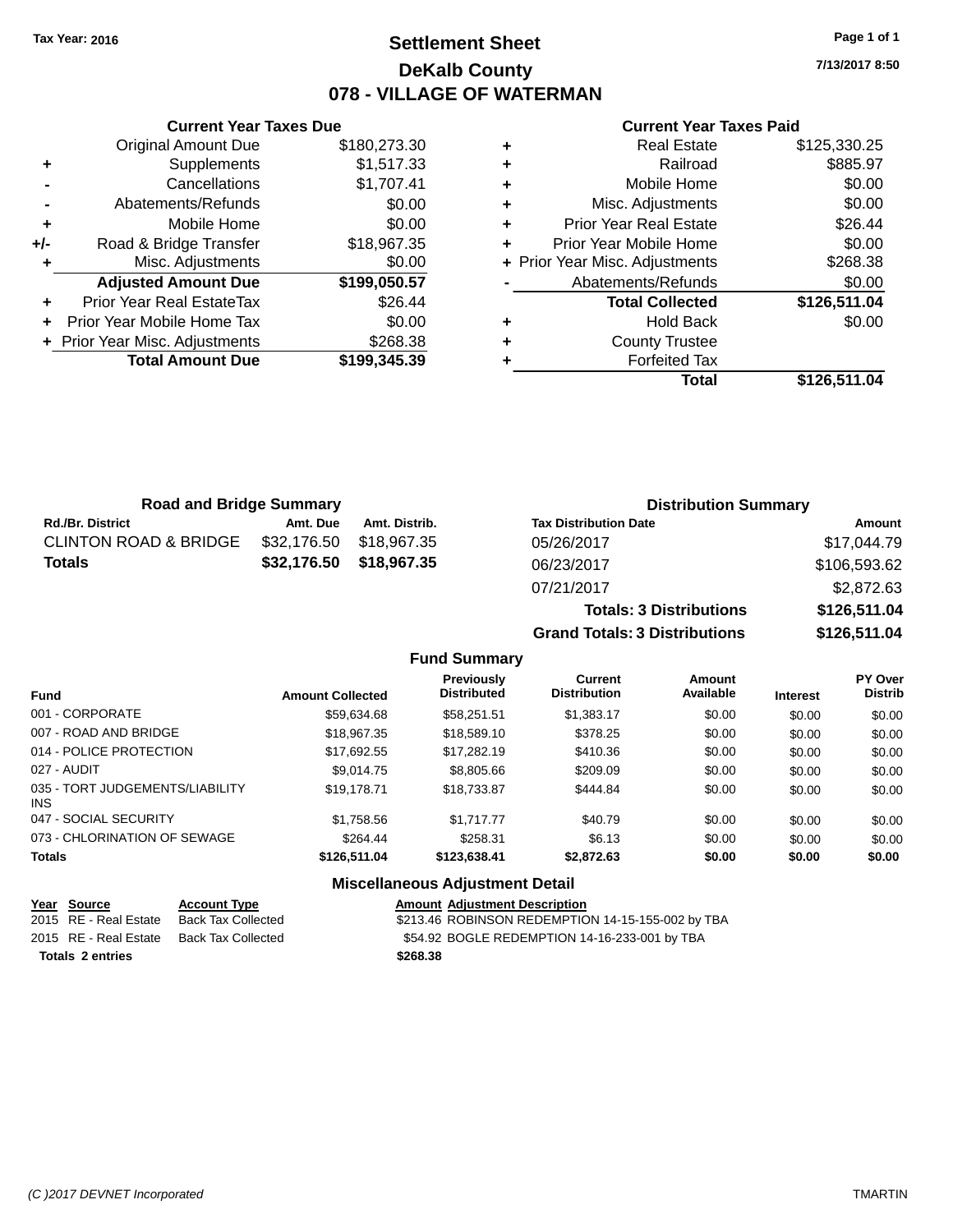# **Settlement Sheet Tax Year: 2016 Page 1 of 1 DeKalb County 079 - HINCKLEY SPEC SERV #1**

**7/13/2017 8:50**

### **Current Year Taxes Paid**

|     | <b>Current Year Taxes Due</b>  |              |
|-----|--------------------------------|--------------|
|     | <b>Original Amount Due</b>     | \$450.04     |
| ٠   | Supplements                    | \$12.30      |
|     | Cancellations                  | \$13.45      |
|     | Abatements/Refunds             | \$0.00       |
| ٠   | Mobile Home                    | \$0.00       |
| +/- | Road & Bridge Transfer         | \$0.00       |
| ٠   | Misc. Adjustments              | \$0.00       |
|     | <b>Adjusted Amount Due</b>     | \$448.89     |
| ÷   | Prior Year Real EstateTax      | \$0.00       |
| ÷   | Prior Year Mobile Home Tax     | \$0.00       |
|     | + Prior Year Misc. Adjustments | \$0.00       |
|     | <b>Total Amount Due</b>        | <b>48.89</b> |

| ٠ | <b>Real Estate</b>             | \$234.38 |
|---|--------------------------------|----------|
| ٠ | Railroad                       | \$0.00   |
| ٠ | Mobile Home                    | \$0.00   |
| ٠ | Misc. Adjustments              | \$0.00   |
| ÷ | <b>Prior Year Real Estate</b>  | \$0.00   |
| ٠ | Prior Year Mobile Home         | \$0.00   |
|   | + Prior Year Misc. Adjustments | \$0.00   |
|   | Abatements/Refunds             | \$0.00   |
|   | <b>Total Collected</b>         | \$234.38 |
| ٠ | Hold Back                      | \$0.00   |
| ٠ | <b>County Trustee</b>          |          |
| ٠ | <b>Forfeited Tax</b>           |          |
|   | Total                          | \$234.38 |
|   |                                |          |

|                            |                         |                                  |                                       | <b>Distribution Summary</b>    |                 |                           |
|----------------------------|-------------------------|----------------------------------|---------------------------------------|--------------------------------|-----------------|---------------------------|
|                            |                         |                                  | <b>Tax Distribution Date</b>          |                                |                 | Amount                    |
|                            |                         |                                  | 05/26/2017                            |                                |                 | \$16.11                   |
|                            |                         |                                  | 06/23/2017                            |                                |                 | \$208.32                  |
|                            |                         |                                  | 07/21/2017                            |                                |                 | \$9.95                    |
|                            |                         |                                  |                                       | <b>Totals: 3 Distributions</b> |                 | \$234.38                  |
|                            |                         |                                  | <b>Grand Totals: 3 Distributions</b>  |                                |                 | \$234.38                  |
|                            |                         | <b>Fund Summary</b>              |                                       |                                |                 |                           |
| <b>Fund</b>                | <b>Amount Collected</b> | Previously<br><b>Distributed</b> | <b>Current</b><br><b>Distribution</b> | Amount<br>Available            | <b>Interest</b> | PY Over<br><b>Distrib</b> |
| 023 - SPECIAL SERVICE AREA | \$234.38                | \$224.43                         | \$9.95                                | \$0.00                         | \$0.00          | \$0.00                    |
| <b>Totals</b>              | \$234.38                | \$224.43                         | \$9.95                                | \$0.00                         | \$0.00          | \$0.00                    |
|                            |                         |                                  |                                       |                                |                 |                           |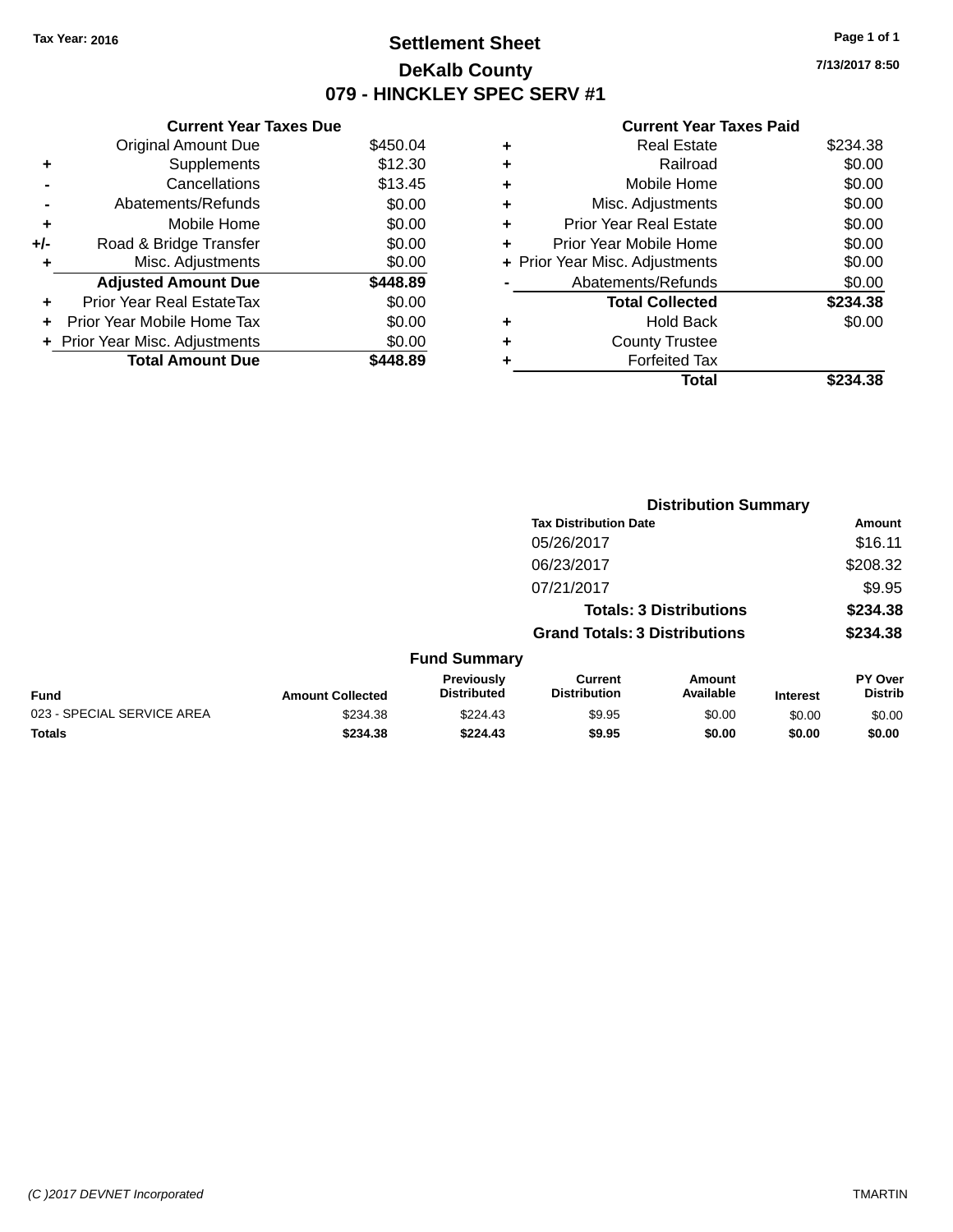# **Settlement Sheet Tax Year: 2016 Page 1 of 1 DeKalb County 080 - HINCKLEY SPEC SERV #2**

**7/13/2017 8:50**

### **Current Year Taxes Paid**

|     | <b>Current Year Taxes Due</b> |          |
|-----|-------------------------------|----------|
|     | <b>Original Amount Due</b>    | \$450.06 |
| ٠   | Supplements                   | \$0.00   |
|     | Cancellations                 | \$0.00   |
|     | Abatements/Refunds            | \$0.00   |
| ٠   | Mobile Home                   | \$0.00   |
| +/- | Road & Bridge Transfer        | \$0.00   |
| ٠   | Misc. Adjustments             | \$0.00   |
|     | <b>Adjusted Amount Due</b>    | \$450.06 |
| ٠   | Prior Year Real EstateTax     | \$0.00   |
| ÷   | Prior Year Mobile Home Tax    | \$0.00   |
|     | Prior Year Misc. Adjustments  | \$0.00   |
|     | <b>Total Amount Due</b>       | \$450.06 |

|   | <b>Real Estate</b>             | \$234.03 |
|---|--------------------------------|----------|
| ٠ | Railroad                       | \$0.00   |
| ٠ | Mobile Home                    | \$0.00   |
| ٠ | Misc. Adjustments              | \$0.00   |
| ÷ | <b>Prior Year Real Estate</b>  | \$0.00   |
| ٠ | Prior Year Mobile Home         | \$0.00   |
|   | + Prior Year Misc. Adjustments | \$0.00   |
|   | Abatements/Refunds             | \$0.00   |
|   | <b>Total Collected</b>         | \$234.03 |
| ٠ | <b>Hold Back</b>               | \$0.00   |
|   | <b>County Trustee</b>          |          |
|   | <b>Forfeited Tax</b>           |          |
|   | Total                          | \$234.03 |
|   |                                |          |

|                            |                         |                                  |                                       | <b>Distribution Summary</b>    |                 |                           |
|----------------------------|-------------------------|----------------------------------|---------------------------------------|--------------------------------|-----------------|---------------------------|
|                            |                         |                                  | <b>Tax Distribution Date</b>          |                                |                 | <b>Amount</b>             |
|                            |                         |                                  | 05/26/2017                            |                                |                 | \$2.01                    |
|                            |                         |                                  | 06/23/2017                            |                                |                 | \$232.02                  |
|                            |                         |                                  |                                       | <b>Totals: 2 Distributions</b> |                 | \$234.03                  |
|                            |                         |                                  | <b>Grand Totals: 2 Distributions</b>  |                                |                 | \$234.03                  |
|                            |                         | <b>Fund Summary</b>              |                                       |                                |                 |                           |
| <b>Fund</b>                | <b>Amount Collected</b> | Previously<br><b>Distributed</b> | <b>Current</b><br><b>Distribution</b> | <b>Amount</b><br>Available     | <b>Interest</b> | PY Over<br><b>Distrib</b> |
| 023 - SPECIAL SERVICE AREA | \$234.03                | \$234.03                         | \$0.00                                | \$0.00                         | \$0.00          | \$0.00                    |
| <b>Totals</b>              | \$234.03                | \$234.03                         | \$0.00                                | \$0.00                         | \$0.00          | \$0.00                    |
|                            |                         |                                  |                                       |                                |                 |                           |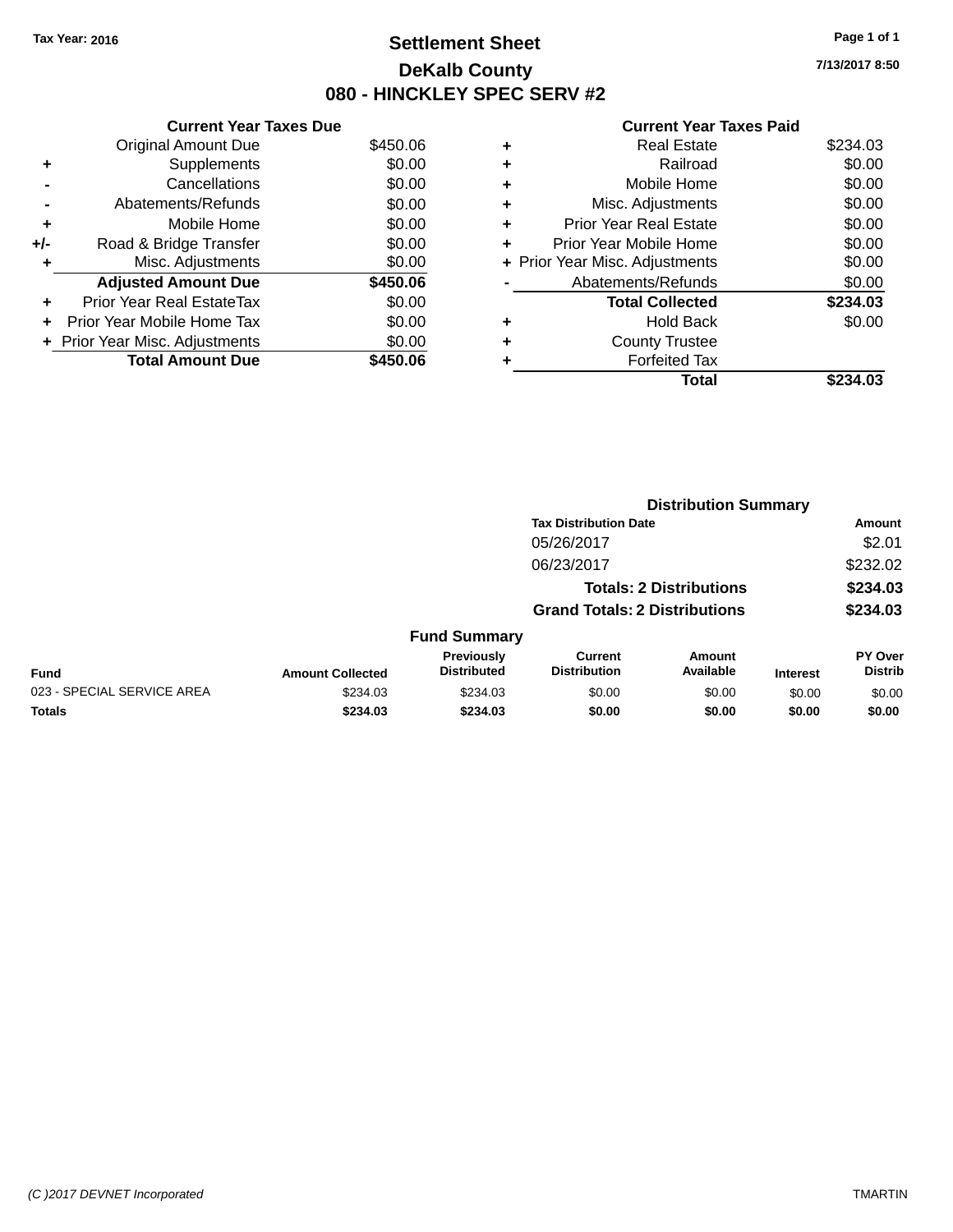# **Settlement Sheet Tax Year: 2016 Page 1 of 1 DeKalb County 083 - TOWN OF CORTLAND SBA #1**

**7/13/2017 8:50**

| <b>Current Year Taxes Paid</b> |  |  |  |
|--------------------------------|--|--|--|
|--------------------------------|--|--|--|

|     | <b>Current Year Taxes Due</b>  |        |
|-----|--------------------------------|--------|
|     | Original Amount Due            | \$0.00 |
| ٠   | Supplements                    | \$0.00 |
|     | Cancellations                  | \$0.00 |
|     | Abatements/Refunds             | \$0.00 |
| ٠   | Mobile Home                    | \$0.00 |
| +/- | Road & Bridge Transfer         | \$0.00 |
| ٠   | Misc. Adjustments              | \$0.00 |
|     | <b>Adjusted Amount Due</b>     | \$0.00 |
| ٠   | Prior Year Real EstateTax      | \$0.00 |
|     | Prior Year Mobile Home Tax     | \$0.00 |
|     | + Prior Year Misc. Adjustments | \$0.00 |
|     | <b>Total Amount Due</b>        | \$0.00 |
|     |                                |        |

|   | <b>Real Estate</b>             | \$0.00 |
|---|--------------------------------|--------|
| ٠ | Railroad                       | \$0.00 |
| ٠ | Mobile Home                    | \$0.00 |
| ٠ | Misc. Adjustments              | \$0.00 |
| ٠ | <b>Prior Year Real Estate</b>  | \$0.00 |
| ٠ | Prior Year Mobile Home         | \$0.00 |
|   | + Prior Year Misc. Adjustments | \$0.00 |
|   | Abatements/Refunds             | \$0.00 |
|   | <b>Total Collected</b>         | \$0.00 |
| ٠ | <b>Hold Back</b>               | \$0.00 |
| ÷ | <b>County Trustee</b>          |        |
|   | <b>Forfeited Tax</b>           |        |
|   | Total                          |        |

| <b>Fund Summary</b>      |                         |                                         |                                |                     |                 |                                  |
|--------------------------|-------------------------|-----------------------------------------|--------------------------------|---------------------|-----------------|----------------------------------|
| <b>Fund</b>              | <b>Amount Collected</b> | <b>Previously</b><br><b>Distributed</b> | Current<br><b>Distribution</b> | Amount<br>Available | <b>Interest</b> | <b>PY Over</b><br><b>Distrib</b> |
| 003 - BONDS AND INTEREST | \$0.00                  | \$0.00                                  | \$0.00                         | \$0.00              | \$0.00          | \$0.00                           |
| <b>Totals</b>            | \$0.00                  | \$0.00                                  | \$0.00                         | \$0.00              | \$0.00          | \$0.00                           |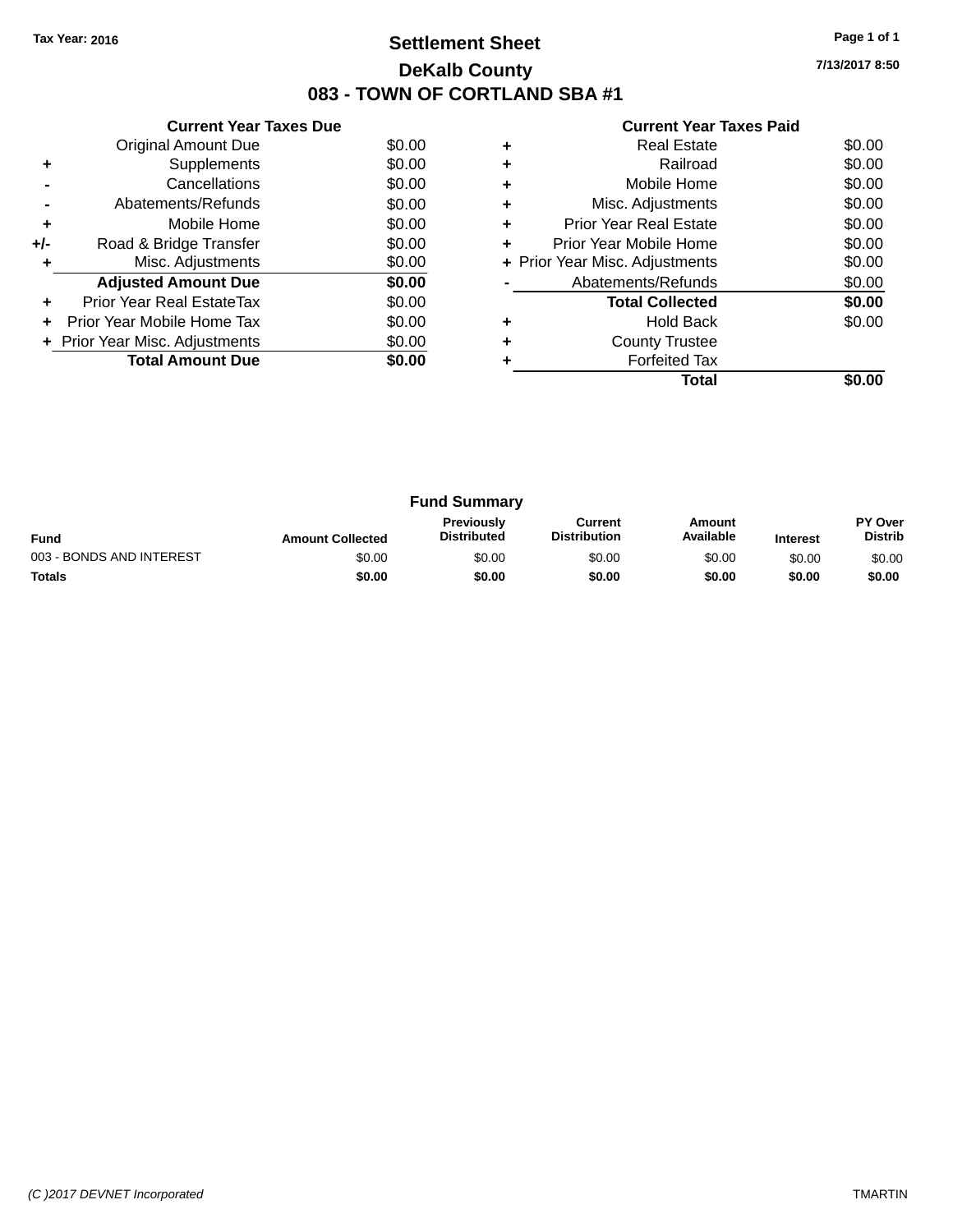# **Settlement Sheet Tax Year: 2016 Page 1 of 1 DeKalb County 085 - BURLINGTON FIRE**

143 - MEDICARE \$77.85 \$77.85 \$0.00 \$0.00 \$0.00 \$0.00 **Totals \$6,839.21 \$6,839.21 \$0.00 \$0.00 \$0.00 \$0.00**

**7/13/2017 8:50**

# **Current Year Taxes Paid**

|     | <b>Current Year Taxes Due</b>  |             |
|-----|--------------------------------|-------------|
|     | <b>Original Amount Due</b>     | \$11,332.89 |
| ٠   | Supplements                    | \$0.00      |
|     | Cancellations                  | \$0.00      |
|     | Abatements/Refunds             | \$0.00      |
| ٠   | Mobile Home                    | \$0.00      |
| +/- | Road & Bridge Transfer         | \$0.00      |
| ٠   | Misc. Adjustments              | \$0.00      |
|     | <b>Adjusted Amount Due</b>     | \$11,332.89 |
| ٠   | Prior Year Real EstateTax      | \$0.00      |
|     | Prior Year Mobile Home Tax     | \$0.00      |
|     | + Prior Year Misc. Adjustments | \$0.00      |
|     | <b>Total Amount Due</b>        | \$11,332.89 |
|     |                                |             |

| ٠ | Real Estate                    | \$6,061.85 |
|---|--------------------------------|------------|
| ٠ | Railroad                       | \$777.36   |
| ٠ | Mobile Home                    | \$0.00     |
| ٠ | Misc. Adjustments              | \$0.00     |
| ٠ | <b>Prior Year Real Estate</b>  | \$0.00     |
| ٠ | Prior Year Mobile Home         | \$0.00     |
|   | + Prior Year Misc. Adjustments | \$0.00     |
|   | Abatements/Refunds             | \$0.00     |
|   | <b>Total Collected</b>         | \$6,839.21 |
| ٠ | Hold Back                      | \$0.00     |
| ٠ | <b>County Trustee</b>          |            |
| ٠ | <b>Forfeited Tax</b>           |            |
|   | Total                          | \$6,839.21 |

|                       |                         |                                  | <b>Distribution Summary</b>           |                                |                 |                                  |
|-----------------------|-------------------------|----------------------------------|---------------------------------------|--------------------------------|-----------------|----------------------------------|
|                       |                         |                                  | <b>Tax Distribution Date</b>          |                                |                 | Amount                           |
|                       |                         |                                  | 05/26/2017                            |                                |                 | \$532.77                         |
|                       |                         |                                  | 06/23/2017                            |                                |                 | \$6,306.44                       |
|                       |                         |                                  |                                       | <b>Totals: 2 Distributions</b> |                 | \$6,839.21                       |
|                       |                         |                                  | <b>Grand Totals: 2 Distributions</b>  |                                |                 | \$6,839.21                       |
|                       |                         | <b>Fund Summary</b>              |                                       |                                |                 |                                  |
| <b>Fund</b>           | <b>Amount Collected</b> | Previously<br><b>Distributed</b> | <b>Current</b><br><b>Distribution</b> | <b>Amount</b><br>Available     | <b>Interest</b> | <b>PY Over</b><br><b>Distrib</b> |
| 001 - CORPORATE       | \$3.286.11              | \$3.286.11                       | \$0.00                                | \$0.00                         | \$0.00          | \$0.00                           |
| 047 - SOCIAL SECURITY | \$188.96                | \$188.96                         | \$0.00                                | \$0.00                         | \$0.00          | \$0.00                           |
| 064 - AMBULANCE       | \$3.286.29              | \$3,286.29                       | \$0.00                                | \$0.00                         | \$0.00          | \$0.00                           |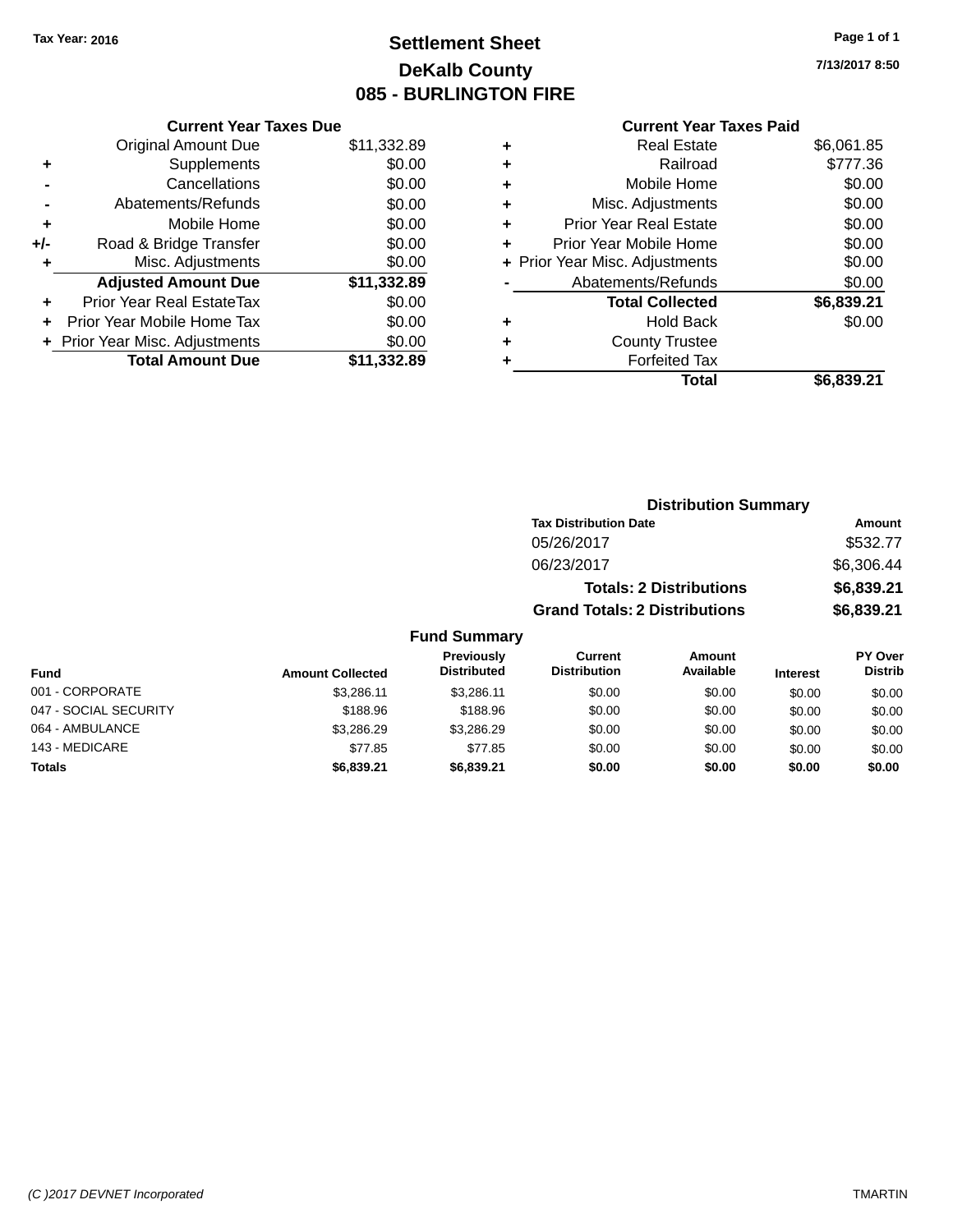# **Settlement Sheet Tax Year: 2016 Page 1 of 1 DeKalb County 086 - CORTLAND FIRE**

**7/13/2017 8:50**

# **Current Year Taxes Paid**

|     | <b>Current Year Taxes Due</b>  |              |  |  |  |  |
|-----|--------------------------------|--------------|--|--|--|--|
|     | <b>Original Amount Due</b>     | \$485,068.43 |  |  |  |  |
| ٠   | Supplements                    | \$2,803.70   |  |  |  |  |
|     | Cancellations                  | \$5,175.53   |  |  |  |  |
|     | Abatements/Refunds             | \$0.00       |  |  |  |  |
| ÷   | Mobile Home                    | \$0.00       |  |  |  |  |
| +/- | Road & Bridge Transfer         | \$0.00       |  |  |  |  |
|     | \$2.81<br>Misc. Adjustments    |              |  |  |  |  |
|     | <b>Adjusted Amount Due</b>     | \$482,699.41 |  |  |  |  |
| ٠   | Prior Year Real EstateTax      | \$0.00       |  |  |  |  |
|     | Prior Year Mobile Home Tax     | \$0.00       |  |  |  |  |
|     | + Prior Year Misc. Adjustments | \$79.17      |  |  |  |  |
|     | <b>Total Amount Due</b>        | \$482,778.58 |  |  |  |  |
|     |                                |              |  |  |  |  |

|   | <b>Real Estate</b>             | \$258,434.76 |
|---|--------------------------------|--------------|
| ٠ | Railroad                       | \$2,225.61   |
| ٠ | Mobile Home                    | \$0.00       |
| ٠ | Misc. Adjustments              | \$2.81       |
| ٠ | <b>Prior Year Real Estate</b>  | \$0.00       |
| ٠ | Prior Year Mobile Home         | \$0.00       |
|   | + Prior Year Misc. Adjustments | \$79.17      |
|   | Abatements/Refunds             | \$0.00       |
|   | <b>Total Collected</b>         | \$260,742.35 |
| ٠ | Hold Back                      | \$0.00       |
| ٠ | <b>County Trustee</b>          |              |
| ٠ | <b>Forfeited Tax</b>           |              |
|   | Total                          | \$260,742.35 |
|   |                                |              |

|                 |                         |                                        | <b>Distribution Summary</b>           |                                |                 |                                  |
|-----------------|-------------------------|----------------------------------------|---------------------------------------|--------------------------------|-----------------|----------------------------------|
|                 |                         |                                        | <b>Tax Distribution Date</b>          |                                |                 | Amount                           |
|                 |                         |                                        | 05/26/2017                            |                                |                 | \$26,885.15                      |
|                 |                         |                                        | 06/23/2017                            |                                |                 | \$230,983.26                     |
|                 |                         |                                        | 07/21/2017                            |                                |                 | \$2,873.94                       |
|                 |                         |                                        |                                       | <b>Totals: 3 Distributions</b> |                 | \$260,742.35                     |
|                 |                         |                                        | <b>Grand Totals: 3 Distributions</b>  |                                |                 | \$260,742.35                     |
|                 |                         | <b>Fund Summary</b>                    |                                       |                                |                 |                                  |
| <b>Fund</b>     | <b>Amount Collected</b> | Previously<br><b>Distributed</b>       | <b>Current</b><br><b>Distribution</b> | <b>Amount</b><br>Available     | <b>Interest</b> | <b>PY Over</b><br><b>Distrib</b> |
| 001 - CORPORATE | \$123,641.67            | \$122,278.87                           | \$1,362.80                            | \$0.00                         | \$0.00          | \$0.00                           |
| 064 - AMBULANCE | \$137,100.68            | \$135,589.54                           | \$1,511.14                            | \$0.00                         | \$0.00          | \$0.00                           |
| <b>Totals</b>   | \$260,742.35            | \$257,868.41                           | \$2,873.94                            | \$0.00                         | \$0.00          | \$0.00                           |
|                 |                         | <b>Miscellaneous Adjustment Detail</b> |                                       |                                |                 |                                  |

| <u>Year Source</u>      | <b>Account Type</b>                      | <b>Amount Adjustment Description</b>             |
|-------------------------|------------------------------------------|--------------------------------------------------|
| 2015 RE - Real Estate   | Back Tax Collected                       | \$69.22 ENGSTROM REDEMPTION 09-29-182-013 by TBA |
|                         | 2015 RE - Real Estate Back Tax Collected | \$9.95 TRUSTEE SALE 09-29-252-001 by TBA         |
|                         | 2016 RE - Real Estate Back Tax Collected | \$2.81 TRUSTEE SALE 09-17-385-0110 by TBA        |
| <b>Totals 3 entries</b> |                                          | \$81.98                                          |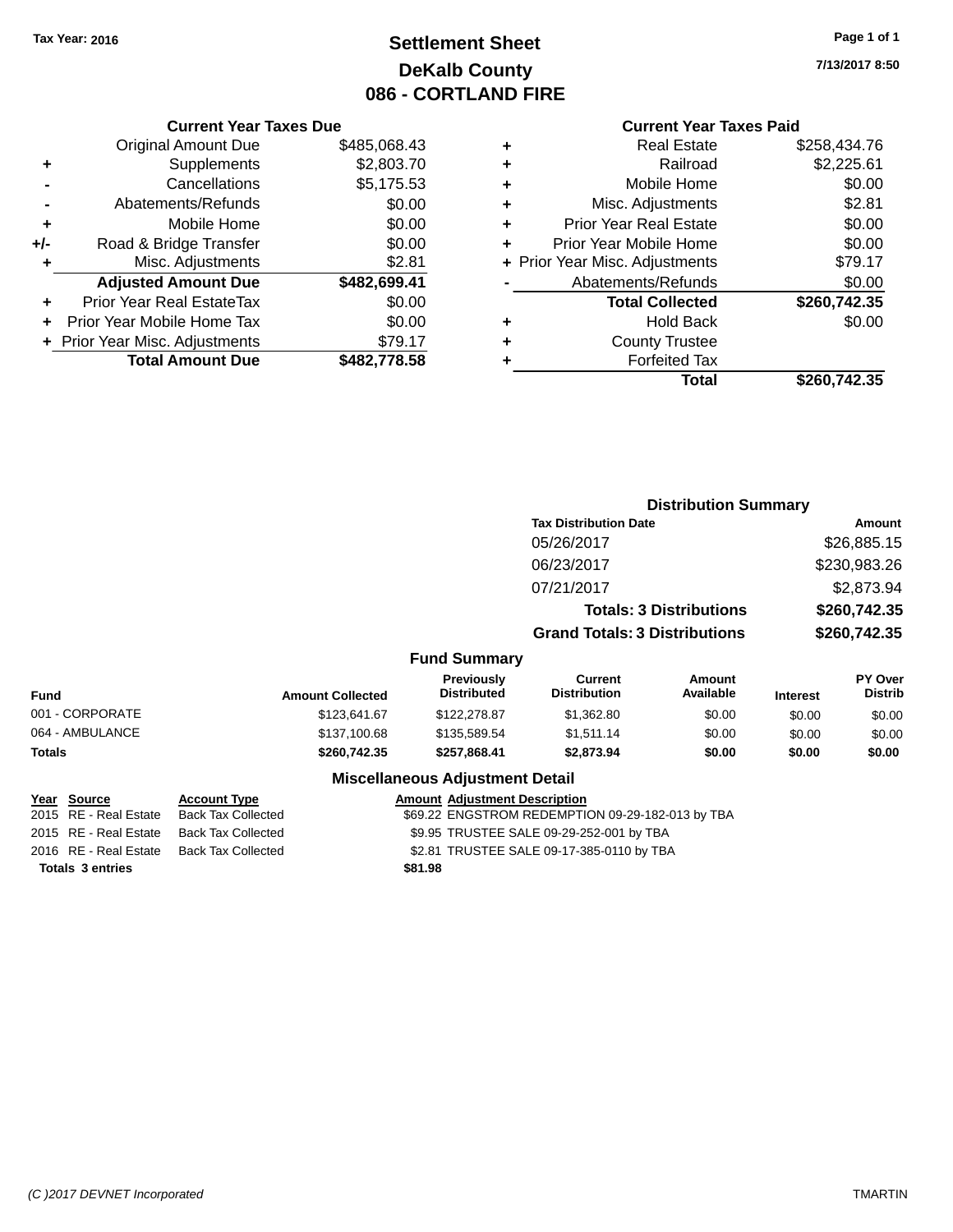# **Settlement Sheet Tax Year: 2016 Page 1 of 1 DeKalb County 087 - DE KALB FIRE**

**7/13/2017 8:50**

# **Current Year Taxes Due**

|     | <b>Original Amount Due</b>       | \$135,346.77 |
|-----|----------------------------------|--------------|
| ٠   | Supplements                      | \$830.90     |
|     | Cancellations                    | \$925.26     |
|     | Abatements/Refunds               | \$0.00       |
| ٠   | Mobile Home                      | \$0.00       |
| +/- | Road & Bridge Transfer           | \$0.00       |
| ٠   | Misc. Adjustments                | \$0.00       |
|     | <b>Adjusted Amount Due</b>       | \$135,252.41 |
|     | <b>Prior Year Real EstateTax</b> | \$0.00       |
|     | Prior Year Mobile Home Tax       | \$0.00       |
|     | + Prior Year Misc. Adjustments   | \$0.00       |
|     | <b>Total Amount Due</b>          | \$135,252.41 |

### **Current Year Taxes Paid +** Real Estate \$74,607.02 **+** Railroad \$2,039.79 **+** Mobile Home \$0.00 **+** Misc. Adjustments \$0.00 **+** Prior Year Real Estate \$0.00 **+** Prior Year Mobile Home \$0.00 **+ Prior Year Misc. Adjustments**  $$0.00$ **-** Abatements/Refunds \$0.00 **Total Collected \$76,646.81 +** Hold Back \$0.00 **+** County Trustee **+** Forfeited Tax

**Total \$76,646.81**

| <b>Distribution Summary</b>          |             |  |  |  |
|--------------------------------------|-------------|--|--|--|
| <b>Tax Distribution Date</b>         | Amount      |  |  |  |
| 05/26/2017                           | \$9,466.84  |  |  |  |
| 06/23/2017                           | \$64,212.87 |  |  |  |
| 07/21/2017                           | \$2,967.10  |  |  |  |
| <b>Totals: 3 Distributions</b>       | \$76,646.81 |  |  |  |
| <b>Grand Totals: 3 Distributions</b> | \$76,646.81 |  |  |  |

# **Fund Summary**

| <b>Fund</b>     | <b>Amount Collected</b> | Previouslv<br><b>Distributed</b> | Current<br><b>Distribution</b> | Amount<br>Available | <b>Interest</b> | <b>PY Over</b><br>Distrib |
|-----------------|-------------------------|----------------------------------|--------------------------------|---------------------|-----------------|---------------------------|
| 001 - CORPORATE | \$76.646.81             | \$73.679.71                      | \$2,967.10                     | \$0.00              | \$0.00          | \$0.00                    |
| <b>Totals</b>   | \$76,646.81             | \$73.679.71                      | \$2,967.10                     | \$0.00              | \$0.00          | \$0.00                    |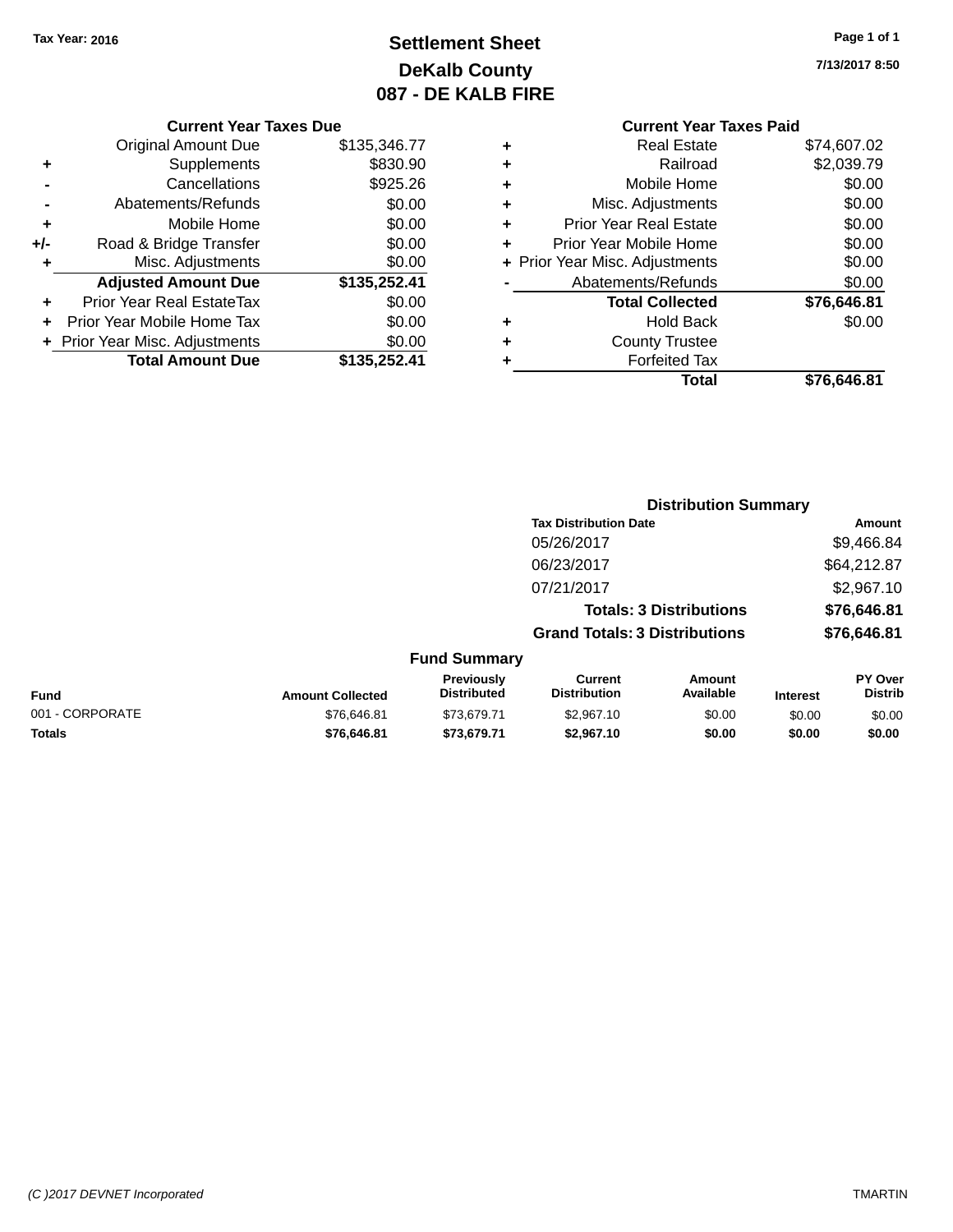# **Settlement Sheet Tax Year: 2016 Page 1 of 1 DeKalb County 088 - EARLVILLE FIRE**

**7/13/2017 8:50**

|     | <b>Current Year Taxes Due</b>  |            |  |  |  |
|-----|--------------------------------|------------|--|--|--|
|     | <b>Original Amount Due</b>     | \$4,642.13 |  |  |  |
| ٠   | Supplements                    | \$0.00     |  |  |  |
|     | Cancellations                  | \$0.00     |  |  |  |
|     | Abatements/Refunds             | \$0.00     |  |  |  |
| ٠   | Mobile Home                    |            |  |  |  |
| +/- | Road & Bridge Transfer         | \$0.00     |  |  |  |
| ٠   | Misc. Adjustments              | \$0.00     |  |  |  |
|     | <b>Adjusted Amount Due</b>     | \$4,642.13 |  |  |  |
| ٠   | Prior Year Real EstateTax      | \$0.00     |  |  |  |
|     | Prior Year Mobile Home Tax     | \$0.00     |  |  |  |
|     | + Prior Year Misc. Adjustments | \$0.00     |  |  |  |
|     | <b>Total Amount Due</b>        | \$4.642.13 |  |  |  |

### **Current Year Taxes Paid +** Real Estate \$2,530.49<br>**+** Railroad \$209.21 **+** Railroad \$209.21 **+** Mobile Home \$0.00 **+** Misc. Adjustments \$0.00 **+** Prior Year Real Estate \$0.00 **+** Prior Year Mobile Home \$0.00

|           | Total                          | \$2,739.70 |
|-----------|--------------------------------|------------|
|           | <b>Forfeited Tax</b>           |            |
|           | <b>County Trustee</b>          |            |
| $\ddot{}$ | <b>Hold Back</b>               | \$0.00     |
|           | <b>Total Collected</b>         | \$2,739.70 |
|           | Abatements/Refunds             | \$0.00     |
|           | + Prior Year Misc. Adjustments | \$0.00     |
|           |                                |            |

|                         |                                  |                                       | <b>Distribution Summary</b>    |                 |                                               |  |
|-------------------------|----------------------------------|---------------------------------------|--------------------------------|-----------------|-----------------------------------------------|--|
|                         |                                  | <b>Tax Distribution Date</b>          |                                |                 | Amount                                        |  |
|                         |                                  | 05/26/2017                            |                                |                 | \$456.52                                      |  |
|                         |                                  | 06/23/2017                            |                                |                 | \$2,246.68                                    |  |
|                         |                                  | 07/21/2017                            |                                |                 | \$36.50                                       |  |
|                         |                                  |                                       | <b>Totals: 3 Distributions</b> |                 | \$2,739.70                                    |  |
|                         |                                  | <b>Grand Totals: 3 Distributions</b>  |                                |                 | \$2,739.70                                    |  |
|                         | <b>Fund Summary</b>              |                                       |                                |                 |                                               |  |
| <b>Amount Collected</b> | Previously<br><b>Distributed</b> | <b>Current</b><br><b>Distribution</b> | Amount<br>Available            | <b>Interest</b> | PY Over<br><b>Distrib</b>                     |  |
| $A$ $A$ $A$ $B$ $D$     | $A$ $A$                          | $0.40 \times 10^{-1}$                 | 0000                           | $\sim$ $\sim$   | $\mathbf{A} \mathbf{A} \mathbf{A} \mathbf{A}$ |  |

| <b>Fund</b>     | <b>Amount Collected</b> | Previously<br><b>Distributed</b> | Current<br><b>Distribution</b> | Amount<br>Available | <b>Interest</b> | <b>PY Over</b><br><b>Distrib</b> |
|-----------------|-------------------------|----------------------------------|--------------------------------|---------------------|-----------------|----------------------------------|
| 001 - CORPORATE | \$1.458.76              | \$1,439.33                       | \$19.43                        | \$0.00              | \$0.00          | \$0.00                           |
| 064 - AMBULANCE | \$1,280.94              | \$1.263.87                       | \$17.07                        | \$0.00              | \$0.00          | \$0.00                           |
| Totals          | \$2.739.70              | \$2,703,20                       | \$36.50                        | \$0.00              | \$0.00          | \$0.00                           |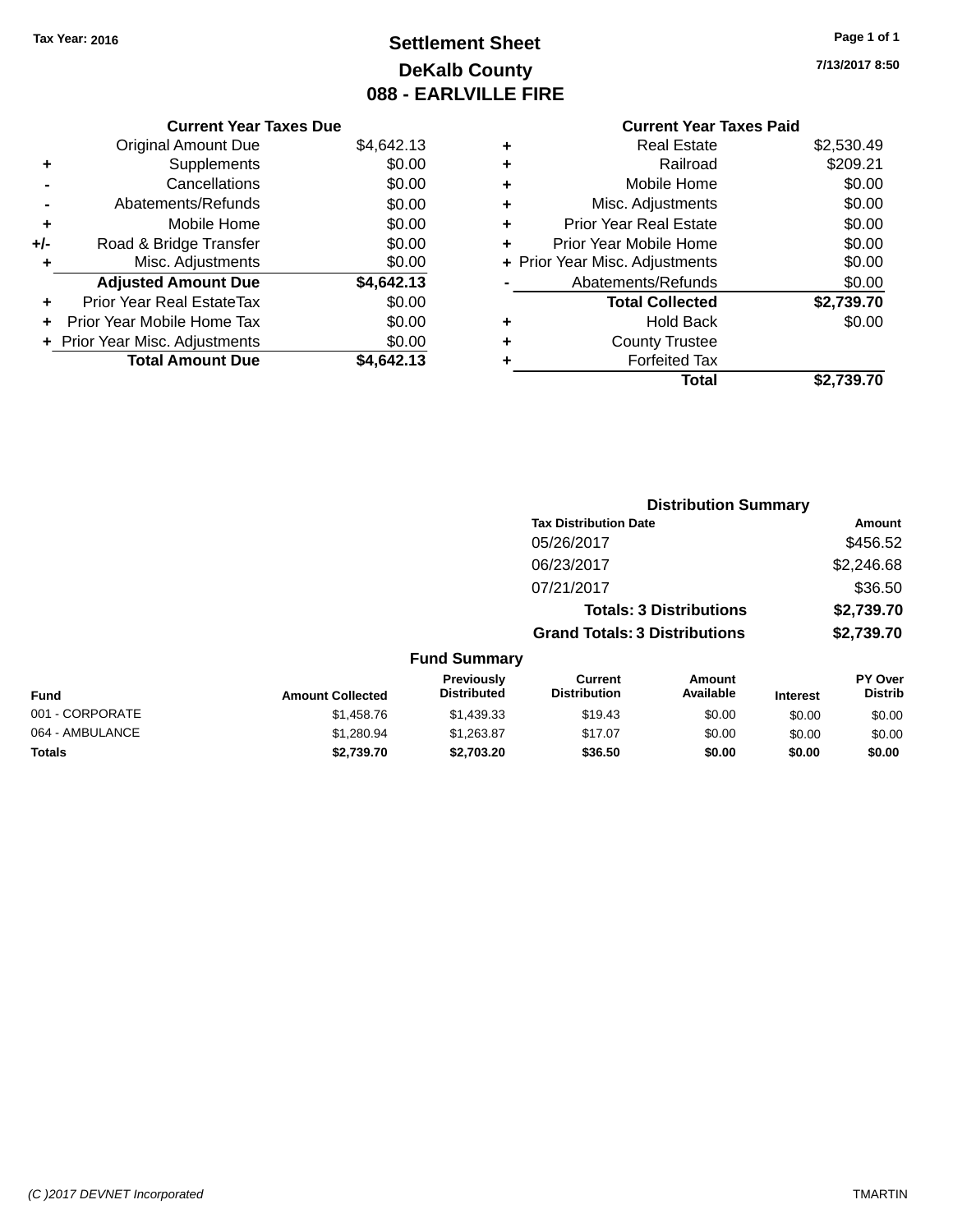# **Settlement Sheet Tax Year: 2016 Page 1 of 1 DeKalb County 089 - GENOA-KINGSTON FIRE**

**7/13/2017 8:50**

### **Current Year Taxes Paid**

|       | <b>Current Year Taxes Due</b>              |              |  |  |  |  |
|-------|--------------------------------------------|--------------|--|--|--|--|
|       | <b>Original Amount Due</b>                 | \$959,481.28 |  |  |  |  |
| ٠     | Supplements                                | \$5,287.95   |  |  |  |  |
|       | Cancellations                              | \$5,967.61   |  |  |  |  |
|       | Abatements/Refunds                         | \$0.30       |  |  |  |  |
| ٠     | Mobile Home                                | \$0.00       |  |  |  |  |
| $+/-$ | Road & Bridge Transfer                     | \$0.00       |  |  |  |  |
|       | Misc. Adjustments<br>\$101.83              |              |  |  |  |  |
|       | <b>Adjusted Amount Due</b>                 | \$958,903.15 |  |  |  |  |
| ٠     | Prior Year Real EstateTax                  | $(\$23.96)$  |  |  |  |  |
|       | Prior Year Mobile Home Tax                 | \$0.00       |  |  |  |  |
|       | \$360.87<br>+ Prior Year Misc. Adjustments |              |  |  |  |  |
|       | <b>Total Amount Due</b>                    | \$959,240.06 |  |  |  |  |
|       |                                            |              |  |  |  |  |

| ٠ | <b>Real Estate</b>             | \$520,983.26 |
|---|--------------------------------|--------------|
| ٠ | Railroad                       | \$8,853.29   |
| ٠ | Mobile Home                    | \$0.00       |
| ٠ | Misc. Adjustments              | \$101.83     |
| ٠ | <b>Prior Year Real Estate</b>  | (\$23.96)    |
| ÷ | Prior Year Mobile Home         | \$0.00       |
|   | + Prior Year Misc. Adjustments | \$360.87     |
|   | Abatements/Refunds             | \$0.30       |
|   | <b>Total Collected</b>         | \$530,274.99 |
| ٠ | <b>Hold Back</b>               | \$0.00       |
| ٠ | <b>County Trustee</b>          |              |
| ٠ | <b>Forfeited Tax</b>           |              |
|   | Total                          | \$530,274.99 |
|   |                                |              |

|                                               |                         |                                         | <b>Distribution Summary</b>           |                                |                 |                           |
|-----------------------------------------------|-------------------------|-----------------------------------------|---------------------------------------|--------------------------------|-----------------|---------------------------|
|                                               |                         |                                         | <b>Tax Distribution Date</b>          |                                |                 | Amount                    |
|                                               |                         |                                         | 05/26/2017                            |                                |                 | \$85,975.54               |
|                                               |                         |                                         | 06/23/2017                            |                                |                 | \$437,348.09              |
|                                               |                         |                                         | 07/21/2017                            |                                |                 | \$6,951.36                |
|                                               |                         |                                         |                                       | <b>Totals: 3 Distributions</b> |                 | \$530,274.99              |
|                                               |                         |                                         | <b>Grand Totals: 3 Distributions</b>  |                                |                 | \$530,274.99              |
|                                               |                         | <b>Fund Summary</b>                     |                                       |                                |                 |                           |
| <b>Fund</b>                                   | <b>Amount Collected</b> | <b>Previously</b><br><b>Distributed</b> | <b>Current</b><br><b>Distribution</b> | <b>Amount</b><br>Available     | <b>Interest</b> | PY Over<br><b>Distrib</b> |
| 001 - CORPORATE                               | \$120,015.01            | \$118,441.74                            | \$1,573.27                            | \$0.00                         | \$0.00          | \$0.00                    |
| 035 - TORT JUDGEMENTS/LIABILITY<br><b>INS</b> | \$102,559.97            | \$101,215.51                            | \$1,344.46                            | \$0.00                         | \$0.00          | \$0.00                    |
| 064 - AMBULANCE                               | \$307,700.01            | \$303,666.38                            | \$4,033.63                            | \$0.00                         | \$0.00          | \$0.00                    |
| <b>Totals</b>                                 | \$530,274.99            | \$523,323.63                            | \$6,951.36                            | \$0.00                         | \$0.00          | \$0.00                    |

# **Miscellaneous Adjustment Detail**

| Year Source             | <b>Account Type</b> | <b>Amount Adjustment Description</b>                              |
|-------------------------|---------------------|-------------------------------------------------------------------|
| 2015 RE - Real Estate   | Back Tax Collected  | \$350.65 PAN PACIFIC HOLDINGS LLC REDEMPTION 06-33-154-011 by TBA |
| 2015 RE - Real Estate   | Back Tax Collected  | \$10.22 TRUSTEE SALE 02-22-100-004 by TBA                         |
| 2016 RE - Real Estate   | Back Tax Collected  | \$101.83 MILINAC REDEMPTION 06-05-209-010 by TBA                  |
| <b>Totals 3 entries</b> |                     | \$462.70                                                          |
|                         |                     |                                                                   |

### **Abatement Detail**

| Year Source             | <b>Account Type</b> | <b>Amount Adjustment Description</b>             |
|-------------------------|---------------------|--------------------------------------------------|
| 2016 RE - Real Estate   | RE Abatement        | \$0.30 PTAB INTEREST REFUND 02-24-452-014 by TBA |
| <b>Totals 1 entries</b> |                     | \$0.30                                           |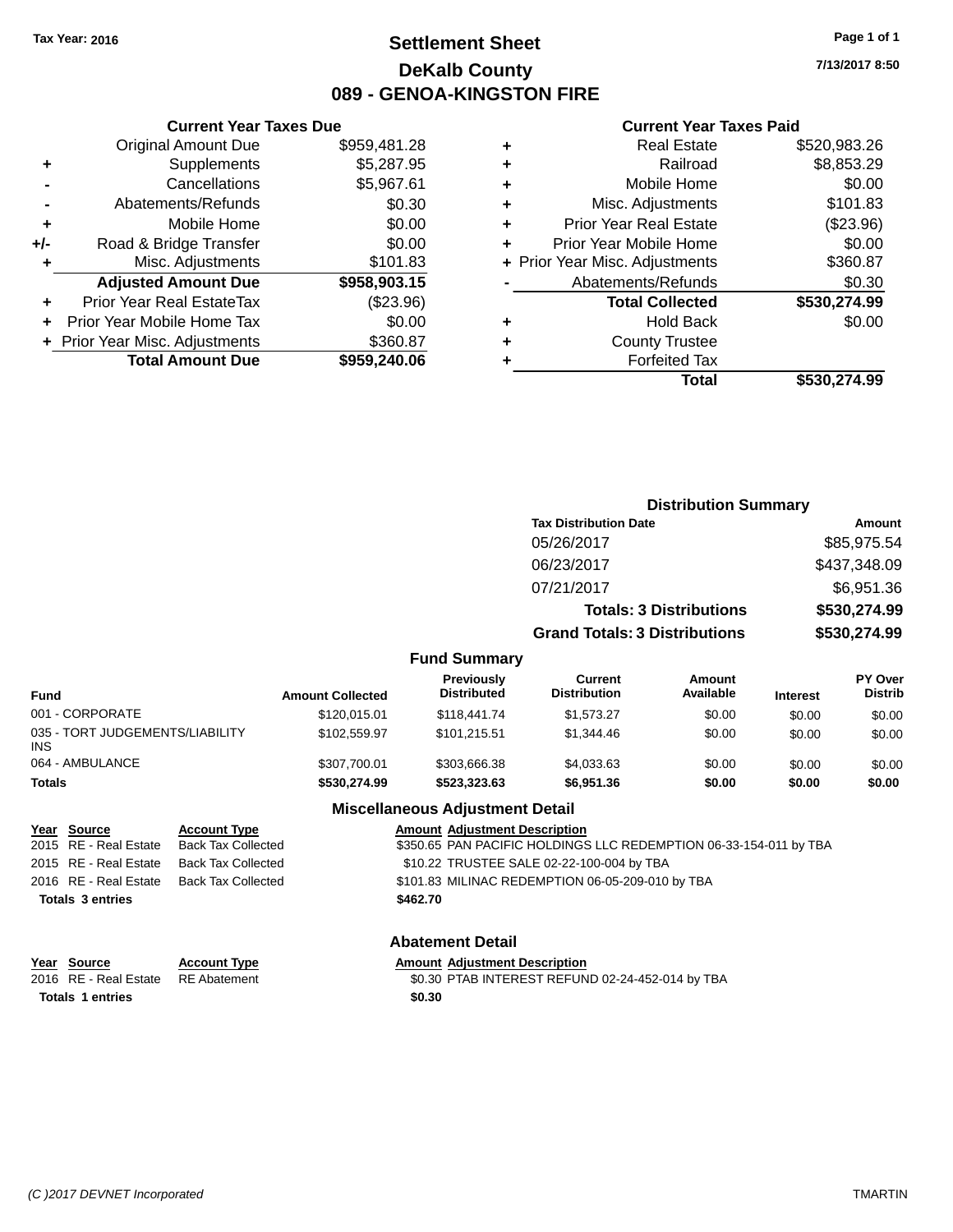# **Settlement Sheet Tax Year: 2016 Page 1 of 1 DeKalb County 090 - HAMPSHIRE FIRE**

**7/13/2017 8:50**

### **Current Year Taxes Due**

|     | <b>Original Amount Due</b>       | \$25,065.70 |
|-----|----------------------------------|-------------|
| ٠   | Supplements                      | \$0.00      |
|     | Cancellations                    | \$0.00      |
|     | Abatements/Refunds               | \$0.00      |
| ٠   | Mobile Home                      | \$0.00      |
| +/- | Road & Bridge Transfer           | \$0.00      |
| ٠   | Misc. Adjustments                | \$0.00      |
|     | <b>Adjusted Amount Due</b>       | \$25,065.70 |
| ÷   | <b>Prior Year Real EstateTax</b> | \$0.00      |
|     | Prior Year Mobile Home Tax       | \$0.00      |
|     | + Prior Year Misc. Adjustments   | \$0.00      |
|     | <b>Total Amount Due</b>          | \$25,065,70 |

# **Current Year Taxes Paid +** Real Estate \$15,325.24 **+** Railroad \$246.62 **+** Mobile Home \$0.00 **+** Misc. Adjustments \$0.00 **+** Prior Year Real Estate \$0.00 **+** Prior Year Mobile Home \$0.00 **+ Prior Year Misc. Adjustments**  $$0.00$ **-** Abatements/Refunds \$0.00 **Total Collected \$15,571.86 +** Hold Back \$0.00 **+** County Trustee **+** Forfeited Tax **Total \$15,571.86**

|                             |                         |                                         |                                      | <b>Distribution Summary</b>    |                 |                           |
|-----------------------------|-------------------------|-----------------------------------------|--------------------------------------|--------------------------------|-----------------|---------------------------|
|                             |                         |                                         | <b>Tax Distribution Date</b>         |                                |                 | Amount                    |
|                             |                         |                                         | 05/26/2017                           |                                |                 | \$3,649.91                |
|                             |                         |                                         | 06/23/2017                           |                                |                 | \$11,305.31               |
|                             |                         |                                         | 07/21/2017                           |                                |                 | \$616.64                  |
|                             |                         |                                         |                                      | <b>Totals: 3 Distributions</b> |                 | \$15,571.86               |
|                             |                         |                                         | <b>Grand Totals: 3 Distributions</b> |                                |                 | \$15,571.86               |
|                             |                         | <b>Fund Summary</b>                     |                                      |                                |                 |                           |
| <b>Fund</b>                 | <b>Amount Collected</b> | <b>Previously</b><br><b>Distributed</b> | Current<br><b>Distribution</b>       | <b>Amount</b><br>Available     | <b>Interest</b> | PY Over<br><b>Distrib</b> |
| 001 - CORPORATE             | \$7,642.89              | \$7,340.24                              | \$302.65                             | \$0.00                         | \$0.00          | \$0.00                    |
| 013 - FIREFIGHTER'S PENSION | \$286.07                | \$274.74                                | \$11.33                              | \$0.00                         | \$0.00          | \$0.00                    |
| 064 - AMBULANCE             | \$7,642.90              | \$7,340.24                              | \$302.66                             | \$0.00                         | \$0.00          | \$0.00                    |
| Totals                      | \$15,571.86             | \$14,955.22                             | \$616.64                             | \$0.00                         | \$0.00          | \$0.00                    |
|                             |                         |                                         |                                      |                                |                 |                           |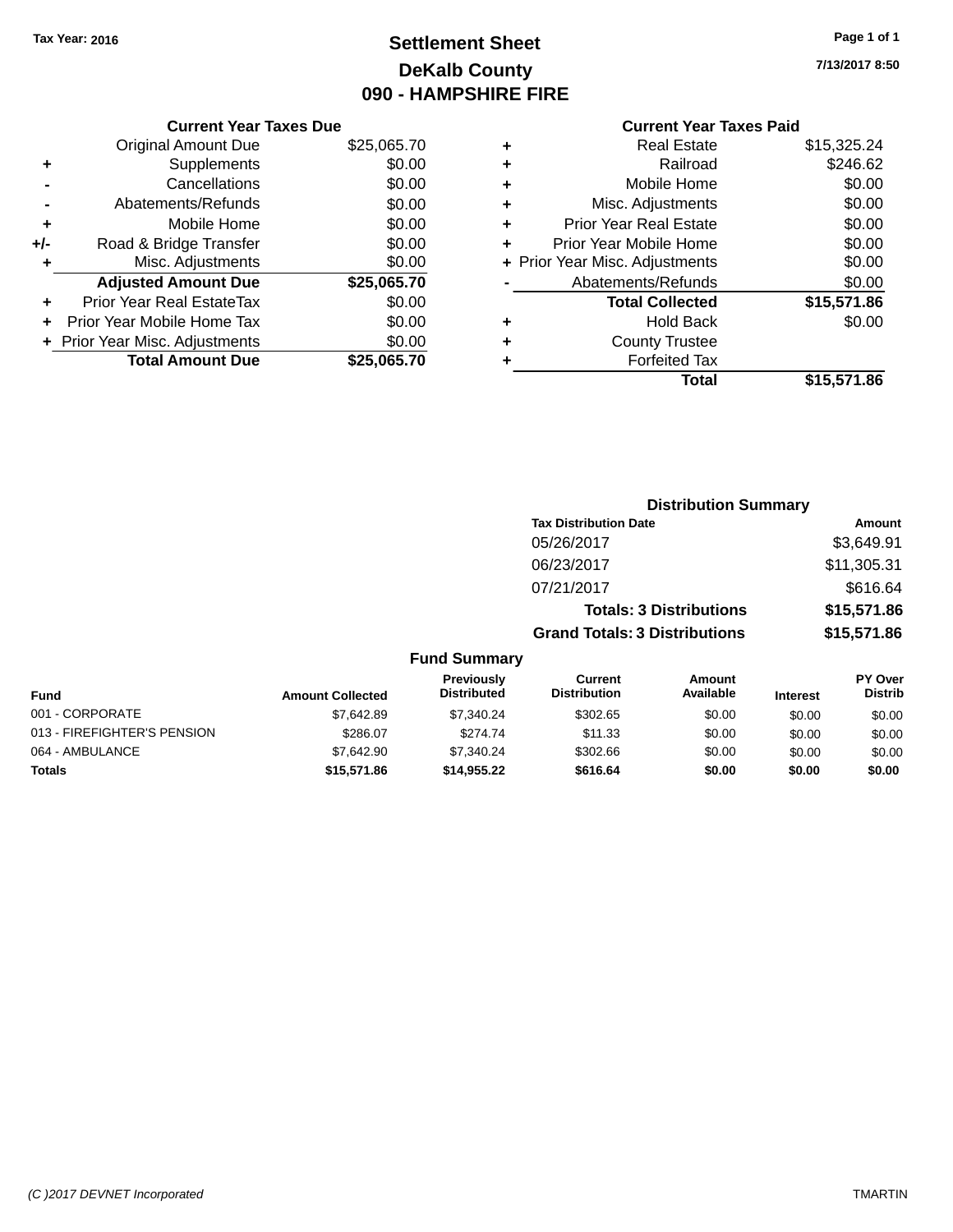# **Settlement Sheet Tax Year: 2016 Page 1 of 1 DeKalb County 091 - HINCKLEY FIRE**

**7/13/2017 8:50**

# **Current Year Taxes Paid**

|     | <b>Current Year Taxes Due</b>  |              |
|-----|--------------------------------|--------------|
|     | <b>Original Amount Due</b>     | \$393,151.95 |
| ٠   | Supplements                    | \$2,437.98   |
|     | Cancellations                  | \$2,709.03   |
|     | Abatements/Refunds             | \$0.00       |
| ٠   | Mobile Home                    | \$0.00       |
| +/- | Road & Bridge Transfer         | \$0.00       |
| ٠   | Misc. Adjustments              | \$187.03     |
|     | <b>Adjusted Amount Due</b>     | \$393,067.93 |
| ٠   | Prior Year Real EstateTax      | (\$0.01)     |
| ÷   | Prior Year Mobile Home Tax     | \$0.00       |
|     | + Prior Year Misc. Adjustments | \$226.57     |
|     | <b>Total Amount Due</b>        | \$393,294.49 |
|     |                                |              |

|   | Total                          | \$220,236.10 |
|---|--------------------------------|--------------|
| ٠ | <b>Forfeited Tax</b>           |              |
| ٠ | <b>County Trustee</b>          |              |
| ٠ | Hold Back                      | \$0.00       |
|   | <b>Total Collected</b>         | \$220,236.10 |
|   | Abatements/Refunds             | \$0.00       |
|   | + Prior Year Misc. Adjustments | \$226.57     |
| ٠ | Prior Year Mobile Home         | \$0.00       |
| ٠ | <b>Prior Year Real Estate</b>  | (\$0.01)     |
| ٠ | Misc. Adjustments              | \$187.03     |
| ٠ | Mobile Home                    | \$0.00       |
| ٠ | Railroad                       | \$2,481.66   |
| ٠ | Real Estate                    | \$217,340.85 |
|   |                                |              |

|                             |                         |                                         | <b>Distribution Summary</b>           |                                |                 |                           |
|-----------------------------|-------------------------|-----------------------------------------|---------------------------------------|--------------------------------|-----------------|---------------------------|
|                             |                         |                                         | <b>Tax Distribution Date</b>          |                                |                 | <b>Amount</b>             |
|                             |                         |                                         | 05/26/2017                            |                                |                 | \$30,080.66               |
|                             |                         |                                         | 06/23/2017                            |                                |                 | \$183,995.17              |
|                             |                         |                                         | 07/21/2017                            |                                |                 | \$6,160.27                |
|                             |                         |                                         |                                       | <b>Totals: 3 Distributions</b> |                 | \$220,236.10              |
|                             |                         |                                         | <b>Grand Totals: 3 Distributions</b>  |                                |                 | \$220,236.10              |
|                             |                         | <b>Fund Summary</b>                     |                                       |                                |                 |                           |
| <b>Fund</b>                 | <b>Amount Collected</b> | <b>Previously</b><br><b>Distributed</b> | <b>Current</b><br><b>Distribution</b> | Amount<br>Available            | <b>Interest</b> | PY Over<br><b>Distrib</b> |
| 001 - CORPORATE             | \$133,788.37            | \$130,046.14                            | \$3,742.23                            | \$0.00                         | \$0.00          | \$0.00                    |
| 013 - FIREFIGHTER'S PENSION | \$4,392.61              | \$4,269.75                              | \$122.86                              | \$0.00                         | \$0.00          | \$0.00                    |
| 064 - AMBULANCE             | \$82,055.12             | \$79,759.94                             | \$2,295.18                            | \$0.00                         | \$0.00          | \$0.00                    |
| <b>Totals</b>               | \$220,236.10            | \$214,075.83                            | \$6,160.27                            | \$0.00                         | \$0.00          | \$0.00                    |

### **Miscellaneous Adjustment Detail**

| Year Source             | <b>Account Type</b>                        | <b>Amount Adjustment Description</b>                        |
|-------------------------|--------------------------------------------|-------------------------------------------------------------|
|                         | 2015 RE - Real Estate Back Tax Collected   | \$61.71 AVILA REDEMPTION 15-14-328-005 by TBA               |
| 2015 RE - Real Estate   | <b>Back Tax Collected</b>                  | \$147.16 NIELSEN REDEMPTION 15-16-151-002 by TBA            |
|                         | 2015 RE - Real Estate Back Tax Collected   | \$8.85 MCFARLAND REDEMPTION 15-15-228-014 by TBA            |
|                         | 2015 RE - Real Estate Back Tax Collected   | \$8.85 MCFARLAND REDEMPTION 15-15-225-015 by TBA            |
| 2016 RE - Real Estate   | <b>Back Tax Collected</b>                  | \$139.22 WEST SUBURBAN BANK REDEMPTION 15-14-304-002 by TBA |
|                         | 2016 RE - Real Estate Paymt In Lieu of Tax | \$47.81 HOUSING AUTHORITY SUNSET VIEW APARTMENTS by TBA     |
| <b>Totals 6 entries</b> |                                            | \$413.60                                                    |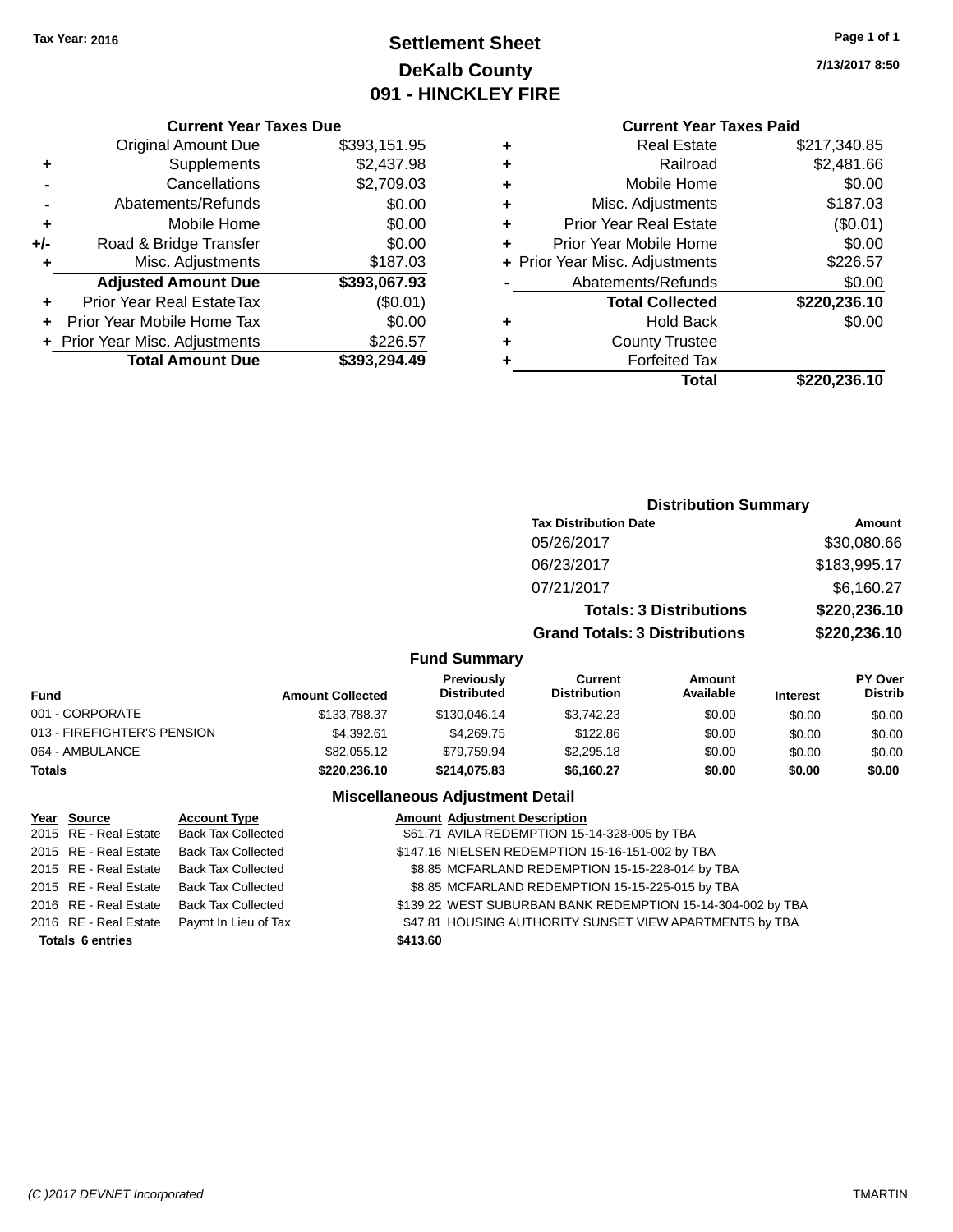# **Settlement Sheet Tax Year: 2016 Page 1 of 1 DeKalb County 092 - KIRKLAND FIRE**

**7/13/2017 8:50**

### **Current Year Taxes Due**

|       | <b>Original Amount Due</b>       | \$345,253.26 |
|-------|----------------------------------|--------------|
| ٠     | Supplements                      | \$2,021.02   |
|       | Cancellations                    | \$2,508.07   |
|       | Abatements/Refunds               | \$0.00       |
| ٠     | Mobile Home                      | \$0.00       |
| $+/-$ | Road & Bridge Transfer           | \$0.00       |
| ٠     | Misc. Adjustments                | \$0.00       |
|       | <b>Adjusted Amount Due</b>       | \$344,766.21 |
|       | <b>Prior Year Real EstateTax</b> | \$0.00       |
|       | Prior Year Mobile Home Tax       | \$0.00       |
|       | + Prior Year Misc. Adjustments   | \$33.90      |
|       | <b>Total Amount Due</b>          | \$344,800.11 |

# **Current Year Taxes Paid**

| ٠ | <b>Real Estate</b>             | \$190,673.68 |
|---|--------------------------------|--------------|
| ٠ | Railroad                       | \$3,224.94   |
| ٠ | Mobile Home                    | \$0.00       |
| ٠ | Misc. Adjustments              | \$0.00       |
| ٠ | <b>Prior Year Real Estate</b>  | \$0.00       |
| ٠ | Prior Year Mobile Home         | \$0.00       |
|   | + Prior Year Misc. Adjustments | \$33.90      |
|   | Abatements/Refunds             | \$0.00       |
|   | <b>Total Collected</b>         | \$193,932.52 |
| ٠ | <b>Hold Back</b>               | \$0.00       |
| ٠ | <b>County Trustee</b>          |              |
| ٠ | <b>Forfeited Tax</b>           |              |
|   | Total                          | \$193,932.52 |
|   |                                |              |

# **Distribution Summary Tax Distribution Date Amount** 05/26/2017 \$28,175.09 06/23/2017 \$162,050.04 07/21/2017 \$3,707.39 **Totals: 3 Distributions \$193,932.52 Grand Totals: 3 Distributions \$193,932.52**

### **Fund Summary**

| <b>Fund</b>                                         | <b>Amount Collected</b> | <b>Previously</b><br><b>Distributed</b> | Current<br><b>Distribution</b> | Amount<br>Available | <b>Interest</b> | PY Over<br><b>Distrib</b> |
|-----------------------------------------------------|-------------------------|-----------------------------------------|--------------------------------|---------------------|-----------------|---------------------------|
| 001 - CORPORATE                                     | \$110,206.81            | \$108,099.99                            | \$2,106.82                     | \$0.00              | \$0.00          | \$0.00                    |
| 027 - AUDIT                                         | \$1.272.98              | \$1.248.64                              | \$24.34                        | \$0.00              | \$0.00          | \$0.00                    |
| 035 - TORT JUDGMENTS, LIABILITY<br><b>INSURANCE</b> | \$6,896,64              | \$6.764.80                              | \$131.84                       | \$0.00              | \$0.00          | \$0.00                    |
| 062 - WORKERS COMPENSATION                          | \$4,308.98              | \$4.226.61                              | \$82.37                        | \$0.00              | \$0.00          | \$0.00                    |
| 064 - AMBULANCE                                     | \$71.247.11             | \$69.885.09                             | \$1,362.02                     | \$0.00              | \$0.00          | \$0.00                    |
| <b>Totals</b>                                       | \$193.932.52            | \$190,225.13                            | \$3.707.39                     | \$0.00              | \$0.00          | \$0.00                    |

# **Miscellaneous Adjustment Detail**

| Year Source             | <b>Account Type</b>                      | <b>Amount Adiustment Description</b>           |
|-------------------------|------------------------------------------|------------------------------------------------|
| 2015 RE - Real Estate   | Back Tax Collected                       | \$16.94 CAPES REDEMPTION 02-29-200-001 by TBA  |
|                         | 2015 RE - Real Estate Back Tax Collected | \$16.96 DUNCAN REDEMPTION 01-26-252-011 by TBA |
| <b>Totals 2 entries</b> |                                          | \$33.90                                        |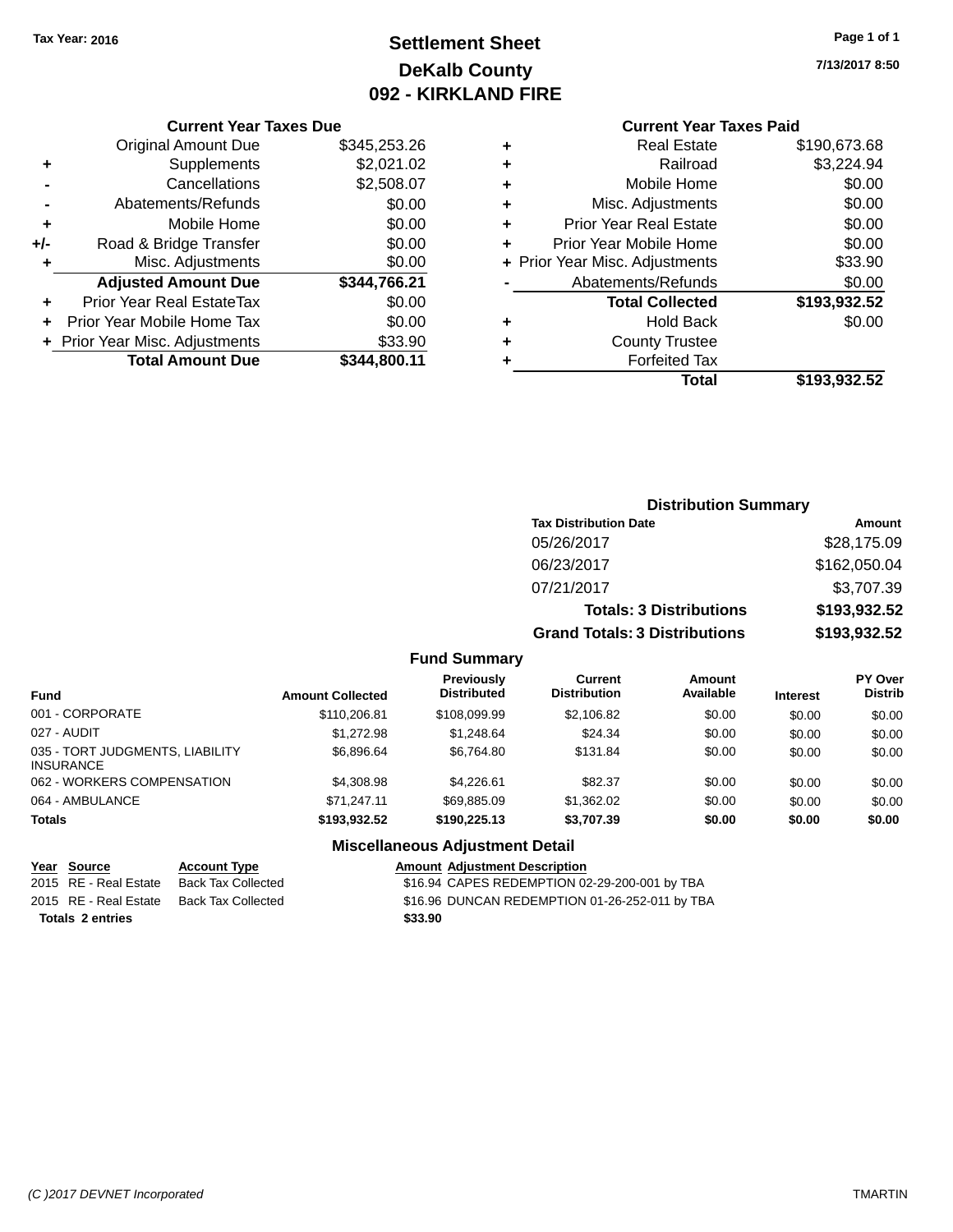# **Settlement Sheet Tax Year: 2016 Page 1 of 1 DeKalb County 093 - LEE FIRE**

|  |  | Page 1 of 1 |  |
|--|--|-------------|--|
|  |  |             |  |

**7/13/2017 8:50**

|   | <b>Current Year Taxes Paid</b> |             |
|---|--------------------------------|-------------|
| ٠ | Real Estate                    | \$20,934.04 |
| ٠ | Railroad                       | \$519.47    |
| ٠ | Mobile Home                    | \$0.00      |
| ٠ | Misc. Adjustments              | \$0.00      |
| ٠ | <b>Prior Year Real Estate</b>  | (\$493.75)  |
| ٠ | Prior Year Mobile Home         | \$0.00      |
|   | + Prior Year Misc. Adjustments | \$0.00      |
|   | Abatements/Refunds             | \$0.00      |
|   | <b>Total Collected</b>         | \$20,959.76 |
| ٠ | <b>Hold Back</b>               | \$0.00      |
|   | <b>County Trustee</b>          |             |
|   | <b>Forfeited Tax</b>           |             |
|   | Total                          | \$20.959.76 |
|   |                                |             |

# **Current Year Taxes Due** Original Amount Due \$40,614.22 **+** Supplements \$216.95 **-** Cancellations \$249.76 **-** Abatements/Refunds \$0.00 **+** Mobile Home \$0.00 **+/-** Road & Bridge Transfer \$0.00 **+** Misc. Adjustments \$0.00 **Adjusted Amount Due \$40,581.41 +** Prior Year Real EstateTax (\$493.75) **+** Prior Year Mobile Home Tax \$0.00 **+ Prior Year Misc. Adjustments**  $$0.00$ **Total Amount Due \$40,087.66**

|                                               |                         |                                  |                                       | <b>Distribution Summary</b>    |                 |                           |
|-----------------------------------------------|-------------------------|----------------------------------|---------------------------------------|--------------------------------|-----------------|---------------------------|
|                                               |                         |                                  | <b>Tax Distribution Date</b>          |                                |                 | Amount                    |
|                                               |                         |                                  | 05/26/2017                            |                                |                 | \$838.32                  |
|                                               |                         |                                  | 06/23/2017                            |                                |                 | \$19,987.27               |
|                                               |                         |                                  | 07/21/2017                            |                                |                 | \$134.17                  |
|                                               |                         |                                  |                                       | <b>Totals: 3 Distributions</b> |                 | \$20,959.76               |
|                                               |                         |                                  | <b>Grand Totals: 3 Distributions</b>  |                                |                 | \$20,959.76               |
|                                               |                         | <b>Fund Summary</b>              |                                       |                                |                 |                           |
| <b>Fund</b>                                   | <b>Amount Collected</b> | Previously<br><b>Distributed</b> | <b>Current</b><br><b>Distribution</b> | <b>Amount</b><br>Available     | <b>Interest</b> | PY Over<br><b>Distrib</b> |
| 001 - CORPORATE                               | \$14,734.03             | \$14,639.72                      | \$94.31                               | \$0.00                         | \$0.00          | \$0.00                    |
| 035 - TORT JUDGEMENTS/LIABILITY<br><b>INS</b> | \$4,595.37              | \$4,565.95                       | \$29.42                               | \$0.00                         | \$0.00          | \$0.00                    |
| 064 - AMBULANCE                               | \$1,630.36              | \$1,619.92                       | \$10.44                               | \$0.00                         | \$0.00          | \$0.00                    |
| <b>Totals</b>                                 | \$20,959.76             | \$20,825.59                      | \$134.17                              | \$0.00                         | \$0.00          | \$0.00                    |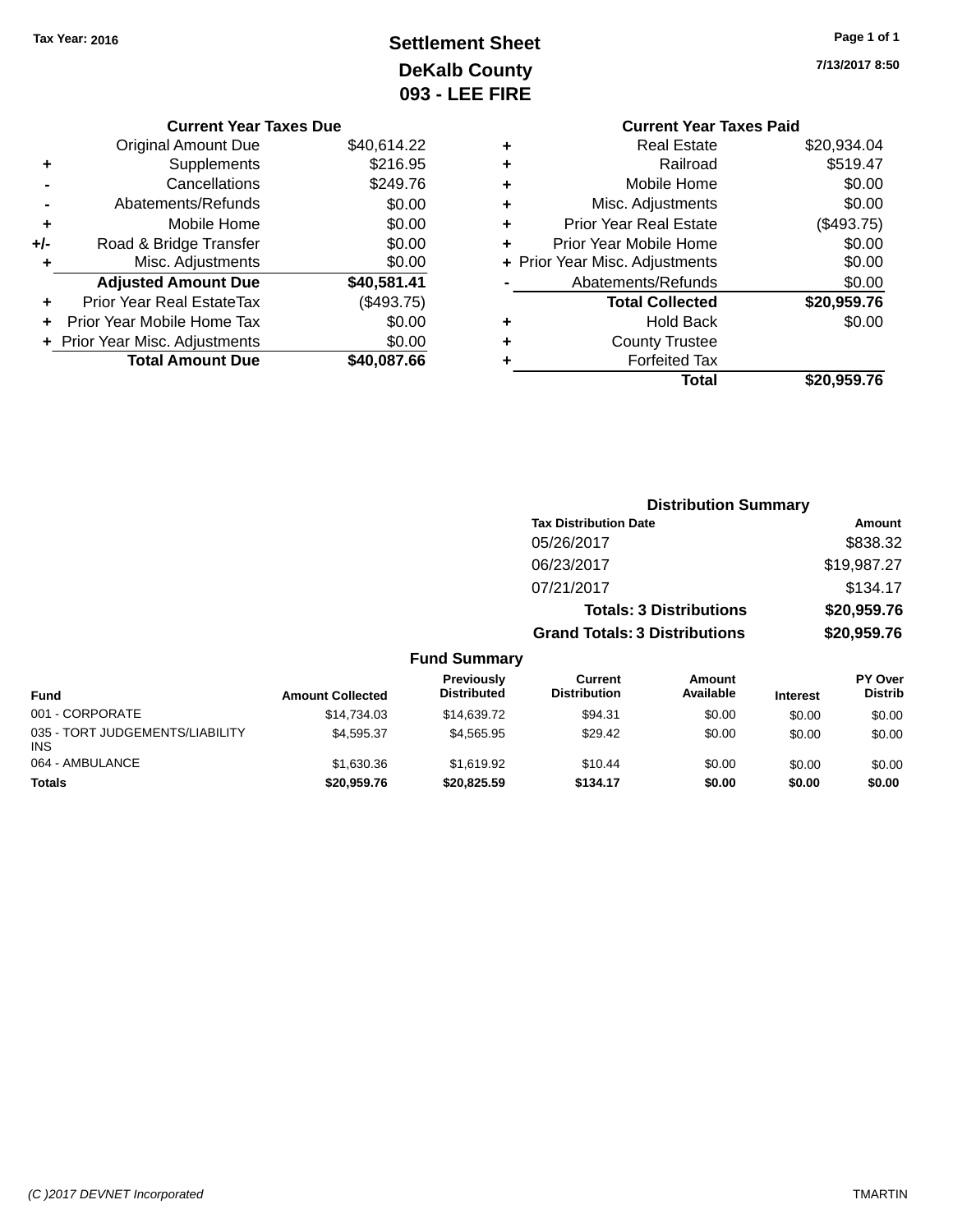# **Settlement Sheet Tax Year: 2016 Page 1 of 1 DeKalb County 094 - LELAND FIRE**

**7/13/2017 8:50**

# **Current Year Taxes Paid**

| <b>Original Amount Due</b>     | \$30,502.97                   |
|--------------------------------|-------------------------------|
| Supplements                    | \$71.90                       |
| Cancellations                  | \$82.30                       |
| Abatements/Refunds             | \$0.00                        |
| Mobile Home                    | \$0.00                        |
| Road & Bridge Transfer         | \$0.00                        |
| Misc. Adjustments              | \$0.00                        |
| <b>Adjusted Amount Due</b>     | \$30,492.57                   |
|                                |                               |
| Prior Year Real EstateTax      | \$0.00                        |
| Prior Year Mobile Home Tax     | \$0.00                        |
| + Prior Year Misc. Adjustments | \$0.00                        |
|                                | <b>Current Year Taxes Due</b> |

| ٠ | Real Estate                    | \$18.741.96 |
|---|--------------------------------|-------------|
| ٠ | Railroad                       | \$0.00      |
| ٠ | Mobile Home                    | \$0.00      |
| ٠ | Misc. Adjustments              | \$0.00      |
| ٠ | <b>Prior Year Real Estate</b>  | \$0.00      |
| ٠ | Prior Year Mobile Home         | \$0.00      |
|   | + Prior Year Misc. Adjustments | \$0.00      |
|   | Abatements/Refunds             | \$0.00      |
|   | <b>Total Collected</b>         | \$18,741.96 |
| ٠ | <b>Hold Back</b>               | \$0.00      |
| ٠ | <b>County Trustee</b>          |             |
| ٠ | <b>Forfeited Tax</b>           |             |
|   | Total                          | \$18.741.96 |
|   |                                |             |

|                 |                         |                                  |                                       | <b>Distribution Summary</b>    |                 |                                  |
|-----------------|-------------------------|----------------------------------|---------------------------------------|--------------------------------|-----------------|----------------------------------|
|                 |                         |                                  | <b>Tax Distribution Date</b>          |                                |                 | Amount                           |
|                 |                         |                                  | 05/26/2017                            |                                |                 | \$3,327.12                       |
|                 |                         |                                  | 06/23/2017                            |                                |                 | \$15,264.96                      |
|                 |                         |                                  | 07/21/2017                            |                                |                 | \$149.88                         |
|                 |                         |                                  |                                       | <b>Totals: 3 Distributions</b> |                 | \$18,741.96                      |
|                 |                         |                                  | <b>Grand Totals: 3 Distributions</b>  |                                |                 | \$18,741.96                      |
|                 |                         | <b>Fund Summary</b>              |                                       |                                |                 |                                  |
| <b>Fund</b>     | <b>Amount Collected</b> | Previously<br><b>Distributed</b> | <b>Current</b><br><b>Distribution</b> | <b>Amount</b><br>Available     | <b>Interest</b> | <b>PY Over</b><br><b>Distrib</b> |
| 001 - CORPORATE | \$18,741.96             | \$18,592.08                      | \$149.88                              | \$0.00                         | \$0.00          | \$0.00                           |
|                 |                         |                                  |                                       |                                |                 |                                  |

**Totals \$18,741.96 \$18,592.08 \$149.88 \$0.00 \$0.00 \$0.00**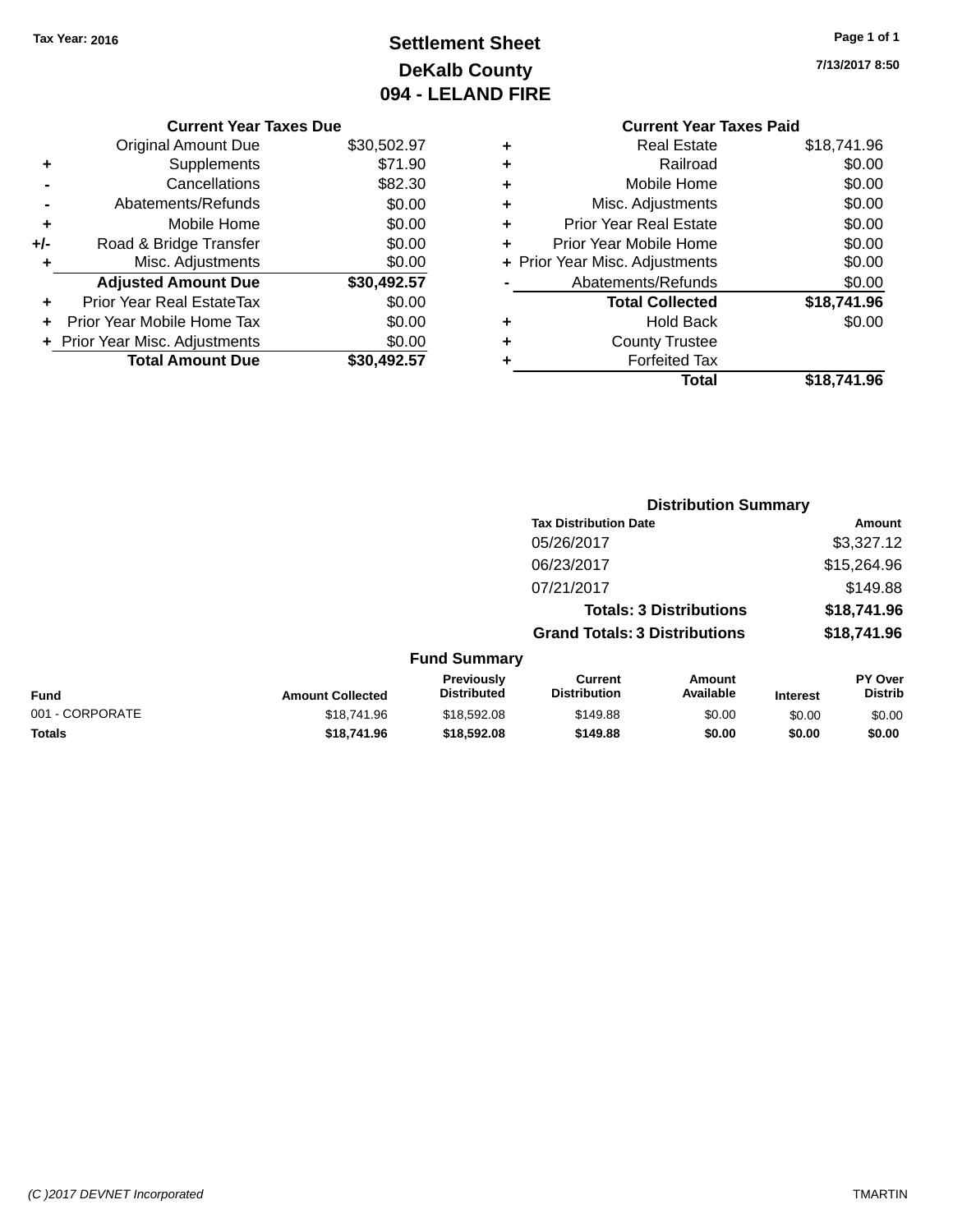# **Settlement Sheet Tax Year: 2016 Page 1 of 1 DeKalb County 095 - MALTA FIRE**

**7/13/2017 8:50**

| <b>Current Year Taxes Due</b> |
|-------------------------------|
|-------------------------------|

|       | <b>Original Amount Due</b>       | \$192,079.26 |
|-------|----------------------------------|--------------|
| ٠     | Supplements                      | \$1,503.05   |
|       | Cancellations                    | \$1,665.72   |
|       | Abatements/Refunds               | \$0.00       |
| ٠     | Mobile Home                      | \$0.00       |
| $+/-$ | Road & Bridge Transfer           | \$0.00       |
| ٠     | Misc. Adjustments                | \$0.00       |
|       | <b>Adjusted Amount Due</b>       | \$191,916.59 |
| ÷     | <b>Prior Year Real EstateTax</b> | (\$16.59)    |
|       | Prior Year Mobile Home Tax       | \$0.00       |
|       | + Prior Year Misc. Adjustments   | \$0.00       |
|       | <b>Total Amount Due</b>          | \$191,900.00 |

### **Current Year Taxes Paid +** Real Estate \$104,683.89 **+** Railroad \$3,097.69 **+** Mobile Home \$0.00 **+** Misc. Adjustments \$0.00 **+** Prior Year Real Estate (\$16.59) **+** Prior Year Mobile Home \$0.00<br> **+** Prior Year Misc Adjustments \$0.00 **+** Prior Year Misc. Adjustments \$0.00

|                | Total                               | \$107,764.99 |
|----------------|-------------------------------------|--------------|
| ٠              | <b>Forfeited Tax</b>                |              |
| ٠              | <b>County Trustee</b>               |              |
| ٠              | <b>Hold Back</b>                    | \$0.00       |
|                | <b>Total Collected</b>              | \$107,764.99 |
| $\blacksquare$ | Abatements/Refunds                  | \$0.00       |
|                | $\tau$ in or real most requestments | ៴៴.៴៴        |

|                     | <b>Distribution Summary</b>          |              |
|---------------------|--------------------------------------|--------------|
|                     | <b>Tax Distribution Date</b>         | Amount       |
|                     | 05/26/2017                           | \$12,224.08  |
|                     | 06/23/2017                           | \$94,926.06  |
|                     | 07/21/2017                           | \$614.85     |
|                     | <b>Totals: 3 Distributions</b>       | \$107,764.99 |
|                     | <b>Grand Totals: 3 Distributions</b> | \$107,764.99 |
| <b>Fund Summary</b> |                                      |              |

| <b>Fund</b>     | <b>Amount Collected</b> | <b>Previously</b><br><b>Distributed</b> | Current<br><b>Distribution</b> | Amount<br>Available | <b>Interest</b> | <b>PY Over</b><br><b>Distrib</b> |
|-----------------|-------------------------|-----------------------------------------|--------------------------------|---------------------|-----------------|----------------------------------|
| 001 - CORPORATE | \$53,881.10             | \$53,573,68                             | \$307.42                       | \$0.00              | \$0.00          | \$0.00                           |
| 064 - AMBULANCE | \$53,883.89             | \$53.576.46                             | \$307.43                       | \$0.00              | \$0.00          | \$0.00                           |
| Totals          | \$107.764.99            | \$107.150.14                            | \$614.85                       | \$0.00              | \$0.00          | \$0.00                           |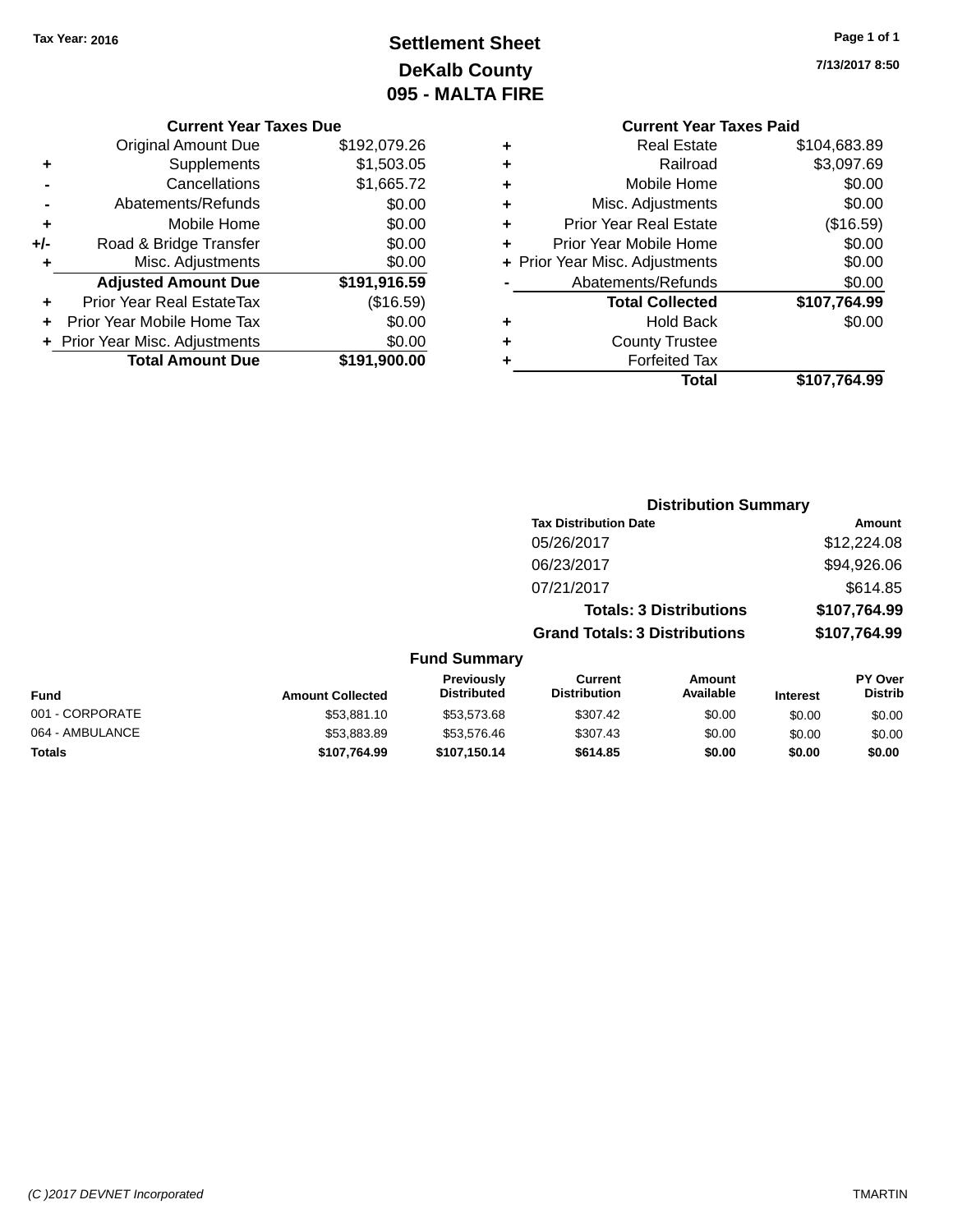# **Settlement Sheet Tax Year: 2016 Page 1 of 1 DeKalb County 096 - MAPLE PARK FIRE**

**7/13/2017 8:50**

# **Current Year Taxes Paid**

|     | <b>Current Year Taxes Due</b>    |              |
|-----|----------------------------------|--------------|
|     | <b>Original Amount Due</b>       | \$154,016.79 |
| ٠   | Supplements                      | \$1,416.05   |
|     | Cancellations                    | \$1,562.36   |
|     | Abatements/Refunds               | \$0.00       |
| ٠   | Mobile Home                      | \$0.00       |
| +/- | Road & Bridge Transfer           | \$0.00       |
| ٠   | Misc. Adjustments                | \$0.00       |
|     | <b>Adjusted Amount Due</b>       | \$153,870.48 |
| ÷   | <b>Prior Year Real EstateTax</b> | \$0.00       |
| ÷   | Prior Year Mobile Home Tax       | \$0.00       |
|     | + Prior Year Misc. Adjustments   | \$34.28      |
|     | <b>Total Amount Due</b>          | \$153,904.76 |
|     |                                  |              |

|   | <b>Real Estate</b>             | \$81,836.03 |
|---|--------------------------------|-------------|
| ٠ | Railroad                       | \$2,698.20  |
| ٠ | Mobile Home                    | \$0.00      |
| ٠ | Misc. Adjustments              | \$0.00      |
| ٠ | <b>Prior Year Real Estate</b>  | \$0.00      |
| ٠ | Prior Year Mobile Home         | \$0.00      |
|   | + Prior Year Misc. Adjustments | \$34.28     |
|   | Abatements/Refunds             | \$0.00      |
|   | <b>Total Collected</b>         | \$84,568.51 |
| ٠ | Hold Back                      | \$0.00      |
| ٠ | <b>County Trustee</b>          |             |
| ٠ | <b>Forfeited Tax</b>           |             |
|   | Total                          | \$84,568.51 |
|   |                                |             |

| <b>Distribution Summary</b>          |             |
|--------------------------------------|-------------|
| <b>Tax Distribution Date</b>         | Amount      |
| 05/26/2017                           | \$14,328.99 |
| 06/23/2017                           | \$68,719.25 |
| 07/21/2017                           | \$1,520.27  |
| <b>Totals: 3 Distributions</b>       | \$84,568.51 |
| <b>Grand Totals: 3 Distributions</b> | \$84,568.51 |

### **Fund Summary**

| <b>Fund</b>                                   | <b>Amount Collected</b> | Previously<br><b>Distributed</b> | Current<br><b>Distribution</b> | Amount<br>Available | <b>Interest</b> | <b>PY Over</b><br><b>Distrib</b> |
|-----------------------------------------------|-------------------------|----------------------------------|--------------------------------|---------------------|-----------------|----------------------------------|
| 001 - CORPORATE                               | \$41.792.14             | \$41.040.84                      | \$751.30                       | \$0.00              | \$0.00          | \$0.00                           |
| 013 - FIREFIGHTER'S PENSION                   | \$1,149.53              | \$1.128.87                       | \$20.66                        | \$0.00              | \$0.00          | \$0.00                           |
| 027 - AUDIT                                   | \$191.39                | \$187.95                         | \$3.44                         | \$0.00              | \$0.00          | \$0.00                           |
| 035 - TORT JUDGEMENTS/LIABILITY<br><b>INS</b> | \$8,464.46              | \$8,312,30                       | \$152.16                       | \$0.00              | \$0.00          | \$0.00                           |
| 064 - AMBULANCE                               | \$32,970.99             | \$32,378.28                      | \$592.71                       | \$0.00              | \$0.00          | \$0.00                           |
| <b>Totals</b>                                 | \$84,568.51             | \$83,048,24                      | \$1,520.27                     | \$0.00              | \$0.00          | \$0.00                           |

# **Miscellaneous Adjustment Detail Year** Source **Account Type Account Adjustment Description**

2015 RE - Real Estate Back Tax Collected \$21.67 OBERHELMAN REDEMPTION 09-25-478-001 by TBA **Totals \$34.28 2 entries**

2015 RE - Real Estate Back Tax Collected **512.61 OBERHELMAN REDEMPTION 09-25-451-001 by TBA**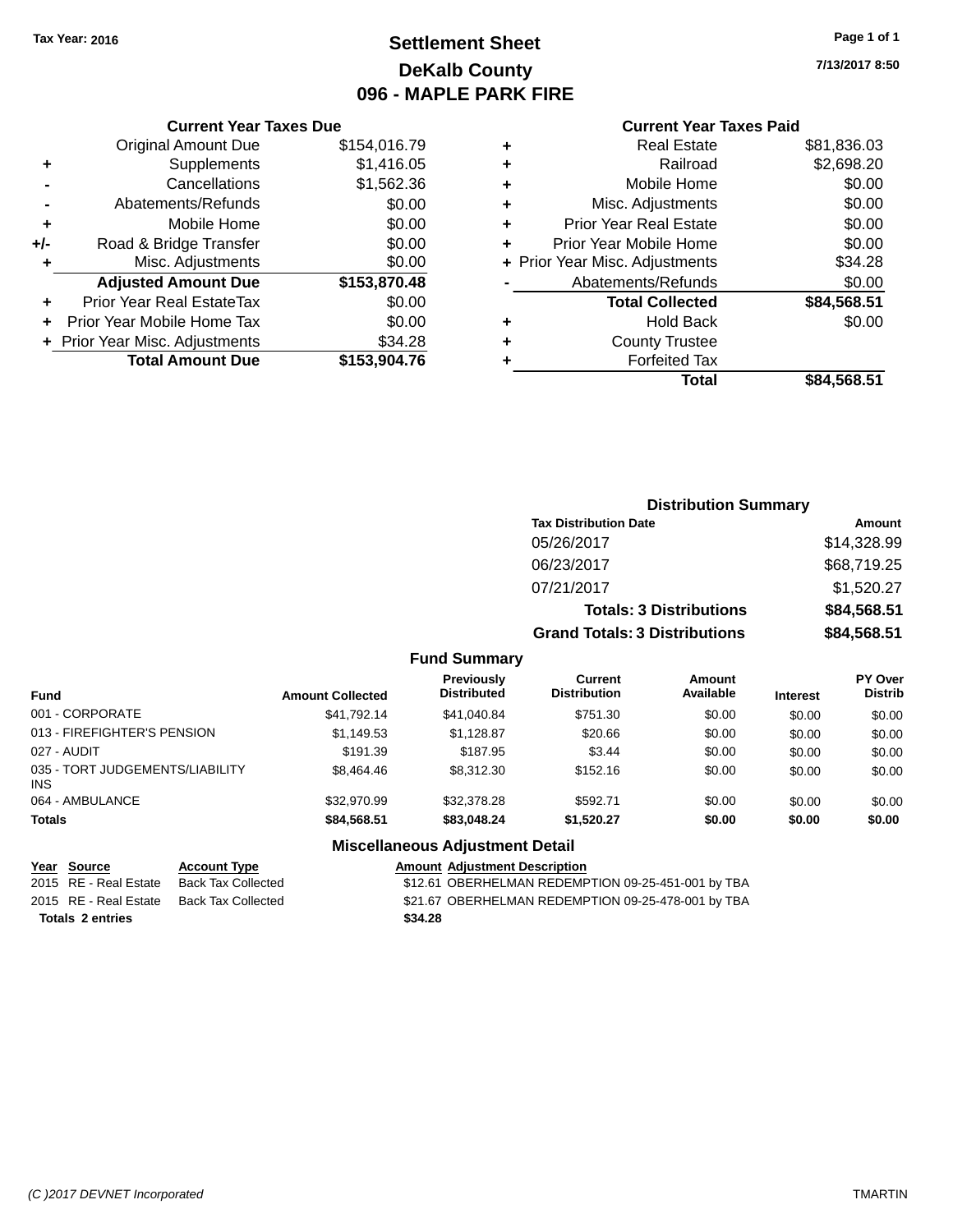# **Settlement Sheet Tax Year: 2016 Page 1 of 1 DeKalb County 097 - PAW PAW FIRE**

**7/13/2017 8:50**

|    | <b>Current Year Taxes Paid</b> |
|----|--------------------------------|
| ٠  | Real Estate                    |
| ٠. | Railroad                       |
| ┻  | Mobile Home                    |

|       | <b>Current Year Taxes Due</b>  |             |
|-------|--------------------------------|-------------|
|       | <b>Original Amount Due</b>     | \$37,852.98 |
| ٠     | Supplements                    | \$111.55    |
|       | Cancellations                  | \$126.75    |
|       | Abatements/Refunds             | \$0.00      |
| ٠     | Mobile Home                    | \$0.00      |
| $+/-$ | Road & Bridge Transfer         | \$0.00      |
| ٠     | Misc. Adjustments              | \$0.00      |
|       | <b>Adjusted Amount Due</b>     | \$37,837.78 |
| ٠     | Prior Year Real EstateTax      | \$0.00      |
|       | Prior Year Mobile Home Tax     | \$0.00      |
|       | + Prior Year Misc. Adjustments | \$0.00      |
|       | <b>Total Amount Due</b>        | \$37,837.78 |
|       |                                |             |

|   | <b>Real Estate</b>             | \$19,352.96 |
|---|--------------------------------|-------------|
| ٠ | Railroad                       | \$1,138.97  |
| ٠ | Mobile Home                    | \$0.00      |
| ٠ | Misc. Adjustments              | \$0.00      |
| ٠ | <b>Prior Year Real Estate</b>  | \$0.00      |
| ÷ | Prior Year Mobile Home         | \$0.00      |
|   | + Prior Year Misc. Adjustments | \$0.00      |
|   | Abatements/Refunds             | \$0.00      |
|   | <b>Total Collected</b>         | \$20,491.93 |
| ٠ | <b>Hold Back</b>               | \$0.00      |
| ٠ | <b>County Trustee</b>          |             |
| ٠ | <b>Forfeited Tax</b>           |             |
|   | Total                          | \$20,491.93 |
|   |                                |             |

|                                               |                         |                                  | <b>Distribution Summary</b>           |                                |                 |                                  |
|-----------------------------------------------|-------------------------|----------------------------------|---------------------------------------|--------------------------------|-----------------|----------------------------------|
|                                               |                         |                                  | <b>Tax Distribution Date</b>          |                                |                 | Amount                           |
|                                               |                         |                                  | 05/26/2017                            |                                |                 | \$3,395.99                       |
|                                               |                         |                                  | 06/23/2017                            |                                |                 | \$17,014.67                      |
|                                               |                         |                                  | 07/21/2017                            |                                |                 | \$81.27                          |
|                                               |                         |                                  |                                       | <b>Totals: 3 Distributions</b> |                 | \$20,491.93                      |
|                                               |                         |                                  | <b>Grand Totals: 3 Distributions</b>  |                                |                 | \$20,491.93                      |
|                                               |                         | <b>Fund Summary</b>              |                                       |                                |                 |                                  |
| <b>Fund</b>                                   | <b>Amount Collected</b> | Previously<br><b>Distributed</b> | <b>Current</b><br><b>Distribution</b> | <b>Amount</b><br>Available     | <b>Interest</b> | <b>PY Over</b><br><b>Distrib</b> |
| 001 - CORPORATE                               | \$18,462.76             | \$18,389.54                      | \$73.22                               | \$0.00                         | \$0.00          | \$0.00                           |
| 035 - TORT JUDGEMENTS/LIABILITY<br><b>INS</b> | \$2,029.17              | \$2,021.12                       | \$8.05                                | \$0.00                         | \$0.00          | \$0.00                           |
| Totals                                        | \$20,491.93             | \$20,410.66                      | \$81.27                               | \$0.00                         | \$0.00          | \$0.00                           |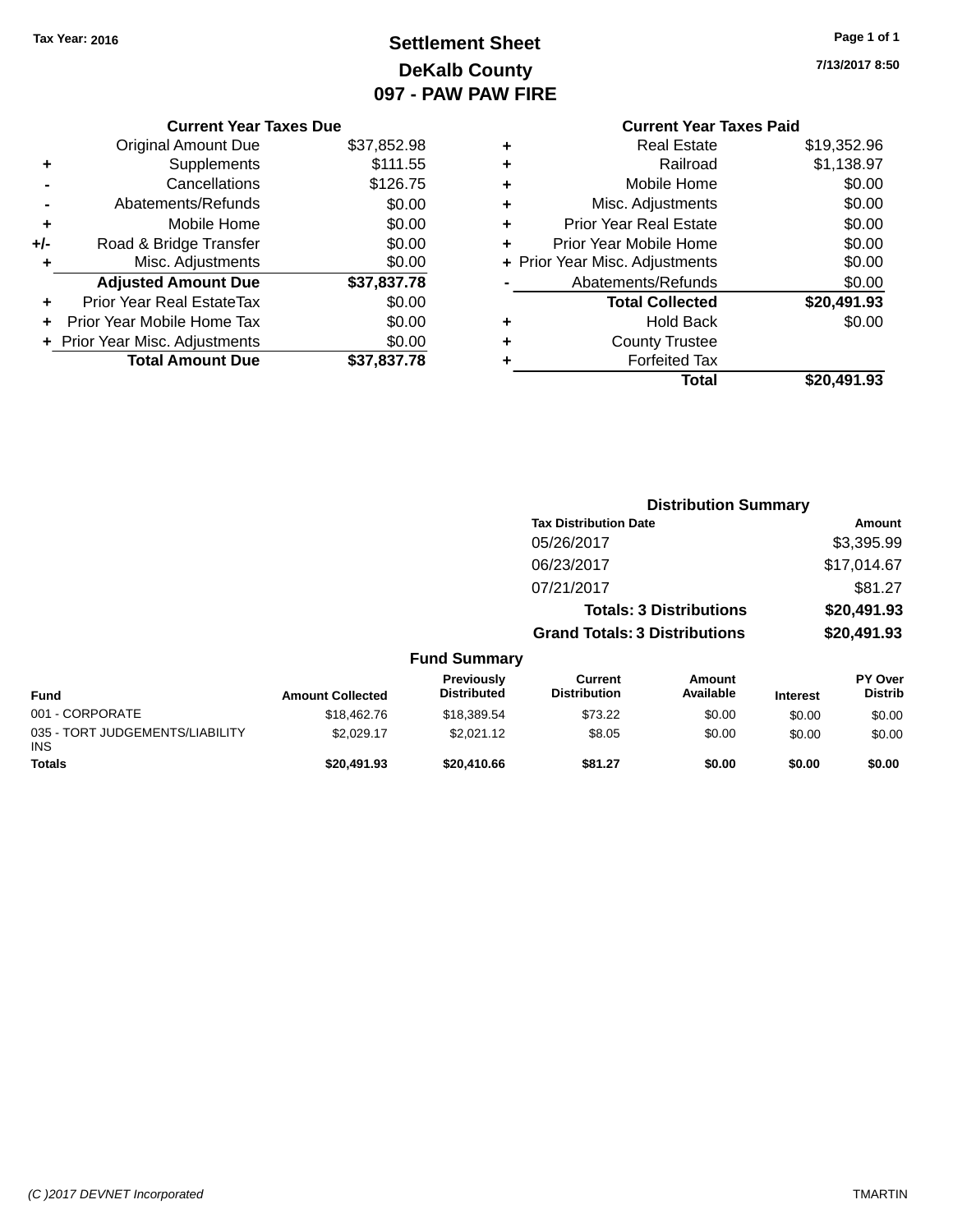# **Settlement Sheet Tax Year: 2016 Page 1 of 1 DeKalb County 098 - SANDWICH FIRE**

**7/13/2017 8:50**

# **Current Year Taxes Paid**

|     | <b>Current Year Taxes Due</b>  |              |  |  |  |
|-----|--------------------------------|--------------|--|--|--|
|     | <b>Original Amount Due</b>     | \$578,076.80 |  |  |  |
| ٠   | Supplements                    | \$4,587.95   |  |  |  |
|     | Cancellations                  | \$5,225.20   |  |  |  |
|     | Abatements/Refunds             | \$0.00       |  |  |  |
| ٠   | Mobile Home                    | \$0.00       |  |  |  |
| +/- | Road & Bridge Transfer         | \$0.00       |  |  |  |
|     | \$331.77<br>Misc. Adjustments  |              |  |  |  |
|     | <b>Adjusted Amount Due</b>     | \$577,771.32 |  |  |  |
| ٠   | Prior Year Real EstateTax      | (\$161.48)   |  |  |  |
|     | Prior Year Mobile Home Tax     | \$0.00       |  |  |  |
|     | + Prior Year Misc. Adjustments | \$6.79       |  |  |  |
|     | <b>Total Amount Due</b>        | \$577,616.63 |  |  |  |
|     |                                |              |  |  |  |

| ٠ | <b>Real Estate</b>             | \$316,834.27 |
|---|--------------------------------|--------------|
| ٠ | Railroad                       | \$1,273.80   |
| ٠ | Mobile Home                    | \$0.00       |
| ٠ | Misc. Adjustments              | \$331.77     |
| ٠ | <b>Prior Year Real Estate</b>  | (\$161.48)   |
| ÷ | Prior Year Mobile Home         | \$0.00       |
|   | + Prior Year Misc. Adjustments | \$6.79       |
|   | Abatements/Refunds             | \$0.00       |
|   | <b>Total Collected</b>         | \$318,285.15 |
| ٠ | <b>Hold Back</b>               | \$0.00       |
| ٠ | <b>County Trustee</b>          |              |
| ٠ | <b>Forfeited Tax</b>           |              |
|   | Total                          | \$318,285.15 |
|   |                                |              |

|                                         |                         |                                         | <b>Distribution Summary</b>           |                                |                 |                                  |
|-----------------------------------------|-------------------------|-----------------------------------------|---------------------------------------|--------------------------------|-----------------|----------------------------------|
|                                         |                         |                                         | <b>Tax Distribution Date</b>          |                                |                 | Amount                           |
|                                         |                         |                                         | 05/26/2017                            |                                |                 | \$57,073.50                      |
|                                         |                         |                                         | 06/23/2017                            |                                | \$255,210.13    |                                  |
|                                         |                         |                                         | 07/21/2017                            |                                |                 | \$6,001.52                       |
|                                         |                         |                                         |                                       | <b>Totals: 3 Distributions</b> |                 | \$318,285.15                     |
|                                         |                         |                                         | <b>Grand Totals: 3 Distributions</b>  |                                |                 | \$318,285.15                     |
|                                         |                         | <b>Fund Summary</b>                     |                                       |                                |                 |                                  |
| <b>Fund</b>                             | <b>Amount Collected</b> | <b>Previously</b><br><b>Distributed</b> | <b>Current</b><br><b>Distribution</b> | Amount<br>Available            | <b>Interest</b> | <b>PY Over</b><br><b>Distrib</b> |
| 001 - CORPORATE                         | \$278,857.91            | \$273,599.82                            | \$5,258.09                            | \$0.00                         | \$0.00          | \$0.00                           |
| 027 - AUDIT                             | \$2,772.58              | \$2,720.30                              | \$52.28                               | \$0.00                         | \$0.00          | \$0.00                           |
| 035 - TORT JUDGEMENTS/LIABILITY<br>INS. | \$36,654.66             | \$35,963.51                             | \$691.15                              | \$0.00                         | \$0.00          | \$0.00                           |
| <b>Totals</b>                           | \$318,285.15            | \$312,283.63                            | \$6,001.52                            | \$0.00                         | \$0.00          | \$0.00                           |
|                                         |                         | <b>Miscellaneous Adjustment Detail</b>  |                                       |                                |                 |                                  |

**Year Source Account Type Amount Adjustment Description** \$6.79 NIELSEN REDEMPTION 15-16-151-019 by TBA 2016 RE - Real Estate Back Tax Collected \$213.60 HARRISON REDEMPTION 19-26-408-006 by TBA 2016 RE - Real Estate Back Tax Collected \$118.17 MARSHNER REDEMPTION 19-26-434-001 by TBA **Totals \$338.56 3 entries**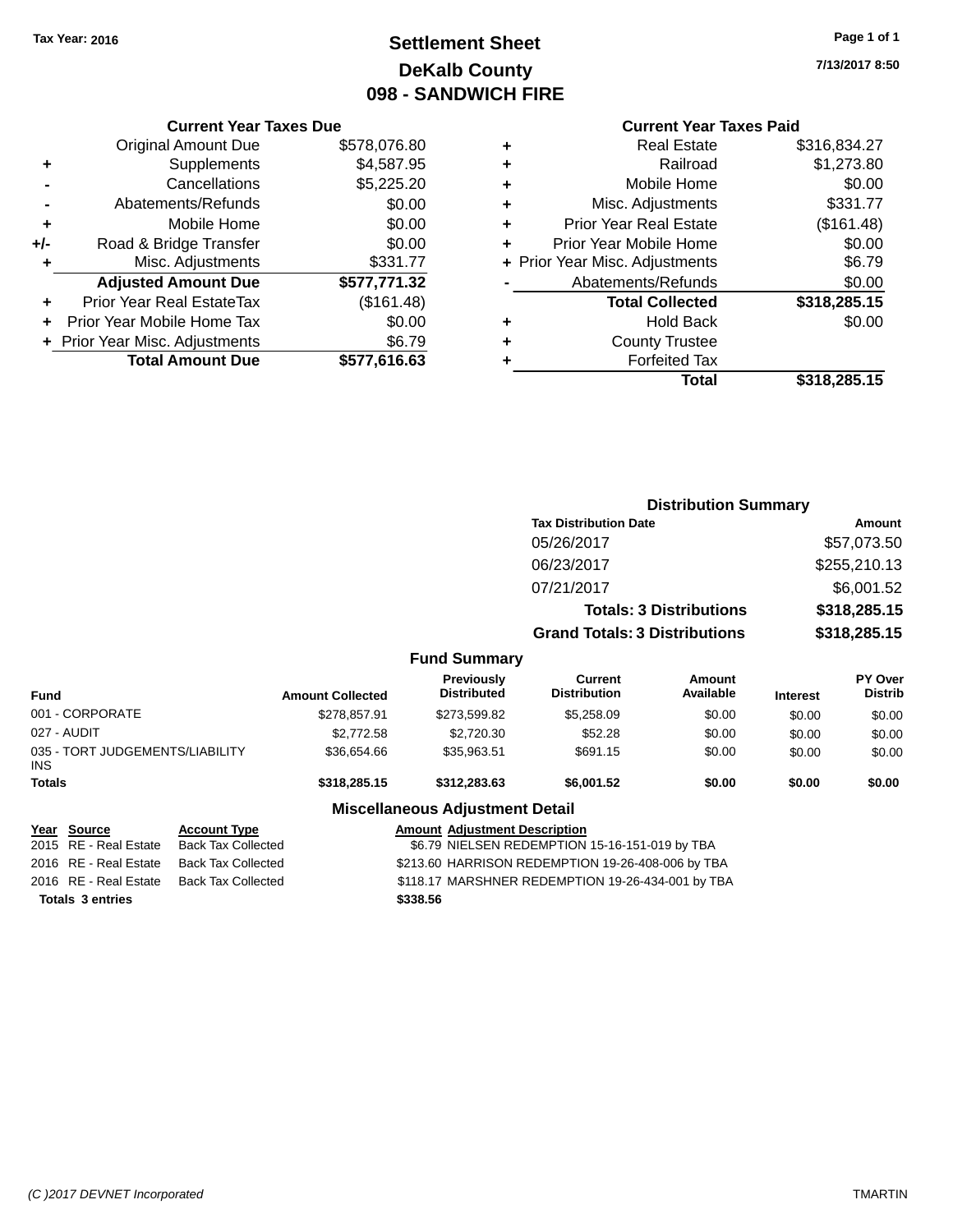# **Settlement Sheet Tax Year: 2016 Page 1 of 1 DeKalb County 099 - SHABBONA FIRE**

**7/13/2017 8:50**

# **Current Year Taxes Paid**

|       | <b>Current Year Taxes Due</b>  |              |  |  |  |
|-------|--------------------------------|--------------|--|--|--|
|       | <b>Original Amount Due</b>     | \$189,203.07 |  |  |  |
| ٠     | Supplements                    | \$706.79     |  |  |  |
|       | Cancellations                  | \$793.60     |  |  |  |
|       | Abatements/Refunds             | \$0.00       |  |  |  |
| ٠     | Mobile Home                    | \$0.00       |  |  |  |
| $+/-$ | Road & Bridge Transfer         | \$0.00       |  |  |  |
|       | \$45.92<br>Misc. Adjustments   |              |  |  |  |
|       | <b>Adjusted Amount Due</b>     | \$189,162.18 |  |  |  |
| ÷     | Prior Year Real EstateTax      | \$0.00       |  |  |  |
|       | Prior Year Mobile Home Tax     | \$0.00       |  |  |  |
|       | + Prior Year Misc. Adjustments | \$45.48      |  |  |  |
|       | <b>Total Amount Due</b>        | \$189,207.66 |  |  |  |
|       |                                |              |  |  |  |

|   | <b>Real Estate</b>             | \$107,080.75 |
|---|--------------------------------|--------------|
| ٠ | Railroad                       | \$2,897.93   |
| ٠ | Mobile Home                    | \$0.00       |
| ٠ | Misc. Adjustments              | \$45.92      |
| ٠ | <b>Prior Year Real Estate</b>  | \$0.00       |
| ÷ | Prior Year Mobile Home         | \$0.00       |
|   | + Prior Year Misc. Adjustments | \$45.48      |
|   | Abatements/Refunds             | \$0.00       |
|   | <b>Total Collected</b>         | \$110,070.08 |
| ٠ | <b>Hold Back</b>               | \$0.00       |
| ٠ | <b>County Trustee</b>          |              |
| ٠ | <b>Forfeited Tax</b>           |              |
|   | Total                          | \$110,070.08 |
|   |                                |              |

|                                               |                         |                                  | <b>Distribution Summary</b>           |                                |                 |                           |
|-----------------------------------------------|-------------------------|----------------------------------|---------------------------------------|--------------------------------|-----------------|---------------------------|
|                                               |                         |                                  | <b>Tax Distribution Date</b>          |                                |                 | Amount                    |
|                                               |                         |                                  | 05/26/2017                            |                                |                 | \$16,155.24               |
|                                               |                         |                                  | 06/23/2017                            |                                |                 | \$92,817.97               |
|                                               |                         |                                  | 07/21/2017                            |                                |                 | \$1,096.87                |
|                                               |                         |                                  |                                       | <b>Totals: 3 Distributions</b> |                 | \$110,070.08              |
|                                               |                         |                                  | <b>Grand Totals: 3 Distributions</b>  |                                |                 | \$110,070.08              |
|                                               |                         | <b>Fund Summary</b>              |                                       |                                |                 |                           |
| <b>Fund</b>                                   | <b>Amount Collected</b> | Previously<br><b>Distributed</b> | <b>Current</b><br><b>Distribution</b> | <b>Amount</b><br>Available     | <b>Interest</b> | PY Over<br><b>Distrib</b> |
| 001 - CORPORATE                               | \$75,216.29             | \$74,466.74                      | \$749.55                              | \$0.00                         | \$0.00          | \$0.00                    |
| 035 - TORT JUDGEMENTS/LIABILITY<br><b>INS</b> | \$15,154.22             | \$15,003.21                      | \$151.01                              | \$0.00                         | \$0.00          | \$0.00                    |
| 064 - AMBULANCE                               | \$19,699.57             | \$19,503.26                      | \$196.31                              | \$0.00                         | \$0.00          | \$0.00                    |
| Totals                                        | \$110,070.08            | \$108,973.21                     | \$1,096.87                            | \$0.00                         | \$0.00          | \$0.00                    |

# **Miscellaneous Adjustment Detail**

| Year Source             | <b>Account Type</b>                        | <b>Amount Adjustment Description</b>                |
|-------------------------|--------------------------------------------|-----------------------------------------------------|
| 2015 RE - Real Estate   | Back Tax Collected                         | \$45.48 CASTLE BANK REDEMPTION 13-15-401-006 by TBA |
|                         | 2016 RE - Real Estate Paymt In Lieu of Tax | \$45.92 HOUSING AUTHORITY SEQUOYA APARTMENTS by TBA |
| <b>Totals 2 entries</b> |                                            | \$91.40                                             |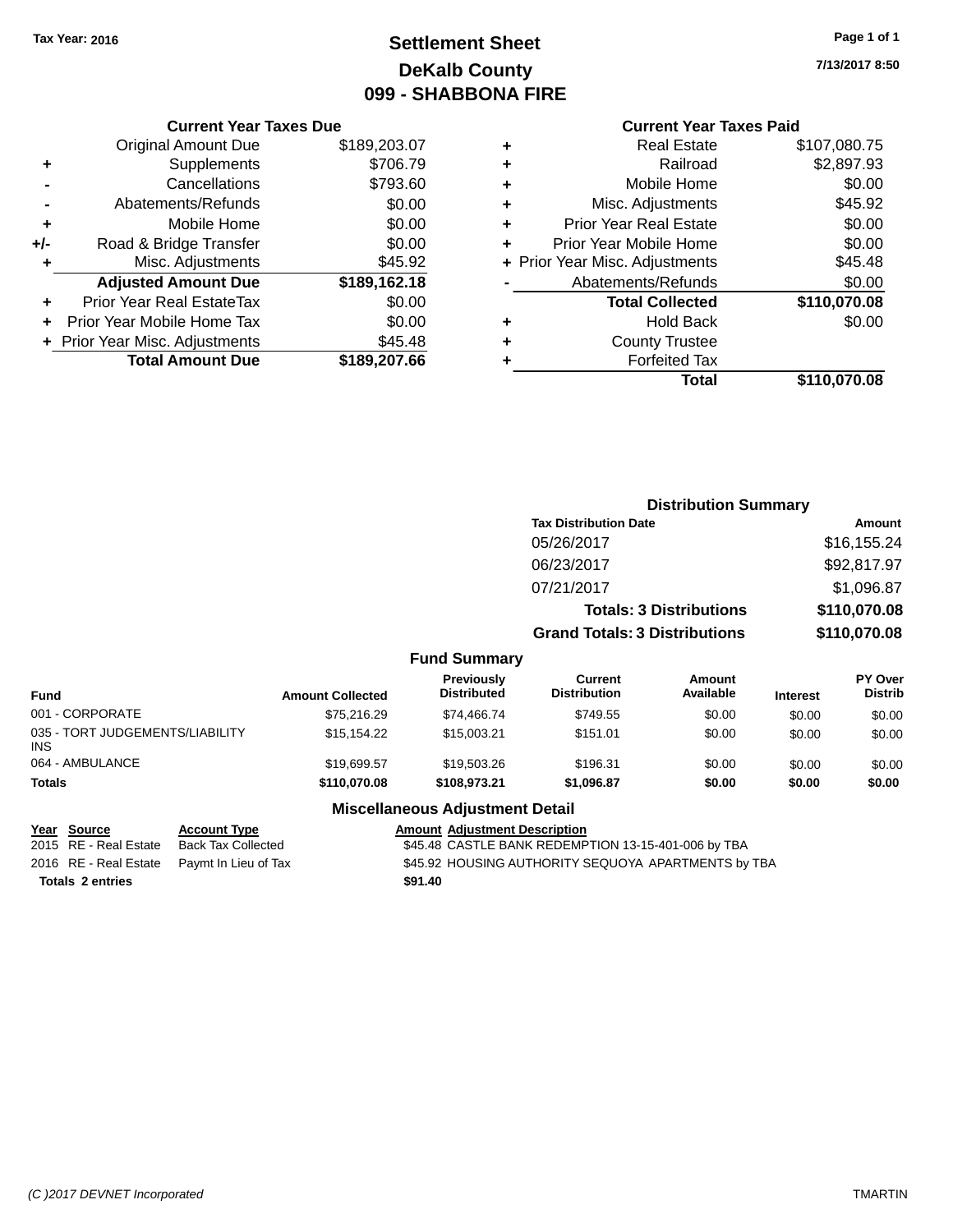# **Settlement Sheet Tax Year: 2016 Page 1 of 1 DeKalb County 100 - SOMONAUK FIRE**

**7/13/2017 8:50**

# **Current Year Taxes Paid**

| \$262,022.23 |
|--------------|
|              |
| \$2,891.03   |
| \$3,686.49   |
| \$0.00       |
| \$0.00       |
| \$0.00       |
| \$0.00       |
| \$261,226.77 |
| \$0.00       |
| \$0.00       |
| \$0.00       |
| \$261,226.77 |
|              |

| ٠ | Real Estate                    | \$148,388.51 |
|---|--------------------------------|--------------|
| ٠ | Railroad                       | \$2,454.98   |
| ٠ | Mobile Home                    | \$0.00       |
| ٠ | Misc. Adjustments              | \$0.00       |
| ٠ | <b>Prior Year Real Estate</b>  | \$0.00       |
| ٠ | Prior Year Mobile Home         | \$0.00       |
|   | + Prior Year Misc. Adjustments | \$0.00       |
|   | Abatements/Refunds             | \$0.00       |
|   | <b>Total Collected</b>         | \$150,843.49 |
| ٠ | <b>Hold Back</b>               | \$0.00       |
|   | <b>County Trustee</b>          |              |
| ٠ | <b>Forfeited Tax</b>           |              |
|   | Total                          | \$150,843,49 |
|   |                                |              |

|                 |                         |                                         |                                       | <b>Distribution Summary</b>    |                 |                                  |
|-----------------|-------------------------|-----------------------------------------|---------------------------------------|--------------------------------|-----------------|----------------------------------|
|                 |                         |                                         | <b>Tax Distribution Date</b>          |                                |                 | Amount                           |
|                 |                         |                                         | 05/26/2017                            |                                |                 | \$24,266.35                      |
|                 |                         |                                         | 06/23/2017                            |                                |                 | \$124,082.15                     |
|                 |                         |                                         | 07/21/2017                            |                                |                 | \$2,494.99                       |
|                 |                         |                                         |                                       | <b>Totals: 3 Distributions</b> |                 | \$150,843.49                     |
|                 |                         |                                         | <b>Grand Totals: 3 Distributions</b>  |                                |                 | \$150,843.49                     |
|                 |                         | <b>Fund Summary</b>                     |                                       |                                |                 |                                  |
| <b>Fund</b>     | <b>Amount Collected</b> | <b>Previously</b><br><b>Distributed</b> | <b>Current</b><br><b>Distribution</b> | <b>Amount</b><br>Available     | <b>Interest</b> | <b>PY Over</b><br><b>Distrib</b> |
| 001 - CORPORATE | \$82,537.79             | \$81,172.59                             | \$1,365.20                            | \$0.00                         | \$0.00          | \$0.00                           |
| 064 - AMBULANCE | \$68,305.70             | \$67,175.91                             | \$1,129.79                            | \$0.00                         | \$0.00          | \$0.00                           |
| Totals          | \$150,843.49            | \$148,348.50                            | \$2,494.99                            | \$0.00                         | \$0.00          | \$0.00                           |
|                 |                         | <b>Abatement Detail</b>                 |                                       |                                |                 |                                  |

| Year Source             | <b>Account Type</b> | <b>Amount</b> |
|-------------------------|---------------------|---------------|
| 2016 RE - Real Estate   | RE Abatement        | \$0.00        |
| <b>Totals 1 entries</b> |                     | \$0.00        |

**Peart Source Account Adjustment Description** 

2016 2016 REAL ESTATE REAL ESTATE REFUND 19-23-300-013 by TBA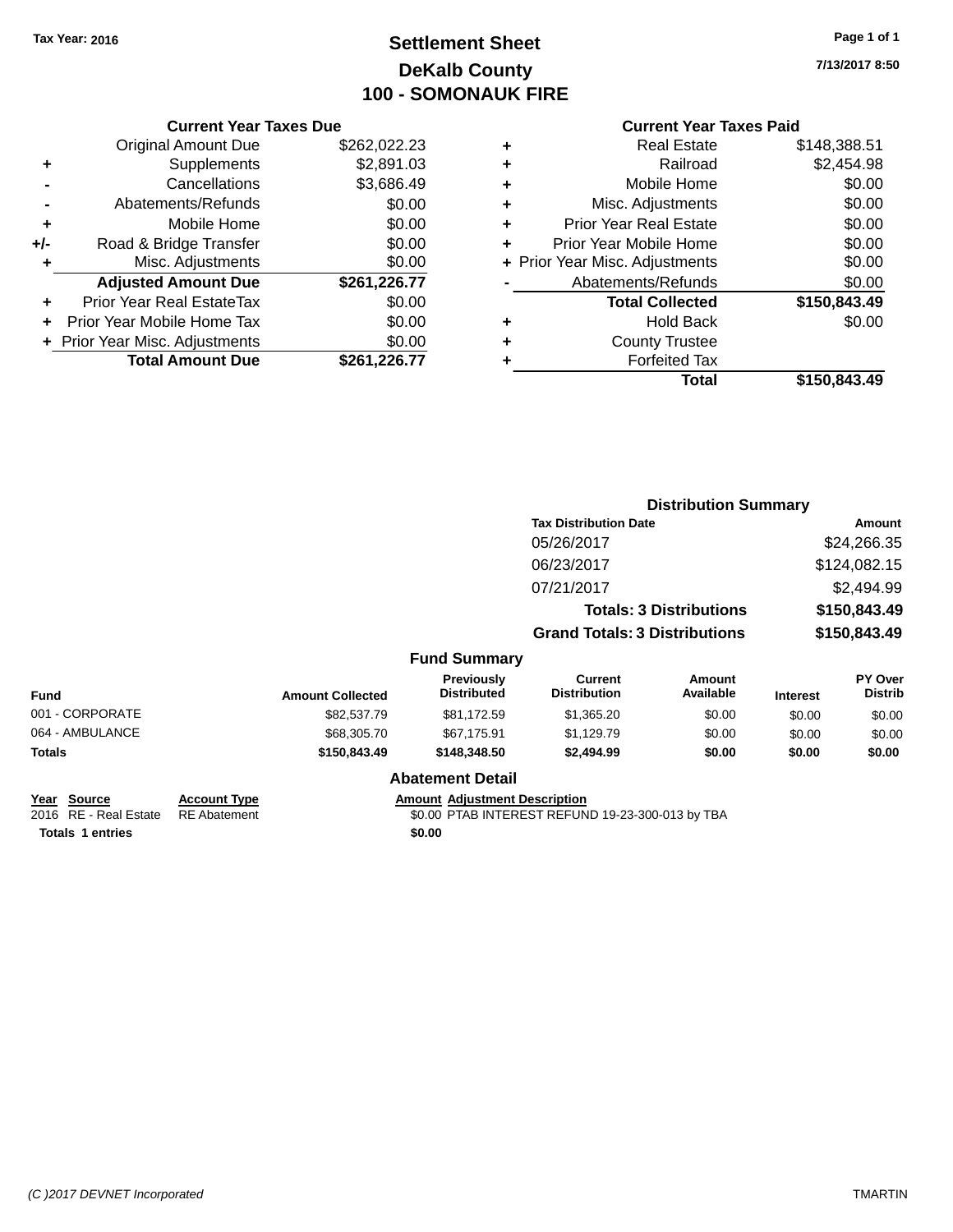# **Settlement Sheet Tax Year: 2016 Page 1 of 1 DeKalb County 101 - SYCAMORE FIRE**

**7/13/2017 8:50**

### **Current Year Taxes Paid**

|       | <b>Current Year Taxes Due</b>  |              |  |  |
|-------|--------------------------------|--------------|--|--|
|       | <b>Original Amount Due</b>     | \$343,562.81 |  |  |
| ٠     | Supplements                    | \$3,005.72   |  |  |
|       | \$3,370.26<br>Cancellations    |              |  |  |
|       | Abatements/Refunds             | \$0.13       |  |  |
| ÷     | Mobile Home                    | \$0.00       |  |  |
| $+/-$ | Road & Bridge Transfer         | \$0.00       |  |  |
|       | Misc. Adjustments              | \$0.00       |  |  |
|       | <b>Adjusted Amount Due</b>     | \$343,198.14 |  |  |
| ÷     | Prior Year Real EstateTax      | (\$13.56)    |  |  |
| ÷     | Prior Year Mobile Home Tax     | \$0.00       |  |  |
|       | + Prior Year Misc. Adjustments | \$0.00       |  |  |
|       | <b>Total Amount Due</b>        | \$343.184.58 |  |  |
|       |                                |              |  |  |

|   | <b>Real Estate</b>             | \$193,787.94 |
|---|--------------------------------|--------------|
| ٠ | Railroad                       | \$0.00       |
| ٠ | Mobile Home                    | \$0.00       |
| ٠ | Misc. Adjustments              | \$0.00       |
| ٠ | <b>Prior Year Real Estate</b>  | (\$13.56)    |
| ÷ | Prior Year Mobile Home         | \$0.00       |
|   | + Prior Year Misc. Adjustments | \$0.00       |
|   | Abatements/Refunds             | \$0.13       |
|   | <b>Total Collected</b>         | \$193,774.25 |
| ٠ | <b>Hold Back</b>               | \$0.00       |
| ٠ | <b>County Trustee</b>          |              |
| ٠ | <b>Forfeited Tax</b>           |              |
|   | Total                          | \$193,774.25 |
|   |                                |              |

|                 |                                      |                                  |                                | <b>Distribution Summary</b>    |                 |                           |
|-----------------|--------------------------------------|----------------------------------|--------------------------------|--------------------------------|-----------------|---------------------------|
|                 |                                      |                                  | <b>Tax Distribution Date</b>   |                                |                 | Amount                    |
|                 |                                      |                                  | 05/26/2017                     |                                |                 | \$32,266.31               |
|                 |                                      |                                  | 06/23/2017                     |                                |                 | \$158,352.20              |
|                 |                                      |                                  | 07/21/2017                     |                                |                 | \$3,155.74                |
|                 |                                      |                                  |                                | <b>Totals: 3 Distributions</b> |                 | \$193,774.25              |
|                 | <b>Grand Totals: 3 Distributions</b> |                                  |                                | \$193,774.25                   |                 |                           |
|                 |                                      | <b>Fund Summary</b>              |                                |                                |                 |                           |
| <b>Fund</b>     | <b>Amount Collected</b>              | Previously<br><b>Distributed</b> | Current<br><b>Distribution</b> | <b>Amount</b><br>Available     | <b>Interest</b> | PY Over<br><b>Distrib</b> |
| 001 - CORPORATE | \$100.074.13                         | \$98,444.36                      | \$1,629.77                     | \$0.00                         | \$0.00          | \$0.00                    |
| 064 - AMBULANCE | \$93,700.12                          | \$92,174.15                      | \$1,525.97                     | \$0.00                         | \$0.00          | \$0.00                    |
| Totals          | \$193,774.25                         | \$190,618.51                     | \$3,155.74                     | \$0.00                         | \$0.00          | \$0.00                    |
|                 |                                      | <b>Abatement Detail</b>          |                                |                                |                 |                           |

| <u>Year Source</u>                 | <b>Account Type</b> | Amount |
|------------------------------------|---------------------|--------|
| 2016 RE - Real Estate RE Abatement |                     | \$0.13 |
| <b>Totals 1 entries</b>            |                     | \$0.13 |

### **Abatement Detail**

### **Amount Adjustment Description**

\$0.13 PTAB INTEREST REFUND 06-28-180-020 by TBA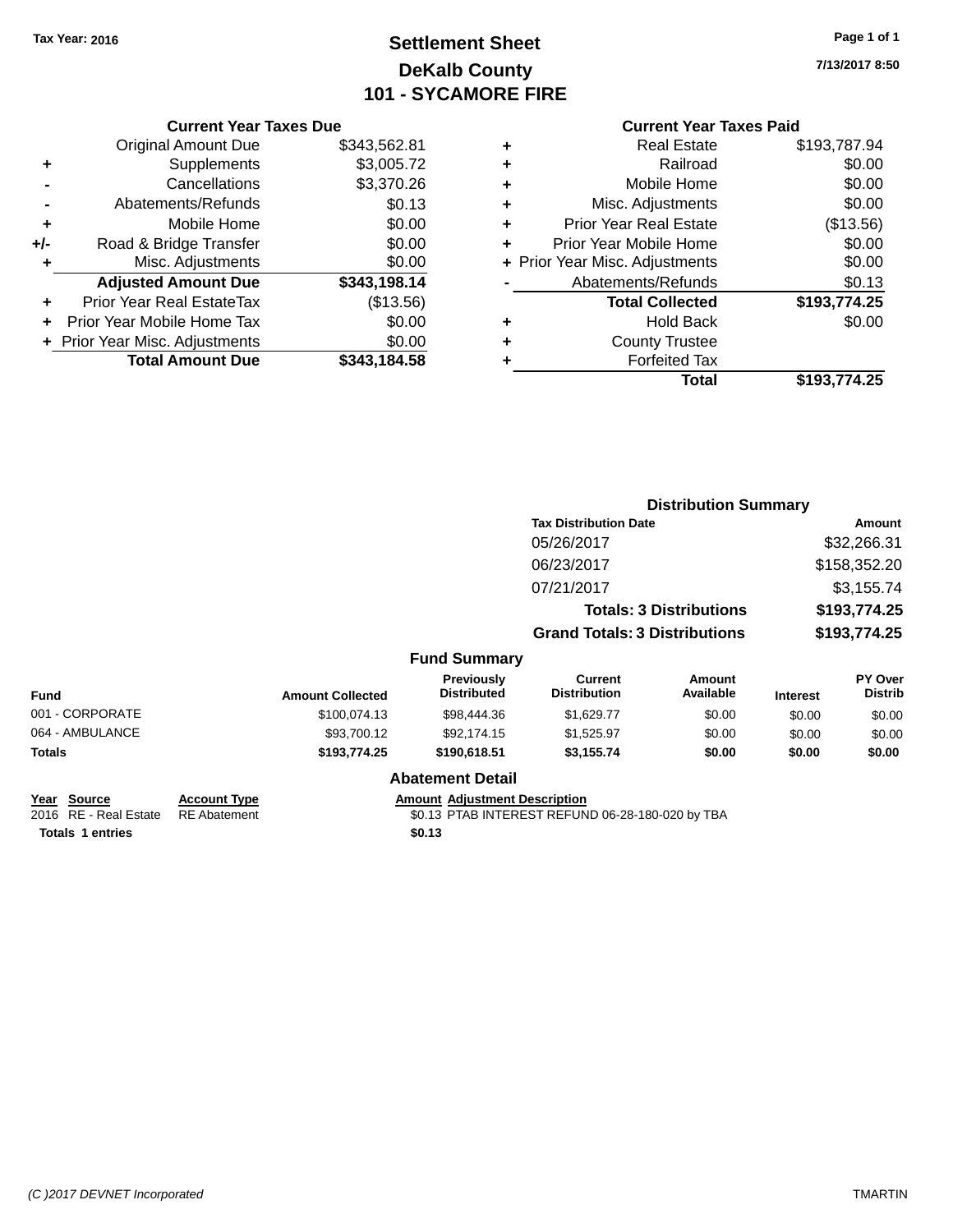# **Settlement Sheet Tax Year: 2016 Page 1 of 1 DeKalb County 102 - WATERMAN FIRE**

**7/13/2017 8:50**

| <b>Current Year Taxes Due</b> |  |  |  |  |
|-------------------------------|--|--|--|--|
|-------------------------------|--|--|--|--|

| <b>Original Amount Due</b> | \$153,649.56                   |
|----------------------------|--------------------------------|
| Supplements                | \$484.32                       |
| Cancellations              | \$545.00                       |
| Abatements/Refunds         | \$0.00                         |
| Mobile Home                | \$0.00                         |
| Road & Bridge Transfer     | \$0.00                         |
| Misc. Adjustments          | \$0.00                         |
| <b>Adjusted Amount Due</b> | \$153,588.88                   |
| Prior Year Real EstateTax  | \$0.00                         |
| Prior Year Mobile Home Tax | \$0.00                         |
|                            | \$92.96                        |
| <b>Total Amount Due</b>    | \$153,681.84                   |
|                            | + Prior Year Misc. Adjustments |

# **Current Year Taxes Paid**

| ٠ | <b>Real Estate</b>             | \$89,363.49 |
|---|--------------------------------|-------------|
| ٠ | Railroad                       | \$1,548.60  |
| ٠ | Mobile Home                    | \$0.00      |
| ٠ | Misc. Adjustments              | \$0.00      |
| ٠ | <b>Prior Year Real Estate</b>  | \$0.00      |
| ٠ | Prior Year Mobile Home         | \$0.00      |
|   | + Prior Year Misc. Adjustments | \$92.96     |
|   | Abatements/Refunds             | \$0.00      |
|   | <b>Total Collected</b>         | \$91,005.05 |
| ٠ | <b>Hold Back</b>               | \$0.00      |
| ٠ | <b>County Trustee</b>          |             |
| ٠ | <b>Forfeited Tax</b>           |             |
|   | Total                          | \$91,005.05 |
|   |                                |             |

|                                                                            |                                                                               |                                        |                                                                                                   | <b>Distribution Summary</b>    |                 |                           |
|----------------------------------------------------------------------------|-------------------------------------------------------------------------------|----------------------------------------|---------------------------------------------------------------------------------------------------|--------------------------------|-----------------|---------------------------|
|                                                                            |                                                                               |                                        | <b>Tax Distribution Date</b>                                                                      |                                |                 | Amount                    |
|                                                                            |                                                                               |                                        | 05/26/2017                                                                                        |                                |                 | \$12,813.73               |
|                                                                            |                                                                               |                                        | 06/23/2017                                                                                        |                                |                 | \$76,669.93               |
|                                                                            |                                                                               |                                        | 07/21/2017                                                                                        |                                |                 | \$1,521.39                |
|                                                                            |                                                                               |                                        |                                                                                                   | <b>Totals: 3 Distributions</b> |                 | \$91,005.05               |
|                                                                            |                                                                               |                                        | <b>Grand Totals: 3 Distributions</b>                                                              |                                |                 | \$91,005.05               |
|                                                                            |                                                                               | <b>Fund Summary</b>                    |                                                                                                   |                                |                 |                           |
| <b>Fund</b>                                                                | <b>Amount Collected</b>                                                       | Previously<br><b>Distributed</b>       | Current<br><b>Distribution</b>                                                                    | Amount<br>Available            | <b>Interest</b> | PY Over<br><b>Distrib</b> |
| 001 - CORPORATE                                                            | \$91,005.05                                                                   | \$89,483.66                            | \$1,521.39                                                                                        | \$0.00                         | \$0.00          | \$0.00                    |
| <b>Totals</b>                                                              | \$91,005.05                                                                   | \$89,483.66                            | \$1,521.39                                                                                        | \$0.00                         | \$0.00          | \$0.00                    |
|                                                                            |                                                                               | <b>Miscellaneous Adjustment Detail</b> |                                                                                                   |                                |                 |                           |
| Source<br>Year<br><b>RE</b> - Real Estate<br>2015<br>2015 RE - Real Estate | <b>Account Type</b><br><b>Back Tax Collected</b><br><b>Back Tax Collected</b> | <b>Amount Adjustment Description</b>   | \$73.94 ROBINSON REDEMPTION 14-15-155-002 by TBA<br>\$19.02 BOGLE REDEMPTION 14-16-233-001 by TBA |                                |                 |                           |

**Totals \$92.96 2 entries**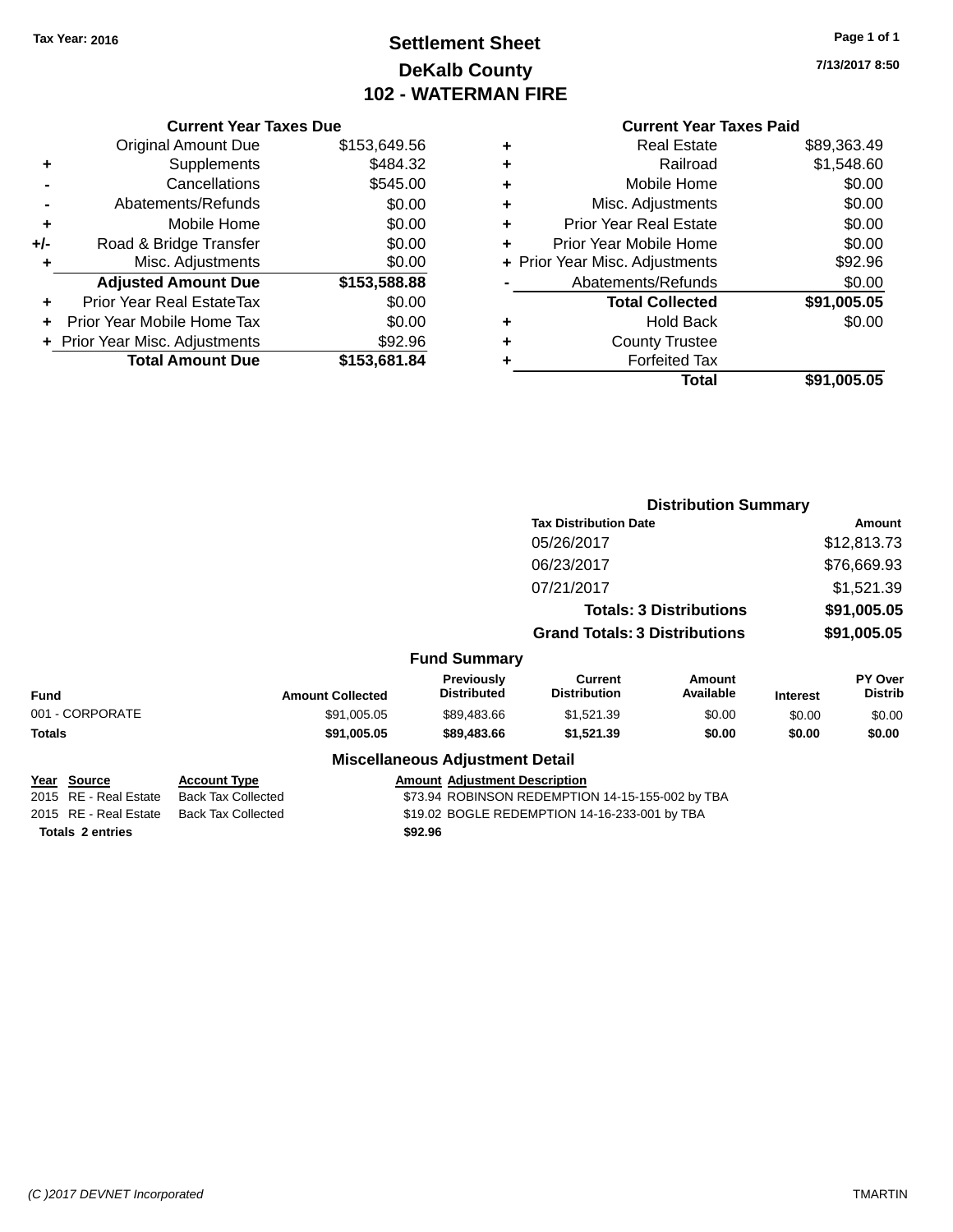# **Settlement Sheet Tax Year: 2016 Page 1 of 1 DeKalb County 103 - EARLVILLE LIBRARY DISTRICT**

**7/13/2017 8:50**

### **Current Year Taxes Paid**

|     | <b>Current Year Taxes Due</b> |            |
|-----|-------------------------------|------------|
|     | <b>Original Amount Due</b>    | \$5,049.64 |
| ٠   | Supplements                   | \$0.00     |
|     | Cancellations                 | \$0.00     |
|     | Abatements/Refunds            | \$0.00     |
| ٠   | Mobile Home                   | \$0.00     |
| +/- | Road & Bridge Transfer        | \$0.00     |
|     | Misc. Adjustments             | \$0.00     |
|     | <b>Adjusted Amount Due</b>    | \$5,049.64 |
| ÷   | Prior Year Real EstateTax     | \$0.00     |
| ٠   | Prior Year Mobile Home Tax    | \$0.00     |
|     | Prior Year Misc. Adjustments  | \$0.00     |
|     | <b>Total Amount Due</b>       | \$5,049.64 |

| ٠ | <b>Real Estate</b>             | \$2,801.04 |
|---|--------------------------------|------------|
| ٠ | Railroad                       | \$0.00     |
| ٠ | Mobile Home                    | \$0.00     |
| ٠ | Misc. Adjustments              | \$0.00     |
| ٠ | <b>Prior Year Real Estate</b>  | \$0.00     |
| ٠ | Prior Year Mobile Home         | \$0.00     |
|   | + Prior Year Misc. Adjustments | \$0.00     |
|   | Abatements/Refunds             | \$0.00     |
|   | <b>Total Collected</b>         | \$2,801.04 |
| ٠ | <b>Hold Back</b>               | \$0.00     |
| ٠ | <b>County Trustee</b>          |            |
| ٠ | <b>Forfeited Tax</b>           |            |
|   | Total                          | \$2,801.04 |
|   |                                |            |

| <b>Distribution Summary</b>          |            |  |  |  |
|--------------------------------------|------------|--|--|--|
| <b>Tax Distribution Date</b>         | Amount     |  |  |  |
| 05/26/2017                           | \$569.28   |  |  |  |
| 06/23/2017                           | \$2,195.82 |  |  |  |
| 07/21/2017                           | \$35.94    |  |  |  |
| <b>Totals: 3 Distributions</b>       | \$2,801.04 |  |  |  |
| <b>Grand Totals: 3 Distributions</b> | \$2,801.04 |  |  |  |

## **Fund Summary**

|                                                     |                         | <b>Previously</b>  | Current             | <b>Amount</b> |                 | <b>PY Over</b> |
|-----------------------------------------------------|-------------------------|--------------------|---------------------|---------------|-----------------|----------------|
| <b>Fund</b>                                         | <b>Amount Collected</b> | <b>Distributed</b> | <b>Distribution</b> | Available     | <b>Interest</b> | <b>Distrib</b> |
| 001 - CORPORATE                                     | \$1,555.57              | \$1,535.61         | \$19.96             | \$0.00        | \$0.00          | \$0.00         |
| 004 - OPERATIONS & MAINTENANCE                      | \$207.40                | \$204.74           | \$2.66              | \$0.00        | \$0.00          | \$0.00         |
| 027 - AUDIT                                         | \$49.46                 | \$48.83            | \$0.63              | \$0.00        | \$0.00          | \$0.00         |
| 031 - WORKING CASH                                  | \$0.00                  | \$0.00             | \$0.00              | \$0.00        | \$0.00          | \$0.00         |
| 035 - TORT JUDGMENTS, LIABILITY<br><b>INSURANCE</b> | \$790.85                | \$780.70           | \$10.15             | \$0.00        | \$0.00          | \$0.00         |
| 047 - SOCIAL SECURITY                               | \$197.76                | \$195.22           | \$2.54              | \$0.00        | \$0.00          | \$0.00         |
| <b>Totals</b>                                       | \$2,801.04              | \$2,765.10         | \$35.94             | \$0.00        | \$0.00          | \$0.00         |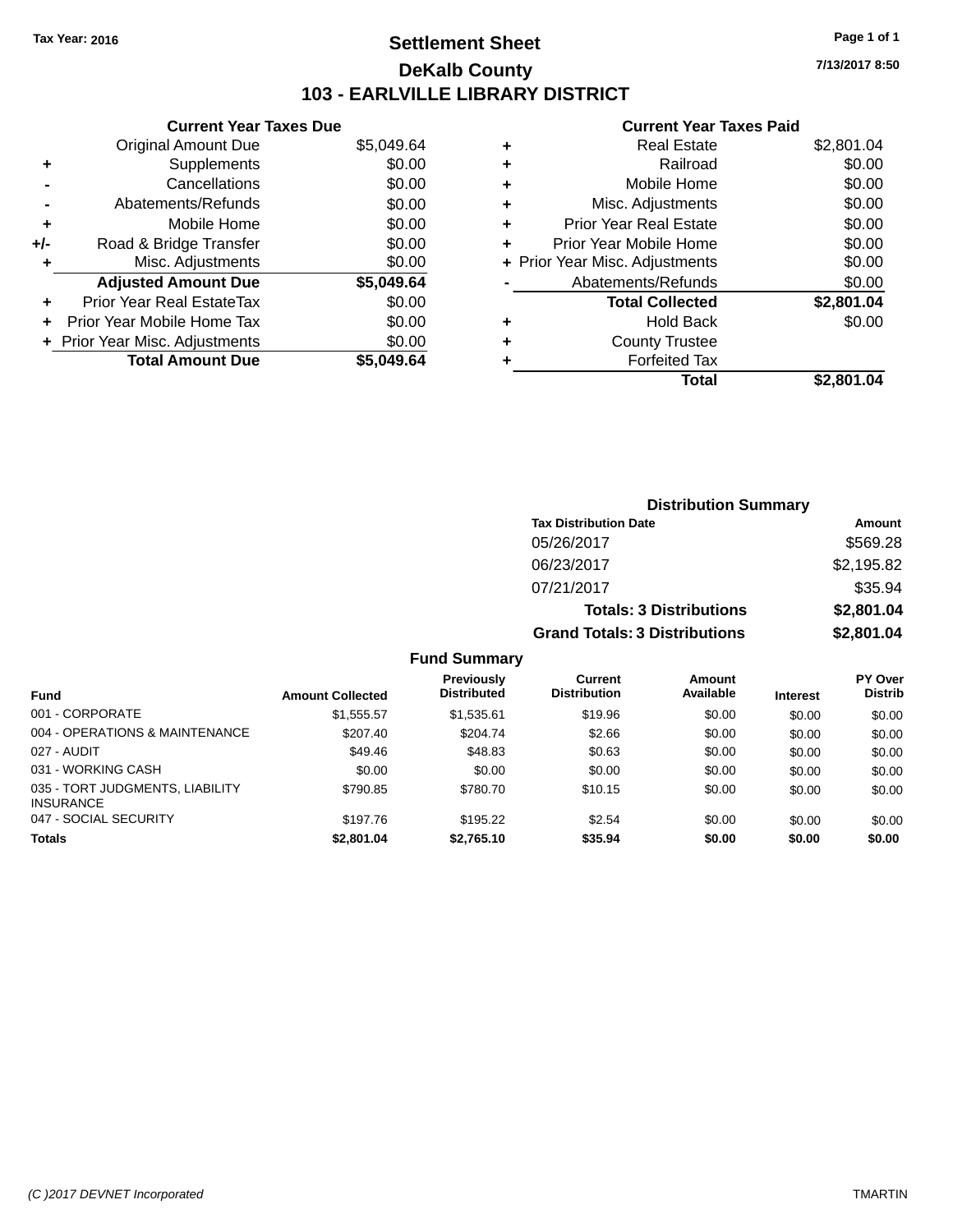# **Settlement Sheet Tax Year: 2016 Page 1 of 2 DeKalb County 110 - DEKALB PARK**

### **Current Year Taxes Due**

|     | <b>Original Amount Due</b>       | \$3,824,614.61 |
|-----|----------------------------------|----------------|
| ٠   | Supplements                      | \$50,715.06    |
|     | Cancellations                    | \$82,175.35    |
|     | Abatements/Refunds               | \$0.00         |
| ٠   | Mobile Home                      | \$0.00         |
| +/- | Road & Bridge Transfer           | \$0.00         |
| ٠   | Misc. Adjustments                | \$1,018.91     |
|     | <b>Adjusted Amount Due</b>       | \$3,794,173.23 |
| ÷   | <b>Prior Year Real EstateTax</b> | (\$939.67)     |
|     | Prior Year Mobile Home Tax       | \$0.00         |
|     | + Prior Year Misc. Adjustments   | \$2,892.45     |
|     | <b>Total Amount Due</b>          | \$3,796,126.01 |

# **Current Year Taxes Paid**

| ٠ | <b>Real Estate</b>             | \$1,973,937.46 |
|---|--------------------------------|----------------|
| ٠ | Railroad                       | \$7,445.28     |
| ٠ | Mobile Home                    | \$0.00         |
| ٠ | Misc. Adjustments              | \$1,018.91     |
| ٠ | <b>Prior Year Real Estate</b>  | (\$939.67)     |
| ÷ | Prior Year Mobile Home         | \$0.00         |
|   | + Prior Year Misc. Adjustments | \$2,892.45     |
|   | Abatements/Refunds             | \$0.00         |
|   | <b>Total Collected</b>         | \$1,984,354.43 |
| ٠ | <b>Hold Back</b>               | \$0.00         |
| ٠ | <b>County Trustee</b>          |                |
| ٠ | <b>Forfeited Tax</b>           |                |
|   | Total                          | \$1,984,354.43 |

# **Distribution Summary**

| <b>Tax Distribution Date</b>         | Amount         |
|--------------------------------------|----------------|
| 05/26/2017                           | \$363,623,33   |
| 06/23/2017                           | \$1,589,316.32 |
| 07/21/2017                           | \$31,414.78    |
| <b>Totals: 3 Distributions</b>       | \$1,984,354.43 |
| <b>Grand Totals: 3 Distributions</b> | \$1,984,354.43 |

### **Fund Summary**

| <b>Fund</b>                             | <b>Amount Collected</b> | Previously<br><b>Distributed</b> | Current<br><b>Distribution</b> | Amount<br>Available | <b>Interest</b> | PY Over<br><b>Distrib</b> |
|-----------------------------------------|-------------------------|----------------------------------|--------------------------------|---------------------|-----------------|---------------------------|
| 001 - CORPORATE                         | \$758,340.92            | \$746.335.45                     | \$12,005.47                    | \$0.00              | \$0.00          | \$0.00                    |
| 003 - BONDS AND INTEREST                | \$650.074.51            | \$639,783,03                     | \$10.291.48                    | \$0.00              | \$0.00          | \$0.00                    |
| $005 - I. M. R. F.$                     | \$121,420.67            | \$119,498.43                     | \$1,922.24                     | \$0.00              | \$0.00          | \$0.00                    |
| 027 - AUDIT                             | \$11.945.81             | \$11,756.69                      | \$189.12                       | \$0.00              | \$0.00          | \$0.00                    |
| 035 - TORT JUDGEMENTS/LIABILITY<br>INS. | \$27,828.58             | \$27,388.02                      | \$440.56                       | \$0.00              | \$0.00          | \$0.00                    |
| 047 - SOCIAL SECURITY                   | \$64.267.28             | \$63.249.85                      | \$1.017.43                     | \$0.00              | \$0.00          | \$0.00                    |
| 060 - UNEMPLOYMENT INSURANCE            | \$12,680.03             | \$12,479.29                      | \$200.74                       | \$0.00              | \$0.00          | \$0.00                    |
| 062 - WORKERS COMPENSATION              | \$25.334.24             | \$24.933.17                      | \$401.07                       | \$0.00              | \$0.00          | \$0.00                    |
| 122 - RECREATION                        | \$146,727.12            | \$144,404.25                     | \$2,322.87                     | \$0.00              | \$0.00          | \$0.00                    |
| 123 - AQUARIUM AND MUSEUM               | \$60.723.24             | \$59.761.91                      | \$961.33                       | \$0.00              | \$0.00          | \$0.00                    |
| 126 - REC PROGRAMS/HANDICAPPED          | \$105,012.03            | \$103,349.56                     | \$1,662.47                     | \$0.00              | \$0.00          | \$0.00                    |
| <b>Totals</b>                           | \$1.984.354.43          | \$1,952,939.65                   | \$31,414.78                    | \$0.00              | \$0.00          | \$0.00                    |

## **Miscellaneous Adjustment Detail**

| Year Source           | <b>Account Type</b>                      | <b>Amount Adjustment Description</b>                           |
|-----------------------|------------------------------------------|----------------------------------------------------------------|
| 2015 RE - Real Estate | <b>Back Tax Collected</b>                | \$89.56 MOONEY REDEMPTION 08-23-184-002 by TBA                 |
| 2015 RE - Real Estate | Back Tax Collected                       | \$231.64 1827 LINCOLN HWY CORP REDEMPTION 08-24-352-024 by TBA |
| 2015 RE - Real Estate | <b>Back Tax Collected</b>                | \$77.21 RIVERMIST REDEMPTION 08-02-324-004 by TBA              |
| 2015 RE - Real Estate | <b>Back Tax Collected</b>                | \$77.21 RIVERMIST REDEMPTION 08-02-351-013 by TBA              |
| 2015 RE - Real Estate | Back Tax Collected                       | \$77.21 RIVERMIST REDEMPTION 08-02-351-017 by TBA              |
| 2015 RE - Real Estate | Back Tax Collected                       | \$77.21 RIVERMIST REDEMPTION 08-02-351-020 by TBA              |
| 2015 RE - Real Estate | Back Tax Collected                       | \$77.21 RIVERMIST REDEMPTION 08-02-351-022 by TBA              |
| 2015 RE - Real Estate | <b>Back Tax Collected</b>                | \$77.21 RIVERMIST REDEMPTION 08-02-354-001 by TBA              |
| 2015 RE - Real Estate | <b>Back Tax Collected</b>                | \$77.21 RIVERMIST REDEMPTION 08-02-354-008 by TBA              |
| 2015 RE - Real Estate | Back Tax Collected                       | \$77.21 RIVERMIST REDEMPTION 08-02-354-012 by TBA              |
|                       | 2015 RE - Real Estate Back Tax Collected | \$77.21 RIVERMIST REDEMPTION 08-02-370-001 by TBA              |

*(C )2017 DEVNET Incorporated* TMARTIN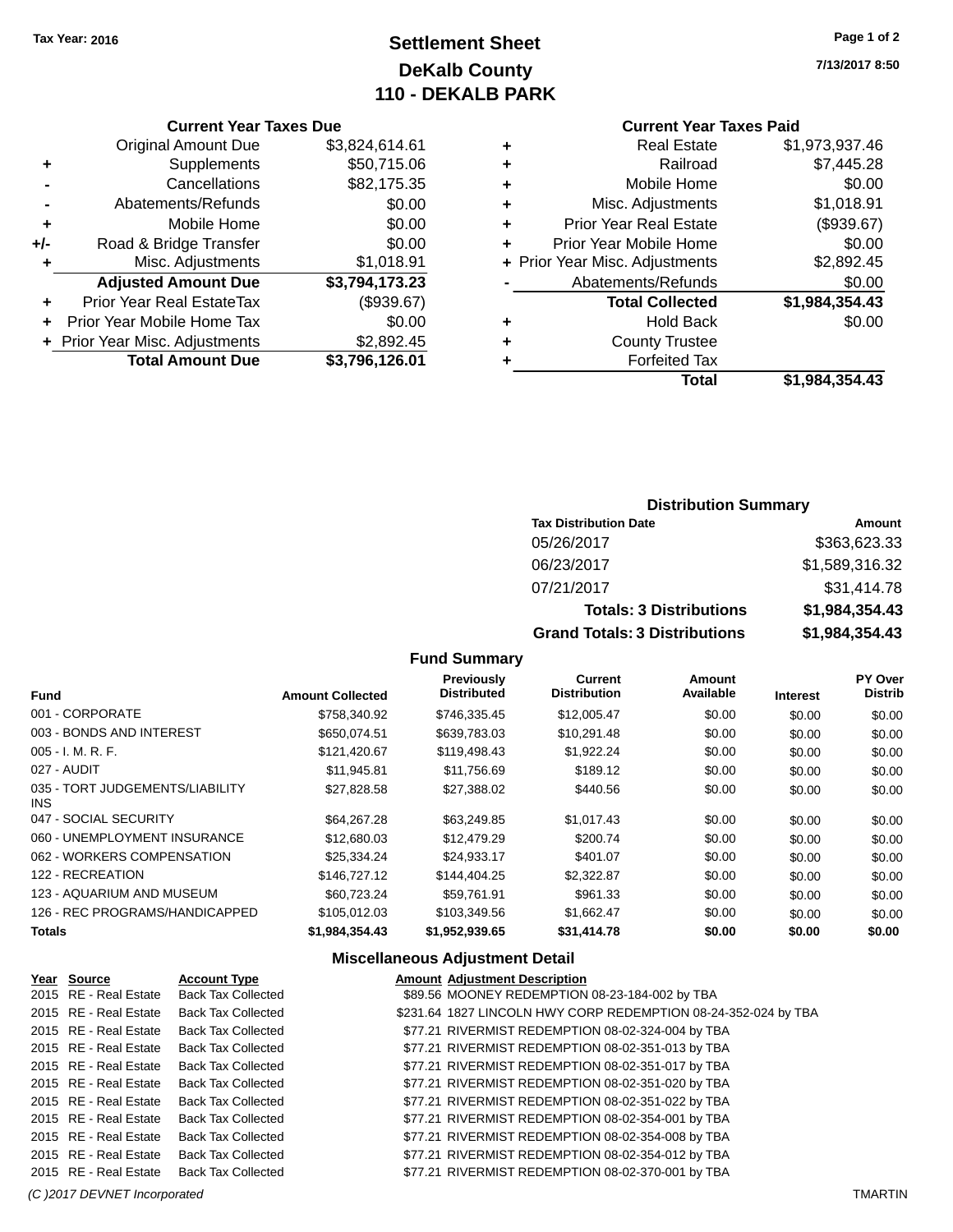# **Settlement Sheet Tax Year: 2016 Page 2 of 2 DeKalb County**

**7/13/2017 8:50**

# **Miscellaneous Adjustment Detail**

|                   | Yea <u>r</u> Source   | <b>Account Type</b>       |            | <b>Amount Adjustment Description</b>              |
|-------------------|-----------------------|---------------------------|------------|---------------------------------------------------|
|                   | 2015 RE - Real Estate | <b>Back Tax Collected</b> |            | \$77.21 RIVERMIST REDEMPTION 08-02-370-002 by TBA |
|                   | 2015 RE - Real Estate | <b>Back Tax Collected</b> |            | \$77.21 RIVERMIST REDEMPTION 08-02-370-003 by TBA |
|                   | 2015 RE - Real Estate | <b>Back Tax Collected</b> |            | \$77.21 RIVERMIST REDEMPTION 08-02-370-004 by TBA |
|                   | 2015 RE - Real Estate | <b>Back Tax Collected</b> |            | \$49.03 RIVERMIST REDEMPTION 08-02-373-001 by TBA |
|                   | 2015 RE - Real Estate | <b>Back Tax Collected</b> |            | \$33.22 RIVERMIST REDEMPTION 08-02-377-001 by TBA |
|                   | 2015 RE - Real Estate | <b>Back Tax Collected</b> |            | \$9.32 RIVERMIST REDEMPTION 08-11-100-045 by TBA  |
|                   | 2015 RE - Real Estate | <b>Back Tax Collected</b> |            | \$4.41 RIVERMIST REDEMPTION 15-15-228-013 by TBA  |
|                   | 2015 RE - Real Estate | <b>Back Tax Collected</b> |            | \$77.21 RIVERMIST REDEMPTION 08-02-323-005 by TBA |
|                   | 2015 RE - Real Estate | <b>Back Tax Collected</b> |            | \$47.76 VOID HEL EXEMPTION 08-14-478-035 by TBA   |
|                   | 2015 RE - Real Estate | <b>Back Tax Collected</b> |            | \$1,023.97 MOONEY REDEMPTION 08-23-184-020 by TBA |
|                   | 2015 RE - Real Estate | <b>Back Tax Collected</b> |            | \$211.70 MOONEY REDEMPTION 08-23-184-003 by TBA   |
|                   | 2015 RE - Real Estate | <b>Back Tax Collected</b> |            | \$188.11 MOONEY REDEMPTION 08-12-184-027 by TBA   |
|                   | 2016 RE - Real Estate | Paymt In Lieu of Tax      |            | \$1,018.91 HOUSING AUTHORITY DEKALB UNITS by TBA  |
| Totals 24 entries |                       |                           | \$3,911.36 |                                                   |
|                   |                       |                           |            |                                                   |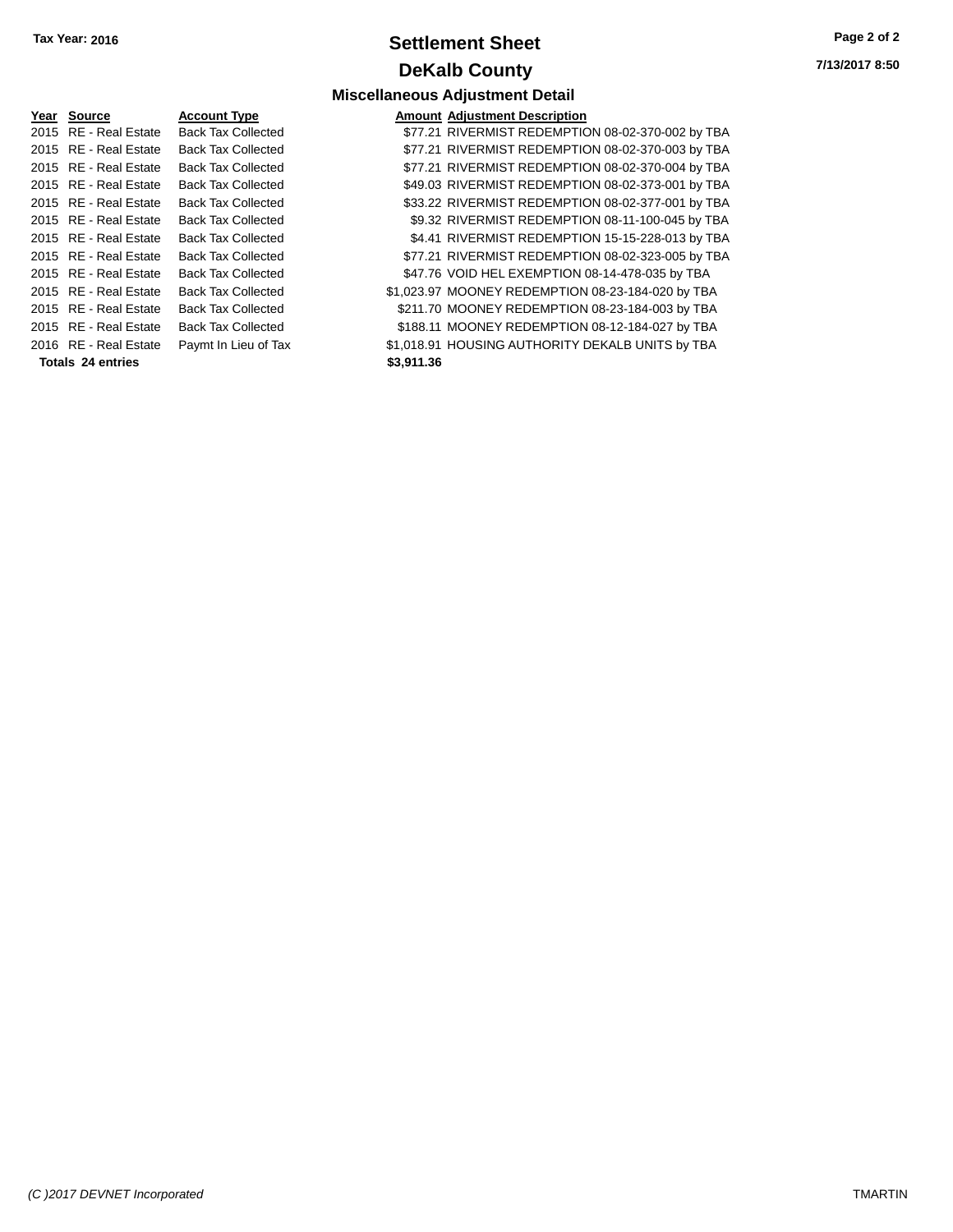# **Settlement Sheet Tax Year: 2016 Page 1 of 1 DeKalb County 111 - FRANKLIN TWP PARK**

**7/13/2017 8:50**

### **Current Year Taxes Paid**

|     | <b>Current Year Taxes Due</b>  |             |
|-----|--------------------------------|-------------|
|     | <b>Original Amount Due</b>     | \$42,032.31 |
| ٠   | Supplements                    | \$260.38    |
|     | Cancellations                  | \$335.69    |
|     | Abatements/Refunds             | \$0.00      |
| ٠   | Mobile Home                    | \$0.00      |
| +/- | Road & Bridge Transfer         | \$0.00      |
| ٠   | Misc. Adjustments              | \$0.00      |
|     | <b>Adjusted Amount Due</b>     | \$41,957.00 |
| ٠   | Prior Year Real EstateTax      | \$0.00      |
|     | Prior Year Mobile Home Tax     | \$0.00      |
|     | + Prior Year Misc. Adjustments | \$3.21      |
|     | <b>Total Amount Due</b>        | \$41.960.21 |
|     |                                |             |

| ٠ | Real Estate                    | \$22,509.81 |
|---|--------------------------------|-------------|
| ٠ | Railroad                       | \$291.87    |
| ٠ | Mobile Home                    | \$0.00      |
| ٠ | Misc. Adjustments              | \$0.00      |
| ٠ | <b>Prior Year Real Estate</b>  | \$0.00      |
| ٠ | Prior Year Mobile Home         | \$0.00      |
|   | + Prior Year Misc. Adjustments | \$3.21      |
|   | Abatements/Refunds             | \$0.00      |
|   | <b>Total Collected</b>         | \$22,804.89 |
| ٠ | <b>Hold Back</b>               | \$0.00      |
| ٠ | <b>County Trustee</b>          |             |
| ٠ | <b>Forfeited Tax</b>           |             |
|   | Total                          | \$22,804.89 |
|   |                                |             |

|                                               |                         |                                        | <b>Distribution Summary</b>           |                                |                 |                           |
|-----------------------------------------------|-------------------------|----------------------------------------|---------------------------------------|--------------------------------|-----------------|---------------------------|
|                                               |                         |                                        | <b>Tax Distribution Date</b>          |                                |                 | Amount                    |
|                                               |                         |                                        | 05/26/2017                            |                                |                 | \$2,727.77                |
|                                               |                         |                                        | 06/23/2017                            |                                |                 | \$19,491.64               |
|                                               |                         |                                        | 07/21/2017                            |                                |                 | \$585.48                  |
|                                               |                         |                                        |                                       | <b>Totals: 3 Distributions</b> |                 | \$22,804.89               |
|                                               |                         |                                        | <b>Grand Totals: 3 Distributions</b>  |                                | \$22,804.89     |                           |
|                                               |                         | <b>Fund Summary</b>                    |                                       |                                |                 |                           |
| <b>Fund</b>                                   | <b>Amount Collected</b> | Previously<br><b>Distributed</b>       | <b>Current</b><br><b>Distribution</b> | <b>Amount</b><br>Available     | <b>Interest</b> | PY Over<br><b>Distrib</b> |
| 001 - CORPORATE                               | \$21,467.82             | \$20,916.67                            | \$551.15                              | \$0.00                         | \$0.00          | \$0.00                    |
| 035 - TORT JUDGEMENTS/LIABILITY<br><b>INS</b> | \$1,337.07              | \$1,302.74                             | \$34.33                               | \$0.00                         | \$0.00          | \$0.00                    |
| <b>Totals</b>                                 | \$22,804.89             | \$22,219.41                            | \$585.48                              | \$0.00                         | \$0.00          | \$0.00                    |
|                                               |                         | <b>Miscellaneous Adiustment Detail</b> |                                       |                                |                 |                           |

### **Miscellaneous Adjustment Detail**

| Year Source      | <b>Account Type</b>                      |        | <b>Amount Adiustment Description</b>          |
|------------------|------------------------------------------|--------|-----------------------------------------------|
|                  | 2015 RE - Real Estate Back Tax Collected |        | \$3.21 DUNCAN REDEMPTION 01-26-252-011 by TBA |
| Totals 1 entries |                                          | \$3.21 |                                               |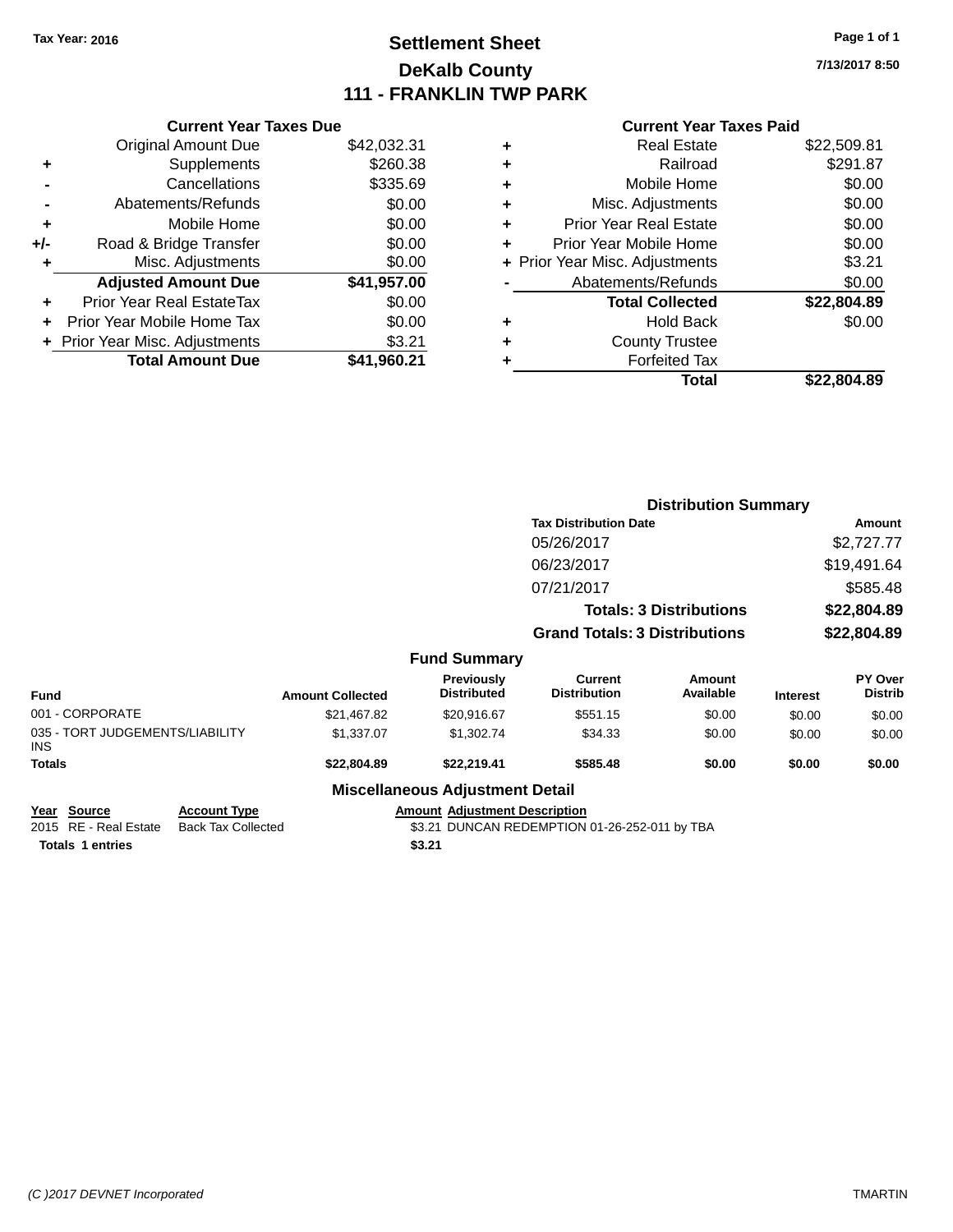# **Settlement Sheet Tax Year: 2016 Page 1 of 1 DeKalb County 112 - GENOA TWP PARK**

**7/13/2017 8:50**

| <b>Original Amount Due</b>     | \$615,436.76                  |
|--------------------------------|-------------------------------|
| Supplements                    | \$3,062.49                    |
| Cancellations                  | \$3,372.16                    |
| Abatements/Refunds             | \$0.00                        |
| Mobile Home                    | \$0.00                        |
| Road & Bridge Transfer         | \$0.00                        |
| Misc. Adjustments              | \$0.00                        |
| <b>Adjusted Amount Due</b>     | \$615,127.09                  |
| Prior Year Real EstateTax      | \$0.00                        |
| Prior Year Mobile Home Tax     | \$0.00                        |
| + Prior Year Misc. Adjustments | \$0.00                        |
| <b>Total Amount Due</b>        | \$615,127.09                  |
|                                | <b>Current Year Taxes Due</b> |

| <b>Current Year Taxes Paid</b> |              |
|--------------------------------|--------------|
| <b>Real Estate</b>             | \$334.639.60 |
| Railroad                       | \$4,426.30   |
| Mobile Home                    | \$0.00       |
| Misc. Adjustments              | \$0.00       |
| <b>Prior Year Real Estate</b>  | \$0.00       |
| Prior Year Mobile Home         | \$0.00       |
| + Prior Year Misc. Adjustments | \$0.00       |
| Abatements/Refunds             | \$0.00       |
| <b>Total Collected</b>         | \$339,065.90 |
| <b>Hold Back</b>               | \$0.00       |
| <b>County Trustee</b>          |              |
| <b>Forfeited Tax</b>           |              |
| Total                          | \$339,065.90 |
|                                |              |

| <b>Distribution Summary</b>          |              |  |  |  |
|--------------------------------------|--------------|--|--|--|
| <b>Tax Distribution Date</b>         | Amount       |  |  |  |
| 05/26/2017                           | \$61,180.54  |  |  |  |
| 06/23/2017                           | \$272,683.60 |  |  |  |
| 07/21/2017                           | \$5,201.76   |  |  |  |
| <b>Totals: 3 Distributions</b>       | \$339,065.90 |  |  |  |
| <b>Grand Totals: 3 Distributions</b> | \$339,065.90 |  |  |  |

## **Fund Summary**

| <b>Fund</b>                             | <b>Amount Collected</b> | <b>Previously</b><br><b>Distributed</b> | <b>Current</b><br><b>Distribution</b> | Amount<br>Available | <b>Interest</b> | PY Over<br><b>Distrib</b> |
|-----------------------------------------|-------------------------|-----------------------------------------|---------------------------------------|---------------------|-----------------|---------------------------|
| 001 - CORPORATE                         | \$101.120.97            | \$99.569.65                             | \$1.551.32                            | \$0.00              | \$0.00          | \$0.00                    |
| 003 - BONDS AND INTEREST                | \$150,540.84            | \$148.231.33                            | \$2,309.51                            | \$0.00              | \$0.00          | \$0.00                    |
| $005 - I. M. R. F.$                     | \$523.18                | \$515.15                                | \$8.03                                | \$0.00              | \$0.00          | \$0.00                    |
| 027 - AUDIT                             | \$523.18                | \$515.15                                | \$8.03                                | \$0.00              | \$0.00          | \$0.00                    |
| 035 - TORT JUDGEMENTS/LIABILITY<br>INS. | \$0.00                  | \$0.00                                  | \$0.00                                | \$0.00              | \$0.00          | \$0.00                    |
| 047 - SOCIAL SECURITY                   | \$523.18                | \$515.15                                | \$8.03                                | \$0.00              | \$0.00          | \$0.00                    |
| 062 - WORKERS COMPENSATION              | \$523.18                | \$515.15                                | \$8.03                                | \$0.00              | \$0.00          | \$0.00                    |
| 122 - RECREATION                        | \$63.299.54             | \$62,328,43                             | \$971.11                              | \$0.00              | \$0.00          | \$0.00                    |
| 126 - REC PROGRAMS/HANDICAPPED          | \$21.488.65             | \$21,158.98                             | \$329.67                              | \$0.00              | \$0.00          | \$0.00                    |
| 143 - MEDICARE                          | \$523.18                | \$515.15                                | \$8.03                                | \$0.00              | \$0.00          | \$0.00                    |
| <b>Totals</b>                           | \$339,065,90            | \$333,864.14                            | \$5,201.76                            | \$0.00              | \$0.00          | \$0.00                    |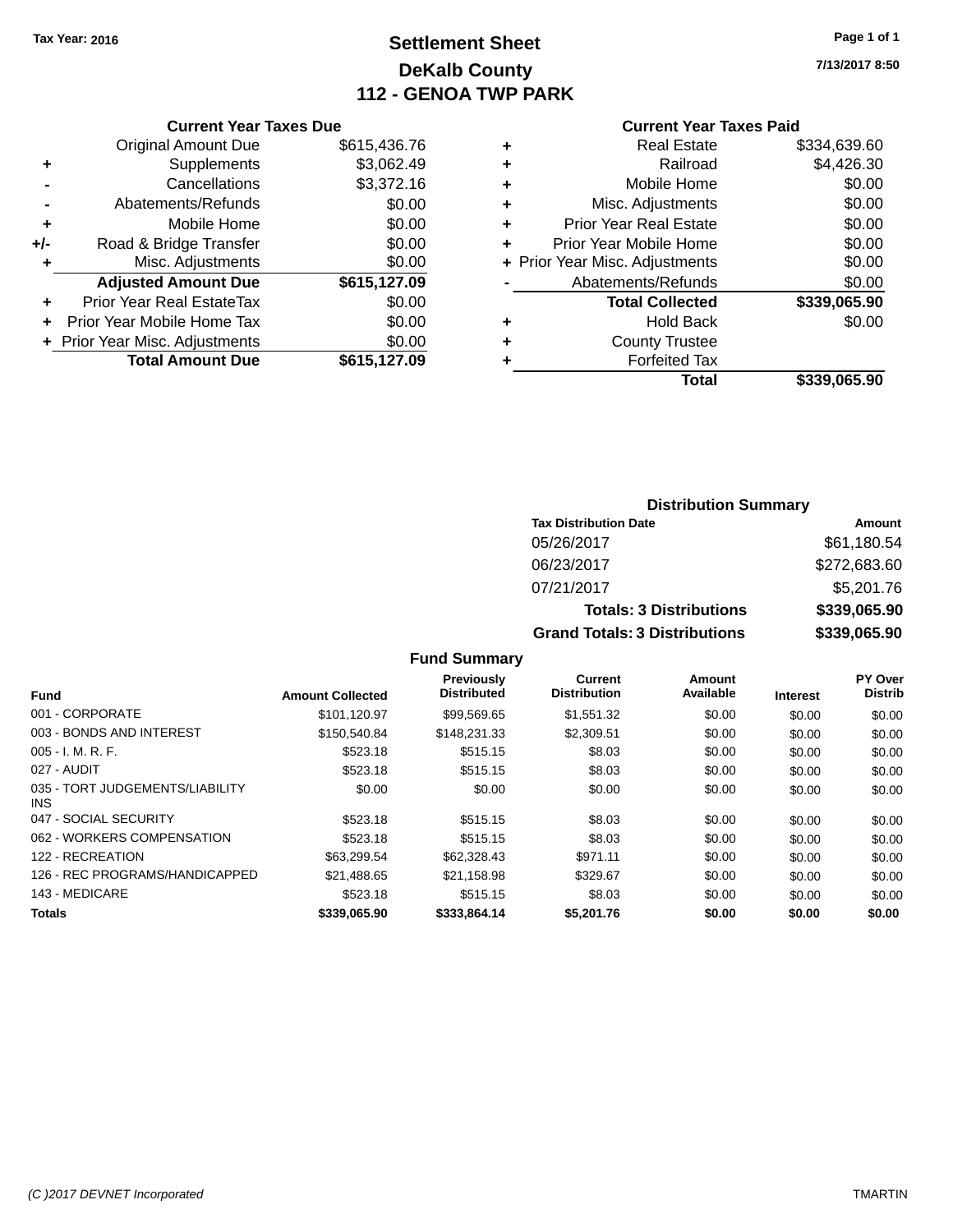# **Settlement Sheet Tax Year: 2016 Page 1 of 1 DeKalb County 113 - KINGSTON TWP PARK**

**7/13/2017 8:50**

## **Current Year Taxes Paid**

|     | <b>Current Year Taxes Due</b>  |             |
|-----|--------------------------------|-------------|
|     | <b>Original Amount Due</b>     | \$52,184.81 |
| ٠   | Supplements                    | \$193.44    |
|     | Cancellations                  | \$237.89    |
|     | Abatements/Refunds             | \$0.04      |
| ٠   | Mobile Home                    | \$0.00      |
| +/- | Road & Bridge Transfer         | \$0.00      |
| ٠   | Misc. Adjustments              | \$0.00      |
|     | <b>Adjusted Amount Due</b>     | \$52,140.32 |
| ٠   | Prior Year Real EstateTax      | (\$3.17)    |
|     | Prior Year Mobile Home Tax     | \$0.00      |
|     | + Prior Year Misc. Adjustments | \$3.60      |
|     | <b>Total Amount Due</b>        | \$52,140.75 |
|     |                                |             |

|   | Total                          | \$29.380.14 |
|---|--------------------------------|-------------|
| ٠ | <b>Forfeited Tax</b>           |             |
| ٠ | <b>County Trustee</b>          |             |
| ٠ | Hold Back                      | \$0.00      |
|   | <b>Total Collected</b>         | \$29,380.14 |
|   | Abatements/Refunds             | \$0.04      |
|   | + Prior Year Misc. Adjustments | \$3.60      |
| ٠ | Prior Year Mobile Home         | \$0.00      |
| ٠ | Prior Year Real Estate         | (\$3.17)    |
| ٠ | Misc. Adjustments              | \$0.00      |
| ٠ | Mobile Home                    | \$0.00      |
| ٠ | Railroad                       | \$822.23    |
| ٠ | <b>Real Estate</b>             | \$28.557.52 |
|   |                                |             |

|                                               |                         |                                  | <b>Distribution Summary</b>           |                                |                 |                           |
|-----------------------------------------------|-------------------------|----------------------------------|---------------------------------------|--------------------------------|-----------------|---------------------------|
|                                               |                         |                                  | <b>Tax Distribution Date</b>          |                                |                 | <b>Amount</b>             |
|                                               |                         |                                  | 05/26/2017                            |                                |                 | \$4,648.97                |
|                                               |                         |                                  | 06/23/2017                            |                                |                 | \$24,354.78               |
|                                               |                         |                                  | 07/21/2017                            |                                |                 | \$376.39                  |
|                                               |                         |                                  |                                       | <b>Totals: 3 Distributions</b> |                 | \$29,380.14               |
|                                               |                         |                                  | <b>Grand Totals: 3 Distributions</b>  |                                |                 | \$29,380.14               |
|                                               |                         | <b>Fund Summary</b>              |                                       |                                |                 |                           |
| <b>Fund</b>                                   | <b>Amount Collected</b> | Previously<br><b>Distributed</b> | <b>Current</b><br><b>Distribution</b> | Amount<br>Available            | <b>Interest</b> | PY Over<br><b>Distrib</b> |
| 001 - CORPORATE                               | \$23,243.48             | \$22,945.70                      | \$297.78                              | \$0.00                         | \$0.00          | \$0.00                    |
| 035 - TORT JUDGEMENTS/LIABILITY<br><b>INS</b> | \$3,072.69              | \$3,033.33                       | \$39.36                               | \$0.00                         | \$0.00          | \$0.00                    |
| 122 - RECREATION                              | \$3,063.97              | \$3,024.72                       | \$39.25                               | \$0.00                         | \$0.00          | \$0.00                    |
| Totals                                        | \$29,380.14             | \$29,003.75                      | \$376.39                              | \$0.00                         | \$0.00          | \$0.00                    |

### **Miscellaneous Adjustment Detail**

**Abatement Detail**

| <u>Year Source</u>      | <b>Account Type</b>                      |        | <b>Amount Adiustment Description</b>         |
|-------------------------|------------------------------------------|--------|----------------------------------------------|
| 2015 RE - Real Estate   | Back Tax Collected                       |        | \$2.25 CAPES REDEMPTION 02-29-200-001 by TBA |
|                         | 2015 RE - Real Estate Back Tax Collected |        | \$1.35 TRUSTEE SALE 02-22-100-004 by TBA     |
| <b>Totals 2 entries</b> |                                          | \$3.60 |                                              |

| Year Source             | <b>Account Type</b> | Amount |
|-------------------------|---------------------|--------|
| 2016 RE - Real Estate   | RE Abatement        | \$0.04 |
| <b>Totals 1 entries</b> |                     | \$0.04 |

**Account Type Amount Adjustment Description**<br>RE Abatement **Adjustment SC** 30.04 PTAB INTEREST REFUN \$0.04 PTAB INTEREST REFUND 02-24-452-014 by TBA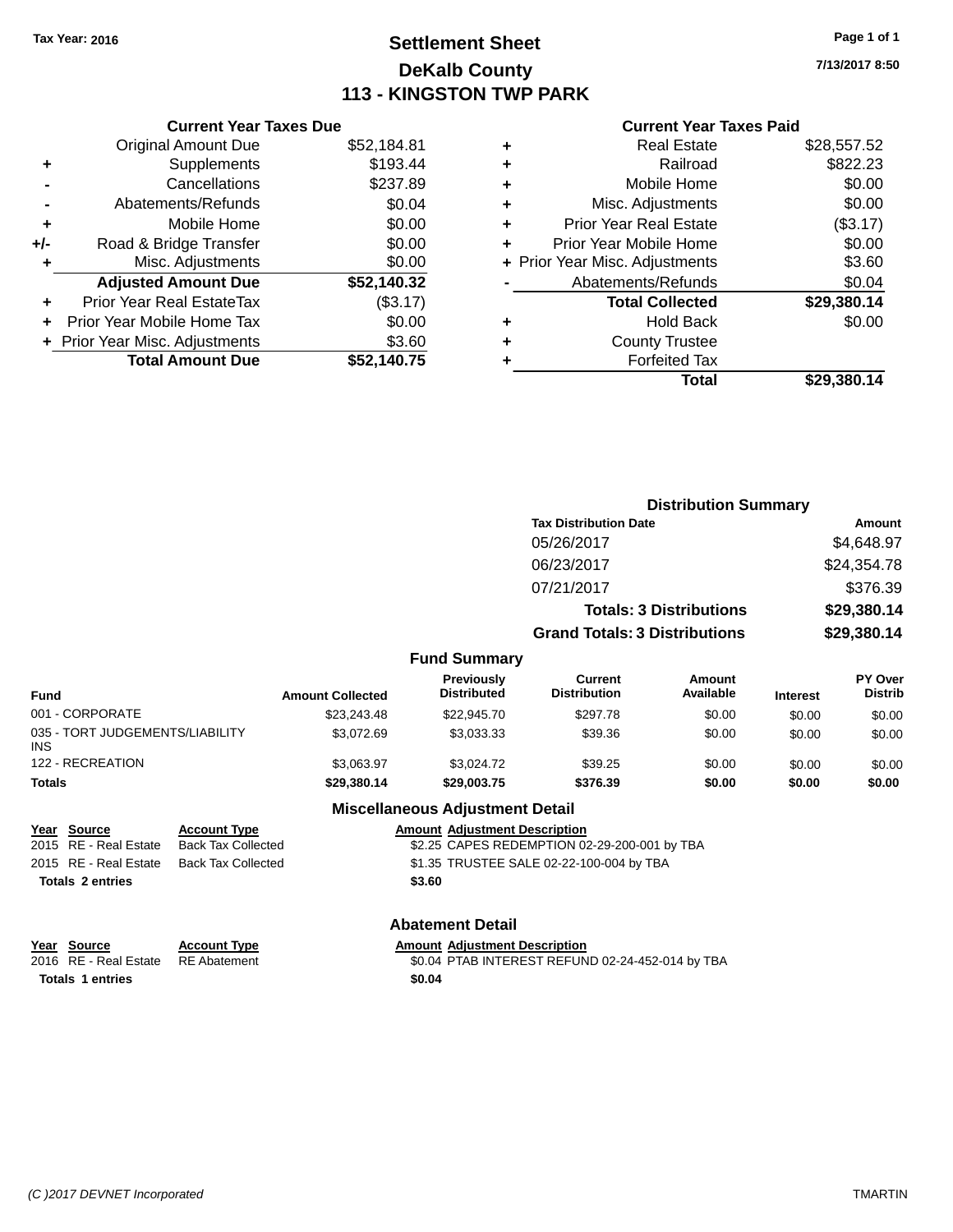# **Settlement Sheet Tax Year: 2016 Page 1 of 1 DeKalb County 114 - SANDWICH PARK**

**7/13/2017 8:50**

### **Current Year Taxes Due**

|       | <b>Original Amount Due</b>     | \$536,598.54 |
|-------|--------------------------------|--------------|
| ٠     | Supplements                    | \$4,214.90   |
|       | Cancellations                  | \$4,821.83   |
|       | Abatements/Refunds             | \$0.00       |
| ٠     | Mobile Home                    | \$0.00       |
| $+/-$ | Road & Bridge Transfer         | \$0.00       |
| ٠     | Misc. Adjustments              | \$353.82     |
|       | <b>Adjusted Amount Due</b>     | \$536,345.43 |
|       | Prior Year Real EstateTax      | (\$156.24)   |
|       | Prior Year Mobile Home Tax     | \$0.00       |
|       | + Prior Year Misc. Adjustments | \$0.00       |
|       | <b>Total Amount Due</b>        | \$536.189.19 |

### **Current Year Taxes Paid +** Real Estate \$291,239.02

|   | Total                          | \$292,157.31  |
|---|--------------------------------|---------------|
| ٠ | <b>Forfeited Tax</b>           |               |
| ٠ | <b>County Trustee</b>          |               |
| ٠ | <b>Hold Back</b>               | \$0.00        |
|   | <b>Total Collected</b>         | \$292,157.31  |
|   | Abatements/Refunds             | \$0.00        |
|   | + Prior Year Misc. Adjustments | \$0.00        |
| ٠ | Prior Year Mobile Home         | \$0.00        |
| ٠ | <b>Prior Year Real Estate</b>  | (\$156.24)    |
| ٠ | Misc. Adjustments              | \$353.82      |
| ٠ | Mobile Home                    | \$0.00        |
| ÷ | Railroad                       | \$720.71      |
| Ŧ | ngal Lolal <del>c</del>        | ∟∪.כט∠, ו כ∠ע |

# **Distribution Summary Tax Distribution Date Amount** 05/26/2017 \$50,998.06 06/23/2017 \$235,776.38 07/21/2017 \$5,382.87 **Totals: 3 Distributions \$292,157.31 Grand Totals: 3 Distributions \$292,157.31**

### **Fund Summary**

| <b>Fund</b>                             | <b>Amount Collected</b> | <b>Previously</b><br><b>Distributed</b> | <b>Current</b><br><b>Distribution</b> | <b>Amount</b><br>Available | <b>Interest</b> | PY Over<br><b>Distrib</b> |
|-----------------------------------------|-------------------------|-----------------------------------------|---------------------------------------|----------------------------|-----------------|---------------------------|
| 001 - CORPORATE                         | \$85,343,24             | \$83,770.82                             | \$1.572.42                            | \$0.00                     | \$0.00          | \$0.00                    |
| 003 - BONDS AND INTEREST                | \$58,983.92             | \$57,897.17                             | \$1,086.75                            | \$0.00                     | \$0.00          | \$0.00                    |
| $005 - I. M. R. F.$                     | \$15,898.91             | \$15,605.98                             | \$292.93                              | \$0.00                     | \$0.00          | \$0.00                    |
| 027 - AUDIT                             | \$3,267,20              | \$3,207.00                              | \$60.20                               | \$0.00                     | \$0.00          | \$0.00                    |
| 035 - TORT JUDGEMENTS/LIABILITY<br>INS. | \$16,853,69             | \$16,543.17                             | \$310.52                              | \$0.00                     | \$0.00          | \$0.00                    |
| 047 - SOCIAL SECURITY                   | \$13,008.31             | \$12,768.64                             | \$239.67                              | \$0.00                     | \$0.00          | \$0.00                    |
| 060 - UNEMPLOYMENT INSURANCE            | \$8,672.09              | \$8.512.31                              | \$159.78                              | \$0.00                     | \$0.00          | \$0.00                    |
| 122 - RECREATION                        | \$63,004.32             | \$61.843.49                             | \$1,160.83                            | \$0.00                     | \$0.00          | \$0.00                    |
| 125 - PAVING & LIGHTING, STREETS        | \$1,936.12              | \$1,900.45                              | \$35.67                               | \$0.00                     | \$0.00          | \$0.00                    |
| 126 - REC PROGRAMS/HANDICAPPED          | \$25.189.51             | \$24,725,41                             | \$464.10                              | \$0.00                     | \$0.00          | \$0.00                    |
| <b>Totals</b>                           | \$292,157.31            | \$286,774,44                            | \$5,382.87                            | \$0.00                     | \$0.00          | \$0.00                    |

### **Miscellaneous Adjustment Detail**

| Year Source           | <b>Account Type</b> | <b>Amount Adjustment Description</b>              |
|-----------------------|---------------------|---------------------------------------------------|
| 2016 RE - Real Estate | Back Tax Collected  | \$227.80 HARRISON REDEMPTION 19-26-408-006 by TBA |
| 2016 RE - Real Estate | Back Tax Collected  | \$126.02 MARSHNER REDEMPTION 19-26-434-001 by TBA |
| Totals 2 entries      |                     | \$353.82                                          |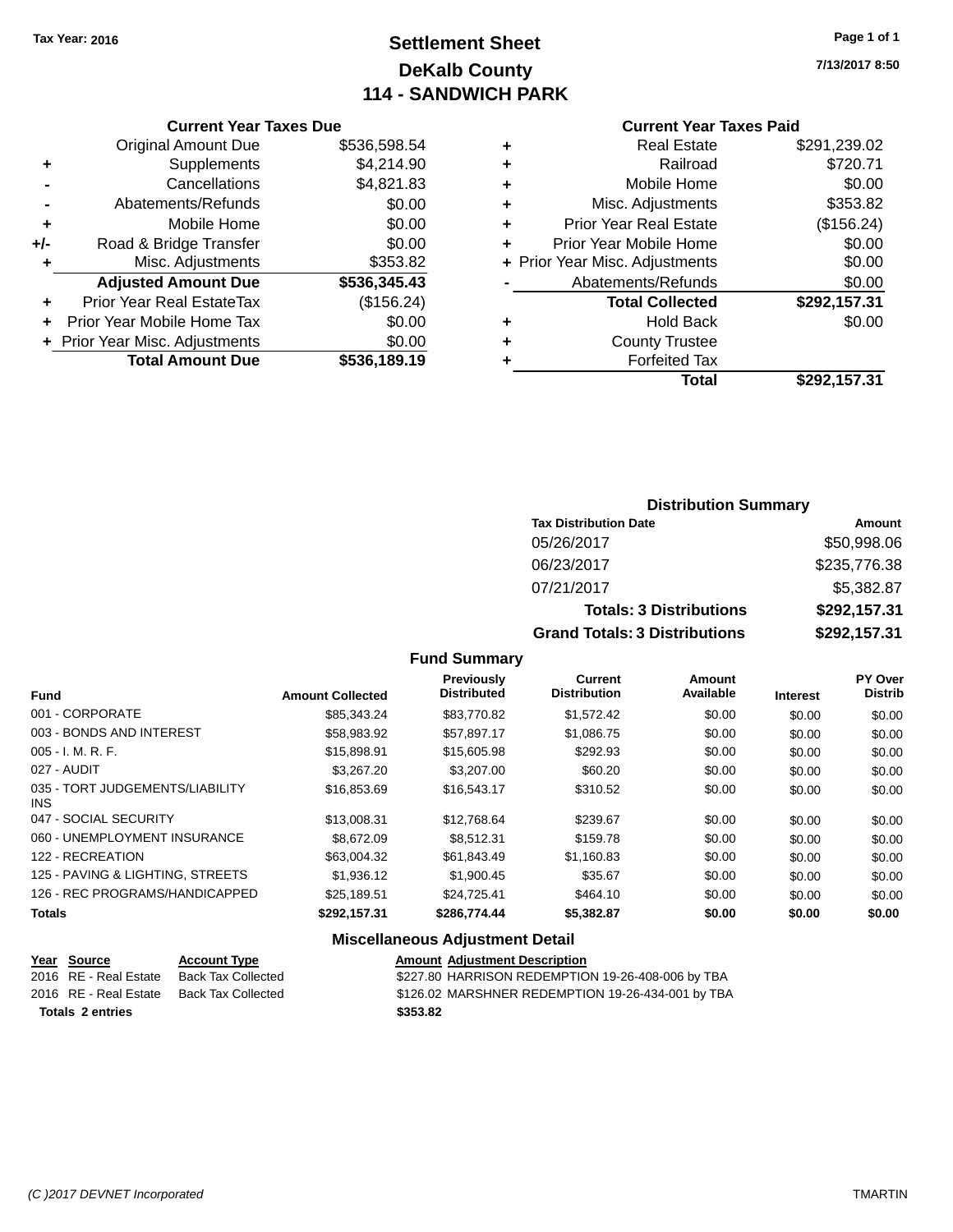# **Settlement Sheet Tax Year: 2016 Page 1 of 1 DeKalb County 115 - SYCAMORE PARK**

**7/13/2017 8:50**

|     | <b>Current Year Taxes Due</b>  |                |  |  |  |  |
|-----|--------------------------------|----------------|--|--|--|--|
|     | <b>Original Amount Due</b>     | \$3,071,735.44 |  |  |  |  |
|     | Supplements                    | \$18,669.05    |  |  |  |  |
|     | Cancellations                  | \$21,401.69    |  |  |  |  |
|     | Abatements/Refunds             | \$0.25         |  |  |  |  |
| ٠   | Mobile Home                    | \$0.00         |  |  |  |  |
| +/- | Road & Bridge Transfer         | \$0.00         |  |  |  |  |
| ٠   | Misc. Adjustments              | \$817.40       |  |  |  |  |
|     | <b>Adjusted Amount Due</b>     | \$3,069,819.95 |  |  |  |  |
| ٠   | Prior Year Real EstateTax      | (\$267.51)     |  |  |  |  |
| ÷   | Prior Year Mobile Home Tax     | \$0.00         |  |  |  |  |
|     | + Prior Year Misc. Adjustments | \$0.00         |  |  |  |  |
|     | <b>Total Amount Due</b>        | \$3,069,552.44 |  |  |  |  |
|     |                                |                |  |  |  |  |

# **Current Year Taxes Paid +** Real Estate \$1,640,197.79 **+** Railroad \$0.18 **+** Mobile Home \$0.00 **+** Misc. Adjustments \$817.40 **+** Prior Year Real Estate (\$267.51) **+** Prior Year Mobile Home \$0.00 **+ Prior Year Misc. Adjustments**  $$0.00$ Abatements/Refunds \$0.25 **Total Collected \$1,640,747.61 +** Hold Back \$0.00 **+** County Trustee **+** Forfeited Tax **Total \$1,640,747.61**

# **Distribution Summary Tax Distribution Date Amount** 05/26/2017 \$252,265.26 06/23/2017 \$1,362,305.06 07/21/2017 \$26,177.29 **Totals: 3 Distributions \$1,640,747.61 Grand Totals: 3 Distributions \$1,640,747.61**

## **Fund Summary**

| <b>Fund</b>                                    | <b>Amount Collected</b> | Previously<br><b>Distributed</b> | <b>Current</b><br><b>Distribution</b> | Amount<br>Available | Interest | PY Over<br><b>Distrib</b> |
|------------------------------------------------|-------------------------|----------------------------------|---------------------------------------|---------------------|----------|---------------------------|
| 001 - CORPORATE                                | \$646,818.83            | \$636,499.18                     | \$10,319.65                           | \$0.00              | \$0.00   | \$0.00                    |
| 003 - BONDS AND INTEREST                       | \$317,839.05            | \$312,768.09                     | \$5,070.96                            | \$0.00              | \$0.00   | \$0.00                    |
| $005 - I. M. R. F.$                            | \$44.342.84             | \$43,635.37                      | \$707.47                              | \$0.00              | \$0.00   | \$0.00                    |
| 014 - POLICE PROTECTION                        | \$648.09                | \$637.75                         | \$10.34                               | \$0.00              | \$0.00   | \$0.00                    |
| 027 - AUDIT                                    | \$7,747.62              | \$7,624.01                       | \$123.61                              | \$0.00              | \$0.00   | \$0.00                    |
| 035 - TORT JUDGEMENTS/LIABILITY<br><b>INS</b>  | \$36,862.68             | \$36,274.55                      | \$588.13                              | \$0.00              | \$0.00   | \$0.00                    |
| 039 - PLAYGROUND AND RECREATION<br><b>COMM</b> | \$200,952.20            | \$197.746.11                     | \$3,206.09                            | \$0.00              | \$0.00   | \$0.00                    |
| 047 - SOCIAL SECURITY                          | \$44,565.97             | \$43,854.94                      | \$711.03                              | \$0.00              | \$0.00   | \$0.00                    |
| 122 - RECREATION                               | \$251,613.58            | \$247,599.21                     | \$4,014.37                            | \$0.00              | \$0.00   | \$0.00                    |
| 125 - PAVING & LIGHTING, STREETS               | \$44.30                 | \$43.59                          | \$0.71                                | \$0.00              | \$0.00   | \$0.00                    |
| 126 - REC PROGRAMS/HANDICAPPED                 | \$89,312.45             | \$87,887.52                      | \$1,424.93                            | \$0.00              | \$0.00   | \$0.00                    |
| <b>Totals</b>                                  | \$1,640,747.61          | \$1.614.570.32                   | \$26,177.29                           | \$0.00              | \$0.00   | \$0.00                    |

### **Miscellaneous Adjustment Detail**

| Year Source             | <b>Account Type</b>                        | <b>Amount Adiustment Description</b>             |
|-------------------------|--------------------------------------------|--------------------------------------------------|
|                         | 2016 RE - Real Estate Paymt In Lieu of Tax | \$817.40 HOUSING AUTHORITY SYCAMORE UNITS by TBA |
| <b>Totals 1 entries</b> |                                            | \$817.40                                         |
|                         |                                            |                                                  |

# **Abatement Detail**

### **Year Source Account Type Amount Adjustment Description** 2016 RE - Real Estate RE Abatement \$0.25 PTAB INTEREST REFUND 06-28-180-020 by TBA **Totals \$0.25 1 entries**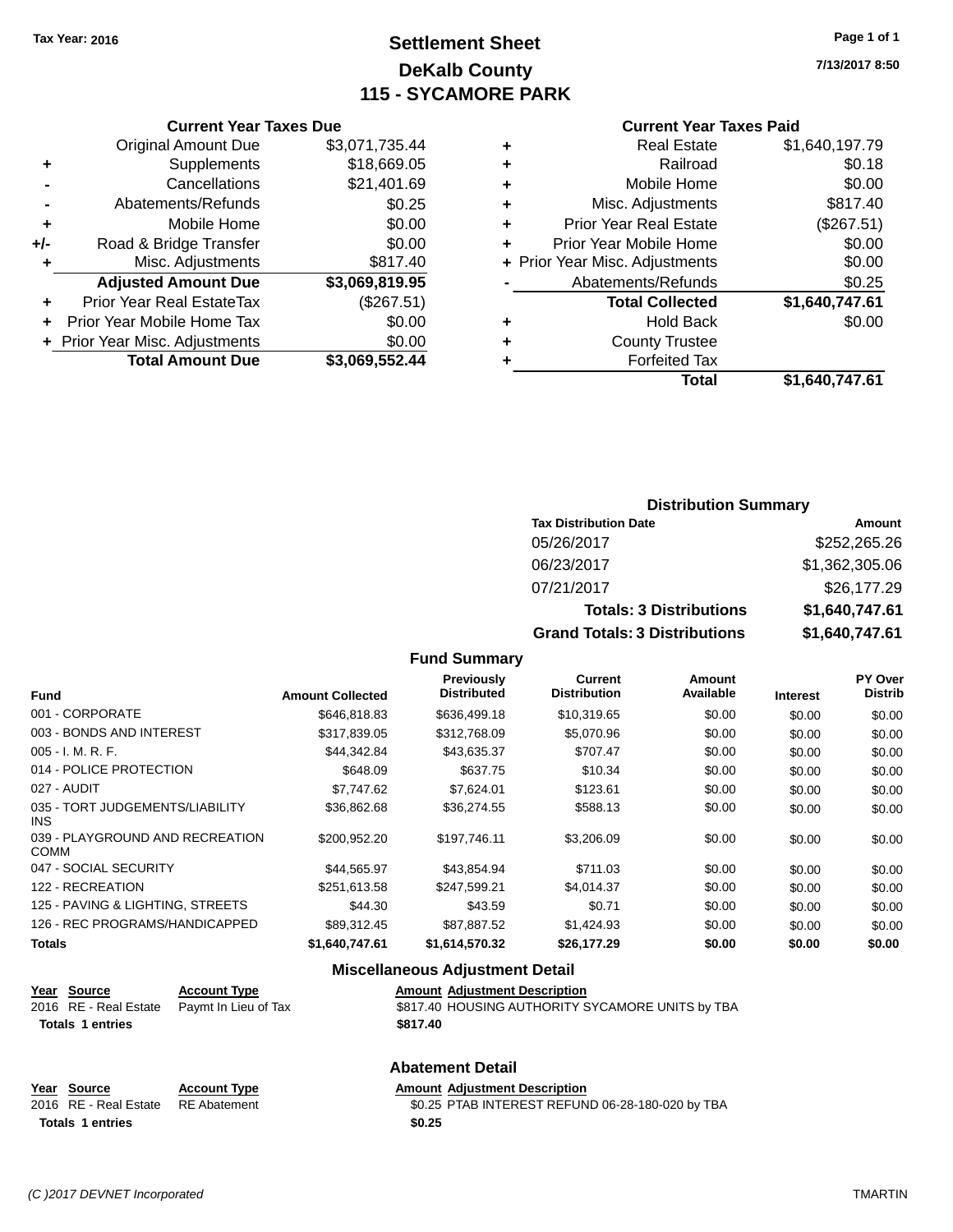# **Settlement Sheet Tax Year: 2016 Page 1 of 1 DeKalb County 120 - SCHOOL DISTRICT 1**

**7/13/2017 8:50**

### **Current Year Taxes Paid**

|       | <b>Current Year Taxes Due</b>  |              |
|-------|--------------------------------|--------------|
|       | <b>Original Amount Due</b>     | \$607,751.76 |
| ٠     | Supplements                    | \$2,151.82   |
|       | Cancellations                  | \$2,463.05   |
|       | Abatements/Refunds             | \$0.00       |
| ٠     | Mobile Home                    | \$0.00       |
| $+/-$ | Road & Bridge Transfer         | \$0.00       |
| ٠     | Misc. Adjustments              | \$0.00       |
|       | <b>Adjusted Amount Due</b>     | \$607,440.53 |
| ٠     | Prior Year Real EstateTax      | \$0.00       |
|       | Prior Year Mobile Home Tax     | \$0.00       |
|       | + Prior Year Misc. Adjustments | \$0.00       |
|       | <b>Total Amount Due</b>        | \$607.440.53 |
|       |                                |              |

|   | <b>Real Estate</b>             | \$383,093.90 |
|---|--------------------------------|--------------|
| ٠ | Railroad                       | \$0.00       |
| ٠ | Mobile Home                    | \$0.00       |
| ٠ | Misc. Adjustments              | \$0.00       |
| ٠ | <b>Prior Year Real Estate</b>  | \$0.00       |
| ٠ | Prior Year Mobile Home         | \$0.00       |
|   | + Prior Year Misc. Adjustments | \$0.00       |
|   | Abatements/Refunds             | \$0.00       |
|   | <b>Total Collected</b>         | \$383,093.90 |
| ٠ | <b>Hold Back</b>               | \$0.00       |
| ٠ | <b>County Trustee</b>          |              |
|   | <b>Forfeited Tax</b>           |              |
|   | Total                          | \$383,093.90 |
|   |                                |              |

# **Distribution Summary Tax Distribution Date Amount** 05/26/2017 \$72,980.80 06/23/2017 \$307,424.10 07/21/2017 \$2,689.00 **Totals: 3 Distributions \$383,093.90 Grand Totals: 3 Distributions \$383,093.90**

### **Fund Summary**

| Fund                                          | <b>Amount Collected</b> | <b>Previously</b><br><b>Distributed</b> | <b>Current</b><br><b>Distribution</b> | Amount<br>Available | <b>Interest</b> | PY Over<br><b>Distrib</b> |
|-----------------------------------------------|-------------------------|-----------------------------------------|---------------------------------------|---------------------|-----------------|---------------------------|
| 002 - EDUCATION                               | \$246,176.91            | \$244,448.95                            | \$1,727.96                            | \$0.00              | \$0.00          | \$0.00                    |
| 003 - BONDS AND INTEREST                      | \$35,600.15             | \$35,350.27                             | \$249.88                              | \$0.00              | \$0.00          | \$0.00                    |
| 004 - OPERATIONS & MAINTENANCE                | \$30.772.01             | \$30,556.02                             | \$215.99                              | \$0.00              | \$0.00          | \$0.00                    |
| $005 - I. M. R. F.$                           | \$8,220,05              | \$8,162.35                              | \$57.70                               | \$0.00              | \$0.00          | \$0.00                    |
| 030 - TRANSPORTATION SYSTEM                   | \$12,308.81             | \$12,222.41                             | \$86.40                               | \$0.00              | \$0.00          | \$0.00                    |
| 031 - WORKING CASH                            | \$3.077.39              | \$3,055.79                              | \$21.60                               | \$0.00              | \$0.00          | \$0.00                    |
| 032 - FIRE PREV/SFTY/ENERGY                   | \$3.077.39              | \$3.055.79                              | \$21.60                               | \$0.00              | \$0.00          | \$0.00                    |
| 033 - SPECIAL EDUCATION                       | \$2,461.76              | \$2,444.48                              | \$17.28                               | \$0.00              | \$0.00          | \$0.00                    |
| 035 - TORT JUDGEMENTS/LIABILITY<br><b>INS</b> | \$26,648.78             | \$26,461.73                             | \$187.05                              | \$0.00              | \$0.00          | \$0.00                    |
| 047 - SOCIAL SECURITY                         | \$11.673.26             | \$11.591.32                             | \$81.94                               | \$0.00              | \$0.00          | \$0.00                    |
| 057 - LEASE/PURCHASE/RENTAL                   | \$3,077.39              | \$3.055.79                              | \$21.60                               | \$0.00              | \$0.00          | \$0.00                    |
| <b>Totals</b>                                 | \$383,093,90            | \$380,404.90                            | \$2,689.00                            | \$0.00              | \$0.00          | \$0.00                    |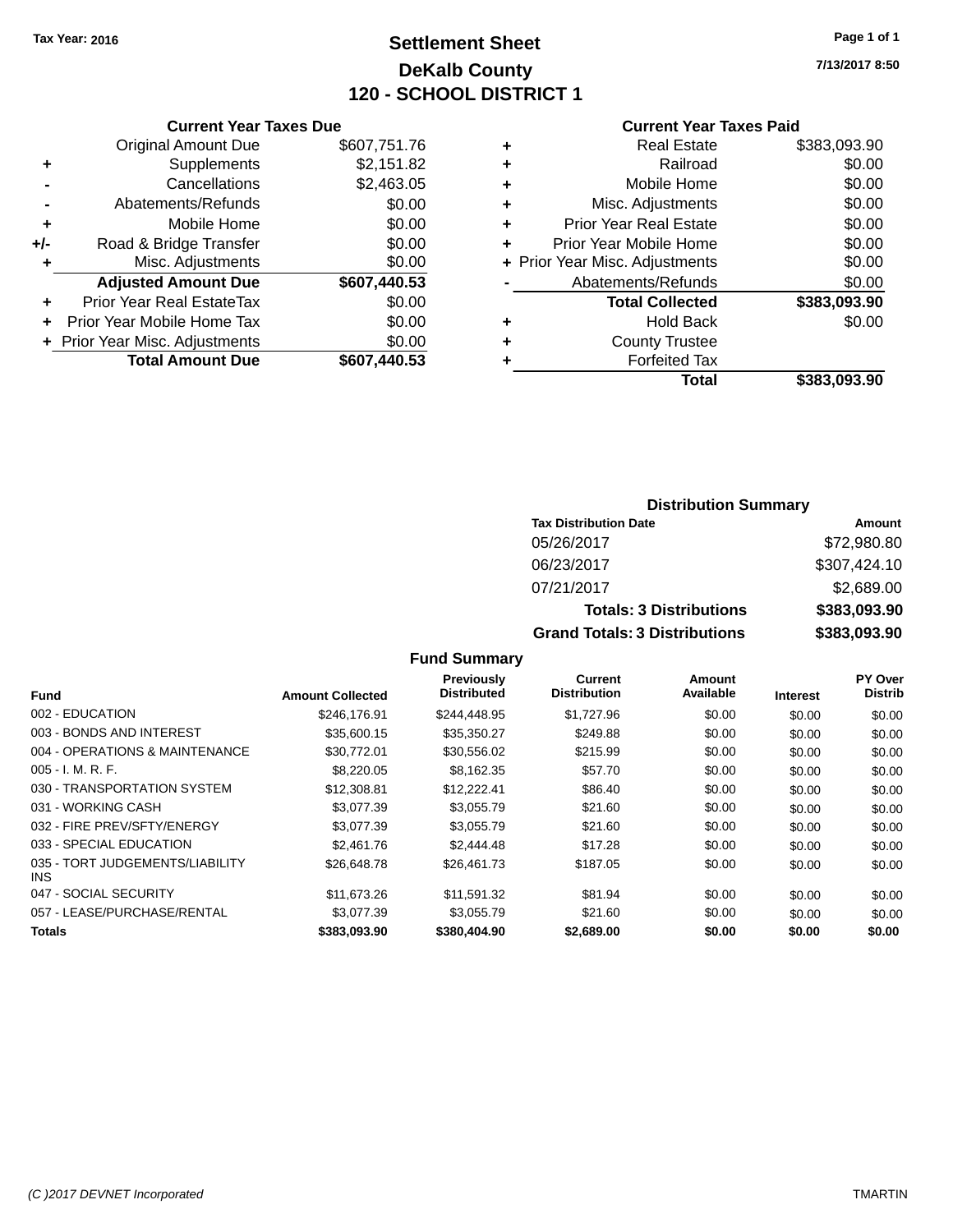# **Settlement Sheet Tax Year: 2016 Page 1 of 1 DeKalb County 121 - SCHOOL DISTRICT 9**

**7/13/2017 8:50**

| <b>Current Year Taxes Paid</b> |  |  |
|--------------------------------|--|--|
|                                |  |  |

|       | <b>Current Year Taxes Due</b>  |              |
|-------|--------------------------------|--------------|
|       | <b>Original Amount Due</b>     | \$128,809.14 |
| ٠     | Supplements                    | \$0.00       |
|       | Cancellations                  | \$0.00       |
|       | Abatements/Refunds             | \$0.00       |
| ٠     | Mobile Home                    | \$0.00       |
| $+/-$ | Road & Bridge Transfer         | \$0.00       |
| ٠     | Misc. Adjustments              | \$0.00       |
|       | <b>Adjusted Amount Due</b>     | \$128,809.14 |
| ٠     | Prior Year Real EstateTax      | \$0.00       |
|       | Prior Year Mobile Home Tax     | \$0.00       |
|       | + Prior Year Misc. Adjustments | \$0.00       |
|       | <b>Total Amount Due</b>        | \$128,809.14 |
|       |                                |              |

|   | <b>Real Estate</b>             | \$66,256.84 |
|---|--------------------------------|-------------|
| ٠ | Railroad                       | \$4,682.26  |
| ٠ | Mobile Home                    | \$0.00      |
| ٠ | Misc. Adjustments              | \$0.00      |
| ٠ | <b>Prior Year Real Estate</b>  | \$0.00      |
|   | Prior Year Mobile Home         | \$0.00      |
|   | + Prior Year Misc. Adjustments | \$0.00      |
|   | Abatements/Refunds             | \$0.00      |
|   | <b>Total Collected</b>         | \$70,939.10 |
| ٠ | Hold Back                      | \$0.00      |
| ٠ | <b>County Trustee</b>          |             |
|   | <b>Forfeited Tax</b>           |             |
|   | Total                          | \$70,939.10 |
|   |                                |             |

| <b>Distribution Summary</b>          |             |  |  |  |  |  |  |
|--------------------------------------|-------------|--|--|--|--|--|--|
| <b>Tax Distribution Date</b>         | Amount      |  |  |  |  |  |  |
| 05/26/2017                           | \$13,465.85 |  |  |  |  |  |  |
| 06/23/2017                           | \$56,622.96 |  |  |  |  |  |  |
| 07/21/2017                           | \$850.29    |  |  |  |  |  |  |
| <b>Totals: 3 Distributions</b>       | \$70,939.10 |  |  |  |  |  |  |
| <b>Grand Totals: 3 Distributions</b> | \$70,939.10 |  |  |  |  |  |  |

## **Fund Summary**

| Fund                                          | <b>Amount Collected</b> | Previously<br><b>Distributed</b> | Current<br><b>Distribution</b> | Amount<br>Available | <b>Interest</b> | PY Over<br><b>Distrib</b> |
|-----------------------------------------------|-------------------------|----------------------------------|--------------------------------|---------------------|-----------------|---------------------------|
| 002 - EDUCATION                               | \$44,413.07             | \$43,880.71                      | \$532.36                       | \$0.00              | \$0.00          | \$0.00                    |
| 003 - BONDS AND INTEREST                      | \$8.115.51              | \$8.018.24                       | \$97.27                        | \$0.00              | \$0.00          | \$0.00                    |
| 004 - OPERATIONS & MAINTENANCE                | \$7,827.85              | \$7.734.02                       | \$93.83                        | \$0.00              | \$0.00          | \$0.00                    |
| $005 - I. M. R. F.$                           | \$1,189.93              | \$1.175.67                       | \$14.26                        | \$0.00              | \$0.00          | \$0.00                    |
| 030 - TRANSPORTATION SYSTEM                   | \$2,220.67              | \$2,194.05                       | \$26.62                        | \$0.00              | \$0.00          | \$0.00                    |
| 031 - WORKING CASH                            | \$555.16                | \$548.51                         | \$6.65                         | \$0.00              | \$0.00          | \$0.00                    |
| 032 - FIRE PREV/SFTY/ENERGY                   | \$555.16                | \$548.51                         | \$6.65                         | \$0.00              | \$0.00          | \$0.00                    |
| 033 - SPECIAL EDUCATION                       | \$444.15                | \$438.83                         | \$5.32                         | \$0.00              | \$0.00          | \$0.00                    |
| 035 - TORT JUDGEMENTS/LIABILITY<br><b>INS</b> | \$3.223.48              | \$3.184.84                       | \$38.64                        | \$0.00              | \$0.00          | \$0.00                    |
| 047 - SOCIAL SECURITY                         | \$1,838.96              | \$1,816.92                       | \$22.04                        | \$0.00              | \$0.00          | \$0.00                    |
| 057 - LEASE/PURCHASE/RENTAL                   | \$555.16                | \$548.51                         | \$6.65                         | \$0.00              | \$0.00          | \$0.00                    |
| Totals                                        | \$70,939.10             | \$70,088.81                      | \$850.29                       | \$0.00              | \$0.00          | \$0.00                    |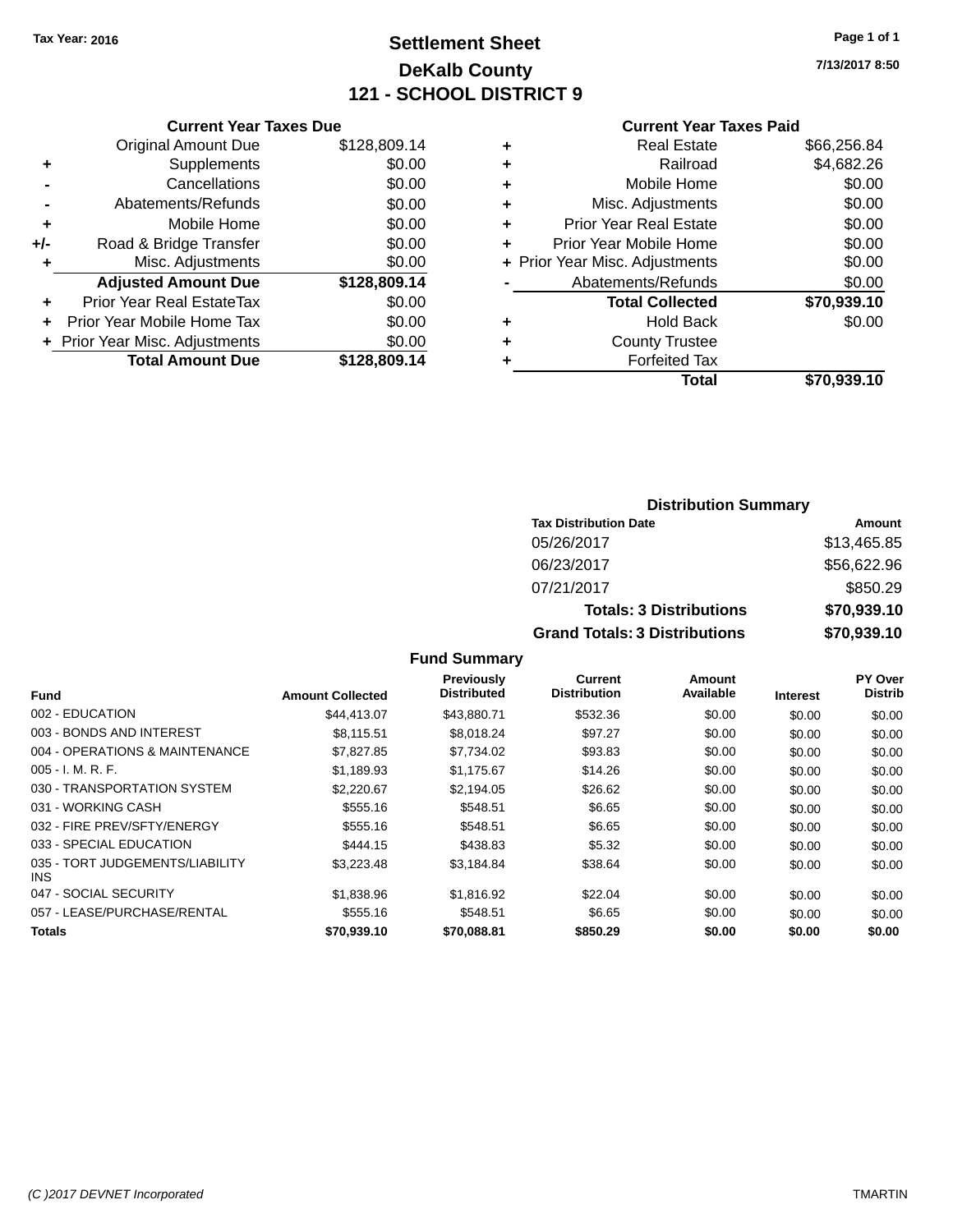## **Settlement Sheet Tax Year: 2016 Page 1 of 1 DeKalb County 122 - SCHOOL DISTRICT 100**

**7/13/2017 8:50**

#### **Current Year Taxes Paid**

|     | <b>Current Year Taxes Due</b>  |             |
|-----|--------------------------------|-------------|
|     | <b>Original Amount Due</b>     | \$14,700.89 |
| ÷   | Supplements                    | \$0.00      |
|     | Cancellations                  | \$0.00      |
|     | Abatements/Refunds             | \$0.00      |
| ٠   | Mobile Home                    | \$0.00      |
| +/- | Road & Bridge Transfer         | \$0.00      |
|     | Misc. Adjustments              | \$0.00      |
|     | <b>Adjusted Amount Due</b>     | \$14,700.89 |
| ÷   | Prior Year Real EstateTax      | \$0.00      |
|     | Prior Year Mobile Home Tax     | \$0.00      |
|     | + Prior Year Misc. Adjustments | \$0.00      |
|     | <b>Total Amount Due</b>        | \$14,700.89 |
|     |                                |             |

|   | <b>Real Estate</b>             | \$7,299.40 |
|---|--------------------------------|------------|
| ٠ | Railroad                       | \$0.00     |
| ٠ | Mobile Home                    | \$0.00     |
| ٠ | Misc. Adjustments              | \$0.00     |
| ٠ | <b>Prior Year Real Estate</b>  | \$0.00     |
|   | Prior Year Mobile Home         | \$0.00     |
|   | + Prior Year Misc. Adjustments | \$0.00     |
|   | Abatements/Refunds             | \$0.00     |
|   | <b>Total Collected</b>         | \$7,299.40 |
| ٠ | <b>Hold Back</b>               | \$0.00     |
|   | <b>County Trustee</b>          |            |
| ٠ | <b>Forfeited Tax</b>           |            |
|   | Total                          | \$7,299.40 |
|   |                                |            |

| <b>Distribution Summary</b>          |            |  |
|--------------------------------------|------------|--|
| <b>Tax Distribution Date</b>         | Amount     |  |
| 06/23/2017                           | \$7,299.40 |  |
| <b>Totals: 1 Distributions</b>       | \$7,299.40 |  |
| <b>Grand Totals: 1 Distributions</b> | \$7,299.40 |  |

| <b>Amount Collected</b> | <b>Previously</b><br><b>Distributed</b> | Current<br><b>Distribution</b> | Amount<br>Available | <b>Interest</b> | PY Over<br><b>Distrib</b> |
|-------------------------|-----------------------------------------|--------------------------------|---------------------|-----------------|---------------------------|
| \$4,234.59              | \$4,234.59                              | \$0.00                         | \$0.00              | \$0.00          | \$0.00                    |
| \$1.078.94              | \$1.078.94                              | \$0.00                         | \$0.00              | \$0.00          | \$0.00                    |
| \$839.97                | \$839.97                                | \$0.00                         | \$0.00              | \$0.00          | \$0.00                    |
| \$74.74                 | \$74.74                                 | \$0.00                         | \$0.00              | \$0.00          | \$0.00                    |
| \$355.86                | \$355.86                                | \$0.00                         | \$0.00              | \$0.00          | \$0.00                    |
| \$0.00                  | \$0.00                                  | \$0.00                         | \$0.00              | \$0.00          | \$0.00                    |
| \$106.77                | \$106.77                                | \$0.00                         | \$0.00              | \$0.00          | \$0.00                    |
| \$355.86                | \$355.86                                | \$0.00                         | \$0.00              | \$0.00          | \$0.00                    |
| \$120.99                | \$120.99                                | \$0.00                         | \$0.00              | \$0.00          | \$0.00                    |
| \$131.68                | \$131.68                                | \$0.00                         | \$0.00              | \$0.00          | \$0.00                    |
| \$7,299.40              | \$7,299.40                              | \$0.00                         | \$0.00              | \$0.00          | \$0.00                    |
|                         |                                         |                                |                     |                 |                           |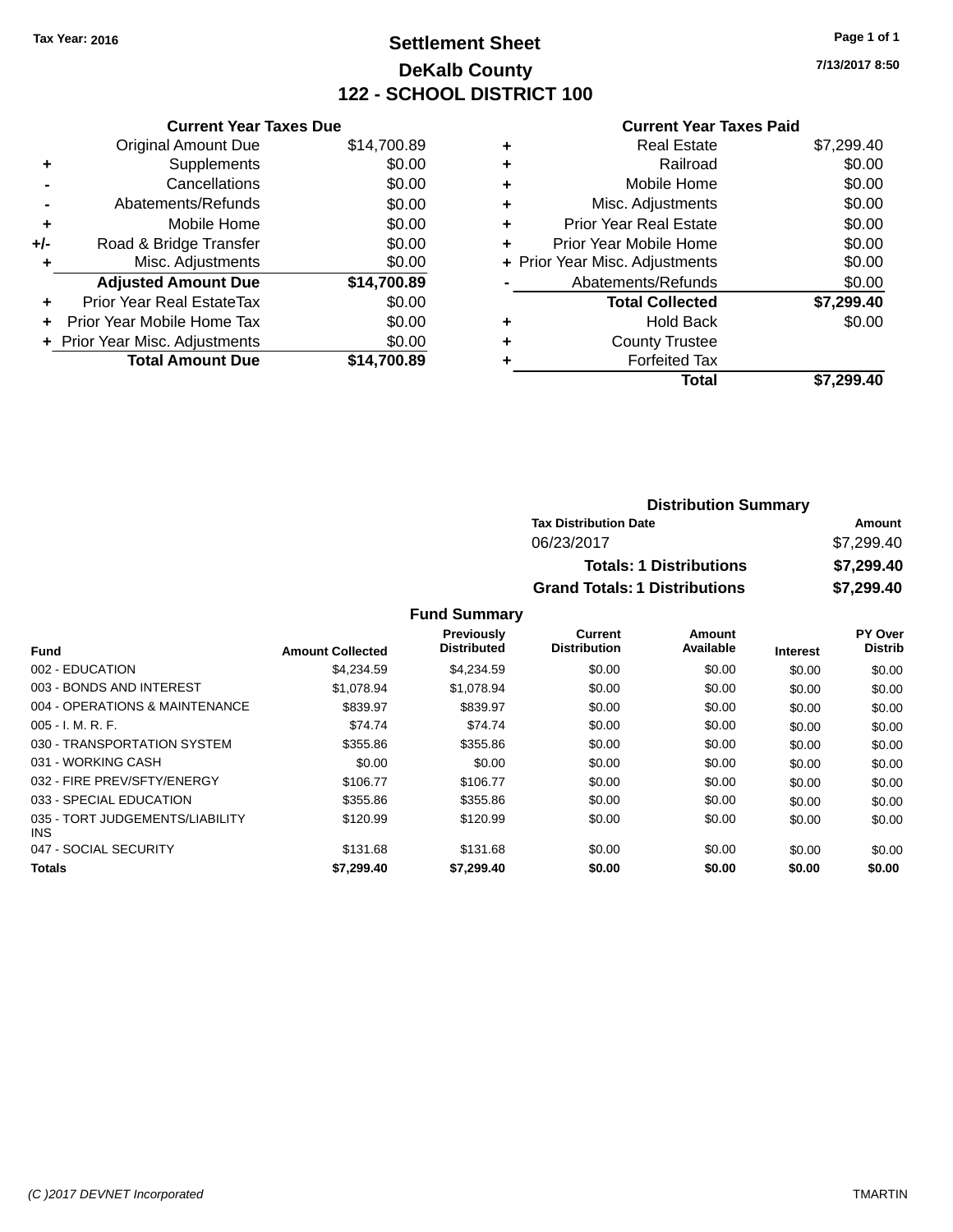## **Settlement Sheet Tax Year: 2016 Page 1 of 1 DeKalb County 123 - SCHOOL DISTRICT 161**

**7/13/2017 8:50**

#### **Current Year Taxes Paid**

| <b>Current Year Taxes Due</b>  |             |
|--------------------------------|-------------|
| <b>Original Amount Due</b>     | \$92,649.60 |
| Supplements                    | \$1,675.14  |
| Cancellations                  | \$1,870.29  |
| Abatements/Refunds             | \$0.00      |
| Mobile Home                    | \$0.00      |
| Road & Bridge Transfer         | \$0.00      |
| Misc. Adjustments              | \$0.00      |
| <b>Adjusted Amount Due</b>     | \$92,454.45 |
| Prior Year Real EstateTax      | \$0.00      |
| Prior Year Mobile Home Tax     | \$0.00      |
| + Prior Year Misc. Adjustments | \$0.00      |
| <b>Total Amount Due</b>        | \$92,454,45 |
|                                |             |

|   | <b>Real Estate</b>             | \$58,501.79 |
|---|--------------------------------|-------------|
| ٠ | Railroad                       | \$0.00      |
| ٠ | Mobile Home                    | \$0.00      |
| ٠ | Misc. Adjustments              | \$0.00      |
| ٠ | <b>Prior Year Real Estate</b>  | \$0.00      |
| ٠ | Prior Year Mobile Home         | \$0.00      |
|   | + Prior Year Misc. Adjustments | \$0.00      |
|   | Abatements/Refunds             | \$0.00      |
|   | <b>Total Collected</b>         | \$58,501.79 |
| ٠ | <b>Hold Back</b>               | \$0.00      |
|   | <b>County Trustee</b>          |             |
| ٠ | <b>Forfeited Tax</b>           |             |
|   | Total                          | \$58,501.79 |
|   |                                |             |

### **Distribution Summary Tax Distribution Date Amount** 05/26/2017 \$6,469.13 06/23/2017 \$52,032.66 **Totals: 2 Distributions \$58,501.79 Grand Totals: 2 Distributions \$58,501.79**

|                                         |                         | Previously<br><b>Distributed</b> | Current<br><b>Distribution</b> | Amount<br>Available |                 | PY Over<br><b>Distrib</b> |
|-----------------------------------------|-------------------------|----------------------------------|--------------------------------|---------------------|-----------------|---------------------------|
| <b>Fund</b>                             | <b>Amount Collected</b> |                                  |                                |                     | <b>Interest</b> |                           |
| 002 - EDUCATION                         | \$35.674.77             | \$35,674.77                      | \$0.00                         | \$0.00              | \$0.00          | \$0.00                    |
| 003 - BONDS AND INTEREST                | \$4.294.33              | \$4.294.33                       | \$0.00                         | \$0.00              | \$0.00          | \$0.00                    |
| 004 - OPERATIONS & MAINTENANCE          | \$3.747.33              | \$3.747.33                       | \$0.00                         | \$0.00              | \$0.00          | \$0.00                    |
| $005 - I. M. R. F.$                     | \$1,540.94              | \$1,540.94                       | \$0.00                         | \$0.00              | \$0.00          | \$0.00                    |
| 030 - TRANSPORTATION SYSTEM             | \$1,798.76              | \$1,798.76                       | \$0.00                         | \$0.00              | \$0.00          | \$0.00                    |
| 031 - WORKING CASH                      | \$749.47                | \$749.47                         | \$0.00                         | \$0.00              | \$0.00          | \$0.00                    |
| 033 - SPECIAL EDUCATION                 | \$299.77                | \$299.77                         | \$0.00                         | \$0.00              | \$0.00          | \$0.00                    |
| 035 - TORT JUDGEMENTS/LIABILITY<br>INS. | \$8,106.01              | \$8,106.01                       | \$0.00                         | \$0.00              | \$0.00          | \$0.00                    |
| 047 - SOCIAL SECURITY                   | \$1.540.94              | \$1.540.94                       | \$0.00                         | \$0.00              | \$0.00          | \$0.00                    |
| 057 - LEASE/PURCHASE/RENTAL             | \$749.47                | \$749.47                         | \$0.00                         | \$0.00              | \$0.00          | \$0.00                    |
| <b>Totals</b>                           | \$58,501.79             | \$58,501.79                      | \$0.00                         | \$0.00              | \$0.00          | \$0.00                    |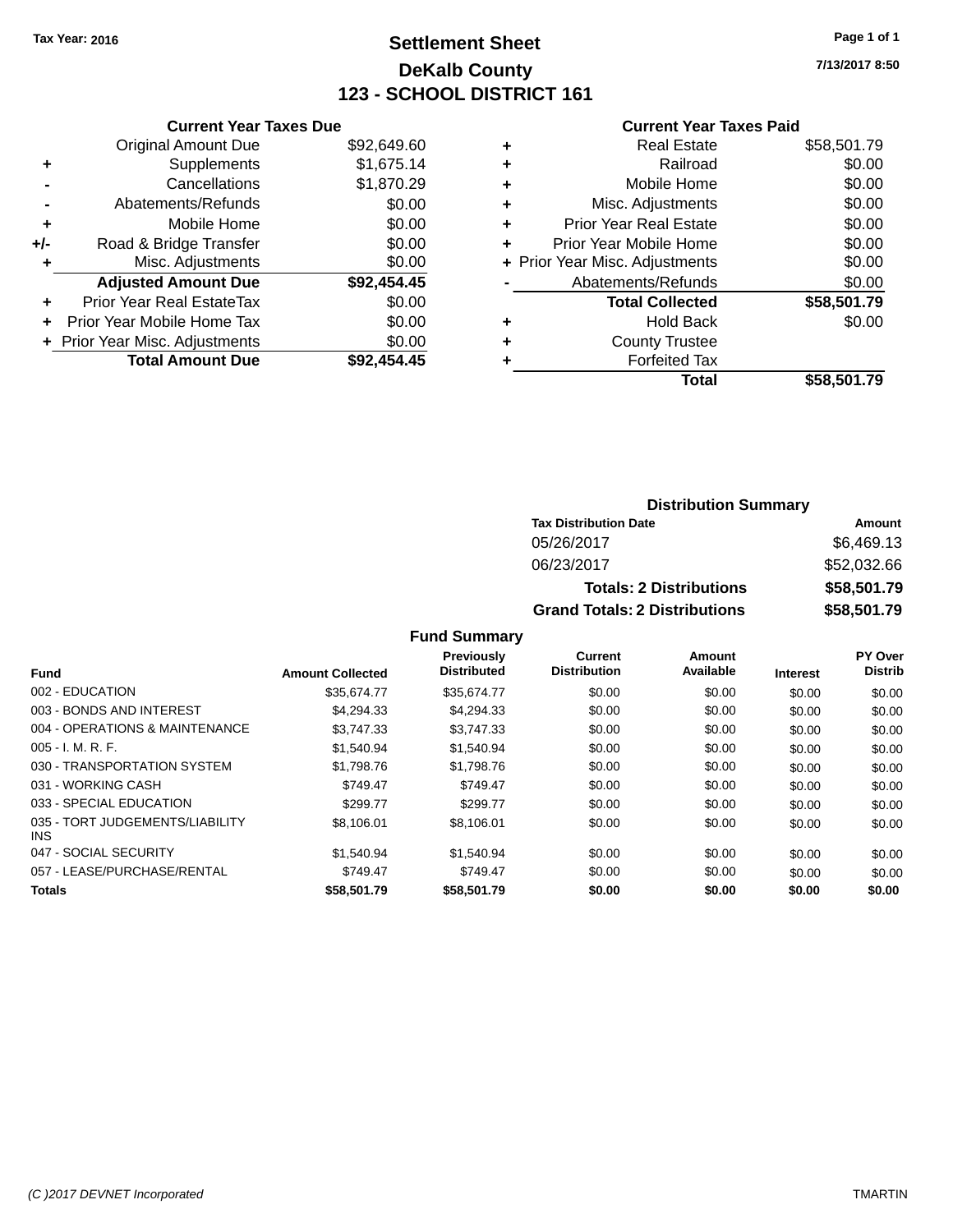## **Settlement Sheet Tax Year: 2016 Page 1 of 1 DeKalb County 124 - SCHOOL DISTRICT 212**

**7/13/2017 8:50**

#### **Current Year Taxes Paid**

|     | <b>Current Year Taxes Due</b>  |              |
|-----|--------------------------------|--------------|
|     | <b>Original Amount Due</b>     | \$290,836.44 |
| ÷   | Supplements                    | \$2,238.21   |
|     | Cancellations                  | \$2,552.25   |
|     | Abatements/Refunds             | \$0.00       |
| ٠   | Mobile Home                    | \$0.00       |
| +/- | Road & Bridge Transfer         | \$0.00       |
|     | Misc. Adjustments              | \$0.00       |
|     | <b>Adjusted Amount Due</b>     | \$290,522.40 |
| ÷   | Prior Year Real EstateTax      | \$0.00       |
|     | Prior Year Mobile Home Tax     | \$0.00       |
|     | + Prior Year Misc. Adjustments | \$0.00       |
|     | <b>Total Amount Due</b>        | \$290.522.40 |
|     |                                |              |

|   | <b>Real Estate</b>             | \$170,024.61 |
|---|--------------------------------|--------------|
| ٠ | Railroad                       | \$0.00       |
| ٠ | Mobile Home                    | \$0.00       |
| ٠ | Misc. Adjustments              | \$0.00       |
| ٠ | Prior Year Real Estate         | \$0.00       |
| ٠ | Prior Year Mobile Home         | \$0.00       |
|   | + Prior Year Misc. Adjustments | \$0.00       |
|   | Abatements/Refunds             | \$0.00       |
|   | <b>Total Collected</b>         | \$170,024.61 |
| ٠ | <b>Hold Back</b>               | \$0.00       |
| ٠ | <b>County Trustee</b>          |              |
| ٠ | <b>Forfeited Tax</b>           |              |
|   | Total                          | \$170,024.61 |
|   |                                |              |

### **Distribution Summary Tax Distribution Date Amount** 05/26/2017 \$27,307.57 06/23/2017 \$140,959.58 07/21/2017 \$1,757.46 **Totals: 3 Distributions \$170,024.61 Grand Totals: 3 Distributions \$170,024.61**

| Fund                                    | <b>Amount Collected</b> | Previously<br><b>Distributed</b> | Current<br><b>Distribution</b> | Amount<br>Available | <b>Interest</b> | PY Over<br><b>Distrib</b> |
|-----------------------------------------|-------------------------|----------------------------------|--------------------------------|---------------------|-----------------|---------------------------|
| 002 - EDUCATION                         | \$86,045.70             | \$85,156.30                      | \$889.40                       | \$0.00              | \$0.00          | \$0.00                    |
| 003 - BONDS AND INTEREST                | \$24,898.23             | \$24,640.87                      | \$257.36                       | \$0.00              | \$0.00          | \$0.00                    |
| 004 - OPERATIONS & MAINTENANCE          | \$16,547.14             | \$16,376.10                      | \$171.04                       | \$0.00              | \$0.00          | \$0.00                    |
| $005 - I. M. R. F.$                     | \$3.010.29              | \$2,979.17                       | \$31.12                        | \$0.00              | \$0.00          | \$0.00                    |
| 030 - TRANSPORTATION SYSTEM             | \$7.942.70              | \$7,860.60                       | \$82.10                        | \$0.00              | \$0.00          | \$0.00                    |
| 031 - WORKING CASH                      | \$3,309.36              | \$3,275.15                       | \$34.21                        | \$0.00              | \$0.00          | \$0.00                    |
| 032 - FIRE PREV/SFTY/ENERGY             | \$0.00                  | \$0.00                           | \$0.00                         | \$0.00              | \$0.00          | \$0.00                    |
| 033 - SPECIAL EDUCATION                 | \$1,323.81              | \$1,310.13                       | \$13.68                        | \$0.00              | \$0.00          | \$0.00                    |
| 035 - TORT JUDGEMENTS/LIABILITY<br>INS. | \$19,971.78             | \$19,765.34                      | \$206.44                       | \$0.00              | \$0.00          | \$0.00                    |
| 047 - SOCIAL SECURITY                   | \$3.666.24              | \$3,628.34                       | \$37.90                        | \$0.00              | \$0.00          | \$0.00                    |
| 057 - LEASE/PURCHASE/RENTAL             | \$3,309.36              | \$3,275.15                       | \$34.21                        | \$0.00              | \$0.00          | \$0.00                    |
| <b>Totals</b>                           | \$170.024.61            | \$168,267.15                     | \$1.757.46                     | \$0.00              | \$0.00          | \$0.00                    |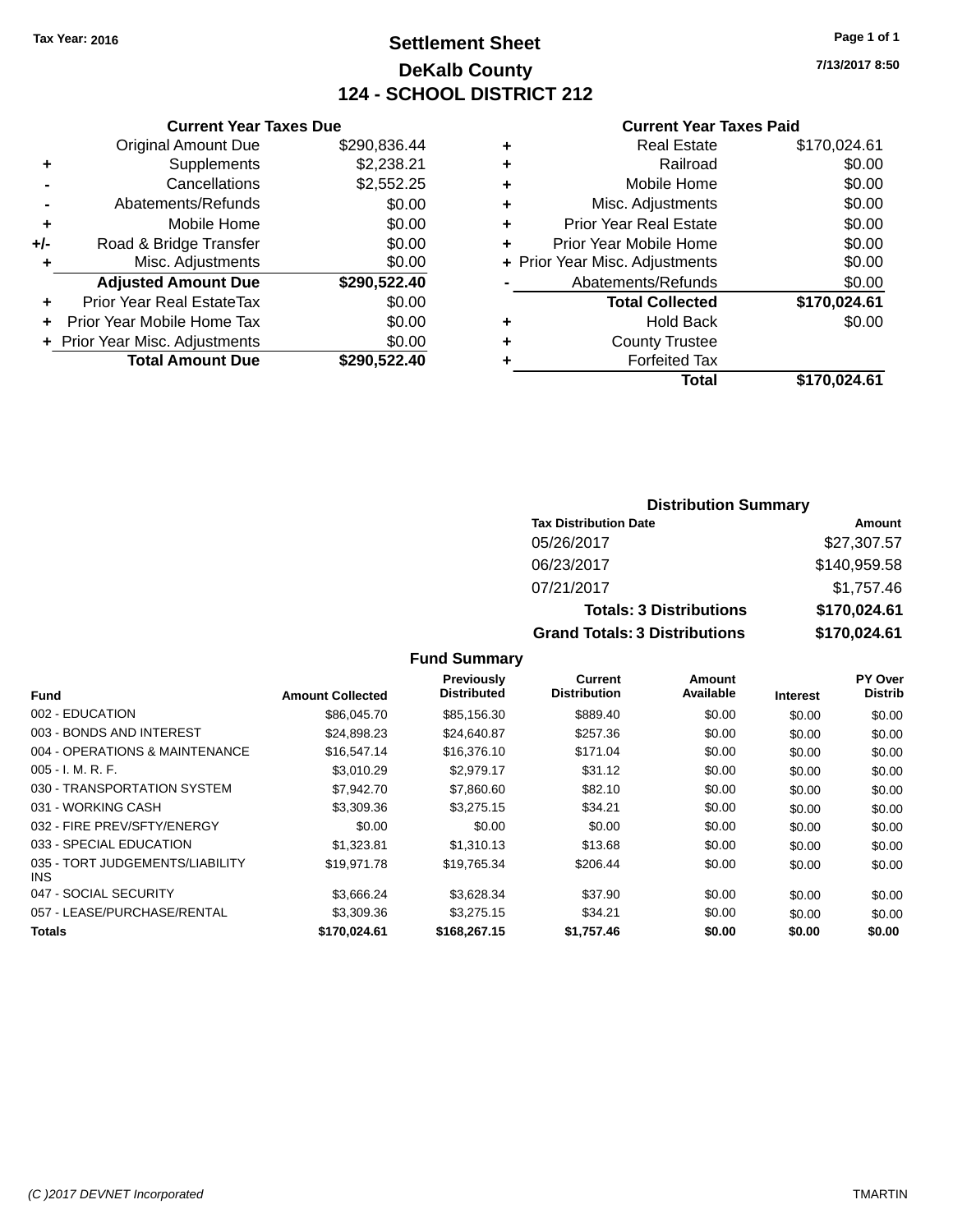## **Settlement Sheet Tax Year: 2016 Page 1 of 1 DeKalb County 125 - SCHOOL DISTRICT 220**

**7/13/2017 8:50**

#### **Current Year Taxes Paid**

|     | <b>Current Year Taxes Due</b>  |            |
|-----|--------------------------------|------------|
|     | <b>Original Amount Due</b>     | \$3,880.30 |
| ÷   | Supplements                    | \$0.00     |
|     | Cancellations                  | \$0.00     |
|     | Abatements/Refunds             | \$0.00     |
| ٠   | Mobile Home                    | \$0.00     |
| +/- | Road & Bridge Transfer         | \$0.00     |
|     | Misc. Adjustments              | \$0.00     |
|     | <b>Adjusted Amount Due</b>     | \$3,880.30 |
| ÷   | Prior Year Real EstateTax      | \$0.00     |
| ÷   | Prior Year Mobile Home Tax     | \$0.00     |
|     | + Prior Year Misc. Adjustments | \$0.00     |
|     | <b>Total Amount Due</b>        | \$3,880.30 |

|   | <b>Real Estate</b>             | \$1,940.15 |
|---|--------------------------------|------------|
| ٠ | Railroad                       | \$0.00     |
| ٠ | Mobile Home                    | \$0.00     |
| ٠ | Misc. Adjustments              | \$0.00     |
| ٠ | <b>Prior Year Real Estate</b>  | \$0.00     |
| ٠ | Prior Year Mobile Home         | \$0.00     |
|   | + Prior Year Misc. Adjustments | \$0.00     |
|   | Abatements/Refunds             | \$0.00     |
|   | <b>Total Collected</b>         | \$1,940.15 |
| ٠ | <b>Hold Back</b>               | \$0.00     |
| ٠ | <b>County Trustee</b>          |            |
| ٠ | <b>Forfeited Tax</b>           |            |
|   | Total                          | \$1,940.15 |
|   |                                |            |

| <b>Distribution Summary</b>          |            |
|--------------------------------------|------------|
| <b>Tax Distribution Date</b>         | Amount     |
| 06/23/2017                           | \$1,940.15 |
| <b>Totals: 1 Distributions</b>       | \$1,940.15 |
| <b>Grand Totals: 1 Distributions</b> | \$1,940.15 |

| Fund                                    | <b>Amount Collected</b> | <b>Previously</b><br><b>Distributed</b> | Current<br><b>Distribution</b> | Amount<br>Available | <b>Interest</b> | PY Over<br><b>Distrib</b> |
|-----------------------------------------|-------------------------|-----------------------------------------|--------------------------------|---------------------|-----------------|---------------------------|
| 002 - EDUCATION                         | \$1,254.58              | \$1,254.58                              | \$0.00                         | \$0.00              | \$0.00          | \$0.00                    |
| 003 - BONDS AND INTEREST                | \$110.35                | \$110.35                                | \$0.00                         | \$0.00              | \$0.00          | \$0.00                    |
| 004 - OPERATIONS & MAINTENANCE          | \$228.11                | \$228.11                                | \$0.00                         | \$0.00              | \$0.00          | \$0.00                    |
| $005 - I. M. R. F.$                     | \$28.52                 | \$28.52                                 | \$0.00                         | \$0.00              | \$0.00          | \$0.00                    |
| 030 - TRANSPORTATION SYSTEM             | \$102.66                | \$102.66                                | \$0.00                         | \$0.00              | \$0.00          | \$0.00                    |
| 031 - WORKING CASH                      | \$27.72                 | \$27.72                                 | \$0.00                         | \$0.00              | \$0.00          | \$0.00                    |
| 032 - FIRE PREV/SFTY/ENERGY             | \$11.41                 | \$11.41                                 | \$0.00                         | \$0.00              | \$0.00          | \$0.00                    |
| 033 - SPECIAL EDUCATION                 | \$11.41                 | \$11.41                                 | \$0.00                         | \$0.00              | \$0.00          | \$0.00                    |
| 035 - TORT JUDGEMENTS/LIABILITY<br>INS. | \$114.06                | \$114.06                                | \$0.00                         | \$0.00              | \$0.00          | \$0.00                    |
| 047 - SOCIAL SECURITY                   | \$28.52                 | \$28.52                                 | \$0.00                         | \$0.00              | \$0.00          | \$0.00                    |
| 057 - LEASE/PURCHASE/RENTAL             | \$22.81                 | \$22.81                                 | \$0.00                         | \$0.00              | \$0.00          | \$0.00                    |
| <b>Totals</b>                           | \$1,940.15              | \$1,940.15                              | \$0.00                         | \$0.00              | \$0.00          | \$0.00                    |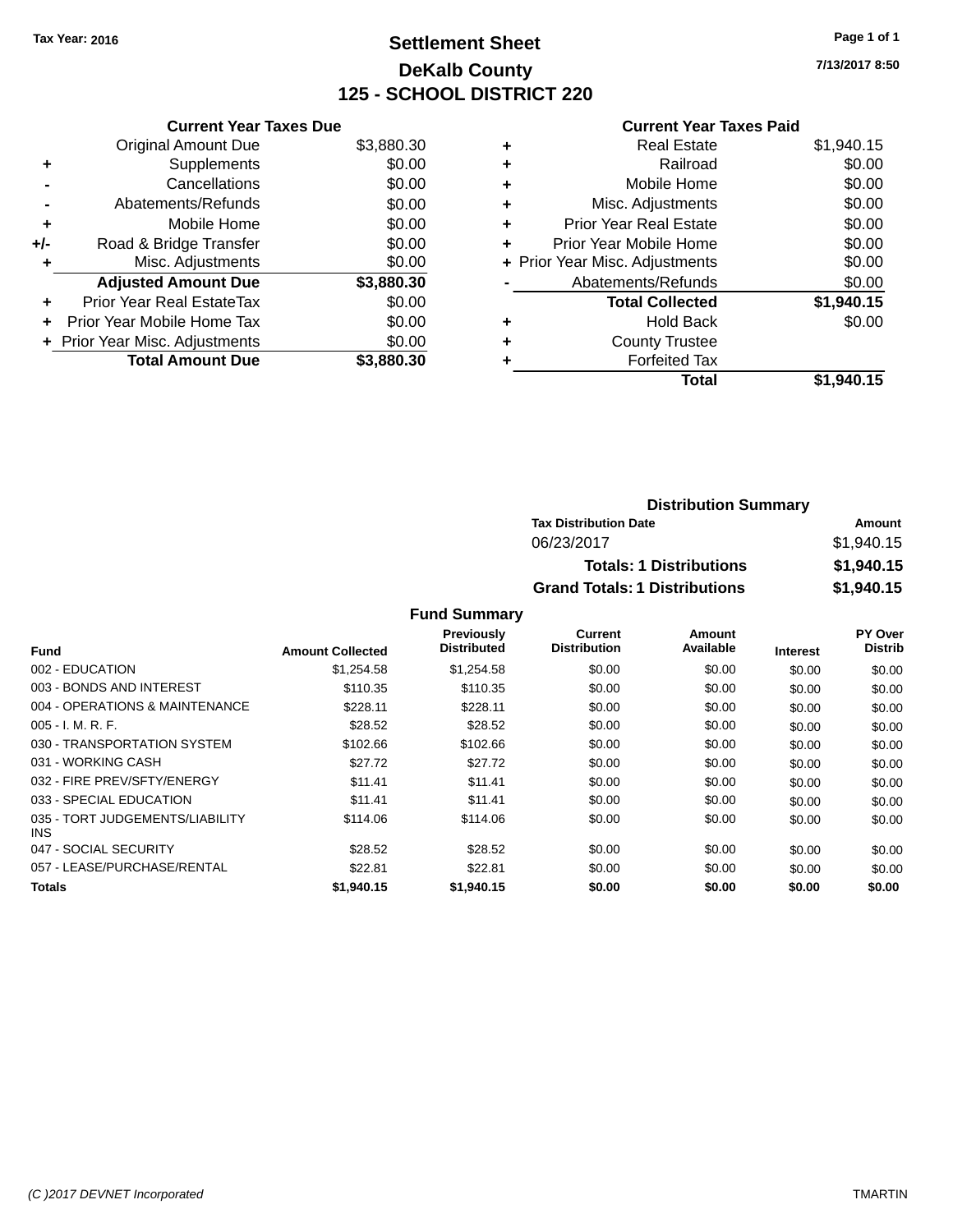## **Settlement Sheet Tax Year: 2016 Page 1 of 1 DeKalb County 126 - SCHOOL DISTRICT 269**

**7/13/2017 8:50**

#### **Current Year Taxes Paid**

|     | <b>Current Year Taxes Due</b>  |              |
|-----|--------------------------------|--------------|
|     | <b>Original Amount Due</b>     | \$296,586.13 |
| ٠   | Supplements                    | \$1,486.00   |
|     | Cancellations                  | \$1,728.83   |
|     | Abatements/Refunds             | \$0.00       |
| ٠   | Mobile Home                    | \$0.00       |
| +/- | Road & Bridge Transfer         | \$0.00       |
| ٠   | Misc. Adjustments              | \$0.00       |
|     | <b>Adjusted Amount Due</b>     | \$296,343.30 |
|     | Prior Year Real EstateTax      | \$0.00       |
|     | Prior Year Mobile Home Tax     | \$0.00       |
|     | + Prior Year Misc. Adjustments | \$0.00       |
|     | <b>Total Amount Due</b>        | \$296,343.30 |

### **Distribution Summary Tax Distribution Date Amount** 05/26/2017 \$30,160.13 06/23/2017 \$137,543.23 07/21/2017 \$2,299.58 **Totals: 3 Distributions \$170,002.94 Grand Totals: 3 Distributions \$170,002.94**

| <b>Amount Collected</b> | <b>Previously</b><br><b>Distributed</b> | Current<br><b>Distribution</b> | Amount<br>Available | <b>Interest</b> | <b>PY Over</b><br><b>Distrib</b> |
|-------------------------|-----------------------------------------|--------------------------------|---------------------|-----------------|----------------------------------|
| \$106,213.94            | \$104,777,21                            | \$1,436.73                     | \$0.00              | \$0.00          | \$0.00                           |
| \$27.817.91             | \$27,441.63                             | \$376.28                       | \$0.00              | \$0.00          | \$0.00                           |
| \$1,274.00              | \$1.256.77                              | \$17.23                        | \$0.00              | \$0.00          | \$0.00                           |
| \$6,069.45              | \$5,987.35                              | \$82.10                        | \$0.00              | \$0.00          | \$0.00                           |
| \$2,528.96              | \$2,494.75                              | \$34.21                        | \$0.00              | \$0.00          | \$0.00                           |
| \$1.011.51              | \$997.83                                | \$13.68                        | \$0.00              | \$0.00          | \$0.00                           |
| \$20,901.36             | \$20,618,63                             | \$282.73                       | \$0.00              | \$0.00          | \$0.00                           |
| \$4.185.81              | \$4.129.19                              | \$56.62                        | \$0.00              | \$0.00          | \$0.00                           |
| \$170,002.94            | \$167,703.36                            | \$2.299.58                     | \$0.00              | \$0.00          | \$0.00                           |
|                         |                                         |                                |                     |                 |                                  |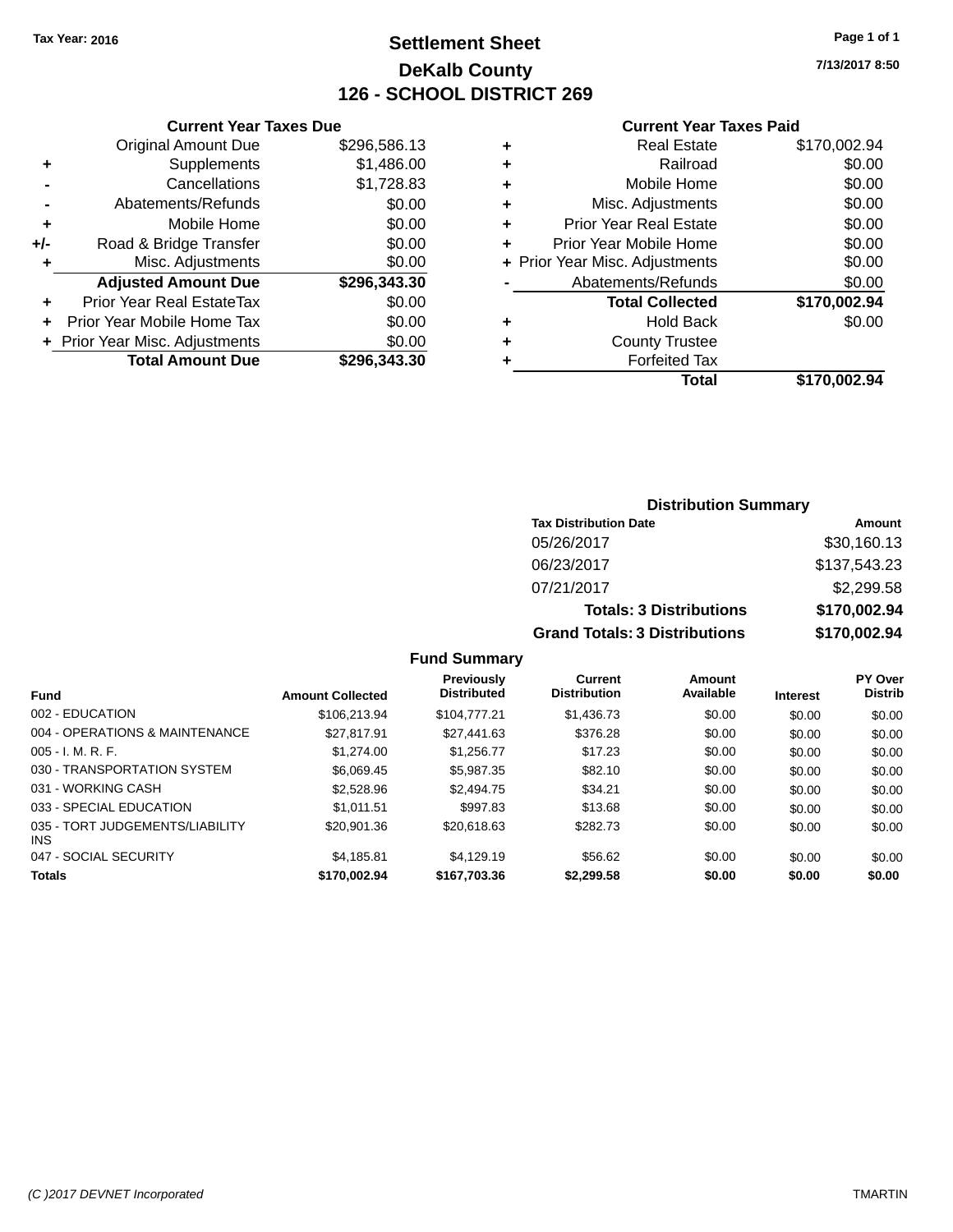## **Settlement Sheet Tax Year: 2016 Page 1 of 1 DeKalb County 127 - SCHOOL DISTRICT 271**

**7/13/2017 8:50**

#### **Current Year Taxes Paid**

|     | <b>Current Year Taxes Due</b>  |             |
|-----|--------------------------------|-------------|
|     | <b>Original Amount Due</b>     | \$69,541.85 |
| ٠   | Supplements                    | \$0.00      |
|     | Cancellations                  | \$0.00      |
|     | Abatements/Refunds             | \$0.00      |
| ٠   | Mobile Home                    | \$0.00      |
| +/- | Road & Bridge Transfer         | \$0.00      |
|     | Misc. Adjustments              | \$0.00      |
|     | <b>Adjusted Amount Due</b>     | \$69,541.85 |
| ٠   | Prior Year Real EstateTax      | \$0.00      |
|     | Prior Year Mobile Home Tax     | \$0.00      |
|     | + Prior Year Misc. Adjustments | \$0.00      |
|     | <b>Total Amount Due</b>        | \$69,541.85 |
|     |                                |             |

|   | <b>Real Estate</b>             | \$39,297.07 |
|---|--------------------------------|-------------|
| ٠ | Railroad                       | \$0.00      |
| ٠ | Mobile Home                    | \$0.00      |
| ٠ | Misc. Adjustments              | \$0.00      |
| ٠ | <b>Prior Year Real Estate</b>  | \$0.00      |
|   | Prior Year Mobile Home         | \$0.00      |
|   | + Prior Year Misc. Adjustments | \$0.00      |
|   | Abatements/Refunds             | \$0.00      |
|   | <b>Total Collected</b>         | \$39,297.07 |
| ٠ | <b>Hold Back</b>               | \$0.00      |
|   | <b>County Trustee</b>          |             |
| ٠ | <b>Forfeited Tax</b>           |             |
|   | Total                          | \$39,297.07 |

#### **Distribution Summary Tax Distribution Date Amount** 05/26/2017 \$10,953.50 06/23/2017 \$28,343.57 **Totals: 2 Distributions \$39,297.07 Grand Totals: 2 Distributions \$39,297.07**

|                                               |                         | <b>Previously</b>  | Current             | <b>Amount</b> |                 | PY Over        |
|-----------------------------------------------|-------------------------|--------------------|---------------------|---------------|-----------------|----------------|
| Fund                                          | <b>Amount Collected</b> | <b>Distributed</b> | <b>Distribution</b> | Available     | <b>Interest</b> | <b>Distrib</b> |
| 002 - EDUCATION                               | \$23,371.50             | \$23,371.50        | \$0.00              | \$0.00        | \$0.00          | \$0.00         |
| 003 - BONDS AND INTEREST                      | \$7,936.08              | \$7,936.08         | \$0.00              | \$0.00        | \$0.00          | \$0.00         |
| 004 - OPERATIONS & MAINTENANCE                | \$3.519.92              | \$3,519.92         | \$0.00              | \$0.00        | \$0.00          | \$0.00         |
| $005 - I. M. R. F.$                           | \$485.75                | \$485.75           | \$0.00              | \$0.00        | \$0.00          | \$0.00         |
| 030 - TRANSPORTATION SYSTEM                   | \$1.196.79              | \$1.196.79         | \$0.00              | \$0.00        | \$0.00          | \$0.00         |
| 031 - WORKING CASH                            | \$294.77                | \$294.77           | \$0.00              | \$0.00        | \$0.00          | \$0.00         |
| 032 - FIRE PREV/SFTY/ENERGY                   | \$84.53                 | \$84.53            | \$0.00              | \$0.00        | \$0.00          | \$0.00         |
| 033 - SPECIAL EDUCATION                       | \$168.98                | \$168.98           | \$0.00              | \$0.00        | \$0.00          | \$0.00         |
| 035 - TORT JUDGEMENTS/LIABILITY<br><b>INS</b> | \$1,548.82              | \$1,548.82         | \$0.00              | \$0.00        | \$0.00          | \$0.00         |
| 047 - SOCIAL SECURITY                         | \$485.75                | \$485.75           | \$0.00              | \$0.00        | \$0.00          | \$0.00         |
| 057 - LEASE/PURCHASE/RENTAL                   | \$204.18                | \$204.18           | \$0.00              | \$0.00        | \$0.00          | \$0.00         |
| Totals                                        | \$39.297.07             | \$39.297.07        | \$0.00              | \$0.00        | \$0.00          | \$0.00         |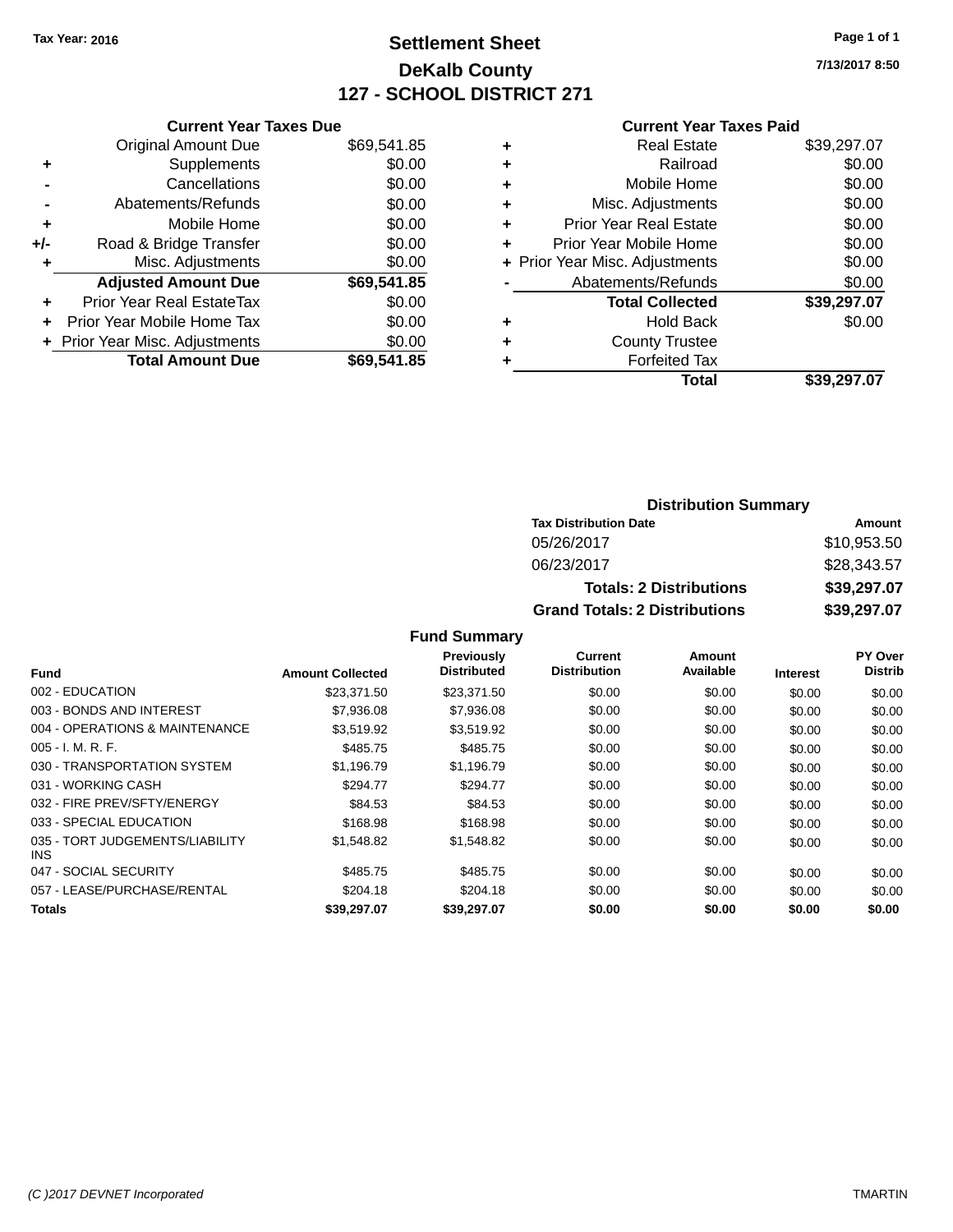## **Settlement Sheet Tax Year: 2016 Page 1 of 1 DeKalb County 128 - SCHOOL DISTRICT 300**

**7/13/2017 8:50**

#### **Current Year Taxes Paid**

|     | <b>Current Year Taxes Due</b>  |            |
|-----|--------------------------------|------------|
|     | <b>Original Amount Due</b>     | \$9,614.22 |
| ٠   | Supplements                    | \$0.00     |
|     | Cancellations                  | \$0.00     |
|     | Abatements/Refunds             | \$0.00     |
| ٠   | Mobile Home                    | \$0.00     |
| +/- | Road & Bridge Transfer         | \$0.00     |
|     | Misc. Adjustments              | \$0.00     |
|     | <b>Adjusted Amount Due</b>     | \$9,614.22 |
| ÷   | Prior Year Real EstateTax      | \$0.00     |
| ÷   | Prior Year Mobile Home Tax     | \$0.00     |
|     | + Prior Year Misc. Adjustments | \$0.00     |
|     | <b>Total Amount Due</b>        | \$9,614.22 |

|   | <b>Real Estate</b>             | \$4,807.10 |
|---|--------------------------------|------------|
| ٠ | Railroad                       | \$0.00     |
| ٠ | Mobile Home                    | \$0.00     |
| ٠ | Misc. Adjustments              | \$0.00     |
| ٠ | <b>Prior Year Real Estate</b>  | \$0.00     |
| ÷ | Prior Year Mobile Home         | \$0.00     |
|   | + Prior Year Misc. Adjustments | \$0.00     |
|   | Abatements/Refunds             | \$0.00     |
|   | <b>Total Collected</b>         | \$4,807.10 |
| ٠ | <b>Hold Back</b>               | \$0.00     |
| ٠ | <b>County Trustee</b>          |            |
| ٠ | <b>Forfeited Tax</b>           |            |
|   | Total                          | \$4,807.10 |
|   |                                |            |

| <b>Distribution Summary</b>          |            |
|--------------------------------------|------------|
| <b>Tax Distribution Date</b>         | Amount     |
| 06/23/2017                           | \$4,807.10 |
| <b>Totals: 1 Distributions</b>       | \$4,807.10 |
| <b>Grand Totals: 1 Distributions</b> | \$4,807.10 |

| <b>Fund</b>                             | <b>Amount Collected</b> | Previously<br><b>Distributed</b> | Current<br><b>Distribution</b> | Amount<br>Available | <b>Interest</b> | PY Over<br><b>Distrib</b> |
|-----------------------------------------|-------------------------|----------------------------------|--------------------------------|---------------------|-----------------|---------------------------|
| 002 - EDUCATION                         | \$2,588.87              | \$2,588.87                       | \$0.00                         | \$0.00              | \$0.00          | \$0.00                    |
| 003 - BONDS AND INTEREST                | \$705.03                | \$705.03                         | \$0.00                         | \$0.00              | \$0.00          | \$0.00                    |
| 004 - OPERATIONS & MAINTENANCE          | \$485.43                | \$485.43                         | \$0.00                         | \$0.00              | \$0.00          | \$0.00                    |
| $005 - I. M. R. F.$                     | \$106.14                | \$106.14                         | \$0.00                         | \$0.00              | \$0.00          | \$0.00                    |
| 030 - TRANSPORTATION SYSTEM             | \$212.27                | \$212.27                         | \$0.00                         | \$0.00              | \$0.00          | \$0.00                    |
| 031 - WORKING CASH                      | \$32.36                 | \$32.36                          | \$0.00                         | \$0.00              | \$0.00          | \$0.00                    |
| 033 - SPECIAL EDUCATION                 | \$517.79                | \$517.79                         | \$0.00                         | \$0.00              | \$0.00          | \$0.00                    |
| 035 - TORT JUDGEMENTS/LIABILITY<br>INS. | \$53.07                 | \$53.07                          | \$0.00                         | \$0.00              | \$0.00          | \$0.00                    |
| 047 - SOCIAL SECURITY                   | \$106.14                | \$106.14                         | \$0.00                         | \$0.00              | \$0.00          | \$0.00                    |
| <b>Totals</b>                           | \$4,807.10              | \$4,807.10                       | \$0.00                         | \$0.00              | \$0.00          | \$0.00                    |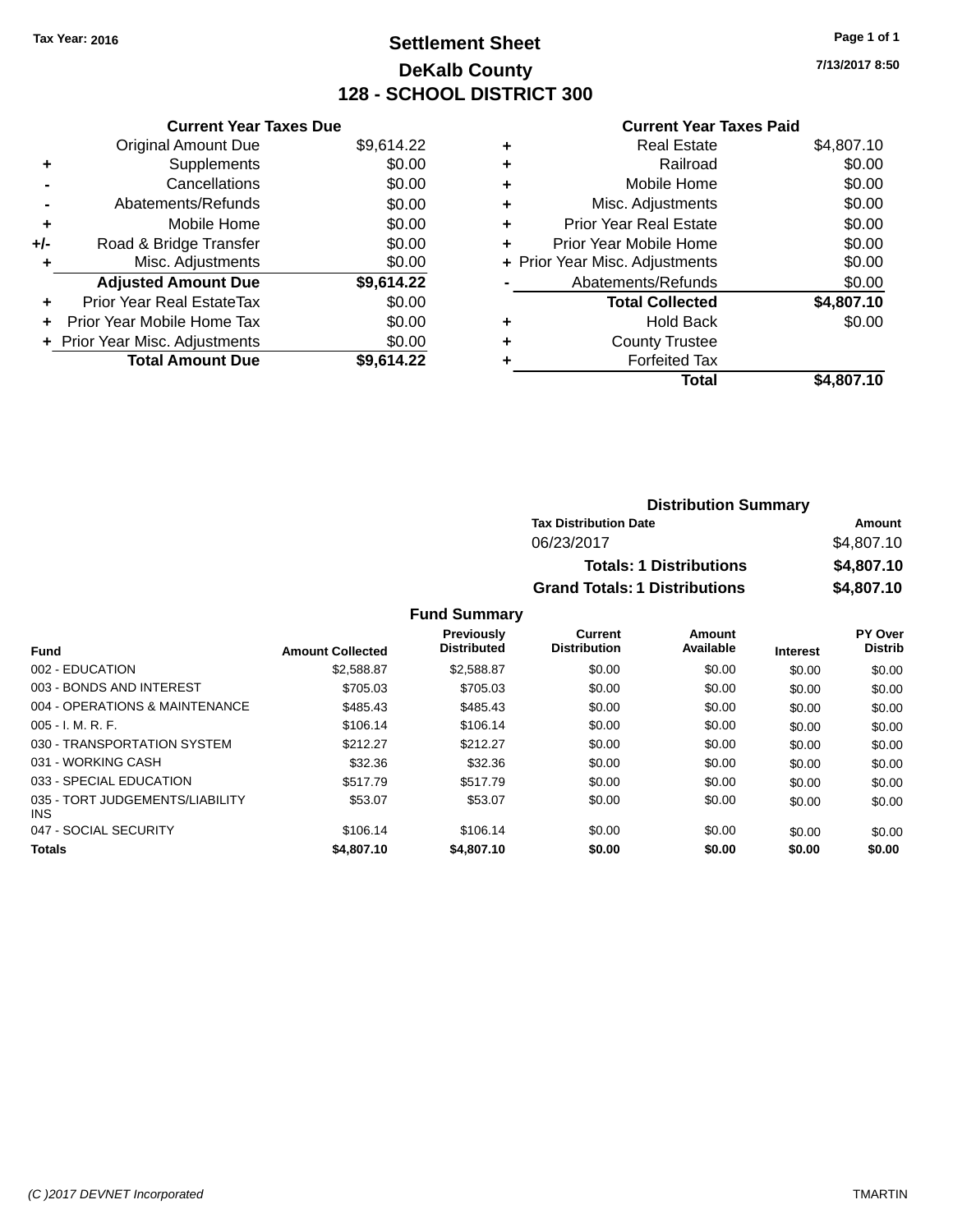## **Settlement Sheet Tax Year: 2016 Page 1 of 1 DeKalb County 129 - SCHOOL DISTRICT 301**

**7/13/2017 8:50**

|       | <b>Current Year Taxes Due</b>  |             |  |  |  |
|-------|--------------------------------|-------------|--|--|--|
|       | <b>Original Amount Due</b>     | \$11,877.36 |  |  |  |
| ٠     | Supplements                    | \$0.00      |  |  |  |
|       | Cancellations                  | \$0.00      |  |  |  |
|       | Abatements/Refunds             | \$0.00      |  |  |  |
| ٠     | Mobile Home                    | \$0.00      |  |  |  |
| $+/-$ | Road & Bridge Transfer         | \$0.00      |  |  |  |
|       | Misc. Adjustments              | \$0.00      |  |  |  |
|       | <b>Adjusted Amount Due</b>     | \$11,877.36 |  |  |  |
| ÷     | Prior Year Real EstateTax      | \$0.00      |  |  |  |
| ÷     | Prior Year Mobile Home Tax     | \$0.00      |  |  |  |
|       | + Prior Year Misc. Adjustments | \$0.00      |  |  |  |
|       | <b>Total Amount Due</b>        | \$11,877.36 |  |  |  |

#### **Current Year Taxes Paid**

|   | <b>Real Estate</b>             | \$7,750.51 |
|---|--------------------------------|------------|
| ٠ | Railroad                       | \$0.00     |
| ٠ | Mobile Home                    | \$0.00     |
| ٠ | Misc. Adjustments              | \$0.00     |
| ٠ | <b>Prior Year Real Estate</b>  | \$0.00     |
| ÷ | Prior Year Mobile Home         | \$0.00     |
|   | + Prior Year Misc. Adjustments | \$0.00     |
|   | Abatements/Refunds             | \$0.00     |
|   | <b>Total Collected</b>         | \$7,750.51 |
| ٠ | <b>Hold Back</b>               | \$0.00     |
| ٠ | <b>County Trustee</b>          |            |
| ٠ | <b>Forfeited Tax</b>           |            |
|   | Total                          | \$7,750.51 |
|   |                                |            |

| <b>Distribution Summary</b>          |            |
|--------------------------------------|------------|
| <b>Tax Distribution Date</b>         | Amount     |
| 06/23/2017                           | \$7,750.51 |
| <b>Totals: 1 Distributions</b>       | \$7,750.51 |
| <b>Grand Totals: 1 Distributions</b> | \$7,750.51 |

| <b>Amount Collected</b> | <b>Previously</b><br><b>Distributed</b> | Current<br><b>Distribution</b> | Amount<br>Available | <b>Interest</b> | PY Over<br><b>Distrib</b> |
|-------------------------|-----------------------------------------|--------------------------------|---------------------|-----------------|---------------------------|
| \$4,073,73              | \$4,073,73                              | \$0.00                         | \$0.00              | \$0.00          | \$0.00                    |
| \$1.503.99              | \$1,503.99                              | \$0.00                         | \$0.00              | \$0.00          | \$0.00                    |
| \$763.60                | \$763.60                                | \$0.00                         | \$0.00              | \$0.00          | \$0.00                    |
| \$133.84                | \$133.84                                | \$0.00                         | \$0.00              | \$0.00          | \$0.00                    |
| \$267.66                | \$267.66                                | \$0.00                         | \$0.00              | \$0.00          | \$0.00                    |
| \$31.51                 | \$31.51                                 | \$0.00                         | \$0.00              | \$0.00          | \$0.00                    |
| \$755.74                | \$755.74                                | \$0.00                         | \$0.00              | \$0.00          | \$0.00                    |
| \$94.48                 | \$94.48                                 | \$0.00                         | \$0.00              | \$0.00          | \$0.00                    |
| \$125.96                | \$125.96                                | \$0.00                         | \$0.00              | \$0.00          | \$0.00                    |
| \$7,750.51              | \$7,750.51                              | \$0.00                         | \$0.00              | \$0.00          | \$0.00                    |
|                         |                                         |                                |                     |                 |                           |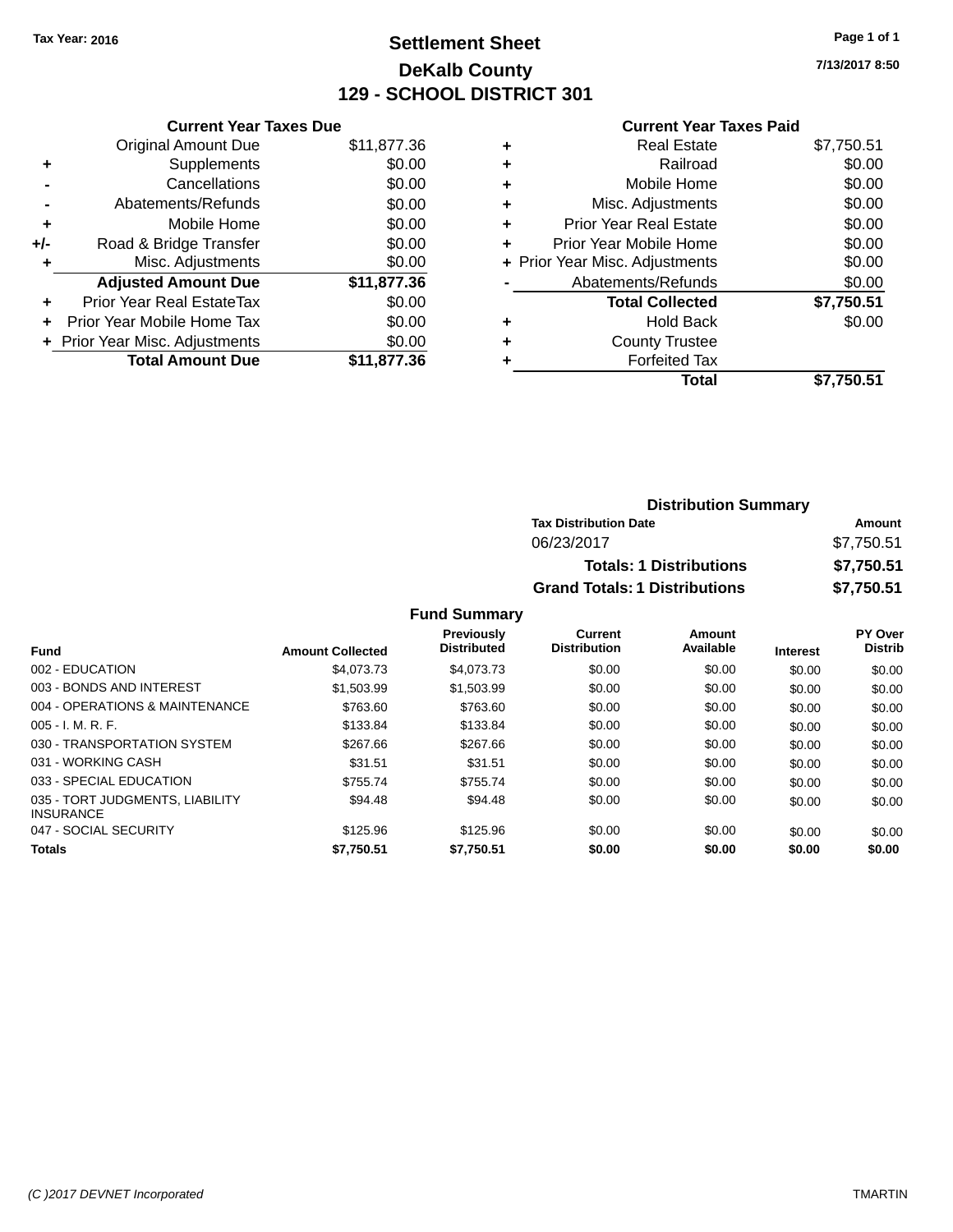## **Settlement Sheet Tax Year: 2016 Page 1 of 1 DeKalb County 130 - SCHOOL DISTRICT 302**

**7/13/2017 8:50**

#### **Current Year Taxes Paid**

|     | <b>Total Amount Due</b>          | \$1,950,786.69 |
|-----|----------------------------------|----------------|
|     | + Prior Year Misc. Adjustments   | \$385.45       |
| ٠   | Prior Year Mobile Home Tax       | \$0.00         |
| ٠   | <b>Prior Year Real EstateTax</b> | \$0.00         |
|     | <b>Adjusted Amount Due</b>       | \$1,950,401.24 |
| ٠   | Misc. Adjustments                | \$0.00         |
| +/- | Road & Bridge Transfer           | \$0.00         |
| ٠   | Mobile Home                      | \$0.00         |
|     | Abatements/Refunds               | \$0.00         |
|     | Cancellations                    | \$19,623.23    |
| ٠   | Supplements                      | \$17,729.77    |
|     | <b>Original Amount Due</b>       | \$1,952,294.70 |
|     |                                  |                |

**Current Year Taxes Due**

| ٠ | <b>Real Estate</b>             | \$1,048,533.41 |
|---|--------------------------------|----------------|
| ٠ | Railroad                       | \$32,472.42    |
| ٠ | Mobile Home                    | \$0.00         |
| ٠ | Misc. Adjustments              | \$0.00         |
| ٠ | <b>Prior Year Real Estate</b>  | \$0.00         |
| ÷ | Prior Year Mobile Home         | \$0.00         |
|   | + Prior Year Misc. Adjustments | \$385.45       |
|   | Abatements/Refunds             | \$0.00         |
|   | <b>Total Collected</b>         | \$1,081,391.28 |
| ٠ | <b>Hold Back</b>               | \$0.00         |
| ٠ | <b>County Trustee</b>          |                |
| ٠ | <b>Forfeited Tax</b>           |                |
|   | Total                          | \$1,081,391.28 |
|   |                                |                |

### **Distribution Summary Tax Distribution Date Amount** 05/26/2017 \$167,696.57 06/23/2017 \$897,068.28 07/21/2017 \$16,626.43 **Totals: 3 Distributions \$1,081,391.28 Grand Totals: 3 Distributions \$1,081,391.28**

#### **Fund Summary**

| <b>Fund</b>                    | <b>Amount Collected</b> | Previously<br><b>Distributed</b> | Current<br><b>Distribution</b> | <b>Amount</b><br>Available | <b>Interest</b> | <b>PY Over</b><br><b>Distrib</b> |
|--------------------------------|-------------------------|----------------------------------|--------------------------------|----------------------------|-----------------|----------------------------------|
| 002 - EDUCATION                | \$600,198.13            | \$590,970.06                     | \$9,228.07                     | \$0.00                     | \$0.00          | \$0.00                           |
| 003 - BONDS AND INTEREST       | \$218,171.76            | \$214.817.36                     | \$3,354.40                     | \$0.00                     | \$0.00          | \$0.00                           |
| 004 - OPERATIONS & MAINTENANCE | \$111,306.52            | \$109,595.18                     | \$1,711.34                     | \$0.00                     | \$0.00          | \$0.00                           |
| $005 - I. M. R. F.$            | \$14.899.41             | \$14,670.33                      | \$229.08                       | \$0.00                     | \$0.00          | \$0.00                           |
| 030 - TRANSPORTATION SYSTEM    | \$29,815.05             | \$29,356.64                      | \$458.41                       | \$0.00                     | \$0.00          | \$0.00                           |
| 031 - WORKING CASH             | \$1.981.11              | \$1,950.65                       | \$30.46                        | \$0.00                     | \$0.00          | \$0.00                           |
| 033 - SPECIAL EDUCATION        | \$85,738.10             | \$84,419.88                      | \$1,318.22                     | \$0.00                     | \$0.00          | \$0.00                           |
| 047 - SOCIAL SECURITY          | \$19,281.20             | \$18,984.75                      | \$296.45                       | \$0.00                     | \$0.00          | \$0.00                           |
| <b>Totals</b>                  | \$1,081,391.28          | \$1,064,764.85                   | \$16,626.43                    | \$0.00                     | \$0.00          | \$0.00                           |

|                         | Year Source           | <b>Account Type</b> | <b>Amount Adjustment Description</b>                |
|-------------------------|-----------------------|---------------------|-----------------------------------------------------|
|                         | 2015 RE - Real Estate | Back Tax Collected  | \$141.80 OBERHELMAN REDEMPTION 09-25-451-001 by TBA |
|                         | 2015 RE - Real Estate | Back Tax Collected  | \$243.65 OBERHELMAN REDEMPTION 09-25-478-001 by TBA |
| <b>Totals 2 entries</b> |                       |                     | \$385.45                                            |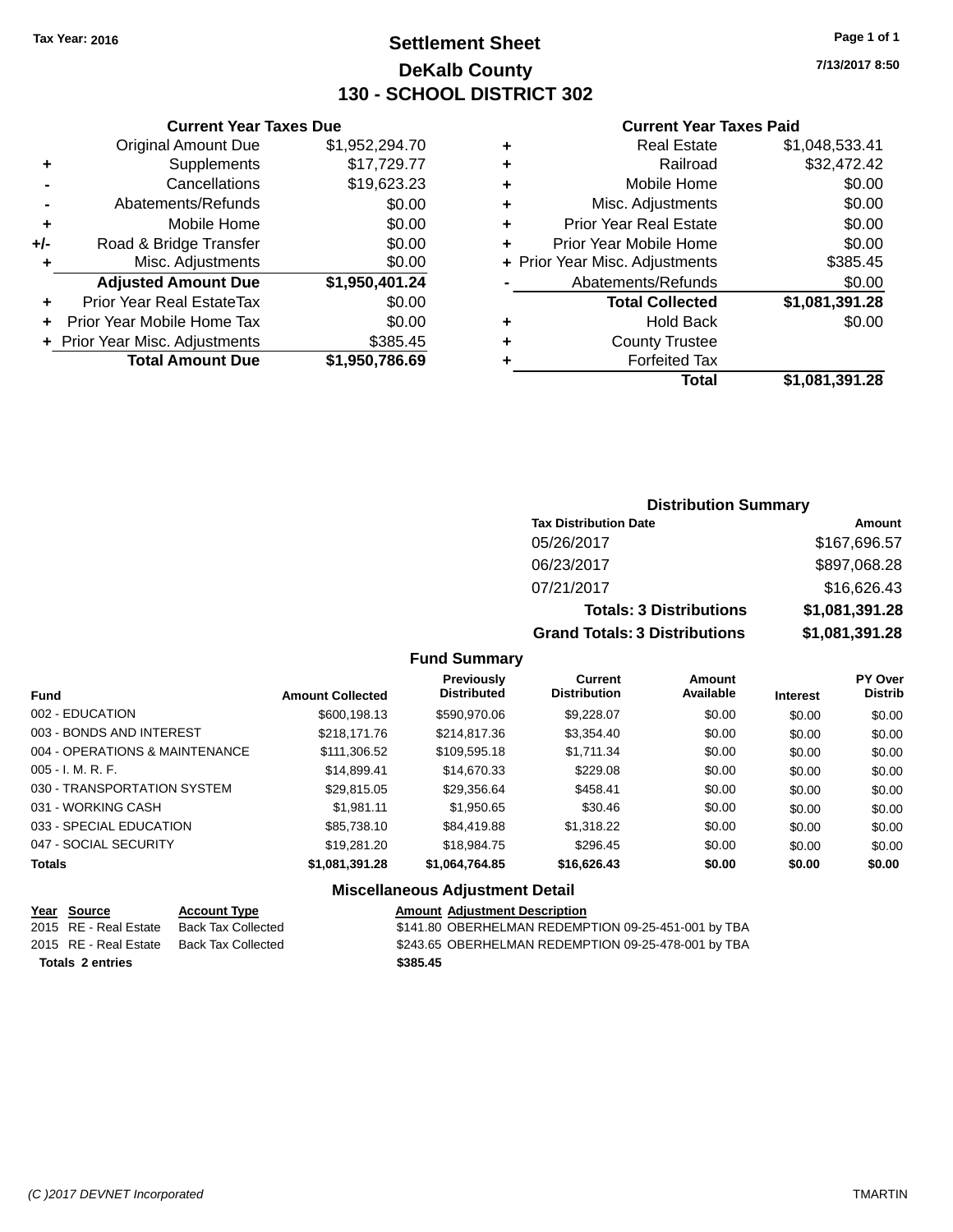## **Settlement Sheet Tax Year: 2016 Page 1 of 2 DeKalb County 131 - SCHOOL DISTRICT 424**

**7/13/2017 8:50**

#### **Current Year Taxes Paid**

|     | <b>Current Year Taxes Due</b>  |                 |  |  |  |
|-----|--------------------------------|-----------------|--|--|--|
|     | <b>Original Amount Due</b>     | \$10,899,042.26 |  |  |  |
| ٠   | Supplements                    | \$54,891.74     |  |  |  |
|     | Cancellations                  | \$59,783.14     |  |  |  |
|     | Abatements/Refunds             | \$3.64          |  |  |  |
| ٠   | Mobile Home                    | \$0.00          |  |  |  |
| +/- | Road & Bridge Transfer         | \$0.00          |  |  |  |
| ٠   | Misc. Adjustments              | \$1,228.06      |  |  |  |
|     | <b>Adjusted Amount Due</b>     | \$10,895,375.28 |  |  |  |
| ٠   | Prior Year Real EstateTax      | (\$286.68)      |  |  |  |
| ÷   | Prior Year Mobile Home Tax     | \$0.00          |  |  |  |
|     | + Prior Year Misc. Adjustments | \$4,521.22      |  |  |  |
|     | <b>Total Amount Due</b>        | \$10,899,609.82 |  |  |  |
|     |                                |                 |  |  |  |

|   | <b>Real Estate</b>             | \$5,925,744.86 |
|---|--------------------------------|----------------|
| ٠ | Railroad                       | \$111,618.91   |
| ٠ | Mobile Home                    | \$0.00         |
| ٠ | Misc. Adjustments              | \$1,228.06     |
| ٠ | <b>Prior Year Real Estate</b>  | (\$286.68)     |
| ٠ | Prior Year Mobile Home         | \$0.00         |
|   | + Prior Year Misc. Adjustments | \$4,521.22     |
|   | Abatements/Refunds             | \$3.64         |
|   | <b>Total Collected</b>         | \$6,042,822.73 |
| ٠ | <b>Hold Back</b>               | \$0.00         |
| ٠ | <b>County Trustee</b>          |                |
| ٠ | <b>Forfeited Tax</b>           |                |
|   | Total                          | \$6,042,822.73 |
|   |                                |                |

## **Distribution Summary**

| <b>Tax Distribution Date</b>         | Amount         |
|--------------------------------------|----------------|
| 05/26/2017                           | \$987,030.65   |
| 06/23/2017                           | \$4,970,115.06 |
| 07/21/2017                           | \$85,677.02    |
| <b>Totals: 3 Distributions</b>       | \$6,042,822.73 |
| <b>Grand Totals: 3 Distributions</b> | \$6,042,822.73 |

#### **Fund Summary**

| <b>Fund</b>                                   | <b>Amount Collected</b> | Previously<br><b>Distributed</b> | Current<br><b>Distribution</b> | <b>Amount</b><br>Available | <b>Interest</b> | PY Over<br><b>Distrib</b> |
|-----------------------------------------------|-------------------------|----------------------------------|--------------------------------|----------------------------|-----------------|---------------------------|
| 002 - EDUCATION                               | \$3,319,080.79          | \$3,272,021.82                   | \$47,058.97                    | \$0.00                     | \$0.00          | \$0.00                    |
| 003 - BONDS AND INTEREST                      | \$1.332.756.65          | \$1,313,860.41                   | \$18,896,24                    | \$0.00                     | \$0.00          | \$0.00                    |
| 004 - OPERATIONS & MAINTENANCE                | \$668,970.69            | \$659,485.82                     | \$9,484.87                     | \$0.00                     | \$0.00          | \$0.00                    |
| $005 - I. M. R. F.$                           | \$127,376,68            | \$125,570.69                     | \$1,805.99                     | \$0.00                     | \$0.00          | \$0.00                    |
| 030 - TRANSPORTATION SYSTEM                   | \$211.402.11            | \$208,404.79                     | \$2.997.32                     | \$0.00                     | \$0.00          | \$0.00                    |
| 031 - WORKING CASH                            | \$12,853.09             | \$12,670.85                      | \$182.24                       | \$0.00                     | \$0.00          | \$0.00                    |
| 032 - FIRE PREV/SFTY/ENERGY                   | \$24.092.73             | \$23.751.14                      | \$341.59                       | \$0.00                     | \$0.00          | \$0.00                    |
| 033 - SPECIAL EDUCATION                       | \$47.103.81             | \$46,435.96                      | \$667.85                       | \$0.00                     | \$0.00          | \$0.00                    |
| 035 - TORT JUDGEMENTS/LIABILITY<br><b>INS</b> | \$115,599.20            | \$113,960.20                     | \$1,639.00                     | \$0.00                     | \$0.00          | \$0.00                    |
| 047 - SOCIAL SECURITY                         | \$160,032,06            | \$157.763.08                     | \$2,268.98                     | \$0.00                     | \$0.00          | \$0.00                    |
| 057 - LEASE/PURCHASE/RENTAL                   | \$23.554.92             | \$23.220.95                      | \$333.97                       | \$0.00                     | \$0.00          | \$0.00                    |
| <b>Totals</b>                                 | \$6.042.822.73          | \$5,957,145.71                   | \$85,677.02                    | \$0.00                     | \$0.00          | \$0.00                    |

|                         | Year Source           | <b>Account Type</b> | <b>Amount Adjustment Description</b>                                |
|-------------------------|-----------------------|---------------------|---------------------------------------------------------------------|
|                         | 2015 RE - Real Estate | Back Tax Collected  | \$202.95 CAPES REDEMPTION 02-29-200-001 by TBA                      |
|                         | 2015 RE - Real Estate | Back Tax Collected  | \$4,195.96 PAN PACIFIC HOLDINGS LLC REDEMPTION 06-33-154-011 by TBA |
|                         | 2015 RE - Real Estate | Back Tax Collected  | \$122.31 TRUSTEE SALE 02-22-100-004 by TBA                          |
|                         | 2016 RE - Real Estate | Back Tax Collected  | \$1,228.06 MILINAC REDEMPTION 06-05-209-010 by TBA                  |
| <b>Totals 4 entries</b> |                       |                     | \$5,749.28                                                          |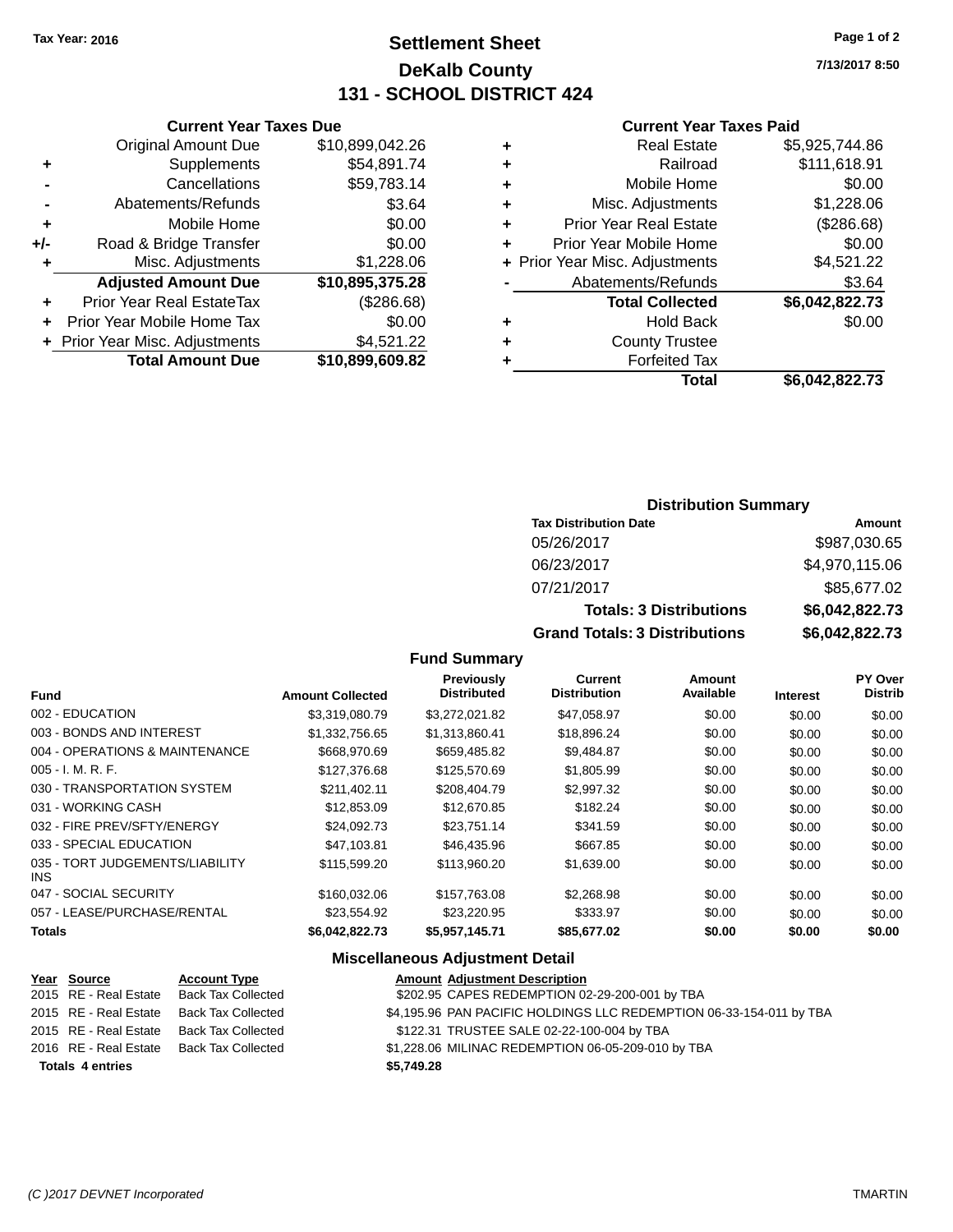# **Settlement Sheet Tax Year: 2016 Page 2 of 2 DeKalb County**

**7/13/2017 8:50**

**Abatement Detail**

**Totals 1 entries** \$3.64

**Year Source Account Type Amount Adjustment Description**<br>2016 RE - Real Estate RE Abatement \$3.64 PTAB INTEREST REFUN \$3.64 PTAB INTEREST REFUND 02-24-452-014 by TBA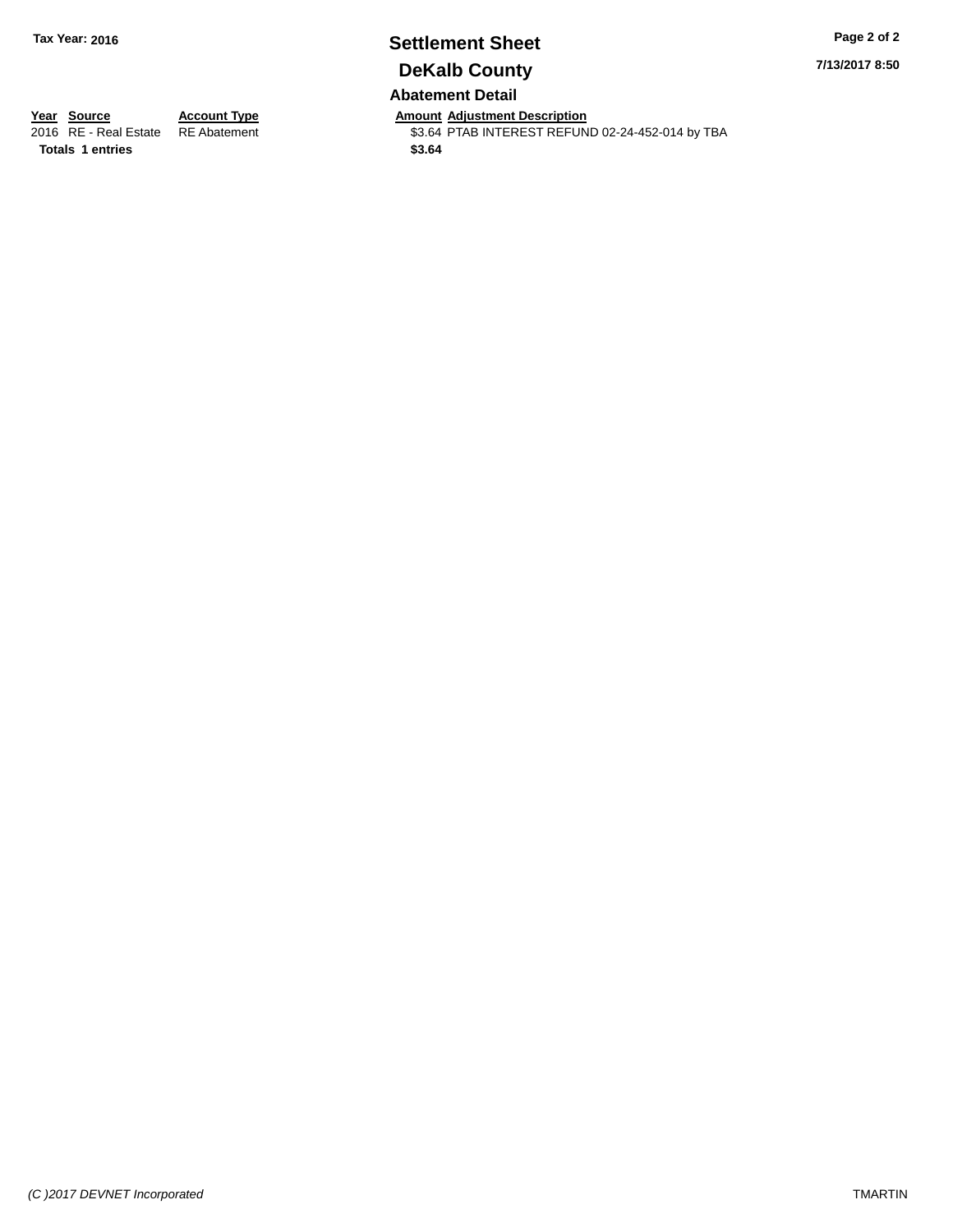## **Settlement Sheet Tax Year: 2016 Page 1 of 1 DeKalb County 132 - SCHOOL DISTRICT 425**

**7/13/2017 8:50**

#### **Current Year Taxes Paid**

| <b>Current Year</b>            |   | <b>Current Year Taxes Due</b> |                                  |       |  |
|--------------------------------|---|-------------------------------|----------------------------------|-------|--|
| <b>Real Estate</b>             | ٠ | \$8,006,983.90                | <b>Original Amount Due</b>       |       |  |
| Railroad                       | ٠ | \$34,947.18                   | Supplements                      | ٠     |  |
| Mobile Home                    | ٠ | \$38,756.97                   | Cancellations                    |       |  |
| Misc. Adjustments              | ÷ | \$0.00                        | Abatements/Refunds               |       |  |
| Prior Year Real Estate         | ٠ | \$0.00                        | Mobile Home                      | ٠     |  |
| Prior Year Mobile Home         | ٠ | \$0.00                        | Road & Bridge Transfer           | $+/-$ |  |
| + Prior Year Misc. Adjustments |   | \$587.49                      | Misc. Adjustments                |       |  |
| Abatements/Refunds             |   | \$8,003,761.60                | <b>Adjusted Amount Due</b>       |       |  |
| <b>Total Collected</b>         |   | (\$5,271.88)                  | <b>Prior Year Real EstateTax</b> |       |  |
| Hold Back                      | ٠ | \$0.00                        | Prior Year Mobile Home Tax       |       |  |
| County Trustee                 | ٠ | \$2,710.40                    | + Prior Year Misc. Adjustments   |       |  |
| Forfeited Tax                  |   | \$8,001,200.12                | <b>Total Amount Due</b>          |       |  |
| Tota                           |   |                               |                                  |       |  |

|   | <b>Real Estate</b>             | \$4,513,957.49 |
|---|--------------------------------|----------------|
| ÷ | Railroad                       | \$107,962.99   |
| ٠ | Mobile Home                    | \$0.00         |
| ٠ | Misc. Adjustments              | \$587.49       |
|   | <b>Prior Year Real Estate</b>  | (\$5,271.88)   |
| ÷ | Prior Year Mobile Home         | \$0.00         |
|   | + Prior Year Misc. Adjustments | \$2,710.40     |
|   | Abatements/Refunds             | \$0.00         |
|   | <b>Total Collected</b>         | \$4,619,946.49 |
| ٠ | <b>Hold Back</b>               | \$0.00         |
|   | <b>County Trustee</b>          |                |
|   | <b>Forfeited Tax</b>           |                |
|   | <b>Total</b>                   | \$4,619,946.49 |
|   |                                |                |

## **Distribution Summary**

| <b>Tax Distribution Date</b>         | Amount         |
|--------------------------------------|----------------|
| 05/26/2017                           | \$602,173.02   |
| 06/23/2017                           | \$3,962,033.83 |
| 07/21/2017                           | \$55,739.64    |
| <b>Totals: 3 Distributions</b>       | \$4,619,946.49 |
| <b>Grand Totals: 3 Distributions</b> | \$4,619,946.49 |

#### **Fund Summary**

|                                         |                         | <b>Previously</b>  | <b>Current</b>      | Amount    |                 | <b>PY Over</b> |
|-----------------------------------------|-------------------------|--------------------|---------------------|-----------|-----------------|----------------|
| <b>Fund</b>                             | <b>Amount Collected</b> | <b>Distributed</b> | <b>Distribution</b> | Available | <b>Interest</b> | <b>Distrib</b> |
| 002 - EDUCATION                         | \$3,040,289.76          | \$3,003,608.68     | \$36,681.08         | \$0.00    | \$0.00          | \$0.00         |
| 003 - BONDS AND INTEREST                | \$292,535.02            | \$289,005.58       | \$3,529.44          | \$0.00    | \$0.00          | \$0.00         |
| 004 - OPERATIONS & MAINTENANCE          | \$406,384.36            | \$401,481.34       | \$4,903.02          | \$0.00    | \$0.00          | \$0.00         |
| $005 - I. M. R. F.$                     | \$53.295.71             | \$52,652.70        | \$643.01            | \$0.00    | \$0.00          | \$0.00         |
| 030 - TRANSPORTATION SYSTEM             | \$213.159.72            | \$210,587.94       | \$2,571.78          | \$0.00    | \$0.00          | \$0.00         |
| 031 - WORKING CASH                      | \$2,494.78              | \$2,464.68         | \$30.10             | \$0.00    | \$0.00          | \$0.00         |
| 032 - FIRE PREV/SFTY/ENERGY             | \$33,873.43             | \$33,464.75        | \$408.68            | \$0.00    | \$0.00          | \$0.00         |
| 033 - SPECIAL EDUCATION                 | \$403,399.85            | \$398,532.83       | \$4,867.02          | \$0.00    | \$0.00          | \$0.00         |
| 035 - TORT JUDGEMENTS/LIABILITY<br>INS. | \$69,728.86             | \$68,887.58        | \$841.28            | \$0.00    | \$0.00          | \$0.00         |
| 047 - SOCIAL SECURITY                   | \$76.704.95             | \$75,779.51        | \$925.44            | \$0.00    | \$0.00          | \$0.00         |
| 057 - LEASE/PURCHASE/RENTAL             | \$24,901.52             | \$24,601.08        | \$300.44            | \$0.00    | \$0.00          | \$0.00         |
| 109 - PRIOR YEAR ADJUSTMENT             | \$3.178.53              | \$3,140.18         | \$38.35             | \$0.00    | \$0.00          | \$0.00         |
| <b>Totals</b>                           | \$4,619,946.49          | \$4,564,206.85     | \$55,739.64         | \$0.00    | \$0.00          | \$0.00         |

|                         | Year Source           | <b>Account Type</b>                        | <b>Amount Adjustment Description</b>                 |
|-------------------------|-----------------------|--------------------------------------------|------------------------------------------------------|
|                         | 2015 RE - Real Estate | <b>Back Tax Collected</b>                  | \$1,693.80 ROBINSON REDEMPTION 14-15-155-002 by TBA  |
|                         | 2015 RE - Real Estate | Back Tax Collected                         | \$435.78 BOGLE REDEMPTION 14-16-233-001 by TBA       |
|                         | 2015 RE - Real Estate | Back Tax Collected                         | \$580.82 CASTLE BANK REDEMPTION 13-15-401-006 by TBA |
|                         |                       | 2016 RE - Real Estate Paymt In Lieu of Tax | \$587.49 HOUSING AUTHORITY SEQUOYA APARTMENTS by TBA |
| <b>Totals 4 entries</b> |                       |                                            | \$3,297.89                                           |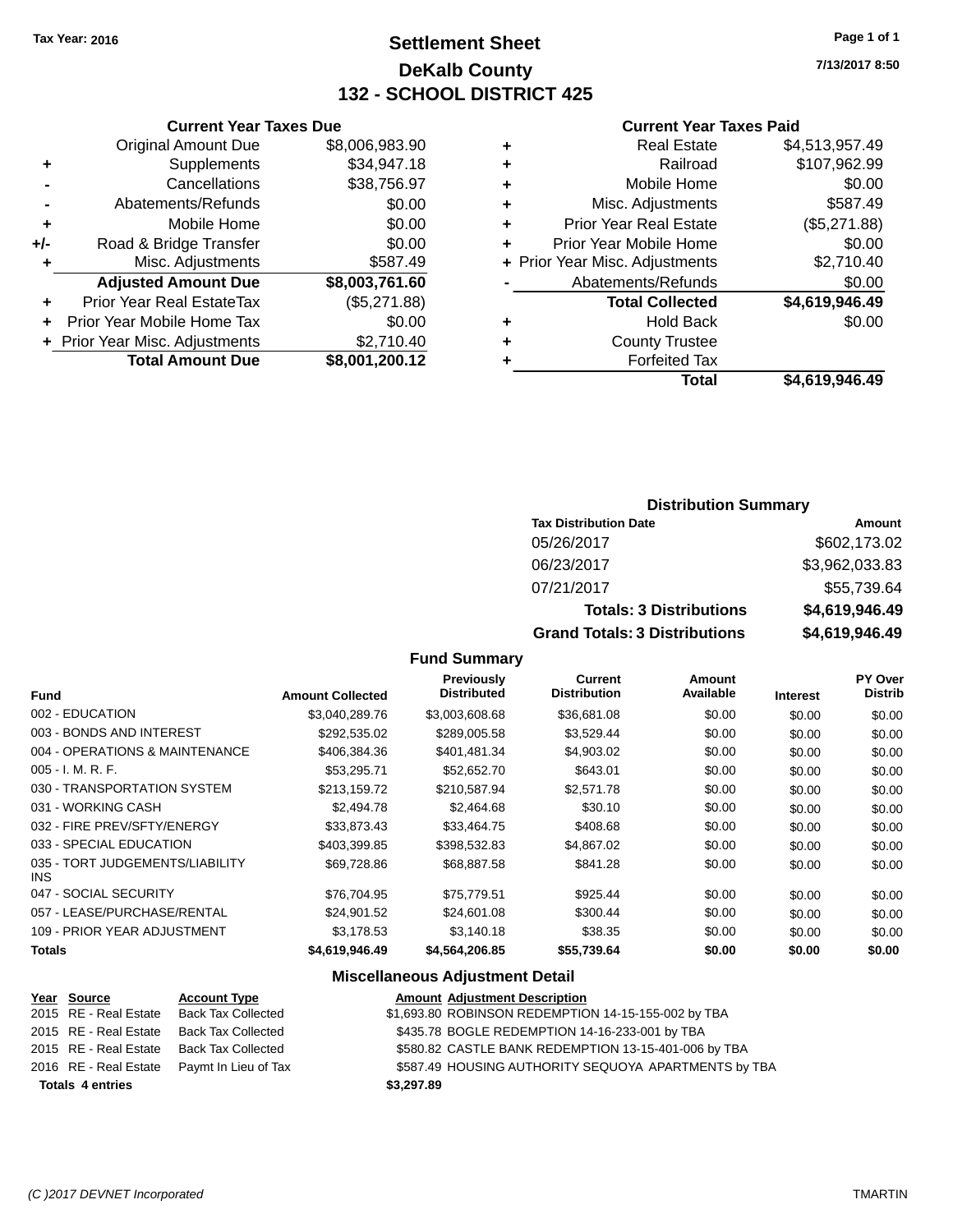## **Settlement Sheet Tax Year: 2016 Page 1 of 1 DeKalb County 133 - SCHOOL DISTRICT 426**

**7/13/2017 8:50**

#### **Current Year Taxes Paid**

|     | <b>Original Amount Due</b>       | \$3,928,243.32 |
|-----|----------------------------------|----------------|
| ٠   | Supplements                      | \$25,533.91    |
|     | Cancellations                    | \$34,016.67    |
| -   | Abatements/Refunds               | \$0.00         |
| ٠   | Mobile Home                      | \$0.00         |
| +/- | Road & Bridge Transfer           | \$0.00         |
| ٠   | Misc. Adjustments                | \$0.00         |
|     | <b>Adjusted Amount Due</b>       | \$3,919,760.56 |
| ٠   | <b>Prior Year Real EstateTax</b> | \$0.00         |
| ٠   | Prior Year Mobile Home Tax       | \$0.00         |
|     | + Prior Year Misc. Adjustments   | \$203.72       |
|     | <b>Total Amount Due</b>          | \$3,919,964.28 |
|     |                                  |                |

**Current Year Taxes Due**

| <b>Real Estate</b>            | \$2,156,648.76                 |
|-------------------------------|--------------------------------|
| Railroad                      | \$34,786.05                    |
| Mobile Home                   | \$0.00                         |
| Misc. Adjustments             | \$0.00                         |
| <b>Prior Year Real Estate</b> | \$0.00                         |
| Prior Year Mobile Home        | \$0.00                         |
|                               | \$203.72                       |
| Abatements/Refunds            | \$0.00                         |
| <b>Total Collected</b>        | \$2,191,638.53                 |
| <b>Hold Back</b>              | \$0.00                         |
| <b>County Trustee</b>         |                                |
| <b>Forfeited Tax</b>          |                                |
| Total                         | \$2,191,638.53                 |
|                               | + Prior Year Misc. Adjustments |

### **Distribution Summary Tax Distribution Date Amount** 05/26/2017 \$298,323.02 06/23/2017 \$1,850,702.26 07/21/2017 \$42,613.25 **Totals: 3 Distributions \$2,191,638.53 Grand Totals: 3 Distributions \$2,191,638.53**

#### **Fund Summary**

| <b>Fund</b>                             | <b>Amount Collected</b> | <b>Previously</b><br><b>Distributed</b> | <b>Current</b><br><b>Distribution</b> | Amount<br>Available | <b>Interest</b> | PY Over<br><b>Distrib</b> |
|-----------------------------------------|-------------------------|-----------------------------------------|---------------------------------------|---------------------|-----------------|---------------------------|
| 002 - EDUCATION                         | \$1,269,340.07          | \$1,244,659.58                          | \$24,680.49                           | \$0.00              | \$0.00          | \$0.00                    |
| 003 - BONDS AND INTEREST                | \$317.669.25            | \$311.492.63                            | \$6,176.62                            | \$0.00              | \$0.00          | \$0.00                    |
| 004 - OPERATIONS & MAINTENANCE          | \$253,528.74            | \$248,599.24                            | \$4,929.50                            | \$0.00              | \$0.00          | \$0.00                    |
| $005 - I. M. R. F.$                     | \$42,984.61             | \$42,148.84                             | \$835.77                              | \$0.00              | \$0.00          | \$0.00                    |
| 030 - TRANSPORTATION SYSTEM             | \$68,061.32             | \$66,737.97                             | \$1,323.35                            | \$0.00              | \$0.00          | \$0.00                    |
| 031 - WORKING CASH                      | \$17,015.88             | \$16,685.03                             | \$330.85                              | \$0.00              | \$0.00          | \$0.00                    |
| 032 - FIRE PREV/SFTY/ENERGY             | \$17,015.88             | \$16,685.03                             | \$330.85                              | \$0.00              | \$0.00          | \$0.00                    |
| 033 - SPECIAL EDUCATION                 | \$13,612.27             | \$13,347.60                             | \$264.67                              | \$0.00              | \$0.00          | \$0.00                    |
| 035 - TORT JUDGEMENTS/LIABILITY<br>INS. | \$128,456.31            | \$125,958,66                            | \$2,497.65                            | \$0.00              | \$0.00          | \$0.00                    |
| 047 - SOCIAL SECURITY                   | \$46.938.32             | \$46,025.67                             | \$912.65                              | \$0.00              | \$0.00          | \$0.00                    |
| 057 - LEASE/PURCHASE/RENTAL             | \$17,015.88             | \$16,685.03                             | \$330.85                              | \$0.00              | \$0.00          | \$0.00                    |
| Totals                                  | \$2,191,638.53          | \$2.149.025.28                          | \$42,613.25                           | \$0.00              | \$0.00          | \$0.00                    |

| Year Source           | <b>Account Type</b> | <b>Amount Adiustment Description</b>            |
|-----------------------|---------------------|-------------------------------------------------|
| 2015 RE - Real Estate | Back Tax Collected  | \$203.72 DUNCAN REDEMPTION 01-26-252-011 by TBA |
| Totals 1 entries      |                     | \$203.72                                        |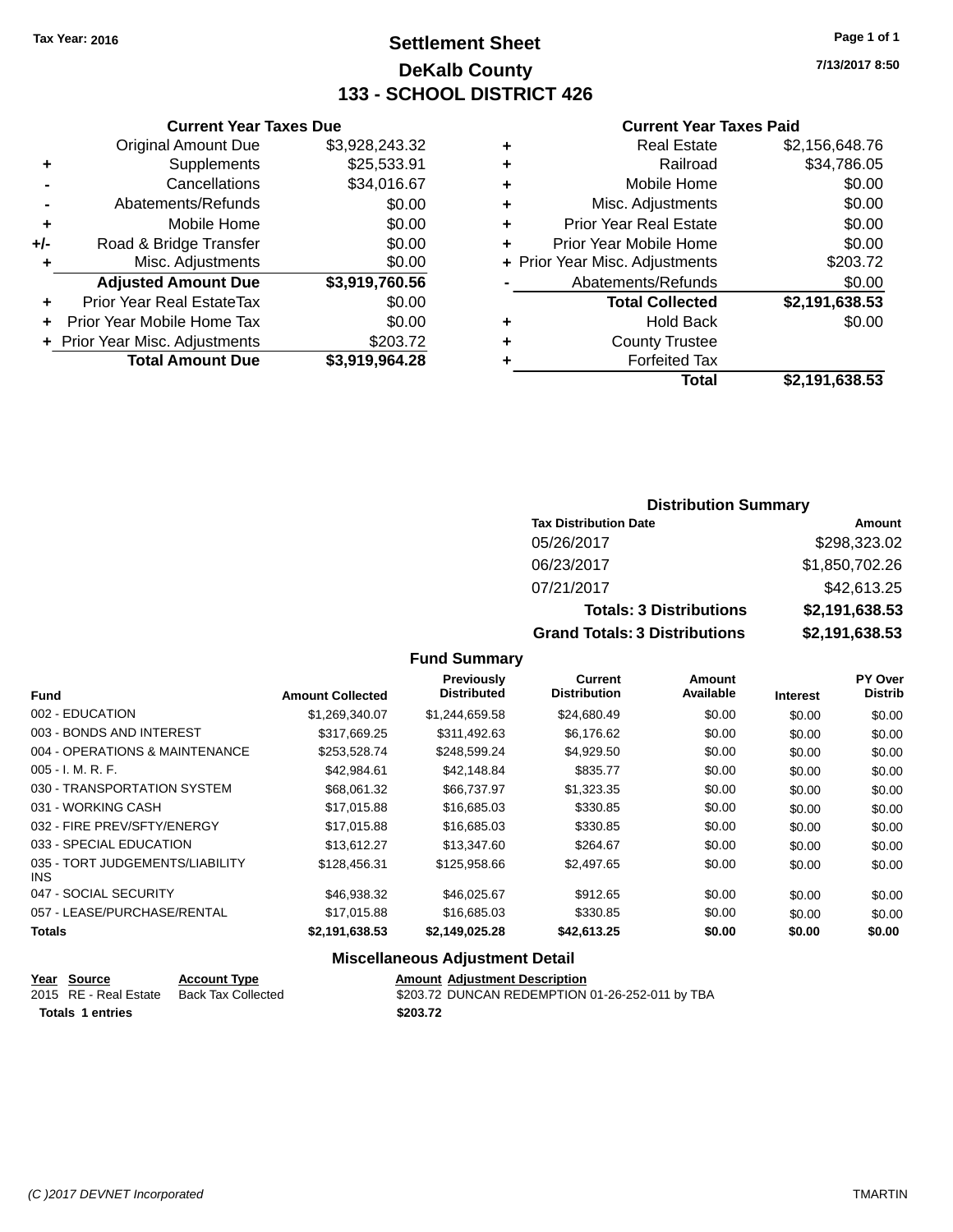**Current Year Taxes Due** Original Amount Due \$31,280,089.34

**Adjusted Amount Due \$31,239,934.92**

**+** Supplements \$187,030.17 **-** Cancellations \$234,326.95 **-** Abatements/Refunds \$2.19 **+** Mobile Home \$0.00 **+/-** Road & Bridge Transfer \$0.00 **+** Misc. Adjustments \$7,144.55

**+** Prior Year Real EstateTax (\$2,315.30) **+** Prior Year Mobile Home Tax \$0.00 **+** Prior Year Misc. Adjustments \$0.00<br> **Total Amount Due** \$31,237,619.62

**Total Amount Due** 

## **Settlement Sheet Tax Year: 2016 Page 1 of 1 DeKalb County 134 - SCHOOL DISTRICT 427**

**7/13/2017 8:50**

#### **Current Year Taxes Paid**

|   | Total                          | \$16,894,281.84 |
|---|--------------------------------|-----------------|
|   | <b>Forfeited Tax</b>           |                 |
| ٠ | <b>County Trustee</b>          |                 |
| ٠ | <b>Hold Back</b>               | \$0.00          |
|   | <b>Total Collected</b>         | \$16,894,281.84 |
|   | Abatements/Refunds             | \$2.19          |
|   | + Prior Year Misc. Adjustments | \$0.00          |
| ٠ | Prior Year Mobile Home         | \$0.00          |
| ٠ | <b>Prior Year Real Estate</b>  | (\$2,315.30)    |
| ٠ | Misc. Adjustments              | \$7,144.55      |
| ٠ | Mobile Home                    | \$0.00          |
| ٠ | Railroad                       | \$11,194.72     |
| ٠ | <b>Real Estate</b>             | \$16,878,260.06 |
|   |                                |                 |

# **Distribution Summary**

| <b>Tax Distribution Date</b>         | Amount          |
|--------------------------------------|-----------------|
| 05/26/2017                           | \$2,543,201.90  |
| 06/23/2017                           | \$14,084,272.62 |
| 07/21/2017                           | \$266,807.32    |
| <b>Totals: 3 Distributions</b>       | \$16,894,281.84 |
| <b>Grand Totals: 3 Distributions</b> | \$16,894,281.84 |

#### **Fund Summary**

| <b>Fund</b>                    | <b>Amount Collected</b> | <b>Previously</b><br><b>Distributed</b> | Current<br><b>Distribution</b> | Amount<br>Available | <b>Interest</b> | <b>PY Over</b><br><b>Distrib</b> |
|--------------------------------|-------------------------|-----------------------------------------|--------------------------------|---------------------|-----------------|----------------------------------|
| 002 - EDUCATION                | \$8,530,193.22          | \$8,395,477.93                          | \$134,715.29                   | \$0.00              | \$0.00          | \$0.00                           |
| 003 - BONDS AND INTEREST       | \$2.620.100.37          | \$2,578,721,76                          | \$41.378.61                    | \$0.00              | \$0.00          | \$0.00                           |
| 004 - OPERATIONS & MAINTENANCE | \$1,516,295.57          | \$1,492,349.08                          | \$23,946.49                    | \$0.00              | \$0.00          | \$0.00                           |
| $005 - I. M. R. F.$            | \$328,593.79            | \$323,404.39                            | \$5.189.40                     | \$0.00              | \$0.00          | \$0.00                           |
| 030 - TRANSPORTATION SYSTEM    | \$1,254,197.69          | \$1,234,390.45                          | \$19,807.24                    | \$0.00              | \$0.00          | \$0.00                           |
| 031 - WORKING CASH             | \$105.960.94            | \$104.287.52                            | \$1,673.42                     | \$0.00              | \$0.00          | \$0.00                           |
| 032 - FIRE PREV/SFTY/ENERGY    | \$224.710.84            | \$221.162.04                            | \$3,548.80                     | \$0.00              | \$0.00          | \$0.00                           |
| 033 - SPECIAL EDUCATION        | \$1,776,788.51          | \$1.748.728.12                          | \$28,060.39                    | \$0.00              | \$0.00          | \$0.00                           |
| 047 - SOCIAL SECURITY          | \$429,689.17            | \$422,903.19                            | \$6,785.98                     | \$0.00              | \$0.00          | \$0.00                           |
| 057 - LEASE/PURCHASE/RENTAL    | \$107.751.74            | \$106.050.04                            | \$1,701.70                     | \$0.00              | \$0.00          | \$0.00                           |
| Totals                         | \$16.894.281.84         | \$16.627.474.52                         | \$266.807.32                   | \$0.00              | \$0.00          | \$0.00                           |

#### **Miscellaneous Adjustment Detail**

| <u>Year Source</u>      | <b>Account Type</b>                        | <b>Amount Adjustment Description</b>               |
|-------------------------|--------------------------------------------|----------------------------------------------------|
| 2016 RE - Real Estate   | Back Tax Collected                         | \$27.00 TRUSTEE SALE 09-17-385-0110 by TBA         |
|                         | 2016 RE - Real Estate Paymt In Lieu of Tax | \$7,117.55 HOUSING AUTHORITY SYCAMORE UNITS by TBA |
| <b>Totals 2 entries</b> |                                            | \$7.144.55                                         |
|                         |                                            |                                                    |
|                         |                                            |                                                    |

## **Abatement Detail**

| <b>Amount Adjustment Description</b> |  |  |
|--------------------------------------|--|--|
|                                      |  |  |

2016 RE - Real Estate RE Abatement \$2.19 PTAB INTEREST REFUND 06-28-180-020 by TBA **Totals \$2.19 1 entries**

**Year Source Account Type**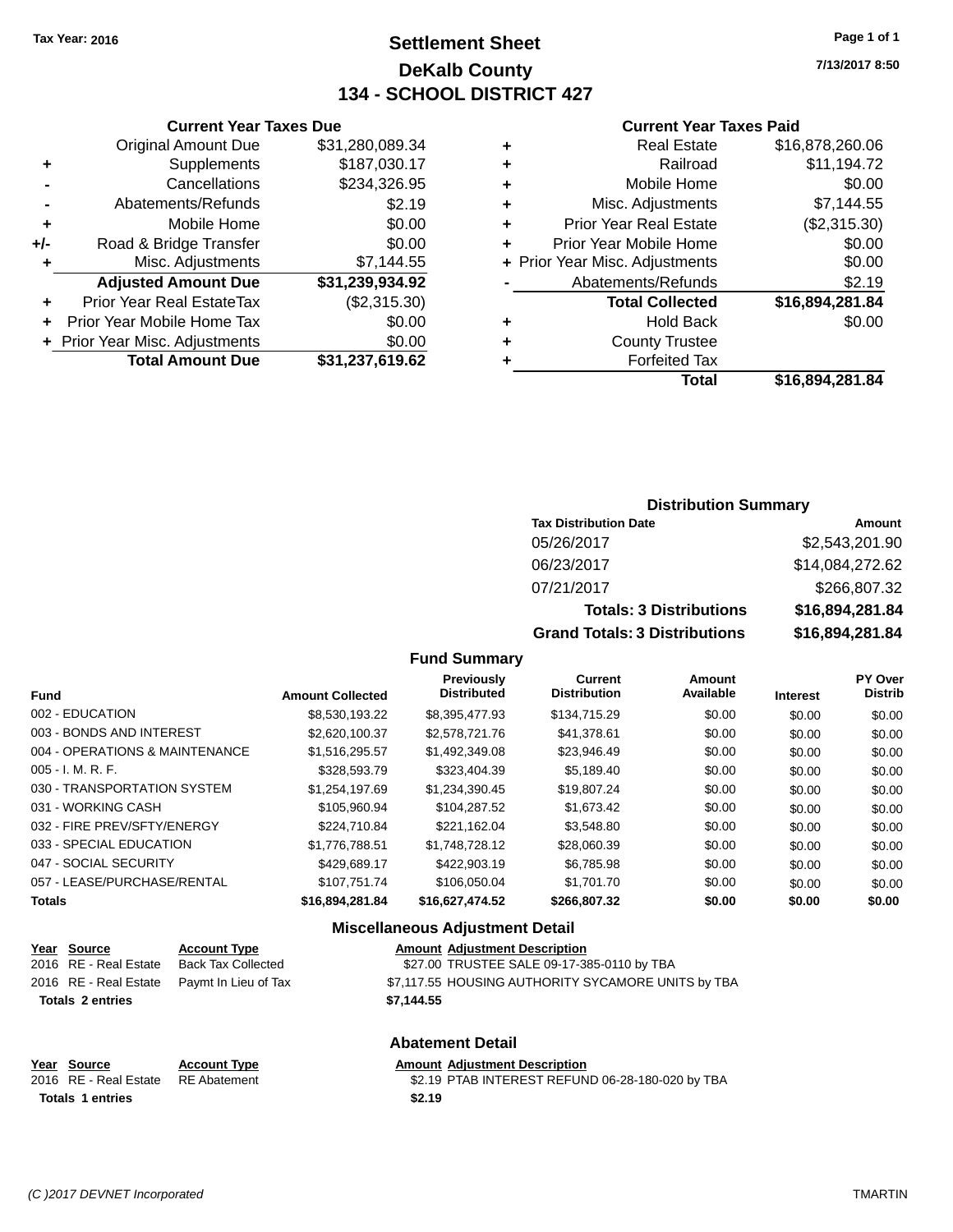## **Settlement Sheet Tax Year: 2016 Page 1 of 2 DeKalb County 135 - SCHOOL DISTRICT 428**

**7/13/2017 8:50**

#### **Current Year Taxes Paid**

| \$27,063,779.44 |
|-----------------|
| \$220,294.13    |
| \$0.00          |
| \$10,532.37     |
| (\$10,421.22)   |
| \$0.00          |
| \$30,921.94     |
| \$0.00          |
| \$27,315,106.66 |
| \$0.00          |
|                 |
|                 |
| \$27,315,106.66 |
|                 |

|     | <b>Current Year Taxes Due</b>    |                 |
|-----|----------------------------------|-----------------|
|     | <b>Original Amount Due</b>       | \$51,980,579.10 |
| ٠   | Supplements                      | \$591,975.39    |
|     | Cancellations                    | \$927,667.29    |
|     | Abatements/Refunds               | \$0.00          |
| ٠   | Mobile Home                      | \$0.00          |
| +/- | Road & Bridge Transfer           | \$0.00          |
| ٠   | Misc. Adjustments                | \$10,532.37     |
|     | <b>Adjusted Amount Due</b>       | \$51,655,419.57 |
| ÷   | <b>Prior Year Real EstateTax</b> | (\$10,421.22)   |
|     | Prior Year Mobile Home Tax       | \$0.00          |
|     | + Prior Year Misc. Adjustments   | \$30,921.94     |
|     | <b>Total Amount Due</b>          | \$51,675,920.29 |
|     |                                  |                 |

### **Distribution Summary**

| <b>Tax Distribution Date</b>         | Amount          |
|--------------------------------------|-----------------|
| 05/26/2017                           | \$4,673,549.47  |
| 06/23/2017                           | \$22,238,357.38 |
| 07/21/2017                           | \$403,199.81    |
| <b>Totals: 3 Distributions</b>       | \$27,315,106.66 |
| <b>Grand Totals: 3 Distributions</b> | \$27,315,106.66 |

## **Fund Summary**

| <b>Fund</b>                             | <b>Amount Collected</b> | <b>Previously</b><br><b>Distributed</b> | Current<br><b>Distribution</b> | Amount<br>Available | <b>Interest</b> | <b>PY Over</b><br><b>Distrib</b> |
|-----------------------------------------|-------------------------|-----------------------------------------|--------------------------------|---------------------|-----------------|----------------------------------|
| 002 - EDUCATION                         | \$13,984,160.00         | \$13,777,739.05                         | \$206.420.95                   | \$0.00              | \$0.00          | \$0.00                           |
| 003 - BONDS AND INTEREST                | \$2.516.841.23          | \$2,479,690,00                          | \$37.151.23                    | \$0.00              | \$0.00          | \$0.00                           |
| 004 - OPERATIONS & MAINTENANCE          | \$2,622,031.74          | \$2,583,327.78                          | \$38,703.96                    | \$0.00              | \$0.00          | \$0.00                           |
| $005 - I. M. R. F.$                     | \$664,658.50            | \$654,847,43                            | \$9.811.07                     | \$0.00              | \$0.00          | \$0.00                           |
| 030 - TRANSPORTATION SYSTEM             | \$3.053.965.52          | \$3.008.885.76                          | \$45,079.76                    | \$0.00              | \$0.00          | \$0.00                           |
| 031 - WORKING CASH                      | \$165,884,65            | \$163,436.02                            | \$2,448.63                     | \$0.00              | \$0.00          | \$0.00                           |
| 032 - FIRE PREV/SFTY/ENERGY             | \$349,606.04            | \$344,445.49                            | \$5,160.55                     | \$0.00              | \$0.00          | \$0.00                           |
| 033 - SPECIAL EDUCATION                 | \$2.796.821.10          | \$2.755.537.06                          | \$41.284.04                    | \$0.00              | \$0.00          | \$0.00                           |
| 035 - TORT JUDGEMENTS/LIABILITY<br>INS. | \$483,122.29            | \$475,990.89                            | \$7,131.40                     | \$0.00              | \$0.00          | \$0.00                           |
| 047 - SOCIAL SECURITY                   | \$678,015.59            | \$668,007.37                            | \$10,008.22                    | \$0.00              | \$0.00          | \$0.00                           |
| <b>Totals</b>                           | \$27,315,106.66         | \$26.911.906.85                         | \$403.199.81                   | \$0.00              | \$0.00          | \$0.00                           |

| Year Source           | <b>Account Type</b>       | <b>Amount Adjustment Description</b>                             |
|-----------------------|---------------------------|------------------------------------------------------------------|
| 2015 RE - Real Estate | <b>Back Tax Collected</b> | \$928.29 MOONEY REDEMPTION 08-23-184-002 by TBA                  |
| 2015 RE - Real Estate | <b>Back Tax Collected</b> | \$2,400.99 1827 LINCOLN HWY CORP REDEMPTION 08-24-352-024 by TBA |
| 2015 RE - Real Estate | <b>Back Tax Collected</b> | \$800.30 RIVERMIST REDEMPTION 08-02-324-004 by TBA               |
| 2015 RE - Real Estate | <b>Back Tax Collected</b> | \$800.30 RIVERMIST REDEMPTION 08-02-351-013 by TBA               |
| 2015 RE - Real Estate | <b>Back Tax Collected</b> | \$800.30 RIVERMIST REDEMPTION 08-02-351-017 by TBA               |
| 2015 RE - Real Estate | <b>Back Tax Collected</b> | \$800.30 RIVERMIST REDEMPTION 08-02-351-020 by TBA               |
| 2015 RE - Real Estate | <b>Back Tax Collected</b> | \$800.30 RIVERMIST REDEMPTION 08-02-351-022 by TBA               |
| 2015 RE - Real Estate | <b>Back Tax Collected</b> | \$800.30 RIVERMIST REDEMPTION 08-02-354-001 by TBA               |
| 2015 RE - Real Estate | <b>Back Tax Collected</b> | \$800.30 RIVERMIST REDEMPTION 08-02-354-008 by TBA               |
| 2015 RE - Real Estate | <b>Back Tax Collected</b> | \$800.30 RIVERMIST REDEMPTION 08-02-354-012 by TBA               |
| 2015 RE - Real Estate | <b>Back Tax Collected</b> | \$800.30 RIVERMIST REDEMPTION 08-02-370-001 by TBA               |
| 2015 RE - Real Estate | <b>Back Tax Collected</b> | \$800.30 RIVERMIST REDEMPTION 08-02-370-002 by TBA               |
|                       |                           |                                                                  |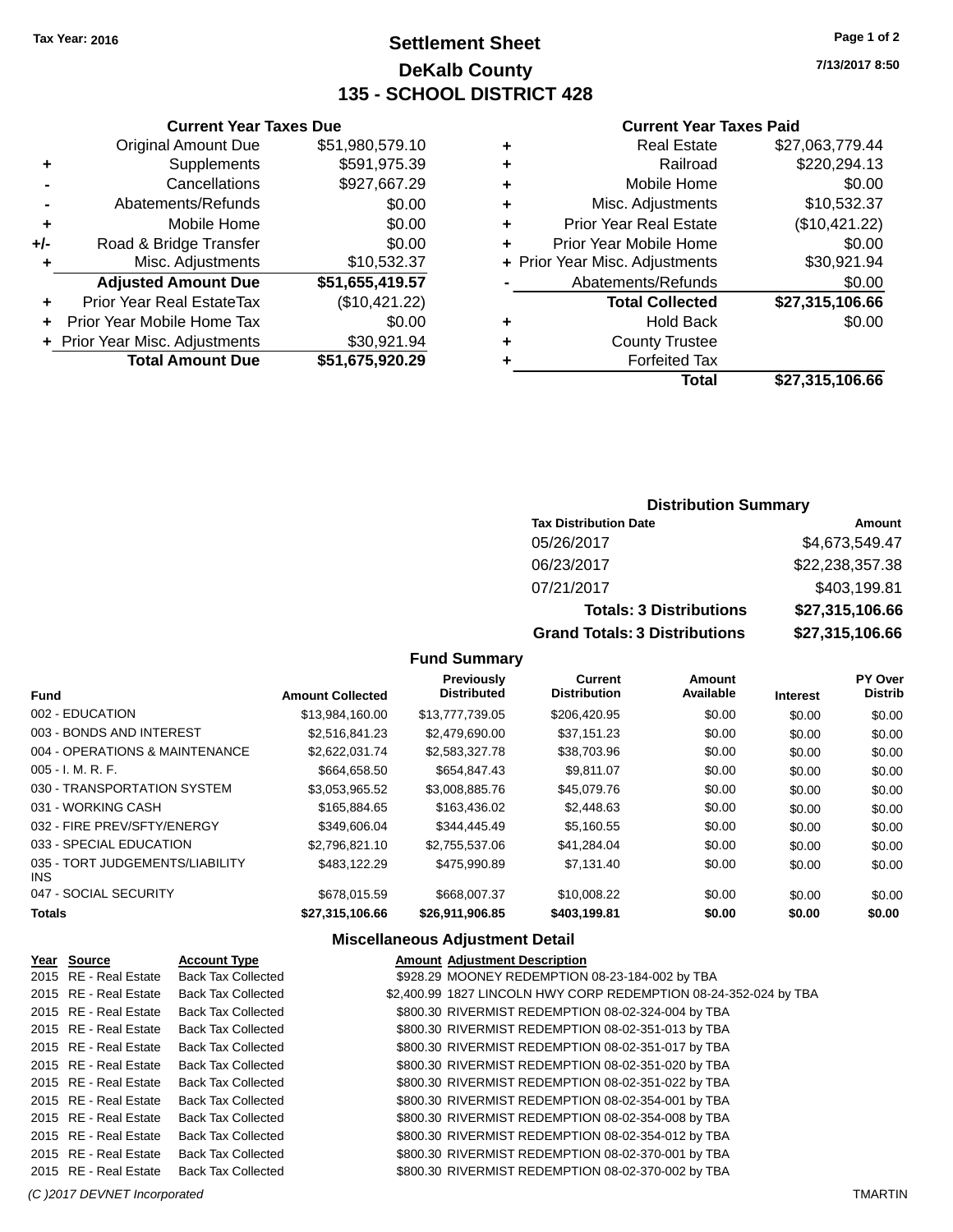## **Settlement Sheet Tax Year: 2016 Page 2 of 2 DeKalb County**

**7/13/2017 8:50**

| Year | Source                   | <b>Account Type</b>       |             | <b>Amount Adjustment Description</b>               |
|------|--------------------------|---------------------------|-------------|----------------------------------------------------|
|      | 2015 RE - Real Estate    | <b>Back Tax Collected</b> |             | \$800.30 RIVERMIST REDEMPTION 08-02-370-003 by TBA |
|      | 2015 RE - Real Estate    | <b>Back Tax Collected</b> |             | \$800.30 RIVERMIST REDEMPTION 08-02-370-004 by TBA |
|      | 2015 RE - Real Estate    | <b>Back Tax Collected</b> |             | \$508.23 RIVERMIST REDEMPTION 08-02-373-001 by TBA |
|      | 2015 RE - Real Estate    | <b>Back Tax Collected</b> |             | \$344.35 RIVERMIST REDEMPTION 08-02-377-001 by TBA |
|      | 2015 RE - Real Estate    | <b>Back Tax Collected</b> |             | \$96.57 RIVERMIST REDEMPTION 08-11-100-045 by TBA  |
|      | 2015 RE - Real Estate    | <b>Back Tax Collected</b> |             | \$45.72 RIVERMIST REDEMPTION 15-15-228-013 by TBA  |
|      | 2015 RE - Real Estate    | <b>Back Tax Collected</b> |             | \$800.30 RIVERMIST REDEMPTION 08-02-323-005 by TBA |
|      | 2015 RE - Real Estate    | <b>Back Tax Collected</b> |             | \$823.12 ENGSTROM REDEMPTION 09-29-182-013 by TBA  |
|      | 2015 RE - Real Estate    | <b>Back Tax Collected</b> |             | \$494.99 VOID HEL EXEMPTION 08-14-478-035 by TBA   |
|      | 2015 RE - Real Estate    | <b>Back Tax Collected</b> |             | \$10,613.43 MOONEY REDEMPTION 08-23-184-020 by TBA |
|      | 2015 RE - Real Estate    | <b>Back Tax Collected</b> |             | \$118.38 TRUSTEE SALE 09-29-252-001 by TBA         |
|      | 2015 RE - Real Estate    | <b>Back Tax Collected</b> |             | \$2,194.25 MOONEY REDEMPTION 08-23-184-003 by TBA  |
|      | 2015 RE - Real Estate    | <b>Back Tax Collected</b> |             | \$1,949.72 MOONEY REDEMPTION 08-12-184-027 by TBA  |
|      | 2016 RE - Real Estate    | Paymt In Lieu of Tax      |             | \$10,532.37 HOUSING AUTHORITY DEKALB UNITS by TBA  |
|      | <b>Totals 26 entries</b> |                           | \$41,454.31 |                                                    |
|      |                          |                           |             |                                                    |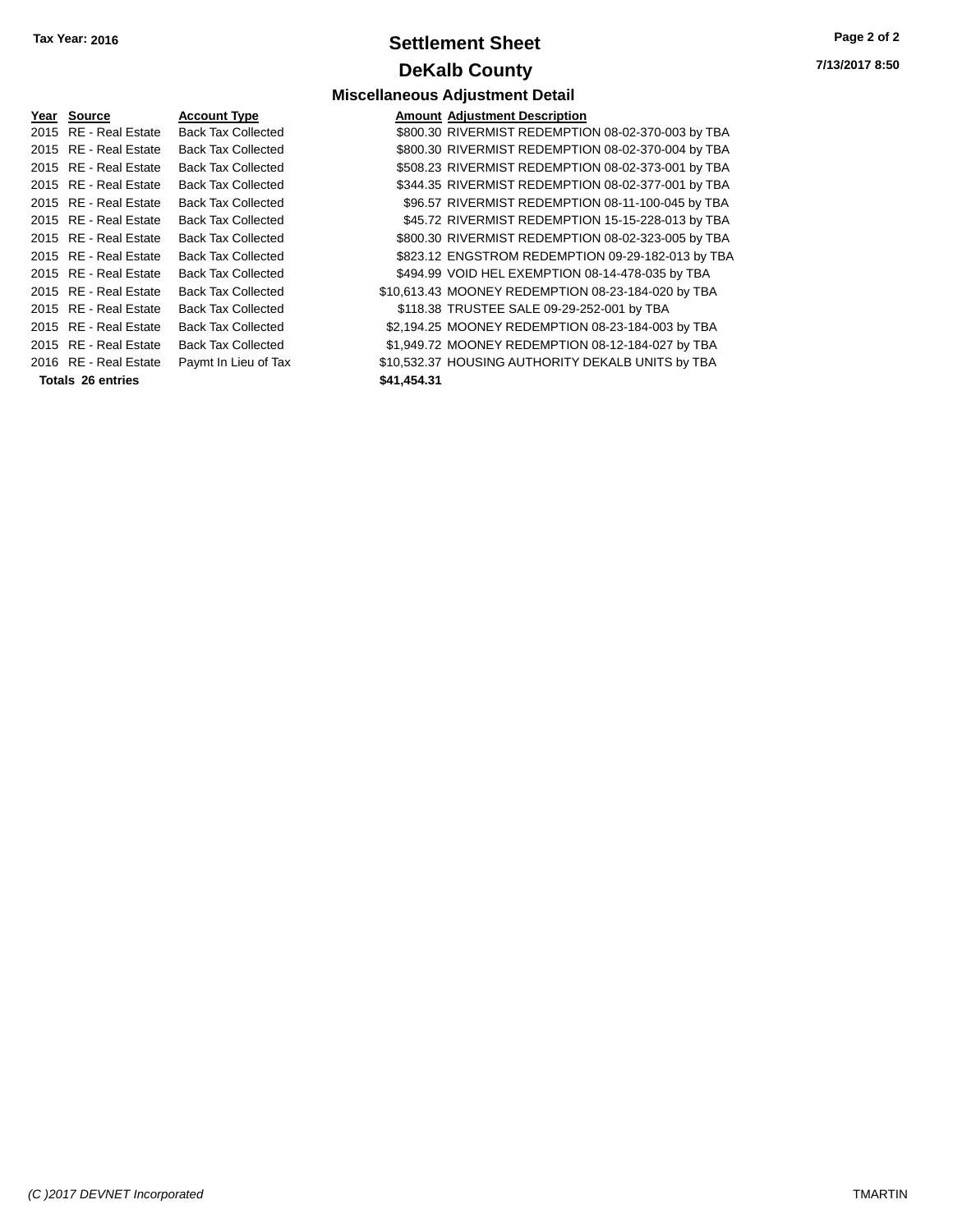## **Settlement Sheet Tax Year: 2016 Page 1 of 1 DeKalb County 136 - SCHOOL DISTRICT 429**

**7/13/2017 8:50**

#### **Current Year Taxes Paid**

|       | <b>Current Year Taxes Due</b>    |                |   |                  |
|-------|----------------------------------|----------------|---|------------------|
|       | <b>Original Amount Due</b>       | \$5,286,122.58 | ٠ |                  |
| ٠     | Supplements                      | \$35,408.27    | ٠ |                  |
|       | Cancellations                    | \$39,305.69    | ٠ |                  |
|       | Abatements/Refunds               | \$0.00         | ٠ | Mis              |
| ٠     | Mobile Home                      | \$0.00         | ٠ | Prior Y          |
| $+/-$ | Road & Bridge Transfer           | \$0.00         |   | Prior Yea        |
| ٠     | Misc. Adjustments                | \$2,465.79     |   | + Prior Year Mis |
|       | <b>Adjusted Amount Due</b>       | \$5,284,690.95 |   | Abate            |
|       | <b>Prior Year Real EstateTax</b> | \$0.00         |   |                  |
|       | Prior Year Mobile Home Tax       | \$0.00         | ٠ |                  |
|       | + Prior Year Misc. Adjustments   | \$2,985.49     | ٠ |                  |
|       | <b>Total Amount Due</b>          | \$5,287,676.44 |   |                  |
|       |                                  |                |   |                  |

|   | <b>Real Estate</b>             | \$2,946,676.75 |
|---|--------------------------------|----------------|
| ٠ | Railroad                       | \$32,719.66    |
|   | Mobile Home                    | \$0.00         |
| ٠ | Misc. Adjustments              | \$2,465.79     |
| ٠ | <b>Prior Year Real Estate</b>  | \$0.00         |
| ÷ | Prior Year Mobile Home         | \$0.00         |
|   | + Prior Year Misc. Adjustments | \$2,985.49     |
|   | Abatements/Refunds             | \$0.00         |
|   | <b>Total Collected</b>         | \$2,984,847.69 |
| ٠ | <b>Hold Back</b>               | \$0.00         |
| ٠ | <b>County Trustee</b>          |                |
|   | <b>Forfeited Tax</b>           |                |
|   | Total                          | \$2,984,847.69 |
|   |                                |                |

## **Distribution Summary Tax Distribution Date Amount**

| <b>Grand Totals: 3 Distributions</b> | \$2,984,847.69 |
|--------------------------------------|----------------|
| <b>Totals: 3 Distributions</b>       | \$2,984,847.69 |
| 07/21/2017                           | \$94,819.49    |
| 06/23/2017                           | \$2,459,269.60 |
| 05/26/2017                           | \$430,758.60   |

#### **Fund Summary**

| <b>Fund</b>                             | <b>Amount Collected</b> | <b>Previously</b><br><b>Distributed</b> | <b>Current</b><br><b>Distribution</b> | <b>Amount</b><br>Available | <b>Interest</b> | PY Over<br><b>Distrib</b> |
|-----------------------------------------|-------------------------|-----------------------------------------|---------------------------------------|----------------------------|-----------------|---------------------------|
| 002 - EDUCATION                         | \$1,624,315.31          | \$1,572,715.78                          | \$51,599.53                           | \$0.00                     | \$0.00          | \$0.00                    |
| 003 - BONDS AND INTEREST                | \$566,183.83            | \$548,197.90                            | \$17,985.93                           | \$0.00                     | \$0.00          | \$0.00                    |
| 004 - OPERATIONS & MAINTENANCE          | \$313,725.39            | \$303,759.29                            | \$9,966.10                            | \$0.00                     | \$0.00          | \$0.00                    |
| 005 - I. M. R. F.                       | \$52,390.05             | \$50,725.78                             | \$1,664.27                            | \$0.00                     | \$0.00          | \$0.00                    |
| 030 - TRANSPORTATION SYSTEM             | \$130.124.42            | \$125,990.76                            | \$4,133.66                            | \$0.00                     | \$0.00          | \$0.00                    |
| 032 - FIRE PREV/SFTY/ENERGY             | \$310.43                | \$300.57                                | \$9.86                                | \$0.00                     | \$0.00          | \$0.00                    |
| 033 - SPECIAL EDUCATION                 | \$198,032.70            | \$191.741.81                            | \$6,290.89                            | \$0.00                     | \$0.00          | \$0.00                    |
| 035 - TORT JUDGEMENTS/LIABILITY<br>INS. | \$44.068.29             | \$42.668.37                             | \$1,399.92                            | \$0.00                     | \$0.00          | \$0.00                    |
| 047 - SOCIAL SECURITY                   | \$55.697.27             | \$53.927.94                             | \$1,769.33                            | \$0.00                     | \$0.00          | \$0.00                    |
| Totals                                  | \$2.984.847.69          | \$2.890.028.20                          | \$94,819,49                           | \$0.00                     | \$0.00          | \$0.00                    |

| Year Source             | <b>Account Type</b>       |            | <b>Amount Adjustment Description</b>                          |
|-------------------------|---------------------------|------------|---------------------------------------------------------------|
| 2015 RE - Real Estate   | <b>Back Tax Collected</b> |            | \$813.13 AVILA REDEMPTION 15-14-328-005 by TBA                |
| 2015 RE - Real Estate   | <b>Back Tax Collected</b> |            | \$1,939.22 NIELSEN REDEMPTION 15-16-151-002 by TBA            |
| 2015 RE - Real Estate   | <b>Back Tax Collected</b> |            | \$116.57 MCFARLAND REDEMPTION 15-15-228-014 by TBA            |
| 2015 RE - Real Estate   | <b>Back Tax Collected</b> |            | \$116.57 MCFARLAND REDEMPTION 15-15-225-015 by TBA            |
| 2016 RE - Real Estate   | <b>Back Tax Collected</b> |            | \$1,835.49 WEST SUBURBAN BANK REDEMPTION 15-14-304-002 by TBA |
| 2016 RE - Real Estate   | Paymt In Lieu of Tax      |            | \$630.30 HOUSING AUTHORITY SUNSET VIEW APARTMENTS by TBA      |
| <b>Totals 6 entries</b> |                           | \$5,451.28 |                                                               |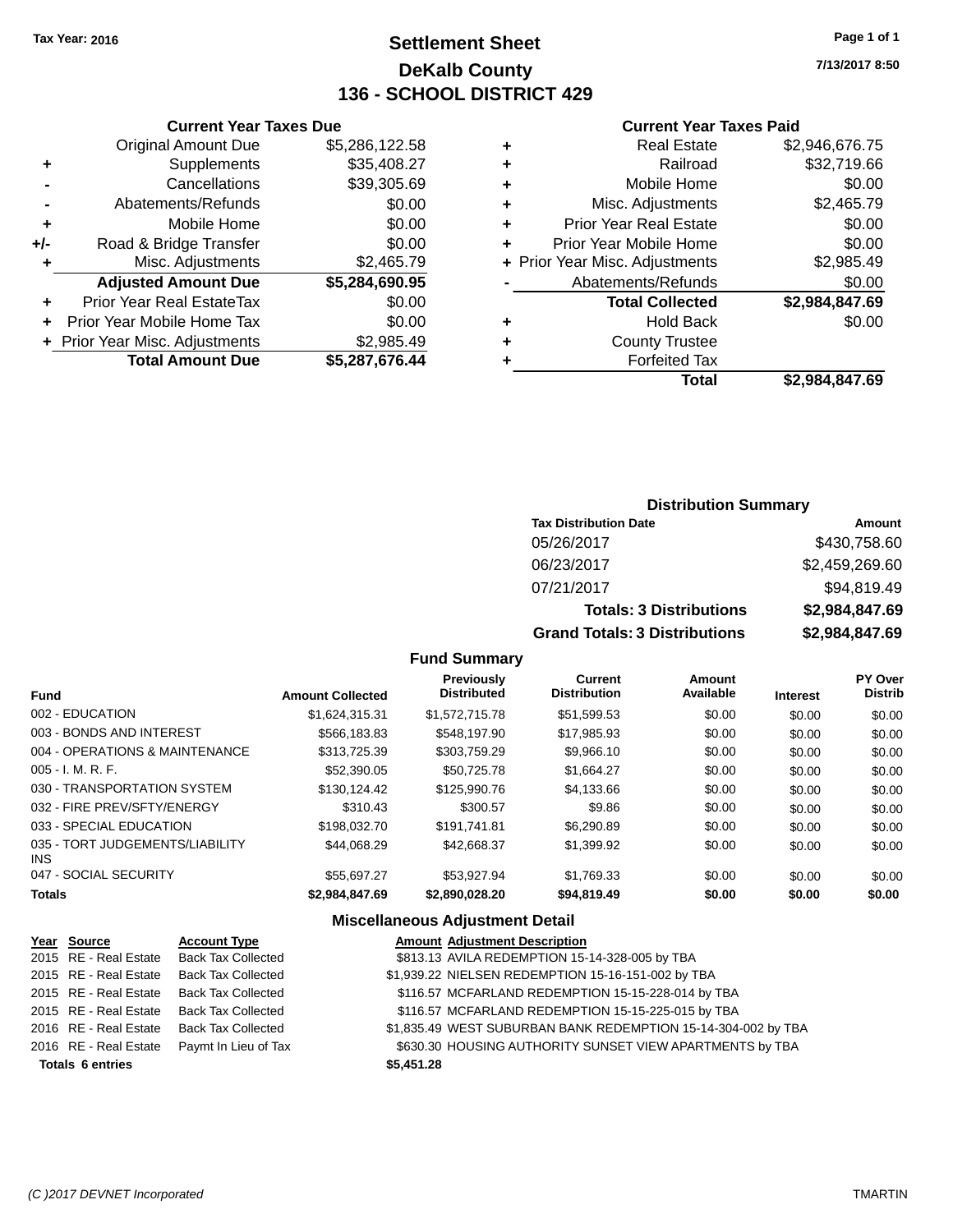## **Settlement Sheet Tax Year: 2016 Page 1 of 1 DeKalb County 137 - SCHOOL DISTRICT 430**

**7/13/2017 8:50**

#### **Current Year Taxes Paid**

|   | Real Estate                    | \$4,465,462.05 |
|---|--------------------------------|----------------|
| ٠ | Railroad                       | \$21,792.75    |
| ٠ | Mobile Home                    | \$0.00         |
| ٠ | Misc. Adjustments              | \$4,523.10     |
| ٠ | <b>Prior Year Real Estate</b>  | (\$2,182.62)   |
| ٠ | Prior Year Mobile Home         | \$0.00         |
|   | + Prior Year Misc. Adjustments | \$91.72        |
|   | Abatements/Refunds             | \$0.03         |
|   | <b>Total Collected</b>         | \$4,489,686.97 |
| ٠ | <b>Hold Back</b>               | \$0.00         |
| ٠ | <b>County Trustee</b>          |                |
|   | <b>Forfeited Tax</b>           |                |
|   | Total                          | \$4,489,686.97 |
|   |                                |                |

|                | <b>Original Amount Due</b> | \$8,147,062.22 |
|----------------|----------------------------|----------------|
| ٠              | Supplements                | \$63,497.93    |
| $\blacksquare$ | Cancellations              | \$72,865.92    |
| $\blacksquare$ | Abatements/Refunds         | \$0.03         |
| ٠              | Mobile Home                | \$0.00         |
| +/-            | Road & Bridge Transfer     | \$0.00         |
| ÷              | Misc. Adjustments          | \$4,523.10     |
|                | <b>Adjusted Amount Due</b> | \$8,142,217.30 |
|                | Prior Year Real EstateTax  | (\$2,182.62)   |
|                |                            |                |

**Current Year Taxes Due**

| <b>Total Amount Due</b>        | \$8,140,126.40 |
|--------------------------------|----------------|
| + Prior Year Misc. Adjustments | \$91.72        |
| + Prior Year Mobile Home Tax   | \$0.00         |

#### **Distribution Summary**

| <b>Tax Distribution Date</b>         | Amount         |
|--------------------------------------|----------------|
| 05/26/2017                           | \$804,987.11   |
| 06/23/2017                           | \$3,602,879.16 |
| 07/21/2017                           | \$81,820.70    |
| <b>Totals: 3 Distributions</b>       | \$4,489,686.97 |
| <b>Grand Totals: 3 Distributions</b> | \$4,489,686.97 |

#### **Fund Summary**

| <b>Fund</b>                                         | <b>Amount Collected</b> | <b>Previously</b><br><b>Distributed</b> | Current<br><b>Distribution</b> | Amount<br>Available | Interest | PY Over<br><b>Distrib</b> |
|-----------------------------------------------------|-------------------------|-----------------------------------------|--------------------------------|---------------------|----------|---------------------------|
| 002 - EDUCATION                                     | \$3,232,489.29          | \$3.173.579.95                          | \$58,909.34                    | \$0.00              | \$0.00   | \$0.00                    |
| 003 - BONDS AND INTEREST                            | \$354,896.29            | \$348,428.61                            | \$6,467.68                     | \$0.00              | \$0.00   | \$0.00                    |
| 004 - OPERATIONS & MAINTENANCE                      | \$507,226.89            | \$497,983.11                            | \$9,243.78                     | \$0.00              | \$0.00   | \$0.00                    |
| $005 - I. M. R. F.$                                 | \$69.644.01             | \$68,374.81                             | \$1,269.20                     | \$0.00              | \$0.00   | \$0.00                    |
| 030 - TRANSPORTATION SYSTEM                         | \$24.244.31             | \$23,802.47                             | \$441.84                       | \$0.00              | \$0.00   | \$0.00                    |
| 031 - WORKING CASH                                  | \$89.81                 | \$88.17                                 | \$1.64                         | \$0.00              | \$0.00   | \$0.00                    |
| 032 - FIRE PREV/SFTY/ENERGY                         | \$53,023.19             | \$52,056.89                             | \$966.30                       | \$0.00              | \$0.00   | \$0.00                    |
| 033 - SPECIAL EDUCATION                             | \$178,249.55            | \$175,001.11                            | \$3.248.44                     | \$0.00              | \$0.00   | \$0.00                    |
| 035 - TORT JUDGMENTS, LIABILITY<br><b>INSURANCE</b> | \$89.81                 | \$88.17                                 | \$1.64                         | \$0.00              | \$0.00   | \$0.00                    |
| 047 - SOCIAL SECURITY                               | \$69.644.01             | \$68,374.81                             | \$1,269.20                     | \$0.00              | \$0.00   | \$0.00                    |
| 057 - LEASE/PURCHASE/RENTAL                         | \$89.81                 | \$88.17                                 | \$1.64                         | \$0.00              | \$0.00   | \$0.00                    |
| <b>Totals</b>                                       | \$4,489,686.97          | \$4,407,866.27                          | \$81,820.70                    | \$0.00              | \$0.00   | \$0.00                    |

#### **Miscellaneous Adjustment Detail**

| <u>Year Source</u>      | <b>Account Type</b>                      | <b>Amount Adjustment Description</b>                |
|-------------------------|------------------------------------------|-----------------------------------------------------|
| 2015 RE - Real Estate   | Back Tax Collected                       | \$91.72 NIELSEN REDEMPTION 15-16-151-019 by TBA     |
| 2016 RE - Real Estate   | Back Tax Collected                       | \$2,912.12 HARRISON REDEMPTION 19-26-408-006 by TBA |
|                         | 2016 RE - Real Estate Back Tax Collected | \$1,610.98 MARSHNER REDEMPTION 19-26-434-001 by TBA |
| <b>Totals 3 entries</b> |                                          | \$4.614.82                                          |

#### **Abatement Detail**

**Year Source Account Type Amount Adjustment Description**<br>2016 RE - Real Estate RE Abatement **Amount 1998** And Amount 1990. A SO.03 PTAB INTEREST REFUN \$0.03 PTAB INTEREST REFUND 19-23-300-013 by TBA **Totals \$0.03 1 entries**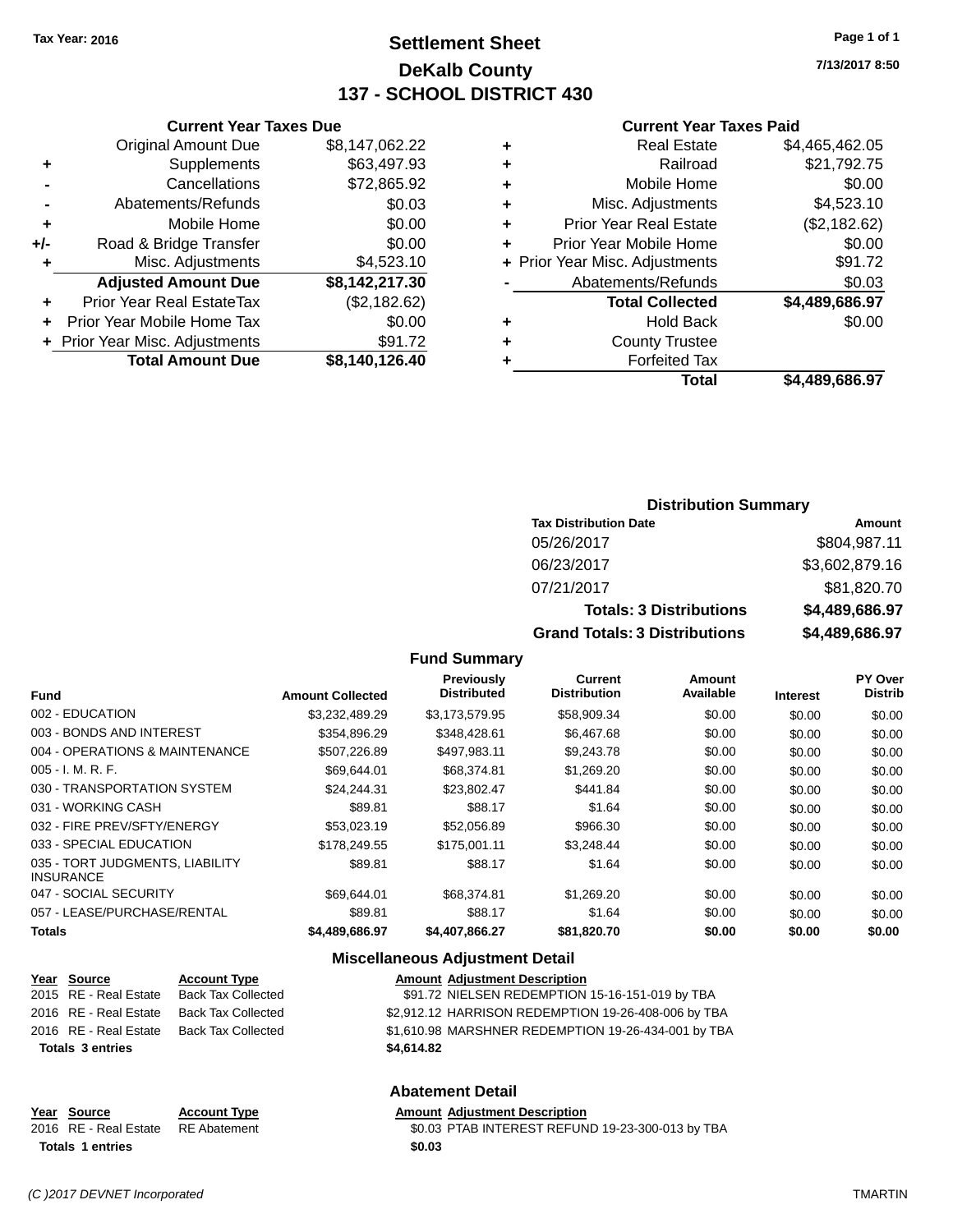## **Settlement Sheet Tax Year: 2016 Page 1 of 1 DeKalb County 139 - SCHOOL DISTRICT 432**

**7/13/2017 8:50**

#### **Current Year Taxes Paid**

| \$2,657,739.65 |
|----------------|
| \$31,630.68    |
| \$39,870.50    |
| \$0.00         |
| \$0.00         |
| \$0.00         |
| \$0.00         |
| \$2,649,499.83 |
| \$0.00         |
| \$0.00         |
| \$0.00         |
| \$2.649.499.83 |
|                |

|   | <b>Real Estate</b>             | \$1,514,121.26 |
|---|--------------------------------|----------------|
| ٠ | Railroad                       | \$22,853.44    |
| ٠ | Mobile Home                    | \$0.00         |
| ٠ | Misc. Adjustments              | \$0.00         |
| ٠ | <b>Prior Year Real Estate</b>  | \$0.00         |
|   | Prior Year Mobile Home         | \$0.00         |
|   | + Prior Year Misc. Adjustments | \$0.00         |
|   | Abatements/Refunds             | \$0.00         |
|   | <b>Total Collected</b>         | \$1,536,974.70 |
| ٠ | <b>Hold Back</b>               | \$0.00         |
|   | <b>County Trustee</b>          |                |
| ٠ | <b>Forfeited Tax</b>           |                |
|   | Total                          | \$1,536,974.70 |
|   |                                |                |

#### **Distribution Summary Tax Distribution Date Amount** 05/26/2017 \$257,824.06 06/23/2017 **\$1,250,046.43**

| 06/23/2017                           | \$1.250.946.43 |
|--------------------------------------|----------------|
| 07/21/2017                           | \$28,204.21    |
| <b>Totals: 3 Distributions</b>       | \$1,536,974.70 |
| <b>Grand Totals: 3 Distributions</b> | \$1,536,974.70 |
|                                      |                |

| <b>Fund</b>                             | <b>Amount Collected</b> | <b>Previously</b><br><b>Distributed</b> | <b>Current</b><br><b>Distribution</b> | Amount<br>Available | <b>Interest</b> | PY Over<br><b>Distrib</b> |
|-----------------------------------------|-------------------------|-----------------------------------------|---------------------------------------|---------------------|-----------------|---------------------------|
| 002 - EDUCATION                         | \$1,000,047.96          | \$981,696.59                            | \$18,351.37                           | \$0.00              | \$0.00          | \$0.00                    |
| 003 - BONDS AND INTEREST                | \$186,693.24            | \$183,267,33                            | \$3,425.91                            | \$0.00              | \$0.00          | \$0.00                    |
| 004 - OPERATIONS & MAINTENANCE          | \$93,753.93             | \$92,033.50                             | \$1,720.43                            | \$0.00              | \$0.00          | \$0.00                    |
| $005 - I. M. R. F.$                     | \$31,586.36             | \$31,006.74                             | \$579.62                              | \$0.00              | \$0.00          | \$0.00                    |
| 030 - TRANSPORTATION SYSTEM             | \$50,002.40             | \$49.084.83                             | \$917.57                              | \$0.00              | \$0.00          | \$0.00                    |
| 031 - WORKING CASH                      | \$12,500.21             | \$12,270.83                             | \$229.38                              | \$0.00              | \$0.00          | \$0.00                    |
| 032 - FIRE PREV/SFTY/ENERGY             | \$12,500.21             | \$12,270.83                             | \$229.38                              | \$0.00              | \$0.00          | \$0.00                    |
| 033 - SPECIAL EDUCATION                 | \$10,001.10             | \$9.817.58                              | \$183.52                              | \$0.00              | \$0.00          | \$0.00                    |
| 035 - TORT JUDGEMENTS/LIABILITY<br>INS. | \$106,332.52            | \$104,381.27                            | \$1,951.25                            | \$0.00              | \$0.00          | \$0.00                    |
| 047 - SOCIAL SECURITY                   | \$21.056.56             | \$20,670.16                             | \$386.40                              | \$0.00              | \$0.00          | \$0.00                    |
| 057 - LEASE/PURCHASE/RENTAL             | \$12,500.21             | \$12,270.83                             | \$229.38                              | \$0.00              | \$0.00          | \$0.00                    |
| <b>Totals</b>                           | \$1,536,974.70          | \$1,508,770.49                          | \$28,204.21                           | \$0.00              | \$0.00          | \$0.00                    |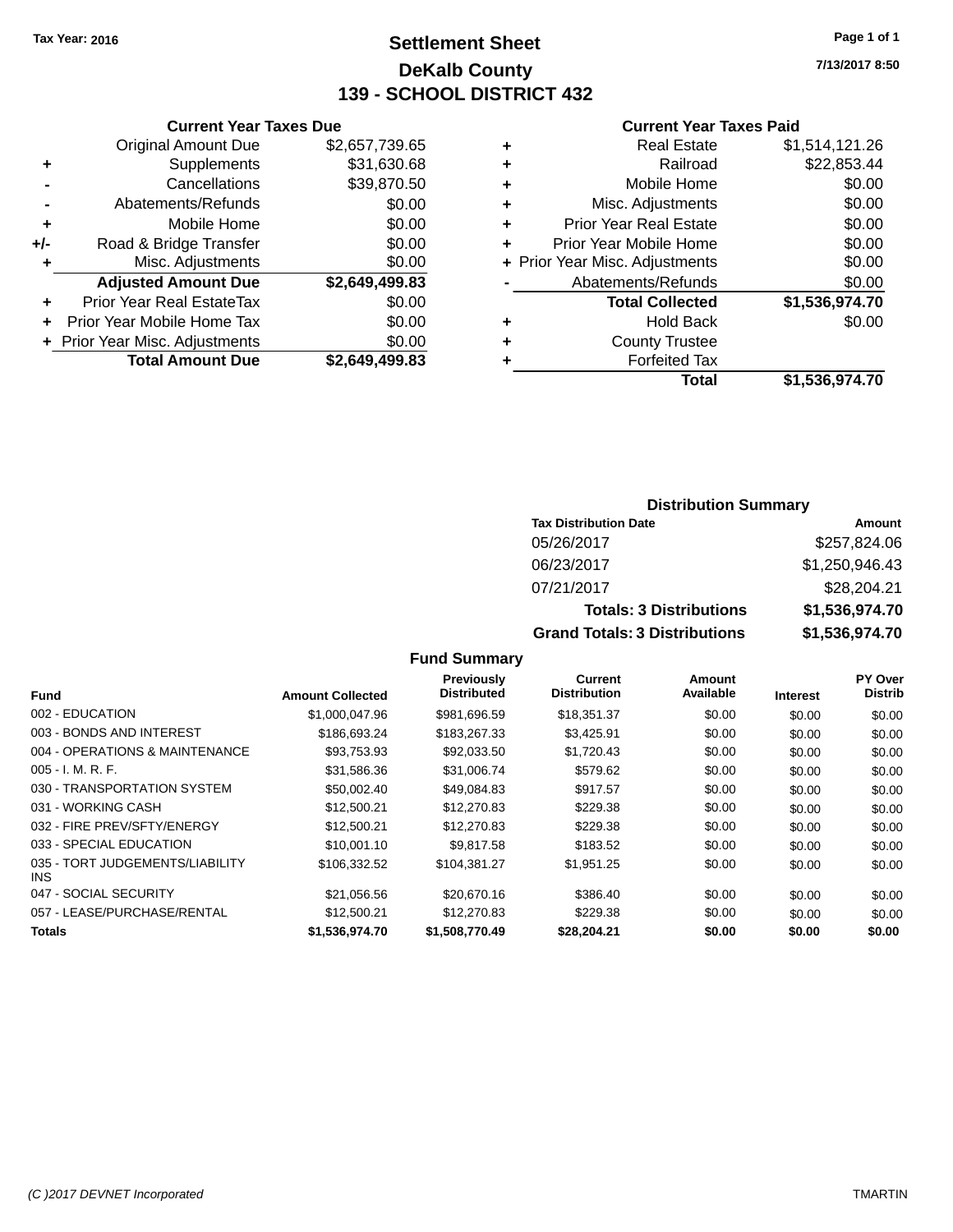## **Settlement Sheet Tax Year: 2016 Page 1 of 1 DeKalb County 141 - CC 509 ELGIN**

**7/13/2017 8:50**

| <b>Current Year Taxes Due</b>  |            |
|--------------------------------|------------|
| <b>Original Amount Due</b>     | \$6,027.51 |
| Supplements                    | \$0.00     |
| Cancellations                  | \$0.00     |
| Abatements/Refunds             | \$0.00     |
| Mobile Home                    | \$0.00     |
| Road & Bridge Transfer         | \$0.00     |
| Misc. Adjustments              | \$0.00     |
| <b>Adjusted Amount Due</b>     | \$6,027.51 |
| Prior Year Real EstateTax      | \$0.00     |
| Prior Year Mobile Home Tax     | \$0.00     |
| + Prior Year Misc. Adjustments | \$0.00     |
| <b>Total Amount Due</b>        | \$6,027.51 |
|                                |            |

|   | <b>Current Year Taxes Paid</b> |            |
|---|--------------------------------|------------|
| ٠ | <b>Real Estate</b>             | \$3,477.81 |
|   | Railroad                       | \$0.00     |
| ٠ | Mobile Home                    | \$0.00     |
| ٠ | Misc. Adjustments              | \$0.00     |
| ٠ | <b>Prior Year Real Estate</b>  | \$0.00     |
| ÷ | Prior Year Mobile Home         | \$0.00     |
|   | + Prior Year Misc. Adjustments | \$0.00     |
|   | Abatements/Refunds             | \$0.00     |
|   | <b>Total Collected</b>         | \$3,477.81 |
|   | <b>Hold Back</b>               | \$0.00     |
|   | <b>County Trustee</b>          |            |
|   | <b>Forfeited Tax</b>           |            |
|   | Total                          | \$3,477.81 |
|   |                                |            |

| <b>Distribution Summary</b>          |            |
|--------------------------------------|------------|
| <b>Tax Distribution Date</b>         | Amount     |
| 06/23/2017                           | \$3,477.81 |
| <b>Totals: 1 Distributions</b>       | \$3,477.81 |
| <b>Grand Totals: 1 Distributions</b> | \$3,477.81 |

|                                               |                         | <b>Fund Summary</b>                     |                                       |                     |                 |                                  |
|-----------------------------------------------|-------------------------|-----------------------------------------|---------------------------------------|---------------------|-----------------|----------------------------------|
| <b>Fund</b>                                   | <b>Amount Collected</b> | <b>Previously</b><br><b>Distributed</b> | <b>Current</b><br><b>Distribution</b> | Amount<br>Available | <b>Interest</b> | <b>PY Over</b><br><b>Distrib</b> |
| 003 - BONDS AND INTEREST                      | \$716.59                | \$716.59                                | \$0.00                                | \$0.00              | \$0.00          | \$0.00                           |
| 027 - AUDIT                                   | \$6.68                  | \$6.68                                  | \$0.00                                | \$0.00              | \$0.00          | \$0.00                           |
| 035 - TORT JUDGEMENTS/LIABILITY<br><b>INS</b> | \$85.60                 | \$85.60                                 | \$0.00                                | \$0.00              | \$0.00          | \$0.00                           |
| 047 - SOCIAL SECURITY                         | \$43.06                 | \$43.06                                 | \$0.00                                | \$0.00              | \$0.00          | \$0.00                           |
| 136 - OPERATIONS & MAINTENANCE<br>(colleges)  | \$566.50                | \$566.50                                | \$0.00                                | \$0.00              | \$0.00          | \$0.00                           |
| 159 - EDUCATIONAL PURPOSES<br>(colleges)      | \$2,059.38              | \$2.059.38                              | \$0.00                                | \$0.00              | \$0.00          | \$0.00                           |
| <b>Totals</b>                                 | \$3,477.81              | \$3,477.81                              | \$0.00                                | \$0.00              | \$0.00          | \$0.00                           |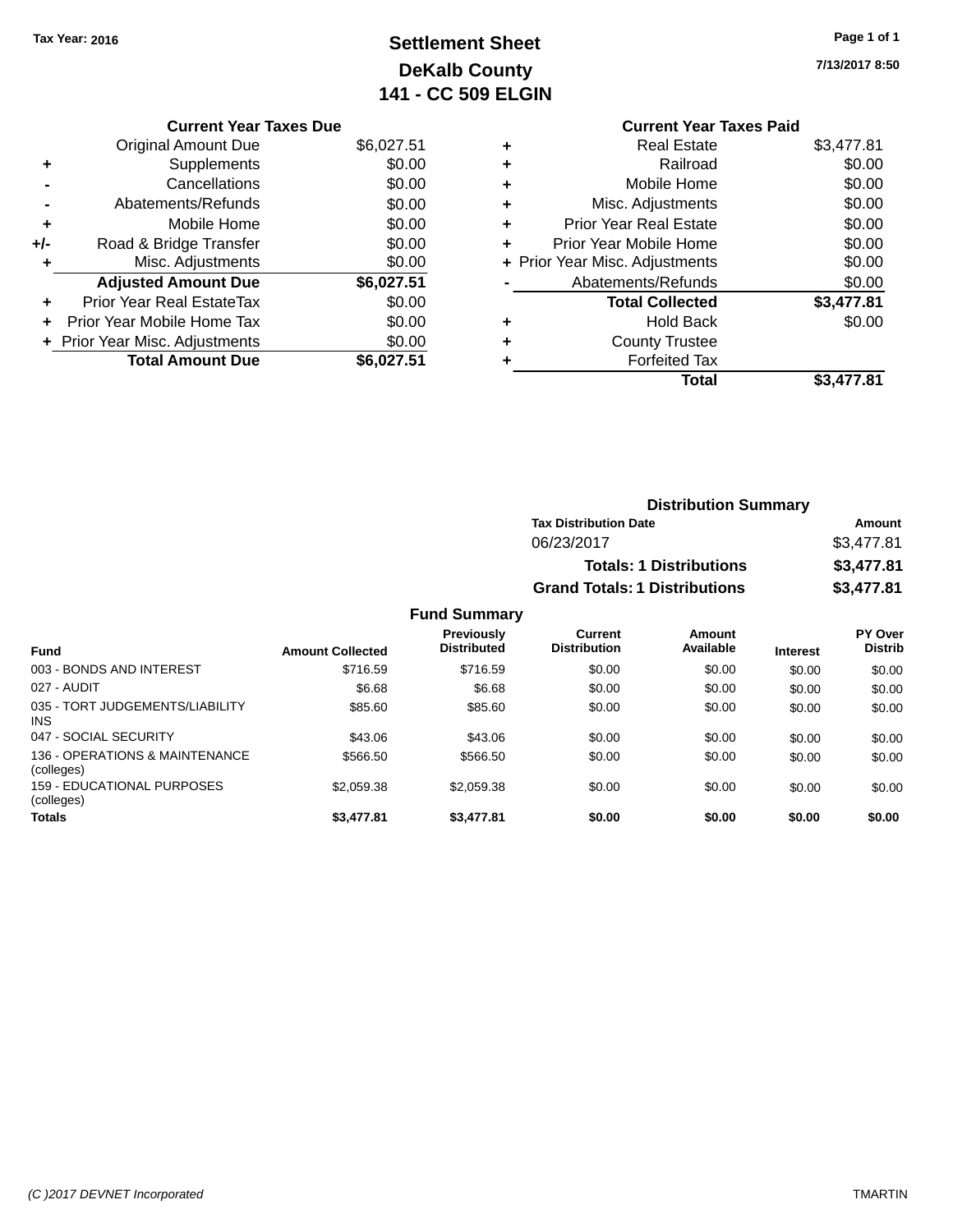## **Settlement Sheet Tax Year: 2016 Page 1 of 1 DeKalb County 142 - CC 511 ROCK VALLEY**

**7/13/2017 8:50**

|     | <b>Current Year Taxes Due</b>    |            |  |  |  |  |
|-----|----------------------------------|------------|--|--|--|--|
|     | <b>Original Amount Due</b>       | \$1,149.50 |  |  |  |  |
| ٠   | Supplements                      | \$0.00     |  |  |  |  |
|     | Cancellations                    | \$0.00     |  |  |  |  |
|     | Abatements/Refunds               | \$0.00     |  |  |  |  |
| ٠   | \$0.00<br>Mobile Home            |            |  |  |  |  |
| +/- | Road & Bridge Transfer           | \$0.00     |  |  |  |  |
| ٠   | Misc. Adjustments                | \$0.00     |  |  |  |  |
|     | <b>Adjusted Amount Due</b>       | \$1,149.50 |  |  |  |  |
|     | <b>Prior Year Real EstateTax</b> | \$0.00     |  |  |  |  |
| ÷   | Prior Year Mobile Home Tax       | \$0.00     |  |  |  |  |
|     | + Prior Year Misc. Adjustments   | \$0.00     |  |  |  |  |
|     | <b>Total Amount Due</b>          | \$1,149.50 |  |  |  |  |

## **Current Year Taxes Paid +** Real Estate \$570.75 **+** Railroad \$0.00 **+** Mobile Home \$0.00

|   | Total                          | \$570.75 |
|---|--------------------------------|----------|
|   | <b>Forfeited Tax</b>           |          |
| ÷ | <b>County Trustee</b>          |          |
| ٠ | <b>Hold Back</b>               | \$0.00   |
|   | <b>Total Collected</b>         | \$570.75 |
|   | Abatements/Refunds             | \$0.00   |
|   | + Prior Year Misc. Adjustments | \$0.00   |
|   | Prior Year Mobile Home         | \$0.00   |
| ÷ | <b>Prior Year Real Estate</b>  | \$0.00   |
|   | Misc. Adjustments              | \$0.00   |

| <b>Distribution Summary</b>          |          |  |  |
|--------------------------------------|----------|--|--|
| <b>Tax Distribution Date</b>         | Amount   |  |  |
| 06/23/2017                           | \$570.75 |  |  |
| <b>Totals: 1 Distributions</b>       | \$570.75 |  |  |
| <b>Grand Totals: 1 Distributions</b> | \$570.75 |  |  |

| <b>Fund</b>                                     | <b>Amount Collected</b> | <b>Previously</b><br><b>Distributed</b> | <b>Current</b><br><b>Distribution</b> | Amount<br>Available | <b>Interest</b> | PY Over<br><b>Distrib</b> |
|-------------------------------------------------|-------------------------|-----------------------------------------|---------------------------------------|---------------------|-----------------|---------------------------|
| 003 - BONDS AND INTEREST                        | \$258.09                | \$258.09                                | \$0.00                                | \$0.00              | \$0.00          | \$0.00                    |
| 027 - AUDIT                                     | \$1.02                  | \$1.02                                  | \$0.00                                | \$0.00              | \$0.00          | \$0.00                    |
| 035 - TORT JUDGEMENTS/LIABILITY<br><b>INS</b>   | \$0.00                  | \$0.00                                  | \$0.00                                | \$0.00              | \$0.00          | \$0.00                    |
| 047 - SOCIAL SECURITY                           | \$0.00                  | \$0.00                                  | \$0.00                                | \$0.00              | \$0.00          | \$0.00                    |
| 136 - OPERATIONS & MAINTENANCE<br>(colleges)    | \$46.17                 | \$46.17                                 | \$0.00                                | \$0.00              | \$0.00          | \$0.00                    |
| 141 - HLTH, SFTY/HANDICAP<br>ACCESS/ENERGY      | \$0.00                  | \$0.00                                  | \$0.00                                | \$0.00              | \$0.00          | \$0.00                    |
| <b>159 - EDUCATIONAL PURPOSES</b><br>(colleges) | \$265.47                | \$265.47                                | \$0.00                                | \$0.00              | \$0.00          | \$0.00                    |
| <b>Totals</b>                                   | \$570.75                | \$570.75                                | \$0.00                                | \$0.00              | \$0.00          | \$0.00                    |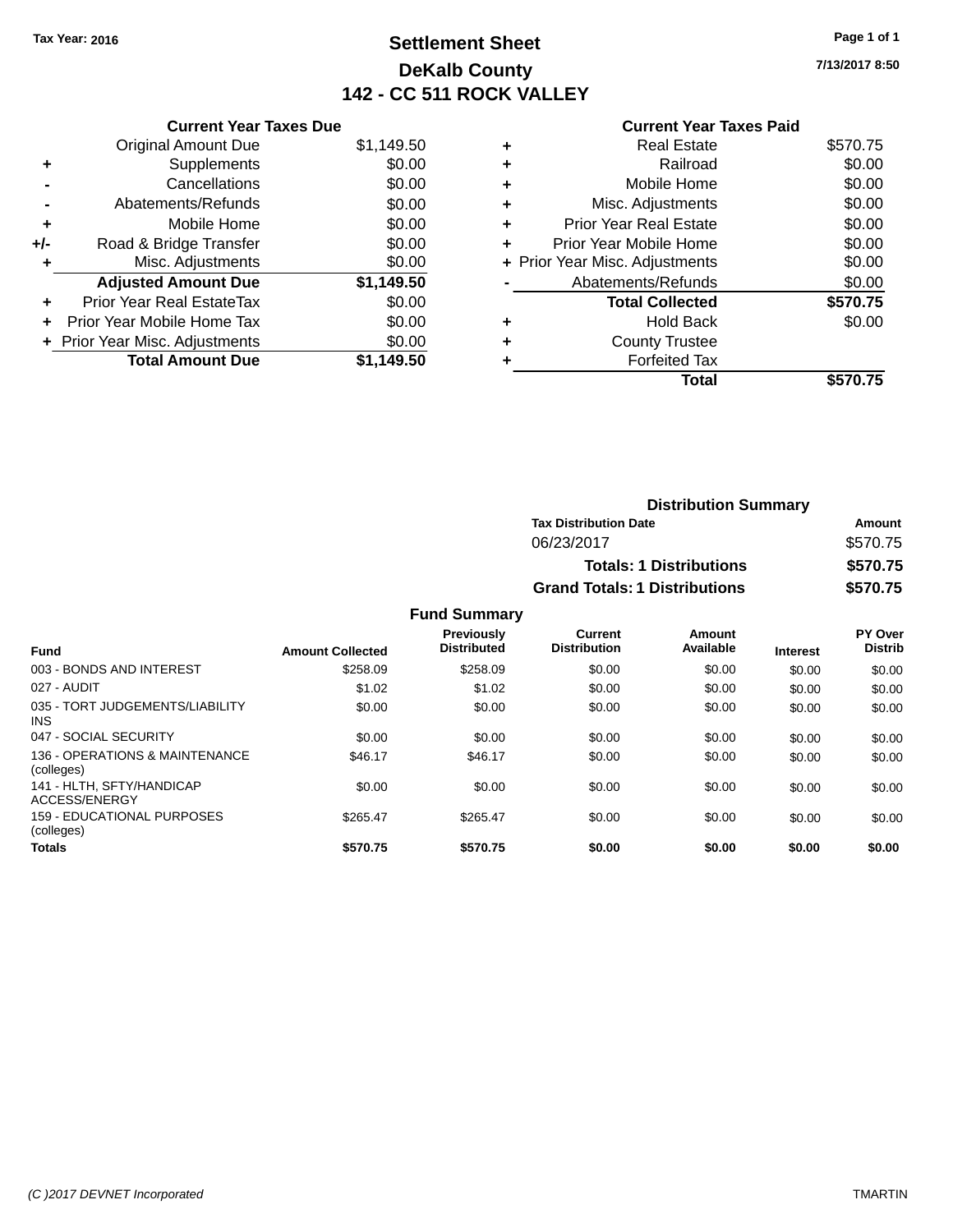## **Settlement Sheet Tax Year: 2016 Page 1 of 1 DeKalb County 143 - CC 513 ILLINOIS VALLEY**

**7/13/2017 8:50**

#### **Current Year Taxes Paid**

|     | <b>Current Year Taxes Due</b> |            |
|-----|-------------------------------|------------|
|     | <b>Original Amount Due</b>    | \$7,450.97 |
| ÷   | Supplements                   | \$0.00     |
|     | Cancellations                 | \$0.00     |
|     | Abatements/Refunds            | \$0.00     |
| ٠   | Mobile Home                   | \$0.00     |
| +/- | Road & Bridge Transfer        | \$0.00     |
|     | Misc. Adjustments             | \$0.00     |
|     | <b>Adjusted Amount Due</b>    | \$7,450.97 |
| ÷   | Prior Year Real EstateTax     | \$0.00     |
|     | Prior Year Mobile Home Tax    | \$0.00     |
|     | Prior Year Misc. Adjustments  | \$0.00     |
|     | <b>Total Amount Due</b>       | \$7.450.97 |

|   | <b>Real Estate</b>             | \$3,832.65 |
|---|--------------------------------|------------|
| ٠ | Railroad                       | \$270.85   |
| ٠ | Mobile Home                    | \$0.00     |
| ٠ | Misc. Adjustments              | \$0.00     |
| ٠ | Prior Year Real Estate         | \$0.00     |
| ٠ | Prior Year Mobile Home         | \$0.00     |
|   | + Prior Year Misc. Adjustments | \$0.00     |
|   | Abatements/Refunds             | \$0.00     |
|   | <b>Total Collected</b>         | \$4,103.50 |
| ٠ | Hold Back                      | \$0.00     |
| ٠ | <b>County Trustee</b>          |            |
| ٠ | <b>Forfeited Tax</b>           |            |
|   | Total                          | \$4,103.50 |
|   |                                |            |

| <b>Distribution Summary</b>          |                                |            |  |  |
|--------------------------------------|--------------------------------|------------|--|--|
| <b>Tax Distribution Date</b>         |                                | Amount     |  |  |
| 05/26/2017                           |                                | \$778.93   |  |  |
| 06/23/2017                           |                                | \$3,275.39 |  |  |
| 07/21/2017                           |                                | \$49.18    |  |  |
|                                      | <b>Totals: 3 Distributions</b> | \$4,103.50 |  |  |
| <b>Grand Totals: 3 Distributions</b> |                                | \$4,103.50 |  |  |

|                                                     |                         | Previously<br><b>Distributed</b> | Current<br><b>Distribution</b> | Amount<br>Available |                 | PY Over<br><b>Distrib</b> |
|-----------------------------------------------------|-------------------------|----------------------------------|--------------------------------|---------------------|-----------------|---------------------------|
| <b>Fund</b>                                         | <b>Amount Collected</b> |                                  |                                |                     | <b>Interest</b> |                           |
| 003 - BONDS AND INTEREST                            | \$0.00                  | \$0.00                           | \$0.00                         | \$0.00              | \$0.00          | \$0.00                    |
| 027 - AUDIT                                         | \$13.33                 | \$13.17                          | \$0.16                         | \$0.00              | \$0.00          | \$0.00                    |
| 035 - TORT JUDGMENTS, LIABILITY<br><b>INSURANCE</b> | \$146.79                | \$145.03                         | \$1.76                         | \$0.00              | \$0.00          | \$0.00                    |
| 047 - SOCIAL SECURITY                               | \$100.37                | \$99.17                          | \$1.20                         | \$0.00              | \$0.00          | \$0.00                    |
| 136 - OPERATIONS & MAINTENANCE<br>(colleges)        | \$444.14                | \$438.82                         | \$5.32                         | \$0.00              | \$0.00          | \$0.00                    |
| 141 - HLTH, SFTY/HANDICAP<br>ACCESS/ENERGY          | \$515.31                | \$509.13                         | \$6.18                         | \$0.00              | \$0.00          | \$0.00                    |
| 149 - STATEWIDE AVERAGE<br><b>ADDITIONAL TAX</b>    | \$1.440.11              | \$1,422.85                       | \$17.26                        | \$0.00              | \$0.00          | \$0.00                    |
| <b>159 - EDUCATIONAL PURPOSES</b><br>(colleges)     | \$1,443.45              | \$1,426.15                       | \$17.30                        | \$0.00              | \$0.00          | \$0.00                    |
| <b>Totals</b>                                       | \$4.103.50              | \$4,054,32                       | \$49.18                        | \$0.00              | \$0.00          | \$0.00                    |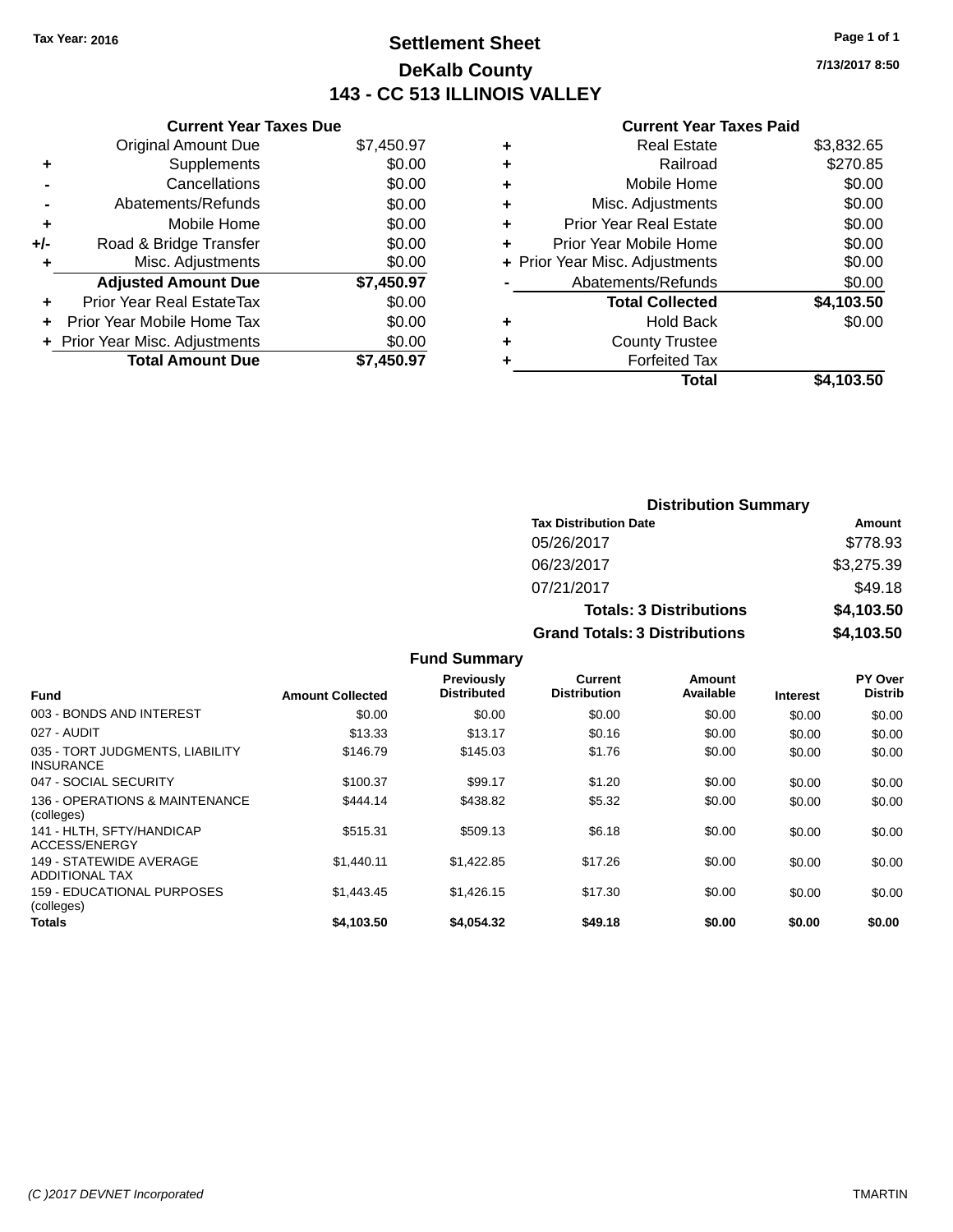## **Settlement Sheet Tax Year: 2016 Page 1 of 2 DeKalb County 144 - CC 516 WAUBONSEE**

**7/13/2017 8:50**

#### **Current Year Taxes Paid**

|       | <b>Original Amount Due</b>       | \$1,729,869.99 | ٠ |                  |
|-------|----------------------------------|----------------|---|------------------|
|       | <b>Supplements</b>               | \$13,939.30    | ٠ |                  |
|       | Cancellations                    | \$16,149.99    | ٠ |                  |
|       | Abatements/Refunds               | \$0.00         | ٠ | Mi:              |
| ٠     | Mobile Home                      | \$0.00         | ٠ | Prior Y          |
| $+/-$ | Road & Bridge Transfer           | \$0.00         | ٠ | Prior Yea        |
|       | Misc. Adjustments                | \$670.36       |   | + Prior Year Mis |
|       | <b>Adjusted Amount Due</b>       | \$1,728,329.66 |   | Abate            |
| ٠     | <b>Prior Year Real EstateTax</b> | (\$225.84)     |   |                  |
| ٠     | Prior Year Mobile Home Tax       | \$0.00         | ٠ |                  |
|       | + Prior Year Misc. Adjustments   | \$295.37       | ٠ |                  |
|       | <b>Total Amount Due</b>          | \$1,728,399.19 |   |                  |
|       |                                  |                |   |                  |

**Current Year Taxes Due**

|   | <b>Real Estate</b>             | \$960,482.24 |
|---|--------------------------------|--------------|
| ٠ | Railroad                       | \$9,648.41   |
| ٠ | Mobile Home                    | \$0.00       |
| ٠ | Misc. Adjustments              | \$670.36     |
|   | <b>Prior Year Real Estate</b>  | (\$225.84)   |
|   | Prior Year Mobile Home         | \$0.00       |
|   | + Prior Year Misc. Adjustments | \$295.37     |
|   | Abatements/Refunds             | \$0.00       |
|   | <b>Total Collected</b>         | \$970,870.54 |
| ٠ | <b>Hold Back</b>               | \$0.00       |
|   | <b>County Trustee</b>          |              |
|   | <b>Forfeited Tax</b>           |              |
|   | Total                          | \$970,870.54 |
|   |                                |              |

### **Distribution Summary Tax Distribution Date Amount** 05/26/2017 \$161,747.41 06/23/2017 \$788,534.94 07/21/2017 \$20,588.19 **Totals: 3 Distributions \$970,870.54 Grand Totals: 3 Distributions \$970,870.54**

#### **Fund Summary**

| <b>Fund</b>                                   | <b>Amount Collected</b> | <b>Previously</b><br><b>Distributed</b> | Current<br><b>Distribution</b> | Amount<br>Available | <b>Interest</b> | <b>PY Over</b><br><b>Distrib</b> |
|-----------------------------------------------|-------------------------|-----------------------------------------|--------------------------------|---------------------|-----------------|----------------------------------|
| 003 - BONDS AND INTEREST                      | \$153,323,77            | \$150,072.39                            | \$3,251.38                     | \$0.00              | \$0.00          | \$0.00                           |
| 027 - AUDIT                                   | \$1,558.25              | \$1.525.21                              | \$33.04                        | \$0.00              | \$0.00          | \$0.00                           |
| 035 - TORT JUDGEMENTS/LIABILITY<br><b>INS</b> | \$22.034.88             | \$21.567.61                             | \$467.27                       | \$0.00              | \$0.00          | \$0.00                           |
| 136 - OPERATIONS & MAINTENANCE<br>(colleges)  | \$124.954.91            | \$122,305.13                            | \$2,649.78                     | \$0.00              | \$0.00          | \$0.00                           |
| 159 - EDUCATIONAL PURPOSES<br>(colleges)      | \$668,998.73            | \$654.812.01                            | \$14.186.72                    | \$0.00              | \$0.00          | \$0.00                           |
| <b>Totals</b>                                 | \$970,870.54            | \$950,282,35                            | \$20,588.19                    | \$0.00              | \$0.00          | \$0.00                           |

| Year Source              | <b>Account Type</b>       |          | <b>Amount Adjustment Description</b>                        |
|--------------------------|---------------------------|----------|-------------------------------------------------------------|
| 2015 RE - Real Estate    | <b>Back Tax Collected</b> |          | \$11.18 OBERHELMAN REDEMPTION 09-25-451-001 by TBA          |
| 2015 RE - Real Estate    | <b>Back Tax Collected</b> |          | \$19.21 OBERHELMAN REDEMPTION 09-25-478-001 by TBA          |
| 2015 RE - Real Estate    | <b>Back Tax Collected</b> |          | \$69.58 AVILA REDEMPTION 15-14-328-005 by TBA               |
| 2015 RE - Real Estate    | <b>Back Tax Collected</b> |          | \$165.95 NIELSEN REDEMPTION 15-16-151-002 by TBA            |
| 2015 RE - Real Estate    | <b>Back Tax Collected</b> |          | \$9.49 NIELSEN REDEMPTION 15-16-151-019 by TBA              |
| 2015 RE - Real Estate    | Back Tax Collected        |          | \$9.98 MCFARLAND REDEMPTION 15-15-228-014 by TBA            |
| 2015 RE - Real Estate    | <b>Back Tax Collected</b> |          | \$9.98 MCFARLAND REDEMPTION 15-15-225-015 by TBA            |
| 2016 RE - Real Estate    | <b>Back Tax Collected</b> |          | \$294.01 HARRISON REDEMPTION 19-26-408-006 by TBA           |
| 2016 RE - Real Estate    | <b>Back Tax Collected</b> |          | \$159.08 WEST SUBURBAN BANK REDEMPTION 15-14-304-002 by TBA |
| 2016 RE - Real Estate    | <b>Back Tax Collected</b> |          | \$162.64 MARSHNER REDEMPTION 19-26-434-001 by TBA           |
| 2016 RE - Real Estate    | Paymt In Lieu of Tax      |          | \$54.63 HOUSING AUTHORITY SUNSET VIEW APARTMENTS by TBA     |
| <b>Totals 11 entries</b> |                           | \$965.73 |                                                             |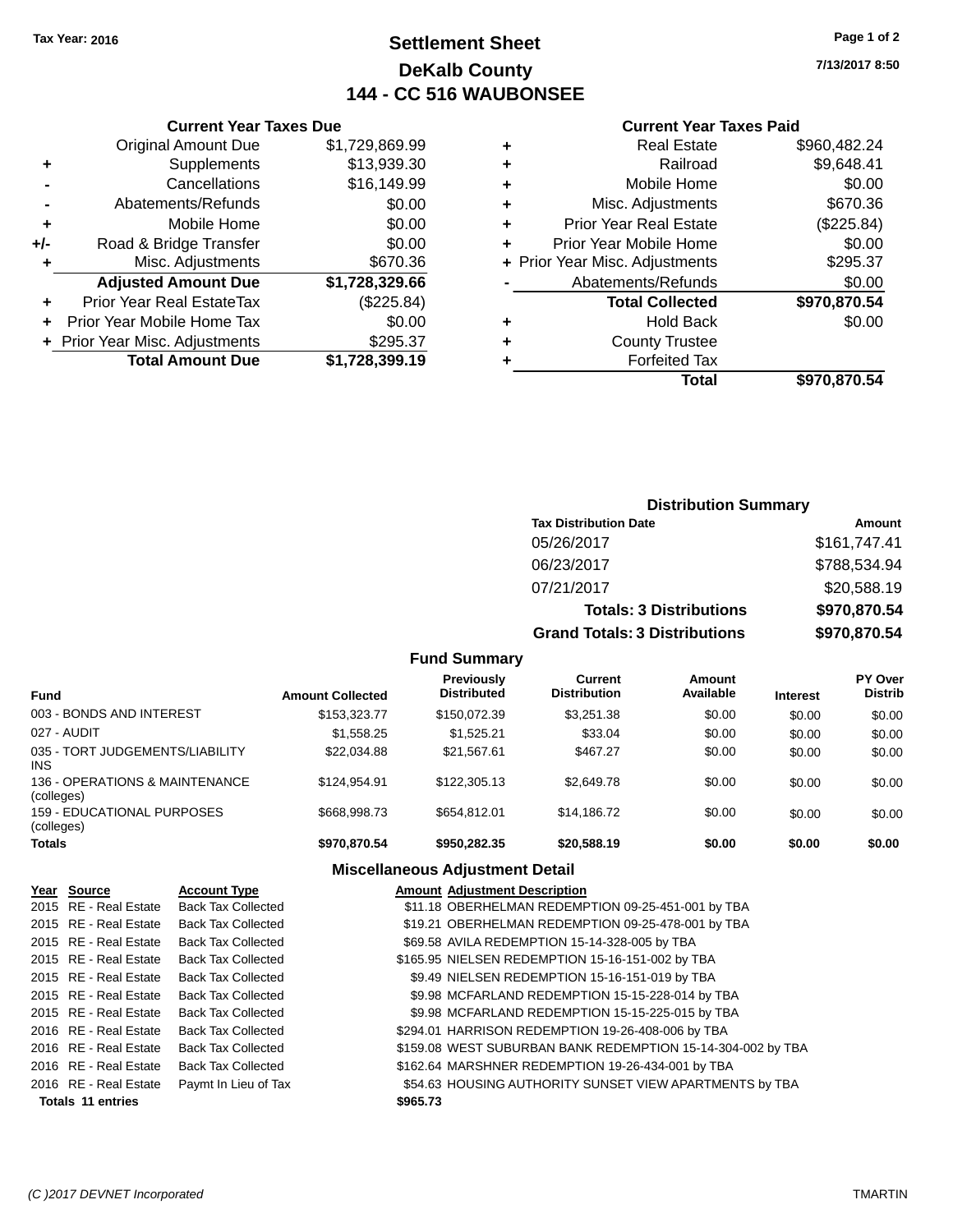# **Settlement Sheet Tax Year: 2016 Page 2 of 2 DeKalb County**

**7/13/2017 8:50**

**Abatement Detail**

**Totals 1 entries** \$0.00

*(C )2017 DEVNET Incorporated* TMARTIN

**Year Source Account Type Amount Adjustment Description** \$0.00 PTAB INTEREST REFUND 19-23-300-013 by TBA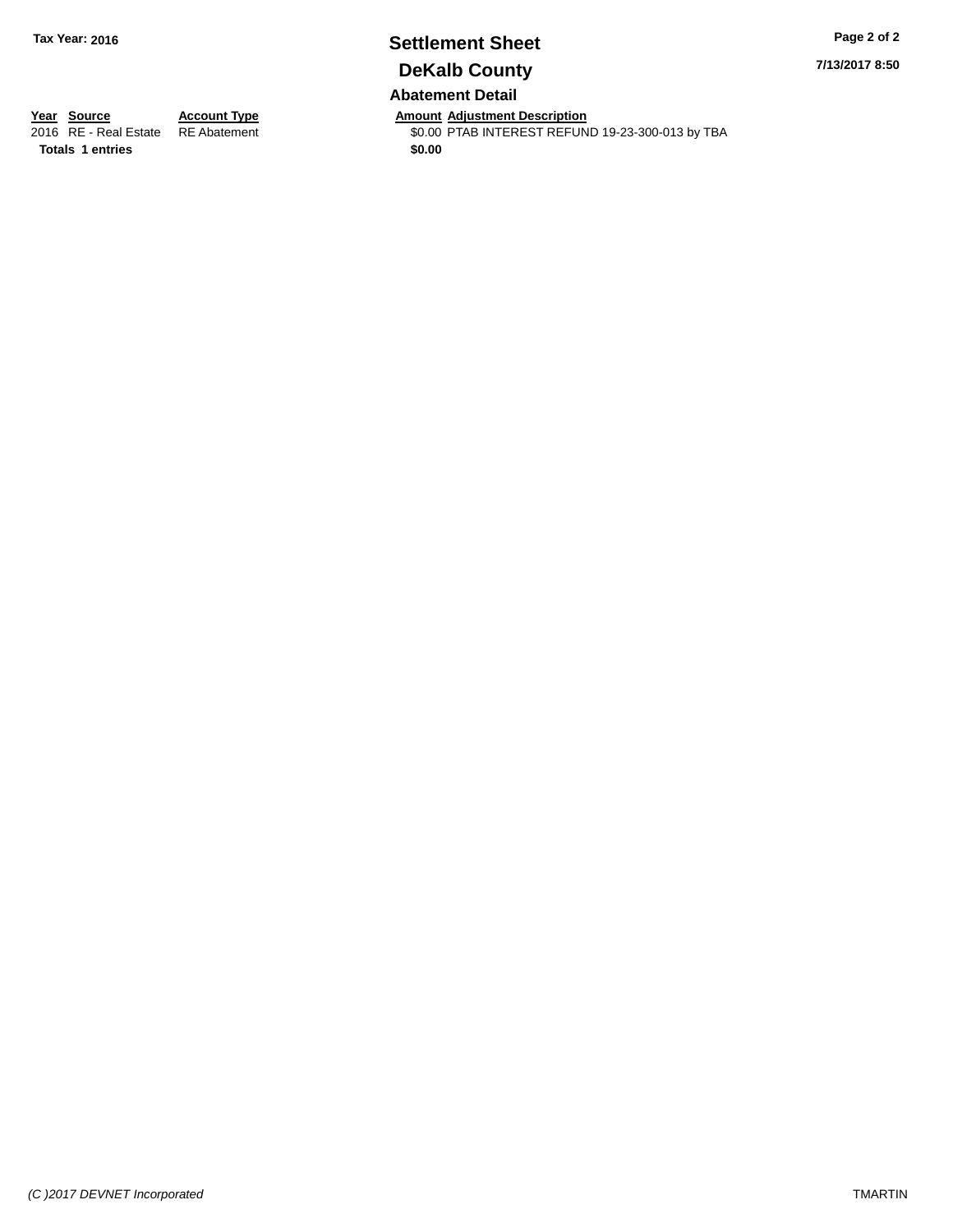## **Settlement Sheet Tax Year: 2016 Page 1 of 2 DeKalb County 145 - CC 523 KISHWAUKEE**

**7/13/2017 8:50**

#### **Current Year Taxes Paid**

|   | Total                          | \$5,600,182.89 |
|---|--------------------------------|----------------|
|   | <b>Forfeited Tax</b>           |                |
| ٠ | <b>County Trustee</b>          |                |
| ٠ | <b>Hold Back</b>               | \$0.00         |
|   | <b>Total Collected</b>         | \$5,600,182.89 |
|   | Abatements/Refunds             | \$0.62         |
|   | + Prior Year Misc. Adjustments | \$3,465.54     |
|   | Prior Year Mobile Home         | \$0.00         |
| ٠ | <b>Prior Year Real Estate</b>  | (\$1,849.08)   |
| ٠ | Misc. Adjustments              | \$1,855.29     |
| ٠ | Mobile Home                    | \$0.00         |
| ٠ | Railroad                       | \$48,809.00    |
| ٠ | <b>Real Estate</b>             | \$5,547,902.76 |
|   |                                |                |

|     | <b>Current Year Taxes Due</b>    |                 |  |  |  |  |  |
|-----|----------------------------------|-----------------|--|--|--|--|--|
|     | <b>Original Amount Due</b>       | \$10,372,189.49 |  |  |  |  |  |
| ٠   | Supplements                      | \$83,754.00     |  |  |  |  |  |
|     | Cancellations                    | \$119,446.51    |  |  |  |  |  |
|     | Abatements/Refunds               | \$0.62          |  |  |  |  |  |
| ٠   | Mobile Home                      | \$0.00          |  |  |  |  |  |
| +/- | Road & Bridge Transfer           | \$0.00          |  |  |  |  |  |
| ٠   | Misc. Adjustments                | \$1,855.29      |  |  |  |  |  |
|     | <b>Adjusted Amount Due</b>       | \$10,338,351.65 |  |  |  |  |  |
| ٠   | <b>Prior Year Real EstateTax</b> | (\$1,849.08)    |  |  |  |  |  |
| ÷   | Prior Year Mobile Home Tax       | \$0.00          |  |  |  |  |  |
|     | + Prior Year Misc. Adjustments   | \$3,465.54      |  |  |  |  |  |
|     | <b>Total Amount Due</b>          | \$10,339,968.11 |  |  |  |  |  |
|     |                                  |                 |  |  |  |  |  |

### **Distribution Summary**

| <b>Tax Distribution Date</b>         | Amount         |
|--------------------------------------|----------------|
| 05/26/2017                           | \$885,956.22   |
| 06/23/2017                           | \$4,630,808.94 |
| 07/21/2017                           | \$83,417.73    |
| <b>Totals: 3 Distributions</b>       | \$5,600,182.89 |
| <b>Grand Totals: 3 Distributions</b> | \$5,600,182.89 |

#### **Fund Summary**

| <b>Fund</b>                                  | <b>Amount Collected</b> | Previously<br><b>Distributed</b> | Current<br><b>Distribution</b> | Amount<br>Available | <b>Interest</b> | PY Over<br><b>Distrib</b> |
|----------------------------------------------|-------------------------|----------------------------------|--------------------------------|---------------------|-----------------|---------------------------|
| 003 - BONDS AND INTEREST                     | \$1,719,222.53          | \$1,693,613.79                   | \$25,608.74                    | \$0.00              | \$0.00          | \$0.00                    |
| 027 - AUDIT                                  | \$34.021.11             | \$33.514.35                      | \$506.76                       | \$0.00              | \$0.00          | \$0.00                    |
| 035 - TORT JUDGEMENTS/LIABILITY<br>INS.      | \$494,753,77            | \$487.384.15                     | \$7,369.62                     | \$0.00              | \$0.00          | \$0.00                    |
| 047 - SOCIAL SECURITY                        | \$107,495.50            | \$105.894.30                     | \$1,601.20                     | \$0.00              | \$0.00          | \$0.00                    |
| 136 - OPERATIONS & MAINTENANCE<br>(colleges) | \$619,212.21            | \$609,988.70                     | \$9.223.51                     | \$0.00              | \$0.00          | \$0.00                    |
| 141 - HLTH/SFTY/HANDICAP<br>ACCESS/ENERGY    | \$326,826.67            | \$321.958.41                     | \$4,868,26                     | \$0.00              | \$0.00          | \$0.00                    |
| 159 - EDUCATIONAL PURPOSES<br>(colleges)     | \$2.298.651.10          | \$2.264.411.46                   | \$34.239.64                    | \$0.00              | \$0.00          | \$0.00                    |
| Totals                                       | \$5,600,182.89          | \$5,516,765.16                   | \$83,417.73                    | \$0.00              | \$0.00          | \$0.00                    |

| Year Source           | <b>Account Type</b>       | <b>Amount Adjustment Description</b>                           |
|-----------------------|---------------------------|----------------------------------------------------------------|
| 2015 RE - Real Estate | <b>Back Tax Collected</b> | \$78.45 MOONEY REDEMPTION 08-23-184-002 by TBA                 |
| 2015 RE - Real Estate | <b>Back Tax Collected</b> | \$22.37 CAPES REDEMPTION 02-29-200-001 by TBA                  |
| 2015 RE - Real Estate | <b>Back Tax Collected</b> | \$202.92 1827 LINCOLN HWY CORP REDEMPTION 08-24-352-024 by TBA |
| 2015 RE - Real Estate | <b>Back Tax Collected</b> | \$67.64 RIVERMIST REDEMPTION 08-02-324-004 by TBA              |
| 2015 RE - Real Estate | <b>Back Tax Collected</b> | \$67.64 RIVERMIST REDEMPTION 08-02-351-013 by TBA              |
| 2015 RE - Real Estate | <b>Back Tax Collected</b> | \$67.64 RIVERMIST REDEMPTION 08-02-351-017 by TBA              |
| 2015 RE - Real Estate | <b>Back Tax Collected</b> | \$67.64 RIVERMIST REDEMPTION 08-02-351-020 by TBA              |
| 2015 RE - Real Estate | <b>Back Tax Collected</b> | \$67.64 RIVERMIST REDEMPTION 08-02-351-022 by TBA              |
| 2015 RE - Real Estate | <b>Back Tax Collected</b> | \$67.64 RIVERMIST REDEMPTION 08-02-354-001 by TBA              |
| 2015 RE - Real Estate | <b>Back Tax Collected</b> | \$67.64 RIVERMIST REDEMPTION 08-02-354-008 by TBA              |
| 2015 RE - Real Estate | <b>Back Tax Collected</b> | \$67.64 RIVERMIST REDEMPTION 08-02-354-012 by TBA              |
| 2015 RE - Real Estate | <b>Back Tax Collected</b> | \$67.64 RIVERMIST REDEMPTION 08-02-370-001 by TBA              |
| 2015 RE - Real Estate | <b>Back Tax Collected</b> | \$67.64 RIVERMIST REDEMPTION 08-02-370-002 by TBA              |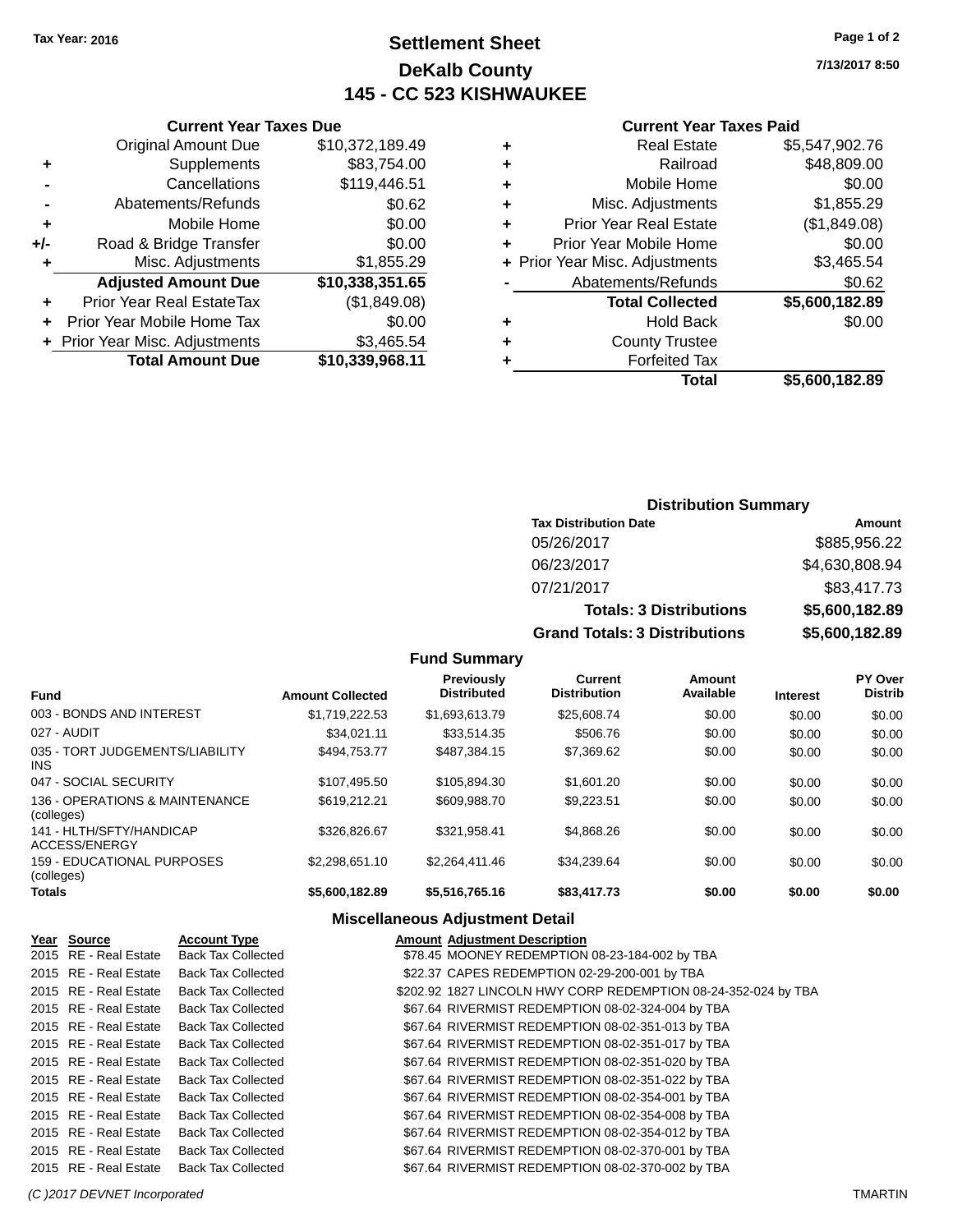## **Settlement Sheet Tax Year: 2016 Page 2 of 2 DeKalb County**

| Year | <b>Source</b>            | <b>Account Type</b>       | Amount     |
|------|--------------------------|---------------------------|------------|
| 2015 | RE - Real Estate         | <b>Back Tax Collected</b> | \$67.64    |
|      | 2015 RE - Real Estate    | <b>Back Tax Collected</b> | \$67.64    |
|      | 2015 RE - Real Estate    | <b>Back Tax Collected</b> | \$42.95    |
|      | 2015 RE - Real Estate    | <b>Back Tax Collected</b> | \$29.10    |
|      | 2015 RE - Real Estate    | <b>Back Tax Collected</b> | \$8.16     |
| 2015 | <b>RE</b> - Real Estate  | <b>Back Tax Collected</b> | \$3.86     |
| 2015 | <b>RE</b> - Real Estate  | <b>Back Tax Collected</b> | \$67.64    |
| 2015 | <b>RE</b> - Real Estate  | <b>Back Tax Collected</b> | \$69.56    |
| 2015 | <b>RE</b> - Real Estate  | <b>Back Tax Collected</b> | \$207.07   |
| 2015 | <b>RE</b> - Real Estate  | <b>Back Tax Collected</b> | \$22.40    |
|      | 2015 RE - Real Estate    | <b>Back Tax Collected</b> | \$41.83    |
| 2015 | <b>RE</b> - Real Estate  | <b>Back Tax Collected</b> | \$462.59   |
|      | 2015 RE - Real Estate    | <b>Back Tax Collected</b> | \$896.98   |
| 2015 | <b>RE</b> - Real Estate  | <b>Back Tax Collected</b> | \$10.00    |
|      | 2015 RE - Real Estate    | <b>Back Tax Collected</b> | \$13.48    |
|      | 2015 RE - Real Estate    | <b>Back Tax Collected</b> | \$185.44   |
|      | 2015 RE - Real Estate    | <b>Back Tax Collected</b> | \$164.78   |
| 2015 | <b>RE</b> - Real Estate  | <b>Back Tax Collected</b> | \$53.27    |
| 2015 | <b>RE</b> - Real Estate  | <b>Back Tax Collected</b> | \$71.01    |
| 2016 | <b>RE</b> - Real Estate  | <b>Back Tax Collected</b> | \$2.83     |
| 2016 | <b>RE</b> - Real Estate  | <b>Back Tax Collected</b> | \$133.20   |
| 2016 | RE - Real Estate         | Paymt In Lieu of Tax      | \$70.86    |
| 2016 | <b>RE</b> - Real Estate  | Paymt In Lieu of Tax      | \$903.14   |
|      | 2016 RE - Real Estate    | Paymt In Lieu of Tax      | \$745.26   |
|      | <b>Totals 37 entries</b> |                           | \$5,320.83 |

**Totals \$0.62 2 entries**

|                       |                           | <b>Miscellaneous Adjustment Detail</b>            |
|-----------------------|---------------------------|---------------------------------------------------|
| Yea <u>r</u> Source   | <b>Account Type</b>       | <b>Amount Adjustment Description</b>              |
| 2015 RE - Real Estate | <b>Back Tax Collected</b> | \$67.64 RIVERMIST REDEMPTION 08-02-370-003 by TBA |
| 2015 RE - Real Estate | <b>Back Tax Collected</b> | \$67.64 RIVERMIST REDEMPTION 08-02-370-004 by TBA |
| 2015 RE - Real Estate | <b>Back Tax Collected</b> | \$42.95 RIVERMIST REDEMPTION 08-02-373-001 by TBA |
| 2015 RE - Real Estate | <b>Back Tax Collected</b> | \$29.10 RIVERMIST REDEMPTION 08-02-377-001 by TBA |
| 2015 RE - Real Estate | <b>Back Tax Collected</b> | \$8.16 RIVERMIST REDEMPTION 08-11-100-045 by TBA  |
| 2015 RE - Real Estate | <b>Back Tax Collected</b> | \$3.86 RIVERMIST REDEMPTION 15-15-228-013 by TBA  |
| 2015 RE - Real Estate | <b>Back Tax Collected</b> | \$67.64 RIVERMIST REDEMPTION 08-02-323-005 by TBA |
| 2015 RE - Real Estate | <b>Back Tax Collected</b> | \$69.56 ENGSTROM REDEMPTION 09-29-182-013 by TBA  |
| 2015 RE - Real Estate | <b>Back Tax Collected</b> | \$207.07 ROBINSON REDEMPTION 14-15-155-002 by TBA |
|                       |                           |                                                   |

- Collected  $$22.40$  DUNCAN REDEMPTION 01-26-252-011 by TBA 2016 Collected \$41.83 VOID HEL EXEMPTION 08-14-478-035 by TBA
- 2016 Collected **\$462.59 PAN PACIFIC HOLDINGS LLC REDEMPTION 06-33-154-011 by TBA**
- 2016 Collected **\$896.98 MOONEY REDEMPTION 08-23-184-020 by TBA**
- 2016 Collected \$10.00 TRUSTEE SALE 09-29-252-001 by TBA
- 2016 Collected \$13.48 TRUSTEE SALE 02-22-100-004 by TBA
- Collected  $$185.44$  MOONEY REDEMPTION 08-23-184-003 by TBA
- Collected \$164.78 MOONEY REDEMPTION 08-12-184-027 by TBA
- Collected  $$53.27$  BOGLE REDEMPTION 14-16-233-001 by TBA
- 2016 Collected **\$71.01 CASTLE BANK REDEMPTION 13-15-401-006 by TBA** Collected  $$2.83$  TRUSTEE SALE 09-17-385-0110 by TBA
- Collected \$133.20 MILINAC REDEMPTION 06-05-209-010 by TBA Lieu of Tax  $$70.86$  HOUSING AUTHORITY SEQUOYA APARTMENTS by TBA
- Lieu of Tax **2016 REal Authority S903.14 HOUSING AUTHORITY DEKALB UNITS by TBA**
- Lieu of Tax **2016 REal Au Payme ST45.26 HOUSING AUTHORITY SYCAMORE UNITS by TBA**

#### **Abatement Detail**

#### **Year Source Account Type Amount Adjustment Description**

- 2016 RE Real Estate RE Abatement \$0.23 PTAB INTEREST REFUND 06-28-180-020 by TBA 2016 RE - Real Estate RE Abatement \$0.39 PTAB INTEREST REFUND 02-24-452-014 by TBA
	-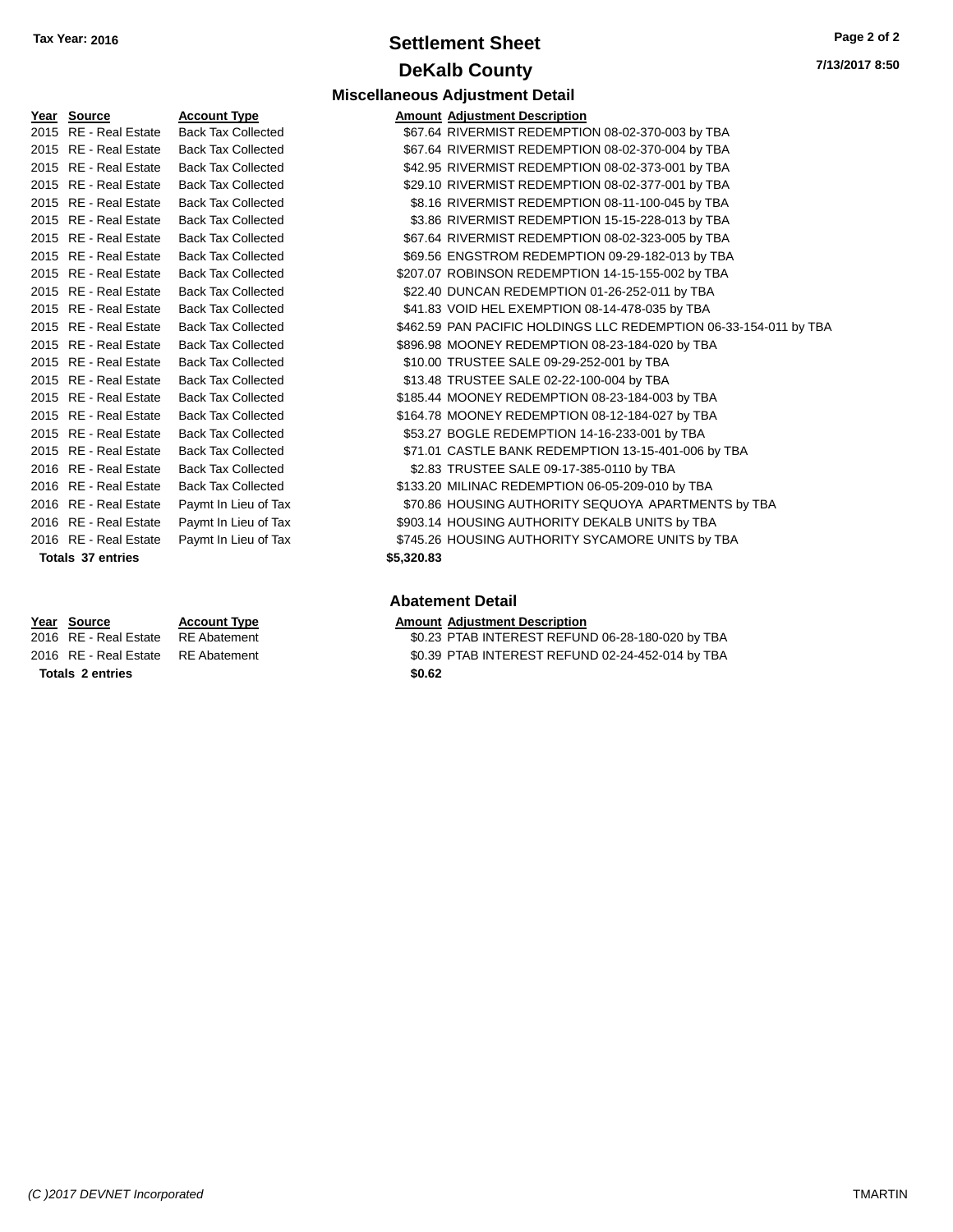## **Settlement Sheet Tax Year: 2016 Page 1 of 2 DeKalb County 150 - DE KALB SANITARY**

**7/13/2017 8:50**

#### **Current Year Taxes Paid**

|   | <b>Real Estate</b>             | \$363,152.48 |
|---|--------------------------------|--------------|
| ٠ | Railroad                       | \$1,193.97   |
| ٠ | Mobile Home                    | \$0.00       |
| ٠ | Misc. Adjustments              | \$192.12     |
| ٠ | <b>Prior Year Real Estate</b>  | (\$174.36)   |
| ÷ | Prior Year Mobile Home         | \$0.00       |
|   | + Prior Year Misc. Adjustments | \$546.65     |
|   | Abatements/Refunds             | \$0.00       |
|   | <b>Total Collected</b>         | \$364,910.86 |
| ٠ | <b>Hold Back</b>               | \$0.00       |
| ٠ | <b>County Trustee</b>          |              |
|   | <b>Forfeited Tax</b>           |              |
|   | Total                          | \$364,910.86 |
|   |                                |              |

|     | <b>Current Year Taxes Due</b>  |              |  |  |
|-----|--------------------------------|--------------|--|--|
|     | <b>Original Amount Due</b>     | \$704,711.70 |  |  |
| ٠   | Supplements                    | \$9,562.50   |  |  |
|     | Cancellations                  | \$15,494.41  |  |  |
|     | Abatements/Refunds             | \$0.00       |  |  |
| ٠   | Mobile Home                    | \$0.00       |  |  |
| +/- | Road & Bridge Transfer         | \$0.00       |  |  |
| ٠   | Misc. Adjustments              | \$192.12     |  |  |
|     | <b>Adjusted Amount Due</b>     | \$698,971.91 |  |  |
| ٠   | Prior Year Real EstateTax      | (\$174.36)   |  |  |
|     | Prior Year Mobile Home Tax     | \$0.00       |  |  |
|     | + Prior Year Misc. Adjustments | \$546.65     |  |  |
|     | <b>Total Amount Due</b>        | \$699,344.20 |  |  |

| <b>Distribution Summary</b> |  |
|-----------------------------|--|
|-----------------------------|--|

| <b>Tax Distribution Date</b>         | Amount       |
|--------------------------------------|--------------|
| 05/26/2017                           | \$66,371.46  |
| 06/23/2017                           | \$293,413.20 |
| 07/21/2017                           | \$5,126.20   |
| <b>Totals: 3 Distributions</b>       | \$364,910.86 |
| <b>Grand Totals: 3 Distributions</b> | \$364,910.86 |

#### **Fund Summary**

| <b>Fund</b>           | <b>Amount Collected</b> | <b>Previously</b><br><b>Distributed</b> | Current<br><b>Distribution</b> | Amount<br>Available | <b>Interest</b> | PY Over<br><b>Distrib</b> |
|-----------------------|-------------------------|-----------------------------------------|--------------------------------|---------------------|-----------------|---------------------------|
| 001 - CORPORATE       | \$150,501.27            | \$148,387.06                            | \$2,114.21                     | \$0.00              | \$0.00          | \$0.00                    |
| $005 - I. M. R. F.$   | \$51,285.32             | \$50.564.87                             | \$720.45                       | \$0.00              | \$0.00          | \$0.00                    |
| 027 - AUDIT           | \$9,268.75              | \$9,138.54                              | \$130.21                       | \$0.00              | \$0.00          | \$0.00                    |
| 045 - PUBLIC BENEFIT  | \$107.691.02            | \$106,178.20                            | \$1.512.82                     | \$0.00              | \$0.00          | \$0.00                    |
| 047 - SOCIAL SECURITY | \$46,164.50             | \$45,515.99                             | \$648.51                       | \$0.00              | \$0.00          | \$0.00                    |
| <b>Totals</b>         | \$364.910.86            | \$359,784.66                            | \$5,126.20                     | \$0.00              | \$0.00          | \$0.00                    |

#### **Miscellaneous Adjustment Detail**

| Year Source           | <b>Account Type</b>       | <b>Amount Adjustment Description</b>                          |
|-----------------------|---------------------------|---------------------------------------------------------------|
| 2015 RE - Real Estate | <b>Back Tax Collected</b> | \$16.93 MOONEY REDEMPTION 08-23-184-002 by TBA                |
| 2015 RE - Real Estate | <b>Back Tax Collected</b> | \$43.78 1827 LINCOLN HWY CORP REDEMPTION 08-24-352-024 by TBA |
| 2015 RE - Real Estate | <b>Back Tax Collected</b> | \$14.59 RIVERMIST REDEMPTION 08-02-324-004 by TBA             |
| 2015 RE - Real Estate | <b>Back Tax Collected</b> | \$14.59 RIVERMIST REDEMPTION 08-02-351-013 by TBA             |
| 2015 RE - Real Estate | <b>Back Tax Collected</b> | \$14.59 RIVERMIST REDEMPTION 08-02-351-017 by TBA             |
| 2015 RE - Real Estate | <b>Back Tax Collected</b> | \$14.59 RIVERMIST REDEMPTION 08-02-351-020 by TBA             |
| 2015 RE - Real Estate | <b>Back Tax Collected</b> | \$14.59 RIVERMIST REDEMPTION 08-02-351-022 by TBA             |
| 2015 RE - Real Estate | <b>Back Tax Collected</b> | \$14.59 RIVERMIST REDEMPTION 08-02-354-001 by TBA             |
| 2015 RE - Real Estate | <b>Back Tax Collected</b> | \$14.59 RIVERMIST REDEMPTION 08-02-354-008 by TBA             |
| 2015 RE - Real Estate | <b>Back Tax Collected</b> | \$14.59 RIVERMIST REDEMPTION 08-02-354-012 by TBA             |
| 2015 RE - Real Estate | <b>Back Tax Collected</b> | \$14.59 RIVERMIST REDEMPTION 08-02-370-001 by TBA             |
| 2015 RE - Real Estate | <b>Back Tax Collected</b> | \$14.59 RIVERMIST REDEMPTION 08-02-370-002 by TBA             |
| 2015 RE - Real Estate | <b>Back Tax Collected</b> | \$14.59 RIVERMIST REDEMPTION 08-02-370-003 by TBA             |
| 2015 RE - Real Estate | <b>Back Tax Collected</b> | \$14.59 RIVERMIST REDEMPTION 08-02-370-004 by TBA             |
| 2015 RE - Real Estate | <b>Back Tax Collected</b> | \$9.27 RIVERMIST REDEMPTION 08-02-373-001 by TBA              |
| 2015 RE - Real Estate | <b>Back Tax Collected</b> | \$6.28 RIVERMIST REDEMPTION 08-02-377-001 by TBA              |
| 2015 RE - Real Estate | <b>Back Tax Collected</b> | \$1.76 RIVERMIST REDEMPTION 08-11-100-045 by TBA              |
| 2015 RE - Real Estate | <b>Back Tax Collected</b> | \$0.83 RIVERMIST REDEMPTION 15-15-228-013 by TBA              |
|                       |                           |                                                               |

*(C )2017 DEVNET Incorporated* TMARTIN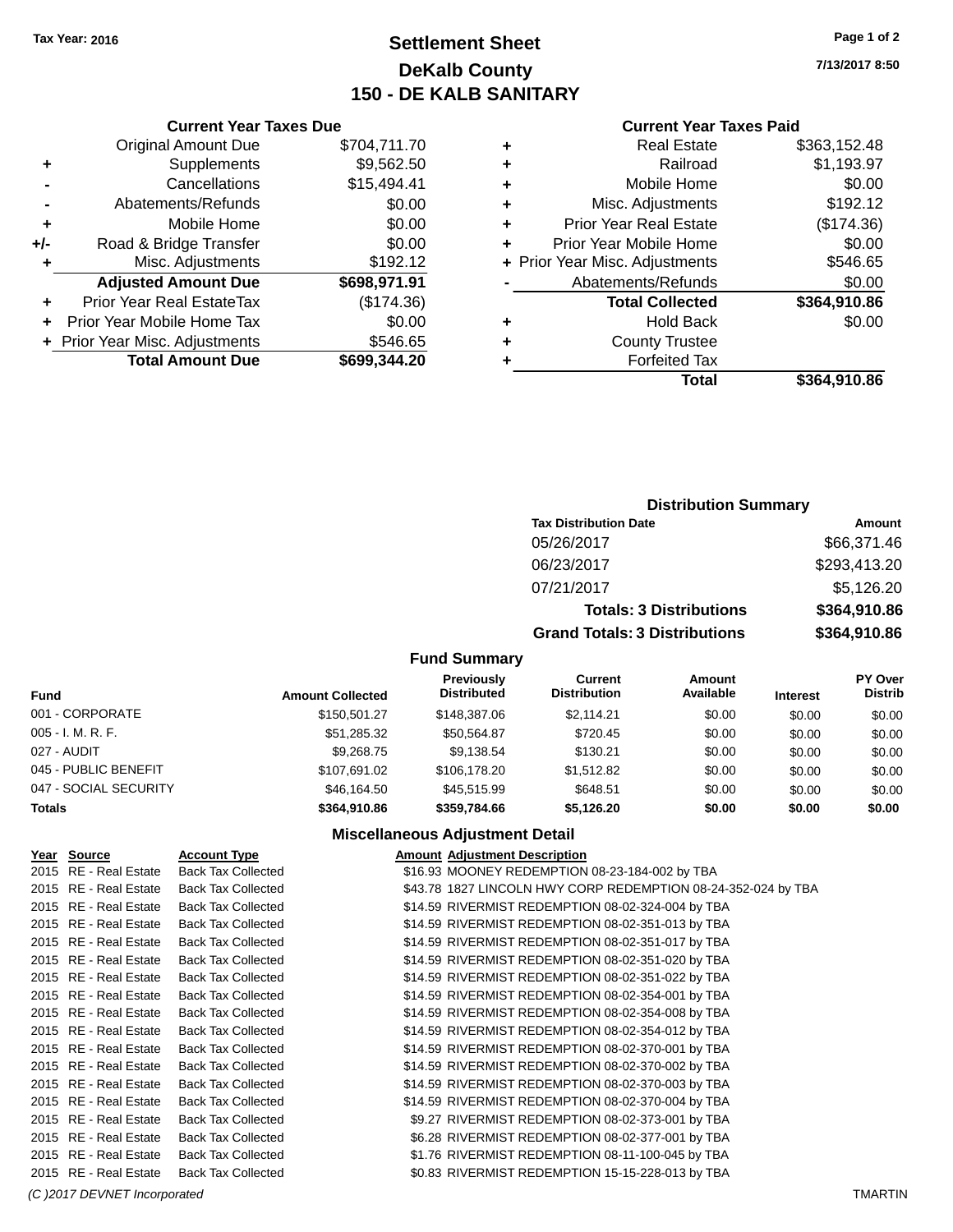## **Settlement Sheet Tax Year: 2016 Page 2 of 2 DeKalb County**

**7/13/2017 8:50**

## **Miscellaneous Adjustment Detail**

#### 2015 RE - Real Estate Back Tax Collected 2015 RE - Real Estate Back Tax Collected 2015 RE - Real Estate Back Tax Collected 2015 RE - Real Estate Back Tax Collected 2015 RE - Real Estate Back Tax Collected 2016 RE - Real Estate Paymt In Lieu of Ta **Totals \$738.77 24 entries**

**Year** Source **Account Type Account Adjustment Description** 

| d  | \$14.59 RIVERMIST REDEMPTION 08-02-323-005 by TBA |
|----|---------------------------------------------------|
| d  | \$9.03 VOID HEL EXEMPTION 08-14-478-035 by TBA    |
| d  | \$193.54 MOONEY REDEMPTION 08-23-184-020 by TBA   |
| d  | \$40.01 MOONEY REDEMPTION 08-23-184-003 by TBA    |
| d  | \$35.55 MOONEY REDEMPTION 08-12-184-027 by TBA    |
| āх | \$192.12 HOUSING AUTHORITY DEKALB UNITS by TBA    |
|    | \$738.77                                          |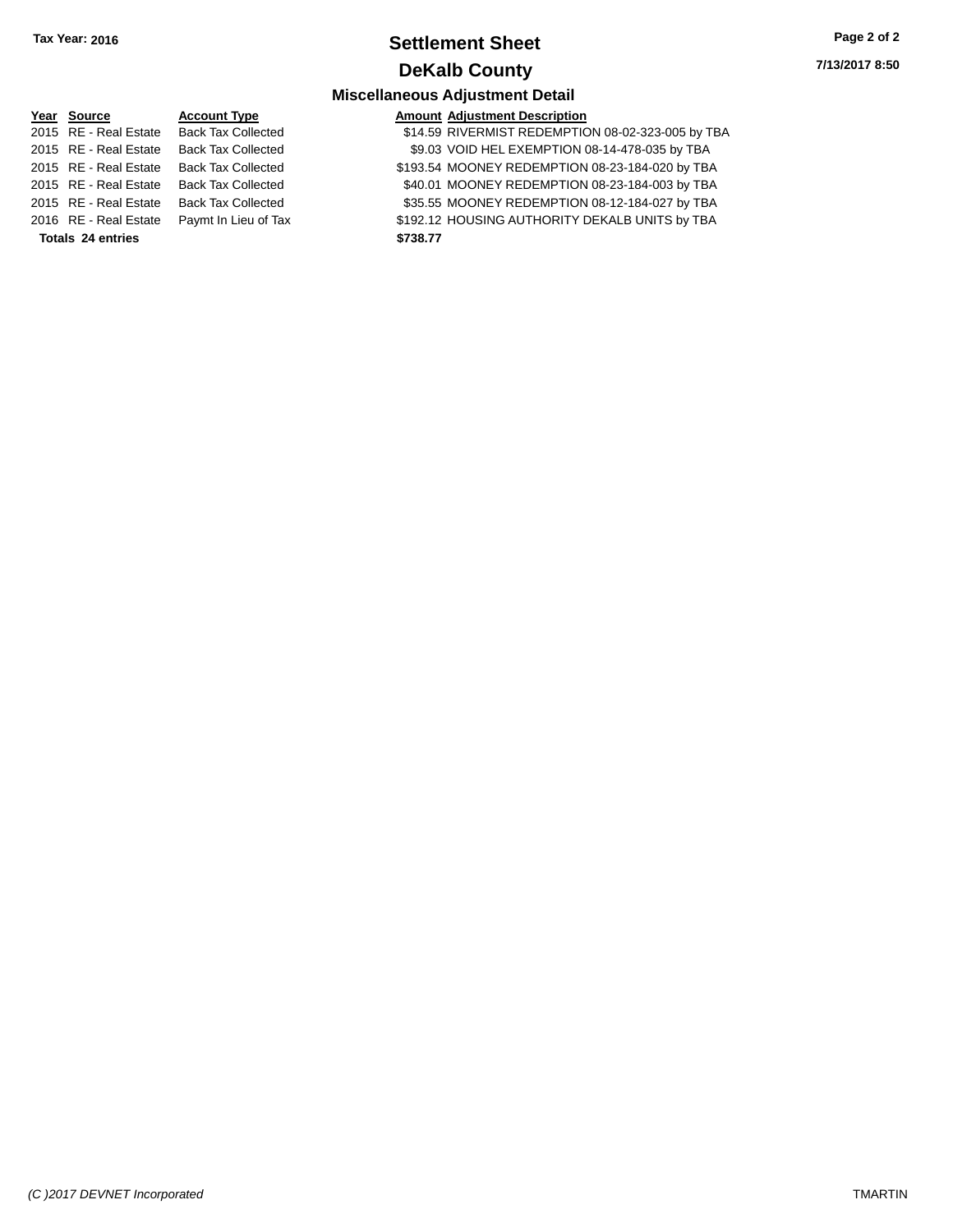## **Settlement Sheet Tax Year: 2016 Page 1 of 1 DeKalb County 151 - FAIRDALE STREET LIGHT**

**7/13/2017 8:50**

#### **Current Year Taxes Paid**

|       | <b>Current Year Taxes Due</b>  |            |  |  |  |
|-------|--------------------------------|------------|--|--|--|
|       | <b>Original Amount Due</b>     | \$3,775.10 |  |  |  |
| ٠     | Supplements                    | \$122.82   |  |  |  |
|       | Cancellations                  | \$276.19   |  |  |  |
|       | Abatements/Refunds             | \$0.00     |  |  |  |
| ٠     | Mobile Home                    | \$0.00     |  |  |  |
| $+/-$ | Road & Bridge Transfer         | \$0.00     |  |  |  |
|       | Misc. Adjustments              | \$0.00     |  |  |  |
|       | <b>Adjusted Amount Due</b>     | \$3,621.73 |  |  |  |
| ÷     | Prior Year Real EstateTax      | \$0.00     |  |  |  |
|       | Prior Year Mobile Home Tax     | \$0.00     |  |  |  |
|       | + Prior Year Misc. Adjustments | \$0.00     |  |  |  |
|       | <b>Total Amount Due</b>        | \$3.621.73 |  |  |  |

|   | <b>Real Estate</b>             | \$1,914.69 |
|---|--------------------------------|------------|
| ٠ | Railroad                       | \$0.00     |
| ٠ | Mobile Home                    | \$0.00     |
| ٠ | Misc. Adjustments              | \$0.00     |
| ٠ | <b>Prior Year Real Estate</b>  | \$0.00     |
| ٠ | Prior Year Mobile Home         | \$0.00     |
|   | + Prior Year Misc. Adjustments | \$0.00     |
|   | Abatements/Refunds             | \$0.00     |
|   | <b>Total Collected</b>         | \$1,914.69 |
| ٠ | Hold Back                      | \$0.00     |
| ٠ | <b>County Trustee</b>          |            |
| ٠ | <b>Forfeited Tax</b>           |            |
|   | Total                          | \$1.914.69 |
|   |                                |            |

|                 |                         | <b>Distribution Summary</b>      |                                       |                     |                 |                           |  |
|-----------------|-------------------------|----------------------------------|---------------------------------------|---------------------|-----------------|---------------------------|--|
|                 |                         |                                  | <b>Tax Distribution Date</b>          |                     |                 | Amount                    |  |
|                 |                         |                                  | 05/26/2017                            |                     |                 | \$415.50                  |  |
|                 |                         |                                  | 06/23/2017                            |                     |                 | \$1,403.30                |  |
|                 |                         |                                  | 07/21/2017                            |                     |                 | \$95.89                   |  |
|                 |                         |                                  | <b>Totals: 3 Distributions</b>        |                     |                 | \$1,914.69                |  |
|                 |                         |                                  | <b>Grand Totals: 3 Distributions</b>  |                     |                 | \$1,914.69                |  |
|                 |                         | <b>Fund Summary</b>              |                                       |                     |                 |                           |  |
| Fund            | <b>Amount Collected</b> | Previously<br><b>Distributed</b> | <b>Current</b><br><b>Distribution</b> | Amount<br>Available | <b>Interest</b> | PY Over<br><b>Distrib</b> |  |
| 001 - CORPORATE | \$1,914.69              | \$1,818.80                       | \$95.89                               | \$0.00              | \$0.00          | \$0.00                    |  |
| <b>Totals</b>   | \$1,914.69              | \$1,818.80                       | \$95.89                               | \$0.00              | \$0.00          | \$0.00                    |  |
|                 |                         |                                  |                                       |                     |                 |                           |  |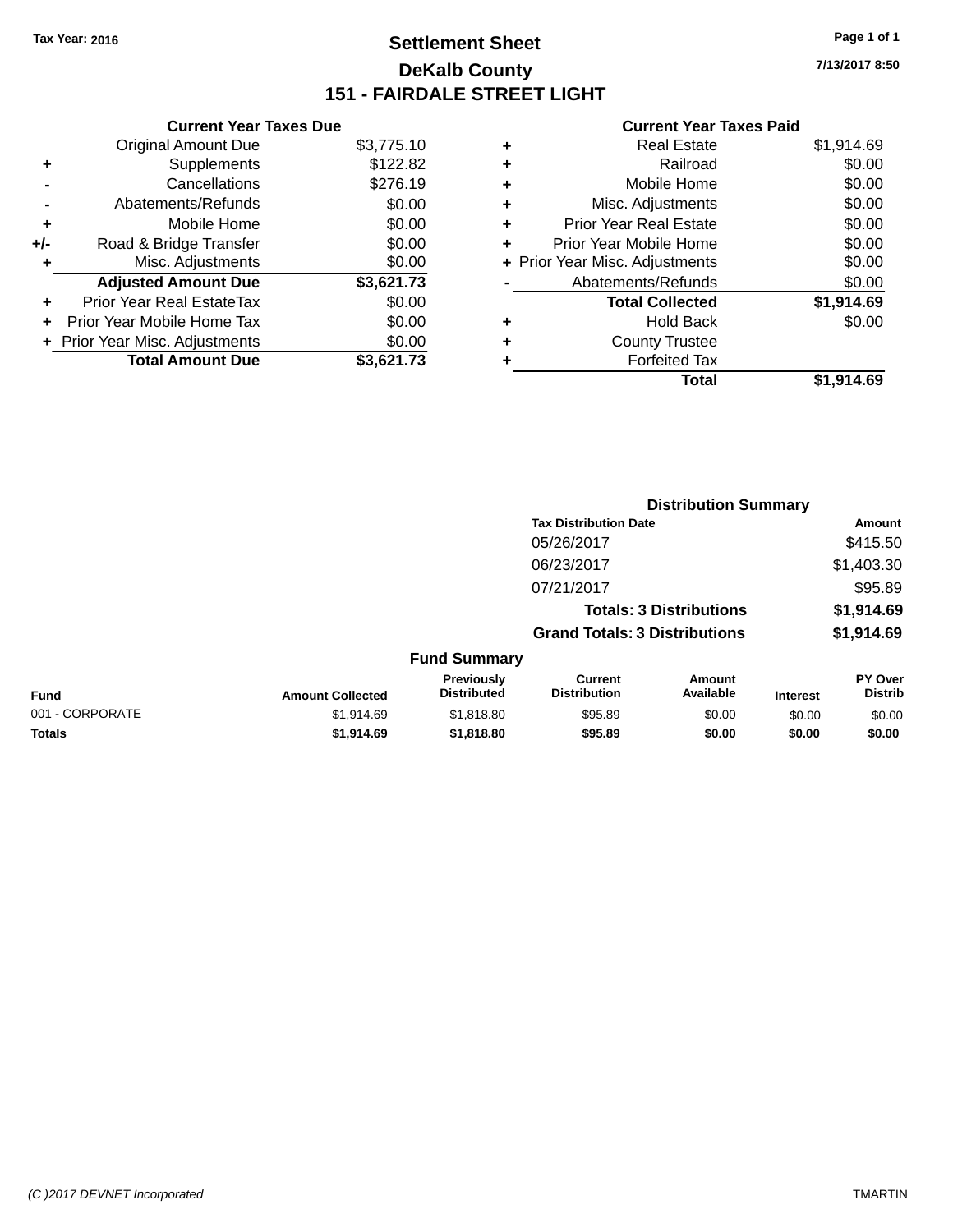## **Settlement Sheet Tax Year: 2016 Page 1 of 1 DeKalb County 152 - AFTON-PIERCE MULTI TWP**

**7/13/2017 8:50**

#### **Current Year Taxes Paid**

|     | <b>Current Year Taxes Due</b>  |             |  |  |  |
|-----|--------------------------------|-------------|--|--|--|
|     | <b>Original Amount Due</b>     | \$25,009.91 |  |  |  |
| ٠   | Supplements                    | \$172.34    |  |  |  |
|     | Cancellations                  | \$178.23    |  |  |  |
|     | Abatements/Refunds             | \$0.00      |  |  |  |
| ٠   | Mobile Home                    | \$0.00      |  |  |  |
| +/- | Road & Bridge Transfer         | \$0.00      |  |  |  |
| ٠   | Misc. Adjustments              | \$0.00      |  |  |  |
|     | <b>Adjusted Amount Due</b>     | \$25,004.02 |  |  |  |
| ÷   | Prior Year Real EstateTax      | \$0.00      |  |  |  |
|     | Prior Year Mobile Home Tax     | \$0.00      |  |  |  |
|     | + Prior Year Misc. Adjustments | \$0.00      |  |  |  |
|     | <b>Total Amount Due</b>        | \$25,004.02 |  |  |  |
|     |                                |             |  |  |  |

| ٠ | <b>Real Estate</b>             | \$14,665.11 |
|---|--------------------------------|-------------|
|   |                                |             |
| ٠ | Railroad                       | \$190.90    |
|   |                                |             |
| ٠ | Mobile Home                    | \$0.00      |
| ٠ | Misc. Adjustments              | \$0.00      |
| ٠ | <b>Prior Year Real Estate</b>  | \$0.00      |
|   | Prior Year Mobile Home         | \$0.00      |
|   | + Prior Year Misc. Adjustments | \$0.00      |
|   | Abatements/Refunds             | \$0.00      |
|   | <b>Total Collected</b>         | \$14,856.01 |
| ٠ | Hold Back                      | \$0.00      |
| ٠ | <b>County Trustee</b>          |             |
| ٠ | <b>Forfeited Tax</b>           |             |
|   | Total                          | \$14,856.01 |
|   |                                |             |

|                                         |                         |                                  |                                       | <b>Distribution Summary</b>    |                 |                           |  |
|-----------------------------------------|-------------------------|----------------------------------|---------------------------------------|--------------------------------|-----------------|---------------------------|--|
|                                         |                         |                                  | <b>Tax Distribution Date</b>          |                                |                 | Amount                    |  |
|                                         |                         |                                  | 05/26/2017                            |                                |                 | \$2,330.59                |  |
|                                         |                         |                                  | 06/23/2017                            |                                |                 | \$12,150.82               |  |
|                                         |                         |                                  | 07/21/2017                            |                                |                 | \$374.60                  |  |
|                                         |                         |                                  |                                       | <b>Totals: 3 Distributions</b> |                 | \$14,856.01               |  |
|                                         |                         |                                  | <b>Grand Totals: 3 Distributions</b>  |                                |                 | \$14,856.01               |  |
|                                         |                         | <b>Fund Summary</b>              |                                       |                                |                 |                           |  |
| Fund                                    | <b>Amount Collected</b> | Previously<br><b>Distributed</b> | <b>Current</b><br><b>Distribution</b> | Amount<br>Available            | <b>Interest</b> | PY Over<br><b>Distrib</b> |  |
| 147 - ASSESSING PURPOSES<br>(multi-twp) | \$14,856.01             | \$14,481.41                      | \$374.60                              | \$0.00                         | \$0.00          | \$0.00                    |  |
| <b>Totals</b>                           | \$14,856,01             | \$14.481.41                      | \$374.60                              | \$0.00                         | \$0.00          | \$0.00                    |  |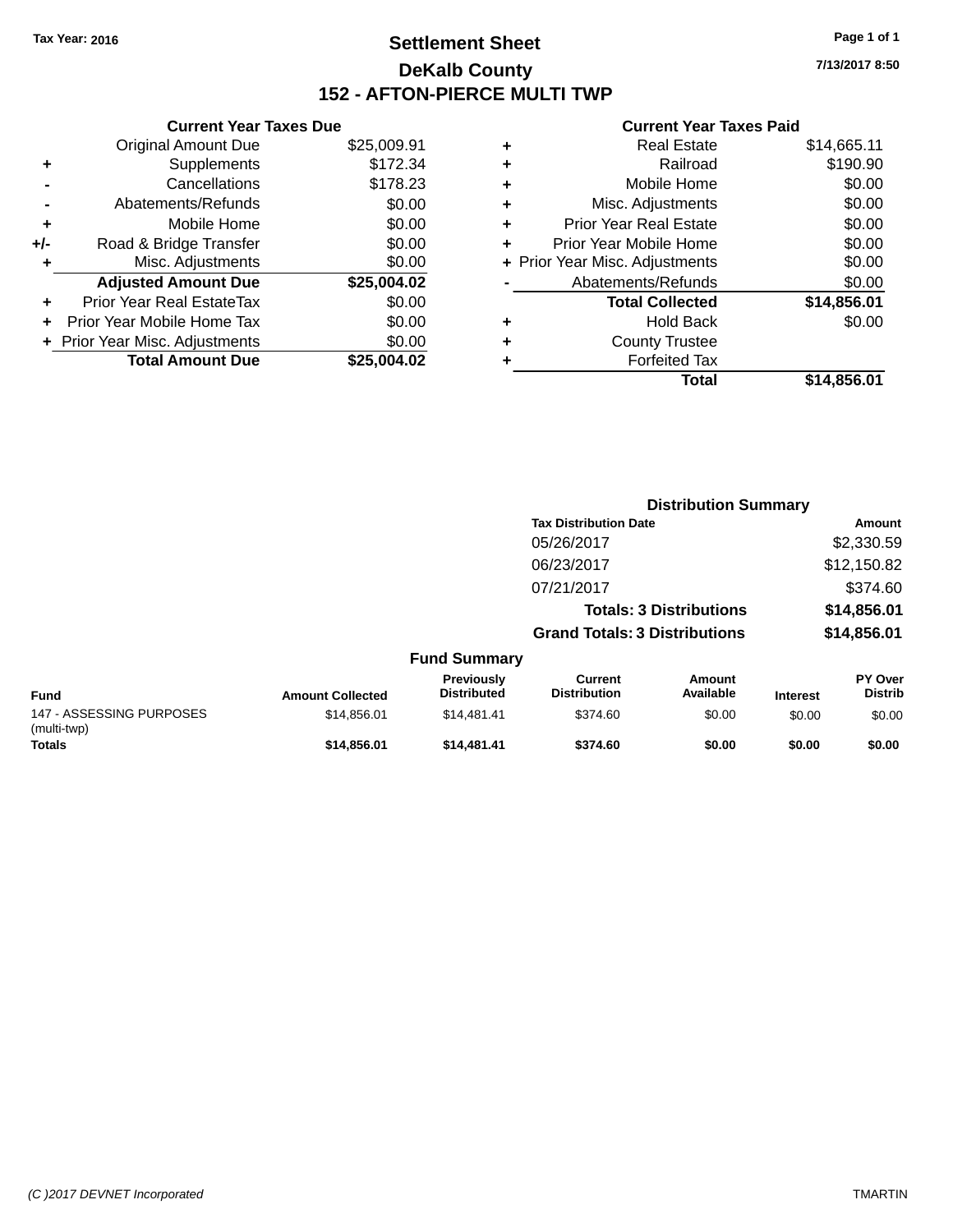## **Settlement Sheet Tax Year: 2016 Page 1 of 1 DeKalb County 153 - MILAN-MALTA MULTI-TWP**

**7/13/2017 8:50**

#### **Current Year Taxes Paid**

|     | <b>Current Year Taxes Due</b>  |             |
|-----|--------------------------------|-------------|
|     | <b>Original Amount Due</b>     | \$13,567.57 |
| ٠   | Supplements                    | \$87.46     |
|     | Cancellations                  | \$96.92     |
|     | Abatements/Refunds             | \$0.00      |
| ٠   | Mobile Home                    | \$0.00      |
| +/- | Road & Bridge Transfer         | \$0.00      |
| ٠   | Misc. Adjustments              | \$0.00      |
|     | <b>Adjusted Amount Due</b>     | \$13,558.11 |
|     | Prior Year Real EstateTax      | (\$1.94)    |
|     | Prior Year Mobile Home Tax     | \$0.00      |
|     | + Prior Year Misc. Adjustments | \$0.00      |
|     | <b>Total Amount Due</b>        | \$13,556.17 |
|     |                                |             |

| ٠ | <b>Real Estate</b>             | \$7,520.30 |
|---|--------------------------------|------------|
| ٠ | Railroad                       | \$180.23   |
| ٠ | Mobile Home                    | \$0.00     |
| ٠ | Misc. Adjustments              | \$0.00     |
| ٠ | <b>Prior Year Real Estate</b>  | (\$1.94)   |
| ÷ | Prior Year Mobile Home         | \$0.00     |
|   | + Prior Year Misc. Adjustments | \$0.00     |
|   | Abatements/Refunds             | \$0.00     |
|   | <b>Total Collected</b>         | \$7,698.59 |
| ٠ | Hold Back                      | \$0.00     |
| ٠ | <b>County Trustee</b>          |            |
| ٠ | <b>Forfeited Tax</b>           |            |
|   | Total                          | \$7.698.59 |
|   |                                |            |

|                                         |                         |                                  | <b>Distribution Summary</b>           |                                |                 |                           |
|-----------------------------------------|-------------------------|----------------------------------|---------------------------------------|--------------------------------|-----------------|---------------------------|
|                                         |                         |                                  | <b>Tax Distribution Date</b>          |                                |                 | Amount                    |
|                                         |                         |                                  | 05/26/2017                            |                                |                 | \$841.44                  |
|                                         |                         |                                  | 06/23/2017                            |                                |                 | \$6,819.51                |
|                                         |                         |                                  | 07/21/2017                            |                                |                 | \$37.64                   |
|                                         |                         |                                  |                                       | <b>Totals: 3 Distributions</b> |                 | \$7,698.59                |
|                                         |                         |                                  | <b>Grand Totals: 3 Distributions</b>  |                                |                 | \$7,698.59                |
|                                         |                         | <b>Fund Summary</b>              |                                       |                                |                 |                           |
| <b>Fund</b>                             | <b>Amount Collected</b> | Previously<br><b>Distributed</b> | <b>Current</b><br><b>Distribution</b> | <b>Amount</b><br>Available     | <b>Interest</b> | PY Over<br><b>Distrib</b> |
| 147 - ASSESSING PURPOSES<br>(multi-twp) | \$7,698.59              | \$7,660.95                       | \$37.64                               | \$0.00                         | \$0.00          | \$0.00                    |
| <b>Totals</b>                           | \$7,698.59              | \$7,660.95                       | \$37.64                               | \$0.00                         | \$0.00          | \$0.00                    |

#### *(C )2017 DEVNET Incorporated* TMARTIN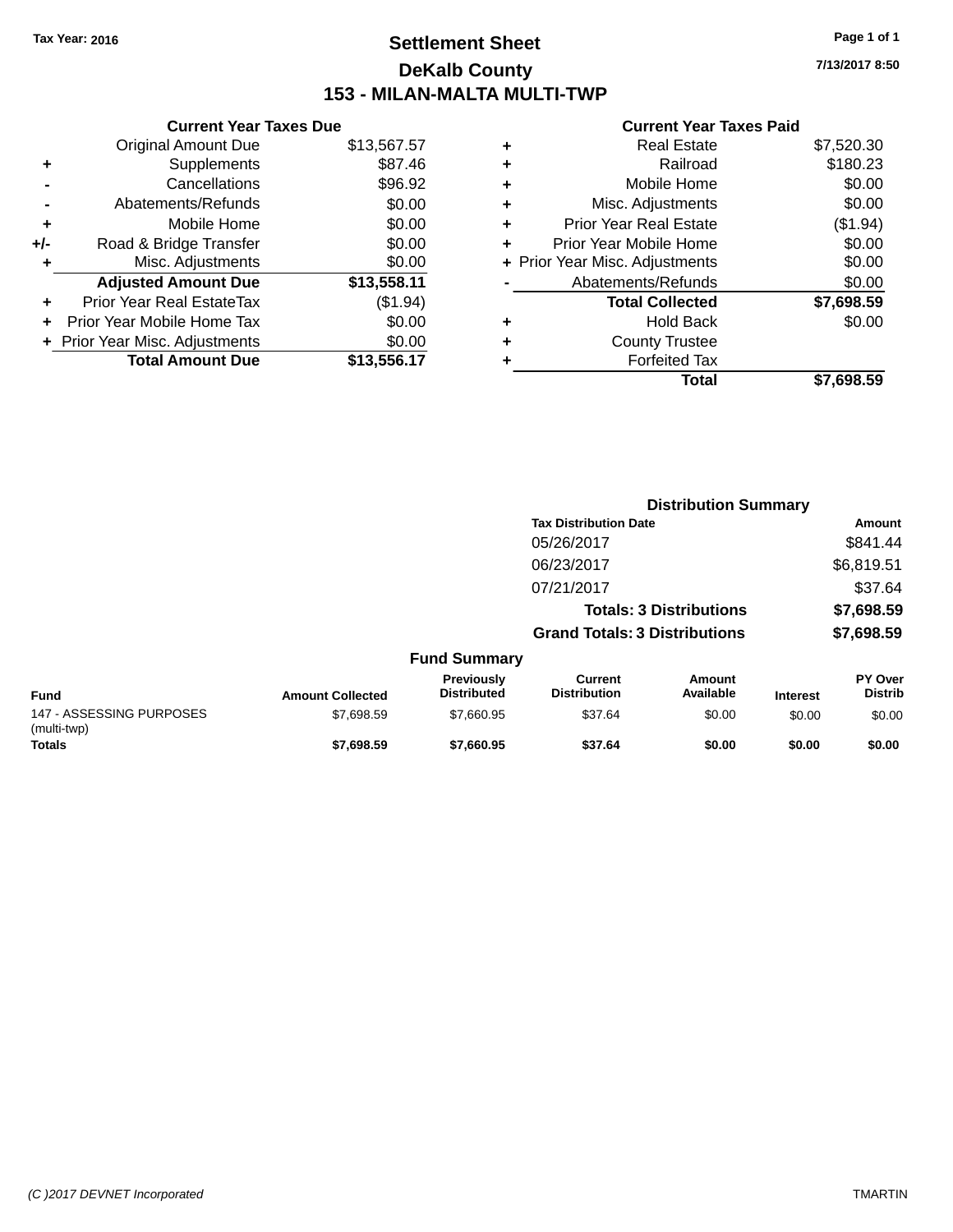## **Settlement Sheet Tax Year: 2016 Page 1 of 1 DeKalb County 154 - PAW PAW-SHABBONA MULT TWP**

**7/13/2017 8:50**

#### **Current Year Taxes Paid**

|     | <b>Current Year Taxes Due</b>    |             |  |  |  |  |
|-----|----------------------------------|-------------|--|--|--|--|
|     | <b>Original Amount Due</b>       | \$13,122.18 |  |  |  |  |
| ÷   | Supplements                      | \$57.50     |  |  |  |  |
|     | Cancellations                    | \$65.00     |  |  |  |  |
|     | Abatements/Refunds               | \$0.00      |  |  |  |  |
| ٠   | Mobile Home                      | \$0.00      |  |  |  |  |
| +/- | Road & Bridge Transfer           | \$0.00      |  |  |  |  |
| ٠   | Misc. Adjustments                | \$2.46      |  |  |  |  |
|     | <b>Adjusted Amount Due</b>       | \$13,117.14 |  |  |  |  |
| ÷   | <b>Prior Year Real EstateTax</b> | (\$22.85)   |  |  |  |  |
| ÷   | Prior Year Mobile Home Tax       | \$0.00      |  |  |  |  |
|     | + Prior Year Misc. Adjustments   | \$2.46      |  |  |  |  |
|     | <b>Total Amount Due</b>          | \$13.096.75 |  |  |  |  |

| ٠ | <b>Real Estate</b>             | \$7,102.06 |
|---|--------------------------------|------------|
| ÷ | Railroad                       | \$294.68   |
| ٠ | Mobile Home                    | \$0.00     |
| ٠ | Misc. Adjustments              | \$2.46     |
| ٠ | <b>Prior Year Real Estate</b>  | (\$22.85)  |
| ٠ | Prior Year Mobile Home         | \$0.00     |
|   | + Prior Year Misc. Adjustments | \$2.46     |
|   | Abatements/Refunds             | \$0.00     |
|   | <b>Total Collected</b>         | \$7,378.81 |
| ٠ | Hold Back                      | \$0.00     |
| ٠ | <b>County Trustee</b>          |            |
| ٠ | <b>Forfeited Tax</b>           |            |
|   | Total                          | \$7,378,81 |
|   |                                |            |

|                                                |                                                  |                         |                                        |                                                    | <b>Distribution Summary</b>    |                 |                           |
|------------------------------------------------|--------------------------------------------------|-------------------------|----------------------------------------|----------------------------------------------------|--------------------------------|-----------------|---------------------------|
|                                                |                                                  |                         |                                        | <b>Tax Distribution Date</b>                       |                                |                 | Amount                    |
|                                                |                                                  |                         |                                        | 05/26/2017                                         |                                |                 | \$1,047.91                |
|                                                |                                                  |                         |                                        | 06/23/2017                                         |                                |                 | \$6,252.30                |
|                                                |                                                  |                         |                                        | 07/21/2017                                         |                                |                 | \$78.60                   |
|                                                |                                                  |                         |                                        |                                                    | <b>Totals: 3 Distributions</b> |                 | \$7,378.81                |
|                                                |                                                  |                         |                                        | <b>Grand Totals: 3 Distributions</b>               |                                |                 | \$7,378.81                |
|                                                |                                                  |                         | <b>Fund Summary</b>                    |                                                    |                                |                 |                           |
| <b>Fund</b>                                    |                                                  | <b>Amount Collected</b> | Previously<br><b>Distributed</b>       | Current<br><b>Distribution</b>                     | Amount<br>Available            | <b>Interest</b> | PY Over<br><b>Distrib</b> |
| 147 - ASSESSING PURPOSES<br>(multi-twp)        |                                                  | \$7,378.81              | \$7,300.21                             | \$78.60                                            | \$0.00                         | \$0.00          | \$0.00                    |
| Totals                                         |                                                  | \$7,378.81              | \$7,300.21                             | \$78.60                                            | \$0.00                         | \$0.00          | \$0.00                    |
|                                                |                                                  |                         | <b>Miscellaneous Adjustment Detail</b> |                                                    |                                |                 |                           |
| <b>Source</b><br>Year<br>2015 RE - Real Estate | <b>Account Type</b><br><b>Back Tax Collected</b> |                         | <b>Amount Adjustment Description</b>   | \$2.46 CASTLE BANK REDEMPTION 13-15-401-006 by TBA |                                |                 |                           |

**Totals \$4.92 2 entries**

2016 RE - Real Estate Paymt In Lieu of Tax \$2.46 HOUSING AUTHORITY SEQUOYA APARTMENTS by TBA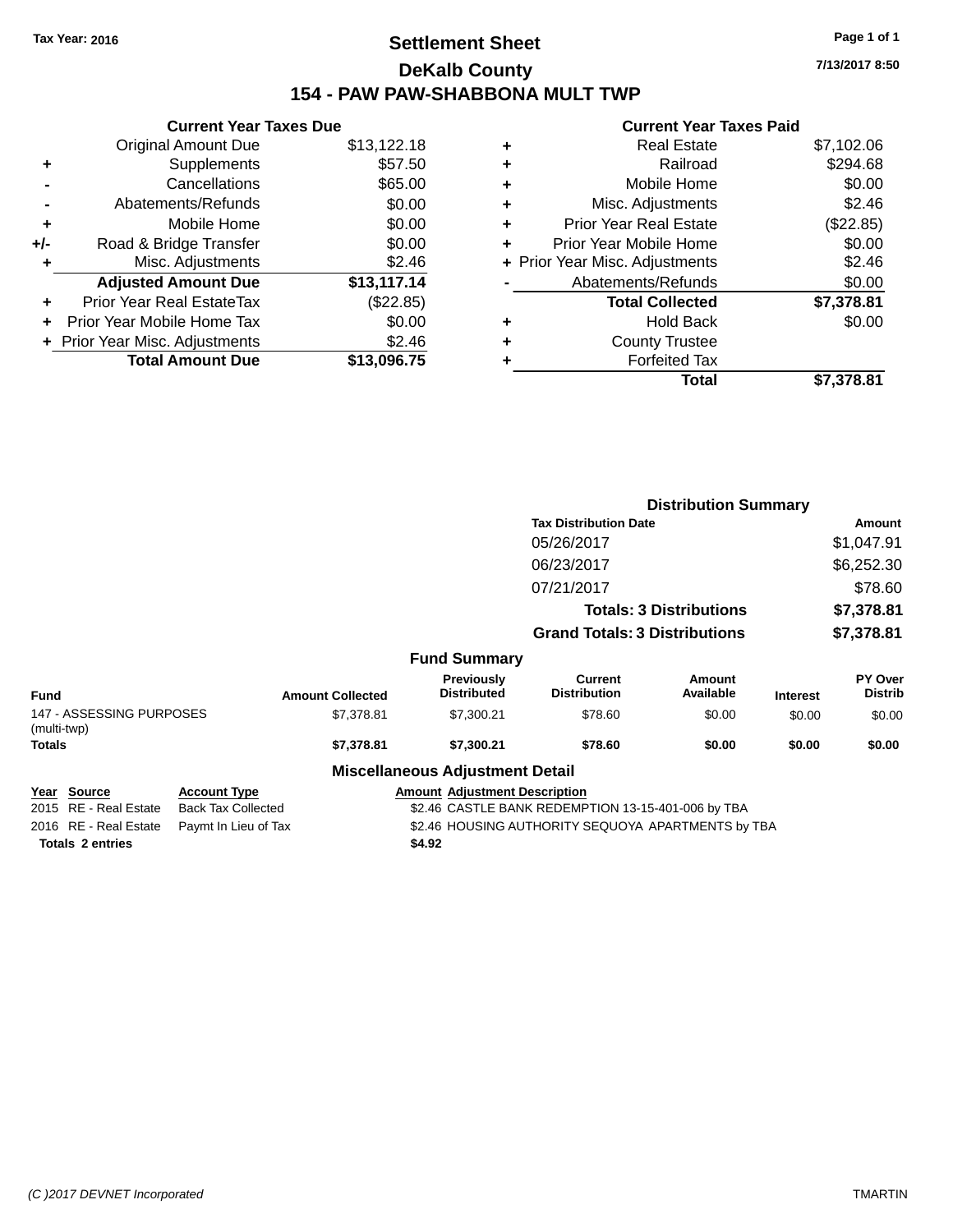## **Settlement Sheet Tax Year: 2016 Page 1 of 1 DeKalb County 155 - SOUTH GROVE-MAYFIELD MULT**

**Current Year Taxes Due** Original Amount Due \$11,988.88 **+** Supplements \$62.36 **-** Cancellations \$68.17 **-** Abatements/Refunds \$0.00 **+** Mobile Home \$0.00 **+/-** Road & Bridge Transfer \$0.00 **+** Misc. Adjustments \$0.00 **Adjusted Amount Due \$11,983.07 +** Prior Year Real EstateTax \$0.00 **+** Prior Year Mobile Home Tax \$0.00

**+ Prior Year Misc. Adjustments**  $$0.00$ 

**Total Amount Due \$11,983.07**

#### **Current Year Taxes Paid**

|   | <b>Real Estate</b>             | \$6,813.40 |
|---|--------------------------------|------------|
| ٠ | Railroad                       | \$0.00     |
| ٠ | Mobile Home                    | \$0.00     |
| ٠ | Misc. Adjustments              | \$0.00     |
| ٠ | Prior Year Real Estate         | \$0.00     |
|   | Prior Year Mobile Home         | \$0.00     |
|   | + Prior Year Misc. Adjustments | \$0.00     |
|   | Abatements/Refunds             | \$0.00     |
|   | <b>Total Collected</b>         | \$6,813.40 |
|   | Hold Back                      | \$0.00     |
| ٠ | <b>County Trustee</b>          |            |
|   | <b>Forfeited Tax</b>           |            |
|   | Total                          | \$6,813.40 |
|   |                                |            |

|                                         |                         |                                  | <b>Distribution Summary</b>           |                                |                 |                                  |
|-----------------------------------------|-------------------------|----------------------------------|---------------------------------------|--------------------------------|-----------------|----------------------------------|
|                                         |                         |                                  | <b>Tax Distribution Date</b>          |                                |                 | Amount                           |
|                                         |                         |                                  | 05/26/2017                            |                                |                 | \$843.88                         |
|                                         |                         |                                  | 06/23/2017                            |                                |                 | \$5,849.93                       |
|                                         |                         |                                  | 07/21/2017                            |                                |                 | \$119.59                         |
|                                         |                         |                                  |                                       | <b>Totals: 3 Distributions</b> |                 | \$6,813.40                       |
|                                         |                         |                                  | <b>Grand Totals: 3 Distributions</b>  |                                |                 | \$6,813.40                       |
|                                         |                         | <b>Fund Summary</b>              |                                       |                                |                 |                                  |
| <b>Fund</b>                             | <b>Amount Collected</b> | Previously<br><b>Distributed</b> | <b>Current</b><br><b>Distribution</b> | Amount<br>Available            | <b>Interest</b> | <b>PY Over</b><br><b>Distrib</b> |
| 147 - ASSESSING PURPOSES<br>(multi-twp) | \$6,813.40              | \$6,693.81                       | \$119.59                              | \$0.00                         | \$0.00          | \$0.00                           |
| Totals                                  | \$6,813,40              | \$6,693.81                       | \$119.59                              | \$0.00                         | \$0.00          | \$0.00                           |

**7/13/2017 8:50**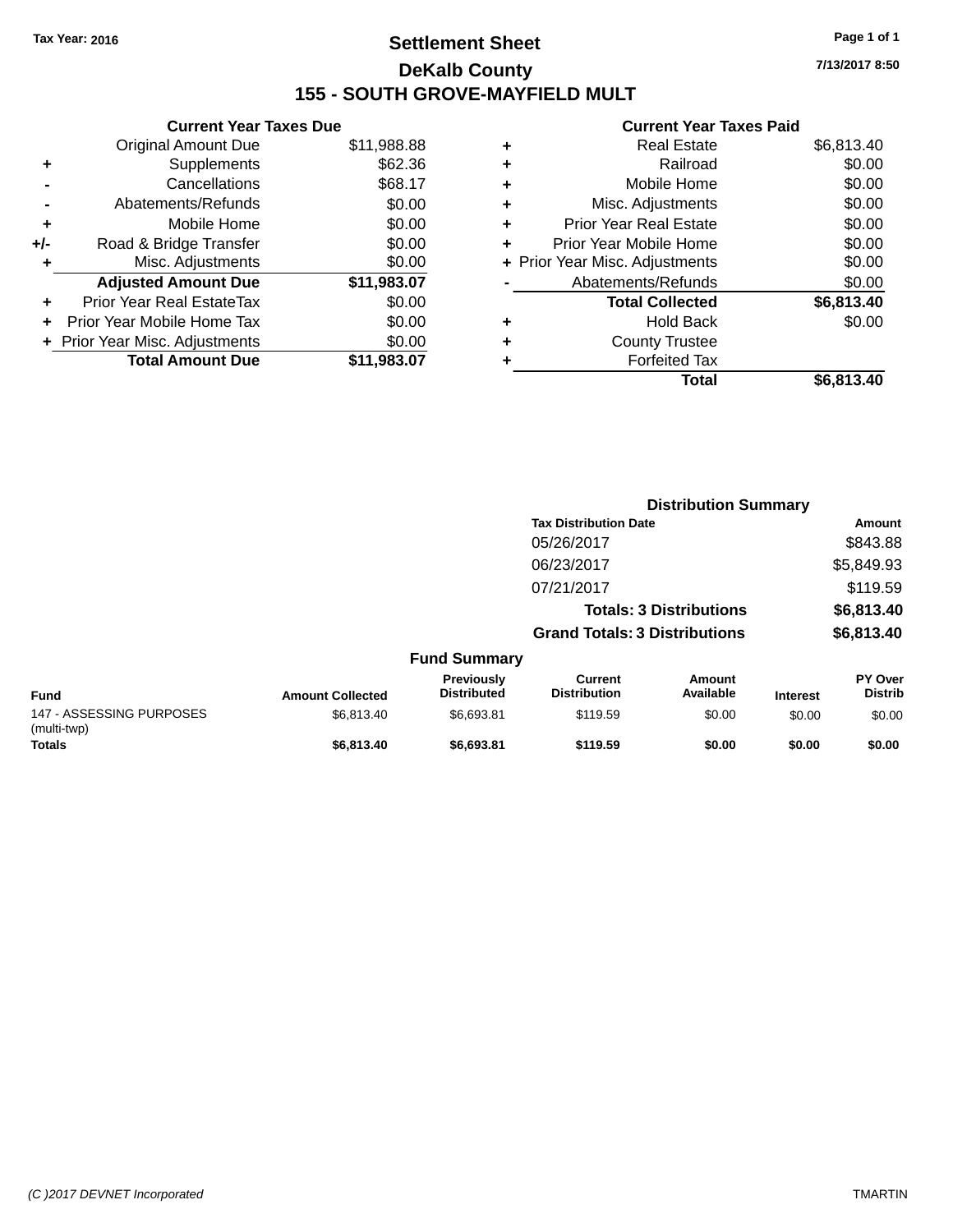## **Settlement Sheet Tax Year: 2016 Page 1 of 1 DeKalb County 156 - VICTOR-SOMONAUK MULTI TWP**

**7/13/2017 8:50**

#### **Current Year Taxes Paid**

|     | <b>Current Year Taxes Due</b>  |             |
|-----|--------------------------------|-------------|
|     | <b>Original Amount Due</b>     | \$22,267.50 |
| ٠   | Supplements                    | \$204.68    |
|     | Cancellations                  | \$259.36    |
|     | Abatements/Refunds             | \$0.00      |
| ٠   | Mobile Home                    | \$0.00      |
| +/- | Road & Bridge Transfer         | \$0.00      |
|     | Misc. Adjustments              | \$0.00      |
|     | <b>Adjusted Amount Due</b>     | \$22,212.82 |
| ٠   | Prior Year Real EstateTax      | \$0.00      |
|     | Prior Year Mobile Home Tax     | \$0.00      |
|     | + Prior Year Misc. Adjustments | \$0.00      |
|     | <b>Total Amount Due</b>        | \$22.212.82 |
|     |                                |             |

|   | <b>Real Estate</b>             | \$12,829.34 |
|---|--------------------------------|-------------|
| ٠ | Railroad                       | \$163.19    |
| ٠ | Mobile Home                    | \$0.00      |
| ٠ | Misc. Adjustments              | \$0.00      |
| ٠ | <b>Prior Year Real Estate</b>  | \$0.00      |
| ÷ | Prior Year Mobile Home         | \$0.00      |
|   | + Prior Year Misc. Adjustments | \$0.00      |
|   | Abatements/Refunds             | \$0.00      |
|   | <b>Total Collected</b>         | \$12,992.53 |
| ٠ | Hold Back                      | \$0.00      |
|   | <b>County Trustee</b>          |             |
| ٠ | <b>Forfeited Tax</b>           |             |
|   | Total                          | \$12.992.53 |
|   |                                |             |

|                                         |                         |                                  | <b>Distribution Summary</b>          |                                |                 |                           |
|-----------------------------------------|-------------------------|----------------------------------|--------------------------------------|--------------------------------|-----------------|---------------------------|
|                                         |                         |                                  | <b>Tax Distribution Date</b>         |                                |                 | Amount                    |
|                                         |                         |                                  | 05/26/2017                           |                                |                 | \$2,207.55                |
|                                         |                         |                                  | 06/23/2017                           |                                |                 | \$10,590.68               |
|                                         |                         |                                  | 07/21/2017                           |                                |                 | \$194.30                  |
|                                         |                         |                                  |                                      | <b>Totals: 3 Distributions</b> |                 | \$12,992.53               |
|                                         |                         |                                  | <b>Grand Totals: 3 Distributions</b> |                                |                 | \$12,992.53               |
|                                         |                         | <b>Fund Summary</b>              |                                      |                                |                 |                           |
| <b>Fund</b>                             | <b>Amount Collected</b> | Previously<br><b>Distributed</b> | Current<br><b>Distribution</b>       | Amount<br>Available            | <b>Interest</b> | PY Over<br><b>Distrib</b> |
| 147 - ASSESSING PURPOSES<br>(multi-twp) | \$12,992.53             | \$12,798.23                      | \$194.30                             | \$0.00                         | \$0.00          | \$0.00                    |
| <b>Totals</b>                           | \$12.992.53             | \$12.798.23                      | \$194.30                             | \$0.00                         | \$0.00          | \$0.00                    |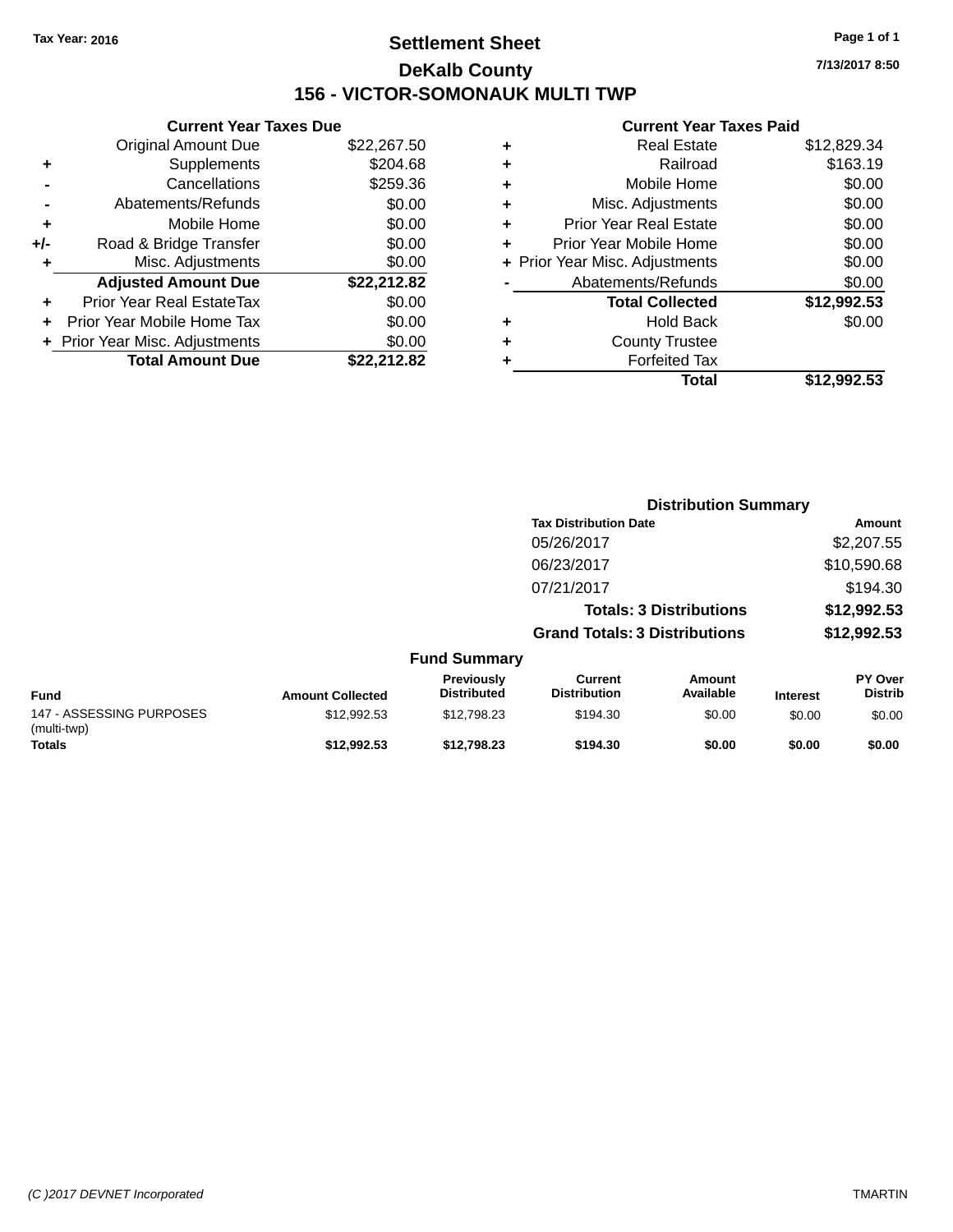## **Settlement Sheet Tax Year: 2016 Page 1 of 1 DeKalb County 157 - GENOA PUBLIC LIBRARY DIST**

**Current Year Taxes Due**

| <b>Original Amount Due</b>       | \$233,952.41                   |
|----------------------------------|--------------------------------|
| Supplements                      | \$1,175.46                     |
| Cancellations                    | \$1,317.05                     |
| Abatements/Refunds               | \$0.18                         |
| Mobile Home                      | \$0.00                         |
| Road & Bridge Transfer           | \$0.00                         |
| Misc. Adjustments                | \$0.00                         |
| <b>Adjusted Amount Due</b>       | \$233,810.64                   |
| <b>Prior Year Real EstateTax</b> | (\$14.62)                      |
| Prior Year Mobile Home Tax       | \$0.00                         |
|                                  | \$0.00                         |
| <b>Total Amount Due</b>          | \$233,796.02                   |
|                                  | + Prior Year Misc. Adjustments |

#### **Current Year Taxes Paid**

| ٠ | <b>Real Estate</b>             | \$123,449.74 |
|---|--------------------------------|--------------|
| ٠ | Railroad                       | \$692.96     |
| ٠ | Mobile Home                    | \$0.00       |
| ٠ | Misc. Adjustments              | \$0.00       |
| ٠ | Prior Year Real Estate         | (\$14.62)    |
| ٠ | Prior Year Mobile Home         | \$0.00       |
|   | + Prior Year Misc. Adjustments | \$0.00       |
|   | Abatements/Refunds             | \$0.18       |
|   | <b>Total Collected</b>         | \$124,127.90 |
| ٠ | <b>Hold Back</b>               | \$0.00       |
| ٠ | <b>County Trustee</b>          |              |
| ٠ | <b>Forfeited Tax</b>           |              |
|   | Total                          | \$124,127.90 |
|   |                                |              |

| <b>Distribution Summary</b>          |              |  |  |  |  |
|--------------------------------------|--------------|--|--|--|--|
| <b>Tax Distribution Date</b>         | Amount       |  |  |  |  |
| 05/26/2017                           | \$18,596.71  |  |  |  |  |
| 06/23/2017                           | \$103,272.38 |  |  |  |  |
| 07/21/2017                           | \$2,258.81   |  |  |  |  |
| <b>Totals: 3 Distributions</b>       | \$124,127.90 |  |  |  |  |
| <b>Grand Totals: 3 Distributions</b> | \$124,127.90 |  |  |  |  |

#### **Fund Summary**

| <b>Fund</b>                                   | <b>Amount Collected</b> | Previously<br><b>Distributed</b> | Current<br><b>Distribution</b> | Amount<br>Available | <b>Interest</b> | <b>PY Over</b><br><b>Distrib</b> |
|-----------------------------------------------|-------------------------|----------------------------------|--------------------------------|---------------------|-----------------|----------------------------------|
| 001 - CORPORATE                               | \$115.171.15            | \$113.075.34                     | \$2.095.81                     | \$0.00              | \$0.00          | \$0.00                           |
| 004 - OPERATIONS & MAINTENANCE                | \$7,243,74              | \$7.111.92                       | \$131.82                       | \$0.00              | \$0.00          | \$0.00                           |
| $005 - I. M. R. F.$                           | \$55.37                 | \$54.36                          | \$1.01                         | \$0.00              | \$0.00          | \$0.00                           |
| 027 - AUDIT                                   | \$1,546.90              | \$1,518.75                       | \$28.15                        | \$0.00              | \$0.00          | \$0.00                           |
| 035 - TORT JUDGEMENTS/LIABILITY<br><b>INS</b> | \$55.37                 | \$54.36                          | \$1.01                         | \$0.00              | \$0.00          | \$0.00                           |
| 047 - SOCIAL SECURITY                         | \$55.37                 | \$54.36                          | \$1.01                         | \$0.00              | \$0.00          | \$0.00                           |
| <b>Totals</b>                                 | \$124,127,90            | \$121.869.09                     | \$2.258.81                     | \$0.00              | \$0.00          | \$0.00                           |

#### **Abatement Detail**

# **Year Source Account Type Amount Adjustment Description**<br>2016 RE - Real Estate RE Abatement \$0.18 PTAB INTEREST REFUN

\$0.18 PTAB INTEREST REFUND 02-24-452-014 by TBA **Totals \$0.18 1 entries**

**7/13/2017 8:50**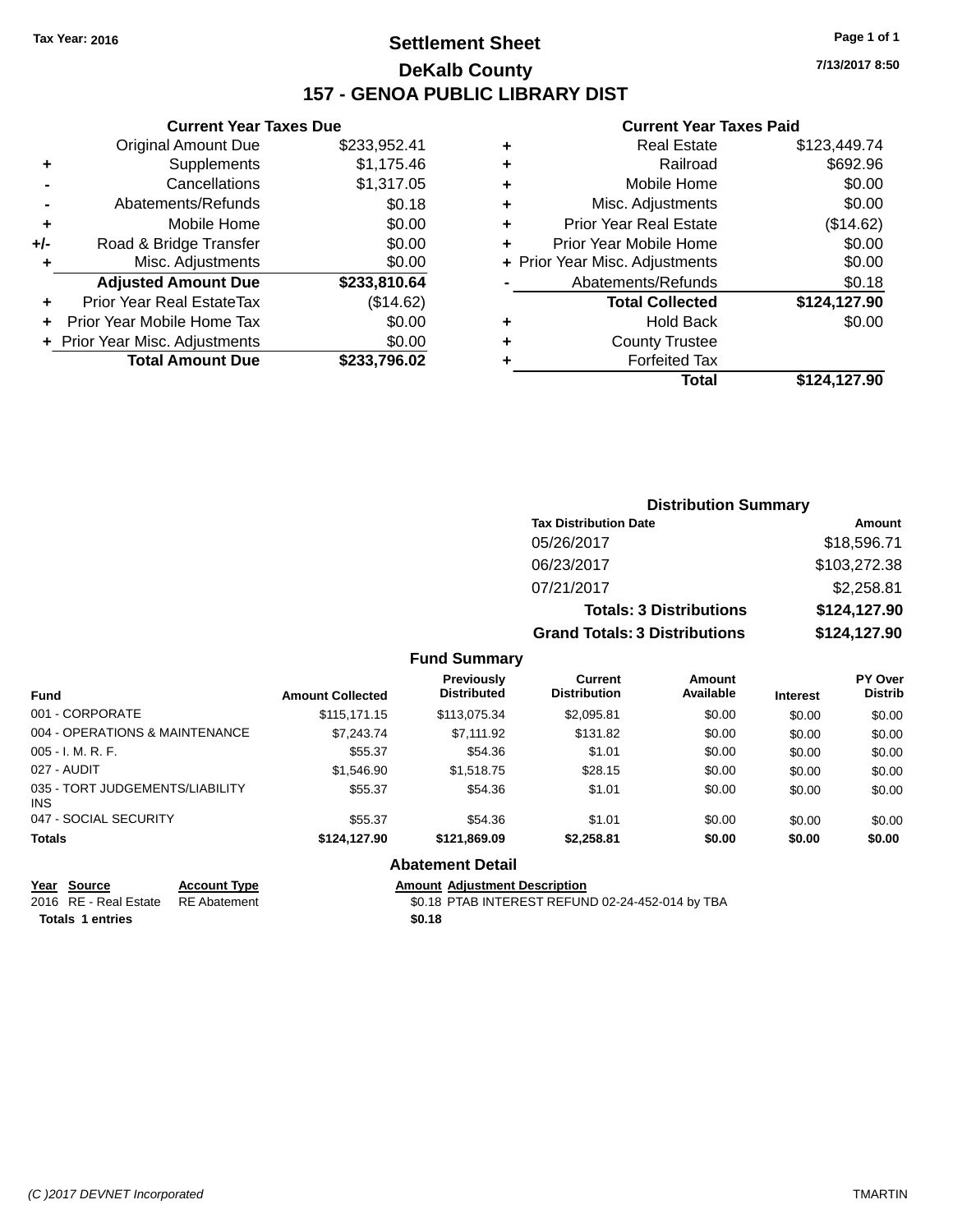## **Settlement Sheet Tax Year: 2016 Page 1 of 1 DeKalb County 158 - DEKALB TIF1**

**7/13/2017 8:50**

#### **Current Year Taxes Due**

|     | <b>Original Amount Due</b>       | \$4,640,629.34 |  |  |  |  |
|-----|----------------------------------|----------------|--|--|--|--|
| ٠   | Supplements                      | \$11,897.48    |  |  |  |  |
|     | Cancellations                    | \$13,550.16    |  |  |  |  |
|     | Abatements/Refunds               | \$0.00         |  |  |  |  |
| ٠   | Mobile Home                      | \$0.00         |  |  |  |  |
| +/- | \$0.00<br>Road & Bridge Transfer |                |  |  |  |  |
| ٠   | Misc. Adjustments                | \$0.00         |  |  |  |  |
|     | <b>Adjusted Amount Due</b>       | \$4,638,976.66 |  |  |  |  |
| ÷   | Prior Year Real EstateTax        | \$0.00         |  |  |  |  |
|     | Prior Year Mobile Home Tax       | \$0.00         |  |  |  |  |
|     | + Prior Year Misc. Adjustments   | \$0.00         |  |  |  |  |
|     | <b>Total Amount Due</b>          | \$4,638,976.66 |  |  |  |  |

#### **Current Year Taxes Paid +** Real Estate \$2,483,432.85 **+** Railroad \$0.00 **+** Mobile Home \$0.00 **+** Misc. Adjustments \$0.00 **+** Prior Year Real Estate \$0.00 **+** Prior Year Mobile Home \$0.00 **+ Prior Year Misc. Adjustments**  $$0.00$ **-** Abatements/Refunds \$0.00 **Total Collected \$2,483,432.85 +** Hold Back \$0.00 **+** County Trustee **+** Forfeited Tax **Total \$2,483,432.85**

|                                                                                                                                                                                                                                                                                                                                                                                |                           |                                               |                                         | <b>Distribution Summary</b>          |                                |                 |                           |
|--------------------------------------------------------------------------------------------------------------------------------------------------------------------------------------------------------------------------------------------------------------------------------------------------------------------------------------------------------------------------------|---------------------------|-----------------------------------------------|-----------------------------------------|--------------------------------------|--------------------------------|-----------------|---------------------------|
|                                                                                                                                                                                                                                                                                                                                                                                |                           |                                               |                                         | <b>Tax Distribution Date</b>         | Amount                         |                 |                           |
|                                                                                                                                                                                                                                                                                                                                                                                |                           |                                               |                                         | 05/26/2017                           |                                |                 | \$340,029.28              |
|                                                                                                                                                                                                                                                                                                                                                                                |                           |                                               |                                         | 06/23/2017                           |                                | \$2,102,338.81  |                           |
|                                                                                                                                                                                                                                                                                                                                                                                |                           |                                               |                                         | 07/21/2017                           |                                |                 | \$41,064.76               |
|                                                                                                                                                                                                                                                                                                                                                                                |                           |                                               |                                         |                                      | <b>Totals: 3 Distributions</b> |                 | \$2,483,432.85            |
|                                                                                                                                                                                                                                                                                                                                                                                |                           |                                               |                                         | <b>Grand Totals: 3 Distributions</b> |                                | \$2,483,432.85  |                           |
|                                                                                                                                                                                                                                                                                                                                                                                |                           |                                               | <b>Fund Summary</b>                     |                                      |                                |                 |                           |
| Fund                                                                                                                                                                                                                                                                                                                                                                           |                           | <b>Amount Collected</b>                       | <b>Previously</b><br><b>Distributed</b> | Current<br><b>Distribution</b>       | <b>Amount</b><br>Available     | <b>Interest</b> | PY Over<br><b>Distrib</b> |
| 001 - CORPORATE                                                                                                                                                                                                                                                                                                                                                                |                           | \$2,483,432.85                                | \$2,442,368.09                          | \$41,064.76                          | \$0.00                         | \$0.00          | \$0.00                    |
| Totals                                                                                                                                                                                                                                                                                                                                                                         |                           | \$2,483,432.85                                | \$2,442,368.09                          | \$41,064.76                          | \$0.00                         | \$0.00          | \$0.00                    |
|                                                                                                                                                                                                                                                                                                                                                                                |                           |                                               | <b>Miscellaneous Adjustment Detail</b>  |                                      |                                |                 |                           |
| <u> Year Source</u>                                                                                                                                                                                                                                                                                                                                                            | <b>Account Type</b>       | <b>Amount Adjustment Description</b>          |                                         |                                      |                                |                 |                           |
| 2015 RE - Real Estate                                                                                                                                                                                                                                                                                                                                                          | <b>Back Tax Collected</b> | \$0.00 MOONEY REDEMPTION 08-23-184-002 by TBA |                                         |                                      |                                |                 |                           |
| $0.045$ $\overline{D}$ $\overline{D}$ $\overline{D}$ $\overline{D}$ $\overline{D}$ $\overline{D}$ $\overline{D}$ $\overline{D}$ $\overline{D}$ $\overline{D}$ $\overline{D}$ $\overline{D}$ $\overline{D}$ $\overline{D}$ $\overline{D}$ $\overline{D}$ $\overline{D}$ $\overline{D}$ $\overline{D}$ $\overline{D}$ $\overline{D}$ $\overline{D}$ $\overline{D}$ $\overline{D$ |                           |                                               |                                         |                                      |                                |                 |                           |

| <b>Totals 5 entries</b> |                                                | \$0.00 |                                                              |
|-------------------------|------------------------------------------------|--------|--------------------------------------------------------------|
|                         | 2015 RE - Real Estate Back Tax Collected       |        | \$0.00 MOONEY REDEMPTION 08-12-184-027 by TBA                |
|                         | 2015 RE - Real Estate Back Tax Collected       |        | \$0.00 MOONEY REDEMPTION 08-23-184-003 by TBA                |
|                         | 2015 RE - Real Estate Back Tax Collected       |        | \$0.00 MOONEY REDEMPTION 08-23-184-020 by TBA                |
|                         | 2015 RE - Real Estate Back Tax Collected       |        | \$0.00 1827 LINCOLN HWY CORP REDEMPTION 08-24-352-024 by TBA |
|                         | 2015   RE - Real Estate     Back Tax Collected |        | \$0.00 MOONEY REDEMPTION 08-23-184-002 by TBA                |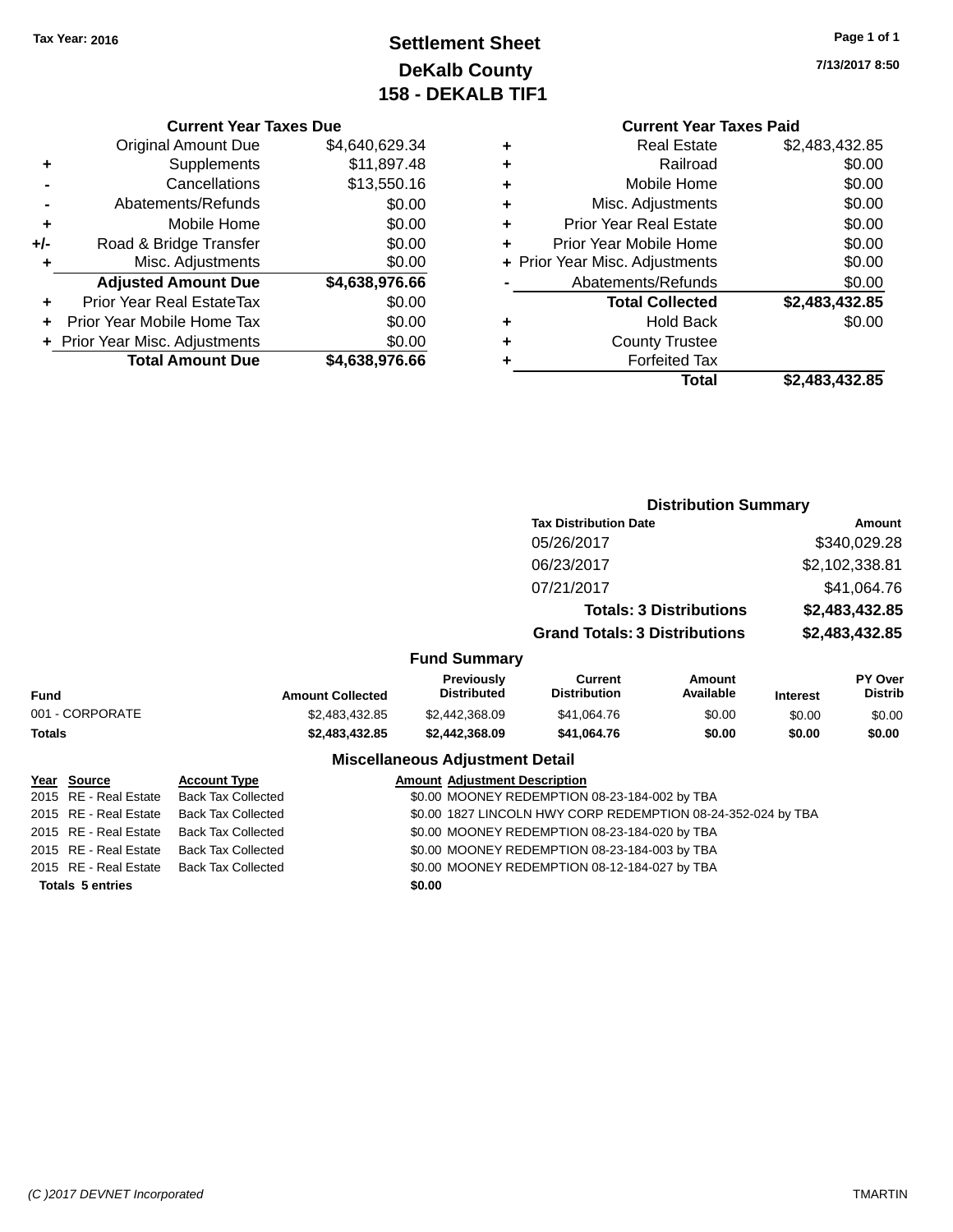### **Settlement Sheet Tax Year: 2016 Page 1 of 1 DeKalb County 159 - DEKALB TIF2**

**7/13/2017 8:50**

# **Current Year Taxes Paid**

| <b>Real Estate</b><br>٠            | \$713,437.77 |
|------------------------------------|--------------|
| Railroad<br>÷                      | \$0.00       |
| Mobile Home<br>٠                   | \$0.00       |
| Misc. Adjustments<br>÷             | \$0.00       |
| <b>Prior Year Real Estate</b><br>٠ | \$0.00       |
| Prior Year Mobile Home<br>٠        | \$0.00       |
| + Prior Year Misc. Adjustments     | \$0.00       |
| Abatements/Refunds                 | \$0.00       |
| <b>Total Collected</b>             | \$713,437.77 |
| <b>Hold Back</b><br>٠              | \$0.00       |
| <b>County Trustee</b><br>٠         |              |
| <b>Forfeited Tax</b><br>٠          |              |
| Total                              | \$713,437.77 |
|                                    |              |

|                         |                         |                                        | <b>Distribution Summary</b>                  |                                |                             |                |  |
|-------------------------|-------------------------|----------------------------------------|----------------------------------------------|--------------------------------|-----------------------------|----------------|--|
|                         |                         |                                        | <b>Tax Distribution Date</b>                 |                                |                             | <b>Amount</b>  |  |
|                         |                         |                                        | 05/26/2017                                   |                                |                             | \$59,783.12    |  |
|                         |                         |                                        | 06/23/2017                                   |                                |                             | \$633,086.73   |  |
|                         |                         |                                        | 07/21/2017                                   |                                | \$20,567.92<br>\$713,437.77 |                |  |
|                         |                         |                                        |                                              | <b>Totals: 3 Distributions</b> |                             |                |  |
|                         |                         |                                        | <b>Grand Totals: 3 Distributions</b>         |                                | \$713,437.77                |                |  |
|                         |                         | <b>Fund Summary</b>                    |                                              |                                |                             |                |  |
|                         |                         | <b>Previously</b>                      | Current                                      | Amount                         |                             | PY Over        |  |
| <b>Fund</b>             | <b>Amount Collected</b> | <b>Distributed</b>                     | <b>Distribution</b>                          | Available                      | <b>Interest</b>             | <b>Distrib</b> |  |
| 001 - CORPORATE         | \$713,437.77            | \$692,869.85                           | \$20,567.92                                  | \$0.00                         | \$0.00                      | \$0.00         |  |
| Totals                  | \$713,437.77            | \$692,869.85                           | \$20,567.92                                  | \$0.00                         | \$0.00                      | \$0.00         |  |
|                         |                         | <b>Miscellaneous Adjustment Detail</b> |                                              |                                |                             |                |  |
| Year<br>Source          | <b>Account Type</b>     | <b>Amount Adjustment Description</b>   |                                              |                                |                             |                |  |
| 2016 RE - Real Estate   | Paymt In Lieu of Tax    |                                        | \$0.00 HOUSING AUTHORITY DEKALB UNITS by TBA |                                |                             |                |  |
| <b>Totals 1 entries</b> |                         | \$0.00                                 |                                              |                                |                             |                |  |

**Current Year Taxes Due** Original Amount Due \$1,391,138.42

**Adjusted Amount Due \$1,391,406.08**

**Total Amount Due \$1,391,406.08**

**+** Supplements \$4,525.70 **-** Cancellations \$4,258.04 **-** Abatements/Refunds \$0.00 **+** Mobile Home \$0.00 **+/-** Road & Bridge Transfer \$0.00 **+** Misc. Adjustments \$0.00

**+** Prior Year Real EstateTax \$0.00 **+** Prior Year Mobile Home Tax \$0.00 **+ Prior Year Misc. Adjustments**  $$0.00$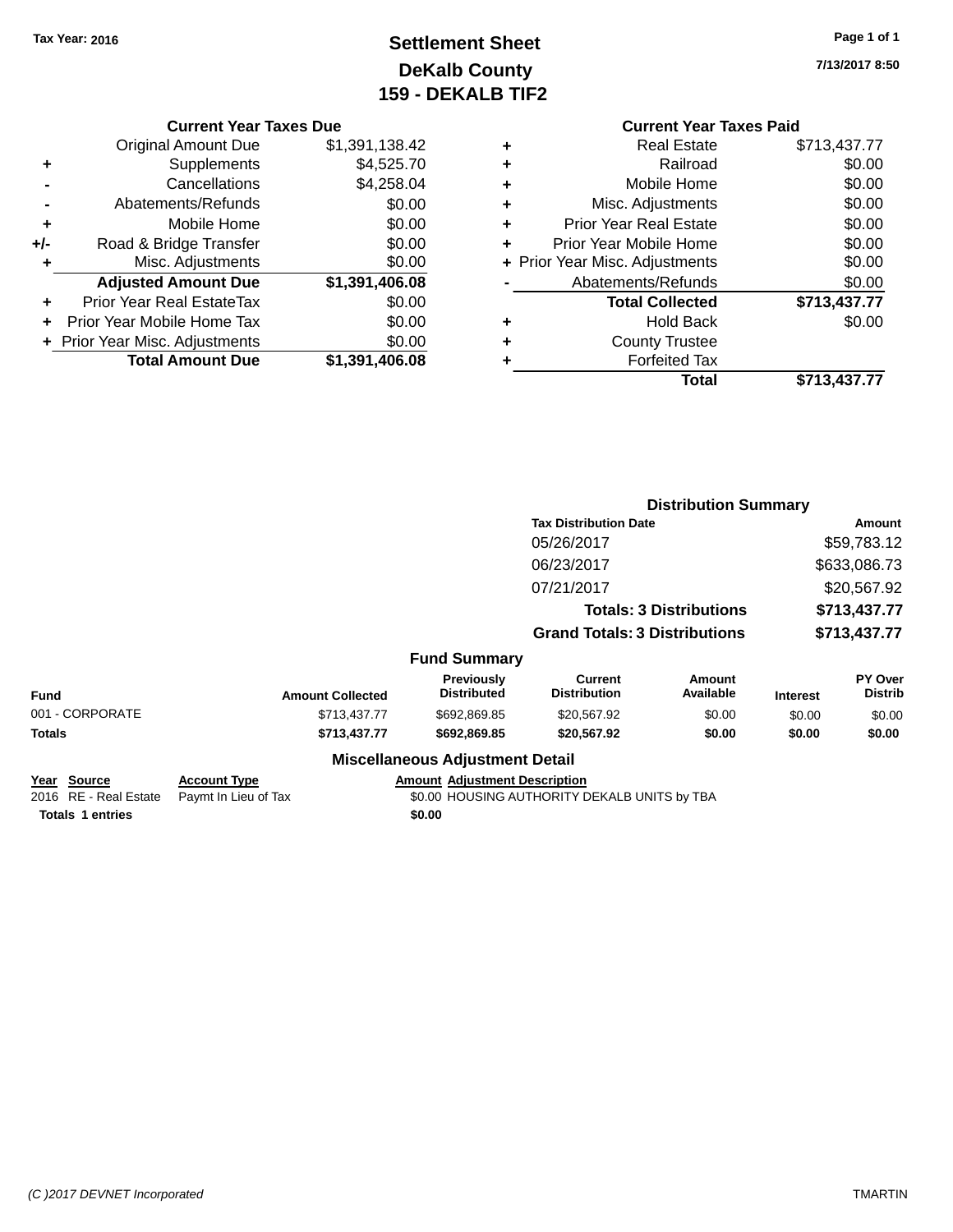### **Settlement Sheet Tax Year: 2016 Page 1 of 1 DeKalb County 160 - DEKALB TIF1 AMENDED**

**7/13/2017 8:50**

|     | <b>Current Year Taxes Due</b>  |                |
|-----|--------------------------------|----------------|
|     | <b>Original Amount Due</b>     | \$2,226,112.82 |
| ٠   | Supplements                    | \$6,549.86     |
|     | Cancellations                  | \$8,255.88     |
|     | Abatements/Refunds             | \$0.00         |
| ٠   | Mobile Home                    | \$0.00         |
| +/- | Road & Bridge Transfer         | \$0.00         |
|     | Misc. Adjustments              | \$0.00         |
|     | <b>Adjusted Amount Due</b>     | \$2,224,406.80 |
| ٠   | Prior Year Real EstateTax      | \$0.00         |
|     | Prior Year Mobile Home Tax     | \$0.00         |
|     | + Prior Year Misc. Adjustments | \$0.00         |
|     | <b>Total Amount Due</b>        | \$2.224.406.80 |
|     |                                |                |

|   | <b>Real Estate</b>             | \$1,329,626.88 |
|---|--------------------------------|----------------|
| ٠ | Railroad                       | \$0.00         |
| ٠ | Mobile Home                    | \$0.00         |
| ٠ | Misc. Adjustments              | \$0.00         |
| ٠ | <b>Prior Year Real Estate</b>  | \$0.00         |
| ÷ | Prior Year Mobile Home         | \$0.00         |
|   | + Prior Year Misc. Adjustments | \$0.00         |
|   | Abatements/Refunds             | \$0.00         |
|   | <b>Total Collected</b>         | \$1,329,626.88 |
| ٠ | <b>Hold Back</b>               | \$0.00         |
| ٠ | <b>County Trustee</b>          |                |
| ٠ | <b>Forfeited Tax</b>           |                |
|   | Total                          | \$1.329.626.88 |
|   |                                |                |

|                 |                         | <b>Distribution Summary</b>             |                                       |                                |                 |                                  |
|-----------------|-------------------------|-----------------------------------------|---------------------------------------|--------------------------------|-----------------|----------------------------------|
|                 |                         |                                         | <b>Tax Distribution Date</b>          |                                |                 | <b>Amount</b>                    |
|                 |                         |                                         | 05/26/2017                            |                                |                 | \$209,477.93                     |
|                 |                         |                                         | 06/23/2017                            |                                |                 | \$1,115,777.73                   |
|                 |                         |                                         | 07/21/2017                            |                                |                 | \$4,371.22                       |
|                 |                         |                                         |                                       | <b>Totals: 3 Distributions</b> |                 | \$1,329,626.88                   |
|                 |                         |                                         | <b>Grand Totals: 3 Distributions</b>  |                                |                 | \$1,329,626.88                   |
|                 |                         | <b>Fund Summary</b>                     |                                       |                                |                 |                                  |
| <b>Fund</b>     | <b>Amount Collected</b> | <b>Previously</b><br><b>Distributed</b> | <b>Current</b><br><b>Distribution</b> | Amount<br>Available            | <b>Interest</b> | <b>PY Over</b><br><b>Distrib</b> |
| 001 - CORPORATE | \$1,329,626.88          | \$1,325,255.66                          | \$4,371.22                            | \$0.00                         | \$0.00          | \$0.00                           |
| <b>Totals</b>   | \$1,329,626.88          | \$1,325,255.66                          | \$4,371.22                            | \$0.00                         | \$0.00          | \$0.00                           |
|                 |                         |                                         |                                       |                                |                 |                                  |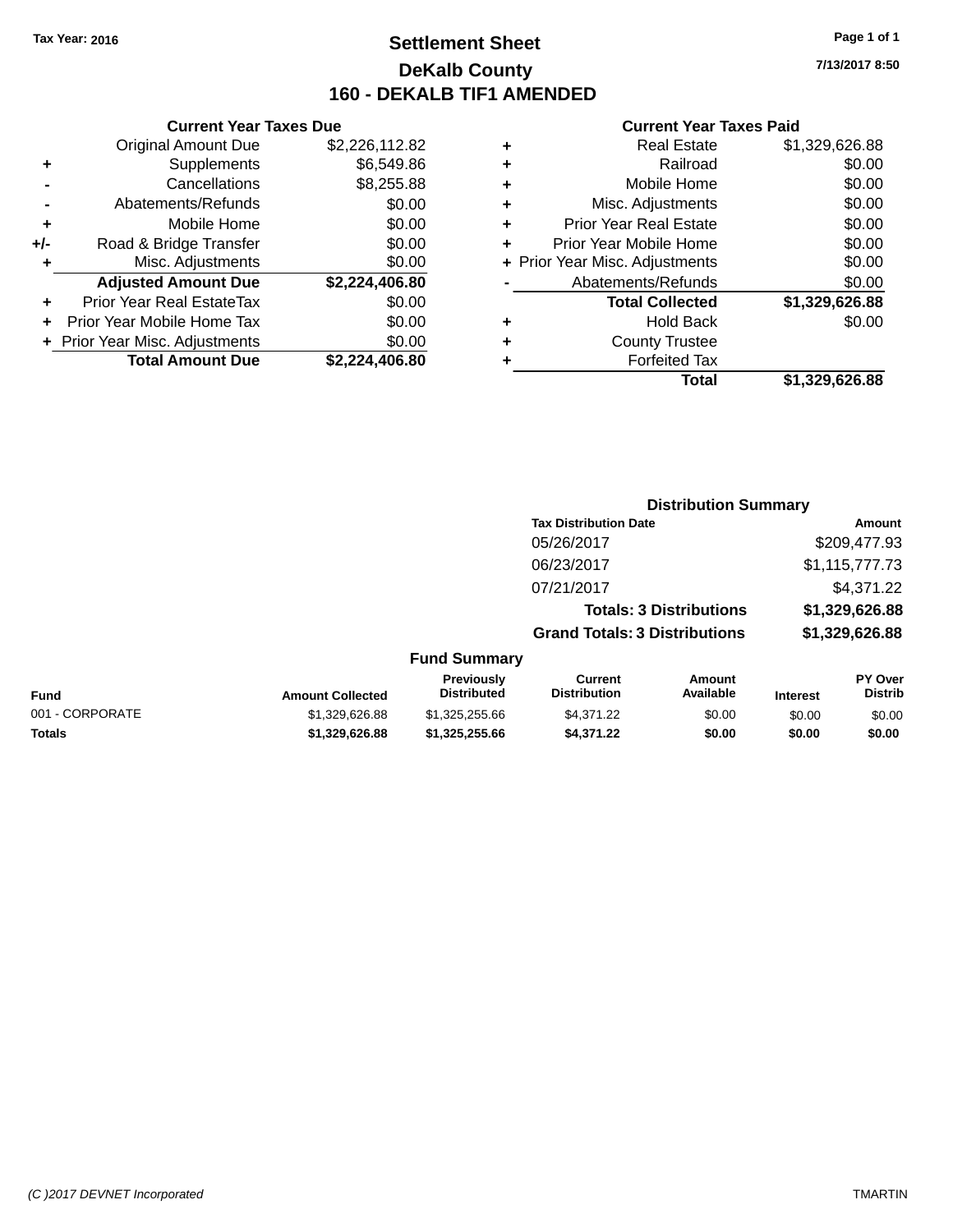## **Settlement Sheet Tax Year: 2016 Page 1 of 1 DeKalb County 163 - MALTA TIF**

**7/13/2017 8:50**

|   | <b>Current Year Taxes Paid</b> |              |
|---|--------------------------------|--------------|
| ٠ | <b>Real Estate</b>             | \$191,332.15 |
| ٠ | Railroad                       | \$0.00       |
| ٠ | Mobile Home                    | \$0.00       |
| ٠ | Misc. Adjustments              | \$0.00       |
| ٠ | <b>Prior Year Real Estate</b>  | \$0.00       |
| ÷ | Prior Year Mobile Home         | \$0.00       |
|   | + Prior Year Misc. Adjustments | \$0.00       |
|   | Abatements/Refunds             | \$0.00       |
|   | <b>Total Collected</b>         | \$191,332.15 |
| ٠ | Hold Back                      | \$0.00       |
| ٠ | <b>County Trustee</b>          |              |
|   | <b>Forfeited Tax</b>           |              |
|   | Total                          | \$191,332.15 |
|   |                                |              |

|     | <b>Current Year Taxes Due</b>    |              |
|-----|----------------------------------|--------------|
|     | <b>Original Amount Due</b>       | \$388.899.74 |
| ٠   | Supplements                      | \$4,444.44   |
|     | Cancellations                    | \$4,749.66   |
|     | Abatements/Refunds               | \$0.00       |
| ٠   | Mobile Home                      | \$0.00       |
| +/- | Road & Bridge Transfer           | \$0.00       |
| ٠   | Misc. Adjustments                | \$0.00       |
|     | <b>Adjusted Amount Due</b>       | \$388,594.52 |
| ٠   | <b>Prior Year Real EstateTax</b> | \$0.00       |
|     | Prior Year Mobile Home Tax       | \$0.00       |
|     | + Prior Year Misc. Adjustments   | \$0.00       |
|     | <b>Total Amount Due</b>          | \$388.594.52 |

|                         |                                  | <b>Distribution Summary</b>           |                                |                 |                                  |
|-------------------------|----------------------------------|---------------------------------------|--------------------------------|-----------------|----------------------------------|
|                         |                                  | <b>Tax Distribution Date</b>          |                                |                 | Amount                           |
|                         |                                  | 05/26/2017                            |                                |                 | \$5,607.37                       |
|                         |                                  | 06/23/2017                            |                                |                 | \$183,062.38                     |
|                         |                                  | 07/21/2017                            |                                |                 | \$2,662.40                       |
|                         |                                  |                                       | <b>Totals: 3 Distributions</b> |                 | \$191,332.15                     |
|                         |                                  | <b>Grand Totals: 3 Distributions</b>  |                                |                 | \$191,332.15                     |
|                         | <b>Fund Summary</b>              |                                       |                                |                 |                                  |
| <b>Amount Collected</b> | Previously<br><b>Distributed</b> | <b>Current</b><br><b>Distribution</b> | Amount<br>Available            | <b>Interest</b> | <b>PY Over</b><br><b>Distrib</b> |

| <b>Fund</b>     | <b>Amount Collected</b> | <b>FICVIOUSIV</b><br><b>Distributed</b> | <b>UULLEIIL</b><br>Distribution | AIIVUIIL<br>Available | <b>Interest</b> | г і меі<br>Distrib |
|-----------------|-------------------------|-----------------------------------------|---------------------------------|-----------------------|-----------------|--------------------|
| 001 - CORPORATE | \$191.332.15            | \$188,669.75                            | \$2.662.40                      | \$0.00                | \$0.00          | \$0.00             |
| <b>Totals</b>   | \$191.332.15            | \$188,669.75                            | \$2,662,40                      | \$0.00                | \$0.00          | \$0.00             |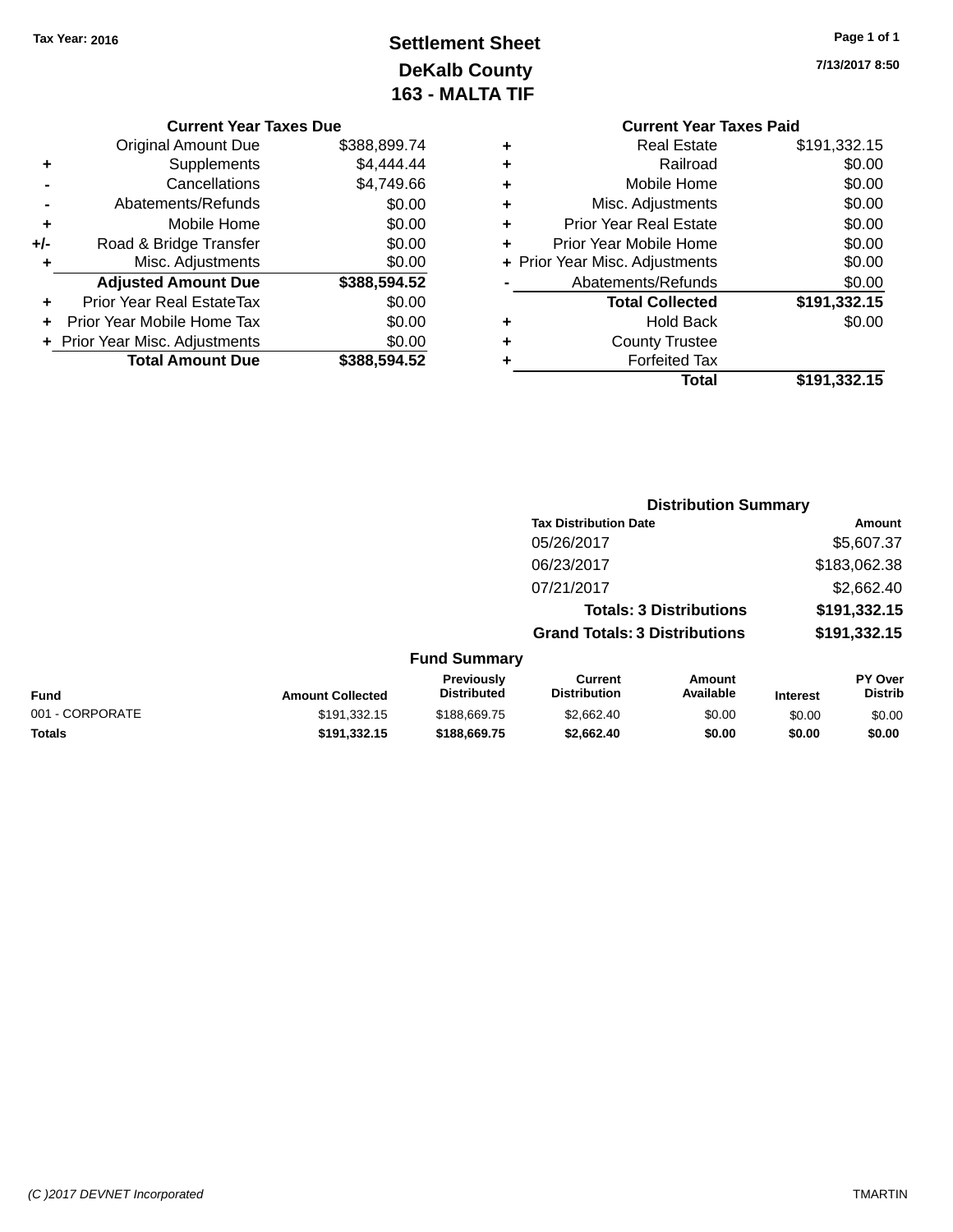### **Settlement Sheet Tax Year: 2016 Page 1 of 1 DeKalb County 164 - DEKALB TIF5**

**7/13/2017 8:50**

|     | <b>Current Year Taxes Due</b>  |        |
|-----|--------------------------------|--------|
|     | <b>Original Amount Due</b>     | \$0.00 |
| ٠   | Supplements                    | \$0.00 |
|     | Cancellations                  | \$0.00 |
|     | Abatements/Refunds             | \$0.00 |
| ٠   | Mobile Home                    | \$0.00 |
| +/- | Road & Bridge Transfer         | \$0.00 |
|     | Misc. Adjustments              | \$0.00 |
|     | <b>Adjusted Amount Due</b>     | \$0.00 |
|     | Prior Year Real EstateTax      | \$0.00 |
|     | Prior Year Mobile Home Tax     | \$0.00 |
|     | + Prior Year Misc. Adjustments | \$0.00 |
|     | <b>Total Amount Due</b>        | \$0.00 |
|     |                                |        |

#### **Current Year Taxes Paid +** Real Estate \$0.00 **+** Railroad \$0.00 **+** Mobile Home \$0.00 **+** Misc. Adjustments \$0.00 **+** Prior Year Real Estate \$0.00 **+** Prior Year Mobile Home \$0.00<br> **+** Prior Year Misc. Adjustments \$0.00 **+ Prior Year Misc. Adjustments -** Abatements/Refunds \$0.00 **Total Collected \$0.00 +** Hold Back \$0.00 **+** County Trustee **+** Forfeited Tax **Total \$0.00**

|                 |                         | <b>Fund Summary</b>                     |                                |                     |                 |                                  |
|-----------------|-------------------------|-----------------------------------------|--------------------------------|---------------------|-----------------|----------------------------------|
| <b>Fund</b>     | <b>Amount Collected</b> | <b>Previously</b><br><b>Distributed</b> | Current<br><b>Distribution</b> | Amount<br>Available | <b>Interest</b> | <b>PY Over</b><br><b>Distrib</b> |
| 001 - CORPORATE | \$0.00                  | \$0.00                                  | \$0.00                         | \$0.00              | \$0.00          | \$0.00                           |
| <b>Totals</b>   | \$0.00                  | \$0.00                                  | \$0.00                         | \$0.00              | \$0.00          | \$0.00                           |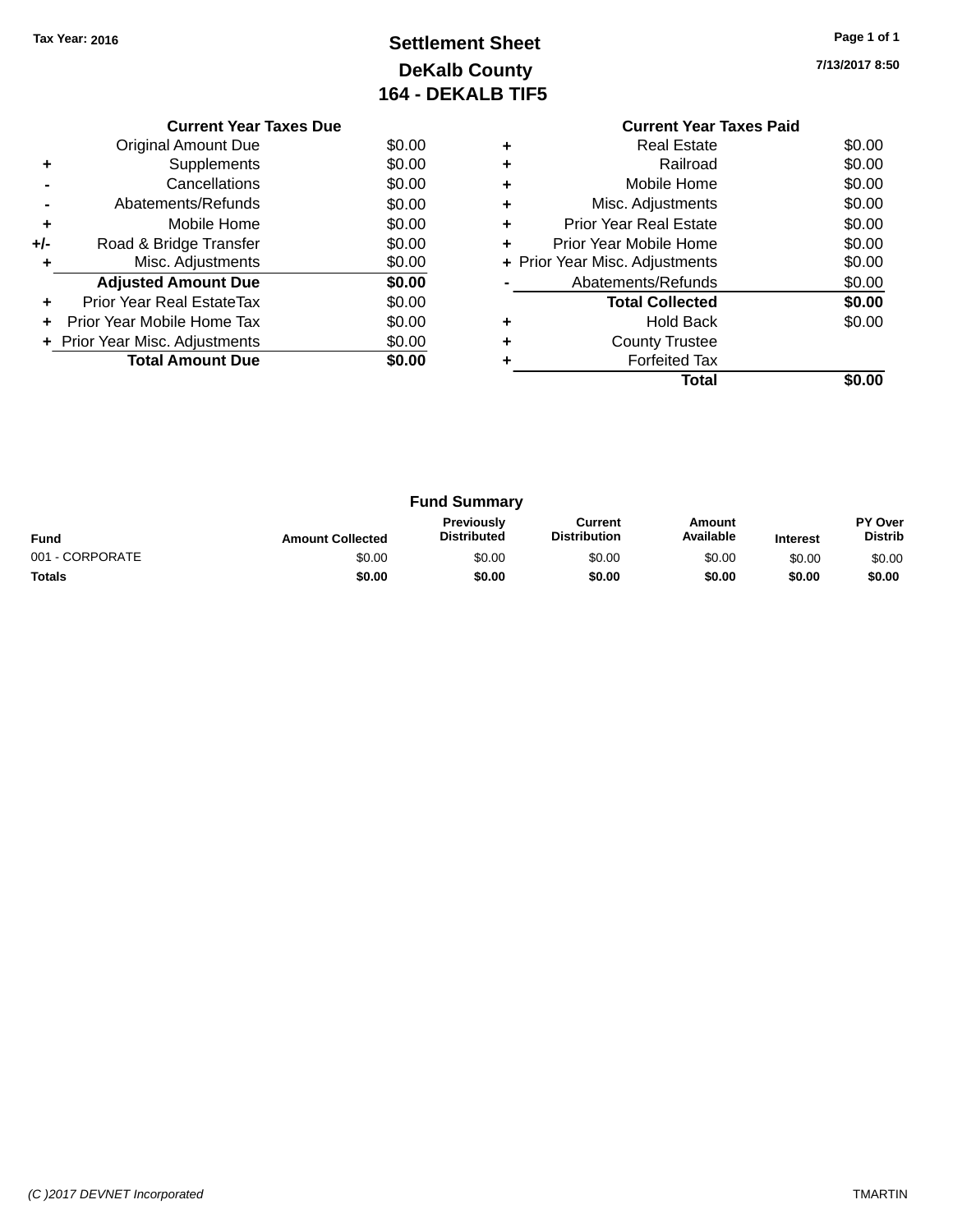### **Settlement Sheet Tax Year: 2016 Page 1 of 1 DeKalb County 170 - KIRKLAND TIF**

**7/13/2017 8:50**

|       | <b>Original Amount Due</b>       | \$286,002.86 |
|-------|----------------------------------|--------------|
| ٠     | Supplements                      | \$1,494.44   |
|       | Cancellations                    | \$2,038.64   |
|       | Abatements/Refunds               | \$0.00       |
| ÷     | Mobile Home                      | \$0.00       |
| $+/-$ | Road & Bridge Transfer           | \$0.00       |
| ٠     | Misc. Adjustments                | \$0.00       |
|       | <b>Adjusted Amount Due</b>       | \$285,458.66 |
|       | <b>Prior Year Real EstateTax</b> | \$0.00       |
|       | Prior Year Mobile Home Tax       | \$0.00       |
|       | + Prior Year Misc. Adjustments   | \$0.00       |
|       | <b>Total Amount Due</b>          | \$285,458.66 |

#### **Current Year Taxes Paid +** Real Estate \$151,002.91 **+** Railroad \$0.00 **+** Mobile Home \$0.00 **+** Misc. Adjustments \$0.00 **+** Prior Year Real Estate \$0.00 **+** Prior Year Mobile Home \$0.00<br> **+** Prior Year Misc. Adjustments \$0.00 **+ Prior Year Misc. Adjustments -** Abatements/Refunds \$0.00<br> **Total Collected** \$454,000.01 **Total Collected \$151,002.91 +** Hold Back \$0.00

|   | <b>Total</b>         | \$151,002.91 |
|---|----------------------|--------------|
| ٠ | <b>Forfeited Tax</b> |              |
| ٠ | County Trustee       |              |
| ٠ | Hold Back            | \$0.00       |
|   | Total Collected      | \$151,002.91 |

|                     |                                      | <b>Distribution Summary</b>    |                |
|---------------------|--------------------------------------|--------------------------------|----------------|
|                     | <b>Tax Distribution Date</b>         |                                | Amount         |
|                     | 05/26/2017                           |                                | \$34,572.31    |
|                     | 06/23/2017                           |                                | \$113,999.34   |
|                     | 07/21/2017                           |                                | \$2,431.26     |
|                     |                                      | <b>Totals: 3 Distributions</b> | \$151,002.91   |
|                     | <b>Grand Totals: 3 Distributions</b> |                                | \$151,002.91   |
| <b>Fund Summary</b> |                                      |                                |                |
| Previously          | Current                              | Amount                         | <b>PY Over</b> |

| <b>Fund</b>     | <b>Amount Collected</b> | Previouslv<br><b>Distributed</b> | Current<br><b>Distribution</b> | Amount<br>Available | <b>Interest</b> | <b>PY Over</b><br><b>Distrib</b> |
|-----------------|-------------------------|----------------------------------|--------------------------------|---------------------|-----------------|----------------------------------|
| 001 - CORPORATE | \$151.002.91            | \$148.571.65                     | \$2.431.26                     | \$0.00              | \$0.00          | \$0.00                           |
| <b>Totals</b>   | \$151.002.91            | \$148,571,65                     | \$2,431.26                     | \$0.00              | \$0.00          | \$0.00                           |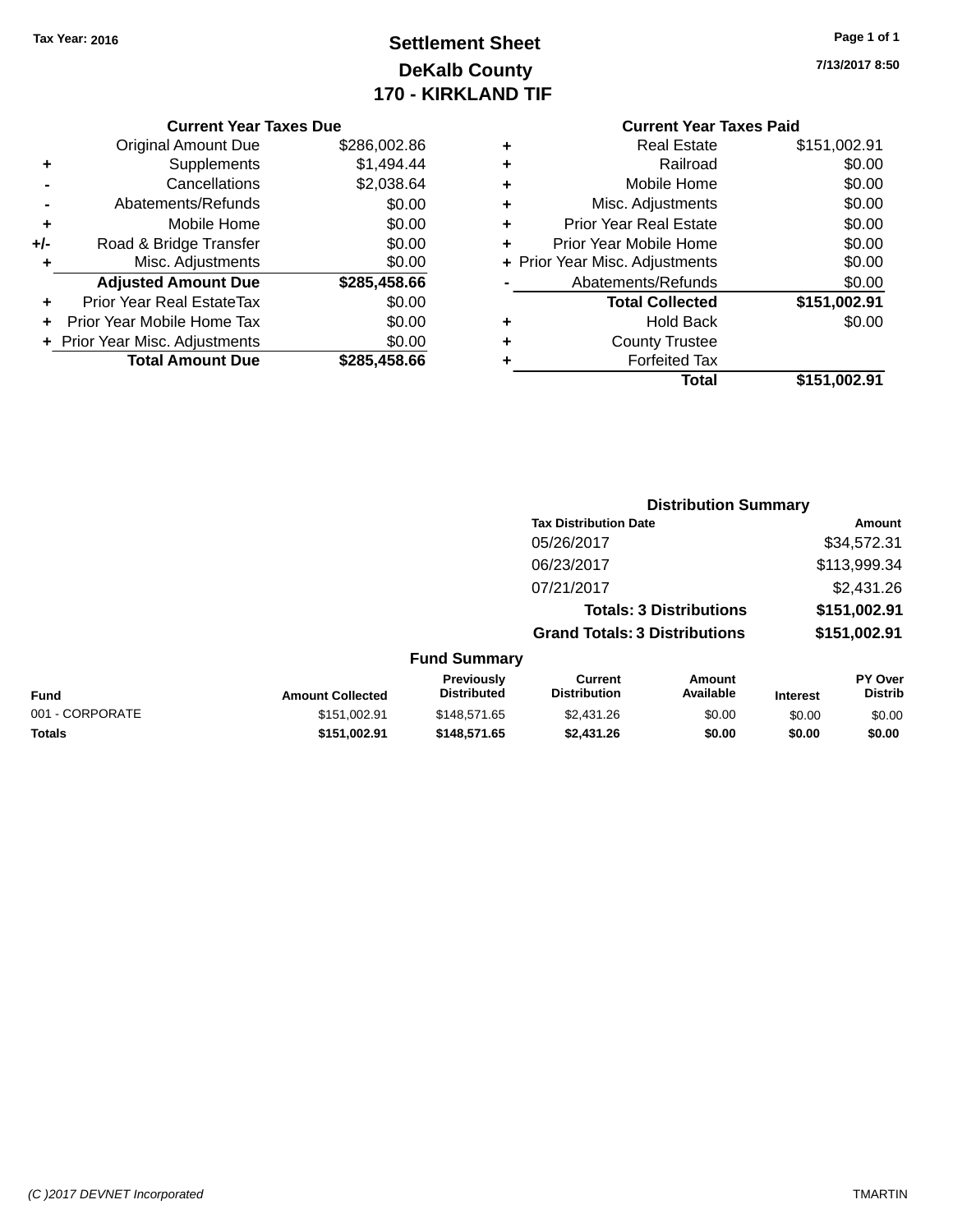## **Settlement Sheet Tax Year: 2016 Page 1 of 1 DeKalb County 171 - WATERMAN TIF**

| Page 1 of 1 |
|-------------|
|-------------|

**7/13/2017 8:50**

| \$21,668.20 |
|-------------|
| \$0.00      |
| \$0.00      |
| \$0.00      |
| \$0.00      |
| \$0.00      |
| \$0.00      |
|             |
| \$21,668.20 |
| \$0.00      |
| \$0.00      |
| \$0.00      |
|             |

| <b>Current Year Taxes Paid</b> |             |
|--------------------------------|-------------|
| <b>Real Estate</b><br>٠        | \$19,451.39 |
| Railroad<br>٠                  | \$0.00      |
| Mobile Home<br>٠               | \$0.00      |
| Misc. Adjustments<br>٠         | \$0.00      |
| Prior Year Real Estate<br>٠    | \$0.00      |
| Prior Year Mobile Home<br>÷    | \$0.00      |
| + Prior Year Misc. Adjustments | \$0.00      |
| Abatements/Refunds             | \$0.00      |
| <b>Total Collected</b>         | \$19,451.39 |
| Hold Back<br>٠                 | \$0.00      |
| <b>County Trustee</b>          |             |
| <b>Forfeited Tax</b>           |             |
| Total                          | \$19,451.39 |

|                                              | <b>Distribution Summary</b>                      |                                        |                                                 |                                |                 |                           |  |
|----------------------------------------------|--------------------------------------------------|----------------------------------------|-------------------------------------------------|--------------------------------|-----------------|---------------------------|--|
|                                              |                                                  |                                        | <b>Tax Distribution Date</b>                    | Amount                         |                 |                           |  |
|                                              |                                                  |                                        | 05/26/2017                                      |                                |                 | \$9,395.90                |  |
|                                              |                                                  |                                        | 06/23/2017                                      |                                |                 | \$9,379.61                |  |
|                                              |                                                  |                                        | 07/21/2017                                      |                                |                 | \$675.88                  |  |
|                                              |                                                  |                                        |                                                 | <b>Totals: 3 Distributions</b> |                 | \$19,451.39               |  |
|                                              |                                                  |                                        | <b>Grand Totals: 3 Distributions</b>            |                                | \$19,451.39     |                           |  |
|                                              |                                                  | <b>Fund Summary</b>                    |                                                 |                                |                 |                           |  |
| <b>Fund</b>                                  | <b>Amount Collected</b>                          | Previously<br><b>Distributed</b>       | <b>Current</b><br><b>Distribution</b>           | <b>Amount</b><br>Available     | <b>Interest</b> | PY Over<br><b>Distrib</b> |  |
| 001 - CORPORATE                              | \$19,451.39                                      | \$18,775.51                            | \$675.88                                        | \$0.00                         | \$0.00          | \$0.00                    |  |
| Totals                                       | \$19,451.39                                      | \$18,775.51                            | \$675.88                                        | \$0.00                         | \$0.00          | \$0.00                    |  |
|                                              |                                                  | <b>Miscellaneous Adjustment Detail</b> |                                                 |                                |                 |                           |  |
| <u> Year Source</u><br>2015 RE - Real Estate | <b>Account Type</b><br><b>Back Tax Collected</b> | <b>Amount Adjustment Description</b>   | \$0.00 ROBINSON REDEMPTION 14-15-155-002 by TBA |                                |                 |                           |  |
| <b>Totals 1 entries</b>                      |                                                  | \$0.00                                 |                                                 |                                |                 |                           |  |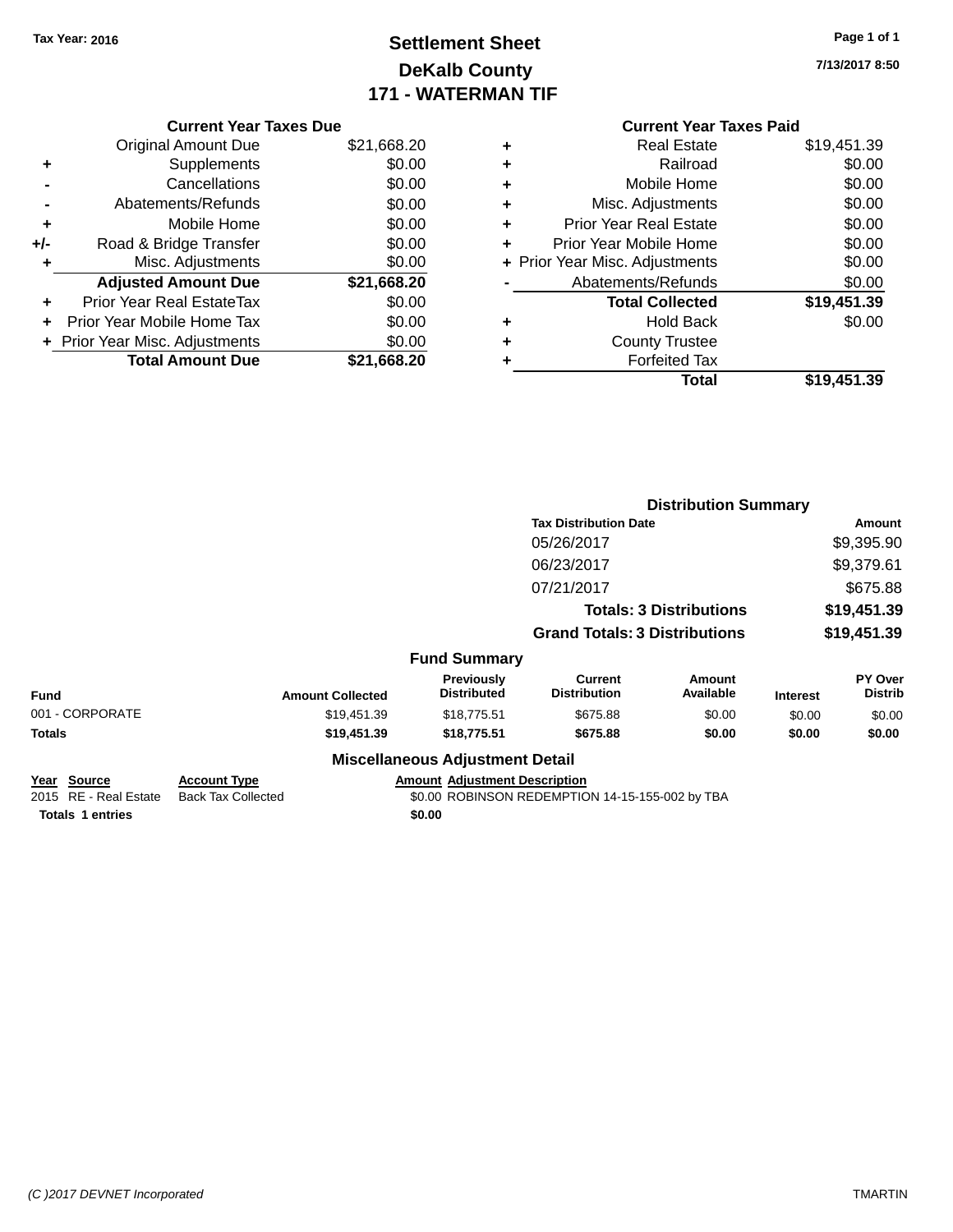## **Settlement Sheet Tax Year: 2016 Page 1 of 1 DeKalb County 172 - MAPLE PARK TIF**

**7/13/2017 8:50**

|     | <b>Current Year Taxes Due</b>  |            |
|-----|--------------------------------|------------|
|     | <b>Original Amount Due</b>     | \$9,078.42 |
| ٠   | Supplements                    | \$0.00     |
|     | Cancellations                  | \$0.00     |
|     | Abatements/Refunds             | \$0.00     |
| ٠   | Mobile Home                    | \$0.00     |
| +/- | Road & Bridge Transfer         | \$0.00     |
| ٠   | Misc. Adjustments              | \$0.00     |
|     | <b>Adjusted Amount Due</b>     | \$9,078.42 |
| ٠   | Prior Year Real EstateTax      | \$0.00     |
| ÷   | Prior Year Mobile Home Tax     | \$0.00     |
|     | + Prior Year Misc. Adjustments | \$0.00     |
|     | <b>Total Amount Due</b>        | \$9.078.42 |

#### **Current Year Taxes Paid** <sup>+</sup><br>Real Estate \$6,941.60<br>Railroad \$0.00 **+** Railroad \$0.00 **+** Mobile Home \$0.00 **+** Misc. Adjustments \$0.00 **+** Prior Year Real Estate \$0.00

|           | Total                          | \$6,941.60 |
|-----------|--------------------------------|------------|
| $\ddot{}$ | <b>Forfeited Tax</b>           |            |
| $\ddot{}$ | <b>County Trustee</b>          |            |
| ÷         | <b>Hold Back</b>               | \$0.00     |
|           | <b>Total Collected</b>         | \$6,941.60 |
|           | Abatements/Refunds             | \$0.00     |
|           | + Prior Year Misc. Adjustments | \$0.00     |
| $\ddot{}$ | Prior Year Mobile Home         | \$0.00     |

|                 |                         |                                  | <b>Distribution Summary</b>           |                                |                 |                           |  |
|-----------------|-------------------------|----------------------------------|---------------------------------------|--------------------------------|-----------------|---------------------------|--|
|                 |                         |                                  | <b>Tax Distribution Date</b>          |                                |                 | <b>Amount</b>             |  |
|                 |                         |                                  | 05/26/2017                            |                                |                 | \$5,368.95                |  |
|                 |                         |                                  | 06/23/2017                            |                                |                 | \$1,572.65                |  |
|                 |                         |                                  |                                       | <b>Totals: 2 Distributions</b> |                 | \$6,941.60                |  |
|                 |                         |                                  | <b>Grand Totals: 2 Distributions</b>  |                                |                 | \$6,941.60                |  |
|                 |                         | <b>Fund Summary</b>              |                                       |                                |                 |                           |  |
| <b>Fund</b>     | <b>Amount Collected</b> | Previously<br><b>Distributed</b> | <b>Current</b><br><b>Distribution</b> | Amount<br>Available            | <b>Interest</b> | PY Over<br><b>Distrib</b> |  |
| 001 - CORPORATE | \$6,941.60              | \$6,941.60                       | \$0.00                                | \$0.00                         | \$0.00          | \$0.00                    |  |
| <b>Totals</b>   | \$6,941,60              | \$6,941.60                       | \$0.00                                | \$0.00                         | \$0.00          | \$0.00                    |  |

#### *(C )2017 DEVNET Incorporated* TMARTIN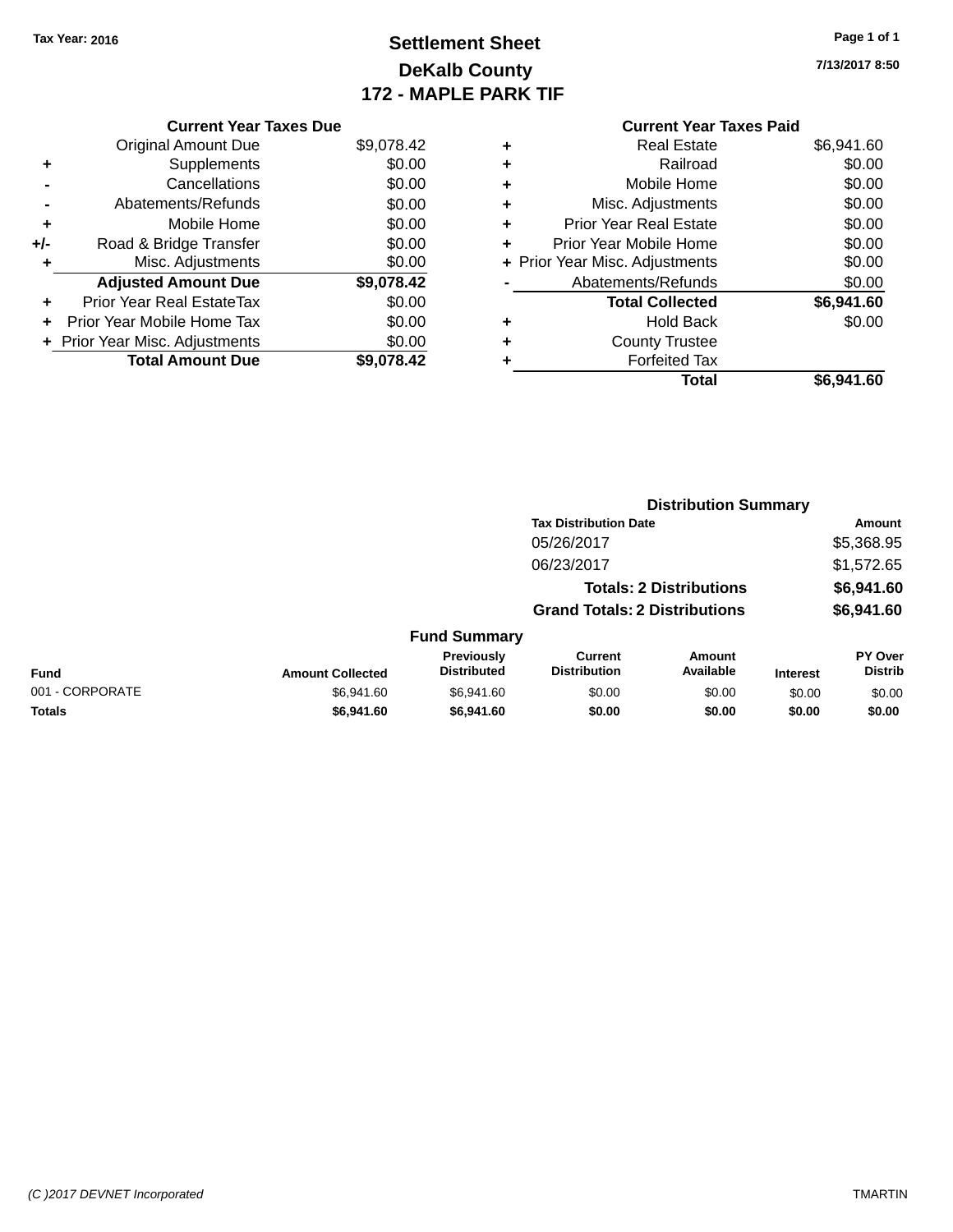## **Settlement Sheet Tax Year: 2016 Page 1 of 1 DeKalb County 180 - SYCAMORE TIF**

**7/13/2017 8:50**

| Real Estate                   | \$45,952.50                                                      |
|-------------------------------|------------------------------------------------------------------|
| Railroad                      | \$0.00                                                           |
| Mobile Home                   | \$0.00                                                           |
| Misc. Adjustments             | \$0.00                                                           |
| <b>Prior Year Real Estate</b> | \$0.00                                                           |
| Prior Year Mobile Home        | \$0.00                                                           |
|                               | \$0.00                                                           |
| Abatements/Refunds            | \$0.00                                                           |
| <b>Total Collected</b>        | \$45,952.50                                                      |
| <b>Hold Back</b>              | \$0.00                                                           |
| <b>County Trustee</b>         |                                                                  |
| <b>Forfeited Tax</b>          |                                                                  |
| Total                         | \$45,952.50                                                      |
|                               | <b>Current Year Taxes Paid</b><br>+ Prior Year Misc. Adjustments |

**Distribution Summary**

| <b>Current Year Taxes Due</b> |                                |  |  |  |  |
|-------------------------------|--------------------------------|--|--|--|--|
| <b>Original Amount Due</b>    | \$91,355.24                    |  |  |  |  |
| Supplements                   | \$0.00                         |  |  |  |  |
| Cancellations                 | \$0.00                         |  |  |  |  |
| Abatements/Refunds            | \$0.00                         |  |  |  |  |
| Mobile Home                   | \$0.00                         |  |  |  |  |
| Road & Bridge Transfer        | \$0.00                         |  |  |  |  |
| Misc. Adjustments             | \$0.00                         |  |  |  |  |
| <b>Adjusted Amount Due</b>    | \$91,355.24                    |  |  |  |  |
| Prior Year Real EstateTax     | \$0.00                         |  |  |  |  |
| Prior Year Mobile Home Tax    | \$0.00                         |  |  |  |  |
|                               | \$0.00                         |  |  |  |  |
| <b>Total Amount Due</b>       | \$91.355.24                    |  |  |  |  |
|                               | + Prior Year Misc. Adjustments |  |  |  |  |

|                 |                         |                                  | <b>Tax Distribution Date</b>                                           |                            |                            | Amount                           |
|-----------------|-------------------------|----------------------------------|------------------------------------------------------------------------|----------------------------|----------------------------|----------------------------------|
|                 |                         |                                  | 06/23/2017                                                             |                            | \$43,470.53                |                                  |
|                 |                         |                                  | 07/21/2017                                                             |                            |                            | \$2,481.97                       |
|                 |                         |                                  | <b>Totals: 2 Distributions</b><br><b>Grand Totals: 2 Distributions</b> |                            | \$45,952.50<br>\$45,952.50 |                                  |
|                 |                         |                                  |                                                                        |                            |                            |                                  |
|                 |                         | <b>Fund Summary</b>              |                                                                        |                            |                            |                                  |
| <b>Fund</b>     | <b>Amount Collected</b> | Previously<br><b>Distributed</b> | Current<br><b>Distribution</b>                                         | <b>Amount</b><br>Available | <b>Interest</b>            | <b>PY Over</b><br><b>Distrib</b> |
| 001 - CORPORATE | \$45.952.50             | \$43,470.53                      | \$2,481.97                                                             | \$0.00                     | \$0.00                     | \$0.00                           |
| <b>Totals</b>   | \$45,952.50             | \$43,470.53                      | \$2,481.97                                                             | \$0.00                     | \$0.00                     | \$0.00                           |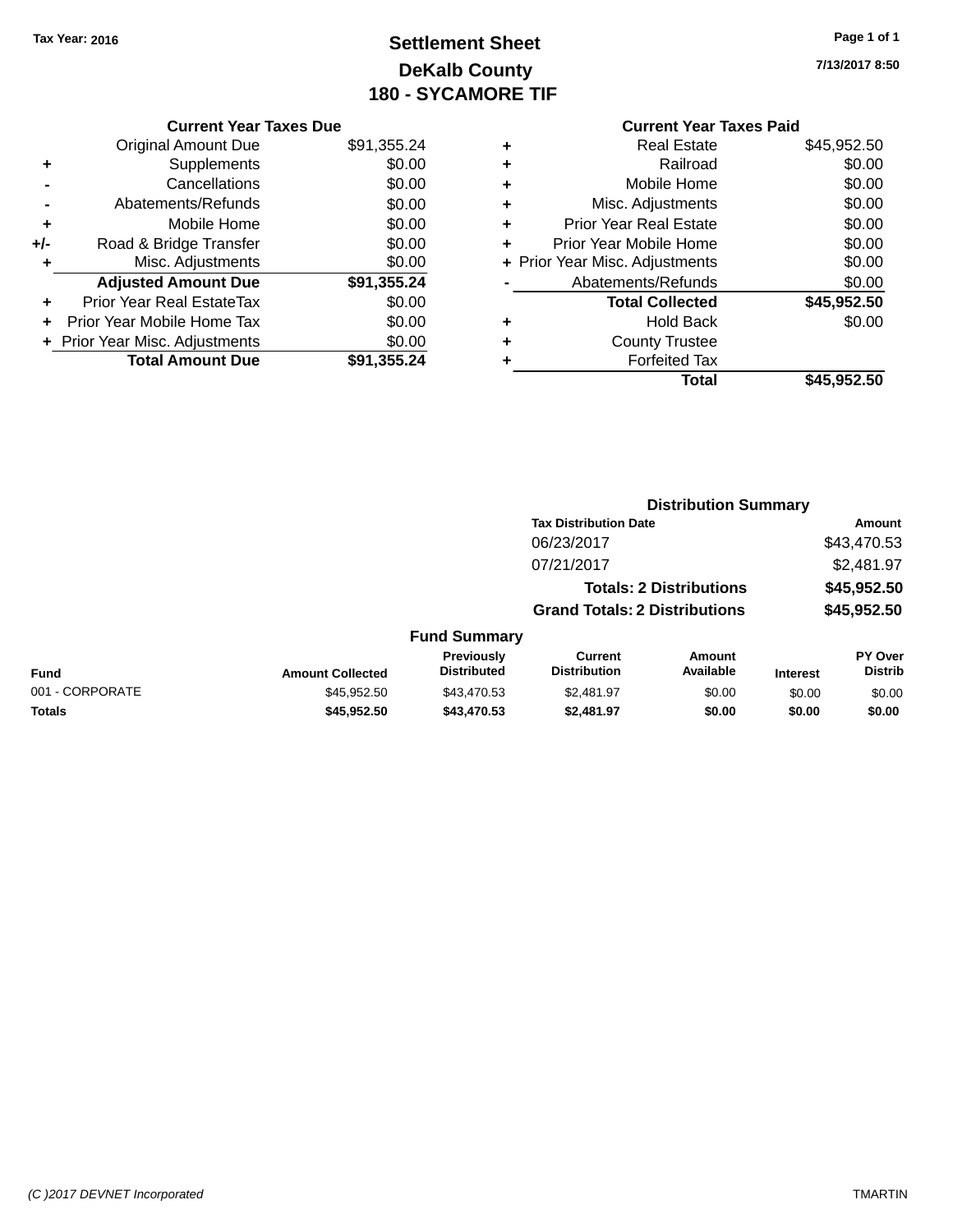## **Settlement Sheet Tax Year: 2016 Page 1 of 1 DeKalb County 190 - CORTLAND TIF**

| Page 1 of 1 |  |  |
|-------------|--|--|
|             |  |  |

**7/13/2017 8:50**

|     | <b>Current Year Taxes Due</b>  |             |
|-----|--------------------------------|-------------|
|     | <b>Original Amount Due</b>     | \$44,901.96 |
| ٠   | Supplements                    | \$0.00      |
|     | Cancellations                  | \$0.00      |
|     | Abatements/Refunds             | \$0.00      |
| ٠   | Mobile Home                    | \$0.00      |
| +/- | Road & Bridge Transfer         | \$0.00      |
| ٠   | Misc. Adjustments              | \$0.00      |
|     | <b>Adjusted Amount Due</b>     | \$44,901.96 |
|     | Prior Year Real EstateTax      | \$0.00      |
|     | Prior Year Mobile Home Tax     | \$0.00      |
|     | + Prior Year Misc. Adjustments | \$0.00      |
|     | <b>Total Amount Due</b>        | \$44,901.96 |
|     |                                |             |

|   | <b>Current Year Taxes Paid</b> |             |
|---|--------------------------------|-------------|
| ٠ | Real Estate                    | \$40,135.58 |
| ٠ | Railroad                       | \$0.00      |
| ٠ | Mobile Home                    | \$0.00      |
| ٠ | Misc. Adjustments              | \$0.00      |
| ٠ | <b>Prior Year Real Estate</b>  | \$0.00      |
| ÷ | Prior Year Mobile Home         | \$0.00      |
|   | + Prior Year Misc. Adjustments | \$0.00      |
|   | Abatements/Refunds             | \$0.00      |
|   | <b>Total Collected</b>         | \$40,135.58 |
| ٠ | Hold Back                      | \$0.00      |
|   | <b>County Trustee</b>          |             |
| ٠ | <b>Forfeited Tax</b>           |             |
|   | Total                          | \$40,135.58 |
|   |                                |             |

|             |                                      |                                                  |                                         |                                                 | <b>Distribution Summary</b>    |                 |                                  |
|-------------|--------------------------------------|--------------------------------------------------|-----------------------------------------|-------------------------------------------------|--------------------------------|-----------------|----------------------------------|
|             |                                      |                                                  |                                         | <b>Tax Distribution Date</b>                    |                                | Amount          |                                  |
|             |                                      |                                                  |                                         | 05/26/2017                                      |                                |                 | \$33,587.94                      |
|             |                                      |                                                  |                                         | 06/23/2017                                      |                                |                 | \$6,441.89                       |
|             |                                      |                                                  |                                         | 07/21/2017                                      |                                |                 | \$105.75                         |
|             |                                      |                                                  |                                         |                                                 | <b>Totals: 3 Distributions</b> | \$40,135.58     |                                  |
|             |                                      | <b>Grand Totals: 3 Distributions</b>             |                                         | \$40,135.58                                     |                                |                 |                                  |
|             |                                      |                                                  | <b>Fund Summary</b>                     |                                                 |                                |                 |                                  |
| <b>Fund</b> |                                      | <b>Amount Collected</b>                          | <b>Previously</b><br><b>Distributed</b> | Current<br><b>Distribution</b>                  | Amount<br>Available            | <b>Interest</b> | <b>PY Over</b><br><b>Distrib</b> |
|             | 001 - CORPORATE                      | \$40,135.58                                      | \$40,029.83                             | \$105.75                                        | \$0.00                         | \$0.00          | \$0.00                           |
| Totals      |                                      | \$40,135.58                                      | \$40,029.83                             | \$105.75                                        | \$0.00                         | \$0.00          | \$0.00                           |
|             |                                      |                                                  | <b>Miscellaneous Adjustment Detail</b>  |                                                 |                                |                 |                                  |
|             | Year Source<br>2015 RE - Real Estate | <b>Account Type</b><br><b>Back Tax Collected</b> | <b>Amount Adjustment Description</b>    | \$0.00 ENGSTROM REDEMPTION 09-29-182-013 by TBA |                                |                 |                                  |
|             | 2015 RE - Real Estate                | <b>Back Tax Collected</b>                        |                                         | \$0.00 TRUSTEE SALE 09-29-252-001 by TBA        |                                |                 |                                  |

**Totals 2 entries** \$0.00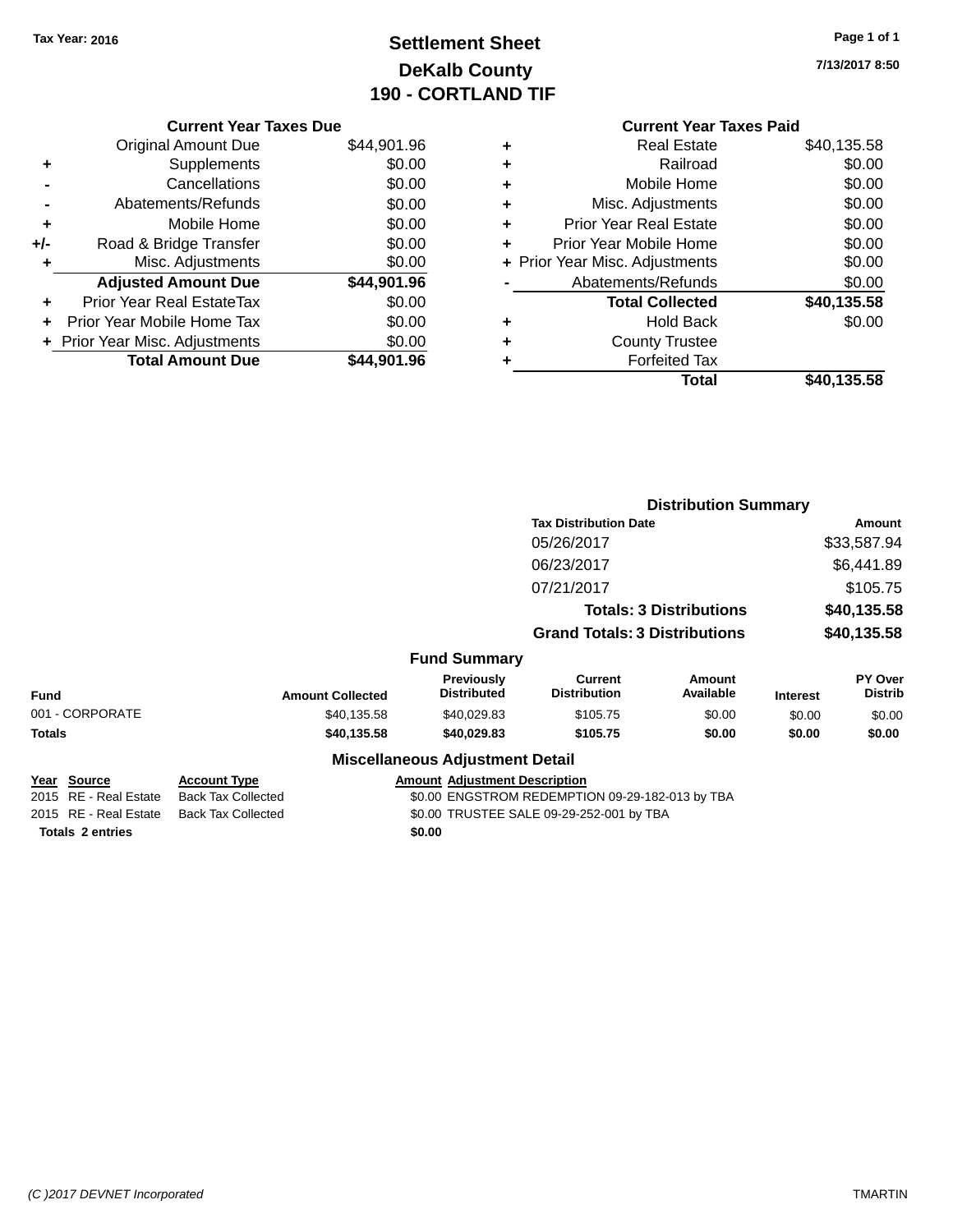## **Settlement Sheet Tax Year: 2016 Page 1 of 1 DeKalb County 201 - DEKALB SSA #6**

**7/13/2017 8:50**

#### **Current Year Taxes Paid +** Real Estate \$6,191.68 **+** Railroad \$0.00 **+** Mobile Home \$0.00 **+** Misc. Adjustments \$0.00 **+** Prior Year Real Estate \$0.00 **+** Prior Year Mobile Home \$0.00 **+ Prior Year Misc. Adjustments**  $$0.00$ **-** Abatements/Refunds \$0.00 **Total Collected \$6,191.68 +** Hold Back \$0.00 **+** County Trustee **+** Forfeited Tax **Total \$6,191.68**

**Distribution Summary**

|     | <b>Current Year Taxes Due</b>  |             |  |  |  |  |  |
|-----|--------------------------------|-------------|--|--|--|--|--|
|     | <b>Original Amount Due</b>     | \$14,000.20 |  |  |  |  |  |
| ٠   | Supplements                    | \$0.00      |  |  |  |  |  |
|     | Cancellations                  | \$0.00      |  |  |  |  |  |
|     | Abatements/Refunds             | \$0.00      |  |  |  |  |  |
| ٠   | Mobile Home                    | \$0.00      |  |  |  |  |  |
| +/- | Road & Bridge Transfer         | \$0.00      |  |  |  |  |  |
| ٠   | Misc. Adjustments              | \$0.00      |  |  |  |  |  |
|     | <b>Adjusted Amount Due</b>     | \$14,000.20 |  |  |  |  |  |
| ٠   | Prior Year Real EstateTax      | \$0.00      |  |  |  |  |  |
|     | Prior Year Mobile Home Tax     | \$0.00      |  |  |  |  |  |
|     | + Prior Year Misc. Adjustments | \$0.00      |  |  |  |  |  |
|     | <b>Total Amount Due</b>        | \$14,000.20 |  |  |  |  |  |
|     |                                |             |  |  |  |  |  |

|                            |                         |                                         | <b>Tax Distribution Date</b>          |                                |                 | Amount                    |
|----------------------------|-------------------------|-----------------------------------------|---------------------------------------|--------------------------------|-----------------|---------------------------|
|                            |                         |                                         | 05/26/2017                            |                                |                 | \$936.82                  |
|                            |                         |                                         | 06/23/2017                            |                                |                 | \$5,254.86                |
|                            |                         |                                         |                                       | <b>Totals: 2 Distributions</b> |                 | \$6,191.68                |
|                            |                         | <b>Grand Totals: 2 Distributions</b>    |                                       |                                |                 | \$6,191.68                |
|                            |                         | <b>Fund Summary</b>                     |                                       |                                |                 |                           |
| <b>Fund</b>                | <b>Amount Collected</b> | <b>Previously</b><br><b>Distributed</b> | <b>Current</b><br><b>Distribution</b> | Amount<br>Available            | <b>Interest</b> | PY Over<br><b>Distrib</b> |
| 023 - SPECIAL SERVICE AREA | \$6,191.68              | \$6,191.68                              | \$0.00                                | \$0.00                         | \$0.00          | \$0.00                    |
| <b>Totals</b>              | \$6,191.68              | \$6,191.68                              | \$0.00                                | \$0.00                         | \$0.00          | \$0.00                    |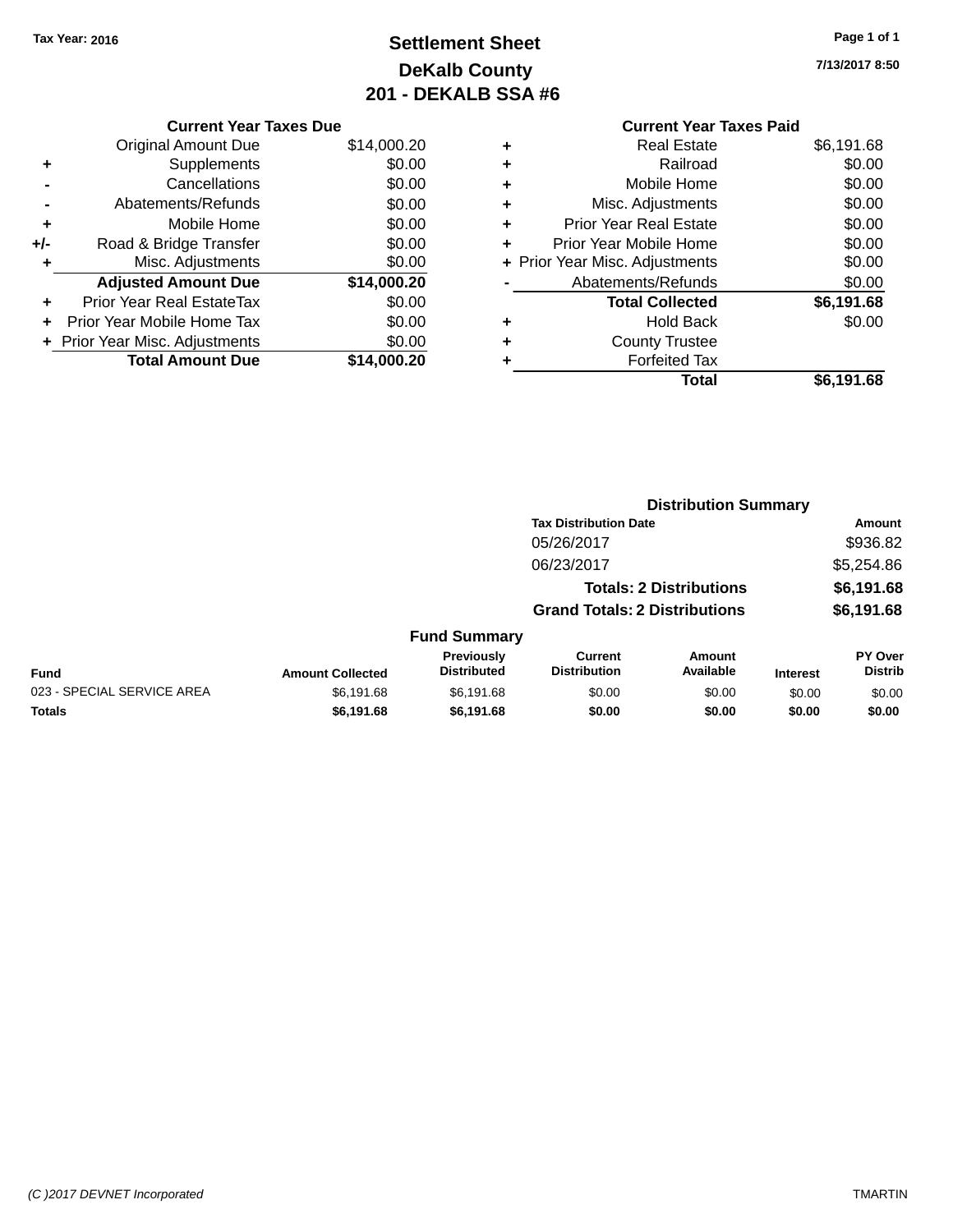### **Settlement Sheet Tax Year: 2016 Page 1 of 1 DeKalb County 204 - GENOA RIVER BEND SSA**

**7/13/2017 8:50**

|     | <b>Current Year Taxes Due</b>  |             |
|-----|--------------------------------|-------------|
|     | <b>Original Amount Due</b>     | \$55,994.52 |
| ٠   | Supplements                    | \$156.01    |
|     | Cancellations                  | \$179.59    |
|     | Abatements/Refunds             | \$0.29      |
| ٠   | Mobile Home                    | \$0.00      |
| +/- | Road & Bridge Transfer         | \$0.00      |
|     | Misc. Adjustments              | \$0.00      |
|     | <b>Adjusted Amount Due</b>     | \$55,970.65 |
| ٠   | Prior Year Real EstateTax      | (\$22.66)   |
|     | Prior Year Mobile Home Tax     | \$0.00      |
|     | + Prior Year Misc. Adjustments | \$0.00      |
|     | <b>Total Amount Due</b>        | \$55,947.99 |
|     |                                |             |

| ٠ | <b>Real Estate</b>             | \$29,846.67 |
|---|--------------------------------|-------------|
| ٠ | Railroad                       | \$0.00      |
| ٠ | Mobile Home                    | \$0.00      |
| ٠ | Misc. Adjustments              | \$0.00      |
| ٠ | <b>Prior Year Real Estate</b>  | $(\$22.66)$ |
|   | Prior Year Mobile Home         | \$0.00      |
|   | + Prior Year Misc. Adjustments | \$0.00      |
|   | Abatements/Refunds             | \$0.29      |
|   | <b>Total Collected</b>         | \$29,823.72 |
| ٠ | <b>Hold Back</b>               | \$0.00      |
|   | <b>County Trustee</b>          |             |
| ٠ | <b>Forfeited Tax</b>           |             |
|   | Total                          | \$29,823.72 |
|   |                                |             |

|                                      |                                            |                         |                                      | <b>Distribution Summary</b>                      |                                |                 |                           |
|--------------------------------------|--------------------------------------------|-------------------------|--------------------------------------|--------------------------------------------------|--------------------------------|-----------------|---------------------------|
|                                      |                                            |                         |                                      | <b>Tax Distribution Date</b>                     |                                | Amount          |                           |
|                                      |                                            |                         |                                      | 05/26/2017                                       |                                |                 | \$3,003.41                |
|                                      |                                            |                         |                                      | 06/23/2017                                       |                                |                 | \$26,058.71               |
|                                      |                                            |                         |                                      | 07/21/2017                                       |                                |                 | \$761.60                  |
|                                      |                                            |                         |                                      |                                                  | <b>Totals: 3 Distributions</b> | \$29,823.72     |                           |
|                                      |                                            |                         |                                      | <b>Grand Totals: 3 Distributions</b>             |                                | \$29,823.72     |                           |
|                                      |                                            |                         | <b>Fund Summary</b>                  |                                                  |                                |                 |                           |
| <b>Fund</b>                          |                                            | <b>Amount Collected</b> | Previously<br><b>Distributed</b>     | <b>Current</b><br><b>Distribution</b>            | <b>Amount</b><br>Available     | <b>Interest</b> | PY Over<br><b>Distrib</b> |
| 023 - SPECIAL SERVICE AREA           |                                            | \$29,823.72             | \$29,062.12                          | \$761.60                                         | \$0.00                         | \$0.00          | \$0.00                    |
| Totals                               |                                            | \$29,823.72             | \$29,062.12                          | \$761.60                                         | \$0.00                         | \$0.00          | \$0.00                    |
|                                      |                                            |                         | <b>Abatement Detail</b>              |                                                  |                                |                 |                           |
| Year Source<br>2016 RE - Real Estate | <b>Account Type</b><br><b>RE</b> Abatement |                         | <b>Amount Adjustment Description</b> | \$0.29 PTAB INTEREST REFUND 02-24-452-014 by TBA |                                |                 |                           |
| <b>Totals 1 entries</b>              |                                            |                         | \$0.29                               |                                                  |                                |                 |                           |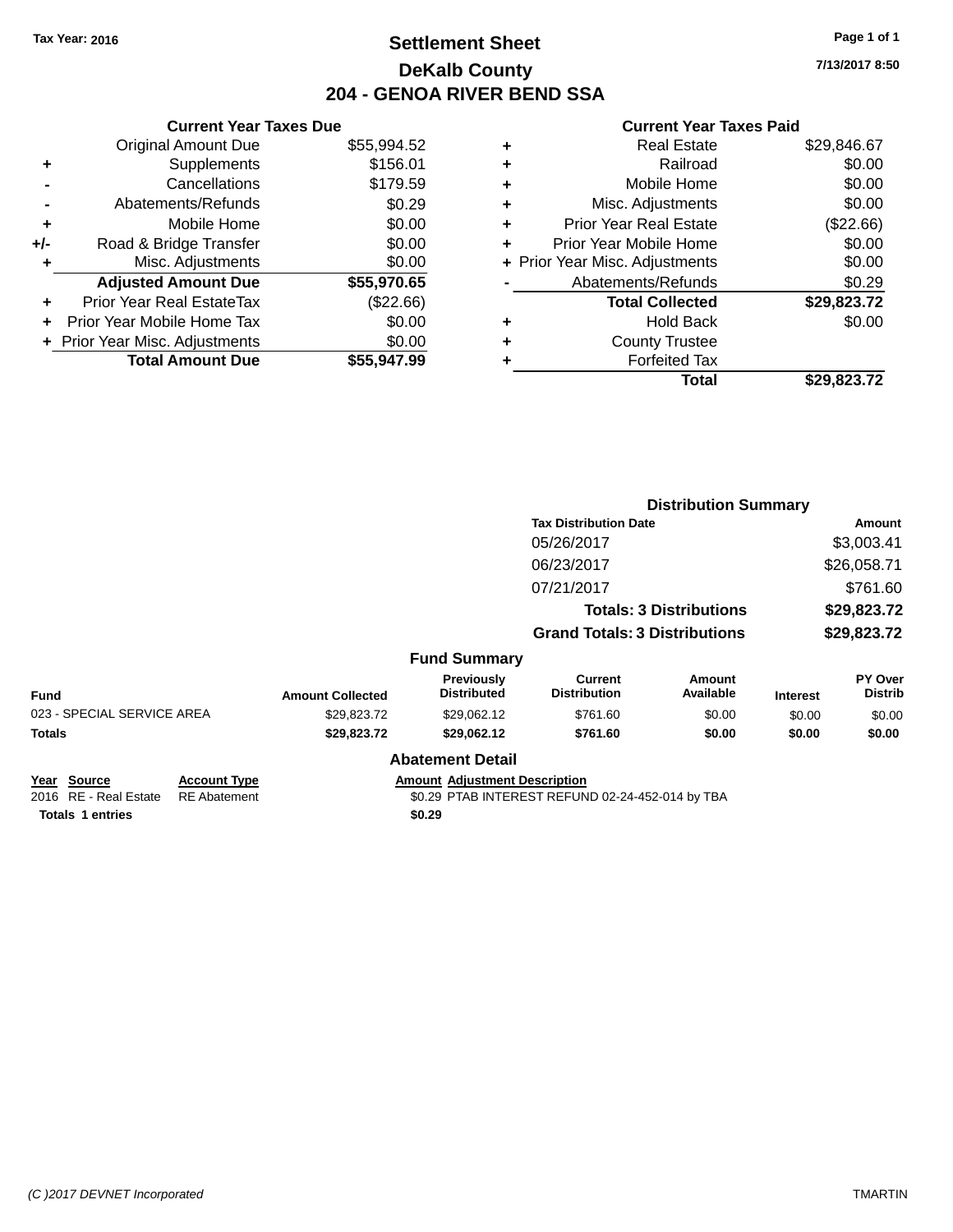### **Settlement Sheet Tax Year: 2016 Page 1 of 1 DeKalb County 207 - DERBY ESTATES SSA**

**7/13/2017 8:50**

|     | <b>Current Year Taxes Due</b>  |            |
|-----|--------------------------------|------------|
|     | <b>Original Amount Due</b>     | \$6,500.28 |
| ٠   | Supplements                    | \$421.13   |
|     | Cancellations                  | \$484.09   |
|     | Abatements/Refunds             | \$0.00     |
| ٠   | Mobile Home                    | \$0.00     |
| +/- | Road & Bridge Transfer         | \$0.00     |
|     | Misc. Adjustments              | \$0.00     |
|     | <b>Adjusted Amount Due</b>     | \$6,437.32 |
| ÷   | Prior Year Real EstateTax      | \$0.00     |
| ÷   | Prior Year Mobile Home Tax     | \$0.00     |
|     | + Prior Year Misc. Adjustments | \$0.00     |
|     | <b>Total Amount Due</b>        | \$6.437.32 |

| ٠ | <b>Real Estate</b>             | \$3,434.78 |
|---|--------------------------------|------------|
| ٠ | Railroad                       | \$0.00     |
| ٠ | Mobile Home                    | \$0.00     |
| ٠ | Misc. Adjustments              | \$0.00     |
| ٠ | <b>Prior Year Real Estate</b>  | \$0.00     |
| ٠ | Prior Year Mobile Home         | \$0.00     |
|   | + Prior Year Misc. Adjustments | \$0.00     |
|   | Abatements/Refunds             | \$0.00     |
|   | <b>Total Collected</b>         | \$3,434.78 |
| ٠ | Hold Back                      | \$0.00     |
| ٠ | <b>County Trustee</b>          |            |
| ٠ | <b>Forfeited Tax</b>           |            |
|   | Total                          | \$3.434.78 |
|   |                                |            |

|                            |                         |                                  | <b>Distribution Summary</b>           |                                |                 |                           |
|----------------------------|-------------------------|----------------------------------|---------------------------------------|--------------------------------|-----------------|---------------------------|
|                            |                         |                                  | <b>Tax Distribution Date</b>          |                                |                 | Amount                    |
|                            |                         |                                  | 05/26/2017                            |                                |                 | \$699.43                  |
|                            |                         |                                  | 06/23/2017                            |                                |                 | \$2,735.35                |
|                            |                         |                                  |                                       | <b>Totals: 2 Distributions</b> |                 | \$3,434.78                |
|                            |                         |                                  | <b>Grand Totals: 2 Distributions</b>  |                                |                 | \$3,434.78                |
|                            |                         | <b>Fund Summary</b>              |                                       |                                |                 |                           |
| <b>Fund</b>                | <b>Amount Collected</b> | Previously<br><b>Distributed</b> | <b>Current</b><br><b>Distribution</b> | <b>Amount</b><br>Available     | <b>Interest</b> | PY Over<br><b>Distrib</b> |
| 023 - SPECIAL SERVICE AREA | \$3,434.78              | \$3,434.78                       | \$0.00                                | \$0.00                         | \$0.00          | \$0.00                    |
| <b>Totals</b>              | \$3,434.78              | \$3,434.78                       | \$0.00                                | \$0.00                         | \$0.00          | \$0.00                    |
|                            |                         |                                  |                                       |                                |                 |                           |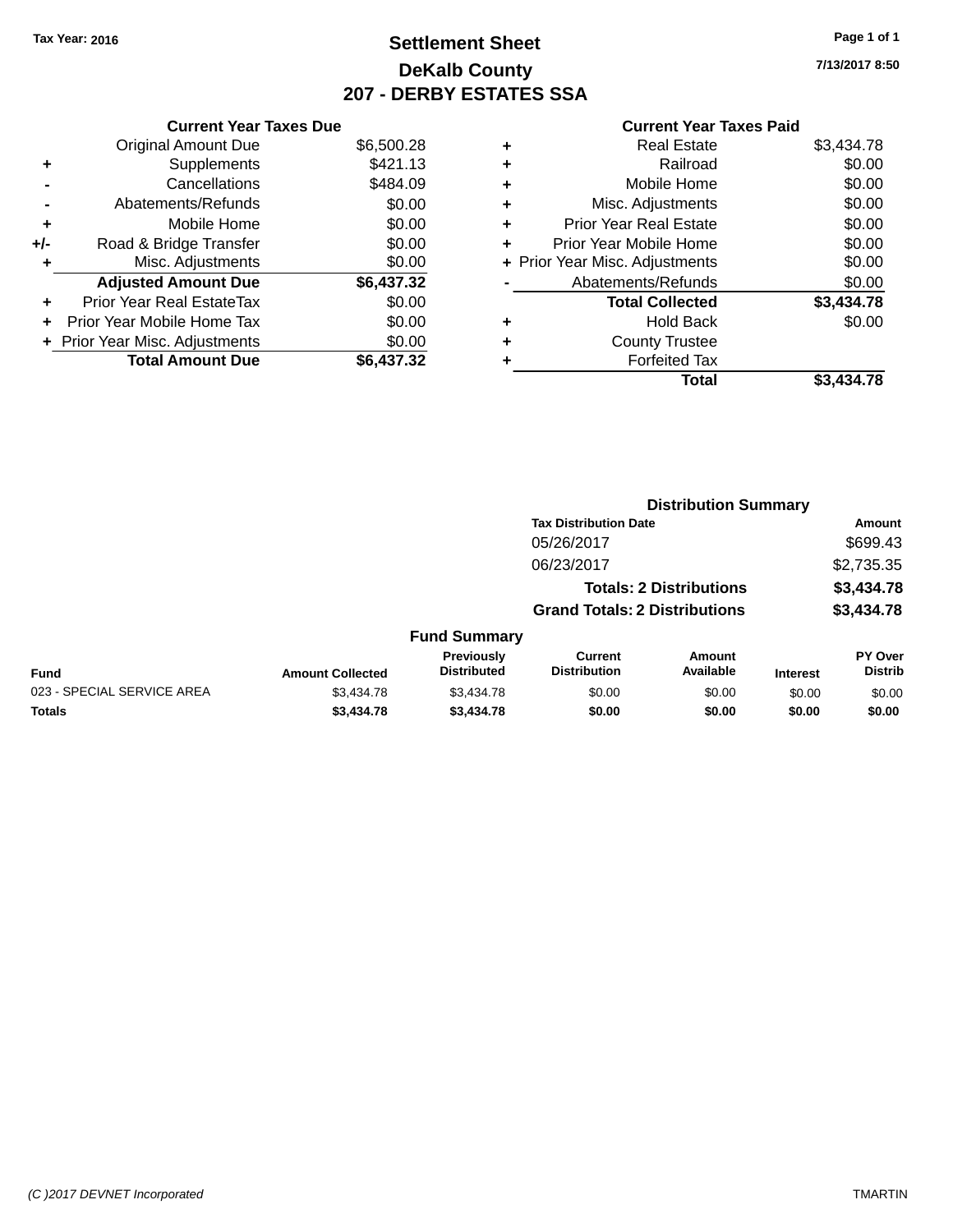### **Settlement Sheet Tax Year: 2016 Page 1 of 1 DeKalb County 209 - DEKALB SSA #14**

**7/13/2017 8:50**

#### **Current Year Taxes Paid +** Real Estate \$1,297.58 **+** Railroad \$0.00 **+** Mobile Home \$0.00 **+** Misc. Adjustments \$0.00 **+** Prior Year Real Estate \$0.00 **+** Prior Year Mobile Home \$0.00 **+ Prior Year Misc. Adjustments**  $$0.00$ **-** Abatements/Refunds \$0.00 **Total Collected \$1,297.58 +** Hold Back \$0.00 **+** County Trustee **+** Forfeited Tax

**Total \$1,297.58**

|     | <b>Current Year Taxes Due</b>  |            |
|-----|--------------------------------|------------|
|     | <b>Original Amount Due</b>     | \$2,500.03 |
| ٠   | Supplements                    | \$0.00     |
|     | Cancellations                  | \$0.00     |
|     | Abatements/Refunds             | \$0.00     |
| ٠   | Mobile Home                    | \$0.00     |
| +/- | Road & Bridge Transfer         | \$0.00     |
| ٠   | Misc. Adjustments              | \$0.00     |
|     | <b>Adjusted Amount Due</b>     | \$2,500.03 |
|     | Prior Year Real EstateTax      | \$0.00     |
| ٠   | Prior Year Mobile Home Tax     | \$0.00     |
|     | + Prior Year Misc. Adjustments | \$0.00     |
|     | <b>Total Amount Due</b>        | \$2,500.03 |

|                            |                         |                                         | <b>Distribution Summary</b>          |                                |                 |                           |
|----------------------------|-------------------------|-----------------------------------------|--------------------------------------|--------------------------------|-----------------|---------------------------|
|                            |                         |                                         | <b>Tax Distribution Date</b>         |                                |                 | Amount                    |
|                            |                         |                                         | 05/26/2017                           |                                |                 | \$101.10                  |
|                            |                         |                                         | 06/23/2017                           |                                |                 | \$1,196.48                |
|                            |                         |                                         |                                      | <b>Totals: 2 Distributions</b> |                 | \$1,297.58                |
|                            |                         |                                         | <b>Grand Totals: 2 Distributions</b> |                                |                 | \$1,297.58                |
|                            |                         | <b>Fund Summary</b>                     |                                      |                                |                 |                           |
| <b>Fund</b>                | <b>Amount Collected</b> | <b>Previously</b><br><b>Distributed</b> | Current<br><b>Distribution</b>       | Amount<br>Available            | <b>Interest</b> | PY Over<br><b>Distrib</b> |
| 023 - SPECIAL SERVICE AREA | \$1,297.58              | \$1,297.58                              | \$0.00                               | \$0.00                         | \$0.00          | \$0.00                    |
| <b>Totals</b>              | \$1,297.58              | \$1.297.58                              | \$0.00                               | \$0.00                         | \$0.00          | \$0.00                    |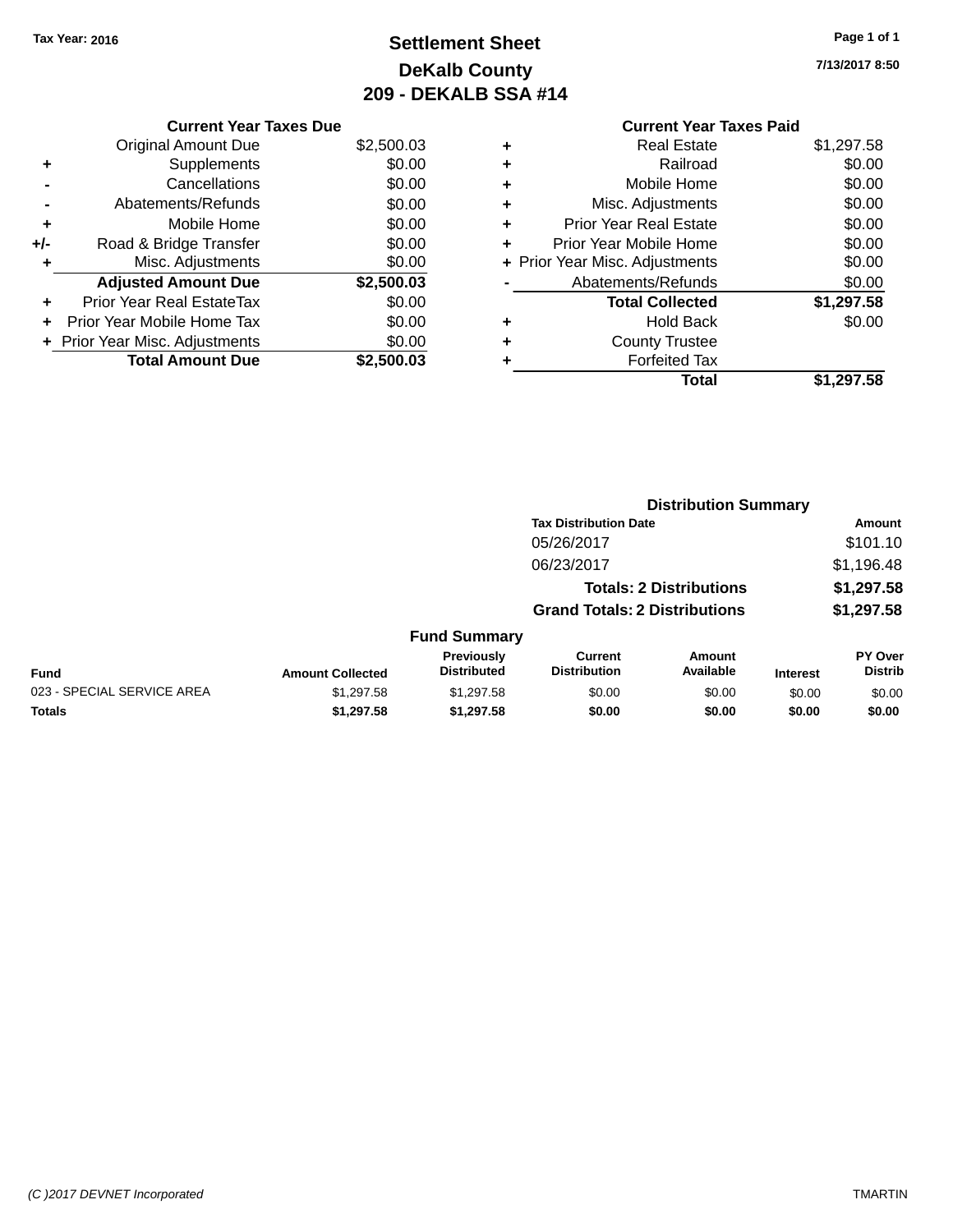### **Settlement Sheet Tax Year: 2016 Page 1 of 1 DeKalb County 213 - GENOA OAK CREEK EST SSA#4**

|     | <b>Current Year Taxes Due</b>  |            |
|-----|--------------------------------|------------|
|     | <b>Original Amount Due</b>     | \$2,050.00 |
| ٠   | Supplements                    | \$0.00     |
|     | Cancellations                  | \$0.00     |
|     | Abatements/Refunds             | \$0.00     |
| ٠   | Mobile Home                    | \$0.00     |
| +/- | Road & Bridge Transfer         | \$0.00     |
| ٠   | Misc. Adjustments              | \$0.00     |
|     | <b>Adjusted Amount Due</b>     | \$2,050.00 |
| ÷   | Prior Year Real EstateTax      | \$0.00     |
|     | Prior Year Mobile Home Tax     | \$0.00     |
|     | + Prior Year Misc. Adjustments | \$0.00     |
|     | <b>Total Amount Due</b>        | \$2,050.00 |

#### **Current Year Taxes Paid**

| ٠ | <b>Real Estate</b>             | \$1,119.76 |
|---|--------------------------------|------------|
| ٠ | Railroad                       | \$0.00     |
| ٠ | Mobile Home                    | \$0.00     |
| ٠ | Misc. Adjustments              | \$0.00     |
| ٠ | <b>Prior Year Real Estate</b>  | \$0.00     |
| ٠ | Prior Year Mobile Home         | \$0.00     |
|   | + Prior Year Misc. Adjustments | \$0.00     |
|   | Abatements/Refunds             | \$0.00     |
|   | <b>Total Collected</b>         | \$1,119.76 |
| ٠ | <b>Hold Back</b>               | \$0.00     |
| ٠ | <b>County Trustee</b>          |            |
|   | <b>Forfeited Tax</b>           |            |
|   | Total                          | \$1,119.76 |
|   |                                |            |

|                            |                         |                                  | <b>Distribution Summary</b>           |                                |                 |                                  |
|----------------------------|-------------------------|----------------------------------|---------------------------------------|--------------------------------|-----------------|----------------------------------|
|                            |                         |                                  | <b>Tax Distribution Date</b>          |                                |                 | Amount                           |
|                            |                         |                                  | 05/26/2017                            |                                |                 | \$152.95                         |
|                            |                         |                                  | 06/23/2017                            |                                |                 | \$966.81                         |
|                            |                         |                                  |                                       | <b>Totals: 2 Distributions</b> |                 | \$1,119.76                       |
|                            |                         |                                  | <b>Grand Totals: 2 Distributions</b>  |                                |                 | \$1,119.76                       |
|                            |                         | <b>Fund Summary</b>              |                                       |                                |                 |                                  |
| <b>Fund</b>                | <b>Amount Collected</b> | Previously<br><b>Distributed</b> | <b>Current</b><br><b>Distribution</b> | Amount<br>Available            | <b>Interest</b> | <b>PY Over</b><br><b>Distrib</b> |
| 023 - SPECIAL SERVICE AREA | \$1,119.76              | \$1,119.76                       | \$0.00                                | \$0.00                         | \$0.00          | \$0.00                           |
|                            |                         |                                  |                                       |                                |                 |                                  |

**Totals \$1,119.76 \$1,119.76 \$0.00 \$0.00 \$0.00 \$0.00**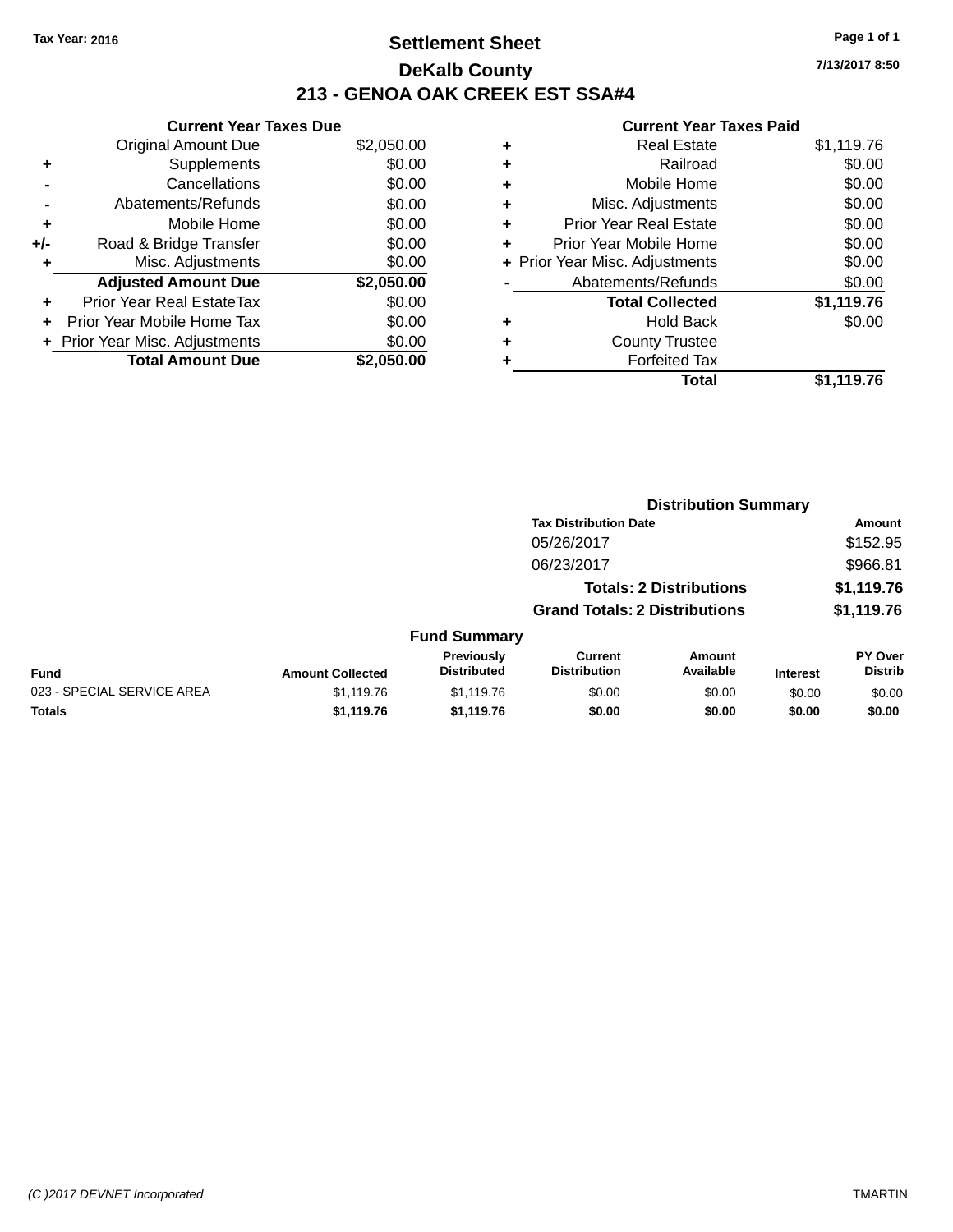### **Settlement Sheet Tax Year: 2016 Page 1 of 1 DeKalb County AF-DK #5 - AFTON DEKALB DRAINAGE #5**

**Current Year Taxes Due** Original Amount Due \$12,061.64 **+** Supplements \$5.42 **-** Cancellations \$5.42 **-** Abatements/Refunds \$0.00 **+** Mobile Home \$0.00 **+/-** Road & Bridge Transfer \$0.00 **+** Misc. Adjustments \$0.00 **Adjusted Amount Due \$12,061.64 +** Prior Year Real EstateTax \$0.00 **+** Prior Year Mobile Home Tax \$0.00 **+ Prior Year Misc. Adjustments**  $$0.00$ **Total Amount Due \$12,061.64**

| ٠ | <b>Real Estate</b>             | \$9,156.92 |
|---|--------------------------------|------------|
| ٠ | Railroad                       | \$0.00     |
| ٠ | Mobile Home                    | \$0.00     |
| ٠ | Misc. Adjustments              | \$0.00     |
| ٠ | <b>Prior Year Real Estate</b>  | \$0.00     |
| ٠ | Prior Year Mobile Home         | \$0.00     |
|   | + Prior Year Misc. Adjustments | \$0.00     |
|   | Abatements/Refunds             | \$0.00     |
|   | <b>Total Collected</b>         | \$9,156.92 |
| ٠ | <b>Hold Back</b>               | \$0.00     |
| ٠ | <b>County Trustee</b>          |            |
| ٠ | <b>Forfeited Tax</b>           |            |
|   | Total                          | \$9,156.92 |
|   |                                |            |

|                 |                         |                                  | <b>Distribution Summary</b>           |                                |                 |                           |  |
|-----------------|-------------------------|----------------------------------|---------------------------------------|--------------------------------|-----------------|---------------------------|--|
|                 |                         |                                  | <b>Tax Distribution Date</b>          |                                |                 | Amount                    |  |
|                 |                         |                                  | 05/26/2017                            |                                |                 | \$1,379.84                |  |
|                 |                         |                                  | 06/23/2017                            |                                |                 | \$6,974.80                |  |
|                 |                         |                                  | 07/21/2017                            |                                |                 | \$802.28                  |  |
|                 |                         |                                  |                                       | <b>Totals: 3 Distributions</b> |                 | \$9,156.92                |  |
|                 |                         |                                  | <b>Grand Totals: 3 Distributions</b>  |                                |                 | \$9,156.92                |  |
|                 |                         | <b>Fund Summary</b>              |                                       |                                |                 |                           |  |
| <b>Fund</b>     | <b>Amount Collected</b> | Previously<br><b>Distributed</b> | <b>Current</b><br><b>Distribution</b> | Amount<br>Available            | <b>Interest</b> | PY Over<br><b>Distrib</b> |  |
| 001 - CORPORATE | \$9,156.92              | \$8,354.64                       | \$802.28                              | \$0.00                         | \$0.00          | \$0.00                    |  |
| <b>Totals</b>   | \$9,156.92              | \$8,354.64                       | \$802.28                              | \$0.00                         | \$0.00          | \$0.00                    |  |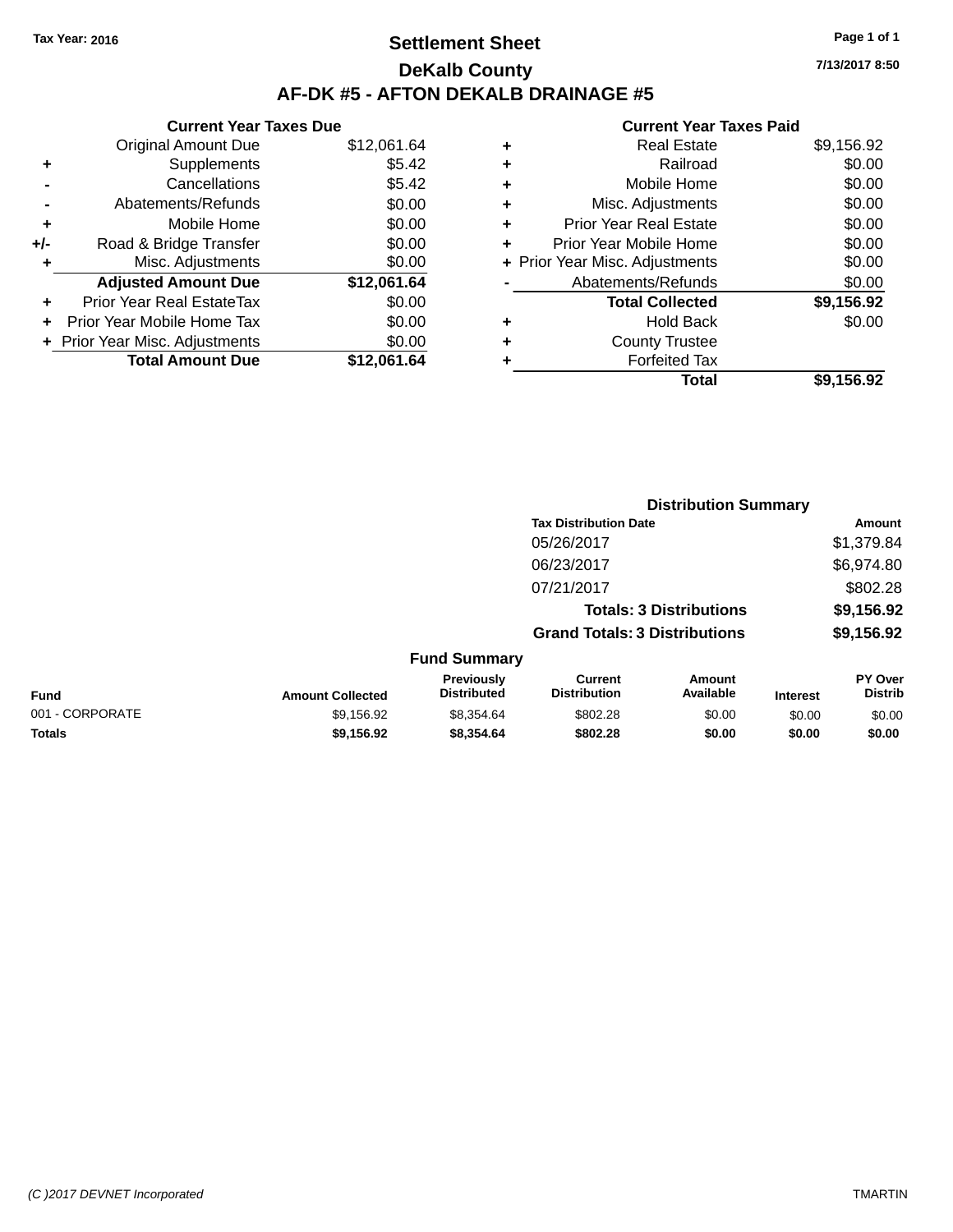### **Settlement Sheet Tax Year: 2016 Page 1 of 1 DeKalb County AF-MI #4 - AF/ MI/ DK DRAINAGE #4**

**7/13/2017 8:50**

|     | <b>Current Year Taxes Due</b>     |            |
|-----|-----------------------------------|------------|
|     | <b>Original Amount Due</b>        | \$8,830.34 |
| ٠   | Supplements                       | \$65.26    |
|     | Cancellations                     | \$65.26    |
|     | Abatements/Refunds                | \$0.00     |
| ٠   | Mobile Home                       | \$0.00     |
| +/- | Road & Bridge Transfer            | \$0.00     |
| ٠   | Misc. Adjustments                 | \$0.00     |
|     | <b>Adjusted Amount Due</b>        | \$8,830.34 |
| ÷   | Prior Year Real EstateTax         | \$0.00     |
| ÷   | <b>Prior Year Mobile Home Tax</b> | \$0.00     |
|     | + Prior Year Misc. Adjustments    | \$0.00     |
|     | <b>Total Amount Due</b>           | \$8,830,34 |

|   | <b>Real Estate</b>             | \$5,988.47 |
|---|--------------------------------|------------|
| ٠ | Railroad                       | \$0.00     |
| ٠ | Mobile Home                    | \$0.00     |
| ٠ | Misc. Adjustments              | \$0.00     |
| ٠ | <b>Prior Year Real Estate</b>  | \$0.00     |
| ٠ | Prior Year Mobile Home         | \$0.00     |
|   | + Prior Year Misc. Adjustments | \$0.00     |
|   | Abatements/Refunds             | \$0.00     |
|   | <b>Total Collected</b>         | \$5,988.47 |
| ٠ | <b>Hold Back</b>               | \$0.00     |
| ٠ | <b>County Trustee</b>          |            |
| ٠ | <b>Forfeited Tax</b>           |            |
|   | Total                          | \$5,988.47 |
|   |                                |            |

|                 |                         |                                  |                                       | <b>Distribution Summary</b>    |                 |                           |
|-----------------|-------------------------|----------------------------------|---------------------------------------|--------------------------------|-----------------|---------------------------|
|                 |                         |                                  | <b>Tax Distribution Date</b>          |                                |                 | <b>Amount</b>             |
|                 |                         |                                  | 05/26/2017                            |                                |                 | \$1,152.46                |
|                 |                         |                                  | 06/23/2017                            |                                |                 | \$4,716.33                |
|                 |                         |                                  | 07/21/2017                            |                                |                 | \$119.68                  |
|                 |                         |                                  |                                       | <b>Totals: 3 Distributions</b> |                 | \$5,988.47                |
|                 |                         |                                  | <b>Grand Totals: 3 Distributions</b>  |                                |                 | \$5,988.47                |
|                 |                         | <b>Fund Summary</b>              |                                       |                                |                 |                           |
| <b>Fund</b>     | <b>Amount Collected</b> | Previously<br><b>Distributed</b> | <b>Current</b><br><b>Distribution</b> | Amount<br>Available            | <b>Interest</b> | PY Over<br><b>Distrib</b> |
| 001 - CORPORATE | \$5,988.47              | \$5,868.79                       | \$119.68                              | \$0.00                         | \$0.00          | \$0.00                    |
| Totals          | \$5,988.47              | \$5,868.79                       | \$119.68                              | \$0.00                         | \$0.00          | \$0.00                    |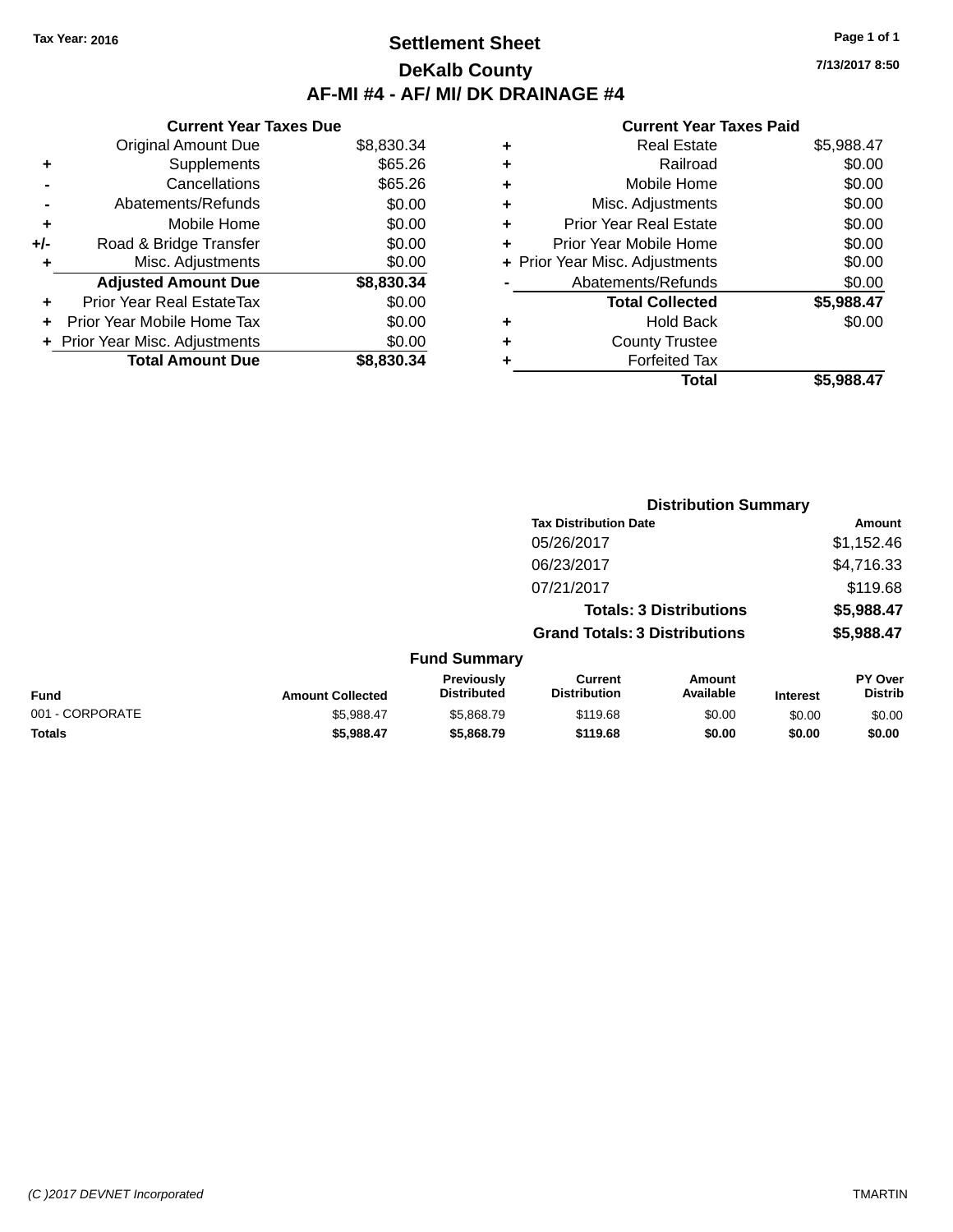### **Settlement Sheet Tax Year: 2016 Page 1 of 1 DeKalb County CL-SH #7 - CLINTON/SHABBONA DRN #7**

**7/13/2017 8:50**

|     | <b>Current Year Taxes Due</b>  |            |
|-----|--------------------------------|------------|
|     | <b>Original Amount Due</b>     | \$2,286.34 |
| ٠   | Supplements                    | \$0.00     |
|     | Cancellations                  | \$0.00     |
|     | Abatements/Refunds             | \$0.00     |
| ٠   | Mobile Home                    | \$0.00     |
| +/- | Road & Bridge Transfer         | \$0.00     |
| ٠   | Misc. Adjustments              | \$0.00     |
|     | <b>Adjusted Amount Due</b>     | \$2,286.34 |
| ٠   | Prior Year Real EstateTax      | \$0.00     |
| ÷   | Prior Year Mobile Home Tax     | \$0.00     |
|     | + Prior Year Misc. Adjustments | \$0.00     |
|     | <b>Total Amount Due</b>        | \$2.286.34 |

|   | Total                          | \$1,409.45 |
|---|--------------------------------|------------|
| ٠ | <b>Forfeited Tax</b>           |            |
| ٠ | <b>County Trustee</b>          |            |
| ٠ | Hold Back                      | \$0.00     |
|   | <b>Total Collected</b>         | \$1,409.45 |
|   | Abatements/Refunds             | \$0.00     |
|   | + Prior Year Misc. Adjustments | \$0.00     |
| ٠ | Prior Year Mobile Home         | \$0.00     |
| ÷ | <b>Prior Year Real Estate</b>  | \$0.00     |
| ٠ | Misc. Adjustments              | \$0.00     |
| ÷ | Mobile Home                    | \$0.00     |
| ٠ | Railroad                       | \$0.00     |
| ٠ | <b>Real Estate</b>             | \$1,409.45 |
|   |                                |            |

|                 |                         |                                  |                                       | <b>Distribution Summary</b>    |                 |                           |
|-----------------|-------------------------|----------------------------------|---------------------------------------|--------------------------------|-----------------|---------------------------|
|                 |                         |                                  | <b>Tax Distribution Date</b>          |                                |                 | <b>Amount</b>             |
|                 |                         |                                  | 05/26/2017                            |                                |                 | \$69.31                   |
|                 |                         |                                  | 06/23/2017                            |                                |                 | \$1,340.14                |
|                 |                         |                                  |                                       | <b>Totals: 2 Distributions</b> |                 | \$1,409.45                |
|                 |                         |                                  | <b>Grand Totals: 2 Distributions</b>  |                                |                 | \$1,409.45                |
|                 |                         | <b>Fund Summary</b>              |                                       |                                |                 |                           |
| <b>Fund</b>     | <b>Amount Collected</b> | Previously<br><b>Distributed</b> | <b>Current</b><br><b>Distribution</b> | Amount<br>Available            | <b>Interest</b> | PY Over<br><b>Distrib</b> |
| 001 - CORPORATE | \$1,409.45              | \$1,409.45                       | \$0.00                                | \$0.00                         | \$0.00          | \$0.00                    |
| <b>Totals</b>   | \$1,409.45              | \$1,409.45                       | \$0.00                                | \$0.00                         | \$0.00          | \$0.00                    |
|                 |                         |                                  |                                       |                                |                 |                           |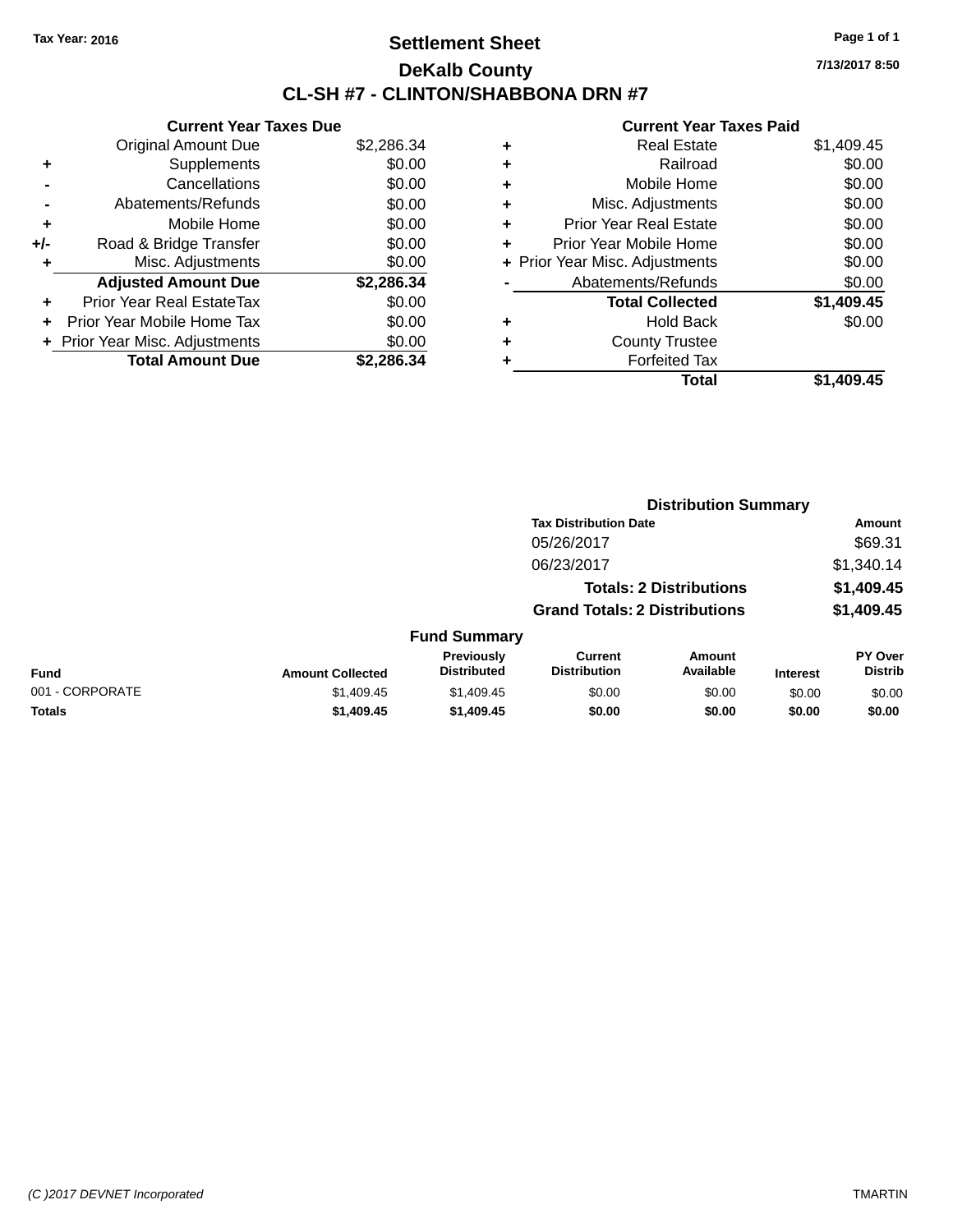### **Settlement Sheet Tax Year: 2016 Page 1 of 1 DeKalb County COON #1 - COON CREEK DRAINAGE #1**

**7/13/2017 8:50**

|     | <b>Current Year Taxes Due</b>  |             |
|-----|--------------------------------|-------------|
|     | <b>Original Amount Due</b>     | \$24,045.42 |
| ٠   | Supplements                    | \$0.00      |
|     | Cancellations                  | \$0.00      |
|     | Abatements/Refunds             | \$0.00      |
| ٠   | Mobile Home                    | \$0.00      |
| +/- | Road & Bridge Transfer         | \$0.00      |
|     | Misc. Adjustments              | \$0.00      |
|     | <b>Adjusted Amount Due</b>     | \$24,045.42 |
| ÷   | Prior Year Real EstateTax      | \$0.00      |
|     | Prior Year Mobile Home Tax     | \$0.00      |
|     | + Prior Year Misc. Adjustments | \$0.00      |
|     | <b>Total Amount Due</b>        | \$24.045.42 |
|     |                                |             |

| ٠ | <b>Real Estate</b>             | \$15,347.53 |
|---|--------------------------------|-------------|
| ٠ | Railroad                       | \$0.00      |
| ٠ | Mobile Home                    | \$0.00      |
| ٠ | Misc. Adjustments              | \$0.00      |
| ٠ | <b>Prior Year Real Estate</b>  | \$0.00      |
| ٠ | Prior Year Mobile Home         | \$0.00      |
|   | + Prior Year Misc. Adjustments | \$0.00      |
|   | Abatements/Refunds             | \$0.00      |
|   | <b>Total Collected</b>         | \$15,347.53 |
| ٠ | <b>Hold Back</b>               | \$0.00      |
| ٠ | <b>County Trustee</b>          |             |
| ٠ | <b>Forfeited Tax</b>           |             |
|   | Total                          | \$15,347.53 |
|   |                                |             |

|                 |                         |                                  | <b>Distribution Summary</b>           |                                |                 |                           |
|-----------------|-------------------------|----------------------------------|---------------------------------------|--------------------------------|-----------------|---------------------------|
|                 |                         |                                  | <b>Tax Distribution Date</b>          |                                |                 | Amount                    |
|                 |                         |                                  | 05/26/2017                            |                                |                 | \$4,367.46                |
|                 |                         |                                  | 06/23/2017                            |                                |                 | \$10,671.95               |
|                 |                         |                                  | 07/21/2017                            |                                |                 | \$308.12                  |
|                 |                         |                                  |                                       | <b>Totals: 3 Distributions</b> |                 | \$15,347.53               |
|                 |                         |                                  | <b>Grand Totals: 3 Distributions</b>  |                                |                 | \$15,347.53               |
|                 |                         | <b>Fund Summary</b>              |                                       |                                |                 |                           |
| <b>Fund</b>     | <b>Amount Collected</b> | Previously<br><b>Distributed</b> | <b>Current</b><br><b>Distribution</b> | <b>Amount</b><br>Available     | <b>Interest</b> | PY Over<br><b>Distrib</b> |
| 001 - CORPORATE | \$15,347.53             | \$15,039.41                      | \$308.12                              | \$0.00                         | \$0.00          | \$0.00                    |
| <b>Totals</b>   | \$15,347.53             | \$15,039.41                      | \$308.12                              | \$0.00                         | \$0.00          | \$0.00                    |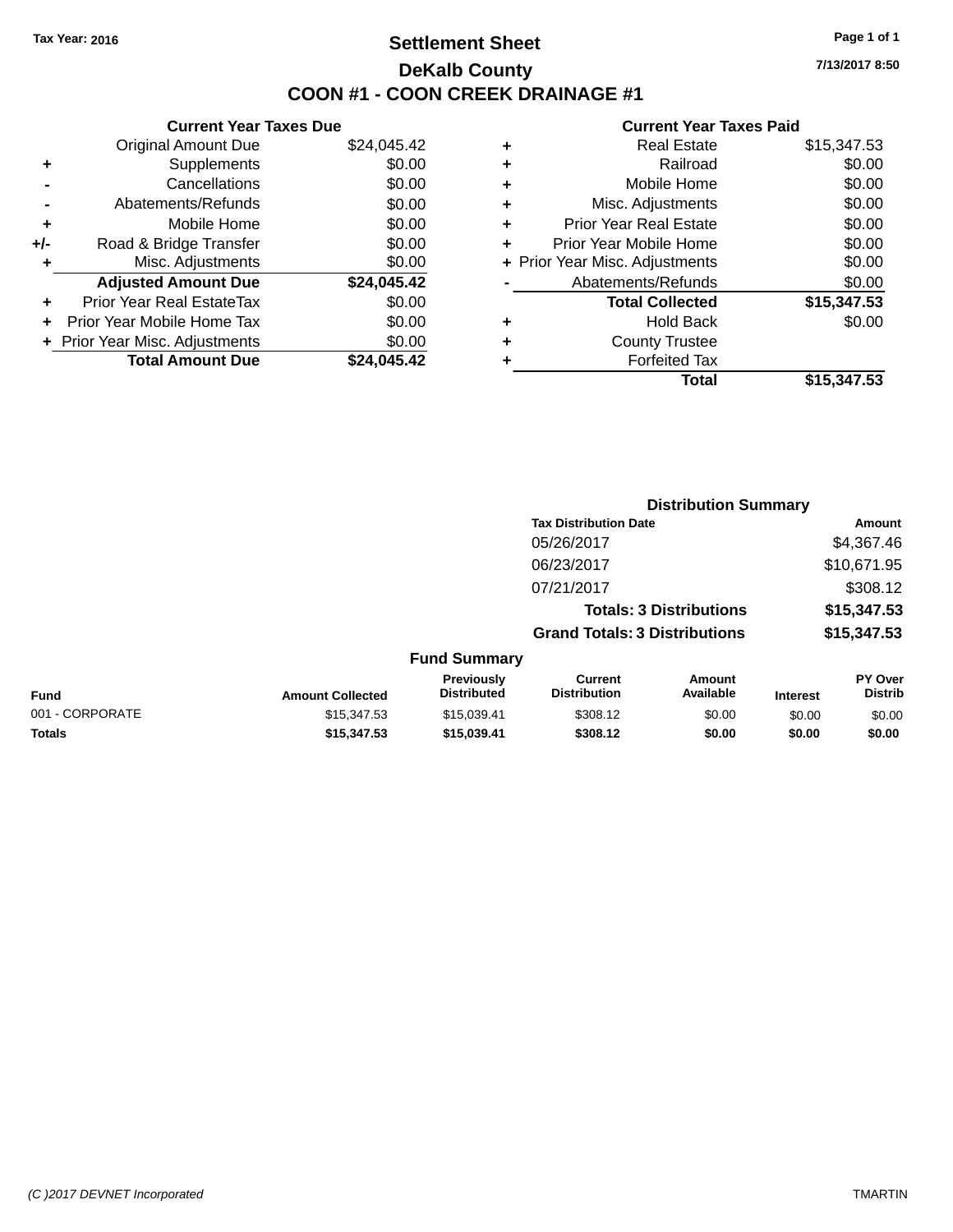### **Settlement Sheet Tax Year: 2016 Page 1 of 1 DeKalb County CO-PI #15 - CORTLAND PIERCE DRAINAGE**

**7/13/2017 8:50**

|     | <b>Current Year Taxes Due</b>  |             |
|-----|--------------------------------|-------------|
|     | <b>Original Amount Due</b>     | \$10,711.48 |
| ٠   | Supplements                    | \$70.00     |
|     | Cancellations                  | \$70.00     |
|     | Abatements/Refunds             | \$0.00      |
| ٠   | Mobile Home                    | \$0.00      |
| +/- | Road & Bridge Transfer         | \$0.00      |
| ٠   | Misc. Adjustments              | \$0.00      |
|     | <b>Adjusted Amount Due</b>     | \$10,711.48 |
| ٠   | Prior Year Real EstateTax      | \$0.00      |
| ÷   | Prior Year Mobile Home Tax     | \$0.00      |
|     | + Prior Year Misc. Adjustments | \$0.00      |
|     | <b>Total Amount Due</b>        | \$10.711.48 |

| ٠ | <b>Real Estate</b>             | \$6,342.85 |
|---|--------------------------------|------------|
| ٠ | Railroad                       | \$0.00     |
| ٠ | Mobile Home                    | \$0.00     |
| ٠ | Misc. Adjustments              | \$0.00     |
| ٠ | <b>Prior Year Real Estate</b>  | \$0.00     |
| ÷ | Prior Year Mobile Home         | \$0.00     |
|   | + Prior Year Misc. Adjustments | \$0.00     |
|   | Abatements/Refunds             | \$0.00     |
|   | <b>Total Collected</b>         | \$6,342.85 |
| ٠ | <b>Hold Back</b>               | \$0.00     |
| ٠ | <b>County Trustee</b>          |            |
| ٠ | <b>Forfeited Tax</b>           |            |
|   | Total                          | \$6,342.85 |
|   |                                |            |

|                 |                         |                                         |                                       | <b>Distribution Summary</b>    |                 |                           |
|-----------------|-------------------------|-----------------------------------------|---------------------------------------|--------------------------------|-----------------|---------------------------|
|                 |                         |                                         | <b>Tax Distribution Date</b>          |                                |                 | Amount                    |
|                 |                         |                                         | 05/26/2017                            |                                |                 | \$1,173.01                |
|                 |                         |                                         | 06/23/2017                            |                                |                 | \$5,077.12                |
|                 |                         |                                         | 07/21/2017                            |                                |                 | \$92.72                   |
|                 |                         |                                         |                                       | <b>Totals: 3 Distributions</b> |                 | \$6,342.85                |
|                 |                         |                                         | <b>Grand Totals: 3 Distributions</b>  |                                |                 | \$6,342.85                |
|                 |                         | <b>Fund Summary</b>                     |                                       |                                |                 |                           |
| Fund            | <b>Amount Collected</b> | <b>Previously</b><br><b>Distributed</b> | <b>Current</b><br><b>Distribution</b> | Amount<br>Available            | <b>Interest</b> | PY Over<br><b>Distrib</b> |
| 001 - CORPORATE | \$6,342.85              | \$6,250.13                              | \$92.72                               | \$0.00                         | \$0.00          | \$0.00                    |
| <b>Totals</b>   | \$6,342.85              | \$6,250.13                              | \$92.72                               | \$0.00                         | \$0.00          | \$0.00                    |
|                 |                         |                                         |                                       |                                |                 |                           |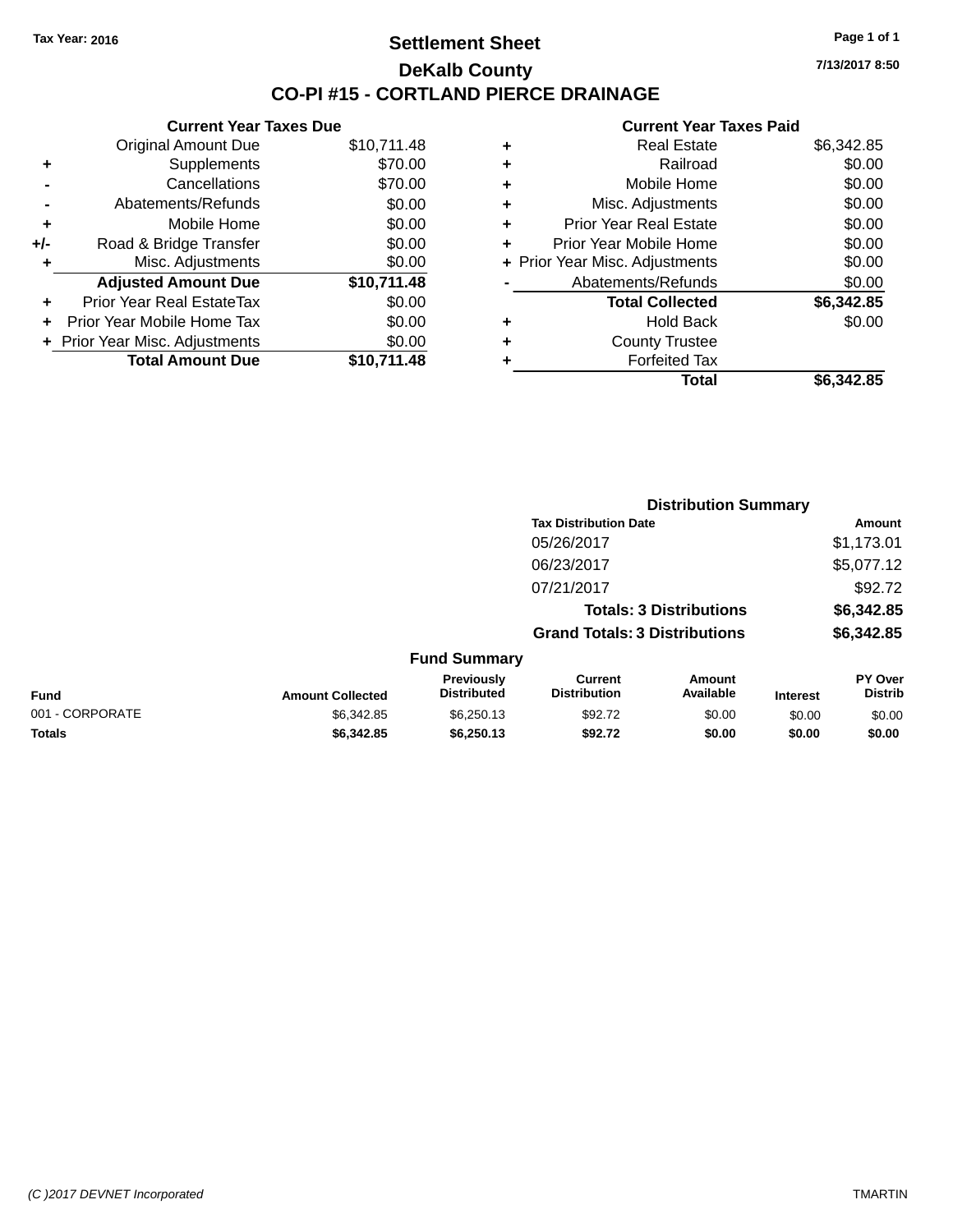### **Settlement Sheet Tax Year: 2016 Page 1 of 1 DeKalb County CO-SBA#5 - CORTLAND SBA #5**

**7/13/2017 8:50**

|     | <b>Current Year Taxes Due</b>  |        |
|-----|--------------------------------|--------|
|     | <b>Original Amount Due</b>     | \$0.00 |
| ٠   | Supplements                    | \$0.00 |
|     | Cancellations                  | \$0.00 |
|     | Abatements/Refunds             | \$0.00 |
| ٠   | Mobile Home                    | \$0.00 |
| +/- | Road & Bridge Transfer         | \$0.00 |
| ٠   | Misc. Adjustments              | \$0.00 |
|     | <b>Adjusted Amount Due</b>     | \$0.00 |
| ٠   | Prior Year Real EstateTax      | \$0.00 |
| ÷   | Prior Year Mobile Home Tax     | \$0.00 |
|     | + Prior Year Misc. Adjustments | \$0.00 |
|     | <b>Total Amount Due</b>        | \$0.00 |
|     |                                |        |

| ٠ | <b>Real Estate</b>             | \$0.00 |
|---|--------------------------------|--------|
| ٠ | Railroad                       | \$0.00 |
| ٠ | Mobile Home                    | \$0.00 |
| ٠ | Misc. Adjustments              | \$0.00 |
| ٠ | <b>Prior Year Real Estate</b>  | \$0.00 |
| ٠ | Prior Year Mobile Home         | \$0.00 |
|   | + Prior Year Misc. Adjustments | \$0.00 |
|   | Abatements/Refunds             | \$0.00 |
|   | <b>Total Collected</b>         | \$0.00 |
| ٠ | <b>Hold Back</b>               | \$0.00 |
|   | <b>County Trustee</b>          |        |
|   | <b>Forfeited Tax</b>           |        |
|   | Total                          |        |

|                            |                         | <b>Fund Summary</b>                     |                                |                     |                 |                                  |
|----------------------------|-------------------------|-----------------------------------------|--------------------------------|---------------------|-----------------|----------------------------------|
| <b>Fund</b>                | <b>Amount Collected</b> | <b>Previously</b><br><b>Distributed</b> | Current<br><b>Distribution</b> | Amount<br>Available | <b>Interest</b> | <b>PY Over</b><br><b>Distrib</b> |
| 023 - SPECIAL SERVICE AREA | \$0.00                  | \$0.00                                  | \$0.00                         | \$0.00              | \$0.00          | \$0.00                           |
| <b>Totals</b>              | \$0.00                  | \$0.00                                  | \$0.00                         | \$0.00              | \$0.00          | \$0.00                           |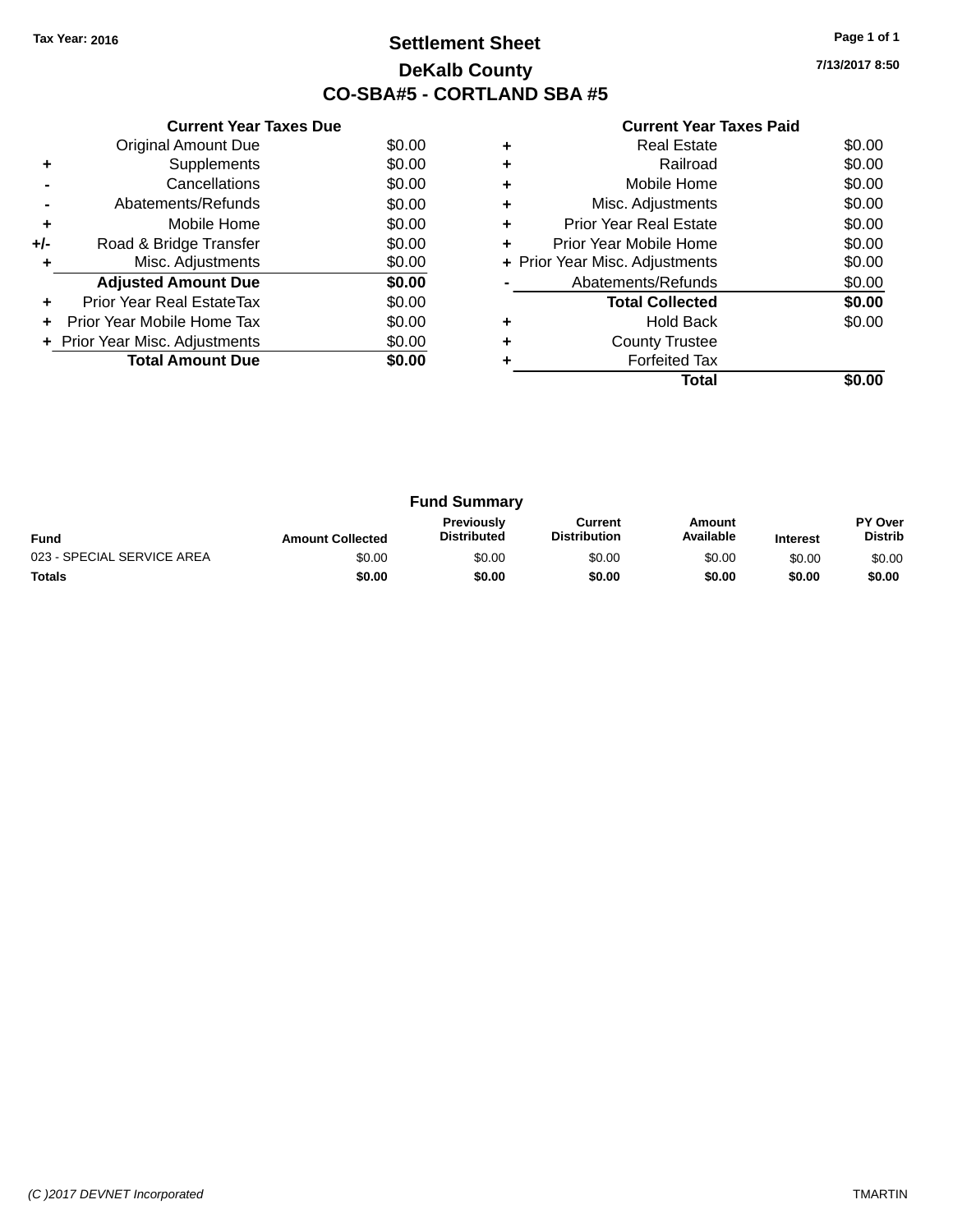### **Settlement Sheet Tax Year: 2016 Page 1 of 1 DeKalb County CO-SBA#6 - CORTLAND SBA #6**

**7/13/2017 8:50**

|     | <b>Current Year Taxes Due</b>  |        |
|-----|--------------------------------|--------|
|     | <b>Original Amount Due</b>     | \$0.00 |
| ٠   | Supplements                    | \$0.00 |
|     | Cancellations                  | \$0.00 |
|     | Abatements/Refunds             | \$0.00 |
| ٠   | Mobile Home                    | \$0.00 |
| +/- | Road & Bridge Transfer         | \$0.00 |
| ٠   | Misc. Adjustments              | \$0.00 |
|     | <b>Adjusted Amount Due</b>     | \$0.00 |
| ٠   | Prior Year Real EstateTax      | \$0.00 |
|     | Prior Year Mobile Home Tax     | \$0.00 |
|     | + Prior Year Misc. Adjustments | \$0.00 |
|     | <b>Total Amount Due</b>        | \$0.00 |
|     |                                |        |

|   | Real Estate                    | \$0.00 |
|---|--------------------------------|--------|
| ٠ | Railroad                       | \$0.00 |
| ٠ | Mobile Home                    | \$0.00 |
| ٠ | Misc. Adjustments              | \$0.00 |
| ٠ | <b>Prior Year Real Estate</b>  | \$0.00 |
| ٠ | Prior Year Mobile Home         | \$0.00 |
|   | + Prior Year Misc. Adjustments | \$0.00 |
|   | Abatements/Refunds             | \$0.00 |
|   | <b>Total Collected</b>         | \$0.00 |
| ٠ | <b>Hold Back</b>               | \$0.00 |
| ٠ | <b>County Trustee</b>          |        |
|   | <b>Forfeited Tax</b>           |        |
|   | Total                          |        |

|                            |                         | <b>Fund Summary</b>                     |                                |                     |                 |                           |
|----------------------------|-------------------------|-----------------------------------------|--------------------------------|---------------------|-----------------|---------------------------|
| <b>Fund</b>                | <b>Amount Collected</b> | <b>Previously</b><br><b>Distributed</b> | Current<br><b>Distribution</b> | Amount<br>Available | <b>Interest</b> | PY Over<br><b>Distrib</b> |
| 023 - SPECIAL SERVICE AREA | \$0.00                  | \$0.00                                  | \$0.00                         | \$0.00              | \$0.00          | \$0.00                    |
| <b>Totals</b>              | \$0.00                  | \$0.00                                  | \$0.00                         | \$0.00              | \$0.00          | \$0.00                    |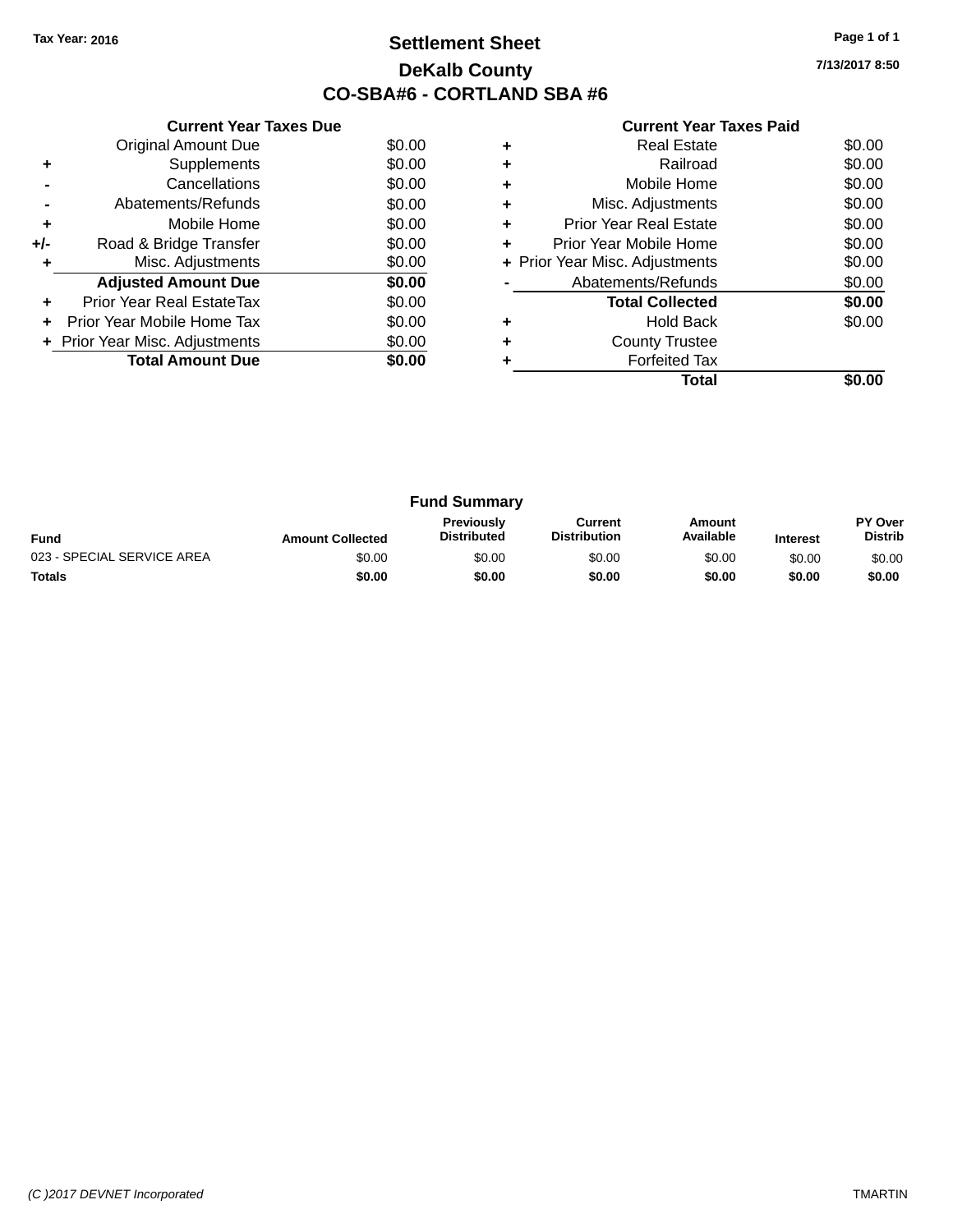### **Settlement Sheet Tax Year: 2016 Page 1 of 1 DeKalb County CO-SBA#9 - CORTLAND SBA #9**

**7/13/2017 8:50**

|     | <b>Current Year Taxes Due</b>    |              |
|-----|----------------------------------|--------------|
|     | <b>Original Amount Due</b>       | \$187,036.00 |
| ٠   | Supplements                      | \$2,033.00   |
|     | Cancellations                    | \$2,033.00   |
|     | Abatements/Refunds               | \$0.00       |
| ٠   | Mobile Home                      | \$0.00       |
| +/- | Road & Bridge Transfer           | \$0.00       |
| ٠   | Misc. Adjustments                | \$0.00       |
|     | <b>Adjusted Amount Due</b>       | \$187,036.00 |
|     | <b>Prior Year Real EstateTax</b> | \$0.00       |
|     | Prior Year Mobile Home Tax       | \$0.00       |
|     | + Prior Year Misc. Adjustments   | \$0.00       |
|     | <b>Total Amount Due</b>          | \$187,036.00 |
|     |                                  |              |

| ٠ | <b>Real Estate</b>             | \$98,600.50 |
|---|--------------------------------|-------------|
| ٠ | Railroad                       | \$0.00      |
| ٠ | Mobile Home                    | \$0.00      |
| ٠ | Misc. Adjustments              | \$0.00      |
| ٠ | <b>Prior Year Real Estate</b>  | \$0.00      |
| ٠ | Prior Year Mobile Home         | \$0.00      |
|   | + Prior Year Misc. Adjustments | \$0.00      |
|   | Abatements/Refunds             | \$0.00      |
|   | <b>Total Collected</b>         | \$98,600.50 |
| ٠ | <b>Hold Back</b>               | \$0.00      |
| ٠ | <b>County Trustee</b>          |             |
|   | <b>Forfeited Tax</b>           |             |
|   | Total                          | \$98,600.50 |
|   |                                |             |

|                            |                         |                                  | <b>Distribution Summary</b>           |                                |                 |                           |
|----------------------------|-------------------------|----------------------------------|---------------------------------------|--------------------------------|-----------------|---------------------------|
|                            |                         |                                  | <b>Tax Distribution Date</b>          |                                |                 | Amount                    |
|                            |                         |                                  | 05/26/2017                            |                                |                 | \$2,033.00                |
|                            |                         |                                  | 06/23/2017                            |                                |                 | \$95,551.00               |
|                            |                         |                                  | 07/21/2017                            |                                |                 | \$1,016.50                |
|                            |                         |                                  |                                       | <b>Totals: 3 Distributions</b> |                 | \$98,600.50               |
|                            |                         |                                  | <b>Grand Totals: 3 Distributions</b>  |                                |                 | \$98,600.50               |
|                            |                         | <b>Fund Summary</b>              |                                       |                                |                 |                           |
| <b>Fund</b>                | <b>Amount Collected</b> | Previously<br><b>Distributed</b> | <b>Current</b><br><b>Distribution</b> | Amount<br>Available            | <b>Interest</b> | PY Over<br><b>Distrib</b> |
| 023 - SPECIAL SERVICE AREA | \$98,600.50             | \$97,584.00                      | \$1,016.50                            | \$0.00                         | \$0.00          | \$0.00                    |
| <b>Totals</b>              | \$98,600.50             | \$97.584.00                      | \$1,016.50                            | \$0.00                         | \$0.00          | \$0.00                    |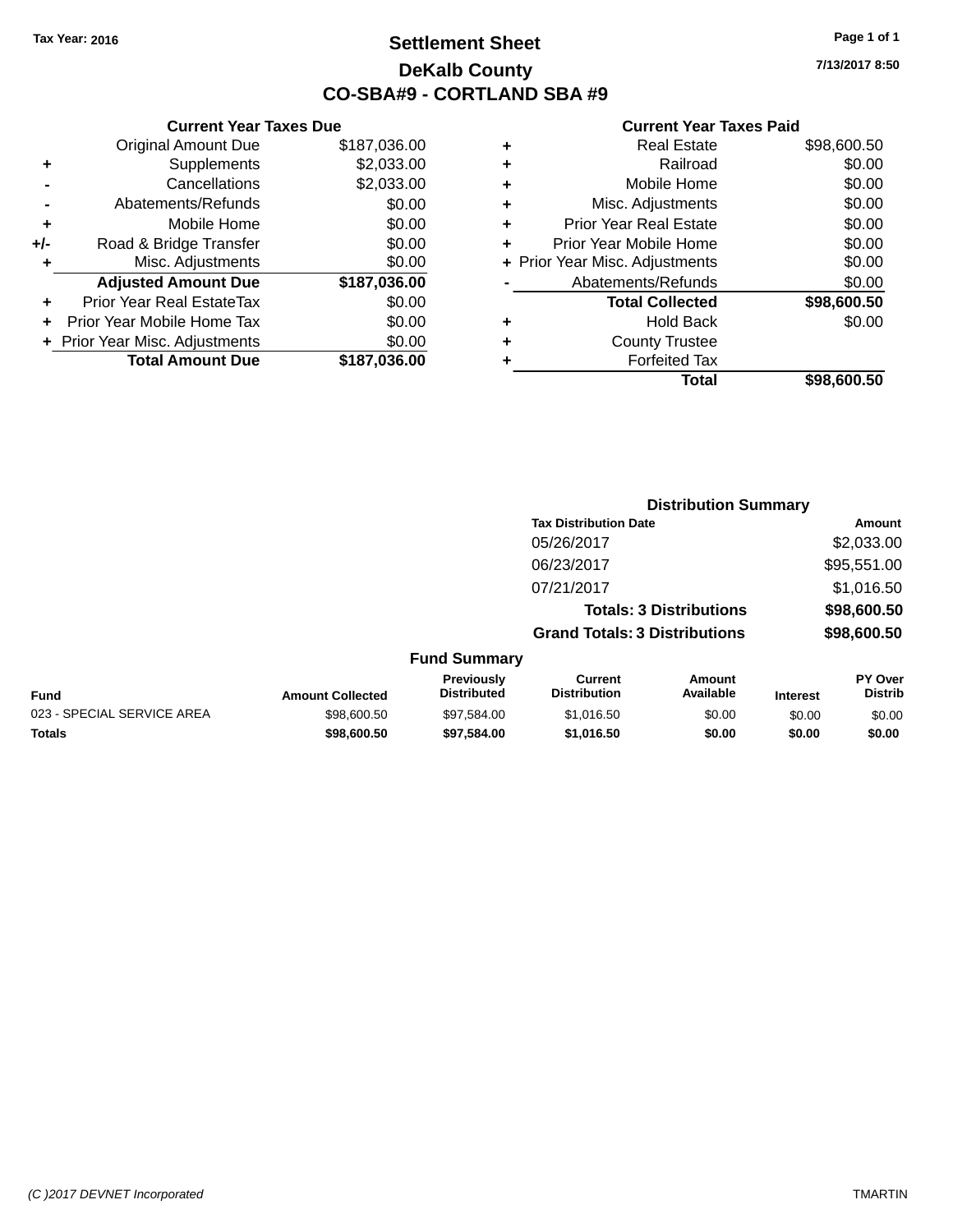### **Settlement Sheet Tax Year: 2016 Page 1 of 1 DeKalb County CO-SSA#1 - CORTLAND SBA #1**

**7/13/2017 8:50**

| Total                          | \$204.384.90 |
|--------------------------------|--------------|
| <b>Forfeited Tax</b>           |              |
| <b>County Trustee</b>          |              |
| <b>Hold Back</b>               | \$0.00       |
| <b>Total Collected</b>         | \$204,384.90 |
| Abatements/Refunds             | \$0.00       |
| + Prior Year Misc. Adjustments | \$0.00       |
| Prior Year Mobile Home         | \$0.00       |
| <b>Prior Year Real Estate</b>  | \$0.00       |
| Misc. Adjustments              | \$0.00       |
| Mobile Home                    | \$0.00       |
| Railroad                       | \$0.00       |
| <b>Real Estate</b>             | \$204,384.90 |
|                                |              |

|     | <b>Current Year Taxes Due</b>    |              |
|-----|----------------------------------|--------------|
|     | <b>Original Amount Due</b>       | \$414,101.58 |
| ٠   | Supplements                      | \$3,554.52   |
|     | Cancellations                    | \$3,554.52   |
|     | Abatements/Refunds               | \$0.00       |
| ٠   | Mobile Home                      | \$0.00       |
| +/- | Road & Bridge Transfer           | \$0.00       |
| ٠   | Misc. Adjustments                | \$0.00       |
|     | <b>Adjusted Amount Due</b>       | \$414,101.58 |
| ÷   | <b>Prior Year Real EstateTax</b> | \$0.00       |
| ÷   | Prior Year Mobile Home Tax       | \$0.00       |
|     | + Prior Year Misc. Adjustments   | \$0.00       |
|     | <b>Total Amount Due</b>          | \$414,101.58 |
|     |                                  |              |

|                   |                                         | <b>Distribution Summary</b>           |                                |          |                           |
|-------------------|-----------------------------------------|---------------------------------------|--------------------------------|----------|---------------------------|
|                   |                                         | <b>Tax Distribution Date</b>          |                                |          | Amount                    |
|                   |                                         | 05/26/2017                            |                                |          | \$8,886.30                |
|                   |                                         | 06/23/2017                            |                                |          | \$193,721.34              |
|                   |                                         | 07/21/2017                            |                                |          | \$1,777.26                |
|                   |                                         |                                       | <b>Totals: 3 Distributions</b> |          | \$204,384.90              |
|                   |                                         | <b>Grand Totals: 3 Distributions</b>  |                                |          | \$204,384.90              |
|                   | <b>Fund Summary</b>                     |                                       |                                |          |                           |
| <b>Callentari</b> | <b>Previously</b><br><b>Distributed</b> | <b>Current</b><br><b>Distribution</b> | <b>Amount</b><br>Availahle     | Interest | PY Over<br><b>Distrib</b> |

| <b>Fund</b>                | <b>Amount Collected</b> | <b>Previously</b><br><b>Distributed</b> | Current<br><b>Distribution</b> | Amount<br>Available | <b>Interest</b> | <b>PY Over</b><br>Distrib |
|----------------------------|-------------------------|-----------------------------------------|--------------------------------|---------------------|-----------------|---------------------------|
| 023 - SPECIAL SERVICE AREA | \$204.384.90            | \$202,607.64                            | \$1,777.26                     | \$0.00              | \$0.00          | \$0.00                    |
| <b>Totals</b>              | \$204.384.90            | \$202.607.64                            | \$1.777.26                     | \$0.00              | \$0.00          | \$0.00                    |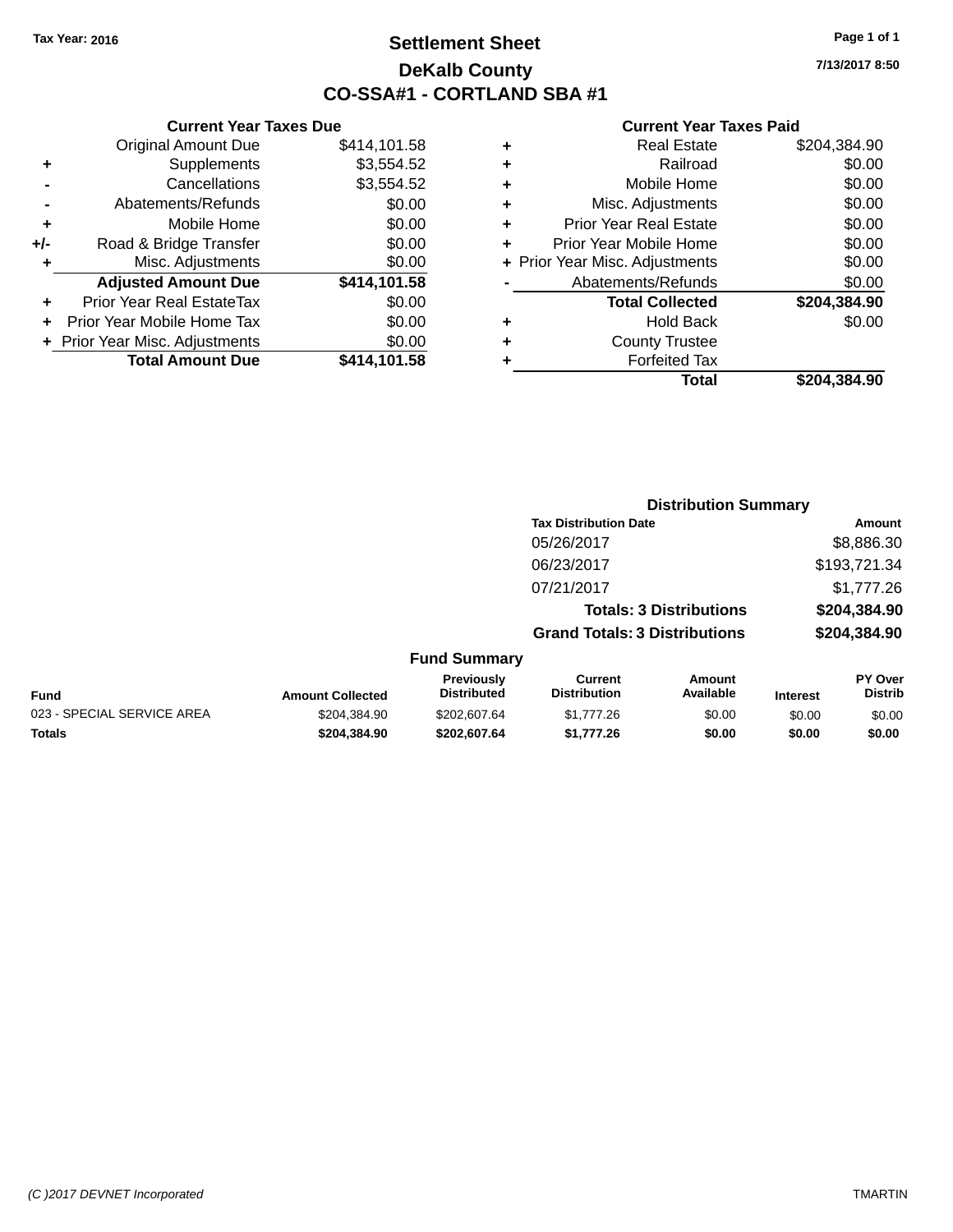### **Settlement Sheet Tax Year: 2016 Page 1 of 1 DeKalb County CO-SSA#4 - CORTLAND SBA #4**

**7/13/2017 8:50**

|     | <b>Current Year Taxes Due</b>  |             |
|-----|--------------------------------|-------------|
|     | Original Amount Due            | \$0.00      |
| ٠   | Supplements                    | \$0.00      |
|     | Cancellations                  | \$0.00      |
|     | Abatements/Refunds             | \$0.00      |
| ٠   | Mobile Home                    | \$0.00      |
| +/- | Road & Bridge Transfer         | \$0.00      |
| ÷   | Misc. Adjustments              | \$170.94    |
|     | <b>Adjusted Amount Due</b>     | \$170.94    |
| ٠   | Prior Year Real EstateTax      | \$0.00      |
|     | Prior Year Mobile Home Tax     | \$0.00      |
|     | + Prior Year Misc. Adjustments | \$10,578.50 |
|     | <b>Total Amount Due</b>        | \$10,749.44 |
|     |                                |             |

#### **Current Year Taxes Paid**

| <b>Real Estate</b>             | \$0.00      |
|--------------------------------|-------------|
| Railroad                       | \$0.00      |
| Mobile Home                    | \$0.00      |
| Misc. Adjustments              | \$170.94    |
| <b>Prior Year Real Estate</b>  | \$0.00      |
| Prior Year Mobile Home         | \$0.00      |
| + Prior Year Misc. Adjustments | \$10,578.50 |
| Abatements/Refunds             | \$0.00      |
| <b>Total Collected</b>         | \$10,749.44 |
| <b>Hold Back</b>               | \$0.00      |
| <b>County Trustee</b>          |             |
| <b>Forfeited Tax</b>           |             |
| Total                          | \$10.749.44 |
|                                |             |

|                            |                         | <b>Fund Summary</b>              |                                |                     |                 |                                  |
|----------------------------|-------------------------|----------------------------------|--------------------------------|---------------------|-----------------|----------------------------------|
| Fund                       | <b>Amount Collected</b> | Previously<br><b>Distributed</b> | Current<br><b>Distribution</b> | Amount<br>Available | <b>Interest</b> | <b>PY Over</b><br><b>Distrib</b> |
| 023 - SPECIAL SERVICE AREA | \$10.749.44             | \$0.00                           | \$0.00                         | $$-31.253.87$       | \$0.00          | \$42,003.31                      |
| Totals                     | \$10,749.44             | \$0.00                           | \$0.00                         | $$-31.253.87$       | \$0.00          | \$42,003.31                      |
|                            |                         |                                  |                                |                     |                 |                                  |

#### **Miscellaneous Adjustment Detail**

**Year Source Account Type Amount Adjustment Description** \$10,578.50 TRUSTEE SALE NATURE'S CROSSING 49 PARCELS by TBA 2016 DR - Drainage Back Tax Collected \$170.94 TRUSTEE SALE 09-17-385-010 by TBA **Totals \$10,749.44 2 entries**

*(C )2017 DEVNET Incorporated* TMARTIN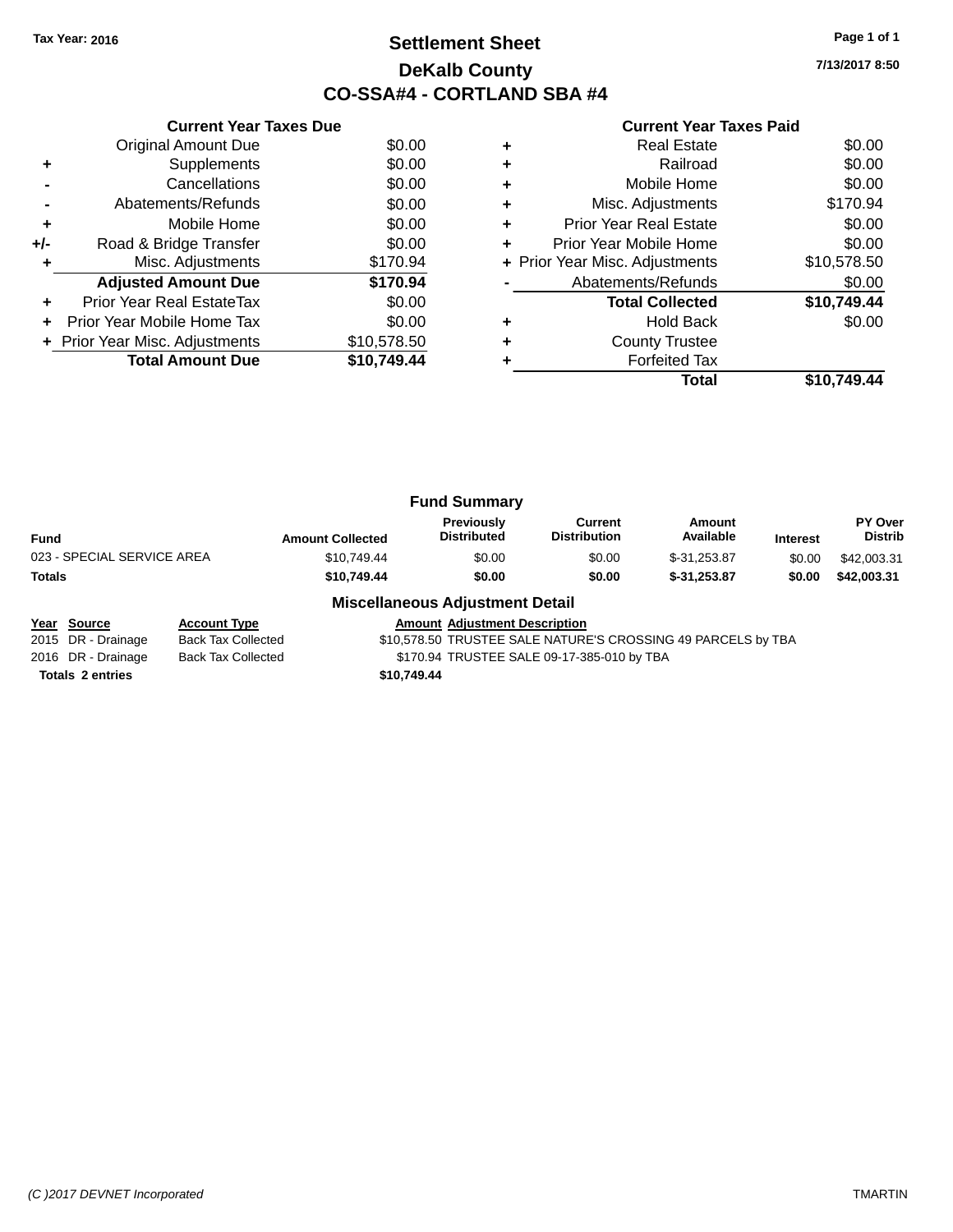### **Settlement Sheet Tax Year: 2016 Page 1 of 1 DeKalb County CO-SSA#7 - CORTLAND SBA #7**

**7/13/2017 8:50**

|     | <b>Current Year Taxes Due</b>  |        |
|-----|--------------------------------|--------|
|     | <b>Original Amount Due</b>     | \$0.00 |
| ٠   | Supplements                    | \$0.00 |
|     | Cancellations                  | \$0.00 |
|     | Abatements/Refunds             | \$0.00 |
| ÷   | Mobile Home                    | \$0.00 |
| +/- | Road & Bridge Transfer         | \$0.00 |
|     | Misc. Adjustments              | \$0.00 |
|     | <b>Adjusted Amount Due</b>     | \$0.00 |
|     | Prior Year Real EstateTax      | \$0.00 |
|     | Prior Year Mobile Home Tax     | \$0.00 |
|     | + Prior Year Misc. Adjustments | \$0.00 |
|     | <b>Total Amount Due</b>        | \$0.00 |
|     |                                |        |

|   | Total                          |        |
|---|--------------------------------|--------|
|   | <b>Forfeited Tax</b>           |        |
|   | <b>County Trustee</b>          |        |
|   | Hold Back                      | \$0.00 |
|   | <b>Total Collected</b>         | \$0.00 |
|   | Abatements/Refunds             | \$0.00 |
|   | + Prior Year Misc. Adjustments | \$0.00 |
|   | Prior Year Mobile Home         | \$0.00 |
| ٠ | Prior Year Real Estate         | \$0.00 |
| ٠ | Misc. Adjustments              | \$0.00 |
| ٠ | Mobile Home                    | \$0.00 |
|   | Railroad                       | \$0.00 |
|   | Real Estate                    | \$0.00 |

| <b>Fund Summary</b>        |                         |                                         |                                |                     |                 |                                  |
|----------------------------|-------------------------|-----------------------------------------|--------------------------------|---------------------|-----------------|----------------------------------|
| <b>Fund</b>                | <b>Amount Collected</b> | <b>Previously</b><br><b>Distributed</b> | Current<br><b>Distribution</b> | Amount<br>Available | <b>Interest</b> | <b>PY Over</b><br><b>Distrib</b> |
| 023 - SPECIAL SERVICE AREA | \$0.00                  | \$0.00                                  | \$0.00                         | \$0.00              | \$0.00          | \$0.00                           |
| <b>Totals</b>              | \$0.00                  | \$0.00                                  | \$0.00                         | \$0.00              | \$0.00          | \$0.00                           |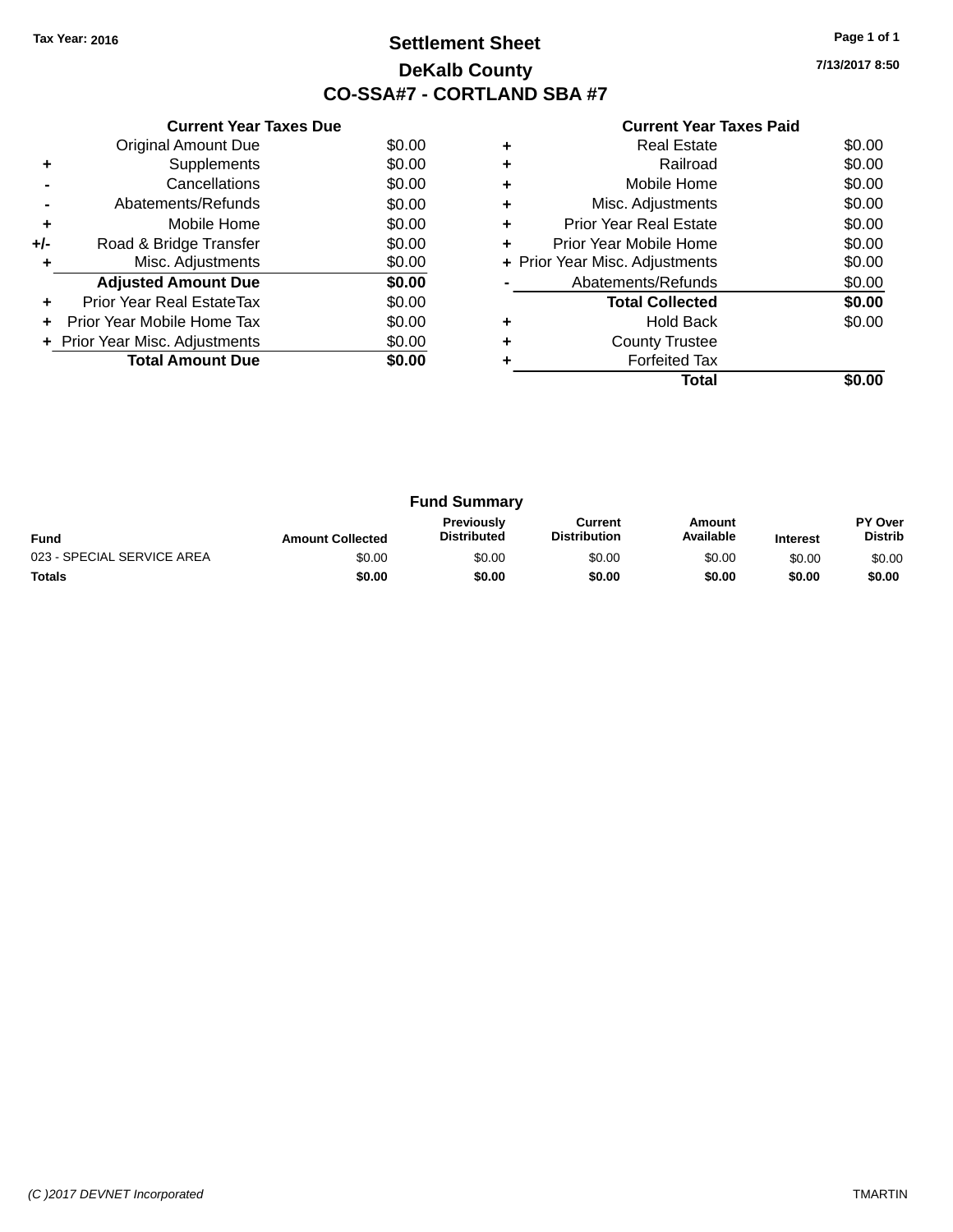### **Settlement Sheet Tax Year: 2016 Page 1 of 1 DeKalb County CO-SSA#8 - CORTLAND SBA #8**

**7/13/2017 8:50**

|     | <b>Current Year Taxes Due</b>  |        |
|-----|--------------------------------|--------|
|     | <b>Original Amount Due</b>     | \$0.00 |
| ٠   | Supplements                    | \$0.00 |
|     | Cancellations                  | \$0.00 |
|     | Abatements/Refunds             | \$0.00 |
| ٠   | Mobile Home                    | \$0.00 |
| +/- | Road & Bridge Transfer         | \$0.00 |
| ٠   | Misc. Adjustments              | \$0.00 |
|     | <b>Adjusted Amount Due</b>     | \$0.00 |
| ÷   | Prior Year Real EstateTax      | \$0.00 |
|     | Prior Year Mobile Home Tax     | \$0.00 |
|     | + Prior Year Misc. Adjustments | \$0.00 |
|     | <b>Total Amount Due</b>        | \$0.00 |
|     |                                |        |

|   | <b>Real Estate</b>             | \$0.00 |
|---|--------------------------------|--------|
|   | Railroad                       | \$0.00 |
|   | Mobile Home                    | \$0.00 |
| ٠ | Misc. Adjustments              | \$0.00 |
| ٠ | Prior Year Real Estate         | \$0.00 |
| ٠ | Prior Year Mobile Home         | \$0.00 |
|   | + Prior Year Misc. Adjustments | \$0.00 |
|   | Abatements/Refunds             | \$0.00 |
|   | <b>Total Collected</b>         | \$0.00 |
|   | Hold Back                      | \$0.00 |
|   | <b>County Trustee</b>          |        |
|   | <b>Forfeited Tax</b>           |        |
|   | Total                          |        |

| <b>Fund Summary</b>        |                         |                                         |                                |                     |                 |                           |
|----------------------------|-------------------------|-----------------------------------------|--------------------------------|---------------------|-----------------|---------------------------|
| <b>Fund</b>                | <b>Amount Collected</b> | <b>Previously</b><br><b>Distributed</b> | Current<br><b>Distribution</b> | Amount<br>Available | <b>Interest</b> | PY Over<br><b>Distrib</b> |
| 023 - SPECIAL SERVICE AREA | \$0.00                  | \$0.00                                  | \$0.00                         | \$0.00              | \$0.00          | \$0.00                    |
| <b>Totals</b>              | \$0.00                  | \$0.00                                  | \$0.00                         | \$0.00              | \$0.00          | \$0.00                    |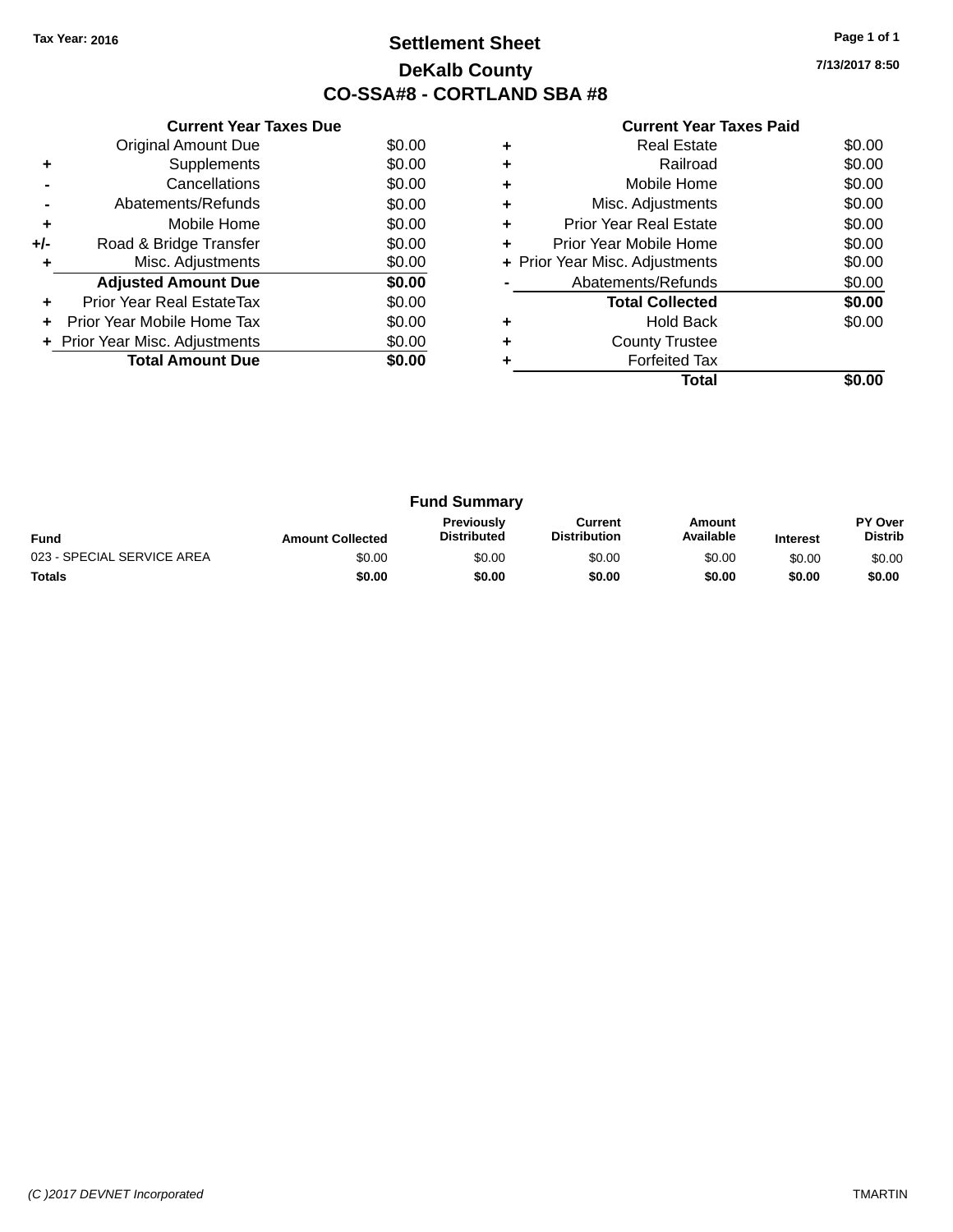### **Settlement Sheet Tax Year: 2016 Page 1 of 1 DeKalb County MA-DK #3 - MALTA DEKALB DRAINAGE #3**

**Current Year Taxes Due** Original Amount Due \$3,756.78 **+** Supplements \$0.00 **-** Cancellations \$0.00 **-** Abatements/Refunds \$0.00 **+** Mobile Home \$0.00 **+/-** Road & Bridge Transfer \$0.00 **+** Misc. Adjustments \$0.00 **Adjusted Amount Due \$3,756.78 +** Prior Year Real EstateTax \$0.00 **+** Prior Year Mobile Home Tax \$0.00 **+ Prior Year Misc. Adjustments**  $$0.00$ **Total Amount Due \$3,756.78**

| ٠ | <b>Real Estate</b>             | \$1,913.25 |
|---|--------------------------------|------------|
| ٠ | Railroad                       | \$0.00     |
| ٠ | Mobile Home                    | \$0.00     |
| ٠ | Misc. Adjustments              | \$0.00     |
| ٠ | <b>Prior Year Real Estate</b>  | \$0.00     |
| ÷ | Prior Year Mobile Home         | \$0.00     |
|   | + Prior Year Misc. Adjustments | \$0.00     |
|   | Abatements/Refunds             | \$0.00     |
|   | <b>Total Collected</b>         | \$1,913.25 |
| ٠ | Hold Back                      | \$0.00     |
| ٠ | <b>County Trustee</b>          |            |
| ٠ | <b>Forfeited Tax</b>           |            |
|   | Total                          | \$1,913.25 |
|   |                                |            |

|                 |                         |                                  | <b>Distribution Summary</b>           |                                |                 |                                  |
|-----------------|-------------------------|----------------------------------|---------------------------------------|--------------------------------|-----------------|----------------------------------|
|                 |                         |                                  | <b>Tax Distribution Date</b>          |                                |                 | Amount                           |
|                 |                         |                                  | 05/26/2017                            |                                |                 | \$378.81                         |
|                 |                         |                                  | 06/23/2017                            |                                |                 | \$1,504.77                       |
|                 |                         |                                  | 07/21/2017                            |                                |                 | \$29.67                          |
|                 |                         |                                  |                                       | <b>Totals: 3 Distributions</b> |                 | \$1,913.25                       |
|                 |                         |                                  | <b>Grand Totals: 3 Distributions</b>  |                                |                 | \$1,913.25                       |
|                 |                         | <b>Fund Summary</b>              |                                       |                                |                 |                                  |
| <b>Fund</b>     | <b>Amount Collected</b> | Previously<br><b>Distributed</b> | <b>Current</b><br><b>Distribution</b> | Amount<br>Available            | <b>Interest</b> | <b>PY Over</b><br><b>Distrib</b> |
| 001 - CORPORATE | \$1,913.25              | \$1,883.58                       | \$29.67                               | \$0.00                         | \$0.00          | \$0.00                           |
| <b>Totals</b>   | \$1,913.25              | \$1,883.58                       | \$29.67                               | \$0.00                         | \$0.00          | \$0.00                           |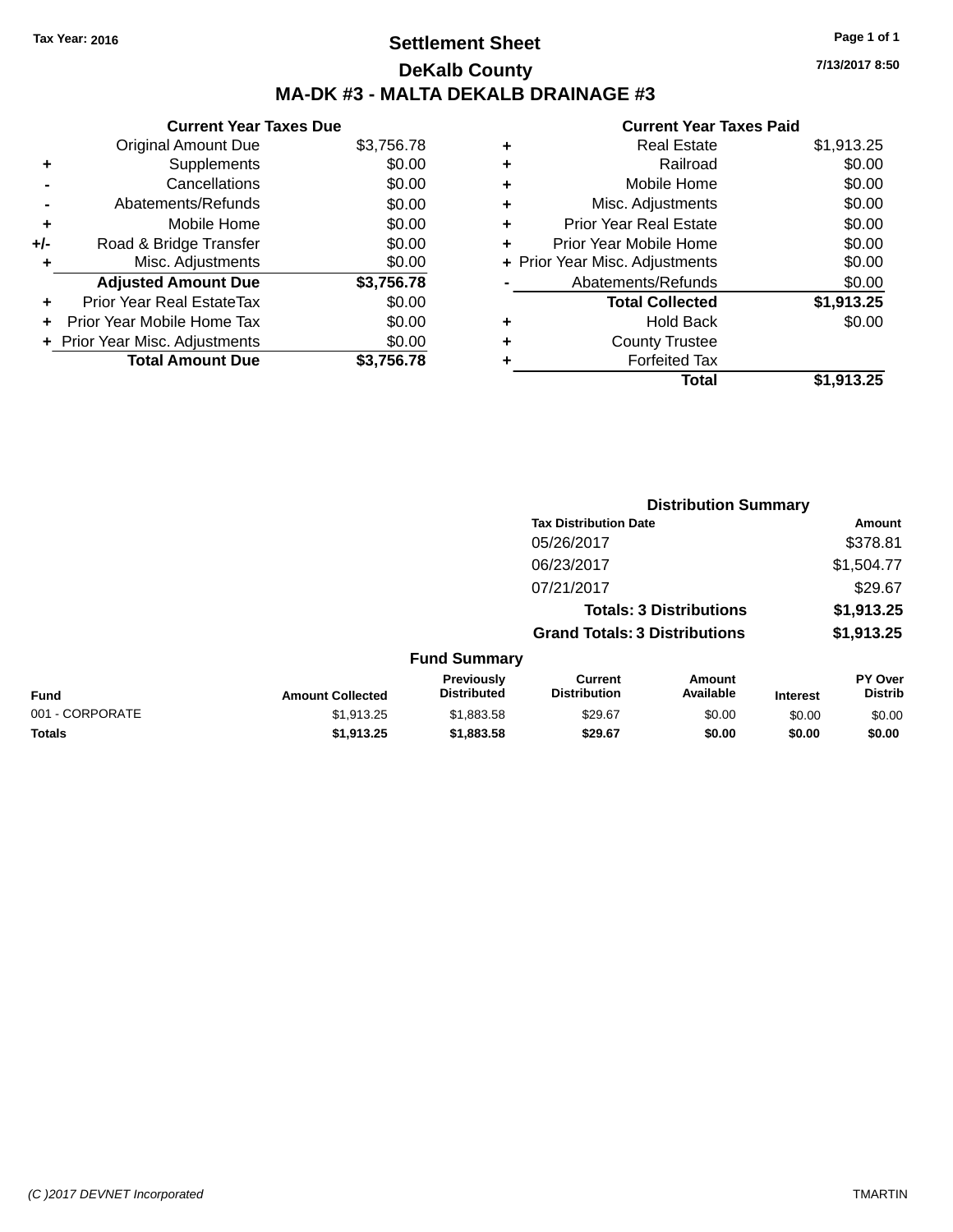### **Settlement Sheet Tax Year: 2016 Page 1 of 1 DeKalb County MAMIAFDK - MA-MI-AF-DK DRAINAGE #11**

|     | <b>Current Year Taxes Due</b>  |             |
|-----|--------------------------------|-------------|
|     | <b>Original Amount Due</b>     | \$18,767.24 |
| ٠   | Supplements                    | \$0.00      |
|     | Cancellations                  | \$0.00      |
|     | Abatements/Refunds             | \$0.00      |
| ٠   | Mobile Home                    | \$0.00      |
| +/- | Road & Bridge Transfer         | \$0.00      |
| ٠   | Misc. Adjustments              | \$0.00      |
|     | <b>Adjusted Amount Due</b>     | \$18,767.24 |
| ÷   | Prior Year Real EstateTax      | \$0.00      |
|     | Prior Year Mobile Home Tax     | \$0.00      |
|     | + Prior Year Misc. Adjustments | \$0.00      |
|     | <b>Total Amount Due</b>        | \$18,767.24 |

### **Current Year Taxes Paid +** Real Estate \$10,671.22

|   | Total                          | \$10,671.22         |
|---|--------------------------------|---------------------|
|   | <b>Forfeited Tax</b>           |                     |
| ÷ | <b>County Trustee</b>          |                     |
|   | <b>Hold Back</b>               | \$0.00              |
|   | <b>Total Collected</b>         | \$10,671.22         |
|   | Abatements/Refunds             | \$0.00              |
|   | + Prior Year Misc. Adjustments | \$0.00              |
| ٠ | Prior Year Mobile Home         | \$0.00              |
| ٠ | <b>Prior Year Real Estate</b>  | \$0.00              |
| ٠ | Misc. Adjustments              | \$0.00              |
| ٠ | Mobile Home                    | \$0.00              |
| ÷ | Railroad                       | \$0.00              |
| T | πται ∟σιαισ                    | <b>JU, UI 1.</b> ZZ |

|                 |                         |                                  | <b>Distribution Summary</b>           |                                |                 |                           |
|-----------------|-------------------------|----------------------------------|---------------------------------------|--------------------------------|-----------------|---------------------------|
|                 |                         |                                  | <b>Tax Distribution Date</b>          |                                |                 | <b>Amount</b>             |
|                 |                         |                                  | 05/26/2017                            |                                |                 | \$639.50                  |
|                 |                         |                                  | 06/23/2017                            |                                |                 | \$9,994.72                |
|                 |                         |                                  | 07/21/2017                            |                                |                 | \$37.00                   |
|                 |                         |                                  |                                       | <b>Totals: 3 Distributions</b> |                 | \$10,671.22               |
|                 |                         |                                  | <b>Grand Totals: 3 Distributions</b>  |                                |                 | \$10,671.22               |
|                 |                         | <b>Fund Summary</b>              |                                       |                                |                 |                           |
| <b>Fund</b>     | <b>Amount Collected</b> | Previously<br><b>Distributed</b> | <b>Current</b><br><b>Distribution</b> | Amount<br>Available            | <b>Interest</b> | PY Over<br><b>Distrib</b> |
| 001 - CORPORATE | \$10,671.22             | \$10,634.22                      | \$37.00                               | \$0.00                         | \$0.00          | \$0.00                    |
| <b>Totals</b>   | \$10,671.22             | \$10,634.22                      | \$37.00                               | \$0.00                         | \$0.00          | \$0.00                    |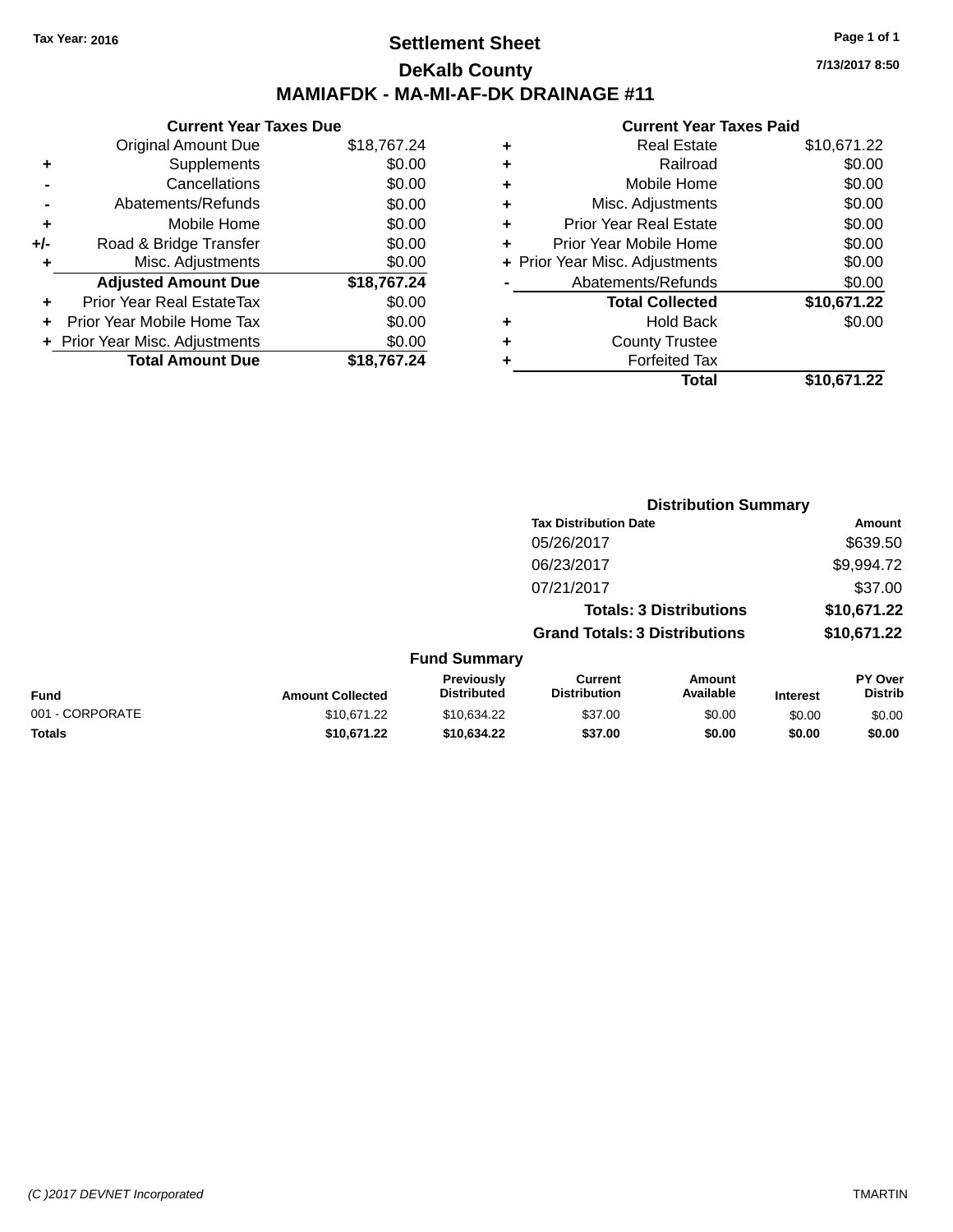### **Settlement Sheet Tax Year: 2016 Page 1 of 1 DeKalb County MY-DK #2 - MAYFIELD DEKALB DRAINAGE**

**7/13/2017 8:50**

|     | <b>Current Year Taxes Due</b>  |            |
|-----|--------------------------------|------------|
|     | <b>Original Amount Due</b>     | \$1,206.46 |
| ٠   | Supplements                    | \$0.00     |
|     | Cancellations                  | \$0.00     |
|     | Abatements/Refunds             | \$0.00     |
| ٠   | Mobile Home                    | \$0.00     |
| +/- | Road & Bridge Transfer         | \$0.00     |
| ٠   | Misc. Adjustments              | \$0.00     |
|     | <b>Adjusted Amount Due</b>     | \$1,206.46 |
| ٠   | Prior Year Real EstateTax      | \$0.00     |
| ÷   | Prior Year Mobile Home Tax     | \$0.00     |
|     | + Prior Year Misc. Adjustments | \$0.00     |
|     | <b>Total Amount Due</b>        | \$1,206.46 |

| ٠ | <b>Real Estate</b>             | \$707.00 |
|---|--------------------------------|----------|
| ٠ | Railroad                       | \$0.00   |
| ٠ | Mobile Home                    | \$0.00   |
| ٠ | Misc. Adjustments              | \$0.00   |
| ٠ | <b>Prior Year Real Estate</b>  | \$0.00   |
|   | Prior Year Mobile Home         | \$0.00   |
|   | + Prior Year Misc. Adjustments | \$0.00   |
|   | Abatements/Refunds             | \$0.00   |
|   | <b>Total Collected</b>         | \$707.00 |
|   | <b>Hold Back</b>               | \$0.00   |
|   | <b>County Trustee</b>          |          |
| ٠ | <b>Forfeited Tax</b>           |          |
|   | Total                          | \$707.00 |
|   |                                |          |

|                 |                         |                                  |                                       | <b>Distribution Summary</b>    |                 |                           |
|-----------------|-------------------------|----------------------------------|---------------------------------------|--------------------------------|-----------------|---------------------------|
|                 |                         |                                  | <b>Tax Distribution Date</b>          |                                |                 | <b>Amount</b>             |
|                 |                         |                                  | 05/26/2017                            |                                |                 | \$81.36                   |
|                 |                         |                                  | 06/23/2017                            |                                |                 | \$625.64                  |
|                 |                         |                                  |                                       | <b>Totals: 2 Distributions</b> |                 | \$707.00                  |
|                 |                         |                                  | <b>Grand Totals: 2 Distributions</b>  |                                |                 | \$707.00                  |
|                 |                         | <b>Fund Summary</b>              |                                       |                                |                 |                           |
| <b>Fund</b>     | <b>Amount Collected</b> | Previously<br><b>Distributed</b> | <b>Current</b><br><b>Distribution</b> | Amount<br>Available            | <b>Interest</b> | PY Over<br><b>Distrib</b> |
| 001 - CORPORATE | \$707.00                | \$707.00                         | \$0.00                                | \$0.00                         | \$0.00          | \$0.00                    |
| <b>Totals</b>   | \$707.00                | \$707.00                         | \$0.00                                | \$0.00                         | \$0.00          | \$0.00                    |
|                 |                         |                                  |                                       |                                |                 |                           |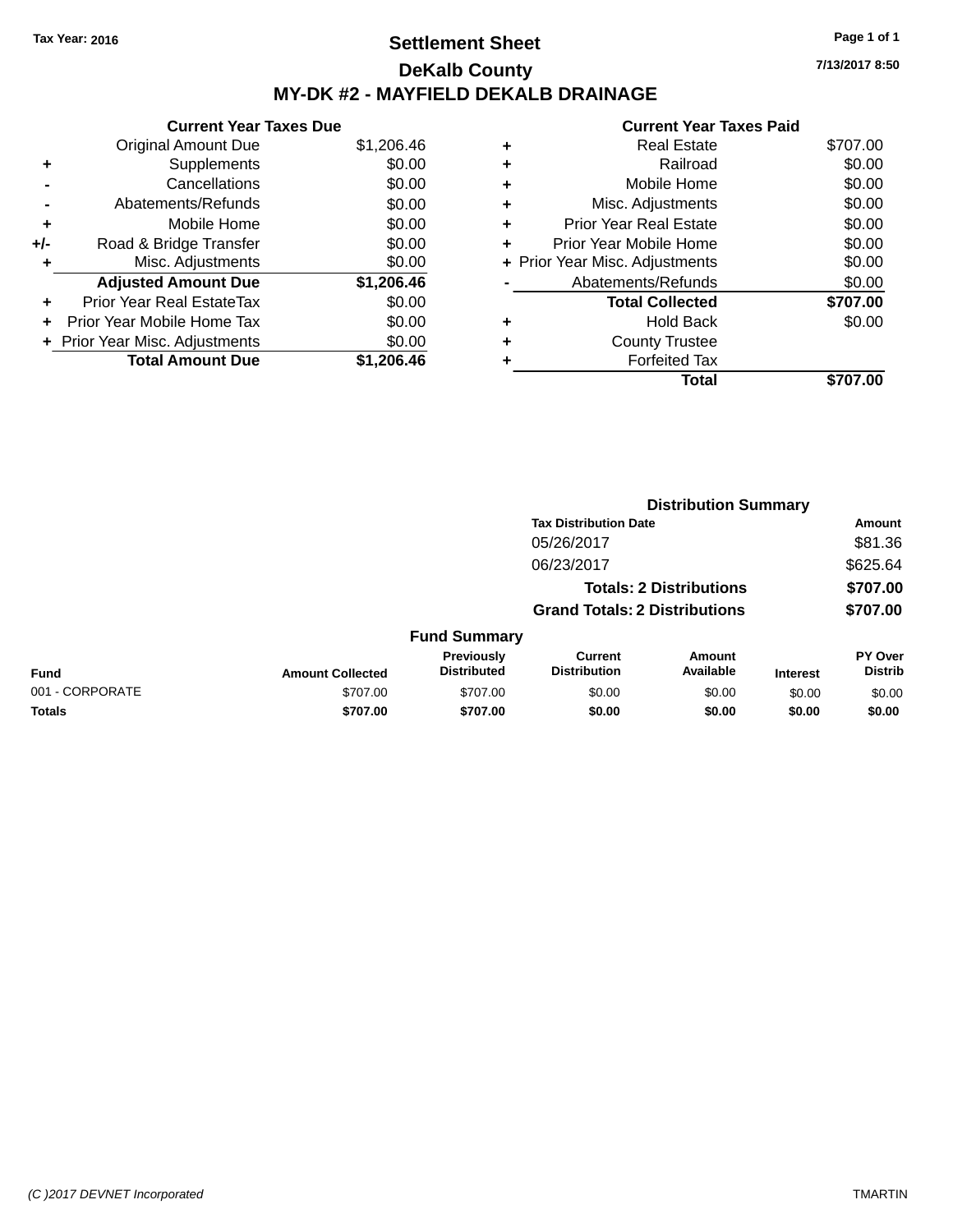### **Settlement Sheet Tax Year: 2016 Page 1 of 1 DeKalb County NO-LR-SA # - NO-LR-SA DRAINAGE #10**

**7/13/2017 8:50**

| <b>Original Amount Due</b> | \$50,220.36                                                     |
|----------------------------|-----------------------------------------------------------------|
| Supplements                | \$342.12                                                        |
| Cancellations              | \$342.12                                                        |
| Abatements/Refunds         | \$0.00                                                          |
| Mobile Home                | \$0.00                                                          |
| Road & Bridge Transfer     | \$0.00                                                          |
| Misc. Adjustments          | \$37.20                                                         |
| <b>Adjusted Amount Due</b> | \$50,257.56                                                     |
| Prior Year Real EstateTax  | (\$14.85)                                                       |
| Prior Year Mobile Home Tax | \$0.00                                                          |
|                            | \$0.00                                                          |
| <b>Total Amount Due</b>    | \$50.242.71                                                     |
|                            | <b>Current Year Taxes Due</b><br>+ Prior Year Misc. Adjustments |

| ٠ | Real Estate                    | \$29,826.55 |
|---|--------------------------------|-------------|
| ٠ | Railroad                       | \$0.00      |
| ٠ | Mobile Home                    | \$0.00      |
| ٠ | Misc. Adjustments              | \$37.20     |
| ٠ | <b>Prior Year Real Estate</b>  | (\$14.85)   |
|   | Prior Year Mobile Home         | \$0.00      |
|   | + Prior Year Misc. Adjustments | \$0.00      |
|   | Abatements/Refunds             | \$0.00      |
|   | <b>Total Collected</b>         | \$29,848.90 |
| ٠ | <b>Hold Back</b>               | \$0.00      |
|   | <b>County Trustee</b>          |             |
| ٠ | <b>Forfeited Tax</b>           |             |
|   | <b>Total</b>                   | \$29,848.90 |
|   |                                |             |

|                                          |                                                  |                                         |                                                  | <b>Distribution Summary</b>    |                 |                           |
|------------------------------------------|--------------------------------------------------|-----------------------------------------|--------------------------------------------------|--------------------------------|-----------------|---------------------------|
|                                          |                                                  |                                         | <b>Tax Distribution Date</b>                     |                                |                 | Amount                    |
|                                          |                                                  |                                         | 05/26/2017                                       |                                |                 | \$6,887.26                |
|                                          |                                                  |                                         | 06/23/2017                                       |                                |                 | \$22,351.44               |
|                                          |                                                  |                                         | 07/21/2017                                       |                                |                 | \$610.20                  |
|                                          |                                                  |                                         |                                                  | <b>Totals: 3 Distributions</b> |                 | \$29,848.90               |
|                                          |                                                  |                                         | <b>Grand Totals: 3 Distributions</b>             |                                |                 | \$29,848.90               |
|                                          |                                                  | <b>Fund Summary</b>                     |                                                  |                                |                 |                           |
| Fund                                     | <b>Amount Collected</b>                          | <b>Previously</b><br><b>Distributed</b> | <b>Current</b><br><b>Distribution</b>            | <b>Amount</b><br>Available     | <b>Interest</b> | PY Over<br><b>Distrib</b> |
| 001 - CORPORATE                          | \$29,848.90                                      | \$29,238.70                             | \$610.20                                         | \$0.00                         | \$0.00          | \$0.00                    |
| Totals                                   | \$29,848.90                                      | \$29,238.70                             | \$610.20                                         | \$0.00                         | \$0.00          | \$0.00                    |
|                                          |                                                  | <b>Miscellaneous Adjustment Detail</b>  |                                                  |                                |                 |                           |
| <u>Year Source</u><br>2016 DR - Drainage | <b>Account Type</b><br><b>Back Tax Collected</b> | <b>Amount Adjustment Description</b>    | \$37.20 HARRISON REDEMPTION 19-26-408-006 by TBA |                                |                 |                           |
| <b>Totals 1 entries</b>                  |                                                  | \$37.20                                 |                                                  |                                |                 |                           |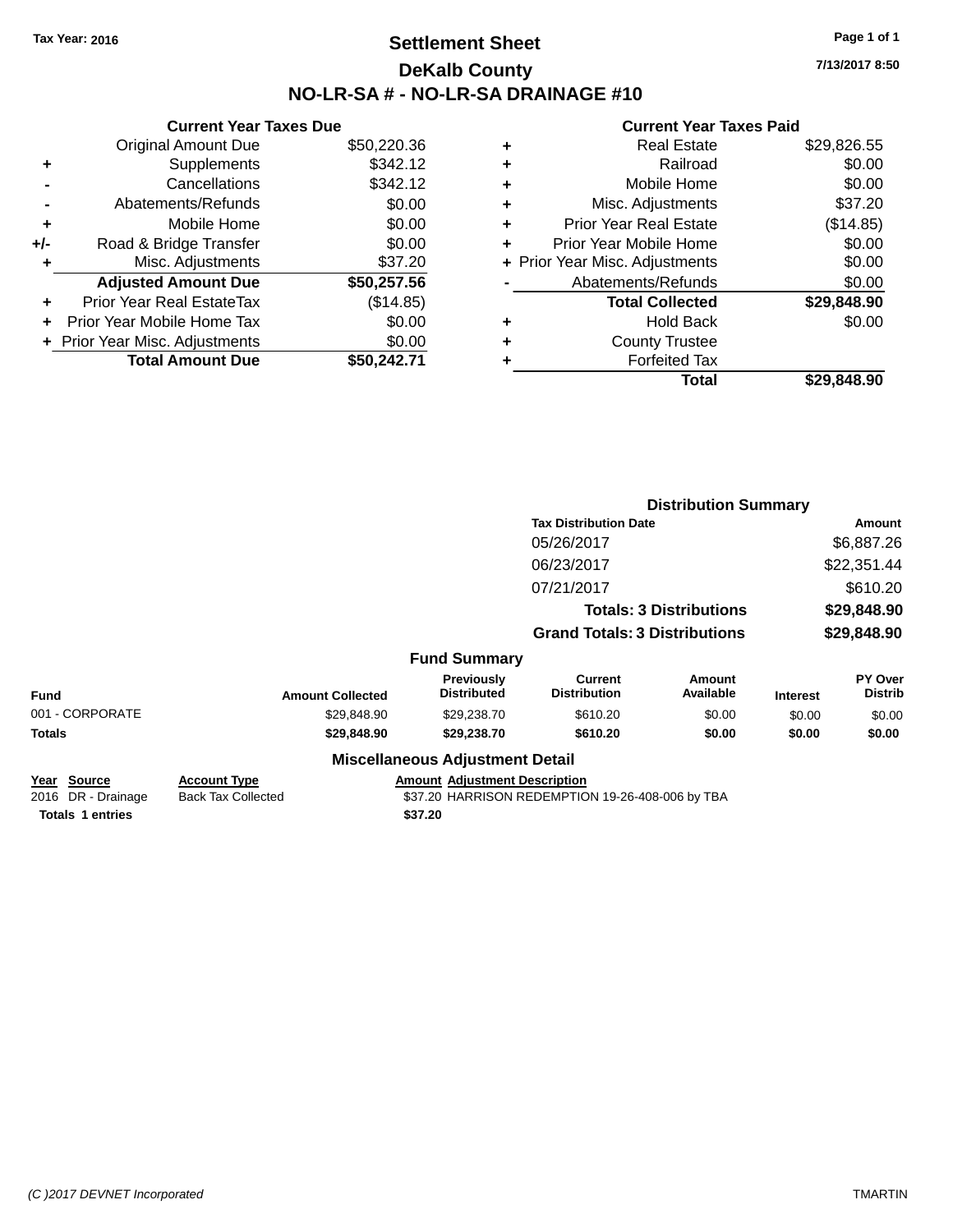### **Settlement Sheet Tax Year: 2016 Page 1 of 1 DeKalb County NORMAL #13 - NORMAL DRAINAGE DISTRICT**

**Current Year Taxes Due** Original Amount Due \$22,092.74 **+** Supplements \$0.00 **-** Cancellations \$0.00 **-** Abatements/Refunds \$0.00 **+** Mobile Home \$0.00 **+/-** Road & Bridge Transfer \$0.00 **+** Misc. Adjustments \$0.00 **Adjusted Amount Due \$22,092.74 +** Prior Year Real EstateTax \$0.00 **+** Prior Year Mobile Home Tax \$0.00 **+** Prior Year Misc. Adjustments  $$0.00$ **Total Amount Due \$22,092.74**

#### **Current Year Taxes Paid +** Real Estate \$11,420.24 **+** Railroad \$0.00 **+** Mobile Home \$0.00 **+** Misc. Adjustments \$0.00 **+** Prior Year Real Estate \$0.00 **+** Prior Year Mobile Home \$0.00 **+** Prior Year Misc. Adjustments  $$0.00$ Abatements/Refunds \$0.00 **Total Collected \$11,420.24 +** Hold Back \$0.00 **+** County Trustee **+** Forfeited Tax **Total \$11,420.24**

**Distribution Summary**

|                 |                         |                                  |                                       | <b>PISUINGUOIL OGIIIIIIGI V</b> |                 |                                  |
|-----------------|-------------------------|----------------------------------|---------------------------------------|---------------------------------|-----------------|----------------------------------|
|                 |                         |                                  | <b>Tax Distribution Date</b>          |                                 |                 | Amount                           |
|                 |                         |                                  | 05/26/2017                            |                                 |                 | \$741.44                         |
|                 |                         |                                  | 06/23/2017                            |                                 |                 | \$10,637.20                      |
|                 |                         |                                  | 07/21/2017                            |                                 |                 | \$41.60                          |
|                 |                         |                                  |                                       | <b>Totals: 3 Distributions</b>  |                 | \$11,420.24                      |
|                 |                         |                                  | <b>Grand Totals: 3 Distributions</b>  |                                 |                 | \$11,420.24                      |
|                 |                         | <b>Fund Summary</b>              |                                       |                                 |                 |                                  |
| <b>Fund</b>     | <b>Amount Collected</b> | Previously<br><b>Distributed</b> | <b>Current</b><br><b>Distribution</b> | Amount<br>Available             | <b>Interest</b> | <b>PY Over</b><br><b>Distrib</b> |
| 001 - CORPORATE | \$11,420.24             | \$11,378.64                      | \$41.60                               | \$0.00                          | \$0.00          | \$0.00                           |
| <b>Totals</b>   | \$11.420.24             | \$11,378.64                      | \$41.60                               | \$0.00                          | \$0.00          | \$0.00                           |
|                 |                         |                                  |                                       |                                 |                 |                                  |

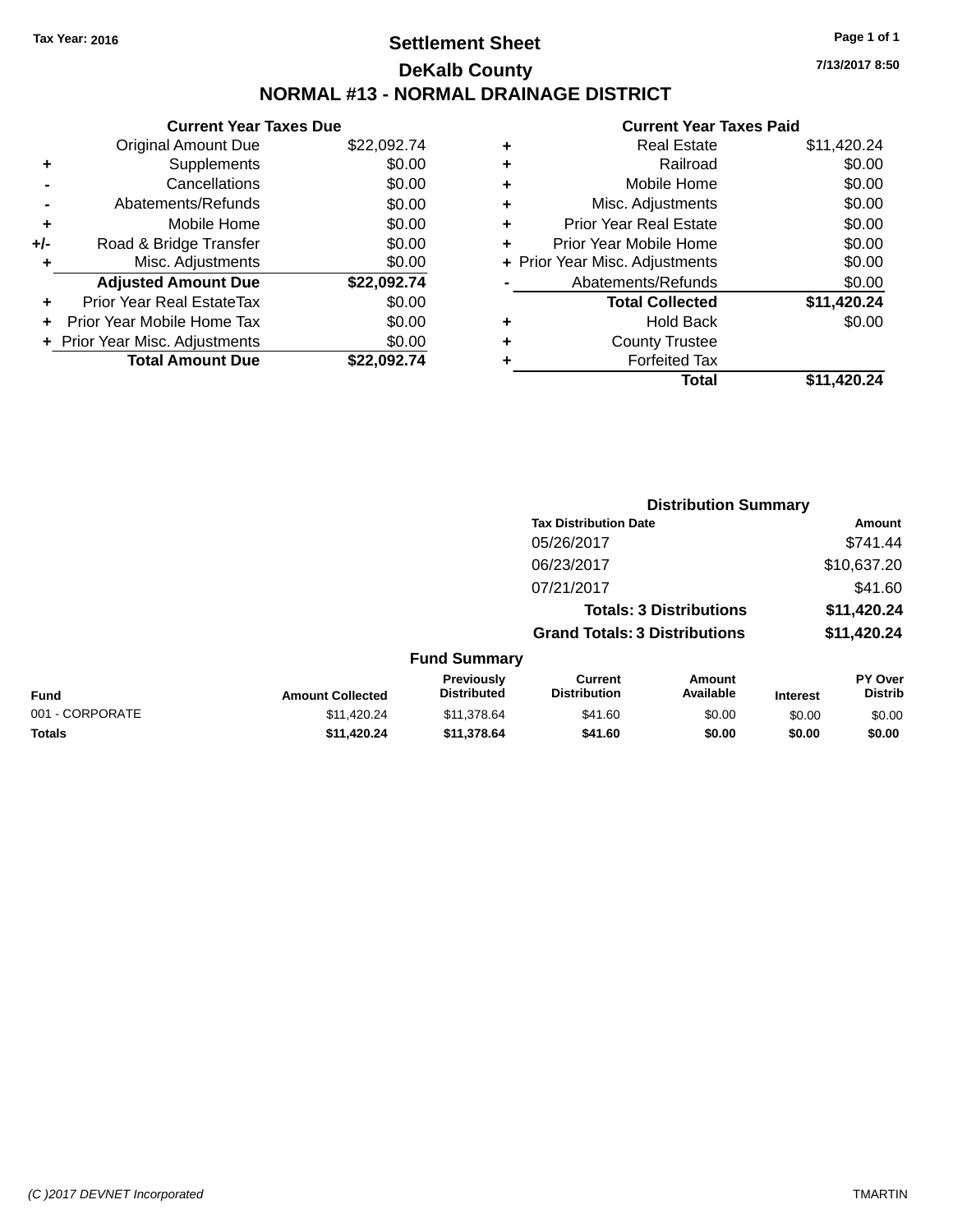### **Settlement Sheet Tax Year: 2016 Page 1 of 1 DeKalb County SH-MI #6 - SHABBONA/MILAN DRAINAGE**

**7/13/2017 8:50**

|     | <b>Current Year Taxes Due</b>  |             |
|-----|--------------------------------|-------------|
|     | <b>Original Amount Due</b>     | \$10,889.34 |
| ٠   | Supplements                    | \$0.00      |
|     | Cancellations                  | \$0.00      |
|     | Abatements/Refunds             | \$0.00      |
| ٠   | Mobile Home                    | \$0.00      |
| +/- | Road & Bridge Transfer         | \$0.00      |
| ٠   | Misc. Adjustments              | \$0.00      |
|     | <b>Adjusted Amount Due</b>     | \$10,889.34 |
| ٠   | Prior Year Real EstateTax      | \$0.00      |
|     | Prior Year Mobile Home Tax     | \$0.00      |
|     | + Prior Year Misc. Adjustments | \$0.00      |
|     | <b>Total Amount Due</b>        | \$10,889.34 |
|     |                                |             |

| ٠ | <b>Real Estate</b>             | \$7,008.40 |
|---|--------------------------------|------------|
| ٠ | Railroad                       | \$0.00     |
| ٠ | Mobile Home                    | \$0.00     |
| ٠ | Misc. Adjustments              | \$0.00     |
| ٠ | <b>Prior Year Real Estate</b>  | \$0.00     |
|   | Prior Year Mobile Home         | \$0.00     |
|   | + Prior Year Misc. Adjustments | \$0.00     |
|   | Abatements/Refunds             | \$0.00     |
|   | <b>Total Collected</b>         | \$7,008.40 |
| ٠ | <b>Hold Back</b>               | \$0.00     |
| ٠ | <b>County Trustee</b>          |            |
|   | <b>Forfeited Tax</b>           |            |
|   | Total                          | \$7.008.40 |
|   |                                |            |

|                 |                         |                                  | <b>Distribution Summary</b>           |                                |                 |                           |
|-----------------|-------------------------|----------------------------------|---------------------------------------|--------------------------------|-----------------|---------------------------|
|                 |                         |                                  | <b>Tax Distribution Date</b>          |                                |                 | Amount                    |
|                 |                         |                                  | 05/26/2017                            |                                |                 | \$825.86                  |
|                 |                         |                                  | 06/23/2017                            |                                |                 | \$6,004.44                |
|                 |                         |                                  | 07/21/2017                            |                                |                 | \$178.10                  |
|                 |                         |                                  |                                       | <b>Totals: 3 Distributions</b> |                 | \$7,008.40                |
|                 |                         |                                  | <b>Grand Totals: 3 Distributions</b>  |                                |                 | \$7,008.40                |
|                 |                         | <b>Fund Summary</b>              |                                       |                                |                 |                           |
| <b>Fund</b>     | <b>Amount Collected</b> | Previously<br><b>Distributed</b> | <b>Current</b><br><b>Distribution</b> | Amount<br>Available            | <b>Interest</b> | PY Over<br><b>Distrib</b> |
| 001 - CORPORATE | \$7,008.40              | \$6,830.30                       | \$178.10                              | \$0.00                         | \$0.00          | \$0.00                    |
| <b>Totals</b>   | \$7,008.40              | \$6,830.30                       | \$178.10                              | \$0.00                         | \$0.00          | \$0.00                    |
|                 |                         |                                  |                                       |                                |                 |                           |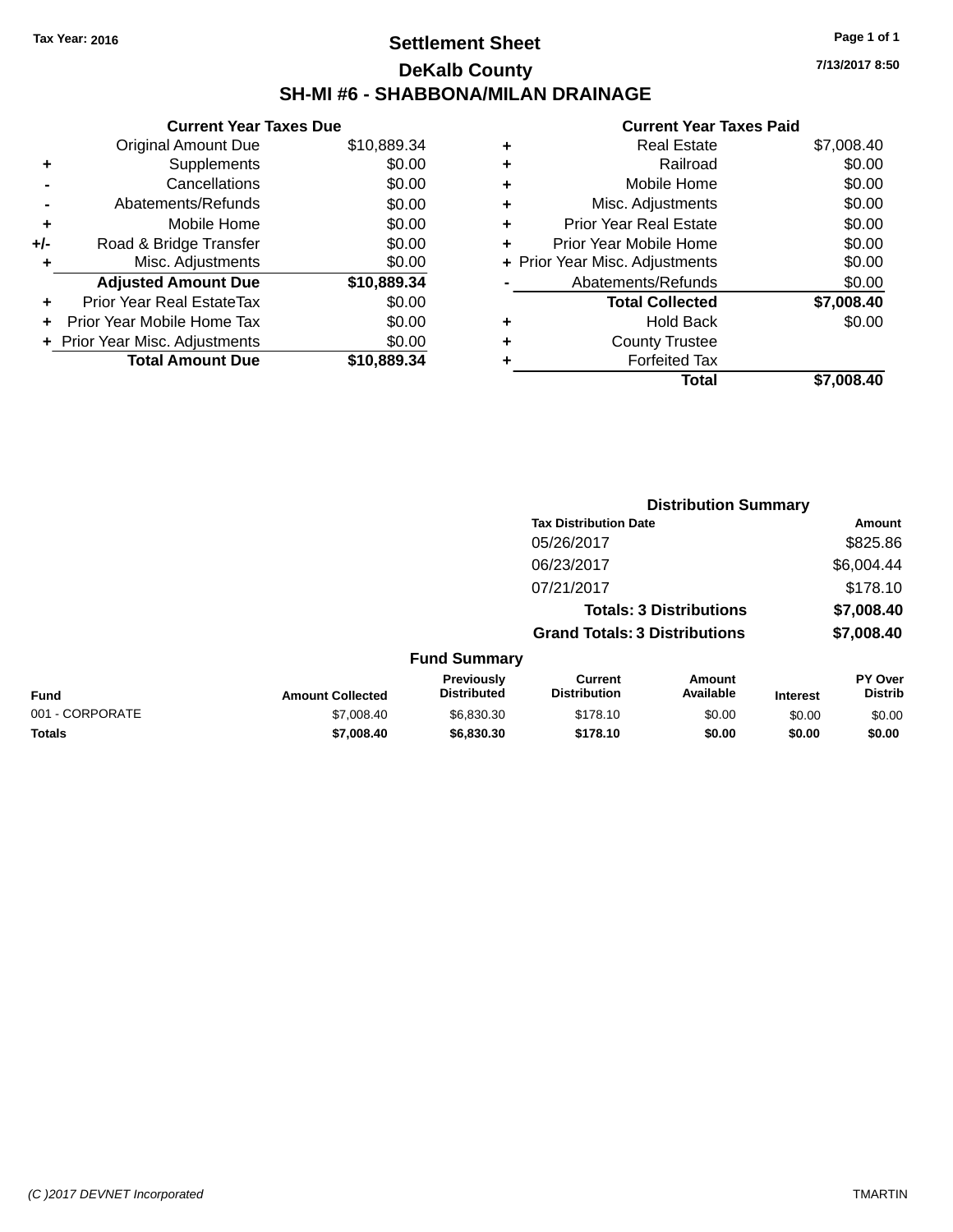### **Settlement Sheet Tax Year: 2016 Page 1 of 1 DeKalb County SQ GR #12 - SQUAW GROVE DRAINAGE**

**7/13/2017 8:50**

|     | <b>Current Year Taxes Due</b>  |            |
|-----|--------------------------------|------------|
|     | <b>Original Amount Due</b>     | \$7,028.28 |
| ٠   | Supplements                    | \$0.00     |
|     | Cancellations                  | \$0.00     |
|     | Abatements/Refunds             | \$0.00     |
| ٠   | Mobile Home                    | \$0.00     |
| +/- | Road & Bridge Transfer         | \$0.00     |
| ٠   | Misc. Adjustments              | \$0.00     |
|     | <b>Adjusted Amount Due</b>     | \$7,028.28 |
| ÷   | Prior Year Real EstateTax      | \$0.00     |
| ÷   | Prior Year Mobile Home Tax     | \$0.00     |
|     | + Prior Year Misc. Adjustments | \$0.00     |
|     | <b>Total Amount Due</b>        | \$7,028.28 |

| ٠ | <b>Real Estate</b>             | \$4,236.12 |
|---|--------------------------------|------------|
| ٠ | Railroad                       | \$0.00     |
| ٠ | Mobile Home                    | \$0.00     |
| ٠ | Misc. Adjustments              | \$0.00     |
| ٠ | <b>Prior Year Real Estate</b>  | \$0.00     |
| ÷ | Prior Year Mobile Home         | \$0.00     |
|   | + Prior Year Misc. Adjustments | \$0.00     |
|   | Abatements/Refunds             | \$0.00     |
|   | <b>Total Collected</b>         | \$4,236.12 |
| ٠ | <b>Hold Back</b>               | \$0.00     |
| ٠ | <b>County Trustee</b>          |            |
| ٠ | <b>Forfeited Tax</b>           |            |
|   | Total                          | \$4,236.12 |
|   |                                |            |

|                 |                         |                                  |                                       | <b>Distribution Summary</b> |                 |                           |
|-----------------|-------------------------|----------------------------------|---------------------------------------|-----------------------------|-----------------|---------------------------|
|                 |                         |                                  | <b>Tax Distribution Date</b>          |                             |                 | <b>Amount</b>             |
|                 |                         |                                  | 05/26/2017                            |                             |                 | \$100.80                  |
|                 |                         |                                  | 06/23/2017                            |                             |                 | \$3,390.66                |
|                 |                         |                                  | 07/21/2017                            |                             |                 | \$744.66                  |
|                 |                         |                                  | <b>Totals: 3 Distributions</b>        |                             |                 | \$4,236.12                |
|                 |                         |                                  | <b>Grand Totals: 3 Distributions</b>  |                             |                 | \$4,236.12                |
|                 |                         | <b>Fund Summary</b>              |                                       |                             |                 |                           |
| <b>Fund</b>     | <b>Amount Collected</b> | Previously<br><b>Distributed</b> | <b>Current</b><br><b>Distribution</b> | Amount<br>Available         | <b>Interest</b> | PY Over<br><b>Distrib</b> |
| 001 - CORPORATE | \$4,236.12              | \$3,491.46                       | \$744.66                              | \$0.00                      | \$0.00          | \$0.00                    |
| <b>Totals</b>   | \$4,236.12              | \$3,491.46                       | \$744.66                              | \$0.00                      | \$0.00          | \$0.00                    |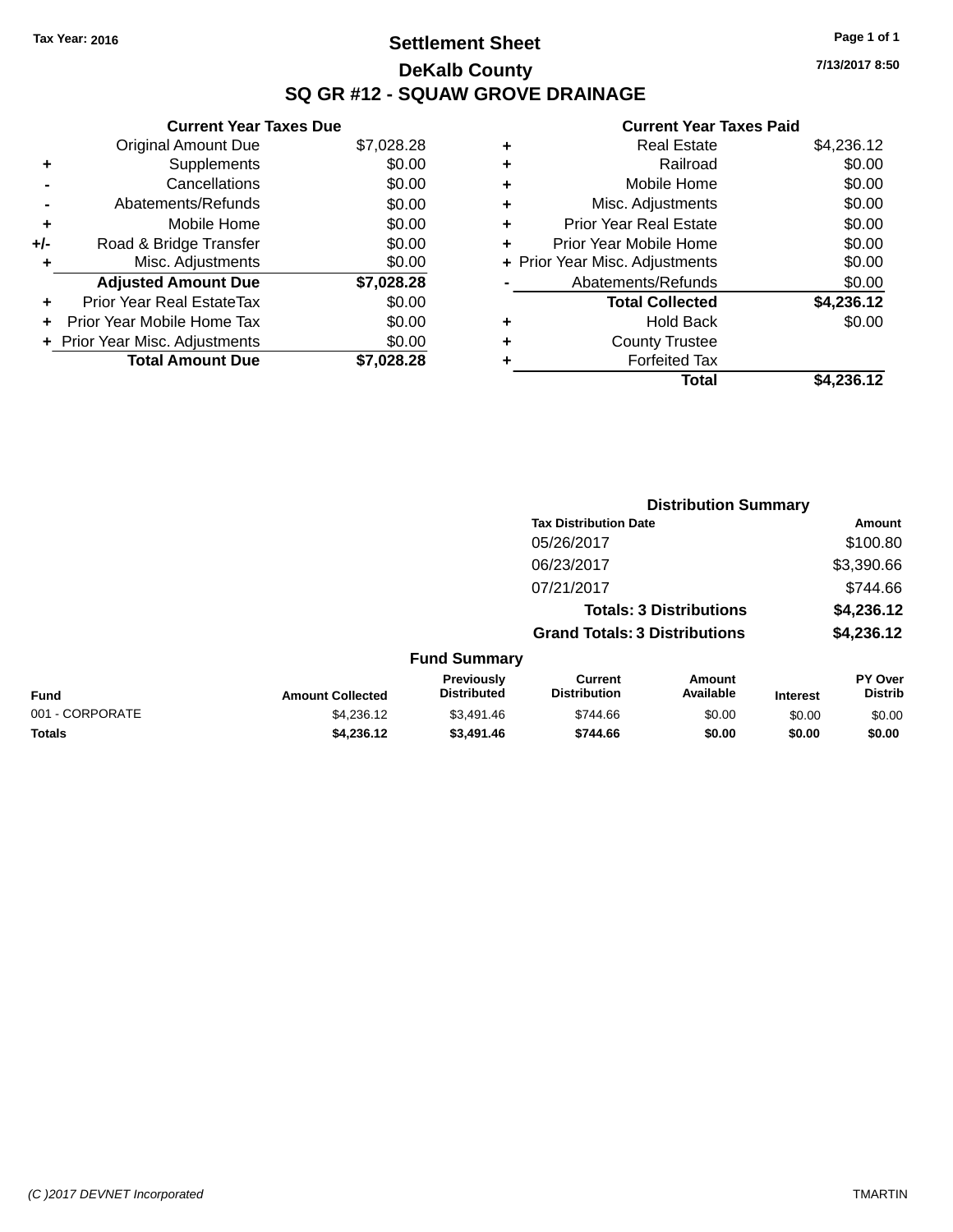### **Settlement Sheet Tax Year: 2016 Page 1 of 1 DeKalb County VG-CO #16 - VIRGIL CORTLAND DRAIN #16**

**Current Year Taxes Due** Original Amount Due \$18,282.64 **+** Supplements \$60.00 **-** Cancellations \$60.00 **-** Abatements/Refunds \$0.00 **+** Mobile Home \$0.00 **+/-** Road & Bridge Transfer \$0.00 **+** Misc. Adjustments \$0.00 **Adjusted Amount Due \$18,282.64 +** Prior Year Real EstateTax \$0.00 **+** Prior Year Mobile Home Tax \$0.00 **+** Prior Year Misc. Adjustments \$20.00 **Total Amount Due \$18,302.64**

|   | <b>Current Year Taxes Paid</b> |             |
|---|--------------------------------|-------------|
| ٠ | <b>Real Estate</b>             | \$11,454.96 |
| ٠ | Railroad                       | \$0.00      |
| ٠ | Mobile Home                    | \$0.00      |
| ٠ | Misc. Adjustments              | \$0.00      |
| ٠ | <b>Prior Year Real Estate</b>  | \$0.00      |
| ٠ | Prior Year Mobile Home         | \$0.00      |
|   | + Prior Year Misc. Adjustments | \$20.00     |
|   | Abatements/Refunds             | \$0.00      |
|   | <b>Total Collected</b>         | \$11,474.96 |
| ٠ | <b>Hold Back</b>               | \$0.00      |
|   | <b>County Trustee</b>          |             |
|   | <b>Forfeited Tax</b>           |             |
|   | Total                          | \$11.474.96 |

|                                                       |                                                  |                                         | <b>Distribution Summary</b>                        |                                |                 |                           |
|-------------------------------------------------------|--------------------------------------------------|-----------------------------------------|----------------------------------------------------|--------------------------------|-----------------|---------------------------|
|                                                       |                                                  |                                         | <b>Tax Distribution Date</b>                       | Amount                         |                 |                           |
|                                                       |                                                  |                                         | 05/26/2017                                         |                                |                 | \$2,449.18                |
|                                                       |                                                  |                                         | 06/23/2017                                         |                                |                 | \$8,864.24                |
|                                                       |                                                  |                                         | 07/21/2017                                         |                                |                 | \$161.54                  |
|                                                       |                                                  |                                         |                                                    | <b>Totals: 3 Distributions</b> |                 | \$11,474.96               |
|                                                       |                                                  |                                         | <b>Grand Totals: 3 Distributions</b>               |                                | \$11,474.96     |                           |
|                                                       |                                                  | <b>Fund Summary</b>                     |                                                    |                                |                 |                           |
| <b>Fund</b>                                           | <b>Amount Collected</b>                          | <b>Previously</b><br><b>Distributed</b> | <b>Current</b><br><b>Distribution</b>              | Amount<br>Available            | <b>Interest</b> | PY Over<br><b>Distrib</b> |
| 001 - CORPORATE                                       | \$11,474.96                                      | \$11,313.42                             | \$161.54                                           | \$0.00                         | \$0.00          | \$0.00                    |
| <b>Totals</b>                                         | \$11,474.96                                      | \$11,313.42                             | \$161.54                                           | \$0.00                         | \$0.00          | \$0.00                    |
|                                                       |                                                  | <b>Miscellaneous Adjustment Detail</b>  |                                                    |                                |                 |                           |
| <u>Year</u><br><b>Source</b><br>2015<br>DR - Drainage | <b>Account Type</b><br><b>Back Tax Collected</b> | <b>Amount Adjustment Description</b>    | \$20.00 OBERHELMAN REDEMPTION 09-25-451-001 by TBA |                                |                 |                           |

**Totals 1 entries** \$20.00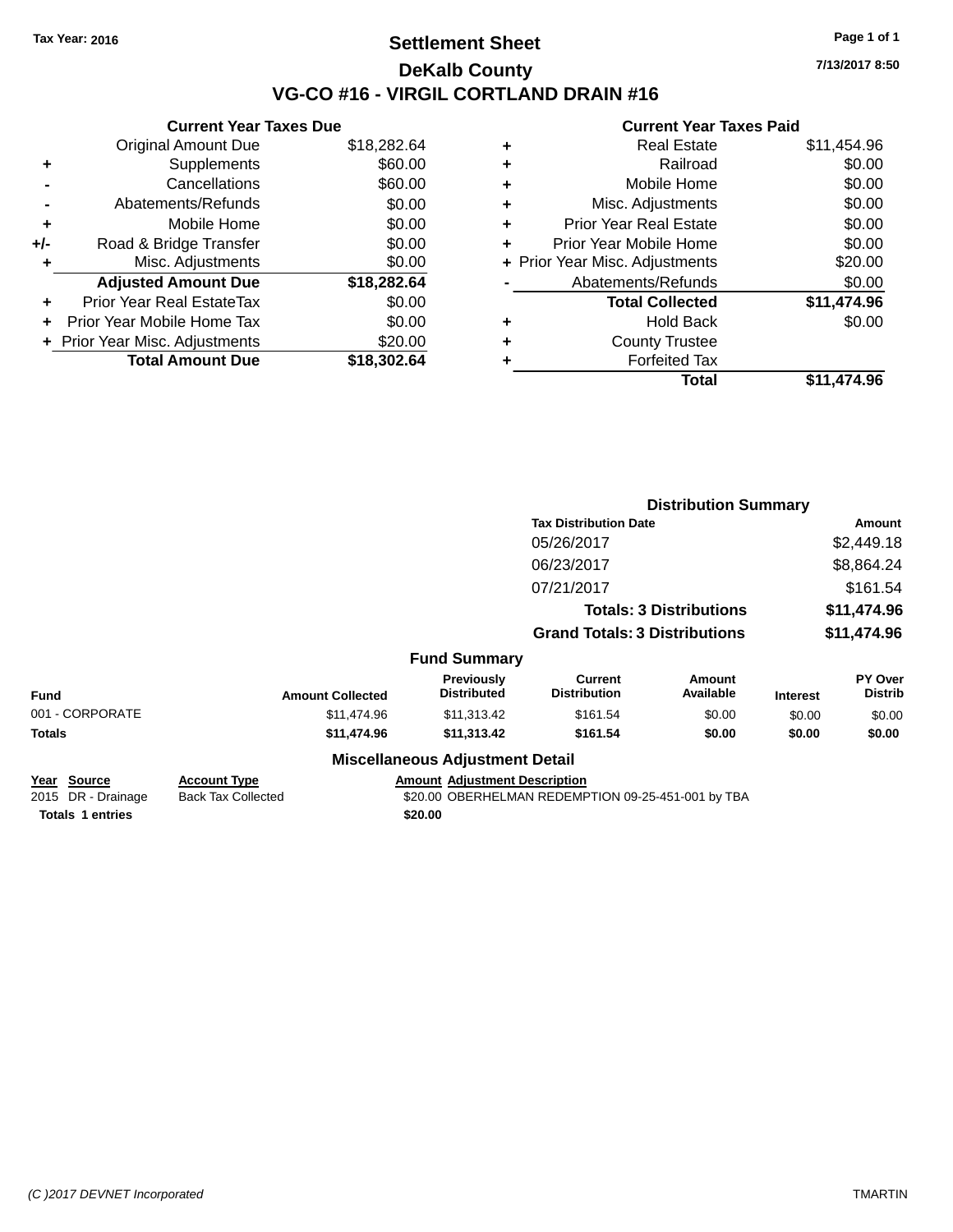### **Settlement Sheet Tax Year: 2016 Page 1 of 1 DeKalb County VI-AD #9 - VICTOR/ADAMS DRAINAGE #9**

|       | <b>Current Year Taxes Due</b>    |            |  |  |  |  |
|-------|----------------------------------|------------|--|--|--|--|
|       | <b>Original Amount Due</b>       | \$1,126.20 |  |  |  |  |
| ٠     | Supplements                      | \$4.46     |  |  |  |  |
|       | Cancellations                    | \$4.46     |  |  |  |  |
|       | Abatements/Refunds               | \$0.00     |  |  |  |  |
| ÷     | Mobile Home                      | \$0.00     |  |  |  |  |
| $+/-$ | Road & Bridge Transfer           | \$0.00     |  |  |  |  |
| ۰     | Misc. Adjustments                | \$0.00     |  |  |  |  |
|       | <b>Adjusted Amount Due</b>       | \$1,126.20 |  |  |  |  |
| ÷     | <b>Prior Year Real EstateTax</b> | \$0.00     |  |  |  |  |
|       | Prior Year Mobile Home Tax       | \$0.00     |  |  |  |  |
|       | + Prior Year Misc. Adjustments   | \$0.00     |  |  |  |  |
|       | <b>Total Amount Due</b>          | \$1,126.20 |  |  |  |  |

#### **Current Year Taxes Paid +** Real Estate \$563.10 **+** Railroad \$0.00 **+** Mobile Home \$0.00 **+** Misc. Adjustments \$0.00 **+** Prior Year Real Estate \$0.00 **+** Prior Year Mobile Home \$0.00 **+ Prior Year Misc. Adjustments**  $$0.00$ **-** Abatements/Refunds \$0.00 **Total Collected \$563.10 +** Hold Back \$0.00 **+** County Trustee **+** Forfeited Tax **Total \$563.10**

**Distribution Summary**

|                 |                         |                                  | <b>Tax Distribution Date</b>         |                                |                 | Amount                           |
|-----------------|-------------------------|----------------------------------|--------------------------------------|--------------------------------|-----------------|----------------------------------|
|                 |                         |                                  | 05/26/2017                           |                                |                 | \$86.24                          |
|                 |                         |                                  | 06/23/2017                           |                                |                 | \$476.86                         |
|                 |                         |                                  |                                      | <b>Totals: 2 Distributions</b> |                 | \$563.10                         |
|                 |                         |                                  | <b>Grand Totals: 2 Distributions</b> |                                |                 | \$563.10                         |
|                 |                         | <b>Fund Summary</b>              |                                      |                                |                 |                                  |
| <b>Fund</b>     | <b>Amount Collected</b> | Previously<br><b>Distributed</b> | Current<br><b>Distribution</b>       | Amount<br>Available            | <b>Interest</b> | <b>PY Over</b><br><b>Distrib</b> |
| 001 - CORPORATE | \$563.10                | \$563.10                         | \$0.00                               | \$0.00                         | \$0.00          | \$0.00                           |
| <b>Totals</b>   | \$563.10                | \$563.10                         | \$0.00                               | \$0.00                         | \$0.00          | \$0.00                           |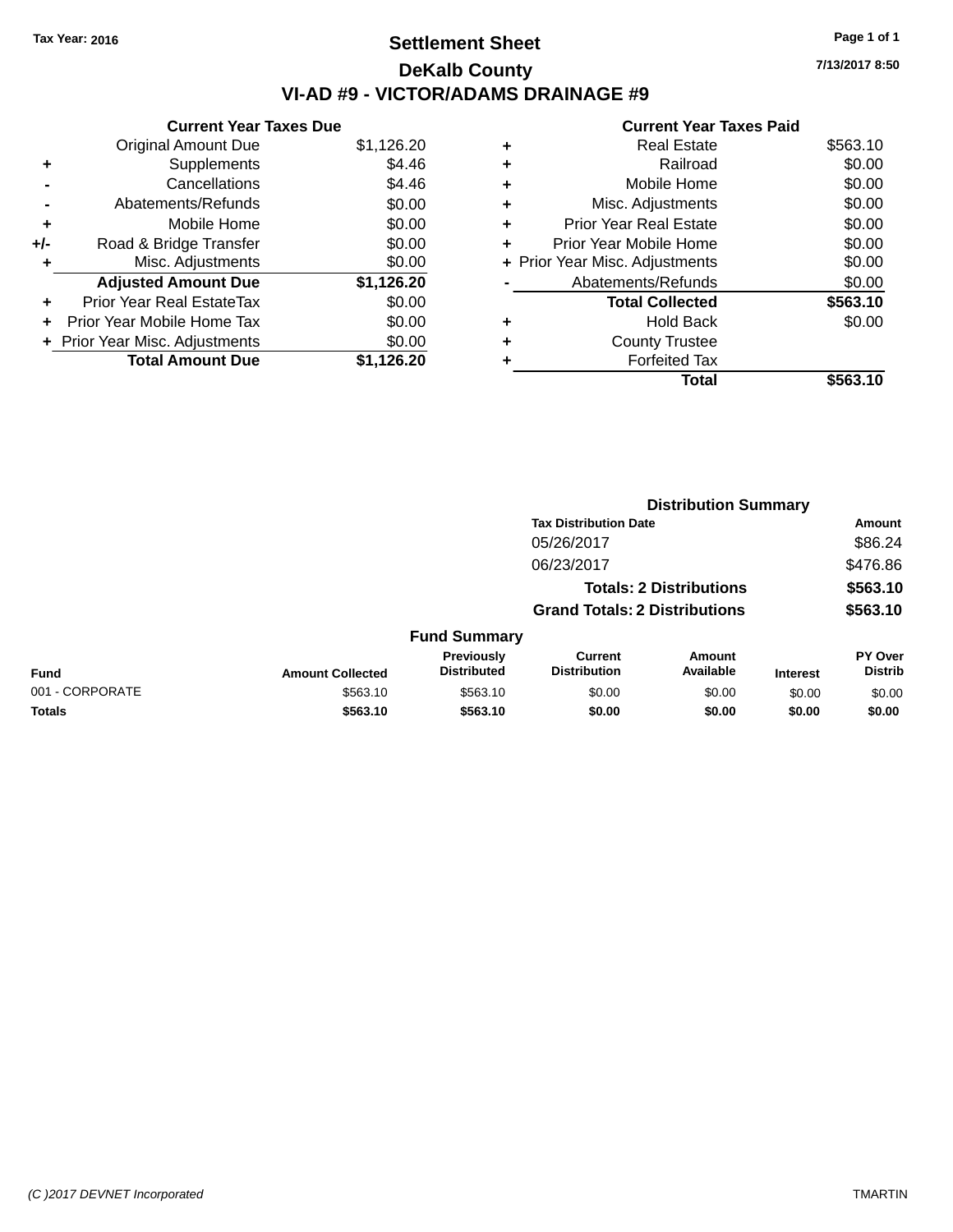### **Settlement Sheet Tax Year: 2016 Page 1 of 1 DeKalb County VI-CL #14 - VICTOR-CLINTON DRAINAGE**

**7/13/2017 8:50**

|     | <b>Current Year Taxes Due</b>  |            |
|-----|--------------------------------|------------|
|     | <b>Original Amount Due</b>     | \$5,232.00 |
| ٠   | Supplements                    | \$0.00     |
|     | Cancellations                  | \$0.00     |
|     | Abatements/Refunds             | \$0.00     |
| ٠   | Mobile Home                    | \$0.00     |
| +/- | Road & Bridge Transfer         | \$0.00     |
|     | Misc. Adjustments              | \$0.00     |
|     | <b>Adjusted Amount Due</b>     | \$5,232.00 |
| ٠   | Prior Year Real EstateTax      | \$0.00     |
|     | Prior Year Mobile Home Tax     | \$0.00     |
|     | + Prior Year Misc. Adjustments | \$0.00     |
|     | <b>Total Amount Due</b>        | \$5.232.00 |
|     |                                |            |

|   | <b>Real Estate</b>             | \$3,573.08 |
|---|--------------------------------|------------|
| ٠ | Railroad                       | \$0.00     |
| ٠ | Mobile Home                    | \$0.00     |
| ٠ | Misc. Adjustments              | \$0.00     |
| ٠ | <b>Prior Year Real Estate</b>  | \$0.00     |
| ÷ | Prior Year Mobile Home         | \$0.00     |
|   | + Prior Year Misc. Adjustments | \$0.00     |
|   | Abatements/Refunds             | \$0.00     |
|   | <b>Total Collected</b>         | \$3,573.08 |
| ٠ | Hold Back                      | \$0.00     |
| ٠ | <b>County Trustee</b>          |            |
| ٠ | <b>Forfeited Tax</b>           |            |
|   | Total                          | \$3,573.08 |
|   |                                |            |

|                 |                         | <b>Distribution Summary</b>      |                                       |                     |                 |                           |  |
|-----------------|-------------------------|----------------------------------|---------------------------------------|---------------------|-----------------|---------------------------|--|
|                 |                         |                                  | <b>Tax Distribution Date</b>          |                     |                 | Amount                    |  |
|                 |                         |                                  | 05/26/2017                            |                     |                 | \$1,633.54                |  |
|                 |                         |                                  | 06/23/2017                            |                     |                 | \$1,845.73                |  |
|                 |                         |                                  | 07/21/2017                            |                     |                 | \$93.81                   |  |
|                 |                         |                                  | <b>Totals: 3 Distributions</b>        |                     |                 | \$3,573.08                |  |
|                 |                         |                                  | <b>Grand Totals: 3 Distributions</b>  |                     |                 | \$3,573.08                |  |
|                 |                         | <b>Fund Summary</b>              |                                       |                     |                 |                           |  |
| <b>Fund</b>     | <b>Amount Collected</b> | Previously<br><b>Distributed</b> | <b>Current</b><br><b>Distribution</b> | Amount<br>Available | <b>Interest</b> | PY Over<br><b>Distrib</b> |  |
| 001 - CORPORATE | \$3,573.08              | \$3,479.27                       | \$93.81                               | \$0.00              | \$0.00          | \$0.00                    |  |
| <b>Totals</b>   | \$3,573.08              | \$3,479.27                       | \$93.81                               | \$0.00              | \$0.00          | \$0.00                    |  |
|                 |                         |                                  |                                       |                     |                 |                           |  |